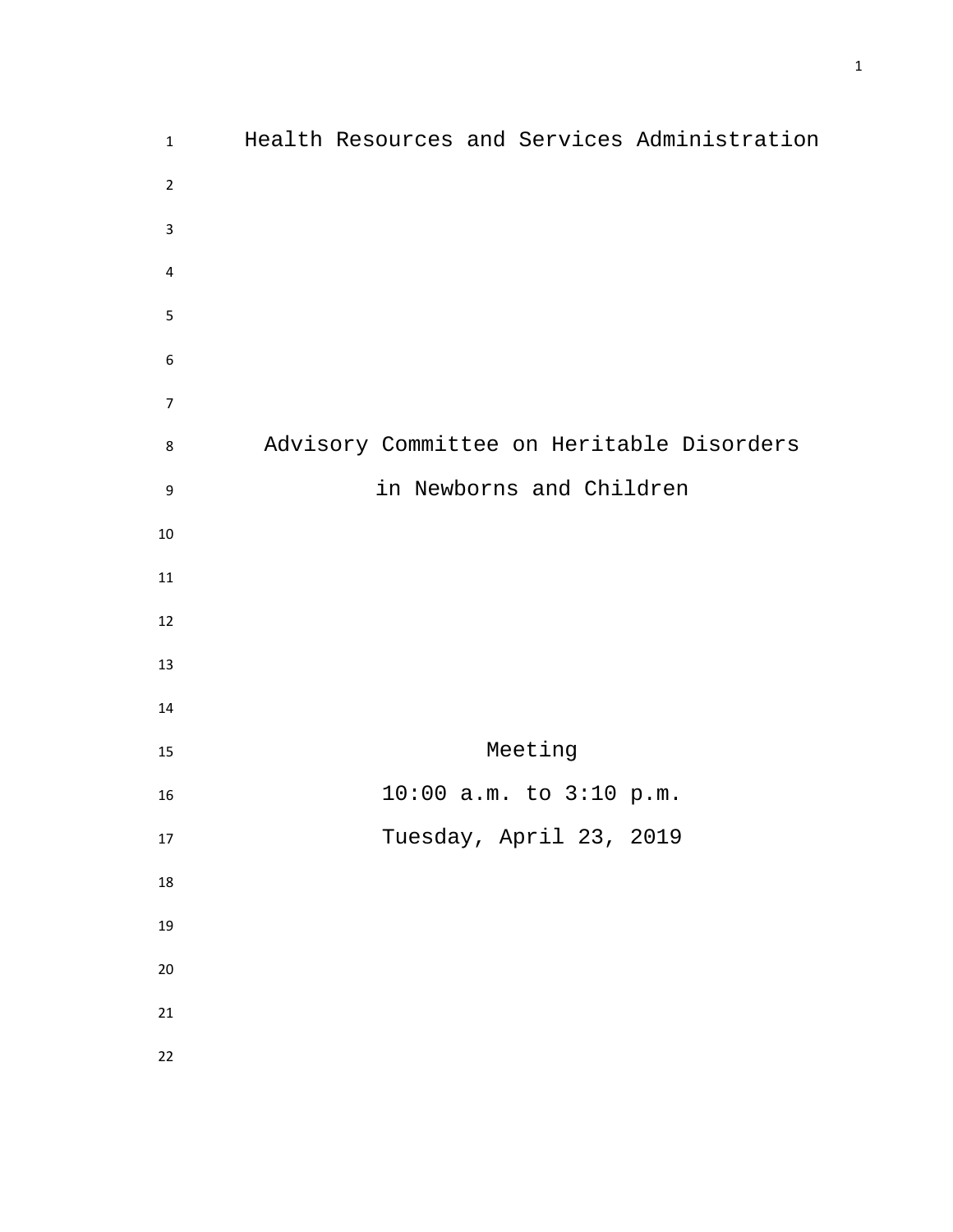- Committee Members
- **Joseph A. Bocchini, Jr., M.D.** (**Chairperson)**
- **Professor and Chairman**
- Department of Pediatrics
- Louisiana State University
- Health Sciences Center in Shreveport
- 
- **Mei Baker, M.D.**
- Professor of Pediatrics
- University of Wisconsin School of Medicine and
- Public Health
- Co-Director, Newborn Screening Laboratory
- Wisconsin State Laboratory of Hygiene
- 
- **Susan A. Berry, M.D.**
- Professor and Director
- Division of Genetics and Metabolism
- Departments of Pediatrics and Genetics,
- Cell Biology & Development
- University of Minnesota
-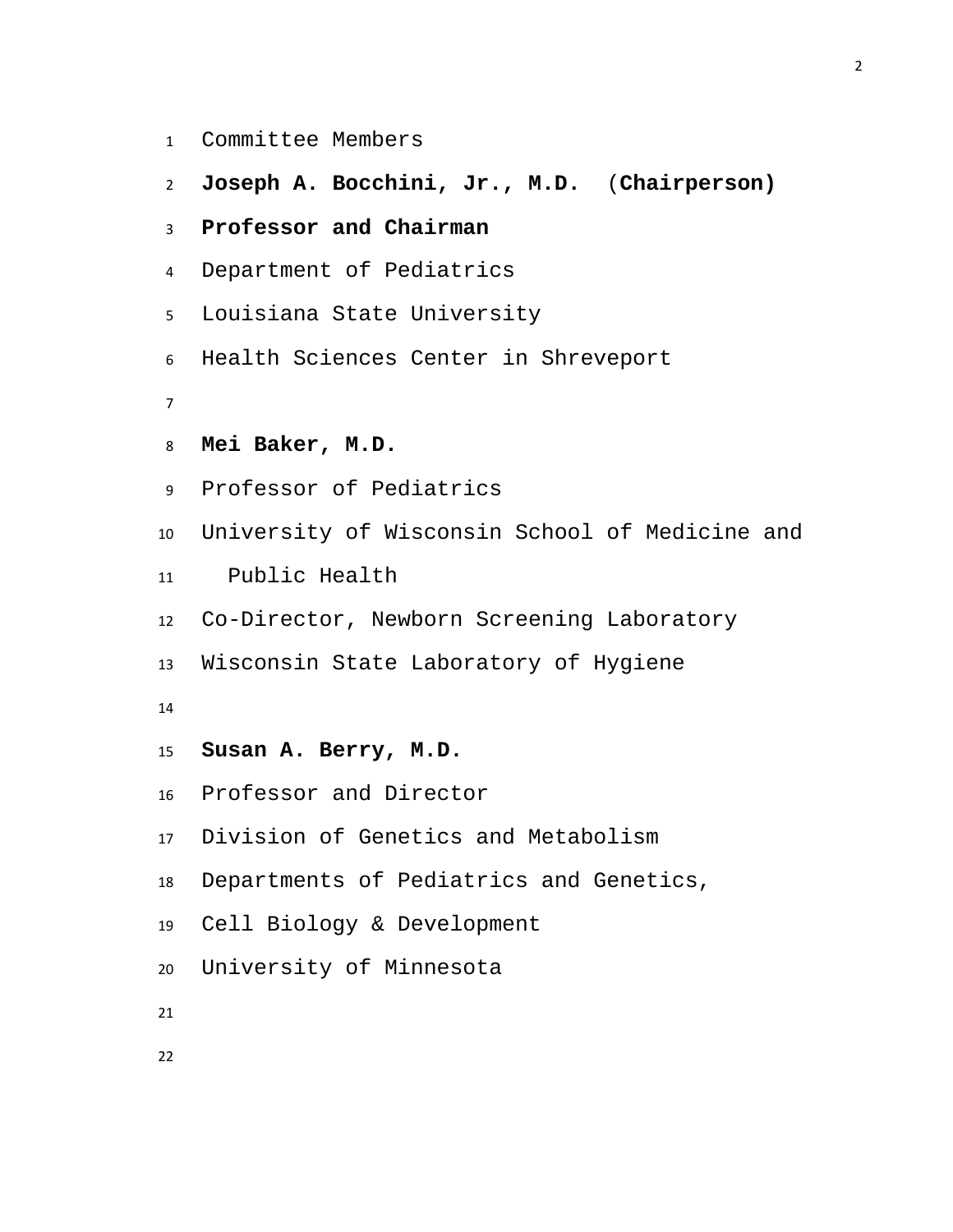**Jeffrey P. Brosco, M.D., Ph.D.** Professor of Clinical Pediatrics University of Miami School of Medicine Department of Pediatrics Deputy Secretary, Children's Medical Services Florida State Department of Health **Kyle Brothers, M.D., Ph.D.** Endowed Chair of Pediatric Clinical and Translational Research Associate Professor of Pediatrics University of Louisville School of Medicine **Jane M. DeLuca, Ph.D., R.N.** Associate Professor Clemson University School of Nursing **Cynthia M. Powell, M.D.** Professor of Pediatrics and Genetics Director, Medical Genetics Residency Program Pediatric Genetics and Metabolism The University of North Carolina at Chapel Hill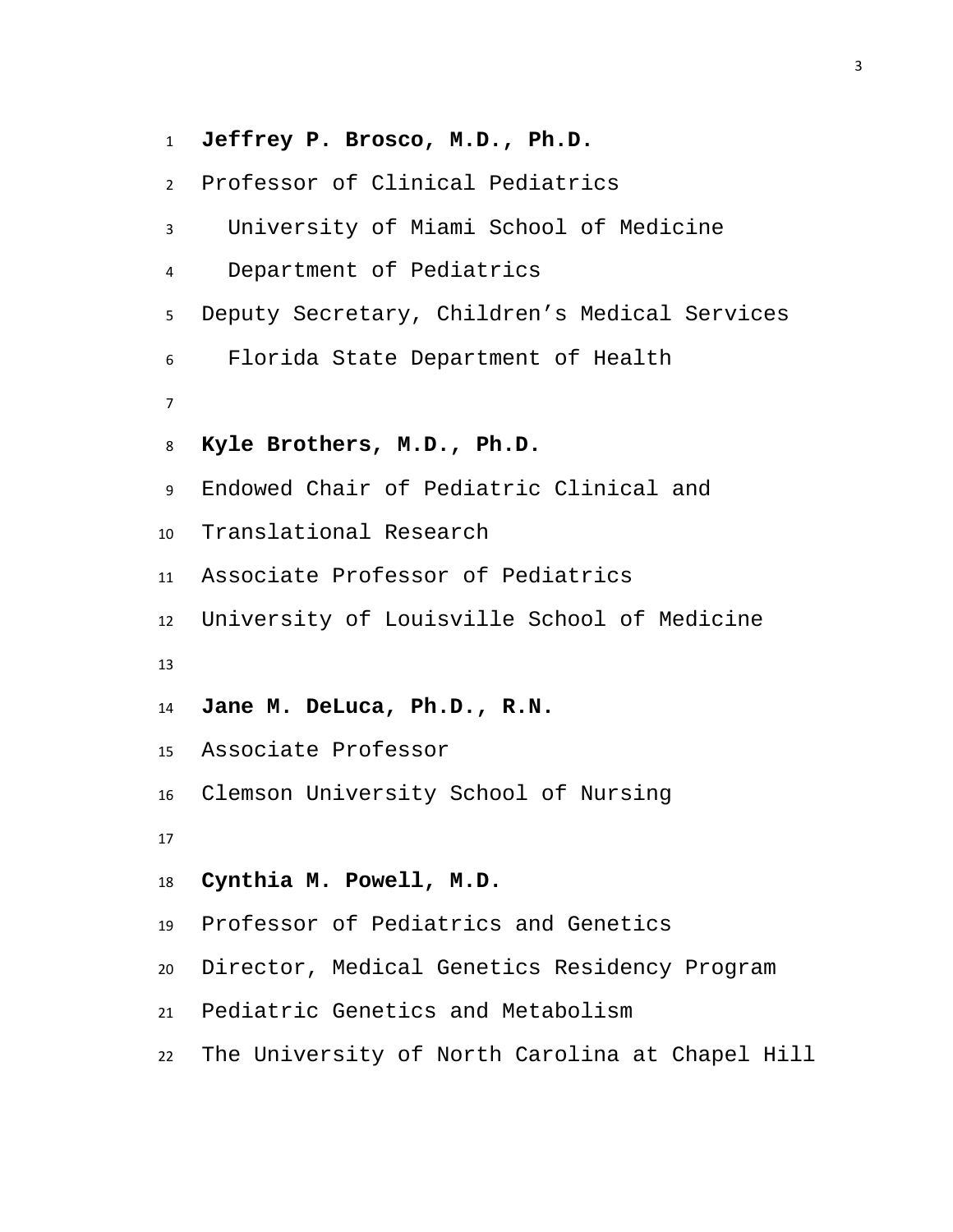```
1 Annamarie Saarinen
2 Co-founder, CEO
3 Newborn Foundation
4
5 Scott M. Shone, Ph.D., HCLD(ABB)
6 Senior Research Public Health Analyst
7 Center for Newborn Screening, Ethics, and 
8 Disability Studies
9 RTI International
10
11 Beth Tarini, M.D., M.S., F.A.A.P.
12 Associate Director, Center for Translational 
13 Science 
14 Children's National Health System
15
16
17
18
19
20
21
22
```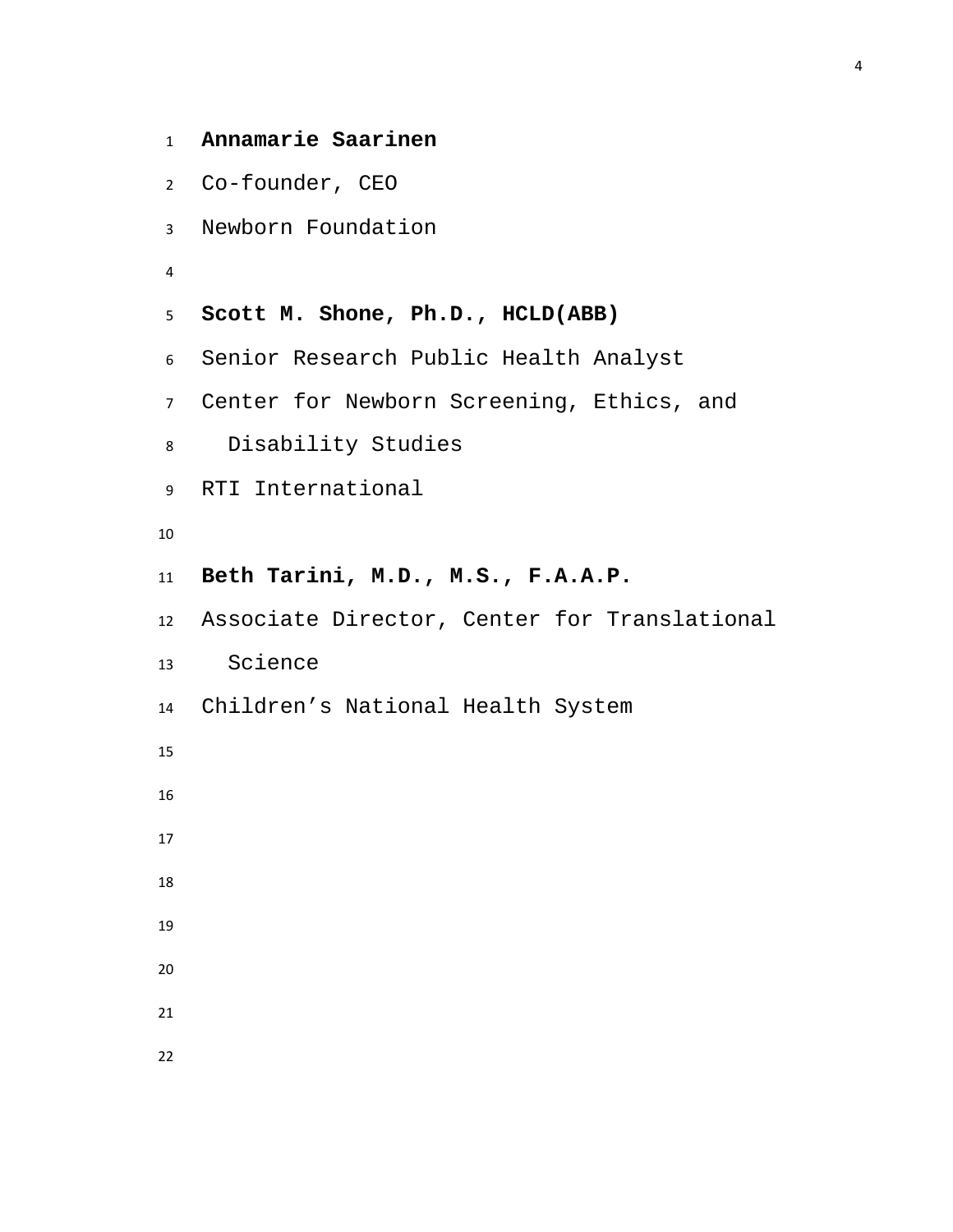| $\mathbf{1}$    | EX-OFFICIO MEMBERS                                 |
|-----------------|----------------------------------------------------|
| $\overline{2}$  | Agency for Healthcare Research & Quality           |
| $\mathbf{3}$    | Kamila B. Mistry, Ph.D., M.P.H.                    |
| $\overline{4}$  | Senior Advisor                                     |
| 5 <sub>5</sub>  | Child Health and Quality Improvement               |
| 6               |                                                    |
| $\overline{7}$  | Centers for Disease Control & Prevention           |
| 8               | Carla Cuthbert, Ph.D.                              |
| 9               | Chief, Newborn Screening and Molecular             |
| 10              | Biology Branch                                     |
|                 | 11 Division of Laboratory Sciences                 |
| 12              | National Center for Environmental Health           |
| 13              |                                                    |
| 14              | Food and Drug Administration                       |
| 15 <sup>2</sup> | Kellie B. Kelm, Ph.D.                              |
| 16              | Deputy Director                                    |
| 17              | Division of Chemistry and Toxicology Devices       |
|                 | 18 Office of In Vitro Diagnostics and Radiological |
| 19              | Health                                             |
| 20              |                                                    |
| 21              | Health Resources & Services Administration         |
| 22              | Michael Warren, MD, MPH, FAAP                      |
|                 |                                                    |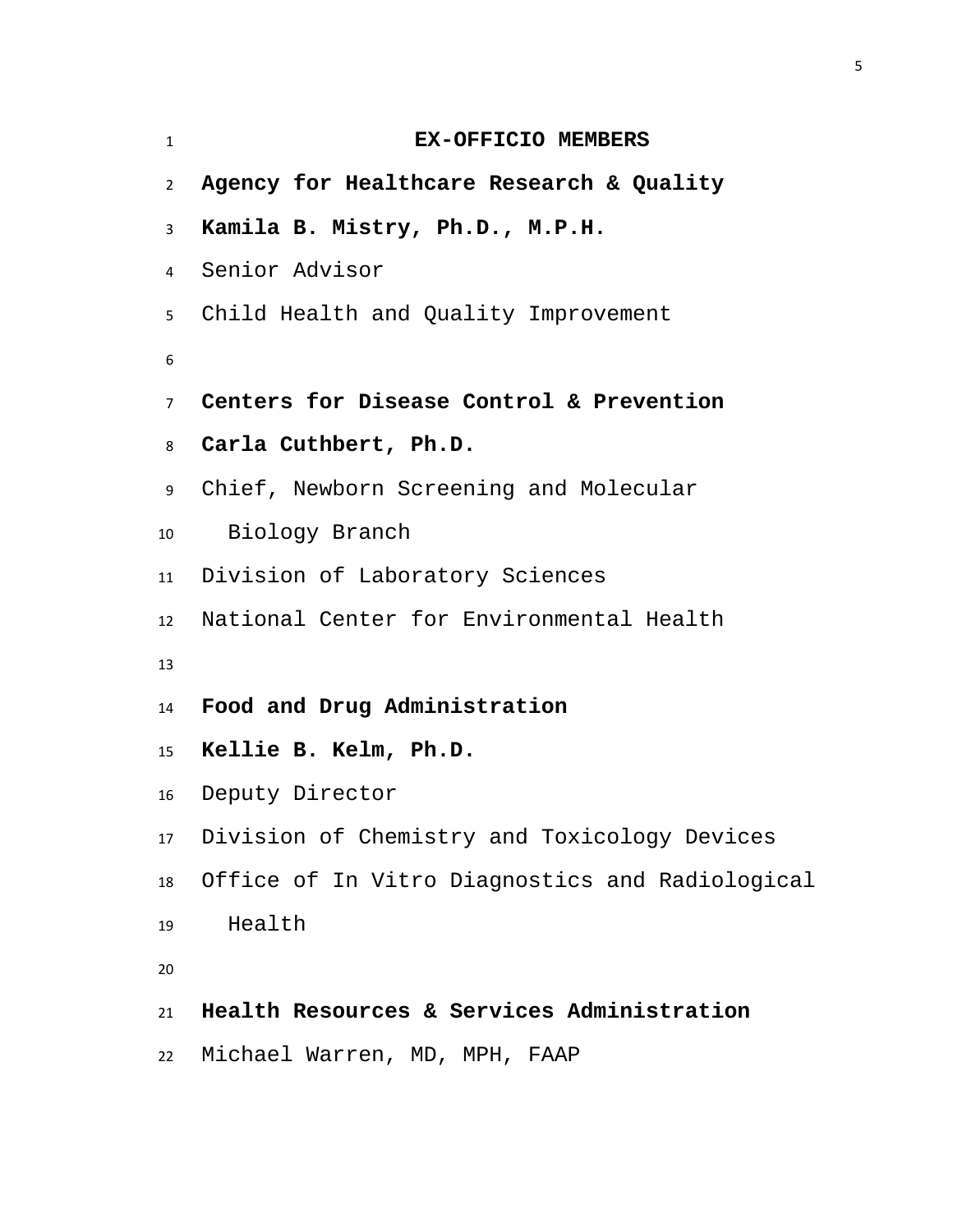```
1 Associate Administrator,
```
 Maternal and Child Health Bureau **National Institutes of Health Melissa Parisi** Eunice Kennedy Shriver National Institute of Child Health and Human Development **DESIGNATED FEDERAL OFFICIAL Catharine Riley, Ph.D., M.P.H.** Health Resources and Services Administration Genetic Services Branch Maternal and Child Health Bureau **Organizational Representatives American Academy of Family Physicians**  Robert Ostrander, M.D. Valley View Family Practice **American Academy of Pediatrics** Debra Freedenberg, M.D., Ph.D.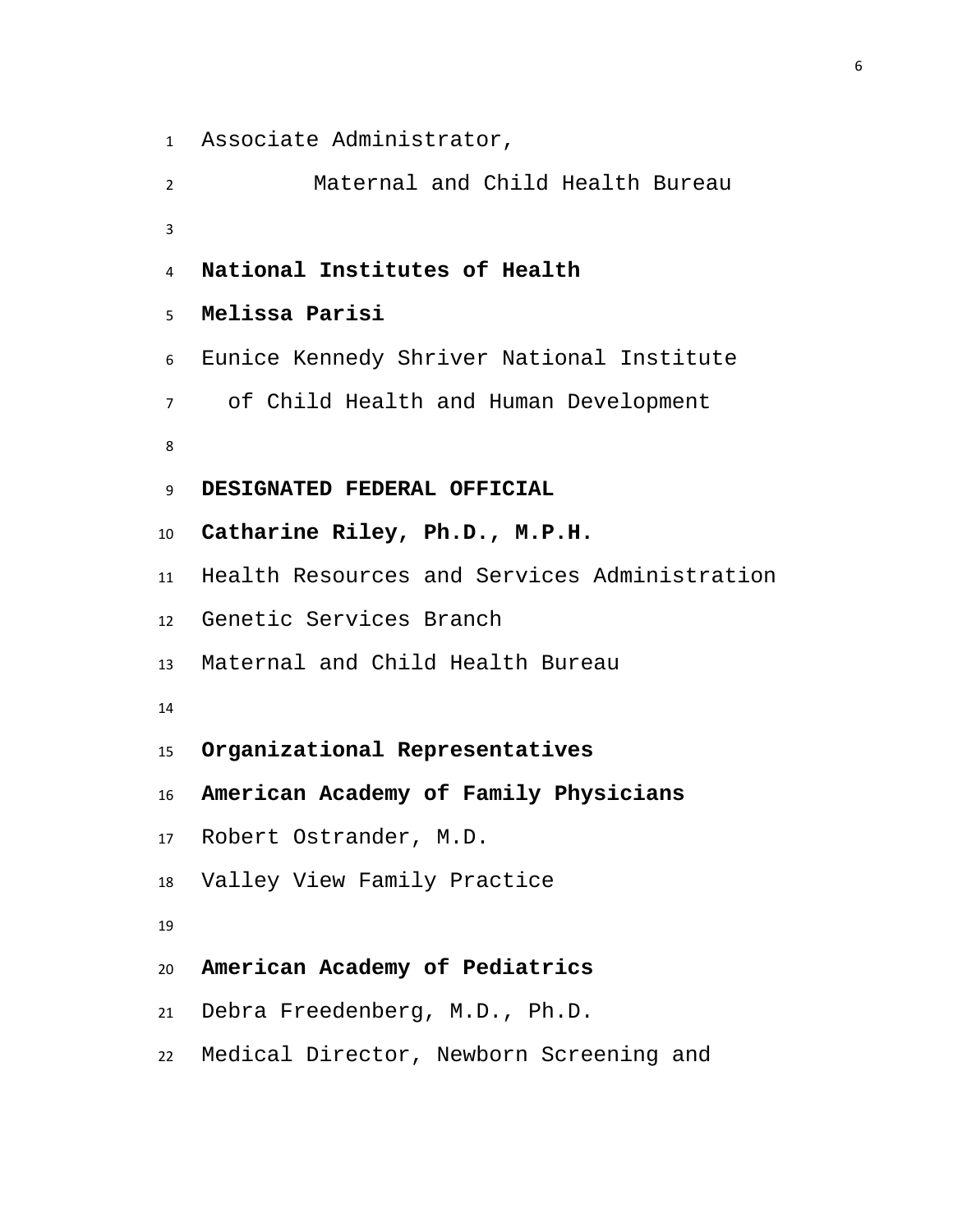```
1 Genetics
```

```
2 Community Health Improvement 
3 Texas Department of State Health Services 
4
5 American College of Medical Genetics
6 Michael S. Watson, Ph.D., F.A.C.M.G.
7 Executive Director
8
9 American College of Obstetricians & Gynecologists
10 Britton Rink, M.D., M.S.
11 Mount Carmel Health Systems 
12
13 Association of Maternal & Child Health Programs
14 Jed L. Miller, M.D., M.P.H.
15 Director, Office for Genetics and People with 
16 Special Health Care Needs
17 Maryland Department of Health 
18 Prevention & Health Promotion Administration
19
20 Association of Public Health Laboratories
21 Susan M. Tanksley, Ph.D.
22 Manager, Laboratory Operations Unit Texas
```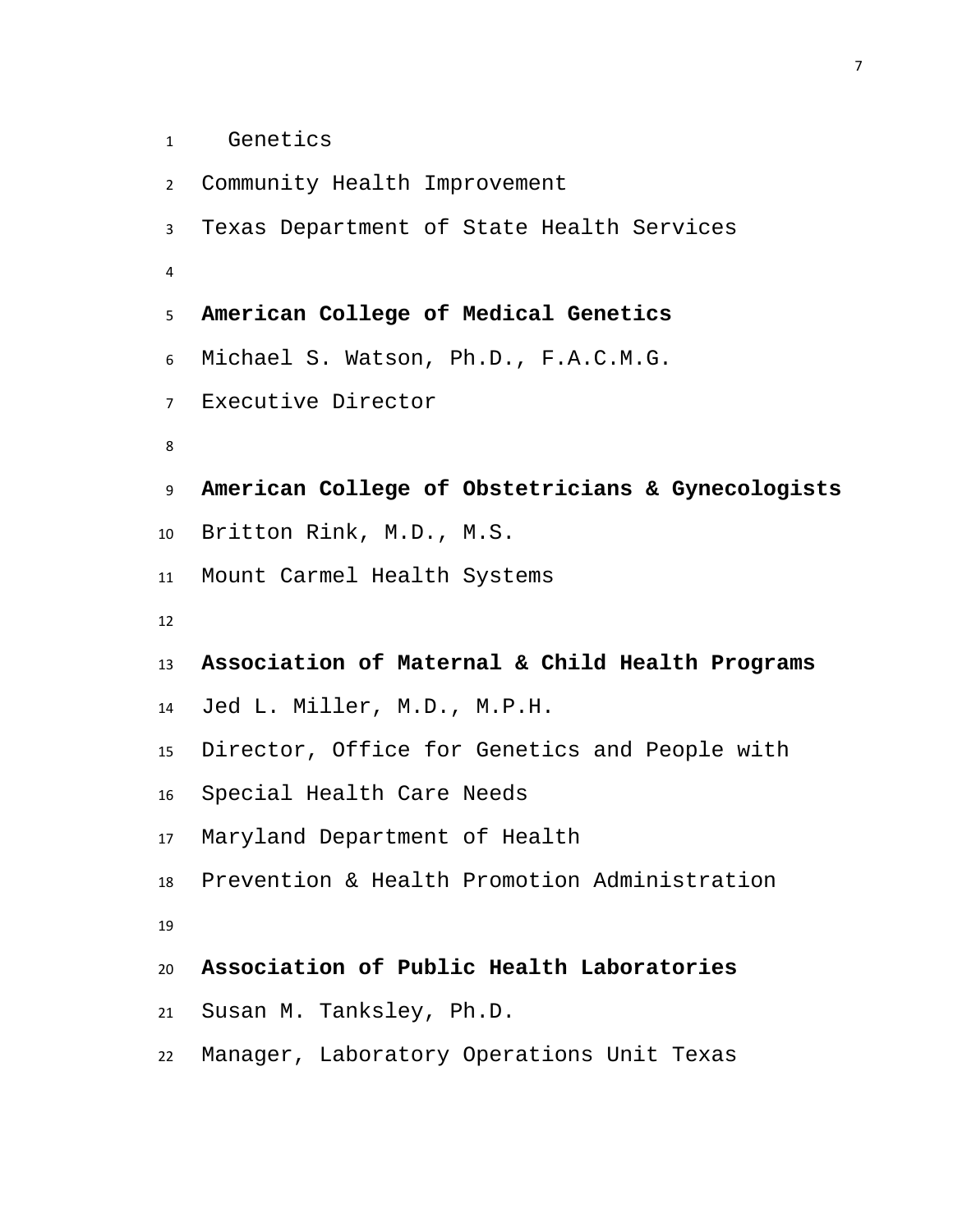Department of State Health Services **Association of State & Territorial Health Officials** Christopher Kus, M.D., M.P.H. Associate Medical Director Division of Family Health New York State Department of Health **Department of Defense** TBD **Genetic Alliance** Natasha F. Bonhomme Vice President of Strategic Development Genetic Alliance **March of Dimes** Siobhan Dolan, M.D., M.P.H. Professor and Vice Chair for Research Department of Obstetrics & Gynecology and Women's Health Albert Einstein College of Medicine and Montefiore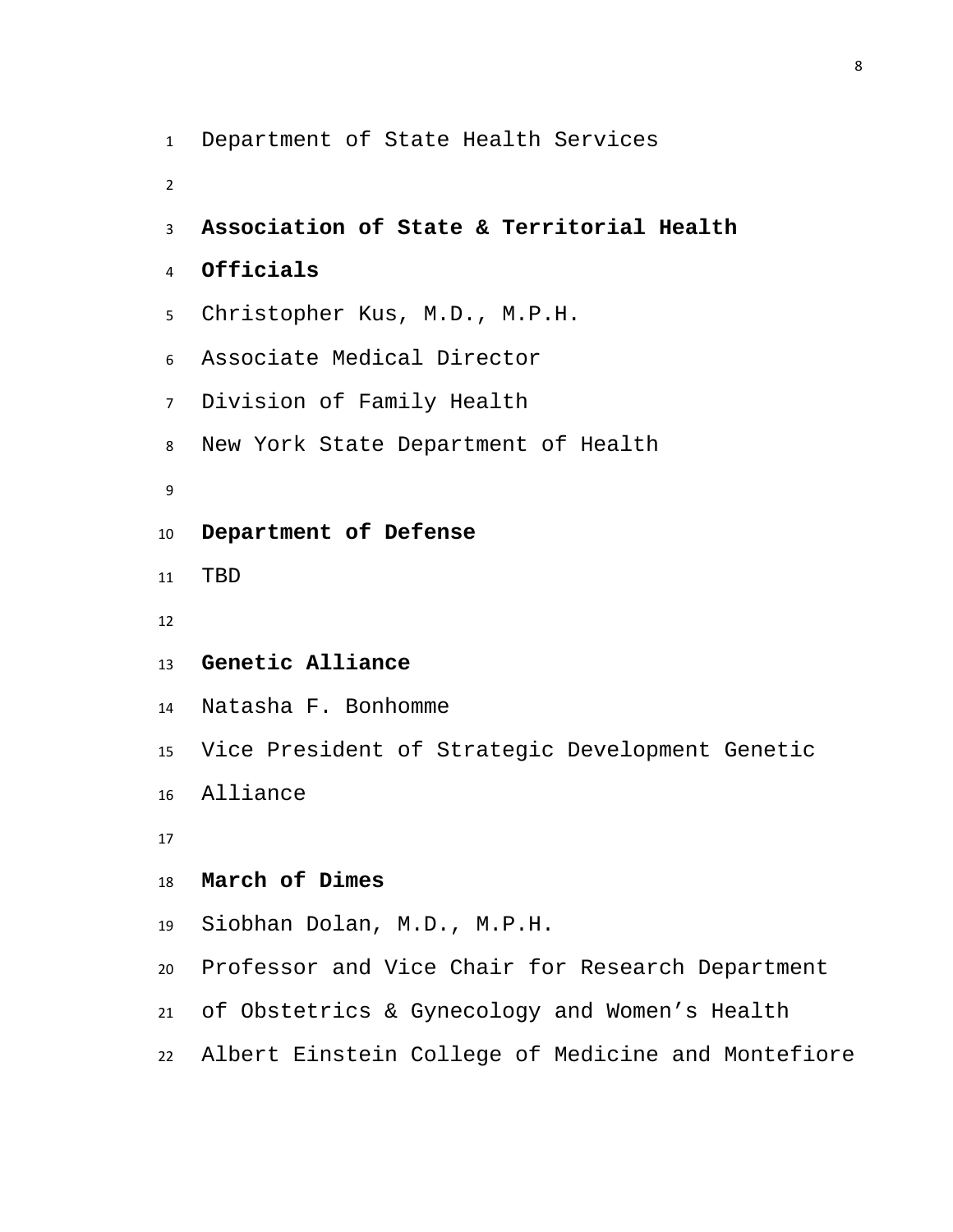```
1 Medical Center
```

```
2
```

```
3 National Society of Genetic Counselors
4 Cate Walsh Vockley, M.S., LCGC 
5 Senior Genetic Counselor 
6 Division of Medical Genetics
7 UPMC Children's Hospital of Pittsburgh 
8
9 Society for Inherited Metabolic Disorders
10 Shawn E. McCandless, M.D.
11 Section Head, Genetics and Metabolism
12 Children's Hospital Colorado 
13
14
15
16
17
18
19
20
21
22
23
```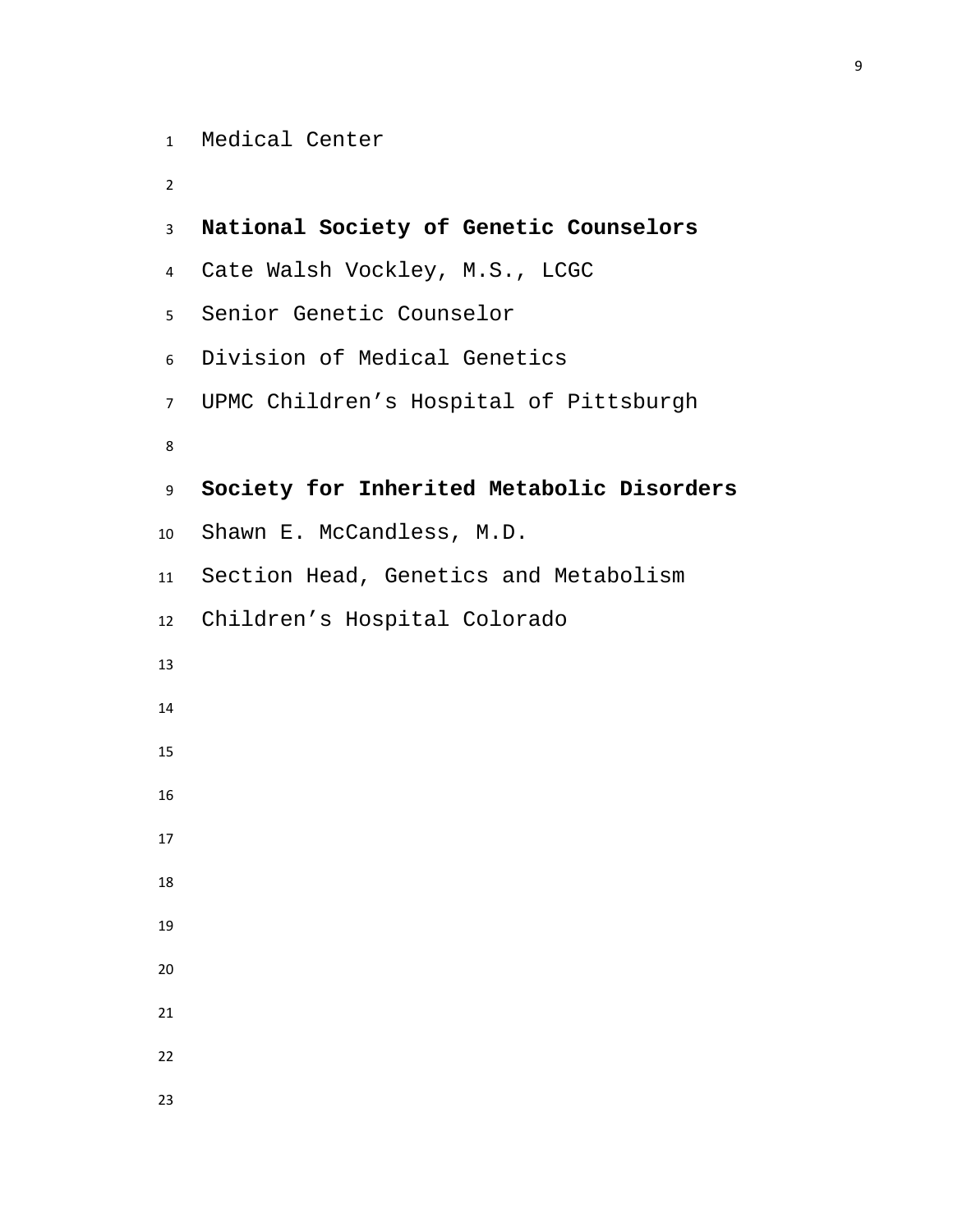| $\mathbf 1$    | CONTENTS                                      |             |
|----------------|-----------------------------------------------|-------------|
| $\overline{2}$ |                                               | <b>PAGE</b> |
| 3              | Welcome, Roll Call, Opening Remarks           |             |
| 4              | and March 2019 minutes                        | 11          |
| 5              |                                               |             |
| 6              | New Disorders Readiness Tool                  | 26          |
| $\overline{7}$ |                                               |             |
| 8              | Public Comment                                | 54          |
| 9              |                                               |             |
| 10             | LUNCH                                         | 105         |
| 11             |                                               |             |
| 12             | Afternoon roll call                           | 105         |
| 13             |                                               |             |
| 14             | RUSP Condition Nomination and Evidence Review |             |
| 15             | Process: Draft Approach and Timeline          | 108         |
| 16             |                                               |             |
| 17             | Evidence Review Process                       | 113         |
| 18             |                                               |             |
| 19             | Acknowledgement for Dr. Bocchini              | 207         |
| 20             |                                               |             |
| 21             | Adjourn                                       | 231         |
| 22             |                                               |             |
| 23             |                                               |             |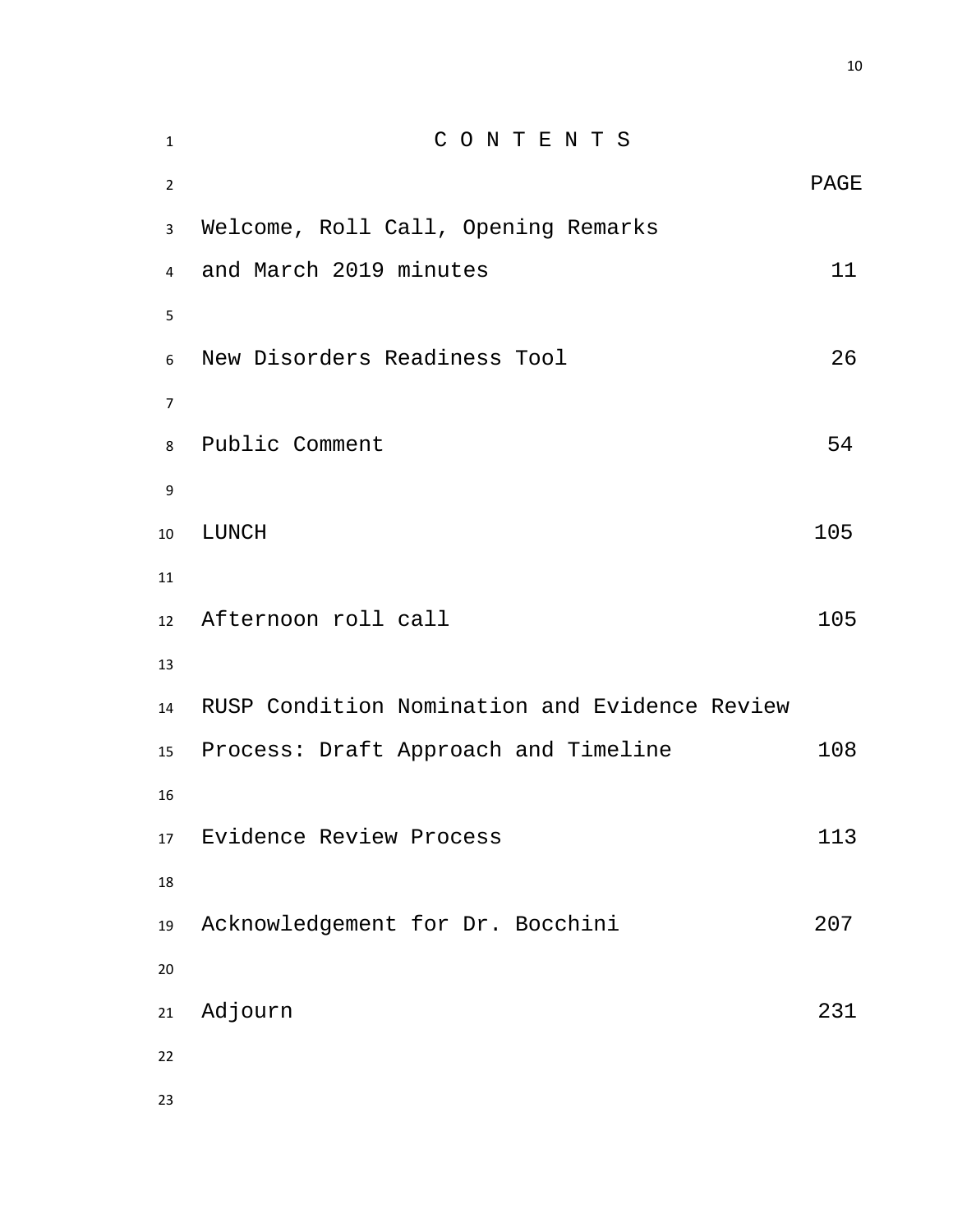<span id="page-10-0"></span>

| $\mathbf{1}$    | PROCEDINGS                                         |  |
|-----------------|----------------------------------------------------|--|
| $\overline{2}$  | CHAIRMAN BOCCHINI: All right. Good                 |  |
| $\mathbf{3}$    | morning, everyone. I want to welcome to the        |  |
| $\overline{4}$  | second meeting of the Advisory Committee on        |  |
| 5               | Heritable Disorders in Newborns and Children for   |  |
| $6\overline{6}$ | 2019. We will begin this meeting by taking roll    |  |
| 7 <sup>7</sup>  | call. All right, so we're going to start -- is     |  |
| 8               | that -- okay. Yes, all right, red means on.        |  |
| 9               | Okay. So, we have new microphones here, so it      |  |
| 10              | will take me four hours to figure it out. So,      |  |
| 11              | roll call for committee members first. Kamila      |  |
| 12              | Mistry, Agency for Healthcare Research and Quality |  |
| 13              | Kamila Mistry.                                     |  |
| 14              | DR. KAMILA MISTRY: Here.                           |  |
| 15              | DR. JOSEPH BOCCHINI: Mei Baker.                    |  |
| 16              | DR. MEI BAKER: Here.                               |  |
| 17              | CHAIRMAN BOCCHINI: Susan Berry?                    |  |
| 18              | DR. SUSAN BERRY: Here.                             |  |
| 19              | CHAIRMAN BOCCHINI: I'm here. Jeff                  |  |
| 20              | Brosco.                                            |  |
| 21              | DR. JEFFREY BROSCO: Here.                          |  |
| 22              | DR. JOSEPH BOCCHINI: Kyle Brothers.                |  |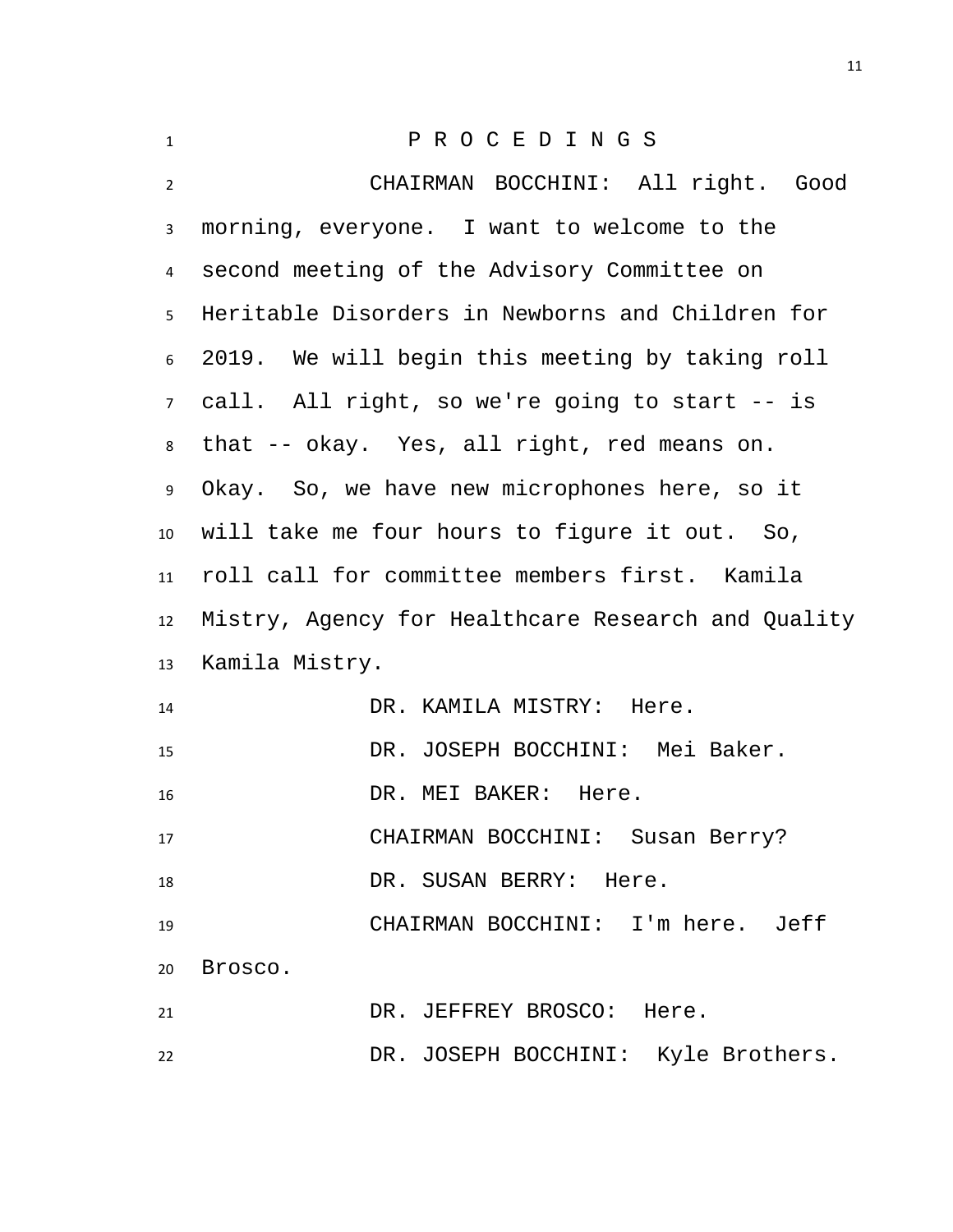| $\mathbf{1}$   |                     | DR. KYLE BROTHERS: Here.             |
|----------------|---------------------|--------------------------------------|
| 2              |                     | DR. JOSEPH BOCCHINI: Jane DeLuca.    |
| 3              |                     | Dr. JANE DELUCA: Here.               |
| $\overline{4}$ |                     | DR. JOSEPH BOCCHINI: Carla Cuthbert. |
| 5              |                     | DR. CARLA CUTHBERT: I'm here.        |
| 6              |                     | DR. JOSEPH BOCCHINI: Kellie Kelm.    |
| $\overline{7}$ |                     | DR. KELLIE KELM: Here.               |
| 8              |                     | CHAIRMAN BOCCHINI: Joan Scott.       |
| 9              |                     | MS. JOAN SCOTT: Here.                |
| 10             |                     | DR. JOSEPH BOCCHINI: Cynthia Powell. |
| 11             |                     | DR. CYNTHIA POWELL: Here.            |
| 12             |                     | DR. JOSEPH BOCCHINI: Melissa Parisi. |
| 13             |                     | DR. MELISSA PARISI: Here.            |
| 14             |                     | DR. JOSEPH BOCCHINI: Annamarie       |
|                | 15 Saarinen.        |                                      |
| 16             |                     | MS. ANNAMARIE SAARINEN: Here.        |
| 17             |                     | DR. JOSEPH BOCCHINI: Scott Shone.    |
| 18             |                     | DR. SCOTT SHONE: Here.               |
| 19             |                     | DR. JOSEPH BOCCHINI: Beth Tarini.    |
| 20             |                     | DR. BETH TARINI: Here.               |
| 21             |                     | DR. JOSEPH BOCCHINI: And our DFO,    |
|                | 22 Catharine Riley. |                                      |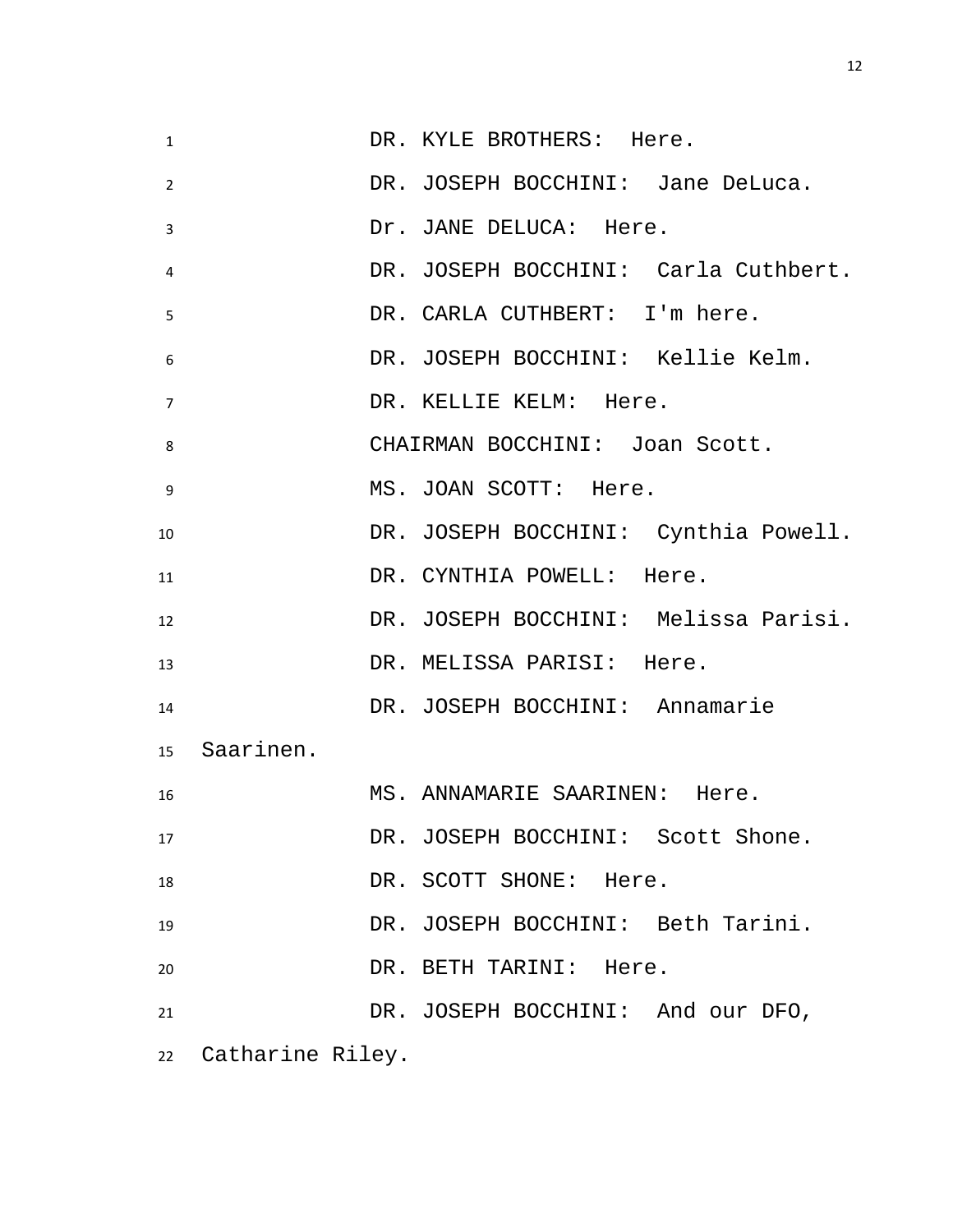1 DR. CATHARINE RILEY: Here. DR. JOSEPH BOCCHINI: Now, for your organizational representatives, the American Academy of Family Physicians, Robert Ostrander. DR. ROBERT OSTRANDER: Here. DR. JOSEPH BOCCHINI: American Academy of Pediatrics, Debra Freedenberg. 8 DR. DEBRA FREEDENBERG: Here. DR. JOSEPH BOCCHINI: American College of Medical Genetics, Michael Watson. 11 DR. MICHAEL WATSON: Here. DR. JOSEPH BOCCHINI: American College of Obstetricians and Gynecologists, Britton Rink via webcast. 15 DR. BRITTON RINK: Here. DR. JOSEPH BOCCHINI: Association of Maternal and Child Health Programs, Jed Miller. 18 DR. JED MILLER: Here. DR. JOSEPH BOCCHINI: Association of Public Health Laboratories, Susan Tanksley. DR. SUSAN TANKSLEY: Here. DR. JOSEPH BOCCHINI: Association of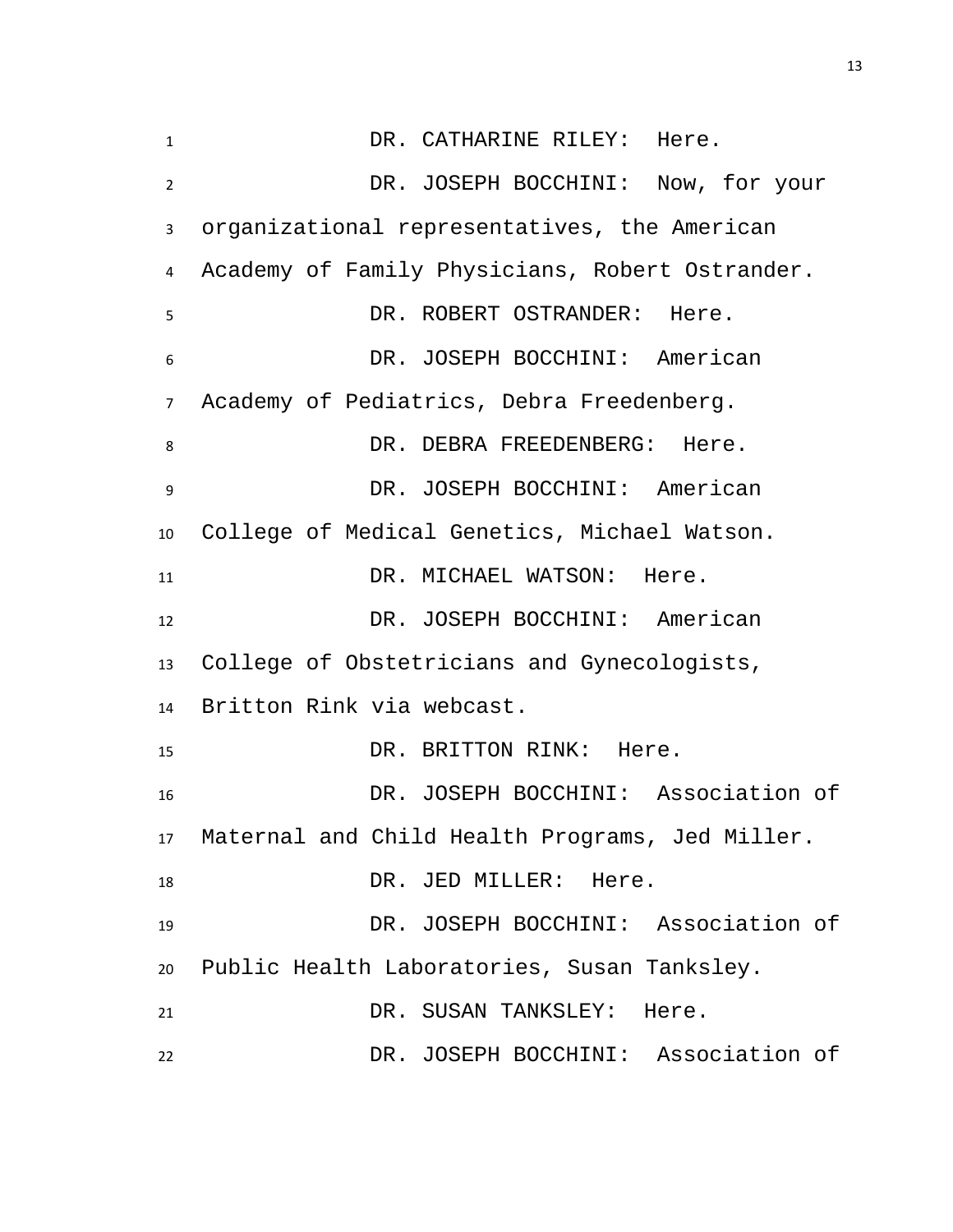State and Territorial Health Officials, Chris Kus, by webcast.

 DR. CHRISTOPHER KUS: Here. DR. JOSEPH BOCCHINI: Child Neurology Society, Jennifer Kwon by webcast. Genetic Alliance, Natasha Bonhomme. MS. NATASHA BONHOMME: Here. 8 DR. JOSEPH BOCCHINI: March of Dimes, Siobhan Dolan. 10 DR. SIOBHAN DOLAN: Here. DR. JOSEPH BOCCHINI: National Society of Genetic Counselors, Cate Walsh Vockley. MS. CATE WALSH VOCKLEY: Here DR. JOSEPH BOCCHINI: Society of Inherited Metabolic Disorders, Shawn McCandless. 16 DR. SHAWN MCCANDLESS: Here. DR. JOSEPH BOCCHINI: Thank you. Now that we have completed roll call, we now need to approve the minutes of the prior meeting. Committee members received a draft of the minutes of the March meeting to review prior to this meeting. We incorporated revisions submitted by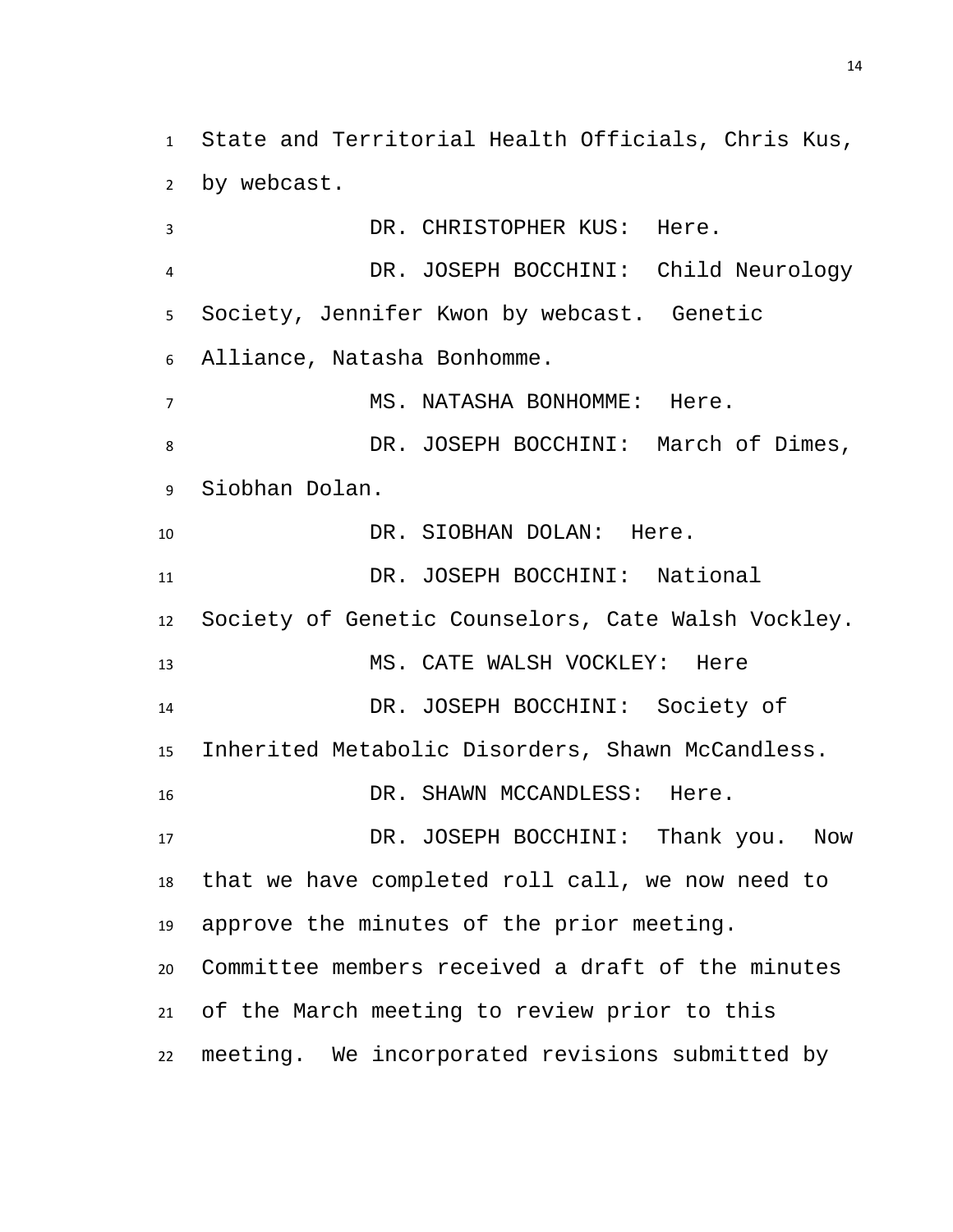committee members, distributed a final draft of the minutes to the committee prior to this meeting. Are there any further additions or corrections to be made to the minutes? Hearing none, we will proceed with a vote to accept the minutes as they have been distributed. This is a committee member vote. Mei Baker. 8 DR. MEI BAKER: Approved. DR. JOSEPH BOCCHINI: Susan Berry. 10 DR. SUSAN BERRY: Approved. 11 DR. JOSEPH BOCCHINI: I approve. Jeff Brosco. DR. JEFFREY BROSCO: Approved. DR. JOSEPH BOCCHINI: Kyle Brothers and Jane DeLuca will abstain since they have just joined the committee. Carla Cuthbert. 17 DR. CARLA CUTHBERT: Approved. DR. JOSEPH BOCCHINI: Kellie Kelm. DR. KELLIE KELM: Approved. DR. JOSEPH BOCCHINI: Kamila Mistry. DR. KAMILA MISTRY: Approved. DR. JOSEPH BOCCHINI: Melissa Parisi.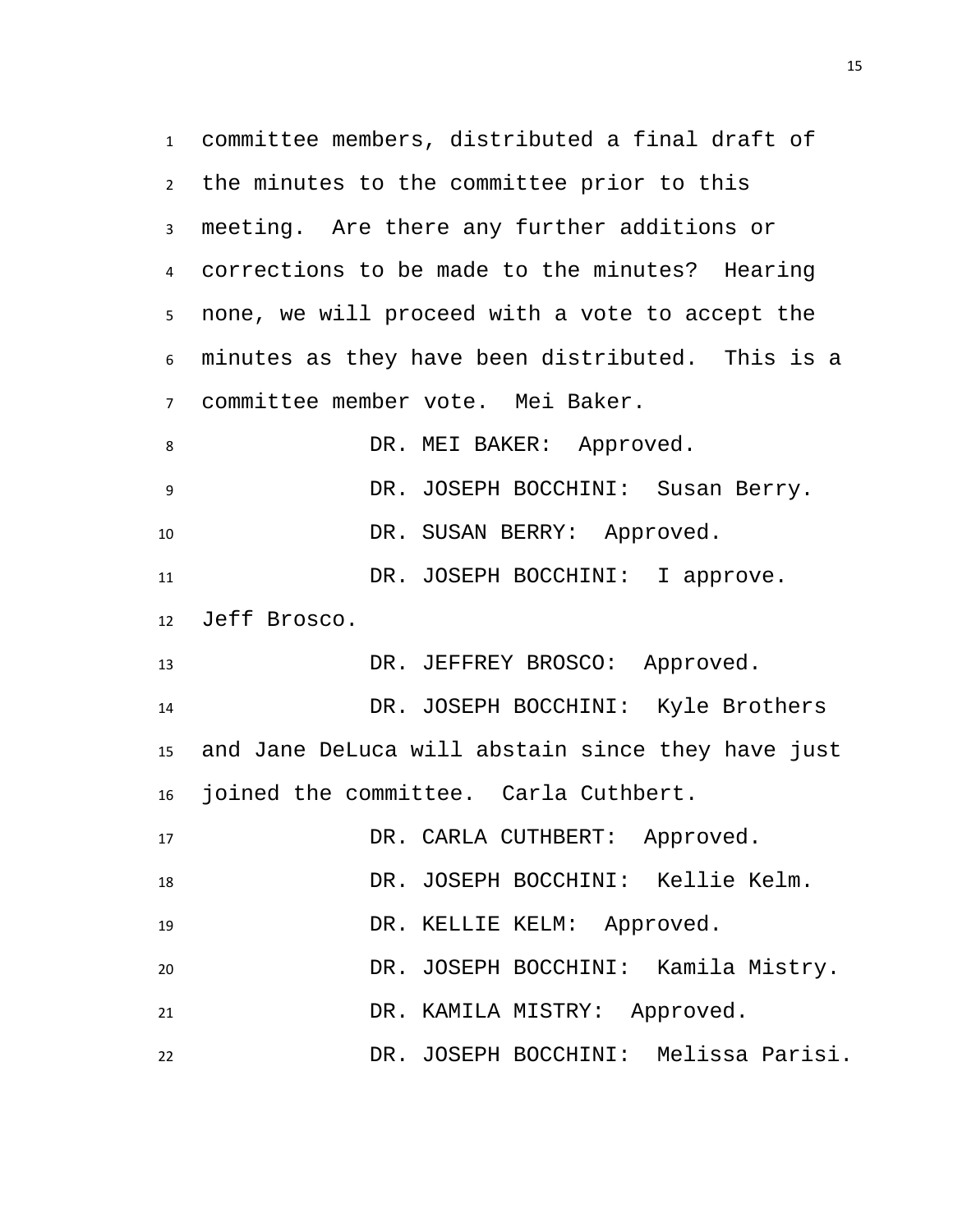1 DR. MELISSA PARISI: Approved. DR. JOSEPH BOCCHINI: Annamarie Saarinen: MS. ANNNMARIE SAARINEN: Approved. DR. JOSEPH BOCCHINI: Joan Scott. MS. JOAN SCOTT: Approved. DR. JOSEPH BOCCHINI: Scott Shone. 8 DR. SCOTT SHONE: Approved. DR. JOSEPH BOCCHINI: Beth Tarini. 10 DR. BETH TARINI: Approved. DR. JOSEPH BOCCHINI: Did I skip Annamarie Saarinen? Oh, Cindy Powell. 13 DR. CYNTHIA POWELL: Approved. DR. JOSEPH BOCCHINI: Okay. All right. So, the minutes are approved as distributed. So, I would like to now introduce you to our new two committee members. They are now joining us for the first time, Dr. Kyle Brothers and Dr. Jane DeLuca. They will serve on the committee through June 30, 2023. I would like to give you a brief introduction about both of them.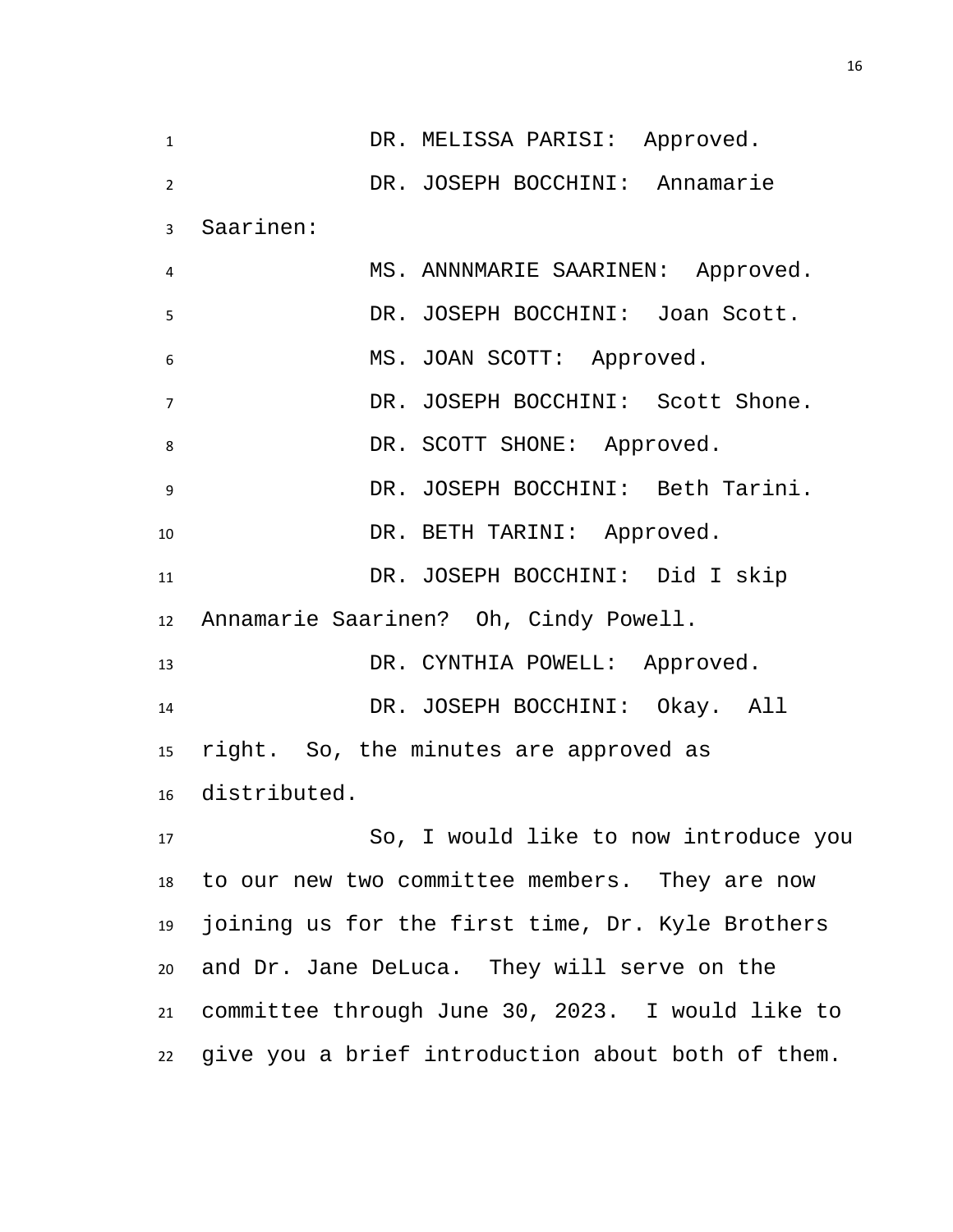Dr. DeLuca, a Ph.D., R.N. is an

 associate professor in the School of Nursing at Clenson University, South Carolina. Dr. DeLuca is a pediatric nurse, academic scientist, and university instructor with special expertise in the field of heritable disorders who provides services for newborns and children at risk for hereditable disorders. She has a clinical appointment at the Greenwood Genetic Center in their Metabolic Clinic. In her practice, she cares for patients with inborn errors of metabolism. She has more than 15 years of clinical care experience with children and their families identified with metabolic and genetic disorders through newborn screening programs in New York and South Carolina in both urban and rural service areas. Her research interests include parents and family experiences of newborn screening. She is a board member of the Society for Inherited Metabolic Disorders. So, Dr. DeLuca, we welcome you to the committee.

Next is Dr. Kyle Brothers. Dr.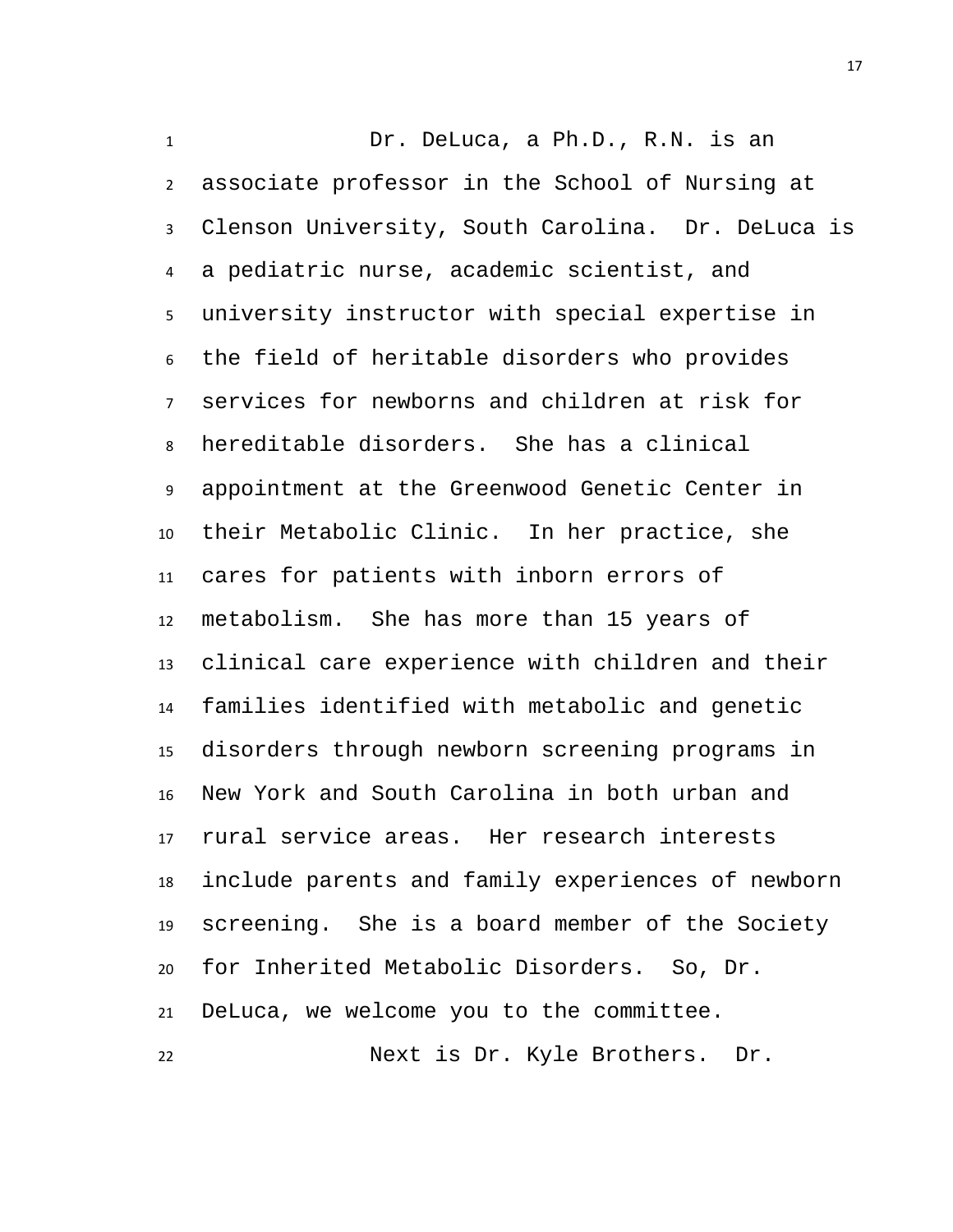Brothers is an M.D., Ph.D. and is an associate professor of Pediatrics and the Endowed Chair for Pediatric Clinical and Translational Research at the University of Louisville. Dr. Brothers received his MD from the University of Louisville School of Medicine, completed his pediatric residency training, including a chief residency year in pediatrics, at Vanderbilt and his Ph.D. in Ethics and Society, also at Vanderbilt University. Dr. Brothers' research focuses on Policy and Ethics in Human Genetics and the Translation of Health Technologies into Clinical Care. Dr. Brothers is a practicing primary care pediatrician and serves as a Chair of the Ethics Committee at Norton Children's Hospital in Louisville, Kentucky. So, Dr. Brothers, welcome to the committee. We look forward to your contributions. Next, we mentioned at the last meeting that we were working through a number of organizations that had requested becoming organizational representatives. I want to thank all of the organizations which applied. Two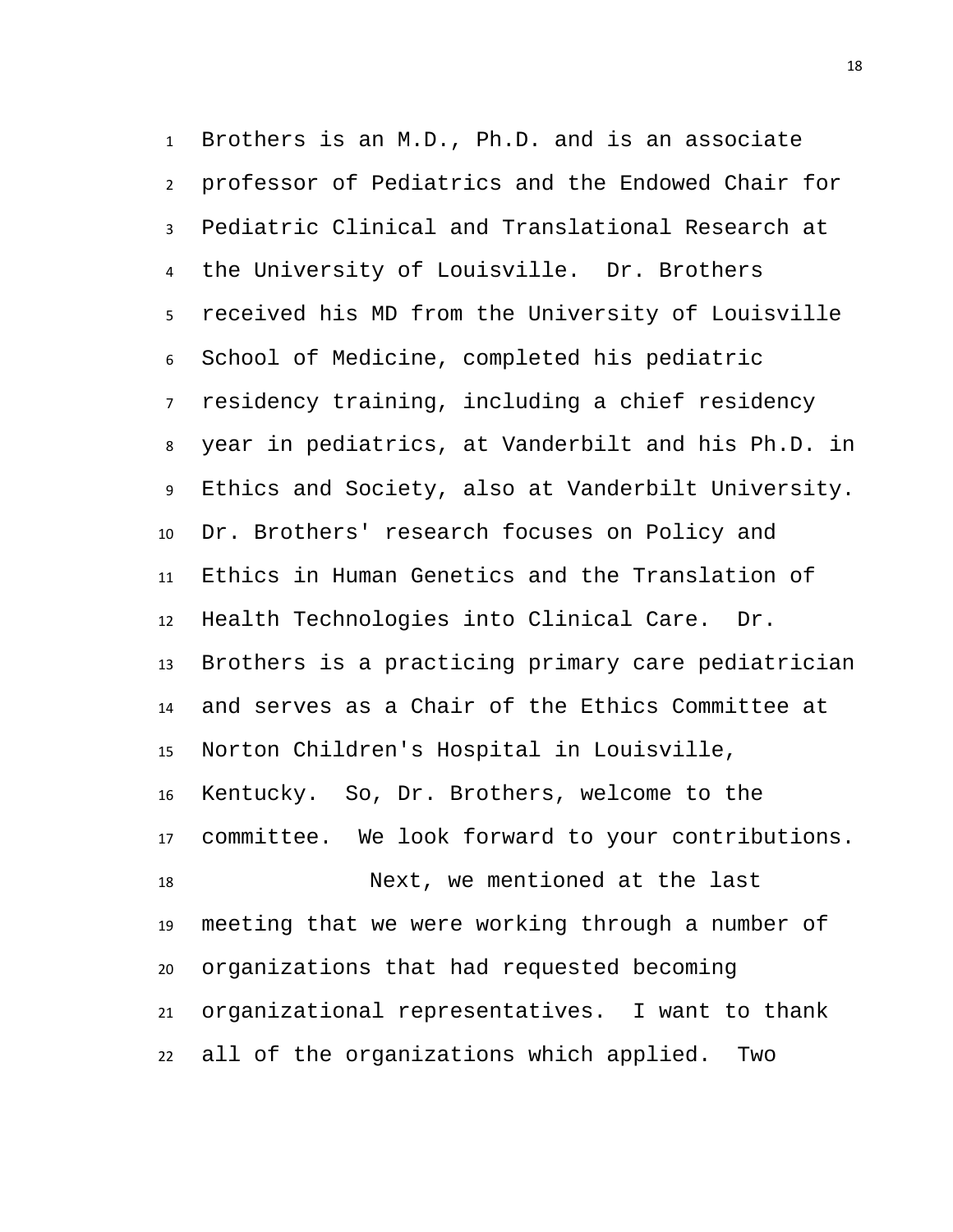organizations have been selected to join the organizational representatives for the committee. These representatives will be joining us in August, and at that time, we will introduce them and name the organizations.

 Next, we have received a new condition nomination for the RUSP. The committee has received the nomination for including congenital cytomegalovirus infection. This was submitted by a nomination team led by the National Cytomegalovirus Foundation. The submission is currently undergoing initial review.

 Our next meetings are listed on this slide. The next in-person meeting will be August 1 and 2, 2019, followed by the November meeting. All of the meeting dates have been set up through 2023, and these can be found on the committee's website.

 So, today we will begin the meeting with a number of presentations. We will first hear a presentation on New Disorders Readiness Tool. We'll follow with a Draft Approach and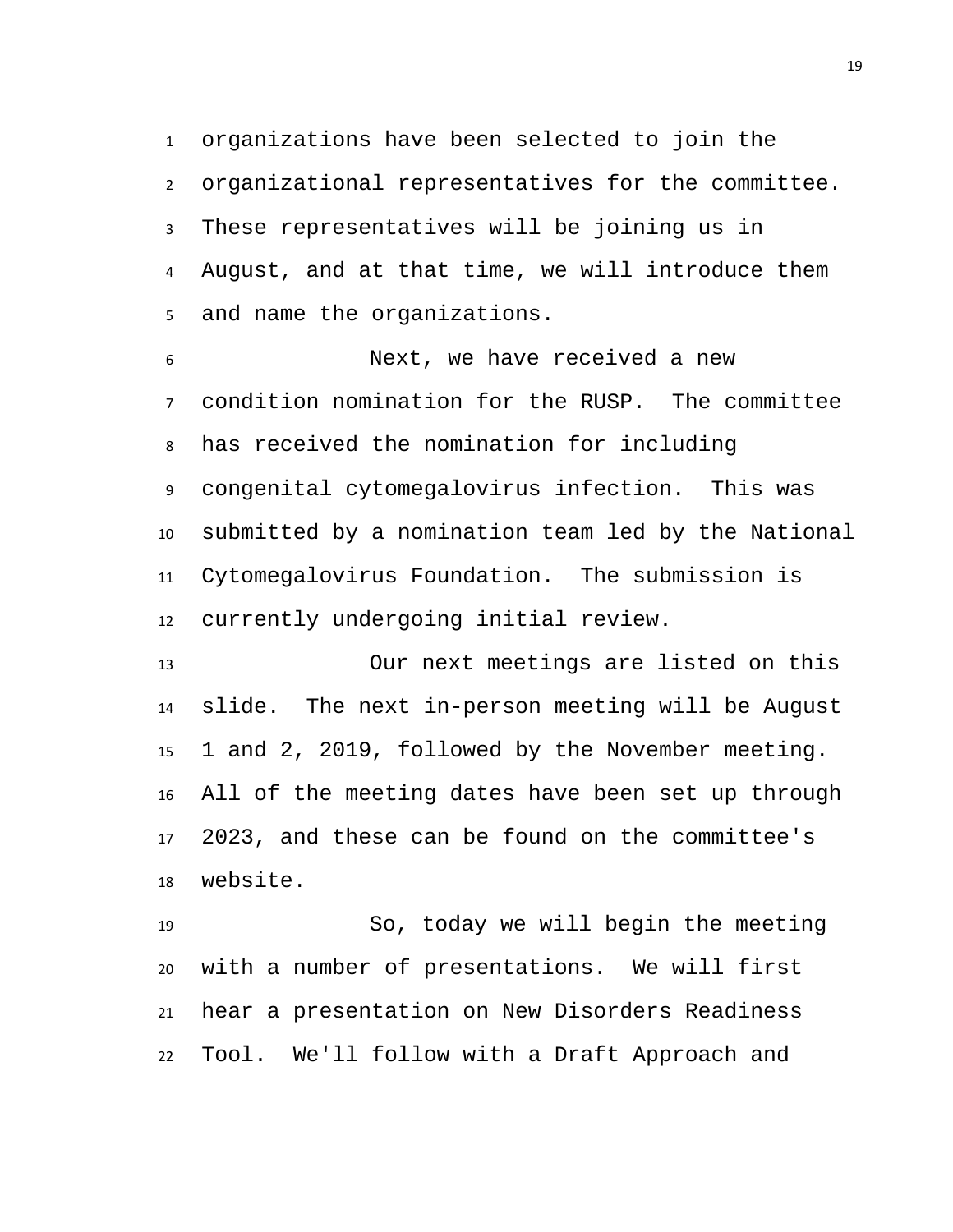Timeline for review of the RUSP Condition

 Nomination Evidence Review Process. This is a continuation of the information that comes from our plan to review our processes to update them as needed to try and improve decision making if necessary. And then, we'll hear about the Systemic Evidence Review Process.

 Next slide. And then tomorrow, we'll hear a presentation on Newborn Screening Pilot Studies. We will hear an update from the Ad-Hoc Workgroup on Interpreting and Presenting Newborn Screening Results, and then we will hear from two rare disease registries, the Cystic Fibrosis Foundation and the CF Registry as well as the Primary Immune Deficiency Consortium, which is collecting data on SCID and related Immune Deficiencies.

 We'll then hear from our workgroups for the work that they will have completed this afternoon. And then, we will follow on with a presentation on what's on the horizon for the committee as we change leadership after today's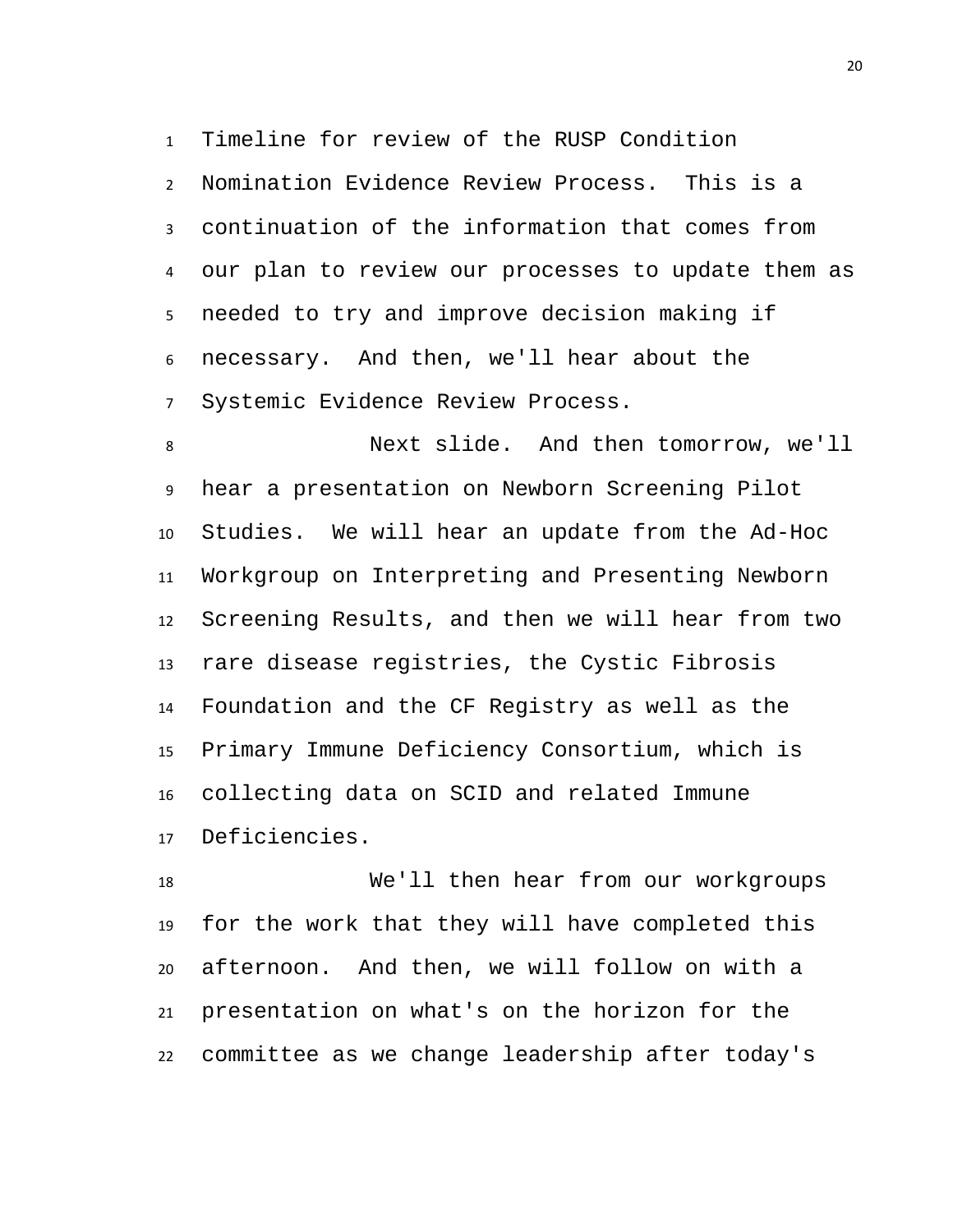meeting.

 So, I will now turn the presentation over to Catharine to go over the DFO slides. DR. CATHARINE RILEY: Excellent. Thank you, Dr. Bocchini. First, I just want to say good morning to everyone here in the room and for all those joining us via the live webcast across many time zones. We appreciate you all joining us today. We have a full agenda today, and we're excited for the next couple of days. So, I have my general set of announcements. This Advisory Committee's legislative authority is found in the Newborn Screening Saves Lives Reauthorization Act of 2014. This legislation established the committee and provided the duties and scope of work for the committee. However, all committee activities are governed by the Federal Advisory Committee Act or FACA, which sets the standards for establishment, utilization, and management of all Federal Advisory Committees. As a committee member on the Federal Advisory Committee, you are subject to the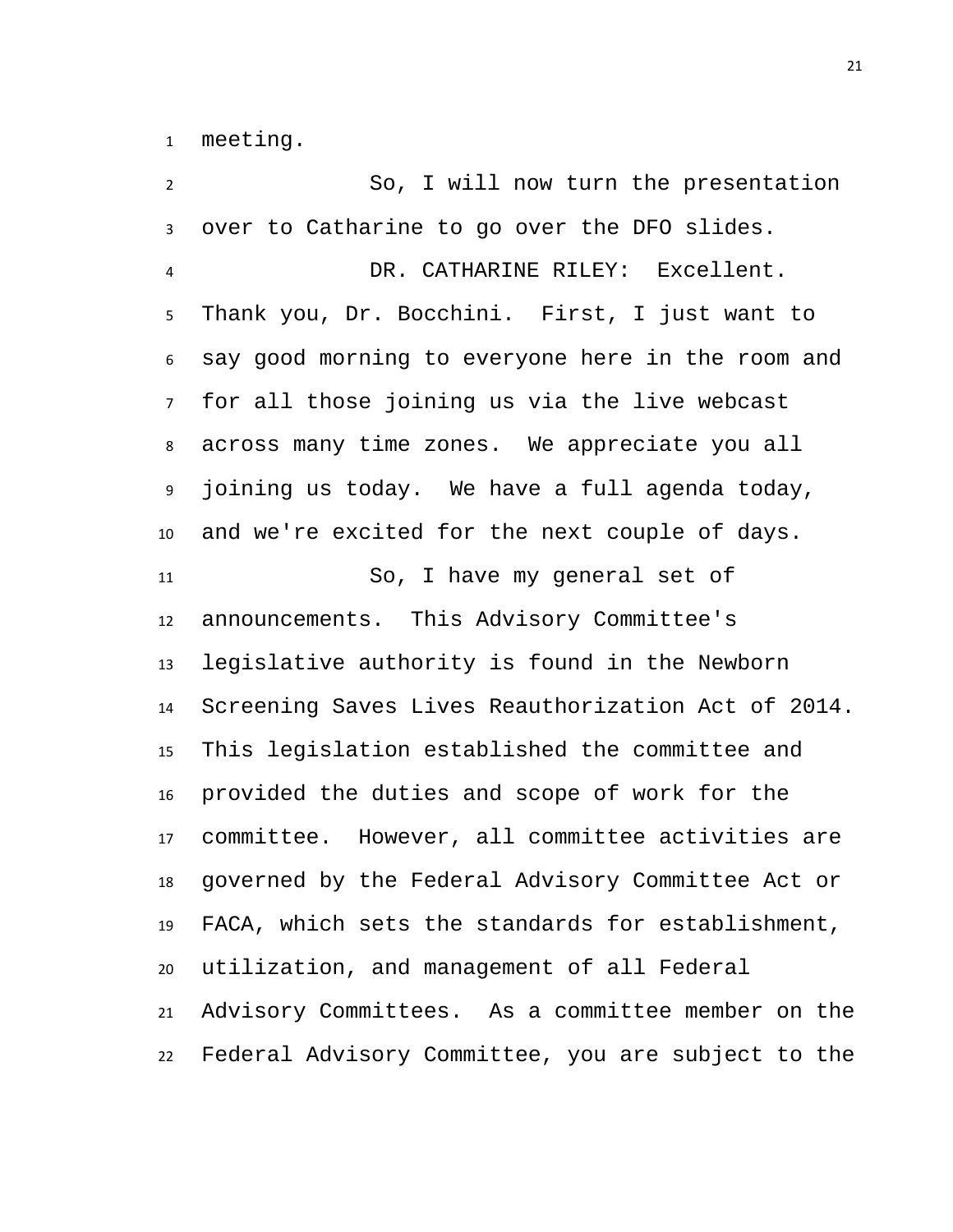rules and regulations for special government employees.

 So, I have standard Ethics and Conflict of Interest reminders for the committee that I want to go over. I want to remind the committee members that as a committee, you are advisory to the Secretary of Health and Human Services, not to Congress. For anyone associated with the committee or due to your membership on the committee, if you receive inquiries about the committee, please let Dr. Bocchini or I know prior to committing to any interviews or presentation engagements.

 I also must remind committee members that you must recuse yourself from participation in all particular matters likely to affect the financial interests of any organization with which you serve as an officer, director, trustee, or general partner unless you are also an employee of the organization or unless you have received a waiver from HHS authorizing you to participate. When a vote is scheduled or an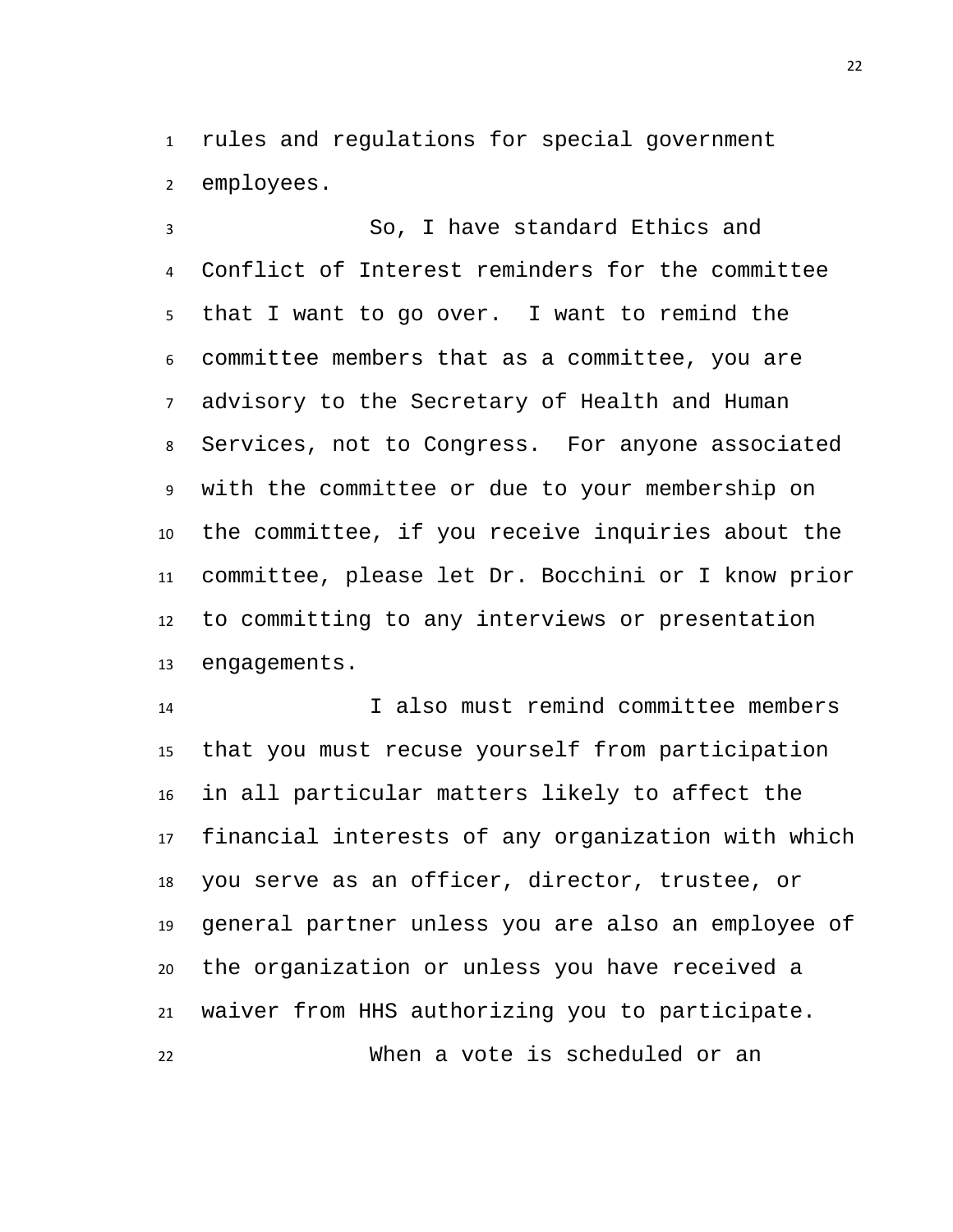activity is proposed and you have a question about a potential conflict, please let me know as soon as possible.

 So, according to FACA, all committee meetings are open to the public. If the public wishes to participate in the discussion, the procedures for doing so are published in the Federal Register Notice and are announced at the opening of the meeting. For this meeting today, we have both public comments that are going to be presented in person and the committee received written comments ahead of time, and those were distributed to committee members before the meeting. Any further public participation will be solely at the discretion of the Chair and myself as the DFO.

 Before I move on from there, do I have any questions from any committee members? Okay.

 So, I wanted to go over just a few logistics for being in the HRSA Building. So, visitors, as a visitor, you only have access to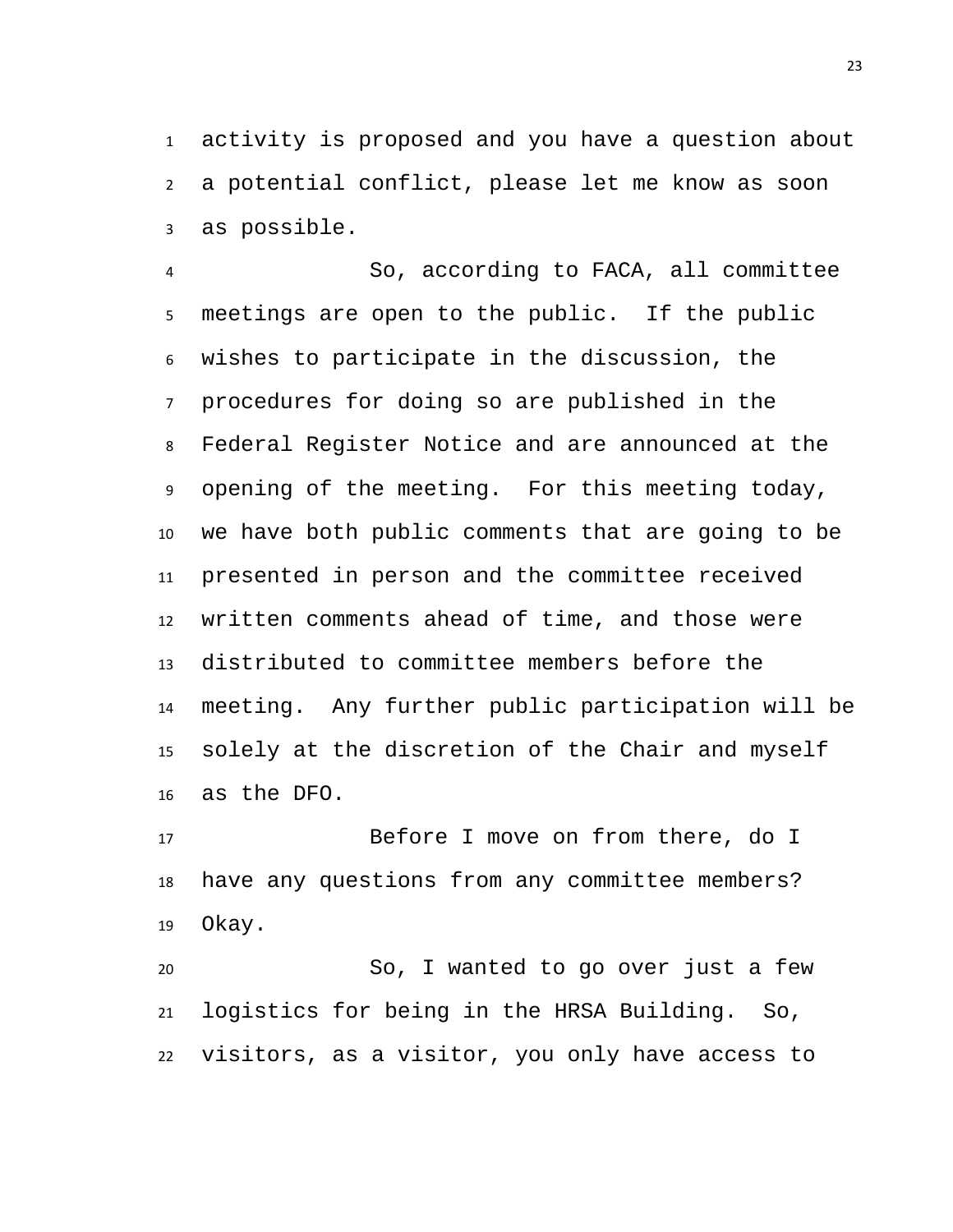the pavilion, which is this room we're in, the cafeteria, restrooms, and the meeting rooms that we'll be in this afternoon for the workgroups. All other areas of the facility are restricted and do require an escort by a HRSA staff member, and there are no exceptions for this. If you need to leave and re-enter, you will be required to go through security again. Around lunchtime and the breaks, there will be a HRSA representative by Security in case you do need to leave and re-enter around lunchtime.

 We also ask that you not take any personal photography or video in the building, in particular around the entrance area. If a HRSA staff member is taking pictures or directing you to take pictures, that's okay; but, with your personal camera, we ask you not take pictures or photography of the building.

 In case of emergency, please exit through the front door, so those are at the main security entrance that you came in today, cross the street and meet in the parking pad to the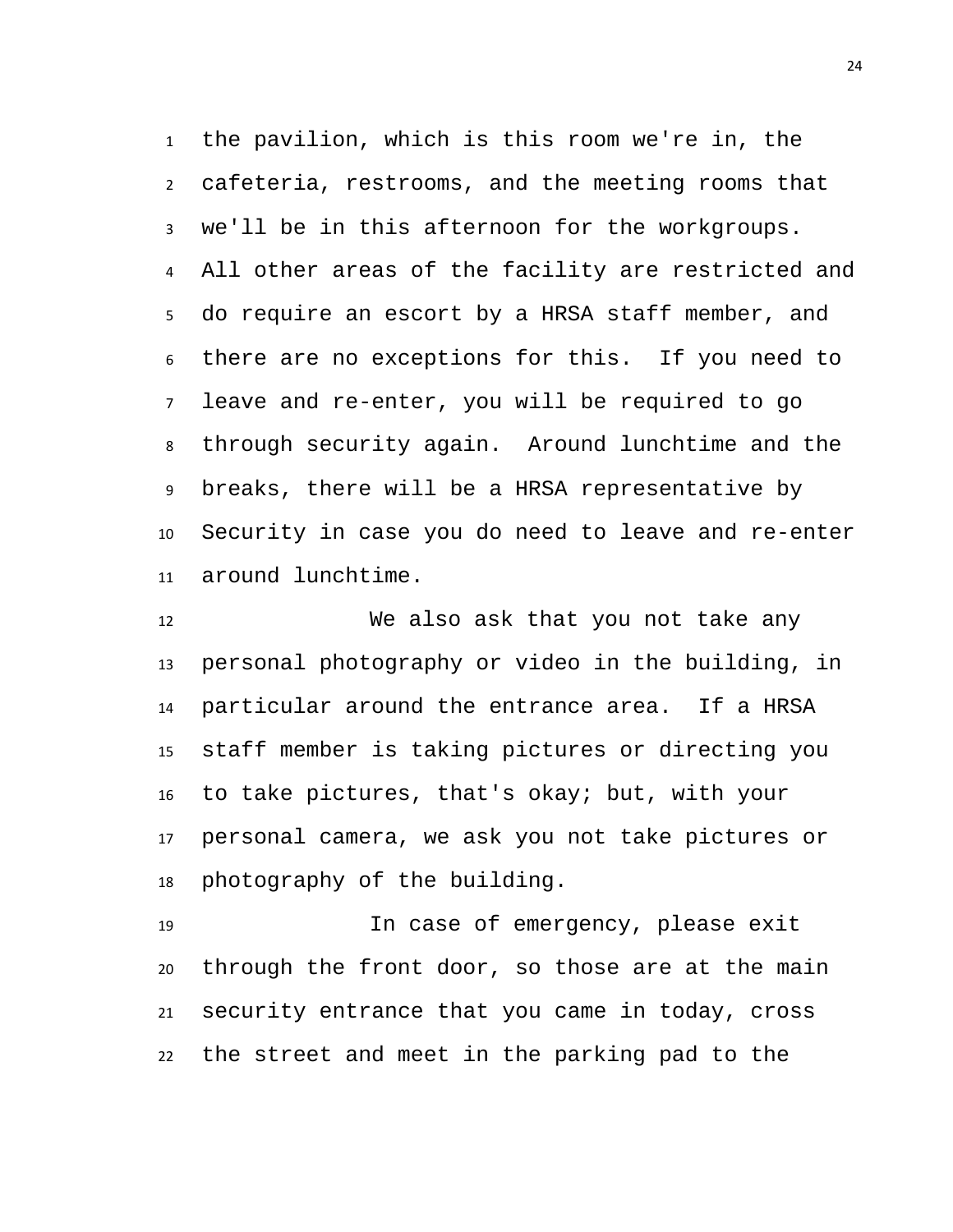left. Your escorts will have a roster and ensure everyone is accounted for. If there is an evacuation, please do not take -- only take essential items. Don't take any non-essential items, as this may slow down evacuation.

 That is for the logistics. For the fun news, you may notice that we're all wearing beads. You may have gotten beads when you came in. This, of course, is in honor of Dr. Bocchini, with this being his last meeting serving as Chair. He has often brought beads to us, being from Louisiana in celebration of Mardi Gras and other festivities. So, we wanted to wear these in honor of you today, Dr. Bocchini. So, with that, I will turn it back over.

 DR. JOSEPH BOCCHINI: Okay. Thank you. I hope everybody got their beads. I think that's a very kind gesture. Thank you. We're going to now move to the first presentation, which is entitled New Disorders Readiness Tool. That will be presented by Yvonne Kellar-Guenther. Dr. Kellar-Guenther is a senior research scientist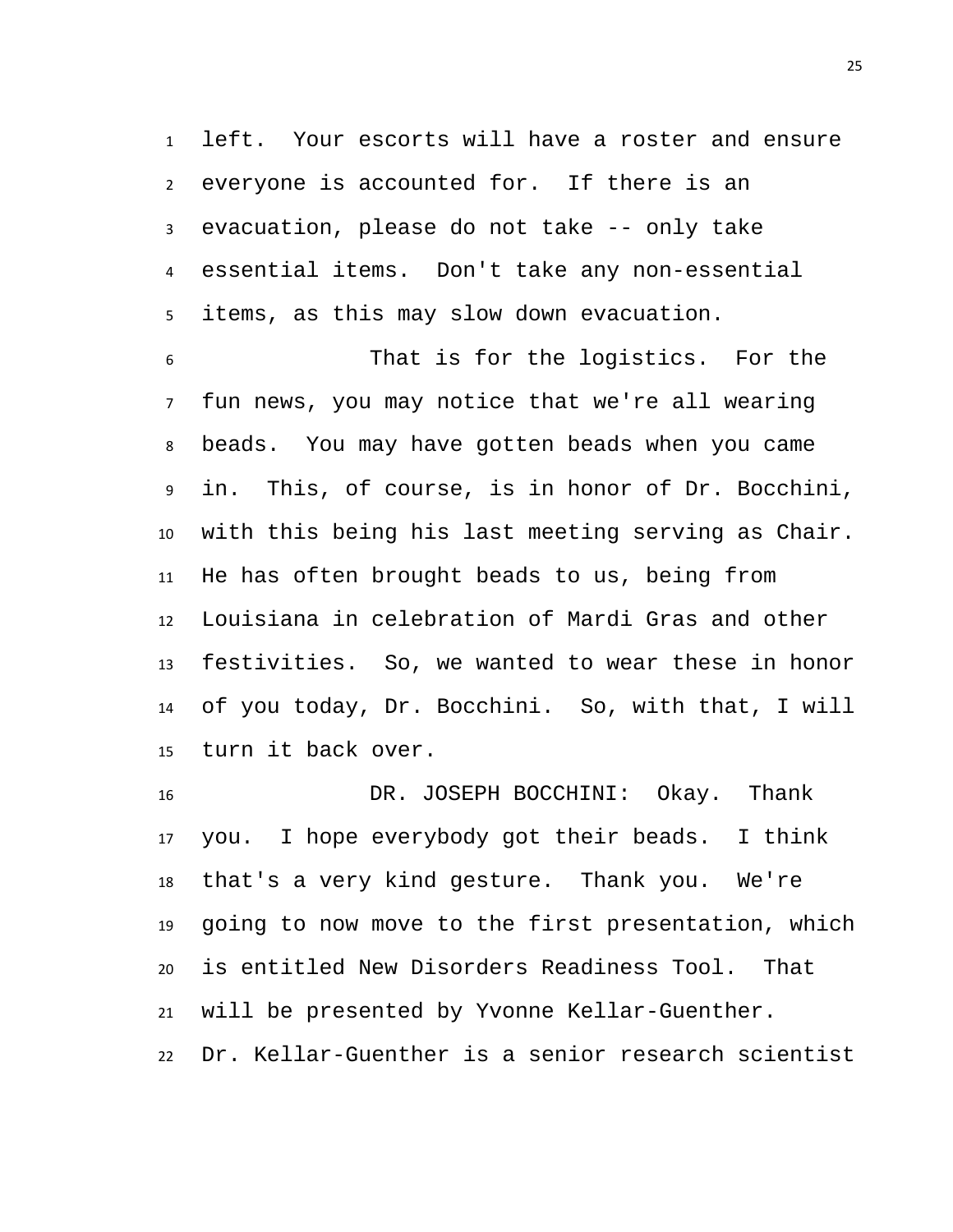<span id="page-25-0"></span> at the Center for Public Health Innovation at CI International and a clinical associate professor at the Colorado School of Public Health. Dr. Kellar-Guenther is a program evaluator for NewSTEPs. As part of this project, she developed and administered the readiness tool to track newborn screening programs and their readiness for screening for new disorders. So, this is an important topic that we are looking forward to your presentation. So, thank you. NEW DISORDERS READINESS TOOL DR. YVONNE KELLAR-GUENTHER: Thank you. So, thank you for inviting me to talk to you guys today. I also find it as a very important topic, so I appreciate the chance to speak to you. On September 1, 2016, NewSTEPs received funding from HRSA to help support states in getting ready to implement for three new disorders. Specifically, we were helping with Pompe, MPS-1, and/or X-ALD, and as you all know very well, these were recently added to the RUSP, right? So, Pompe was added four years ago, MPS-1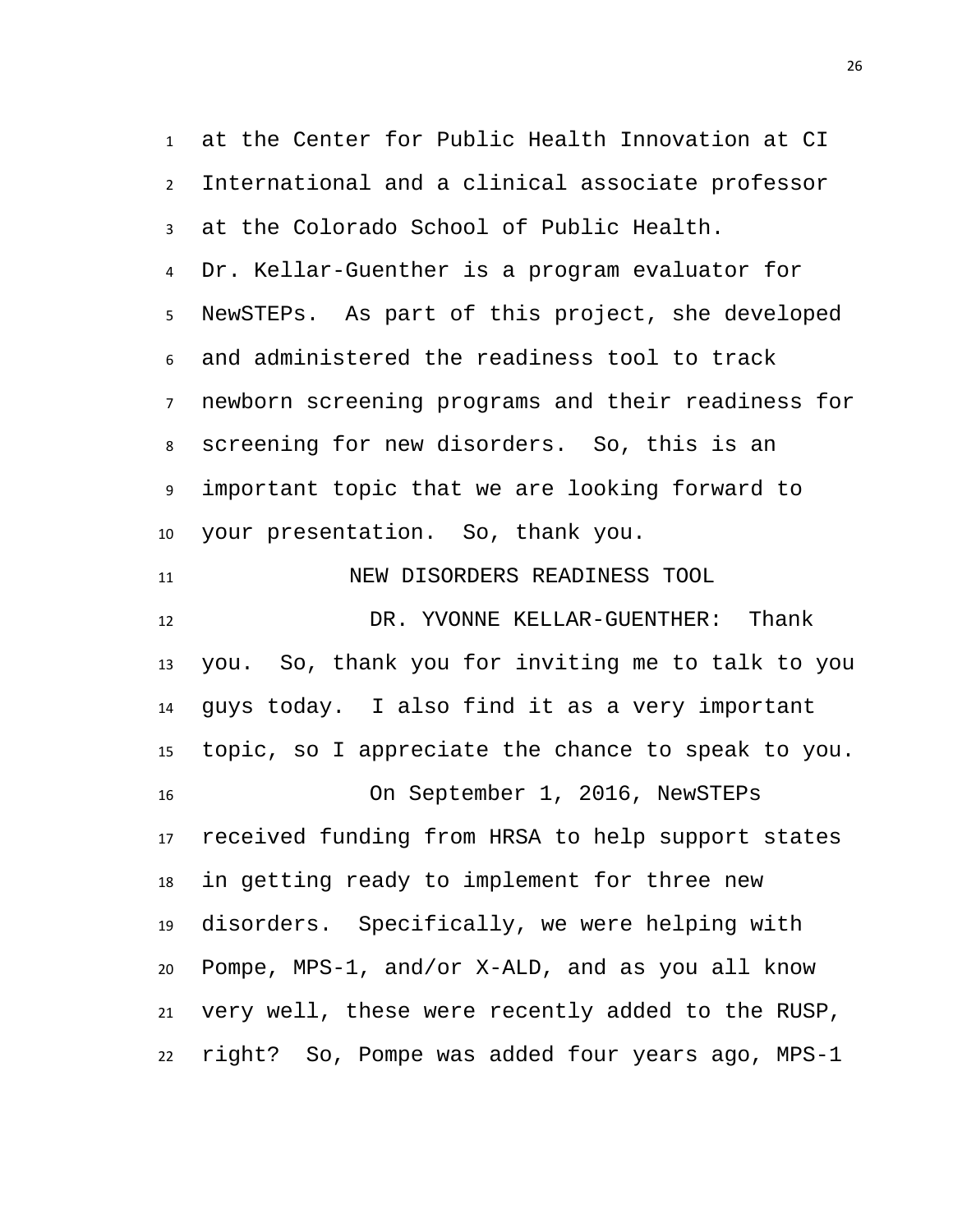and X-ALD were added three years ago to the RUSP. And so, as part of our funding, one of the things that we wanted to do is we wanted to understand prospectively how long it actually takes to go from first activity to actually implementing statewide screening. Up until now, when things are added, we asked states to kind of guestimate how long it's going to take, and the scientist in me wanted to be more exact than that. And so, we created the readiness tool to try to get some of that information. And like all good tools, we created it, and then we got the Steering Committee to actually help us finesse it a little more, and we got some expertise.

 So, in the readiness tool, we actually look at statewide implementation and readiness in four phases. The first phase is the approval or authority to screen. And so, this is getting authority from the State Board of Health, the State Newborn Screening Advisory Committee. It also includes approval to raise funding. Phase 2 is the Lab and Followup Logistics, so this is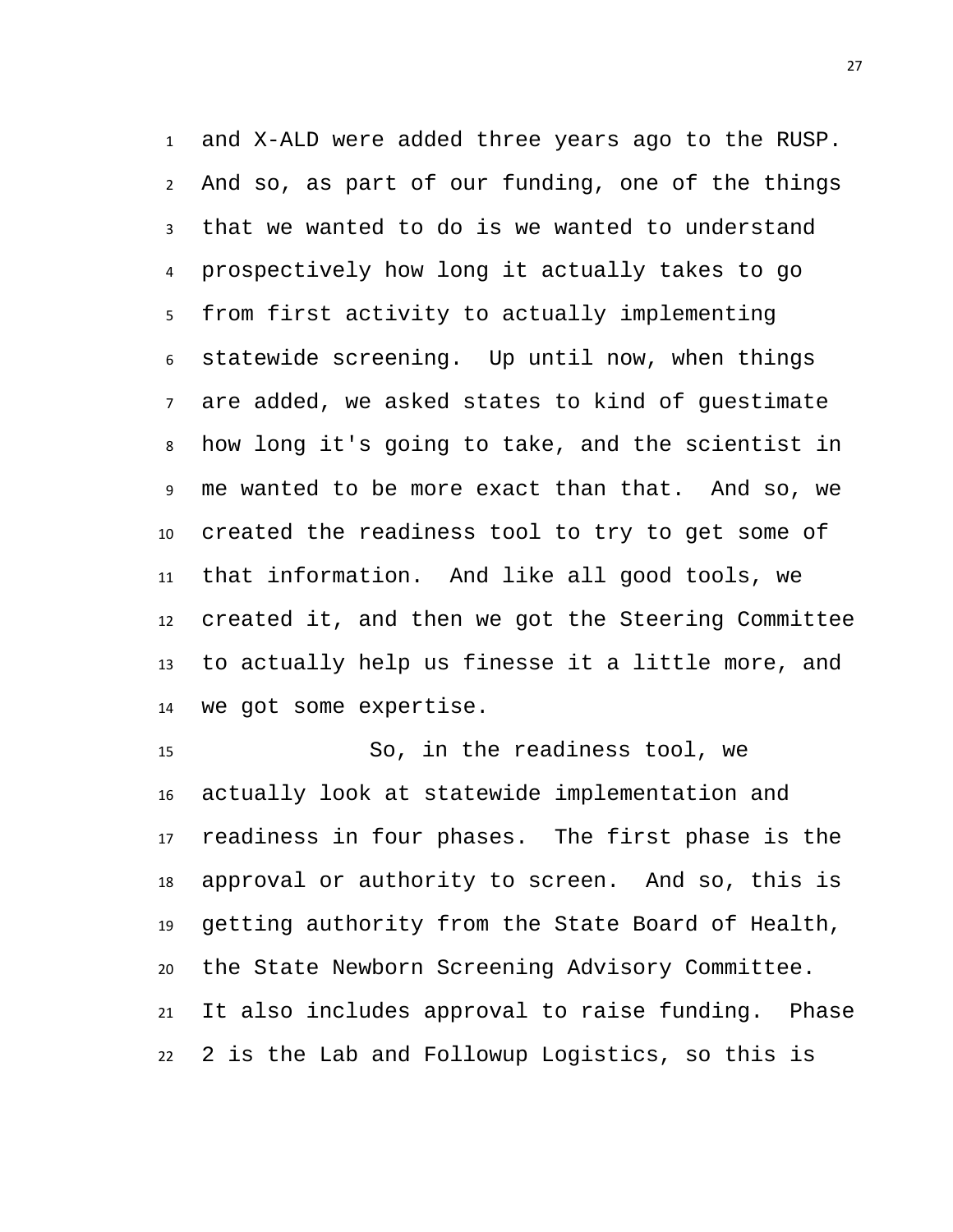lab readiness, followup readiness, IT readiness. Phase 3 is education, and we're talking about education for the general public, for the families, and for the providers. And then phase 4 is the actual implementation, and there's a couple of different ways that we measure implementation. We do pilot screening. We do screening for selective populations. But what we're really interested in is the statewide implementation. So, what's what I'm going to talk to you more about today is the statewide implementation.

 So, as part of our funding, we had some research questions that we wanted to answer, the first being, how long does it take to implement statewide screening for a new disorder. So, again, from the first activity to when we actually had statewide implementation. And again, it was prospective data.

 We were interested in looking at the timing for the readiness phases, because we wondered if some phases took longer than other phases in trying to get a sense of where screening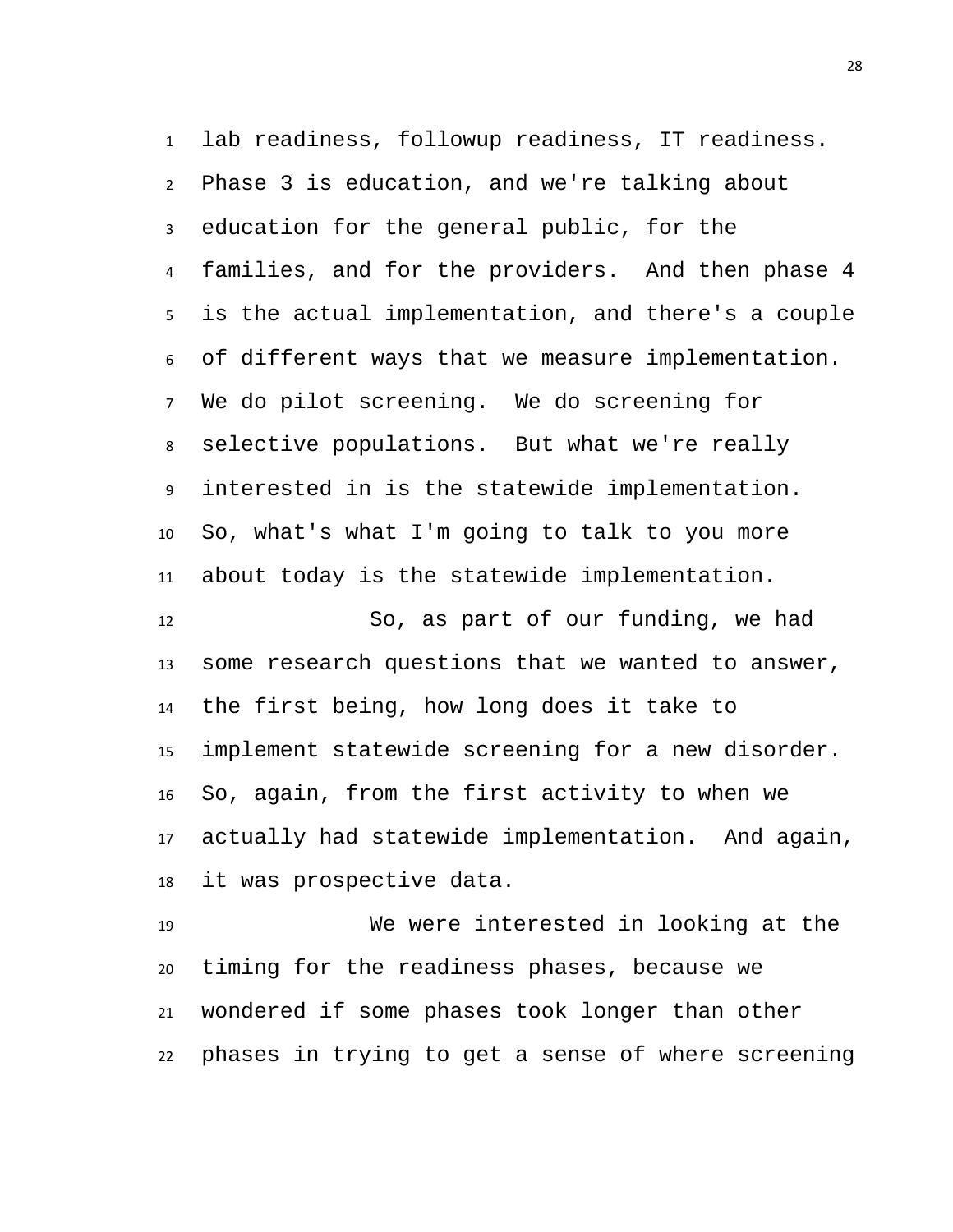programs were spending time, and with that, we were also interested in where most of the time is spent. And you've seen in the readiness tool, I included that as one of the documents that you got, but this is not like a recipe where you walk through every step. It's really big chunks, right? So, were you able to get the machinery? Do you have followup protocols? So, we're talking about big pieces when we talk about time being spent.

 So, we're also interested in understanding the facilitators and the barriers to actually getting statewide screening up and running, and so we gathered that data as well. So, as I mentioned, one of the ways that we gathered data was with the readiness tool. We were very fortunate in that we were able to get data from 39 states. So, 16 of those states received funding from NewSTEPs to help with the rolling and the readiness, and they provided data. Two of those states were Peer Resource Networks, so as part of our funding, we had three Peer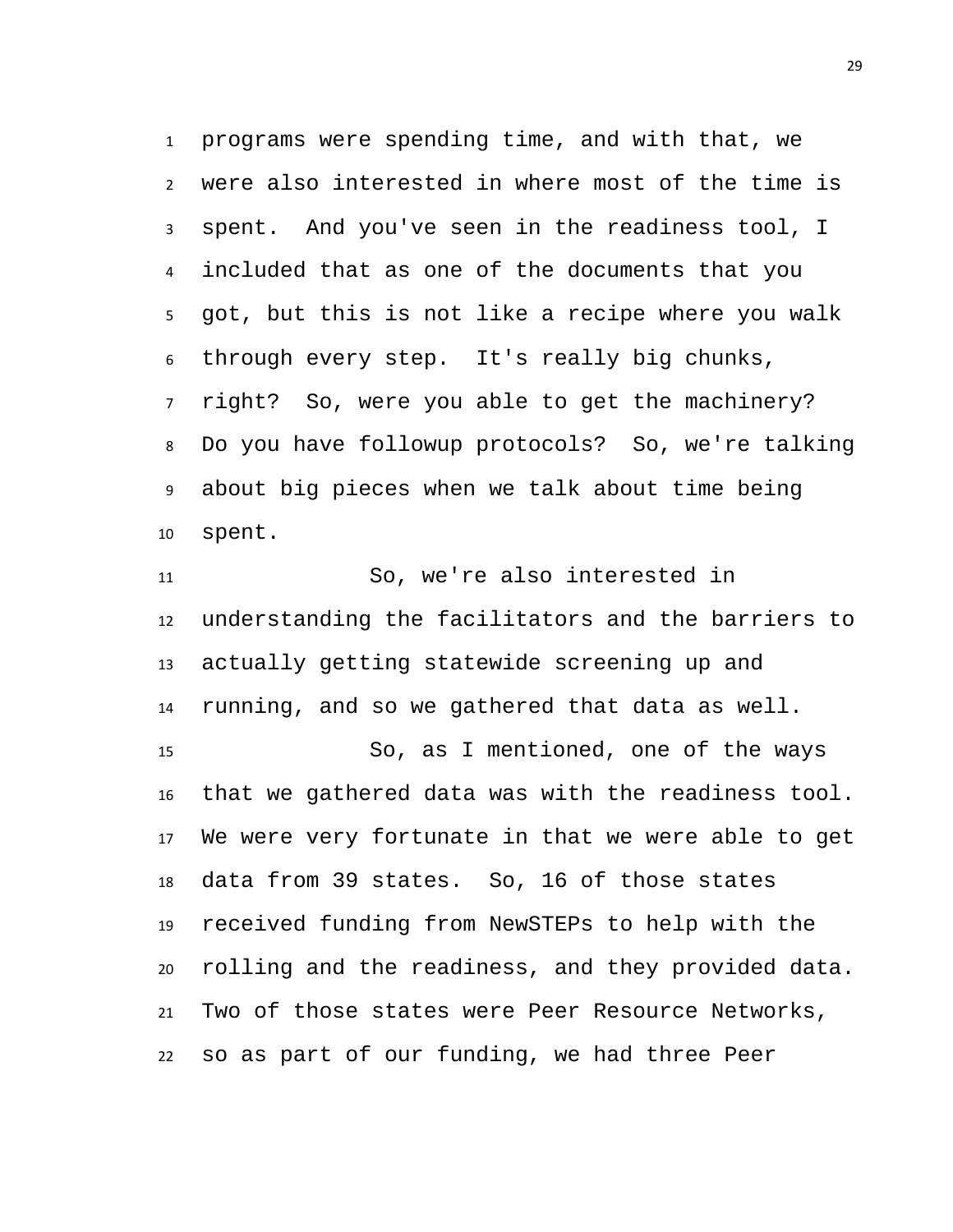Resource Network centers that provided support,

 and you'll hear a little bit about that throughout the presentation, but they also -- two of the Peer Resource Networks were able to provide prospective data on getting ready for at least one of the new conditions that we were looking at.

 And then, again, as part of the funding, we held annual meetings. And so, we opened those up to everyone, and one of the things that we asked for is if you're coming to the meeting, could you fill out the readiness tool, so we kind of have a sense of where you're at. And so, 21 other states were able to provide data because they were able to attend these meetings. So, of the 39 states that provided data, 39 were able to provide us data on getting ready for Pompe, 38 on getting ready for MPS-1 and X-ALD, and then last June when we had groups come out, we actually added SMA, because that had been added to the RUSP. And so, we have data for some initial activities for 27 states. That's very new. I'm not going to focus much more on SMA other than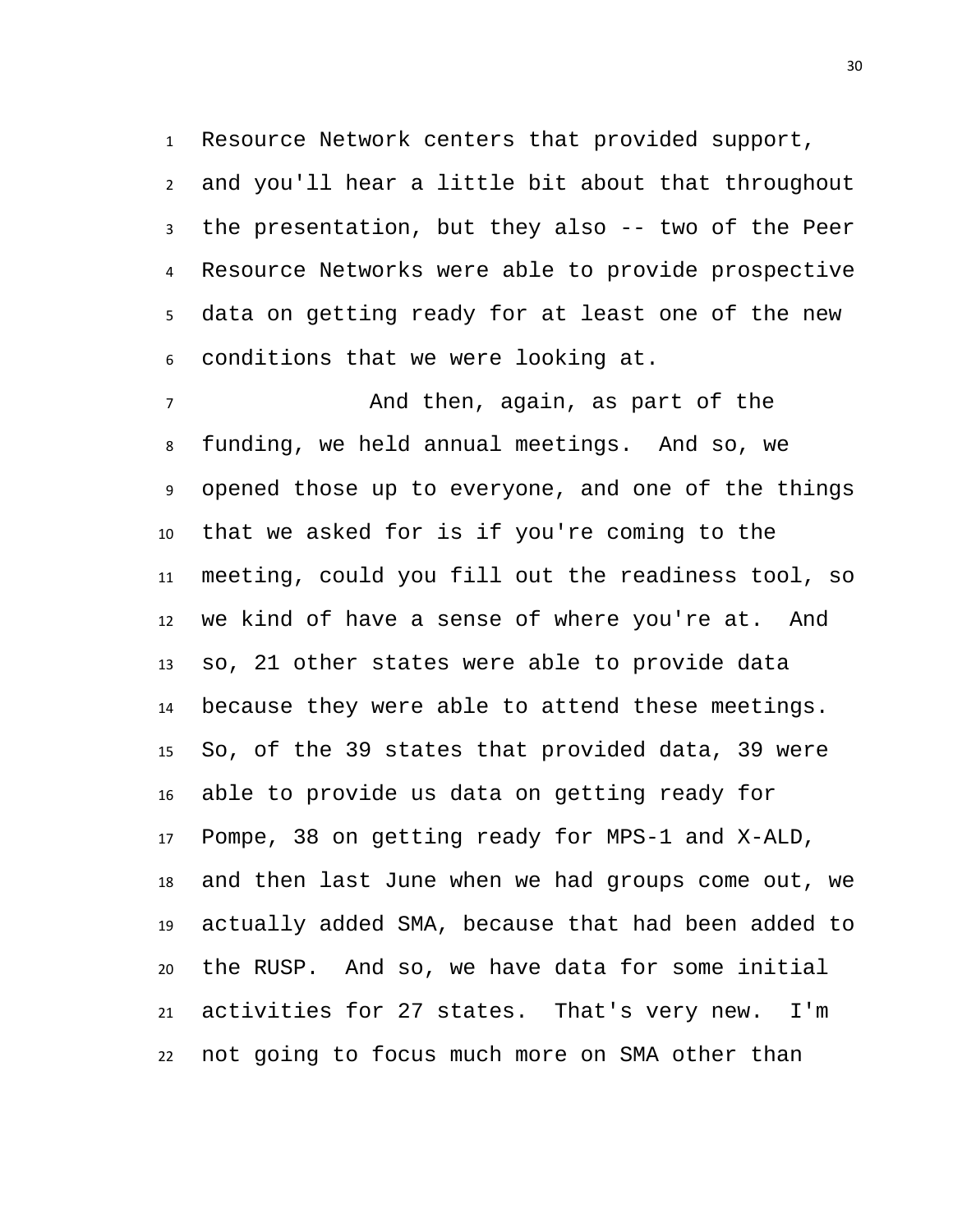that. But just so you know, we have some of that early data.

 So, when you look at this graph, what you're going to see, right, is the actual phases that states were in. So, when you look at the purple across the tops, those were the states that actually were able to implement statewide screening while we were gathering data. So, what you should think is, that's not as many states as I was thinking. So, what we know, we know a lot about in progress. So, a majority of the states that have provided us readiness tool data as of February 28th, between 50 and 58 percent are still in progress. So, that's something to think about. We're talking about conditions that were added to the RUSP four years ago, three years ago, and the majority are still in progress. The other column that is probably of interest to you -- it was to me -- is the not started. So, we have 10 to 15 percent that three to four years after being added to the RUSP haven't started for various reasons. But when we talk about readiness in statewide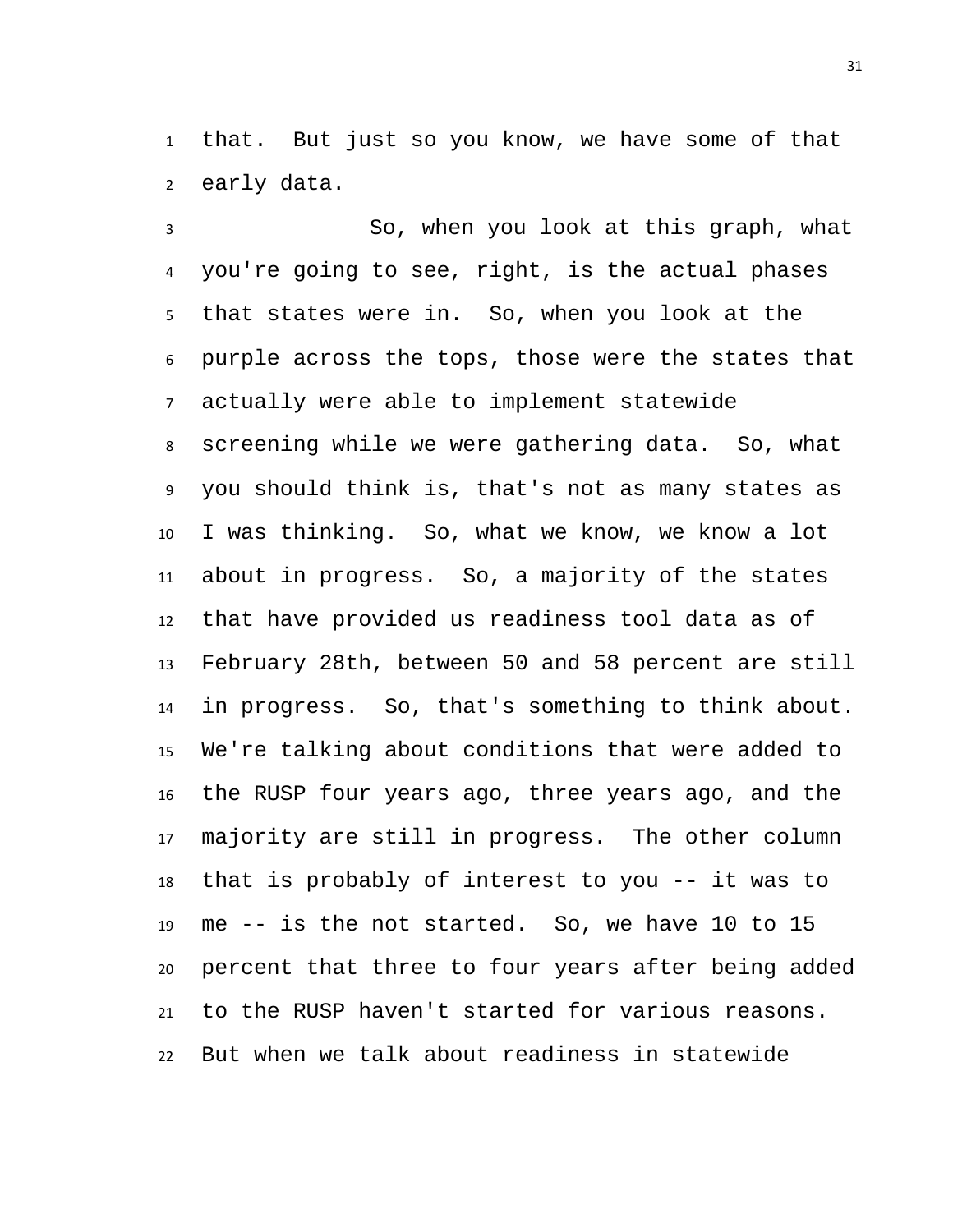screening, that's something that we need to probably dig a little deeper into.

 In addition to the readiness tool, we also gather data from annual reports. So, the states that were funded, we asked them to provide us annual reports, and in that, we wanted them to talk about the facilitators and the barriers. And so, after the last round of annual reports, we went through and we qualitatively analyzed those to kind of identify what those things were, and what I'm going to share with you today is only things that came up by at least three states. And then of that 16, we wanted to dig a little deeper, so we did key informal interviews with 7 states. So, these are still awardees, but they were either fast on something, slow on something, or there was something in their annual report that made us curious, so we decided that we wanted to talk to them a little more.

 So, before I share the data with you, all data has limitations, and I want you to go in with your eyes wide open. The last collection was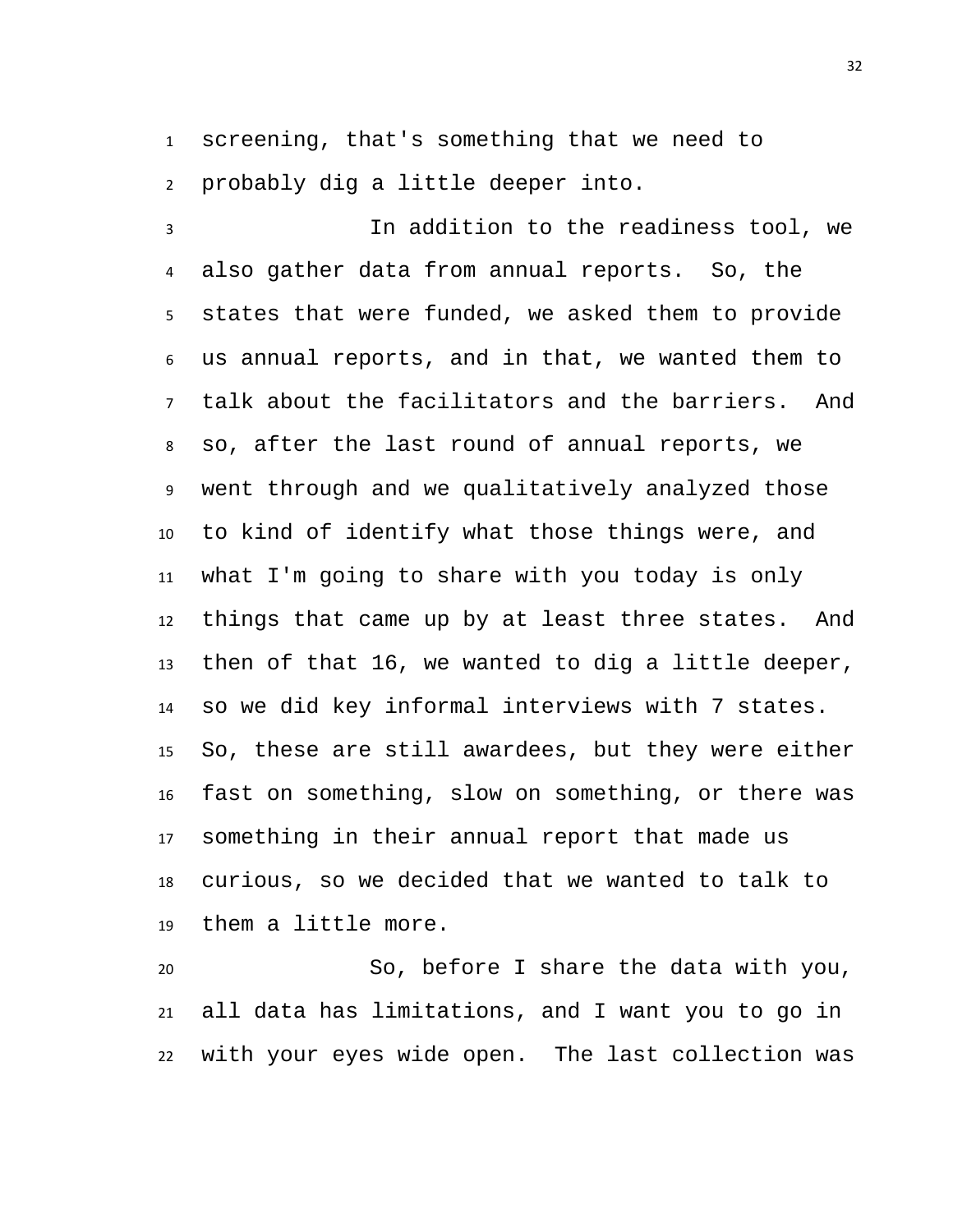February 28, 2019. We asked everyone to give updates. We do not mandate it. We do not require it. So, we don't have updates necessarily from everyone, but we got from a lot. But that's also six weeks ago, right? And so, in that time, things could have shifted. Some states weren't able to provide us the actual start and end dates. We calculated the time difference by the start and end date, the date difference. But some states told us here's how long it took, and we went ahead and used that data. So, we used those estimates as well as our exact dates.

 There are states that are screening for these disorders that did not provide readiness data for a couple reasons. They had done it so long ago, they couldn't remember, and it wouldn't be accurate, or they just -- they didn't need to, right? So, we're not representing everyone. We're really representing the 39 states that provided data.

 And the facilitators and barriers are only coming from the participating programs. So,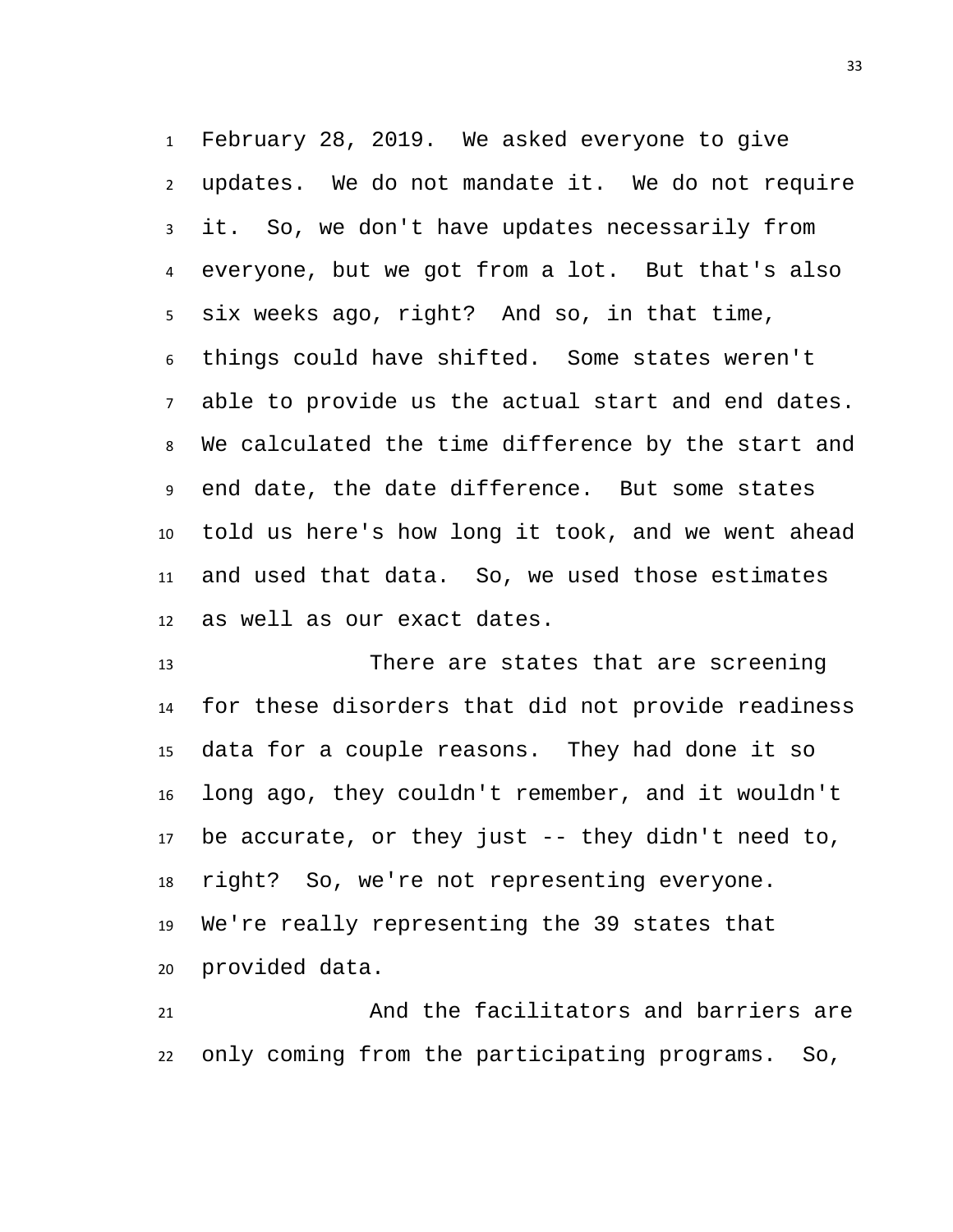when I share them, you're going to be like, wow, no one talked about the need for funding -- probably because we were funding them. And so, when we -- there's probably other facilitators and barriers that are missed. They're also reporting facilitators and barriers to a group that provided them funding, so they might be a little biased. So, the big question. How long does it take to implement statewide screening for a new disorder? So, on these box blocks, there's a lot of information here, but one of the things that you'll notice is that while the means are different and the ranges are different, the medians are the same. And so, the median amount of time that it took to implement statewide screening for the 13 states that actually implemented statewide screening was two years, four months. So, when we talk about the Public Health Impact Assessment, the estimate we tend to get is one to three years. And so, for these 13 states, that holds true. That's accurate for the median. But what you'll also notice is for Pompe,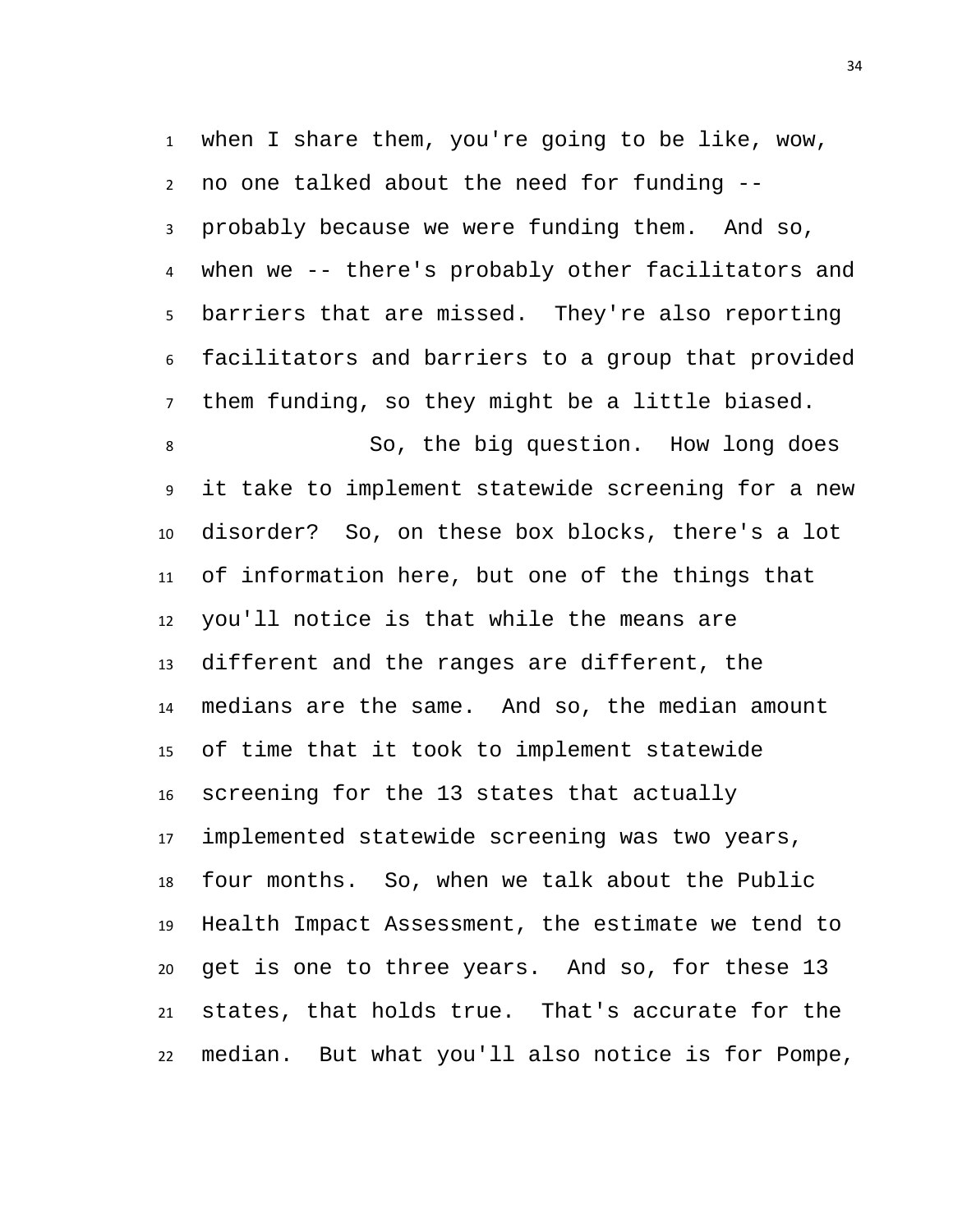you have a much wider distribution of time that it takes. It gets a little tighter with MPS-1 and a little tighter with X-ALD. So, why is that? So, one of my theories is that as you prepare for one, you might have steps you don't have to do again for another. And so, if you prepared for MPS-1, or sorry, if you prepared for Pompe, MPS-1 may be a little quicker. And all nine programs that had implemented screening for Pompe also implemented screening for MPS-1. So, it's possible that that's what's going on.

 You also had four of the thirteen programs that actually implemented screening for all three new disorders. So, they did Pompe, MPS- 1, and X-ALD. So, it's possible as they did some of those activities for the earlier ones, it made the other phases quicker.

 This is a quote from one of our respondents in the interviews. They're at the high end, and they're like, "Our timelines are longer because we were the first program and had so much to validate before we could start our full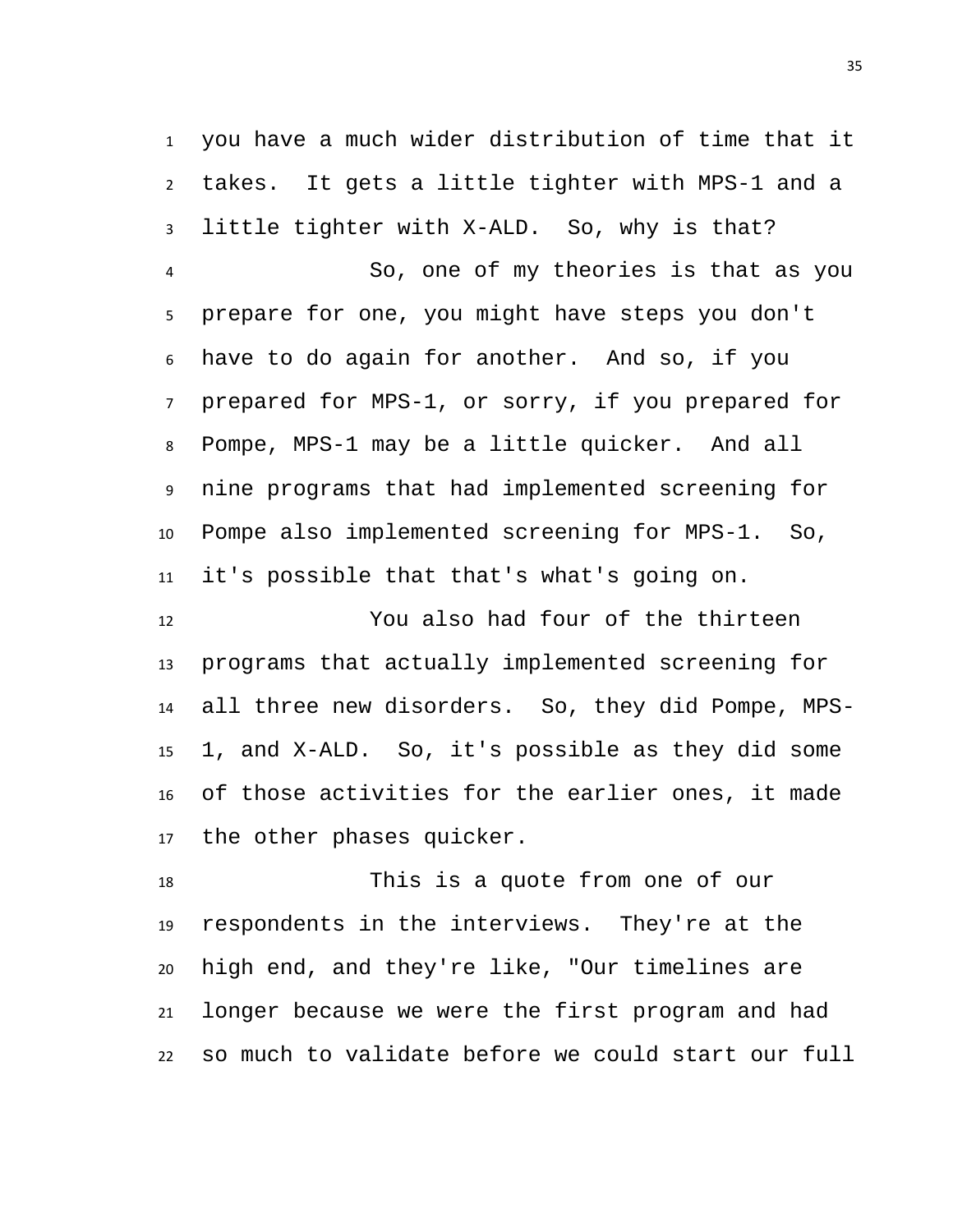population pilot. So, it kind of speaks to getting some of that stuff done with the first that maybe benefits rolling out others. But it also speaks to the need for assistance, right? So, gaining assistance from other states was a facilitator to implementing statewide screening, which makes sense. But, if you're one of the early adopters, your timeline is going to be a little longer than if you're one of the later adopters. So, those states that are waiting might be quicker, because they're going to have resources that the states that started earlier may not have.

 So, when we looked at kind of facilitators and barriers, nine states said that the collaboration between states makes it easier to implement statewide screening for new disorders.

 So, as I mentioned, as part of a new disorder funding, we convened states every June, and these were states that some were screening, some weren't, but those sessions were built to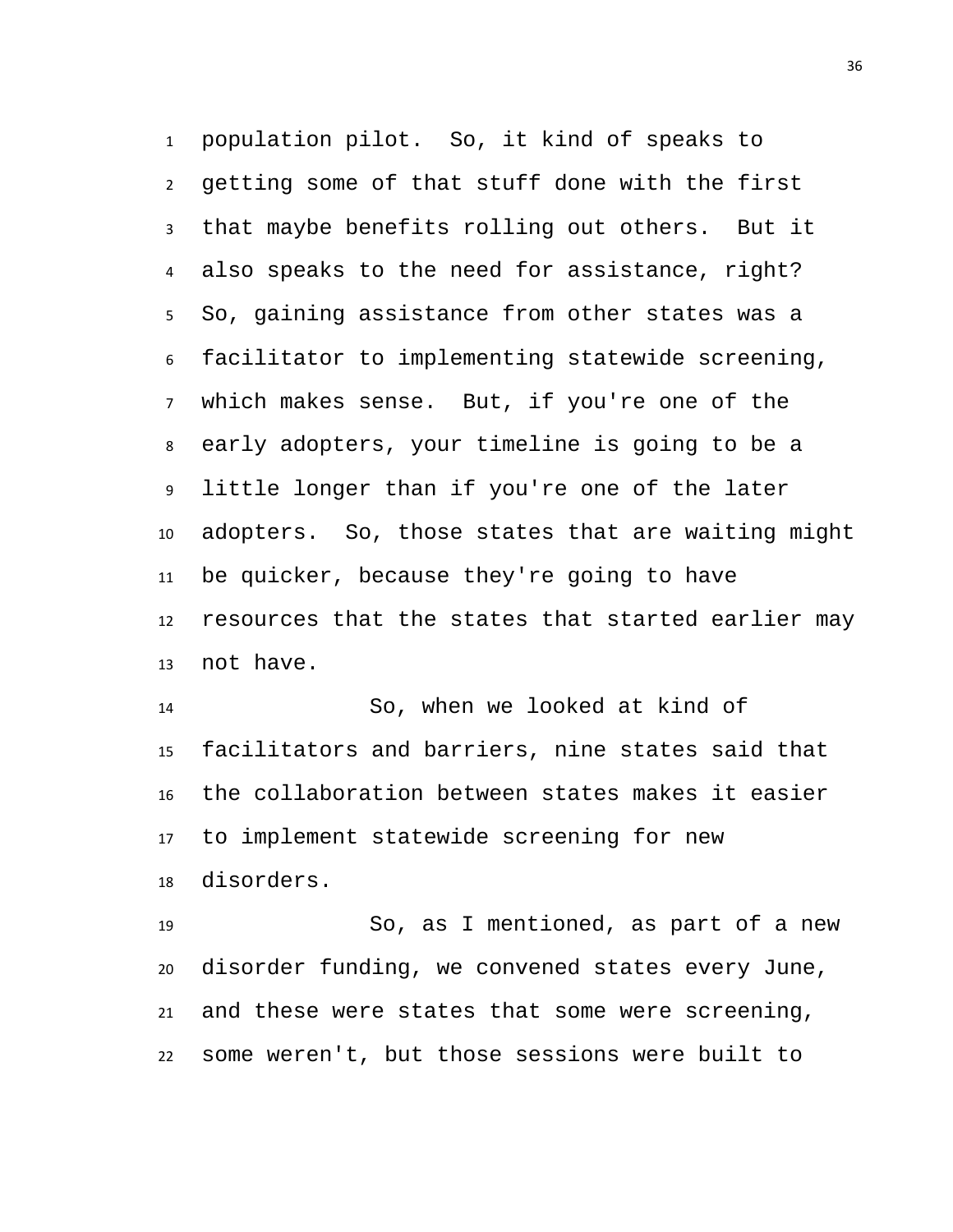learn from each other. They shared things that were happening. They talked about questions that they had, and they could ask each other. And that was found to be very helpful. So, I think as we roll things out, that something to consider is how do we build those systems for states to work with other states and learn from other states.

 Also, as part of the funding, we have these peer network resource centers, and that was mentioned as a facilitator by the nine states. They could go visit them. They could see what methodology they were using. They housed events that were really helpful for them in rolling out the statewide implementation. We did have three states say that one of the barriers to implementing statewide screening was limited information. Those are some of our early adopters. So, we just have to think about that as we think about states getting ready to implement statewide screening.

 So, that picture is of one-third, right, of the states that we gather data from.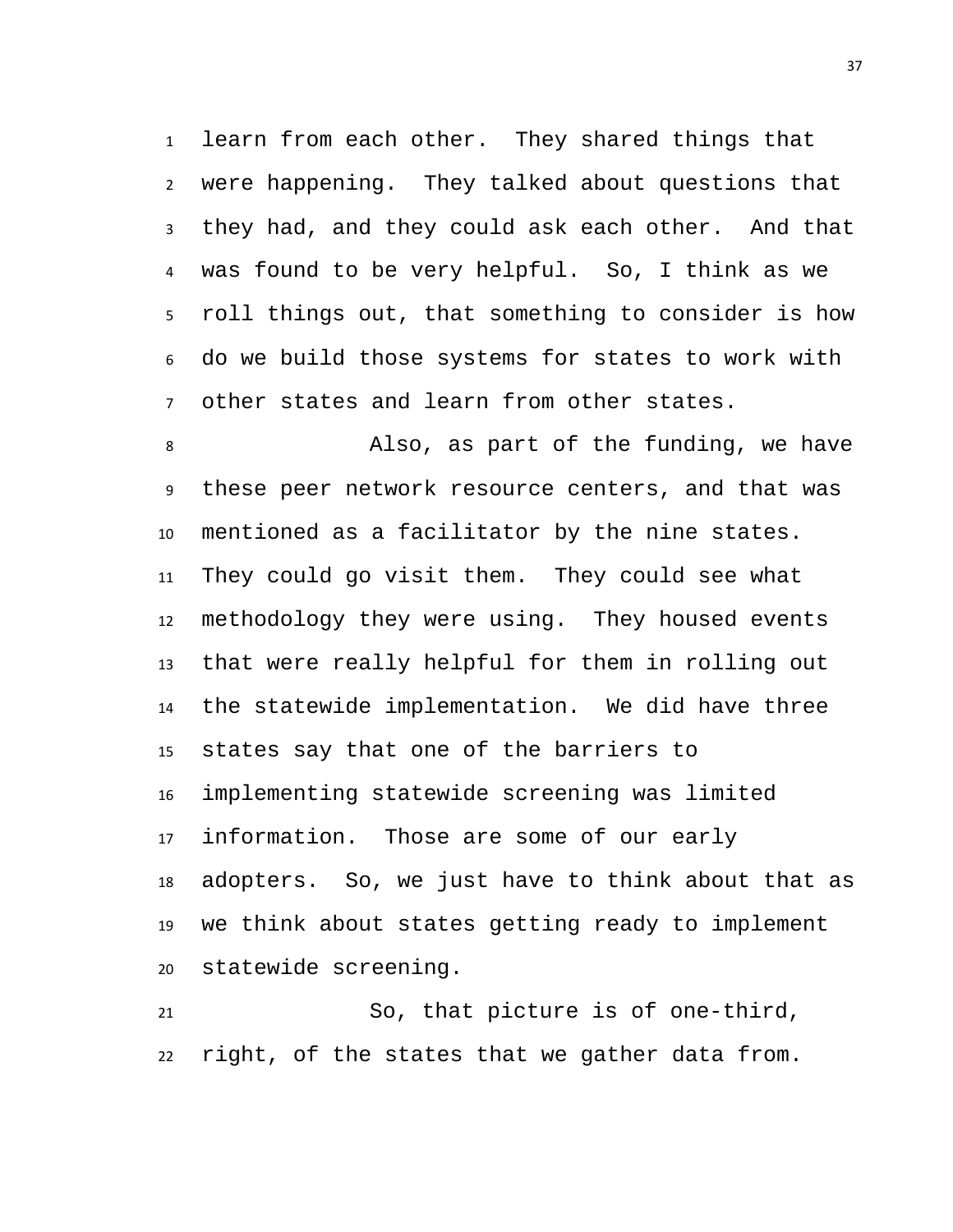So, how do they compare to the other states that are kind of still working? So, if you look at the right side, that -- I guess actually your left, sorry -- we've got the 24 months -- sorry -- the 28 months median time that they took from the first activity statewide screening. But when you look at your right side, what you'll see is other states that are in progress are spending a similar amount of time. So, it's possible that all those states that are in progress have finished within the last six weeks, and then the time frames are the same. But that's probably not likely. And so, while we've got this median of two years and four months, my guess is it's going to go a little higher, right, as these other states -- the 50 percent that are still working -- are finishing. So, we have to remember that as we kind of look at this and gather information.

 So then, another question, right, was how long does each readiness phase take? So, the first phase was authority to screen, and we had 25 states that had started and completed at least one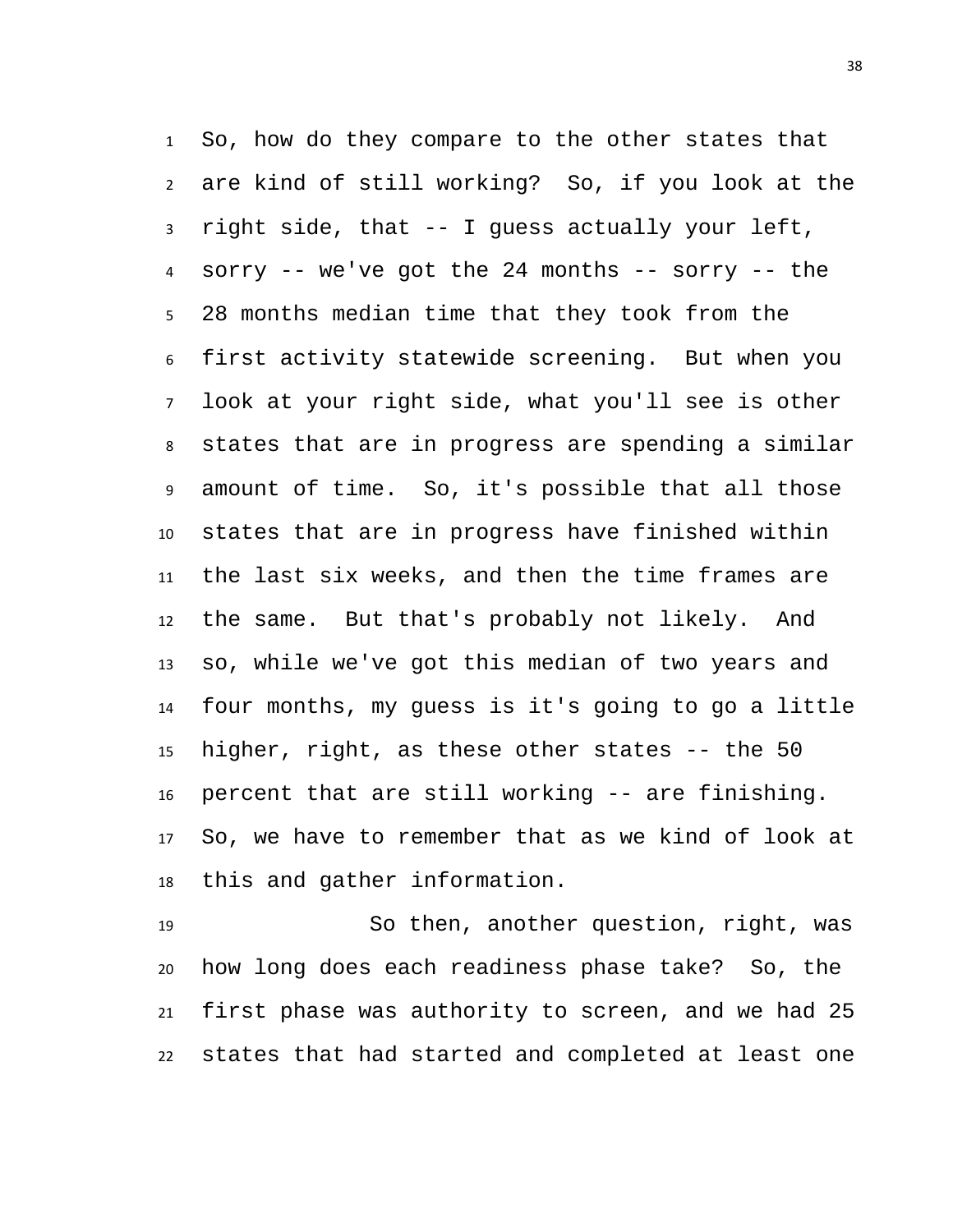activity in this authority to screen. So, they talked to some committee, had gotten permission from some committee. Seventeen, or 44 percent of them, had received approval for funding. So, we've got more that are working toward the authority or have finished the authority then we have for the approval for funding. It took a median of 18 months to get through those phases, right, so, a year and a half. And this only represents the 13 programs that are actually implementing statewide screening. So, this is also the 13 programs that implemented statewide screening and the approval for funding is a similar time. You've got a median of 17 months, right, somewhere between 15 and 19 months to get that approval for funding.

 When you start looking at the actual activities, so each activity with its beginning and end date, so this now includes everyone who's had at least one activity completed, you see that there's a huge variation. Some are getting things done in zero days, which kind of seems like it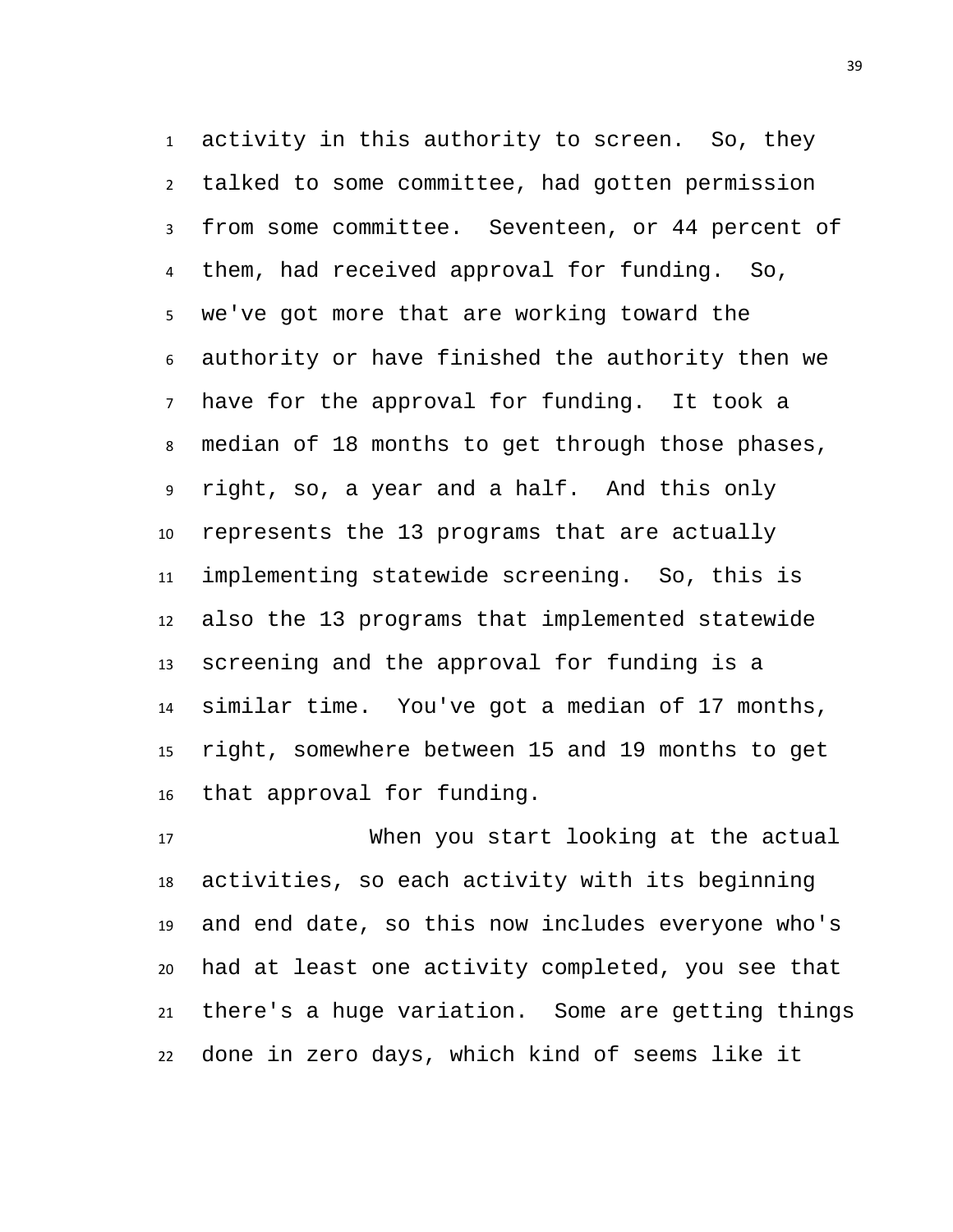might not be the case but if you have a mandate to screen, it turns out that's zero days. And of the 13 states that are screening, about half of them had a mandate to screen for at least one of the conditions. So, that's the other caveat with this group.

 But these activities can take anywhere from zero days to close to three years, right? So, you see a large variety in how long the activities take. So, which activities are taking us a while? Well, on the high end, one of those is obtaining approval from the State Newborn Screening Advisory Committee that took a median of six months. The other -- there's two others -- the other one is obtaining approval from the State Budget Authority. That took a median of six months, and developing a budget took a median of five months. So, these are the -- when you look at kind of those high end, these are the subsets that are taking the longest.

 This is a quote from one of my interviewees, and I know it's long, but I think it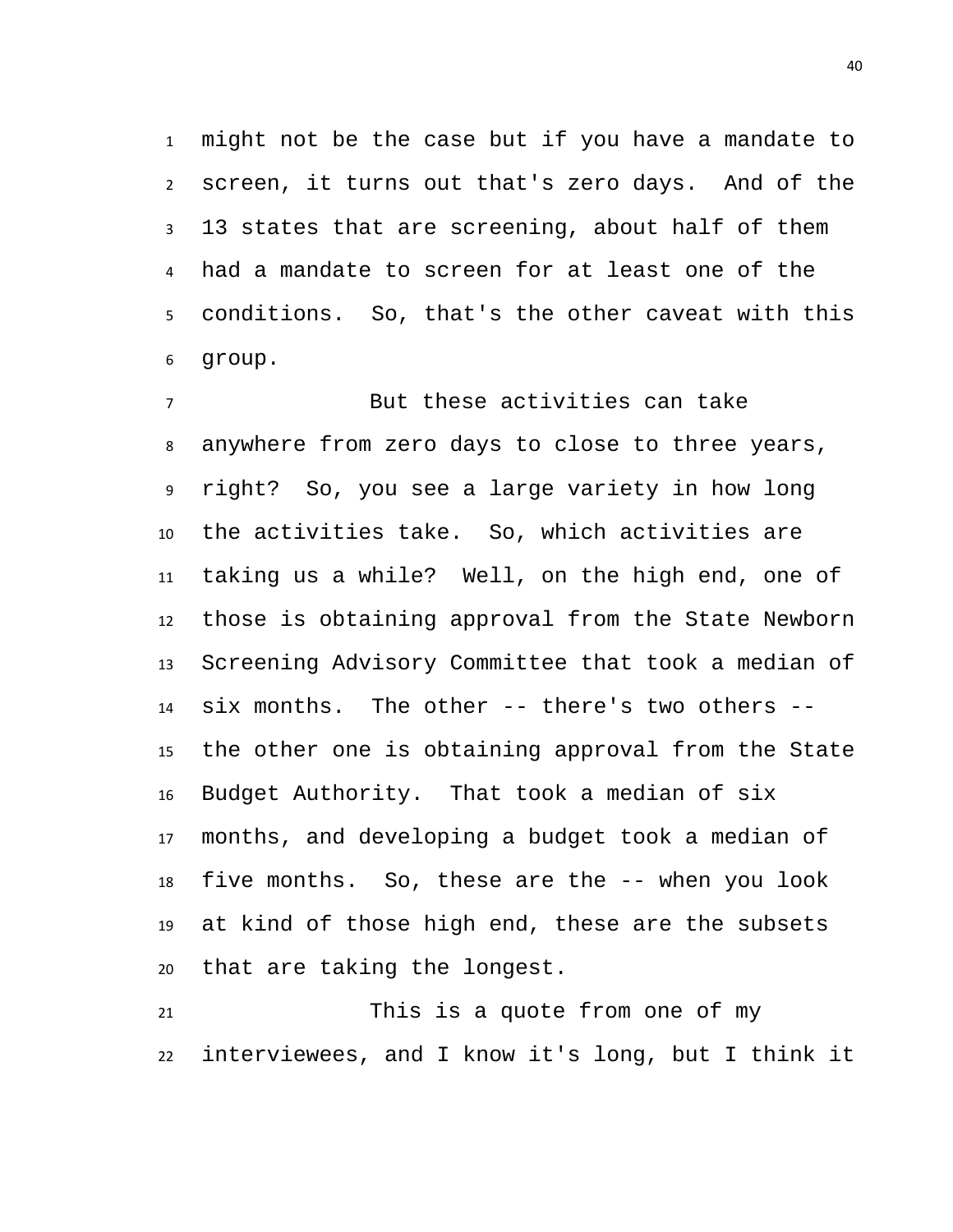really explains kind of the complexity of this process, right? So, "In our administrative code, we review all new disorders that come onto the RUSP and report back to the full Advisory Committee. That state-based committee will vote on recommendations and then send it to the Commissioner of Health. The Commissioner will then take it to the Board of Health and say that we want to change regulations." So, one thing that you see in terms of differences is some states need one group to say this is okay, some need multiple. The more you need, the longer it's going to take, right? "As soon as we get the Commissioner of Health to agree, that starts a process where you post notice of intent to change regulations, 30 days of comments, edit the notes based on public comments, go to Planning and Budget, the Attorney General, et cetera, and each one has to sign off." So, for this state, there's lots and lots of pieces that they have to go through. It's going to be really hard to do this quickly. Each approval step can take between 30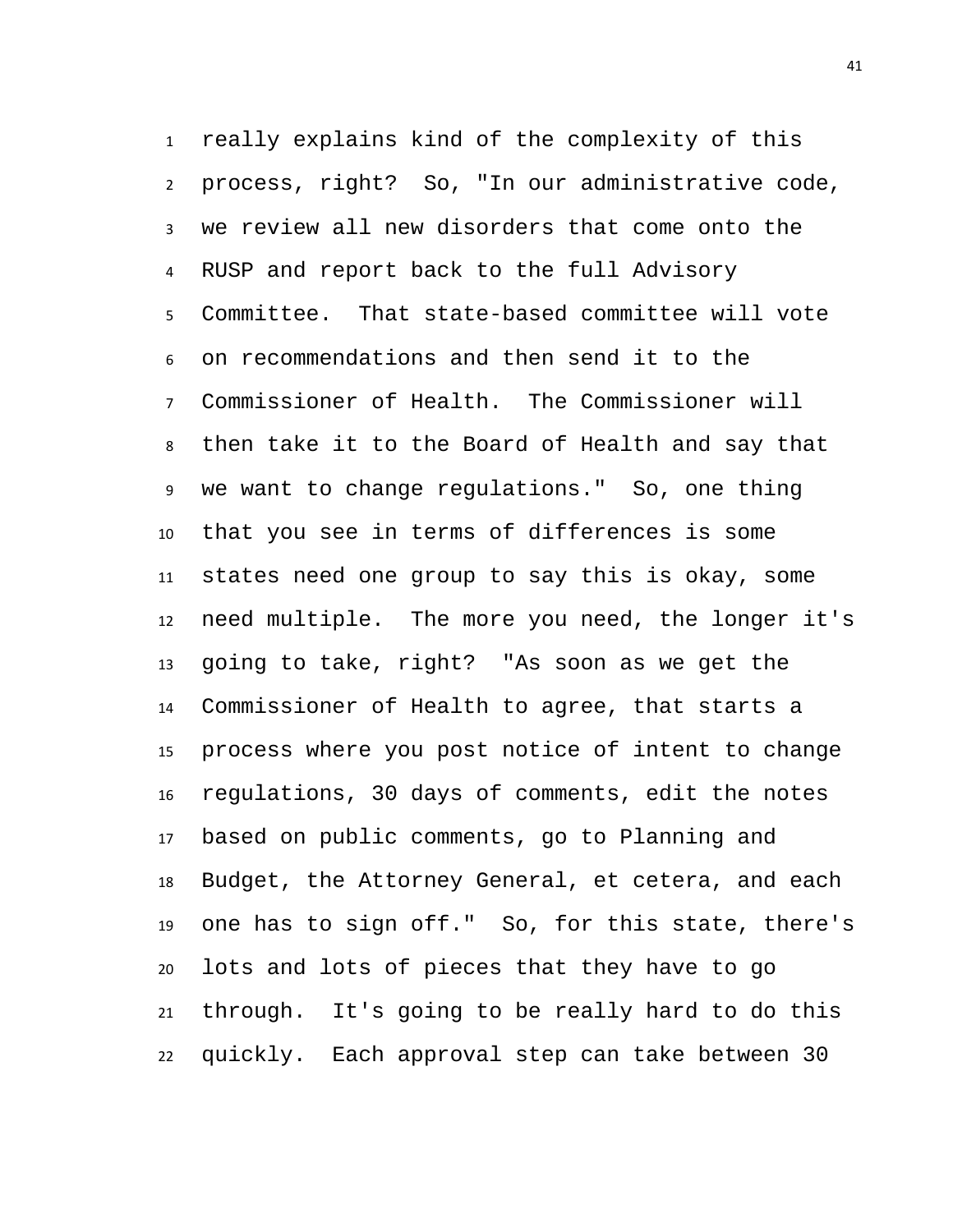and 60 days. So, when we talk about maybe wanting to get things approved quicker, this is hard, because they have no room to compress. That 30 or 60 days has to stay there, and for this state, all those steps could take 18 months to a year. And on the outside, you think, wow, that's a really long time. But this last sentence is actually one of my favorites. "This process gives us time to systematically and carefully bring up a disorder." So, I think one of the things we have to think about is faster may not be better, right? And so, there's something about this approval time that allows them to do the lab readiness, the followup readiness, right, the education. And so, as we talk today about kind of how quickly things take or don't take, let's remember that faster maybe isn't always better.

 The other piece is that they're not doing the phases sequentially. They're doing them simultaneously. So, this allows some wiggle room for that validation for getting in equipment and those types of things.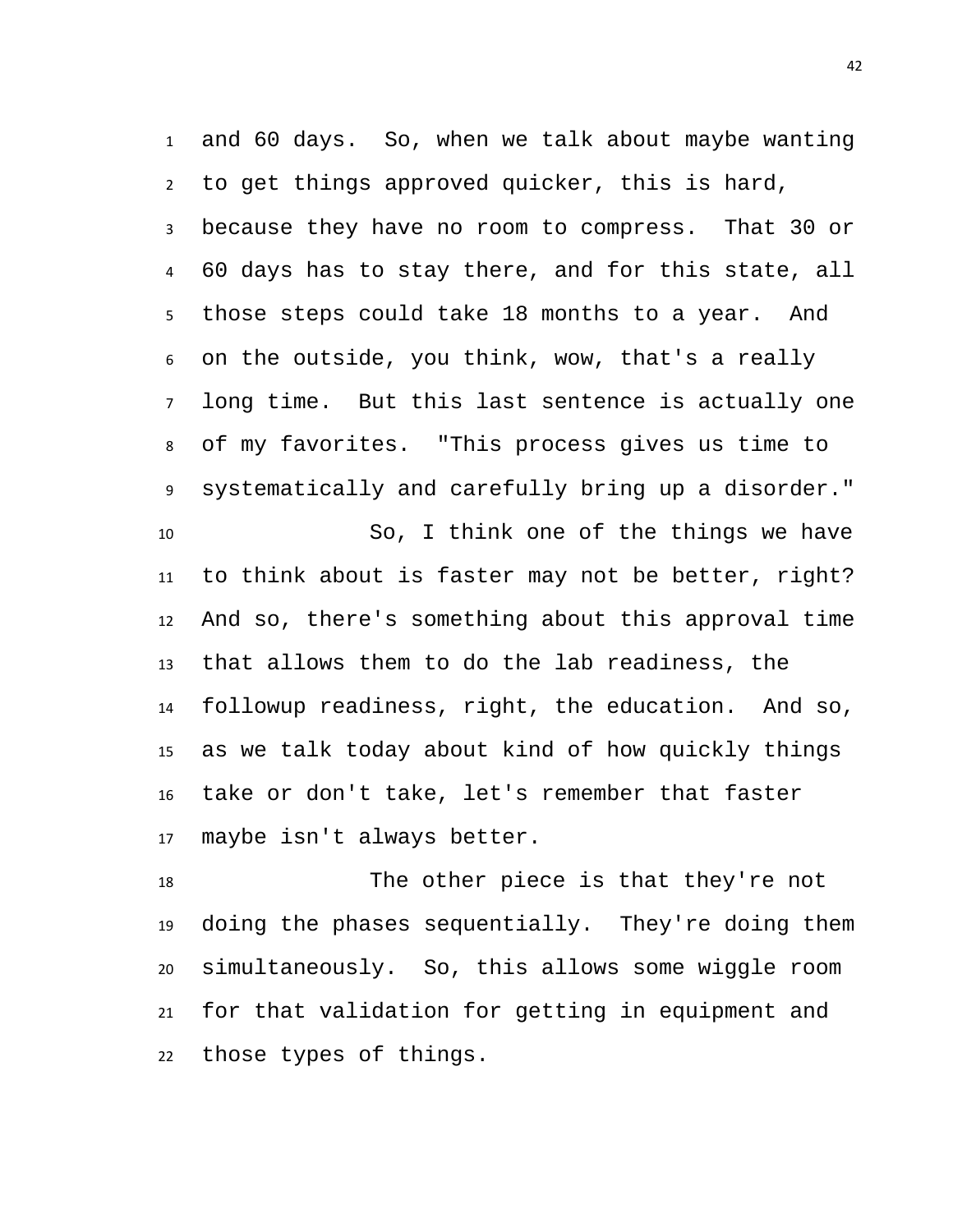So, how are we doing on lab readiness? So, the median time to actually have the lab ready is 21 months. This phase had the longest median time. so, when we look at all four phases or all three phases, this is the one where the most time was spent, which probably isn't a shock to any laboratorians in here. We had 23 of the states had actually completed at least one activity in lab readiness, so 59 percent. And again, we see some of them took zero days, and then this time, it's a little over three years, right, for some of those steps that take longer. So, what are those activities that are taking the longest? Well, it took a median of 12 months to identify laboratory space, modify, and install the equipment. I don't know if you can make that faster, maybe. But that's the main time-consuming activity, which I think makes sense. And then you had a median of nine months to identify the needed equipment, so that might be something that could go a little faster. Nine months to develop a lab-staffing plan, and nine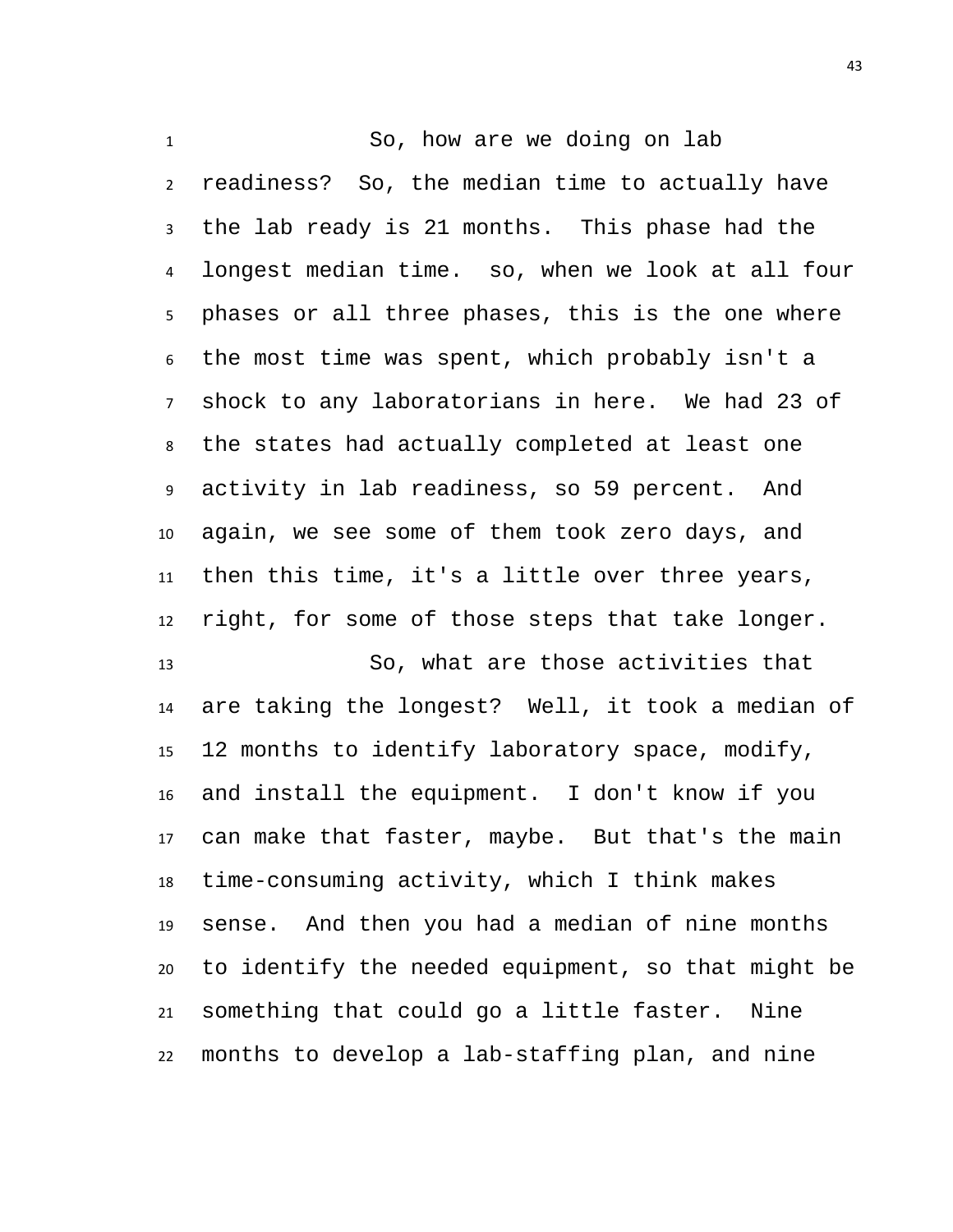months to train laboratory staff. So, equipment and staffing are kind of the big things that are taking time in the laboratory readiness. It turns out those are also your main facilitators and barriers. So, if you don't have the staff, it turns out it's really hard to implement statewide screening, and nine states out of sixteen mentioned lab-staffing shortages as being an issue. And so, they are also doing the other parts of their job while they are trying to get this up. So, you can see that lab-staffing shortages are kind of compounded, right? It's a really big issue. It's hard to overcome. And for the three states that were able to hire lab staff, they thought that that actually helped them be able to implement statewide and sooner.

 Equipment, same thing. If you have it, things go faster. If you have to get it, things are slower, right? So, the ability to get the new equipment and assays were mentioned by six states as a facilitator. The inability to get the equipment or not having access was mentioned as a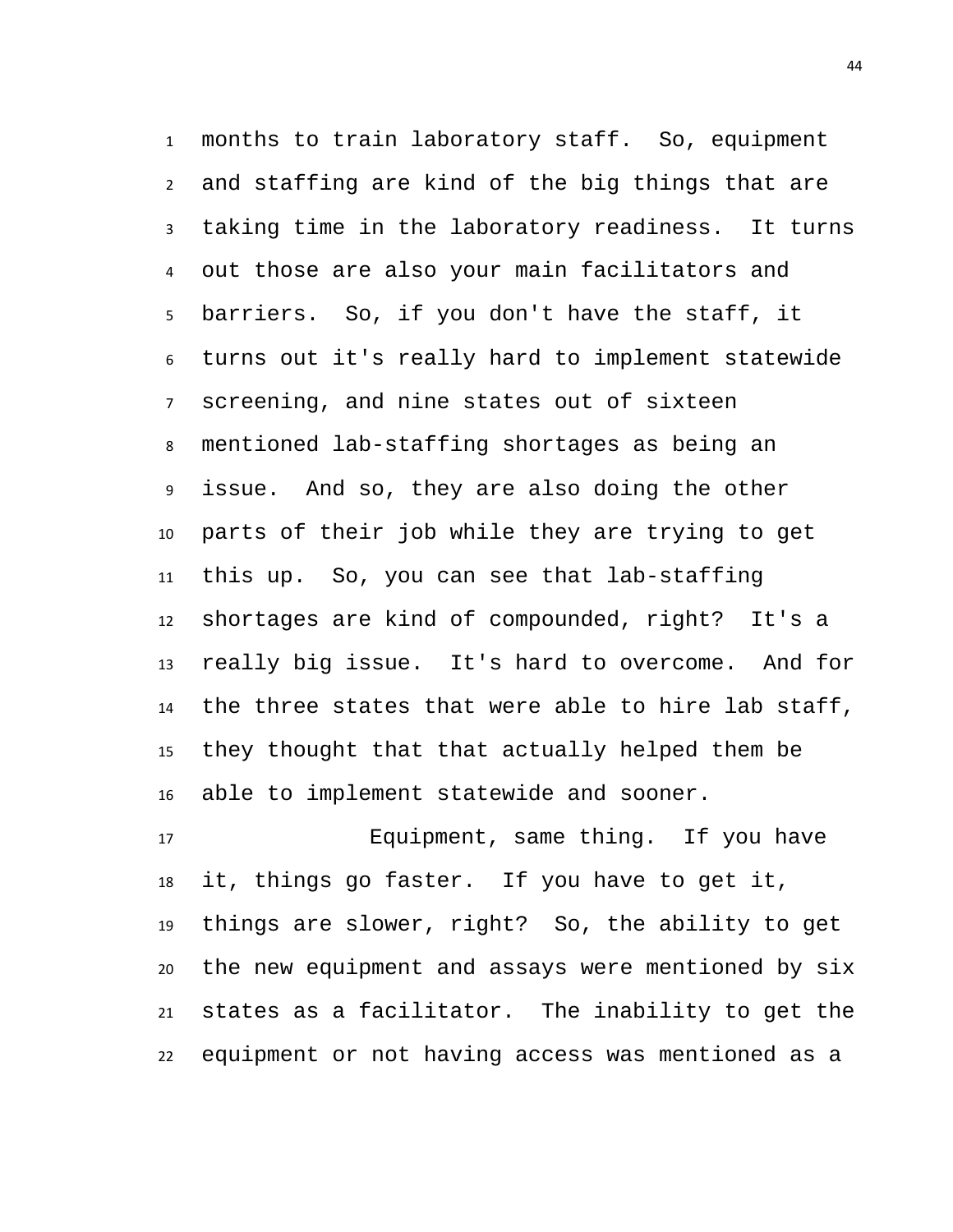barrier by another six states. Just because you have the equipment doesn't mean that you can start running, right? So, the other big barrier is actually getting the equipment up and running. So, that also takes some time. So, it's not a surprise that this is the one readiness phase that takes the most.

 In terms of where we can help, one of the places is having FDA-approved kits. So, not having an FDA-approved kit and/or instrumentation was a barrier for three states. That might be something that can be done before they start statewide implementation. And then validating methodology. This goes back to that earlier comment of being able to collaborate and work with other states. They help with some of this validation. And so, having that system in place could be really helpful in getting states up and running.

 So, followup -- so, followup took a median of 18 months to get ready. We have 20 participating states that had done at least one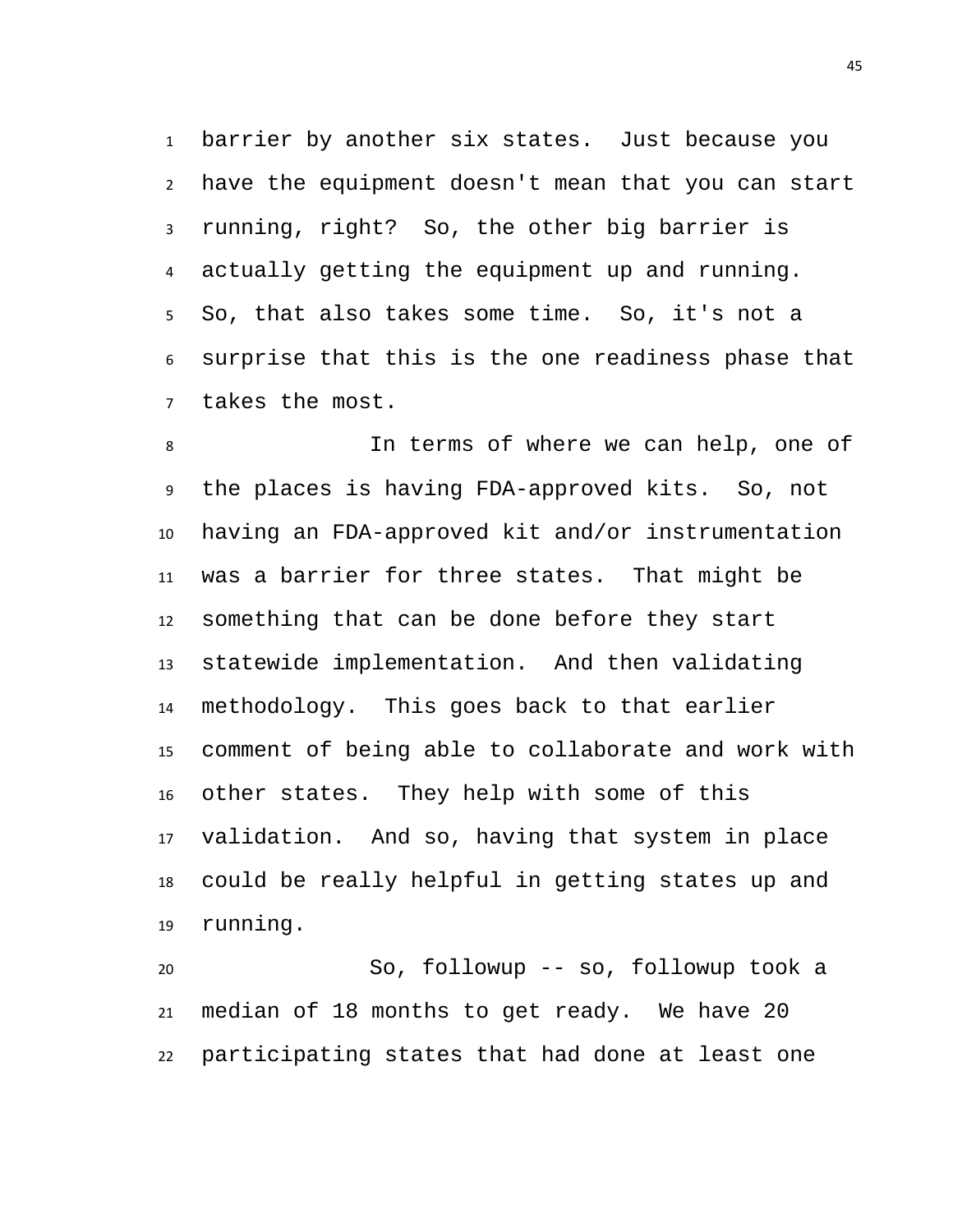followup. So, what you're seeing is the majority have done at least one step in approval authority to screen. You have a little bit of a drop for lab readiness. You have a little bit of a drop for followup. So, some states that are in progress haven't really quite hit the followup piece yet. But you have 51 percent of the respondents were able to talk to us about at least one activity.

 So, while it was a shorter time in the median time to actually get followup readiness up and running, it's actually a little longer for each activity, right? So, instead of looking at a median of five to six months, we're starting to look at medians of seven to nine months. So, this is one of the stages where they actually have outside people who aren't doing newborn screening day-to-day help, right? So, when you're talking about long-term followup protocol -- when you're talking about identifying medical specialists, those are people outside of the State Newborn Screening System, and so that's my hypothesis as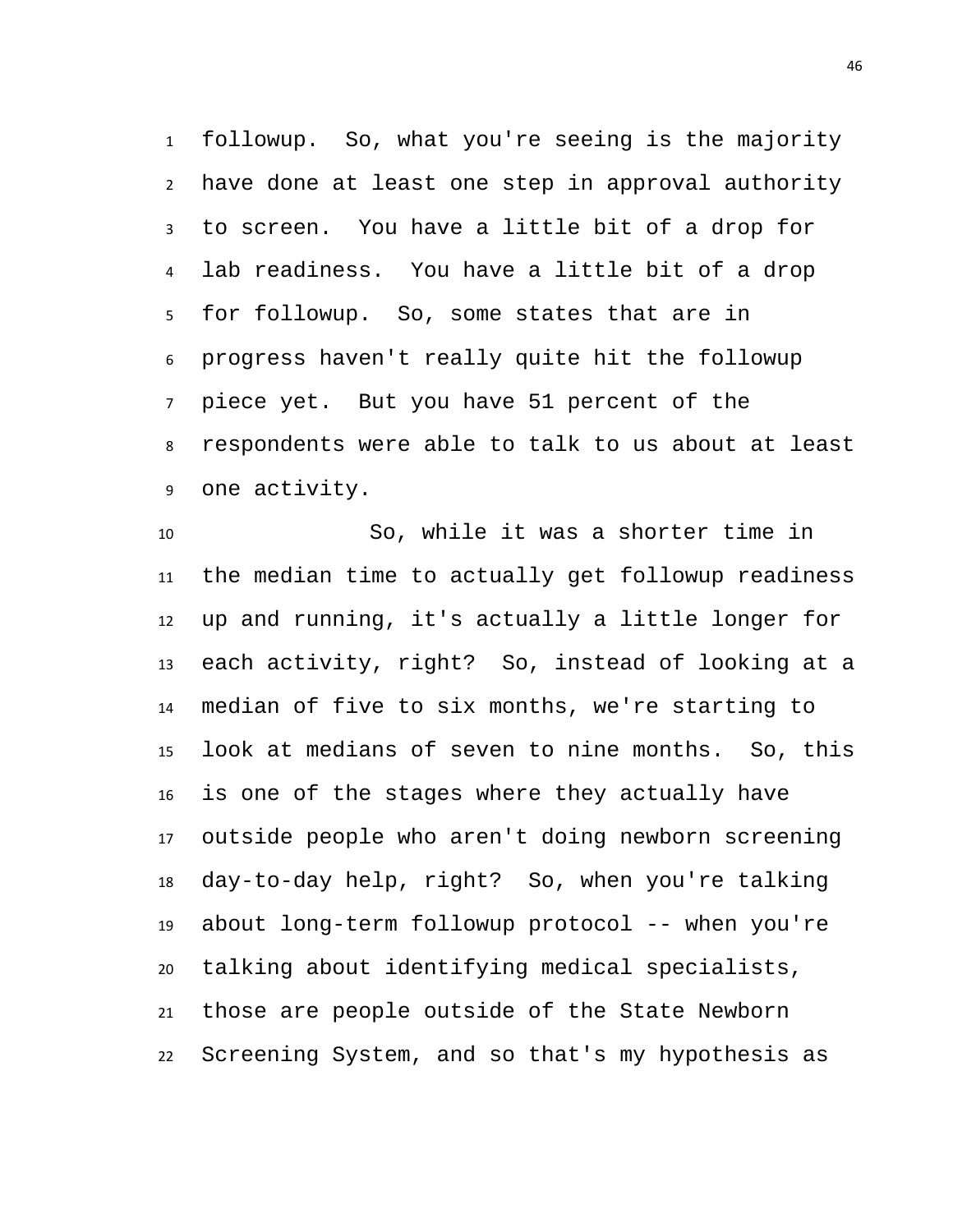to why it might be taking a little longer. But that's just a hypothesis. But their activities take from zero days to like three-and-a-half years. So, it can take a while for some of these activities.

 The ones that are at the top -- the things that take the longest -- identifying medical specialist or treatment centers, and again, that's something that maybe could be approached beforehand that could maybe help the states be a little quicker in gearing up. It took nine months median time to develop and gain buy-in for short-term followup protocols and nine months median time to develop and gain buy-in for long- term followup protocols. And we've all had discussions on long-term followup protocol, so we understand. But these conditions specifically brought up some of those issues that I think we haven't had with some of the other conditions added to the RUSP.

 Again, not a shock, staffing was a problem for followup as well, right? So, if you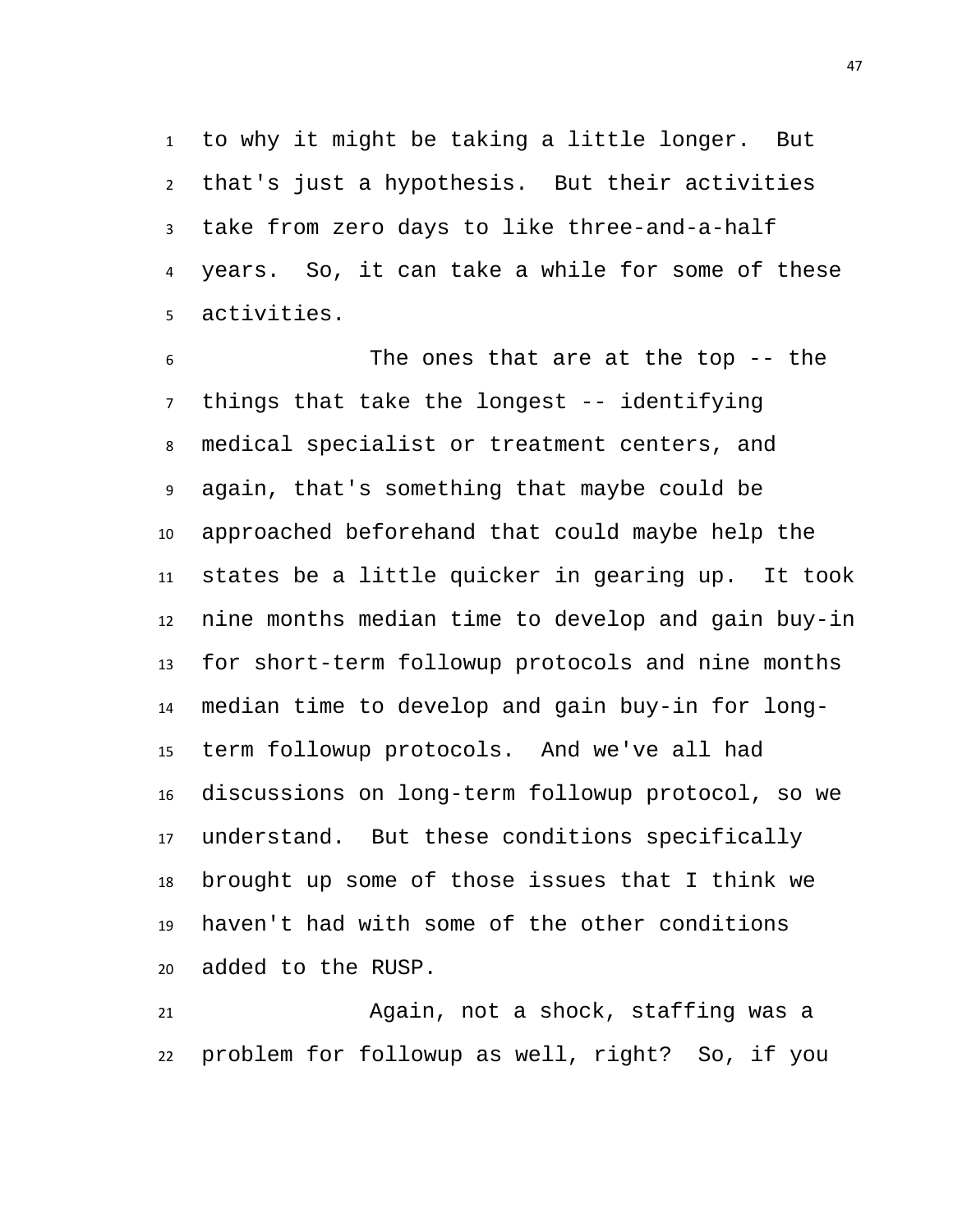have them, things go faster. If you need to hire, then it's a barrier, and it takes a little longer. But setting up the followup protocols was identified as a facilitator by five states going through the process, working with those stakeholders, really helped get things up and running. So, that's something to think about as we think through the readiness.

 And then, difficulty around establishing long-term followup protocols was mentioned as a barrier to implementation for three states.

 So, IT -- so, for IT readiness, we looked at several different things. We looked at changes to the LIMs. We looked at changes to the followup reporting system. We looked at electronic ordering and electronic results reporting. So, my first caveat is when we looked at -- statewide implementation isn't the end for readiness. So, states were starting activities after they had statewide implementation of screening. The number one activity that they were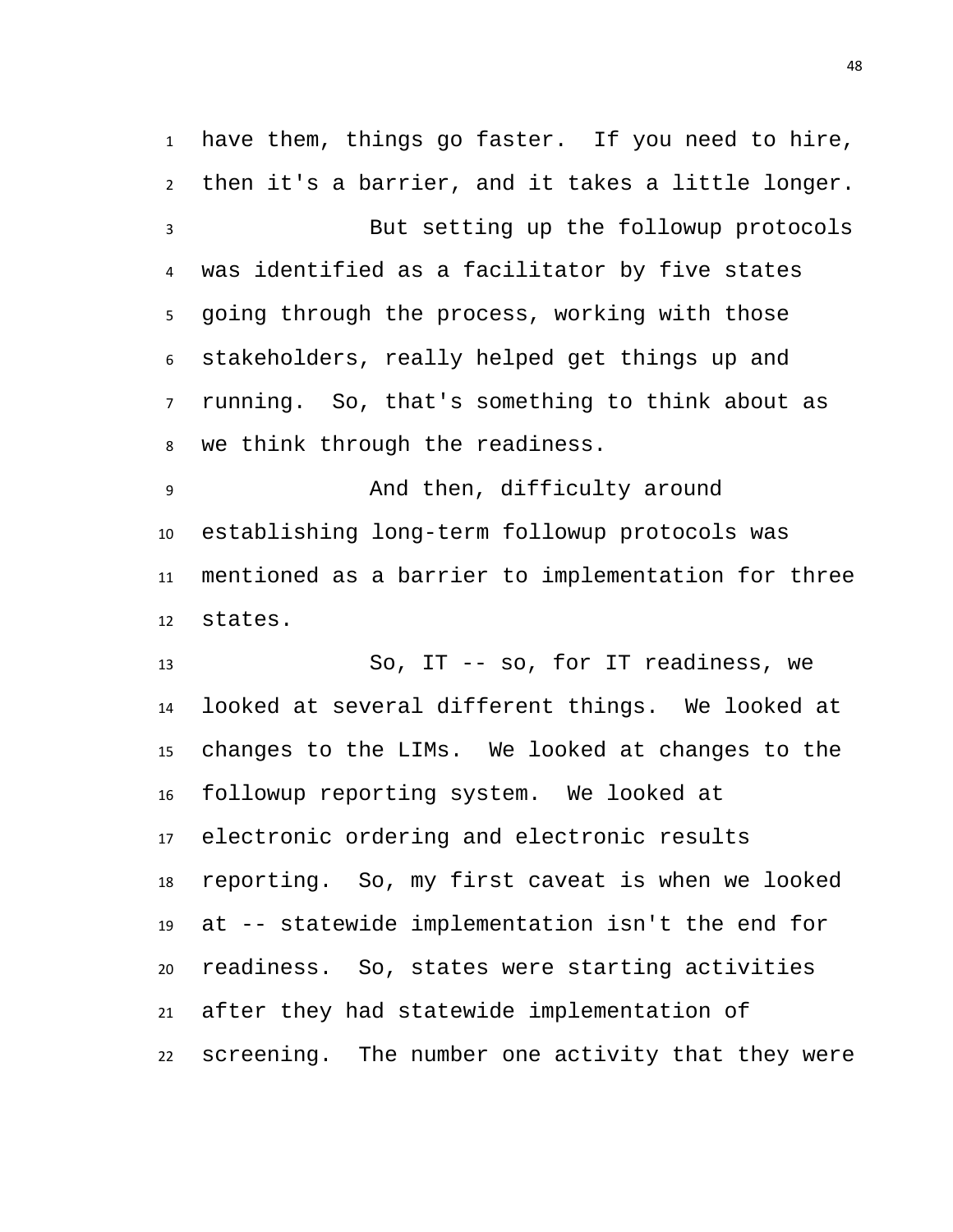starting after statewide implementation for screening was IT readiness. And so, that's something to think about, and I don't -- that can mess up how in the followup it can, right, how things get reported out, how you share things. So, that's -- again, as we roll out new conditions, it's something we might want to consider.

 In terms of the time that it took, again, this is for the 13 states that are screening statewide. So, you've got a median between six to nine months. So, that's following with what we're hearing with the other ones with the lab readiness, with the approval authority to screen. And again, we have half the states have started at least one IT activity. I think this -- these numbers are going to get a little higher potentially as they do more activities. But then, it's possible that as the states that are in progress for implementing, it could go back down, because it's possible a LIMs vendor might be able to help, you know, once you get it started. So, I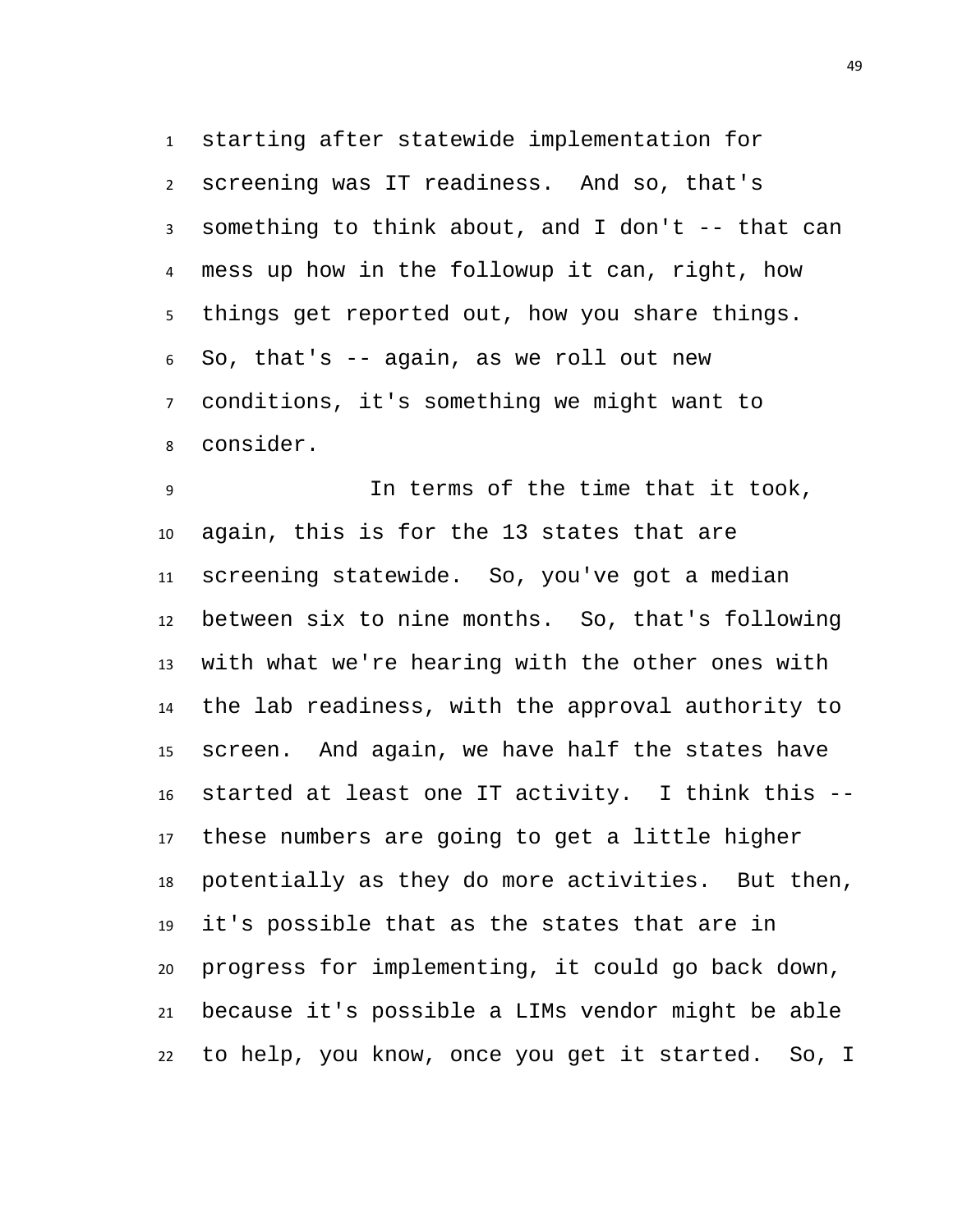-- I can't predict a year from now if this will be higher or lower. I think it has the ability to kind of go both ways.

 For the actual activities in each phase, you're seeing the median of five months. And again, I think this is going to shift. We don't have a lot of data, right? So, this -- I think this will shift a little as we go through. In terms of the activity that took the longest amount of time, it took a median of eight months to describe and develop

 specifications for the LIMs. So, that's the one activity that's taking a lot of time.

 So, onto our final readiness phase, which is education. So, for the 13 programs that are implemented statewide screening, you've got a median of 10 to 14 months to do education. This is -- well, sorry, let me get to that in a second. Only 16 participating states have started and completed one education activity. You have 13 states that are screening statewide or implementing statewide, and you have 16 that have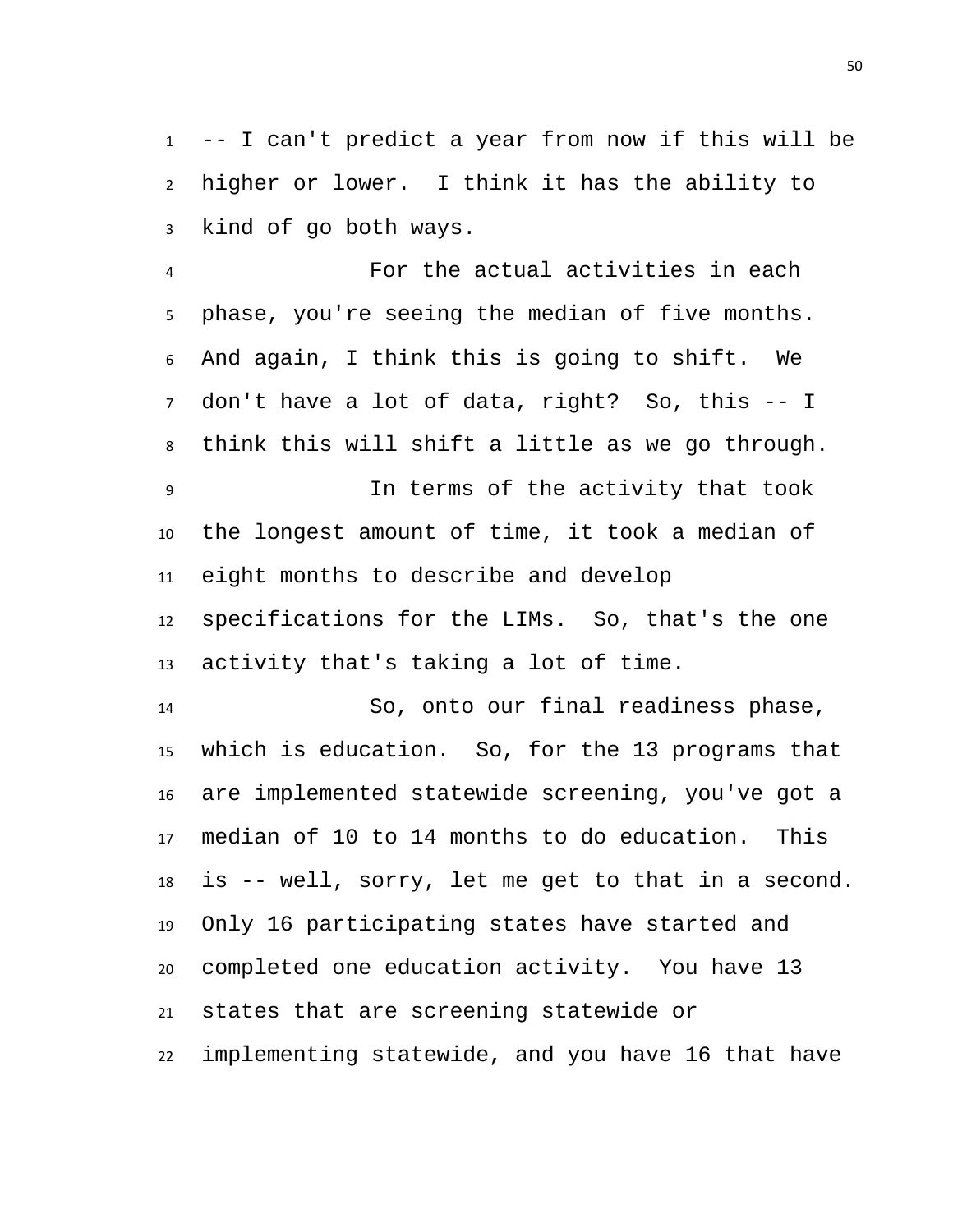started at least one activity. It may be that they don't need to do education, which I don't know if that's true or not. It may -- this is the second most frequent one that started after implementation. So, that's just, again, something to kind of look at and think through.

 In terms of the time it takes, this is like followup, where it might be quicker overall because we're maybe not done yet. But it's -- each activity is taking a little longer in terms of median time. But again, this is an activity where you bring in stakeholders, you bring groups together to help with education. And so, it might just take longer for those activities that involve people outside of the Newborn Screening System.

 So, those activities that take the longest? Nine months median time to initiate an education strategy for family and general public. So, this is where they're actually from scratch starting to build education materials. Nine months median time to identify and modify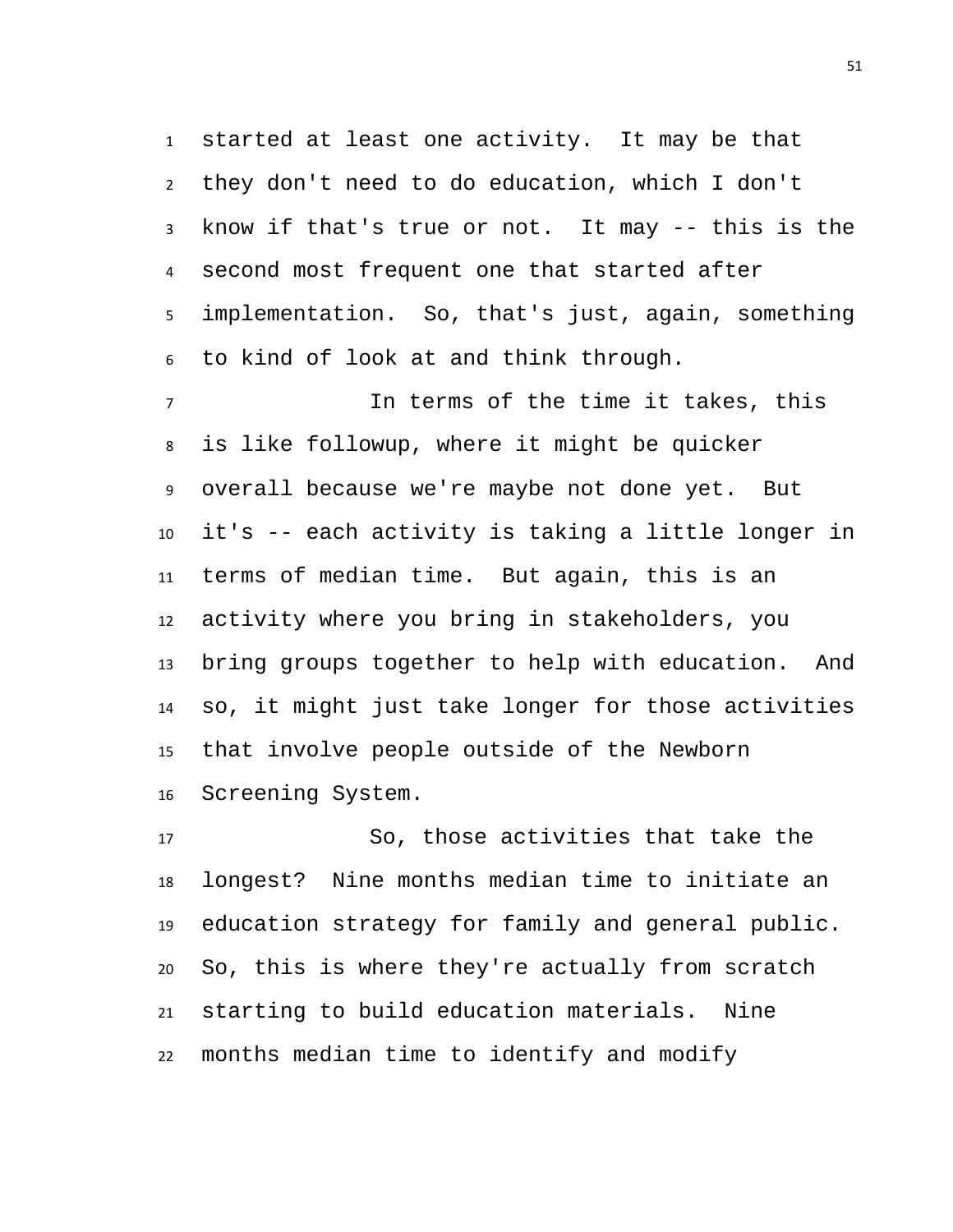education materials. So, this is -- it's out there, they just have to go find it, and this is for the general public, sorry. And then nine months median time to identify, again from scratch, measures to track the impact of provider education materials. So, those are the activities that are taking the longest amount of time.

 We didn't have a lot of facilitators and barriers around education. But I think it's because we didn't have a lot of states that were working on these activities when they were doing the reporting. So, the one that came up was the facilitator's input from various stakeholders in education was identified as a facilitator. It's possible if we were to go back, we'd hear more things about education.

 All right. So, our final thoughts. We know a lot -- about a third of the states have provided readiness tool data, and what I feel is we have kind of an outline, right, of what's there. But I don't think we have a clear picture of what's there, because we haven't heard from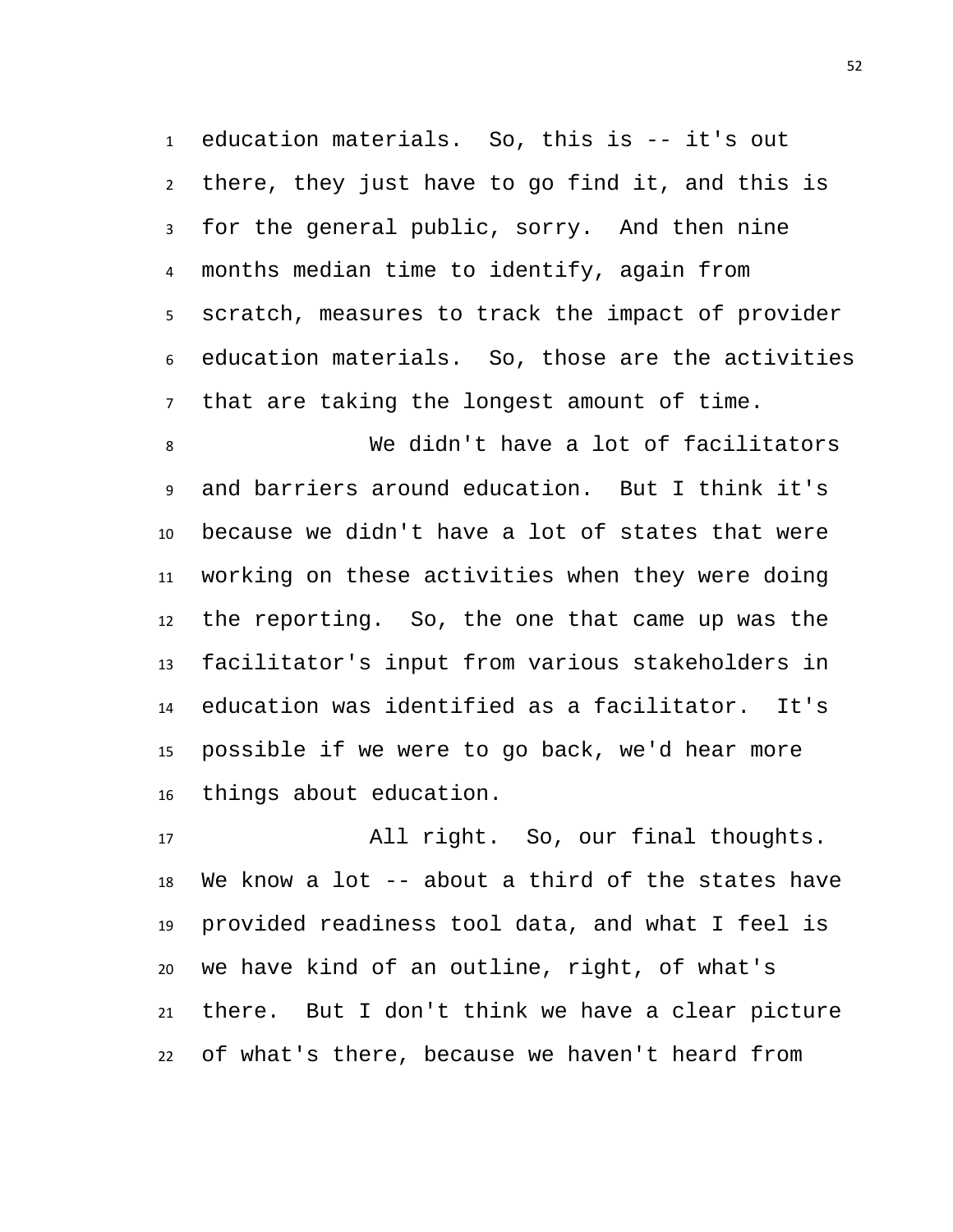two-thirds, and there are states out there that chose not to come to the meetings that we held, so they did not provide readiness tool data, right? We have states that three to four years after the RUSP haven't started. We don't know why. We don't know what's happening, right? So, what we have is we might be throwing the ball backwards, but we don't know it yet, right? So, that is my - - my caution to you.

 So, as with every good project, you need a village, and this is my village. So, I have to give a huge shout out to Sarah McKasson, who did all of the figures that were lovely on this, and then Kshea, Sikha, and Jelili for their leadership on this project. So, thank you very much.

 DR. JOSEPH BOCCHINI: Yvonne, thank you for that excellent presentation. Clearly, this is an important subject, and you have really excellent data to begin looking further into this and getting more input from other states. I think this is great. So, let's open this to -- for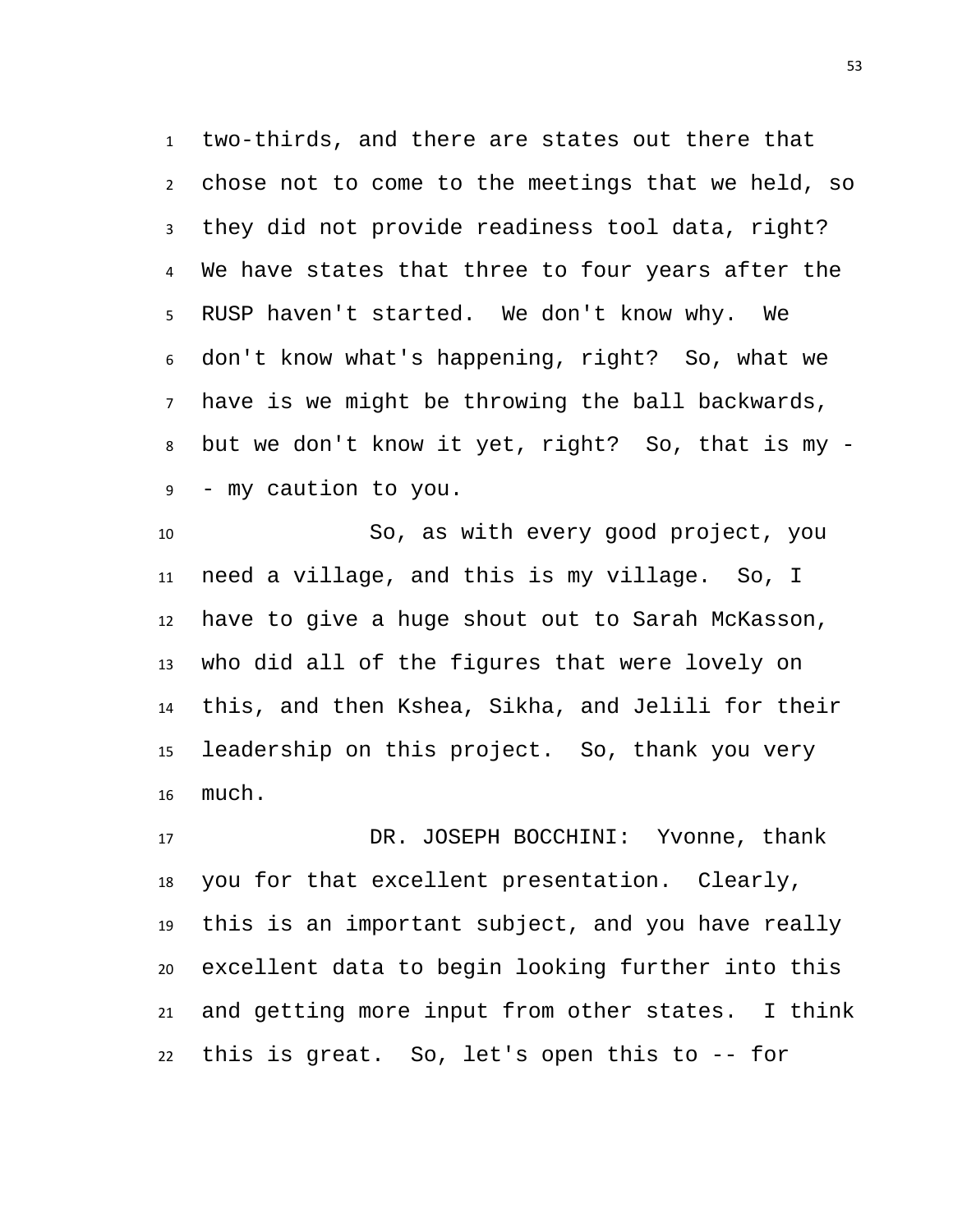discussion and questions. And so, I'll open it to the committee members first, and, operator, if you'll open the lines for the organizational representatives for their turn and asking questions or making comments.

 So, in speaking both here in-person and on the phone line, please state your first and last name each time you ask a question or provide comments to ensure proper recording. So, I see Sue Berry first.

11 PUBLIC COMMENTS DR. SUSAN BERRY: Hi. This is Sue Berry. Thank you for all the work that this entailed. I know -- do you have any insight into what I might call the leaders? What elements were in common for people who were able to implement rapidly and who have already done so and can -- are there things we can learn from them that will facilitate more rapid implementation for people who are following along doing this work? DR. YVONNE KELLAR-GUENTHER: So, yes and no, do we have insight on the leaders, right,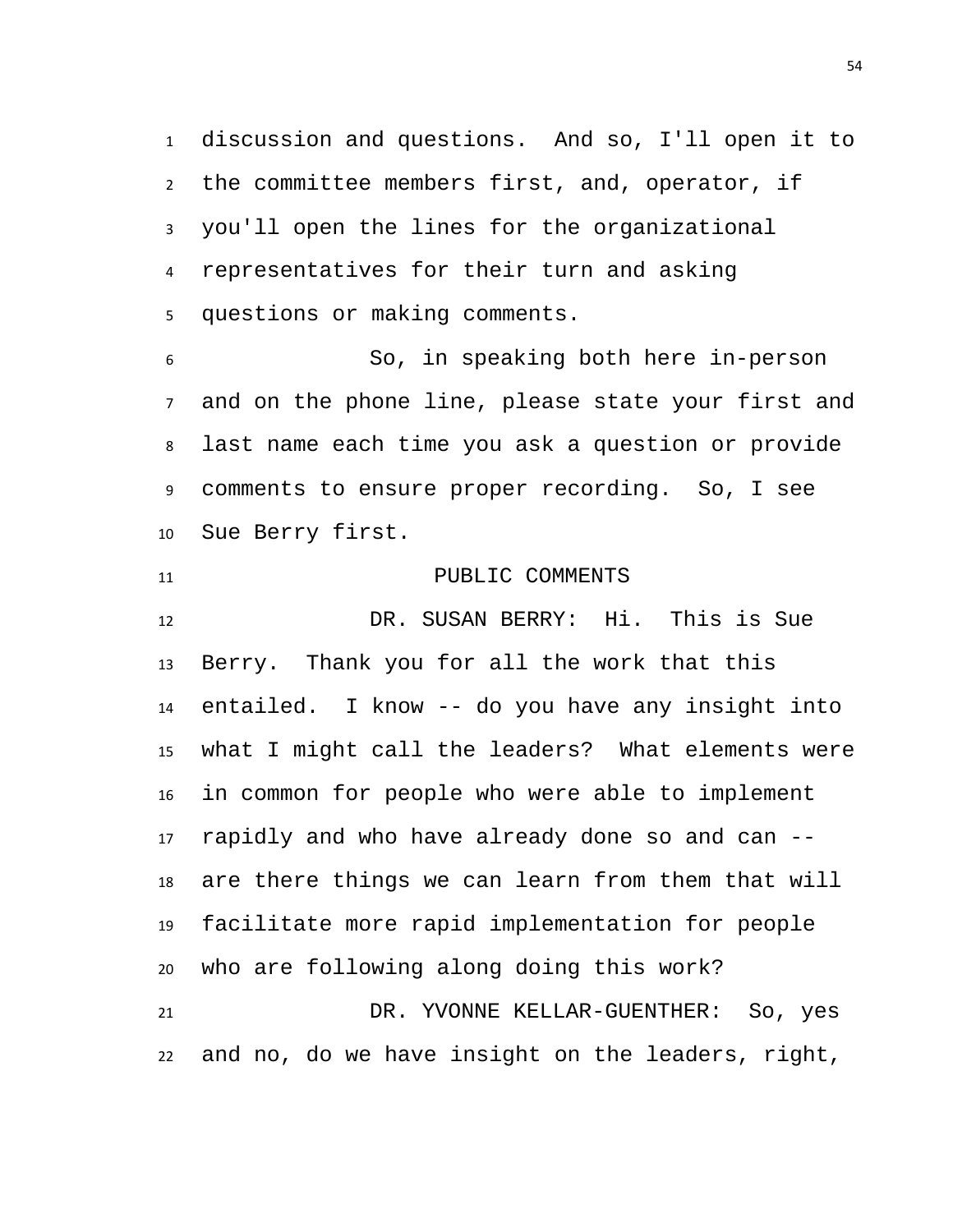because some of the leaders that are so far ahead didn't provide data because it's -- it's been too hard. So, I would say the 33 percent who provided data is the insight that we kind of have here. It's interesting that half of them had an outside mandate to screen. And the one where I shared -- I shared the quote about all the different steps, that state, in the middle of all that, had a mandate to screen and all of a sudden they went from their 18-month to their 6-month window, and so they got it done, but they can talk to you about the costs of getting it done. So, do I have insight as to what it took? Really, it's just kind of what I shared here, because it's the third that's done it. So, I don't have more insight versus what I have here.

 DR. MEI BAKER: Mei Baker, committee member. This is very well done. I just wanted to be sure I understand it correctly. Because when you talk of readiness, it's multiple aspects, and it doesn't happen sequentially, right?

DR. YVONNE KELLAR-GUENTHER: Right.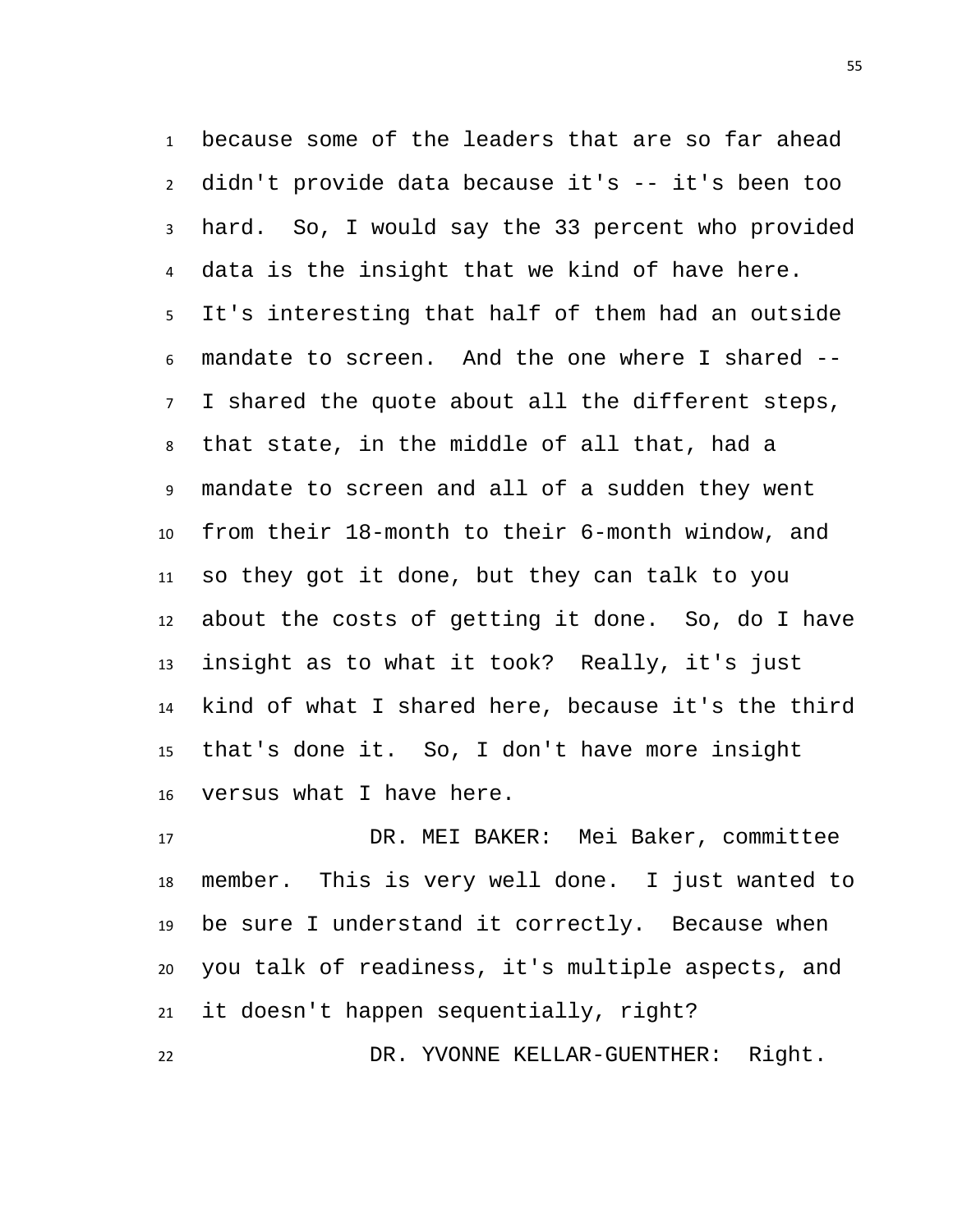DR. MEI BAKER: So, when you talk about the timeline, how do you define? You said like what took the longest -- you used -- how do you do that?

 DR. KELLAR-GUENTHER: So, the time -- when we give the time from the implementation, we take the very first date of the very first activity. And I didn't say it in here, but usually that's approval to screen, but not always, right? Sometimes it's getting the equipment. And so, but whatever that very first date was that they gave us, we took that, and then we used the statewide implementation date as -- as the end date for that part. For those that are in progress, we took the very first date that they provided and then February 28th, because that was the last day that we asked for data.

18 DR. JEFFREY BROSCO: Jeff Brosco. I have actually two questions. You said you started the clock ticking when the first activity by state?

DR. YVONNE KELLAR-GUENTHER: So, for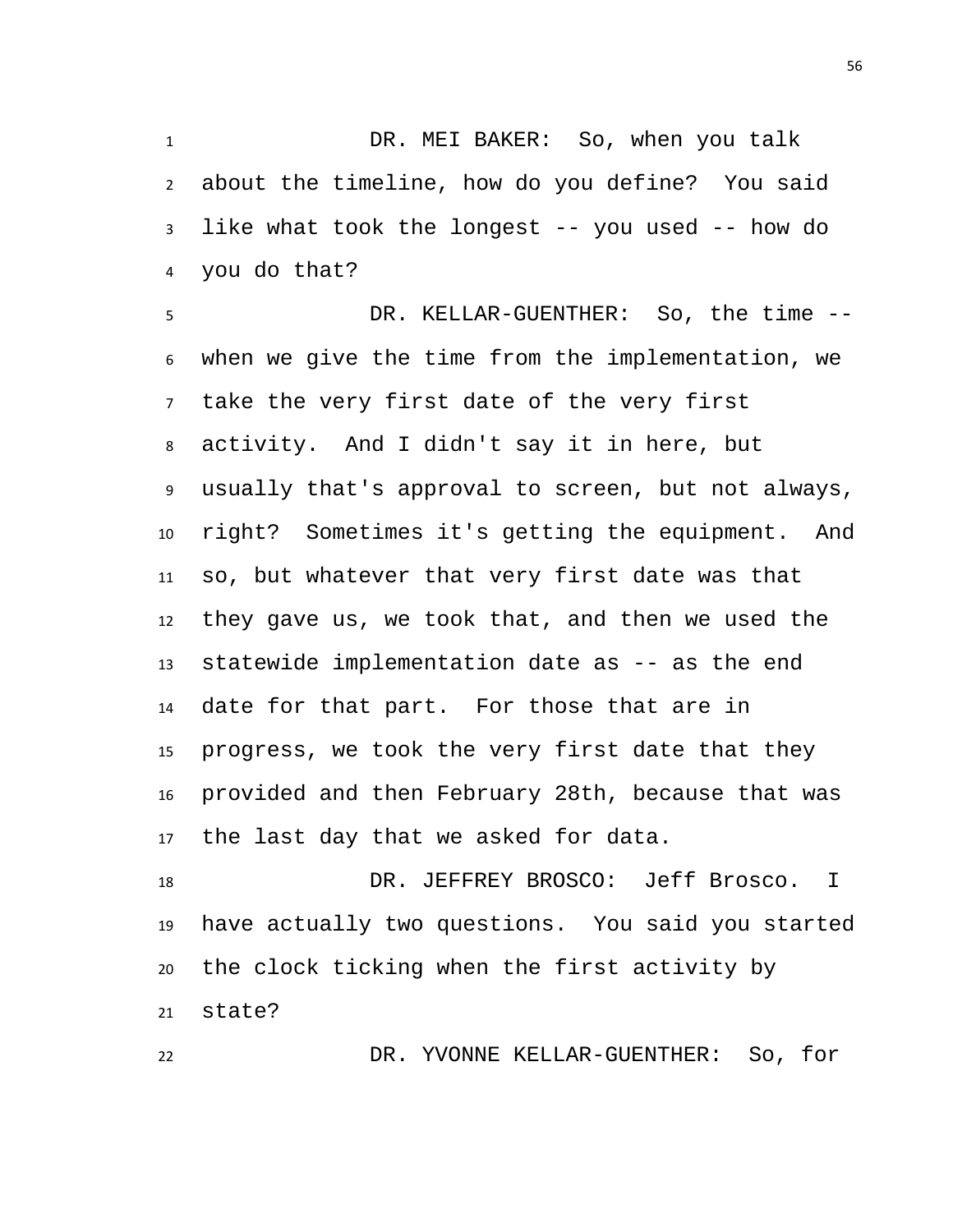each state, there -- they have their own clock, and their clock was for the fist activity -- the first date that they gave us, because we had -- they had to give us a date started, and a date completed. And so, if the first date started was what their time -- their clock started, and then the statewide implementation or February 28th was their last day.

 DR. JEFFREY BROSCO: Why didn't you use the start date of when it passed onto the RUSP?

 DR. YVONNE KELLAR-GUENTHER: We do have some where we actually looked on when it's on the RUSP, and that's in the materials that I gave you guys specifically. We started it because we were looking at for a state to gear up, because that's what they do in the Public Health Impact Assessment, so that's kind of what guided how I looked at it. But I do have dates actually from the RUSP. Here. I can tell you. The median -- the median time for Pompe it was nine months after addition to the RUSP, but those are people who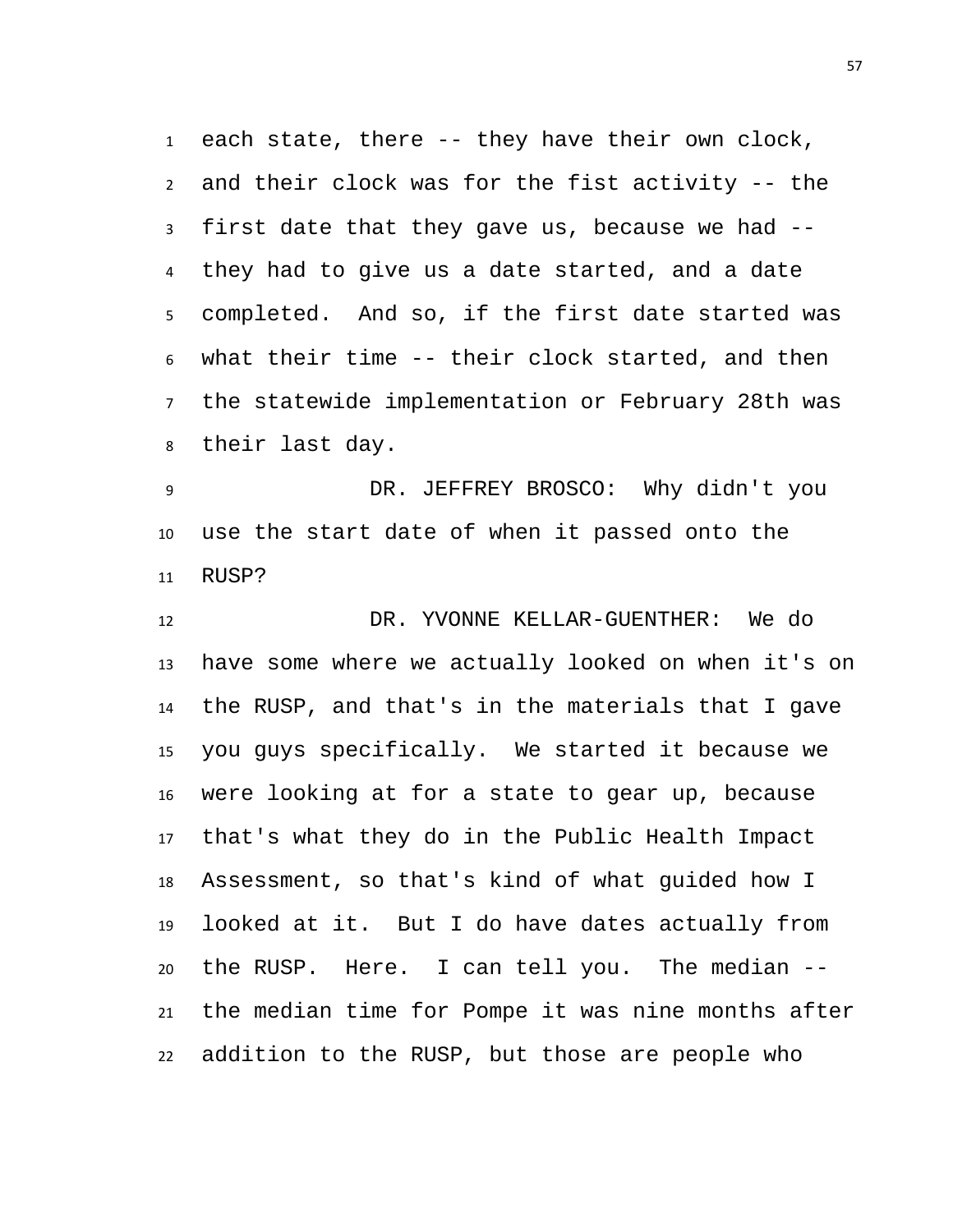started before, right? For MPS-1, it was seven months after addition to the RUSP, and for X-ALD it was -- the median was one month prior.

 DR. JEFFREY BROSCO: So, I think this is a really important thing for looking at your results, because if you don't use a uniform starting time, like the day it hits the RUSP, it's really hard to know how to interpret the data. So, for example, in Florida, we have a log that says within 18 months of reaching the RUSP, we have to make a decision about whether to add or not. So, if you asked our team when do we started, well, is it first time we send out a notice about the first meeting? Is it the time when the team -- this Newborn Screening Advisory Committee first meets? It is, you know, when would that start date be, that would dramatically change. You know, I'm guessing if you allow every state to define starting point, it might be hard to tell how -- what those meeting times means. DR. YVONNE KELLAR-GUENTHER: Right. DR. JEFFREY BROSCO: I just recommend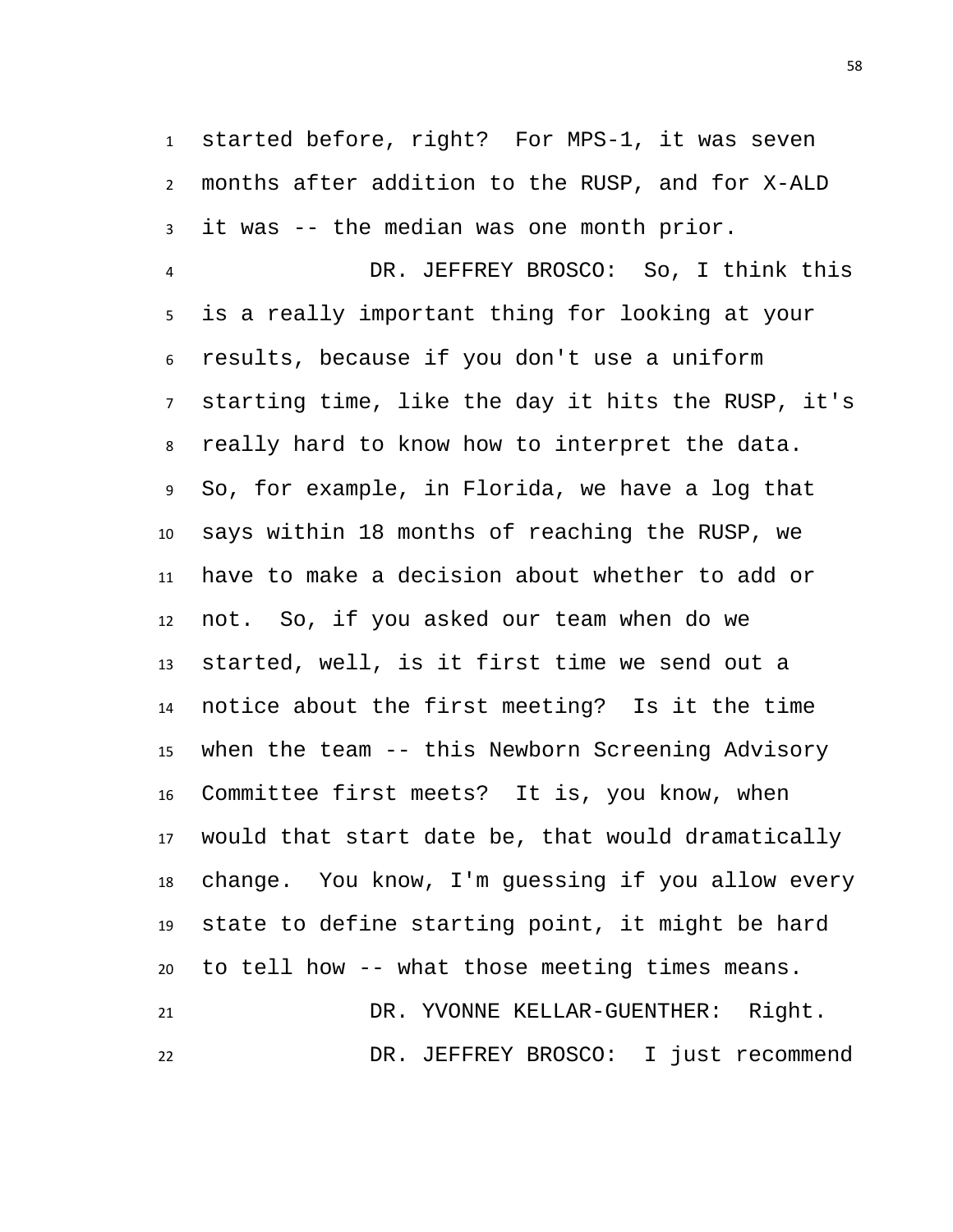at least maybe also looking at it from the date it hits the RUSP, and it's a little bit more uniform.

 DR. YVONNE KELLAR-GUENTHER: So, right. And we did -- we did do that in the report that we gave you guys. But I think that we were trying to look at -- what drove the question for me is when we asked states in the Public Health Impact Assessment, how long do you think it will take, and we actually asked, how long do you think it will take after you get approval to screen, which is an 18-month, or right, time frame for some of them. So -- so, that's why it drove for me. But absolutely, and we can do that. We have that information, so it's easy to redo those runs. DR. JEFFREY BROSCO: I'm sorry, one other question, Jeff Brosco still. Did you hear anything about opportunity cost? What I mean by that is if you look at state labs and providers and everyone else, they're basically full-time busy all the time.

 DR. YVONNE KELLAR-GUENTHER: Yes. DR. JEFFREY BROSCO: And if you said,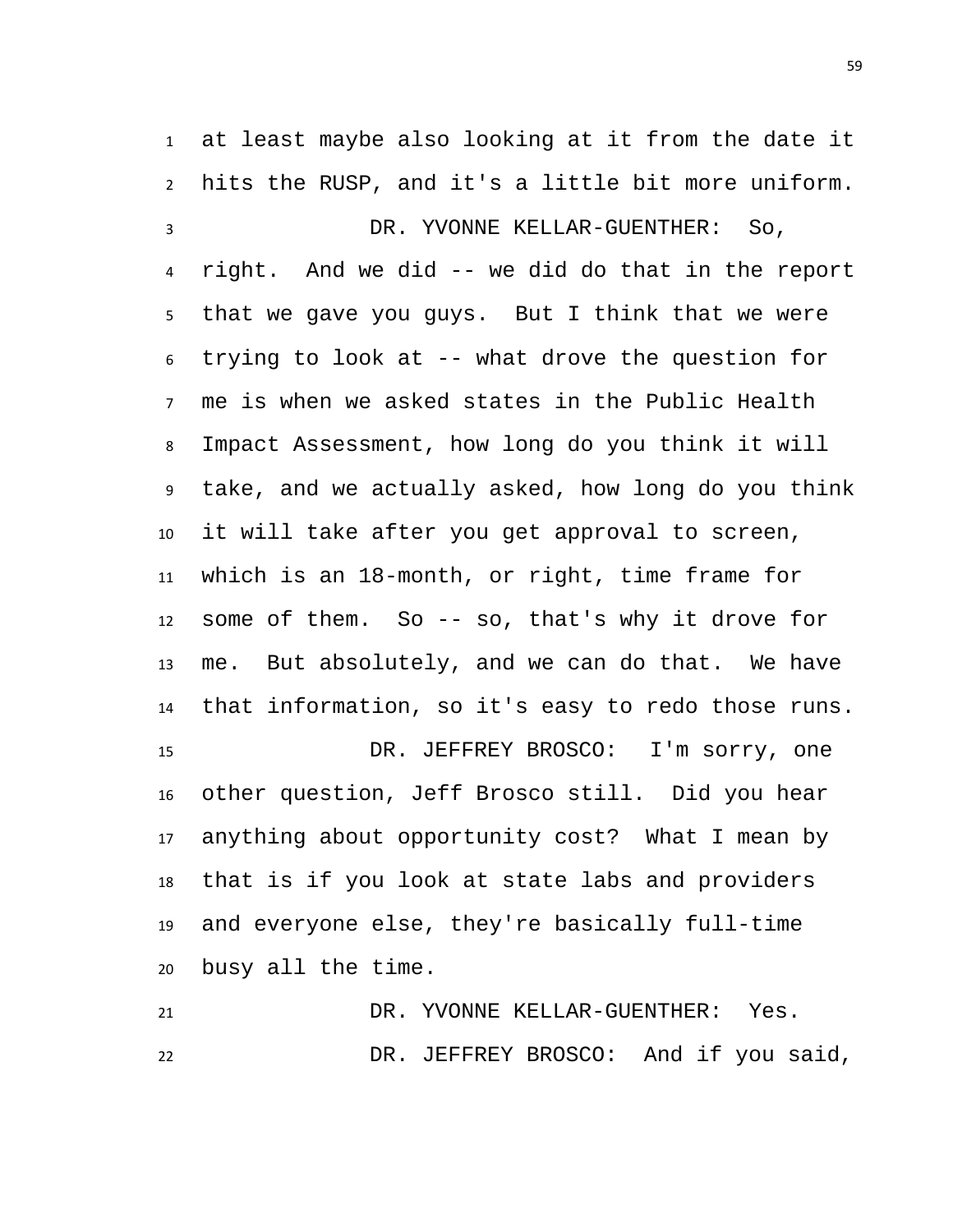okay, we're going to add it within six months, as you mentioned some states do, is there any opportunity cost or things that don't get done that people have to give up in order to quickly get a new thing on? Because, as Susan points out, we love to think that as soon as possible you get a new condition on, but there may be some cost in that as well. Do you have any data on that? DR. YVONNE KELLAR-GUENTHER: Yeah. So, that came up in the interviews. The biggest cost is you lose staff, and then there was -- so that's one, and then they talked about -- they weren't as specific -- but they talked about other -- other things kind of falling by. So, you -- you pull people off to work on this, and so now they're not working on their regular screening. And so, you do have some opportunity costs in terms of timeliness, not a lot. I mean, the labs -- the ones that are there that they're doing, they try very hard to keep at the level that they're at. But the biggest overall was staff morale and loss of staff. So, it's hard for staff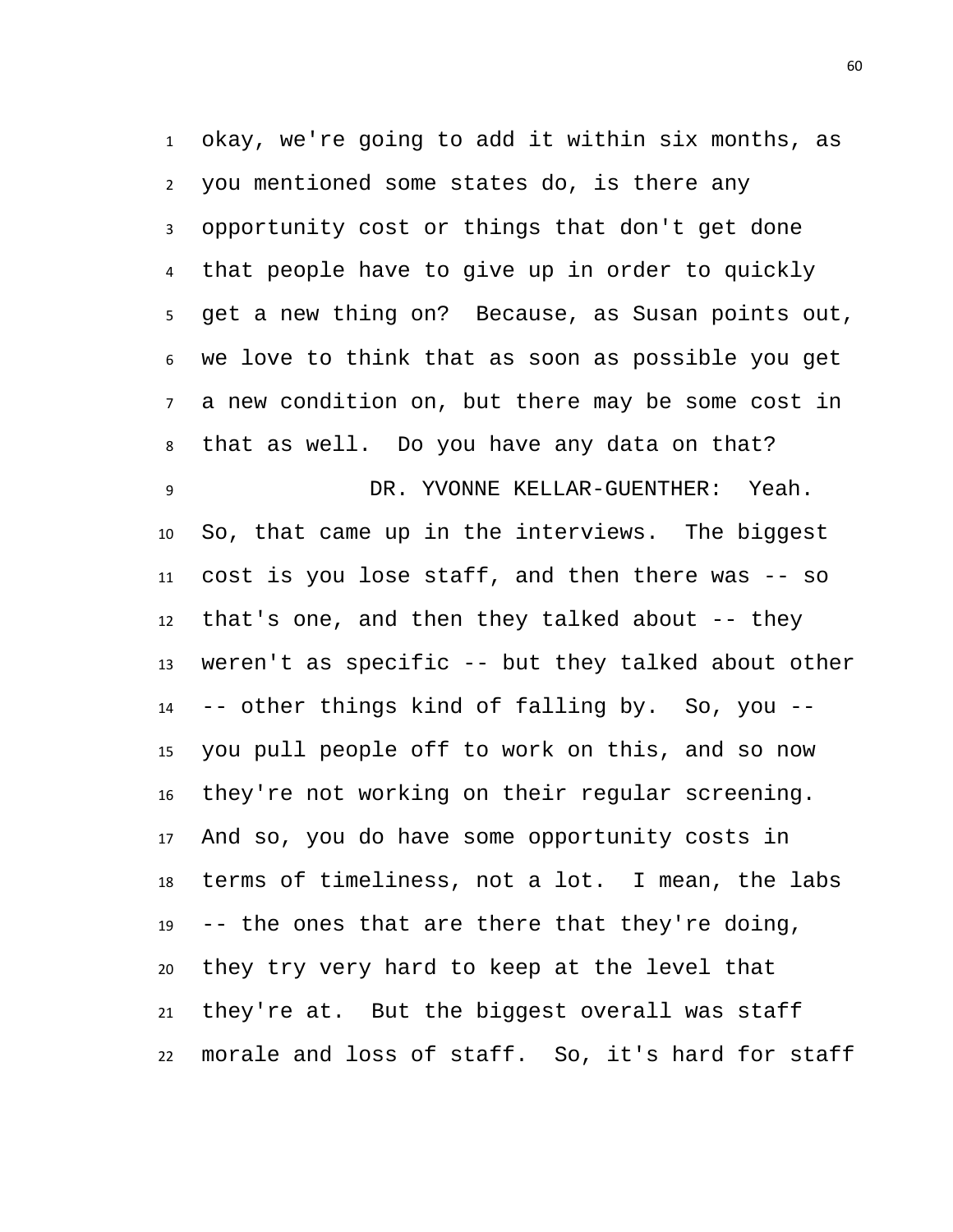to be busy all the time and feel like they're getting nothing. And then, it was very difficult to train for screening for the new condition, because they were so busy doing the other pieces, so.

 DR. SCOTT SHONE: So, Scott Shone. I just want to come back to Jeff's comment before I come to what I wanted to say. I think it's -- starting with the RUSP date is, I mean, it's a different question altogether from RUSP to when they would start their own implementation process. It's easy in Florida and California because you have a law that states that. But, in other -- in all the other states where there's a diverse process to get from RUSP to perhaps moving forward with implementation, the -- that -- it is, I think, a study question onto itself is the time from RUSP to -- to moving forward with implementation. But as I said in the webinar, we shouldn't just assume that every state, once it's on the RUSP, is starting looking at implementation, because it might not be, and they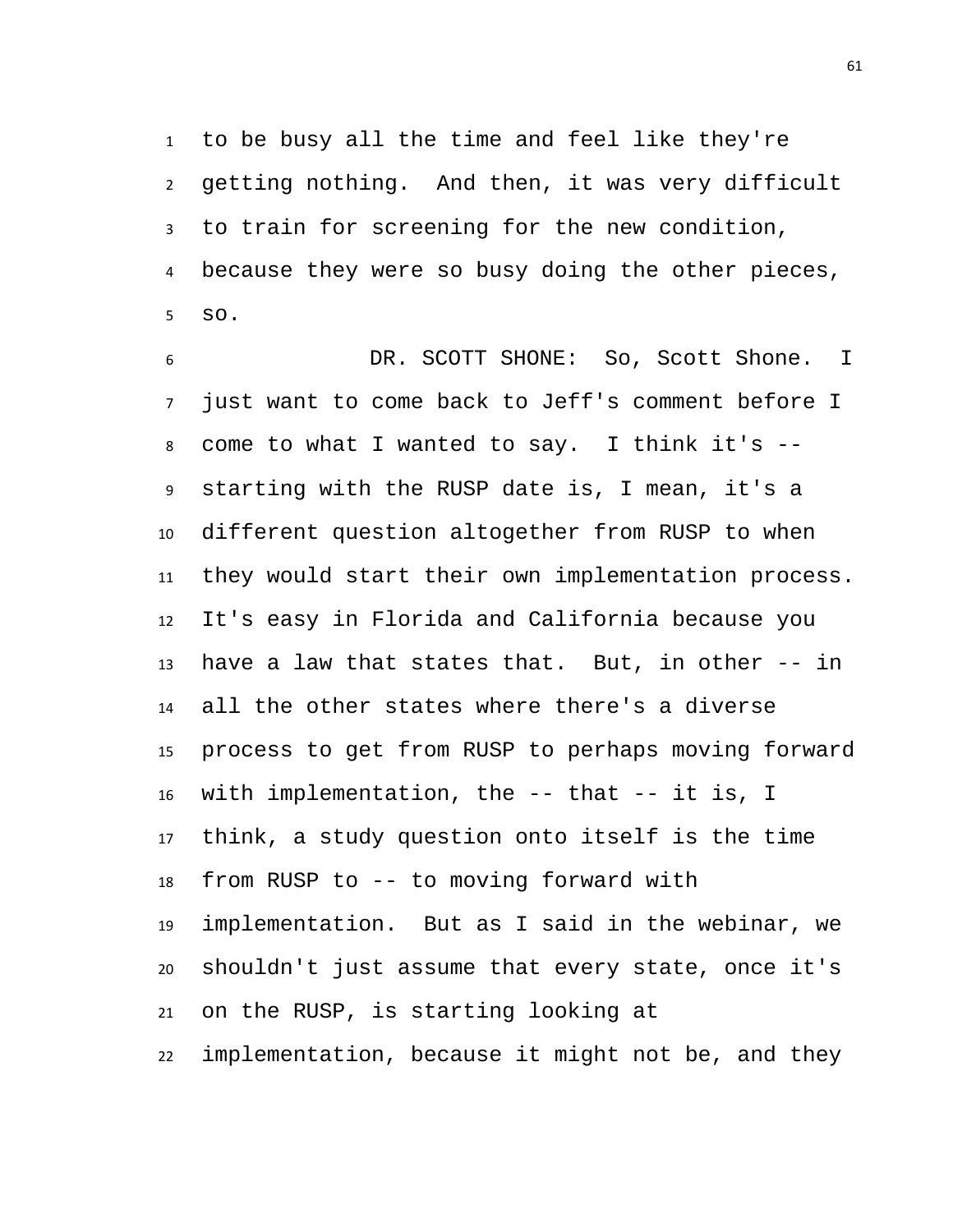might not ever. I mean that's -- again, I just want to make sure that we understand that it's the recommended uniform screening but not the required uniform screening. So, I think that's a good question to look at, Jeff, but I think in the scope of what -- what this process looked at is what are the barriers to once a state moves -- actively moves forward with implementation to the time to get it going. And I think it's come up with the Public Health Systems Impact and, Yvonne, I appreciate you bringing that and sort of the question around that.

 But, I wanted -- first, what I wanted to say is I wanted to thank you for this work and also acknowledge it's National Medical Laboratory Professionals Week, so all of our friends and colleagues in the labs as well as the Followup Teams who make this happen, and obviously the high achievers.

 So, I think it's crucial to understand that -- and this sort of goes along with what Jeff said -- is that once a law is in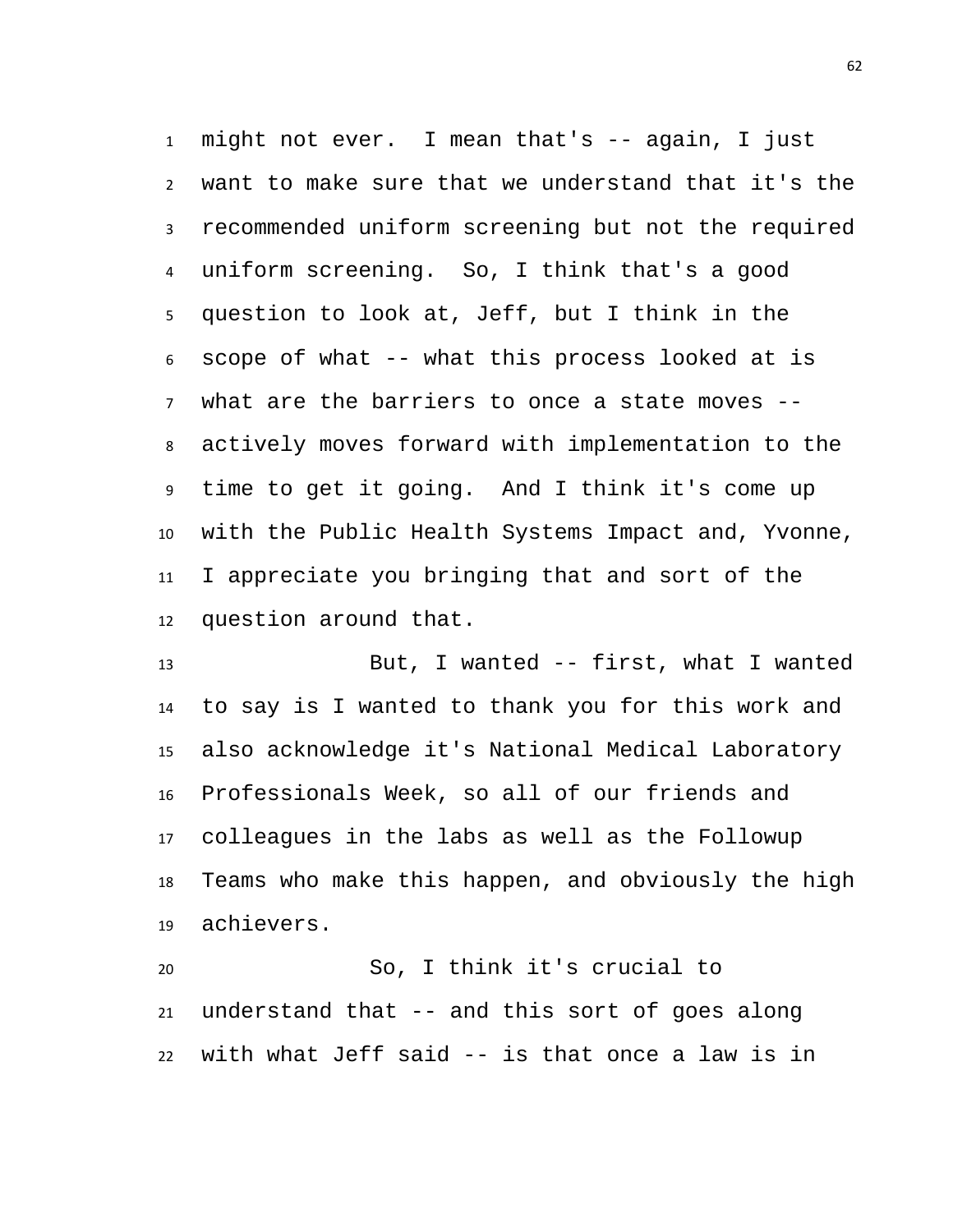place or there's a mandate, it doesn't mean that everything just follows through quickly, and I think breaking this down helps realize that, and I think as -- as anybody looks toward implementation in this state should think about a mandate is nowhere near enough and that we need to work in the system to help break down the barriers around staffing, around budgeting, around training, around education, and it seems as though it's a little hard because what Mae said, the data is presented sequentially, and a lot of these things overlap and there's some other things here. So, two questions. One, some

 intangibles I think that we probably didn't talk about like champions within the state, within the programs that might help push this forward. So, is there an assessment around that and the role that those types of people play, and whether they're internal to the program or just pushing on the program.

 And two, the reality is, what can we control, and how much does the process change?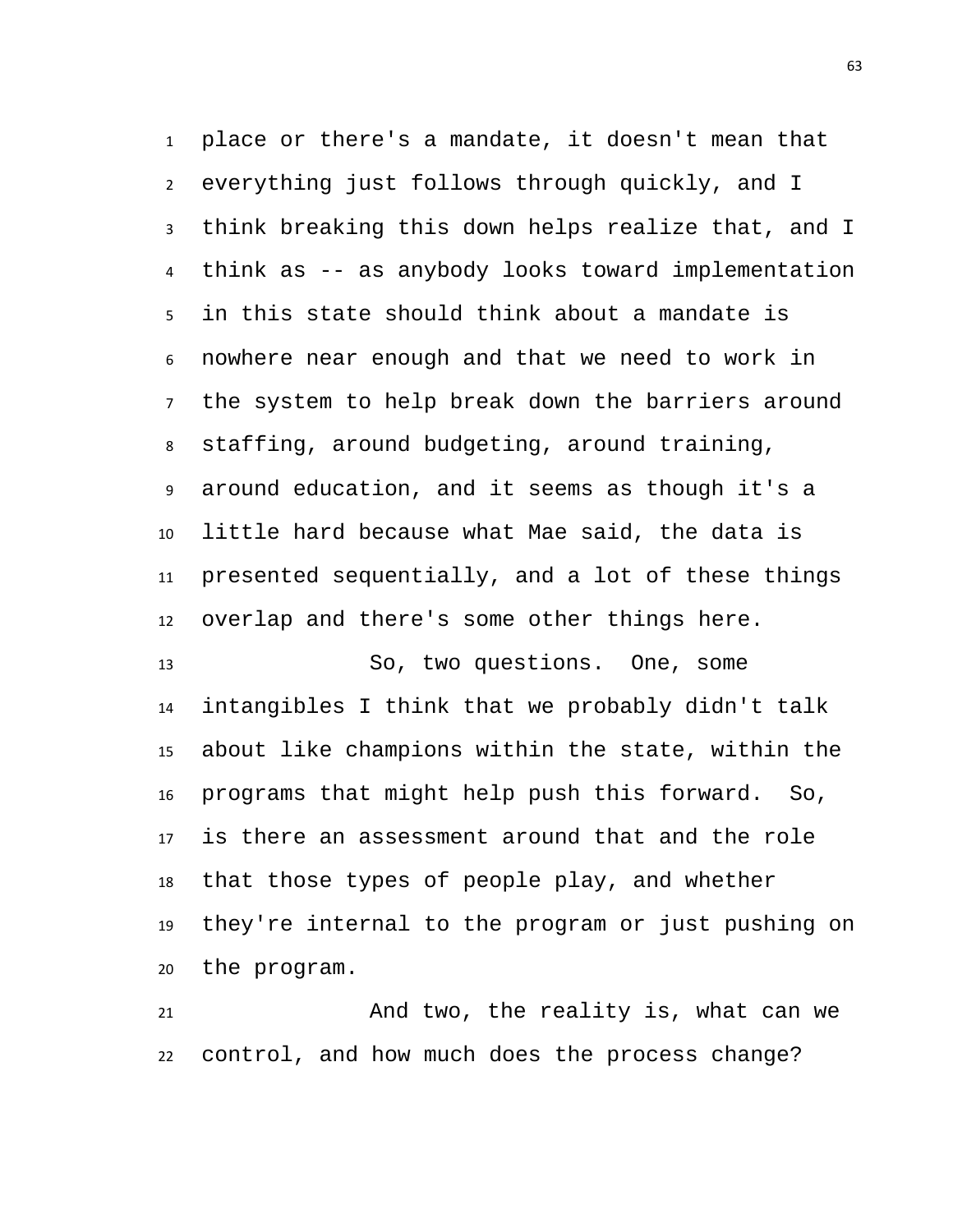You gave an example of this is a 30-day process and that's it versus where can perhaps the committee make suggestions or recommendations to help process improvement to -- to benefit the states that are moving forward with

implementation?

 DR. YVONNE KELLAR-GUENTER: So, I have a couple things. If we go back to the RUSP conversation, I think the people who start earlier show optimal median time rates, so it's something to think about. I think to your point of quickly, one of the quotes that I didn't use was from followup staff, and they said, "Okay, so you might be able to get the test up and running, but if the followup system isn't up and running, what service are we doing to the family if we have a positive result or if we have a false positive?" And so, I get that kind of goes back to the opportunity cost, I think, as well.

 In terms of what can be done, right, so there are -- throughout here are things, right, I think that connection to other states is huge,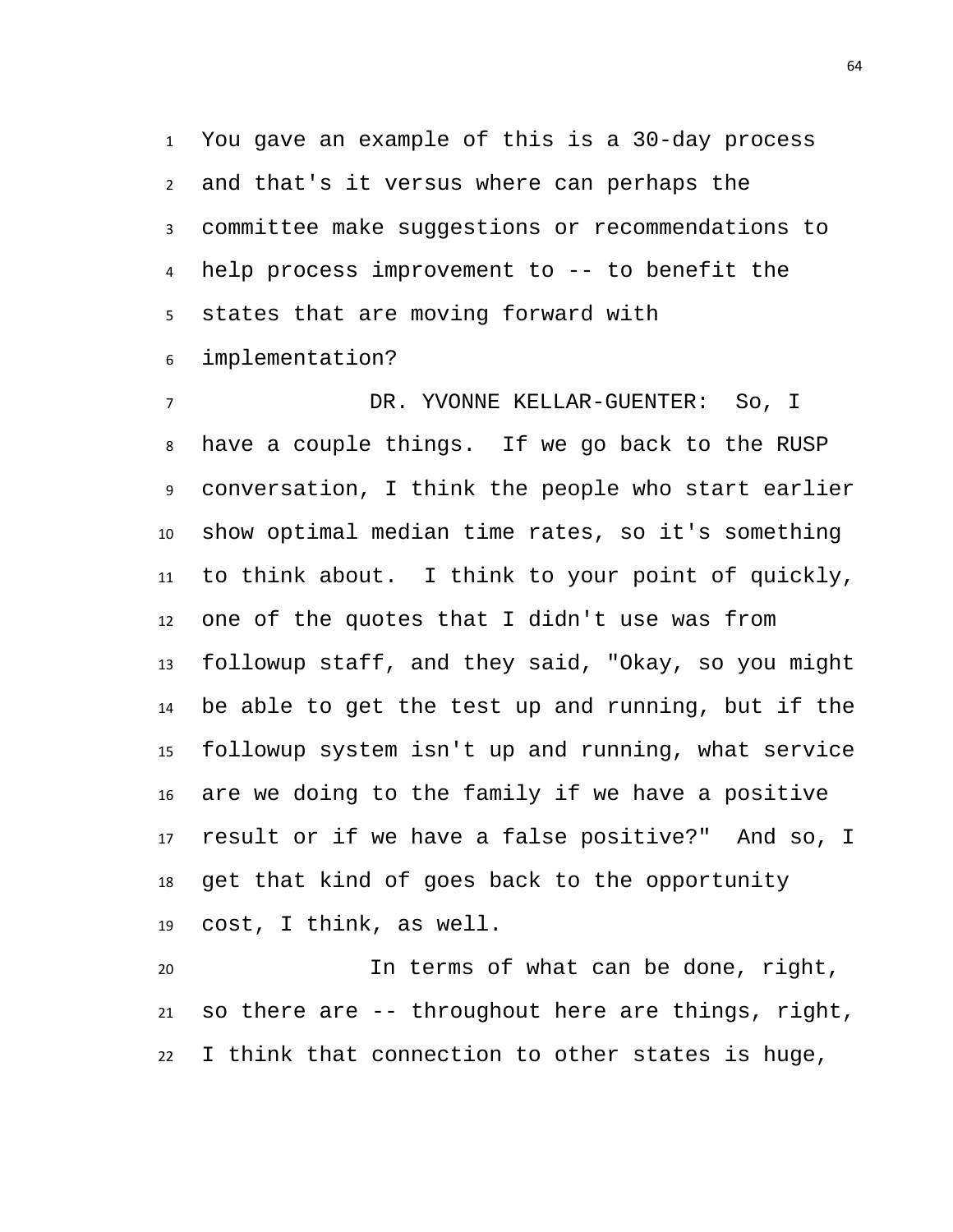and I -- I do not think that should be minimized. I don't know how to incentivize other states. I, you know, this is probably the nicest field that I've ever been in, people want to help, and so I think it's there. But I think, again, opportunity costs. If you say, hey, we did it first and now everyone is coming to our door, so that's another thing, right, to think about. So, how do we that -- those collaborative efforts, equipment, and having FDA like when we're thinking about things added to the RUSP, where are we at with FDA approval? Because for some labs, that's -- that's a stopper, right? And so, you kind of have to think through that. Those followup protocols, we don't talk about that a lot, but a lot of these new conditions are becoming more and more -- making followup more and more blurry, and I think we have to think about how we're going to support that, and again what can be done that I think can then transfer to all states.

 Education. There is stuff out there that people can kind of take and use, but not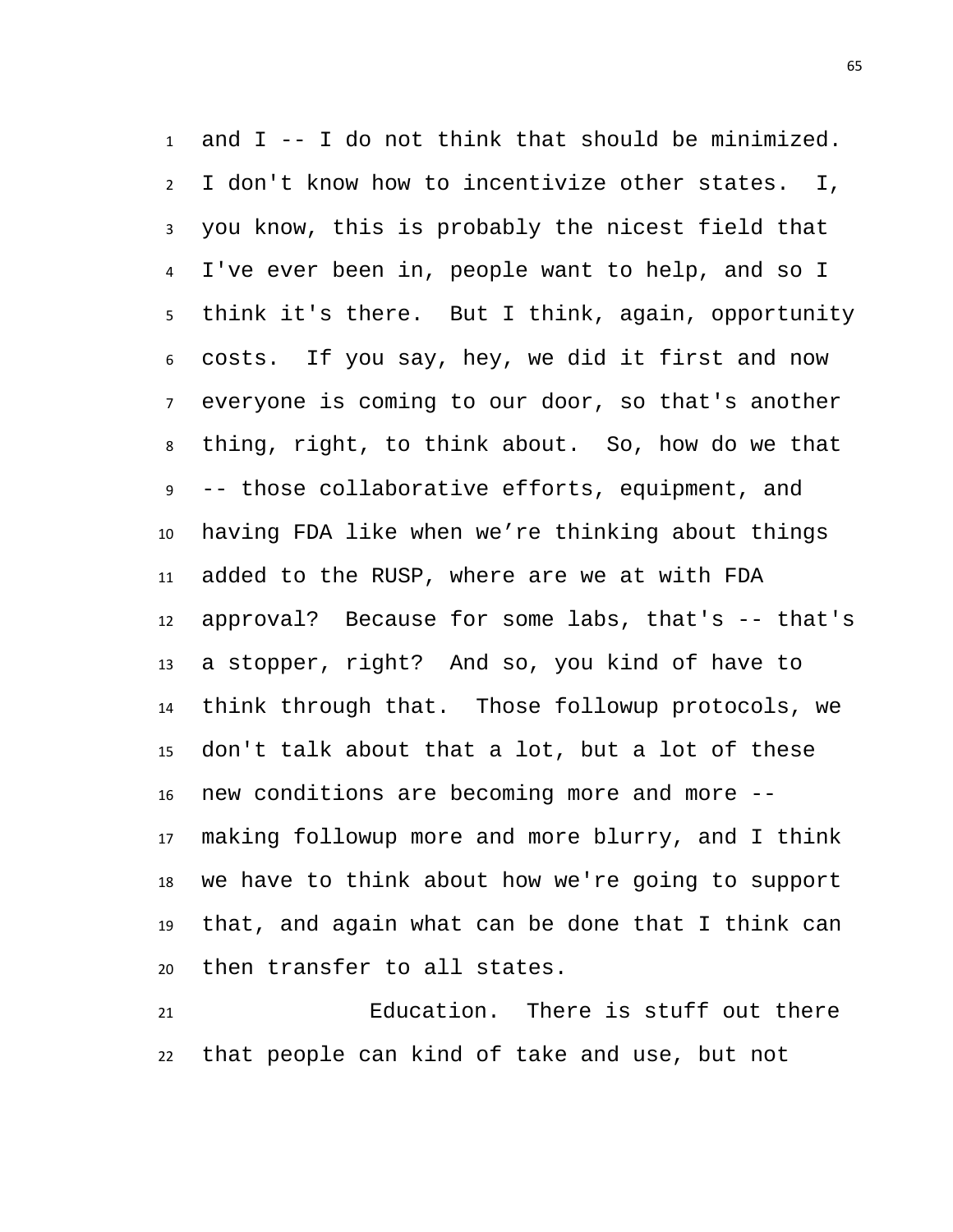everyone takes and uses it, right? And some things that we don't have for education, which is near and dear to my heart, is we have no way to measure the impact, right? So, you -- one of the steps was to actually measure the impact of the education. Hardly anyone started that, which, as an evaluator, makes me sad. But it makes sense because they don't have the tools to start this. So, is that something that -- that can be out there, that we can do, that we can kind of help them with that piece so they don't have to come up with it in addition to getting the lab up and running, in addition to getting the followup going.

 I think the approval authority to screen is where you have the least room. There can be some support, right? APHL provides some support to states in getting through that process. But I think that it's the lab readiness, the followups, the IT, education where there's the most room for help to kind of get the process going along with the caveat that if you're system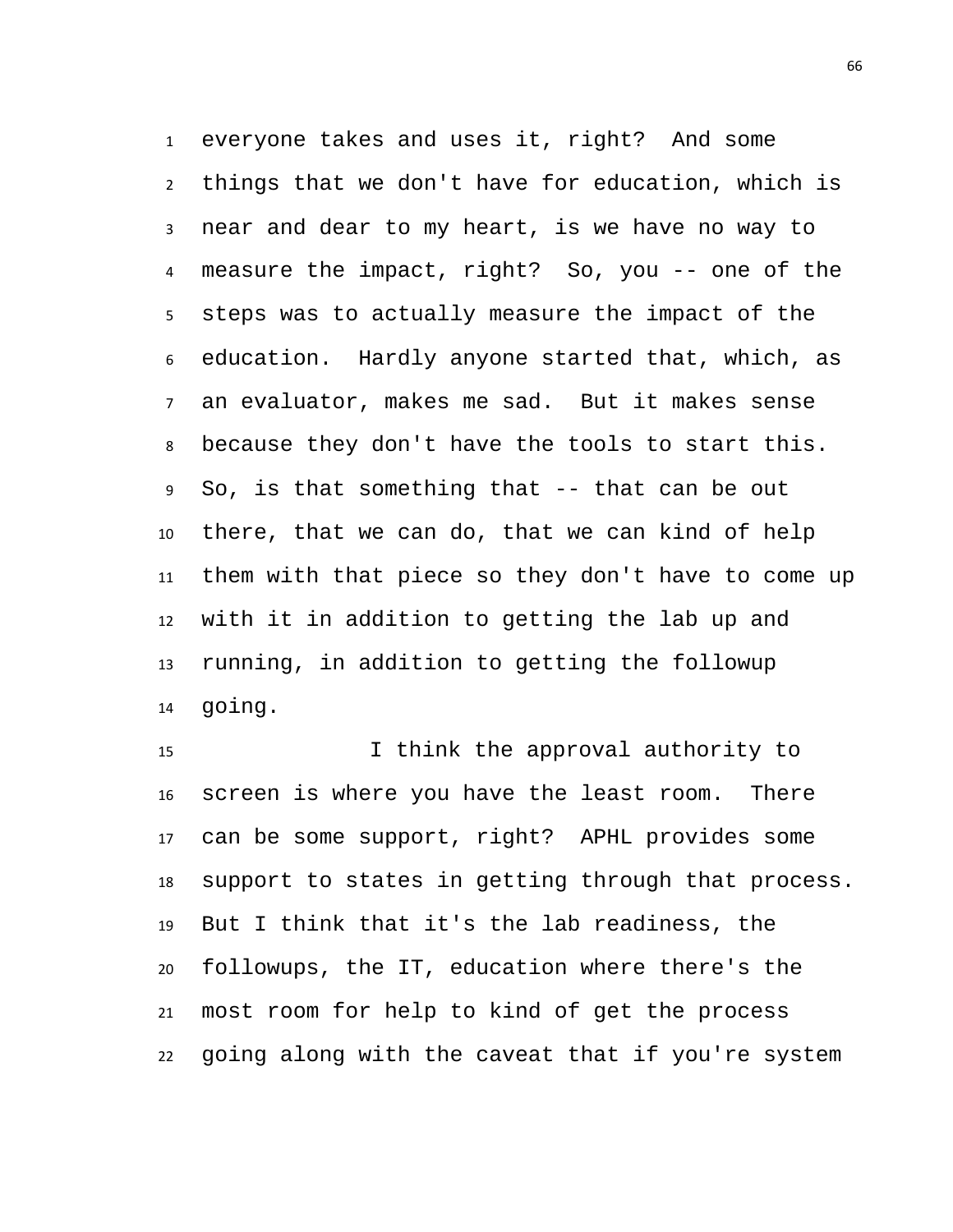isn't ready, right, and you've pushed it through and you're screening, but you don't know what to do with the kids, just because you're screening and you've checked a box, you're still not really doing what you need to do. So, thinking about that there's a minimum time that states need and what is that. Did that answer your question, Scott? I know.

 DR. CARLA CUTHBERT: Well, I think Scott got pretty much what I was going to be asking about. My name is Carla Cuthbert, and I am from CDC. One of the things that I think jumped out at me when you were speaking, I really appreciated your -- your entire talk was about not having room to compress. And so, my big question again as a federal person is, where can you compress some of that activity? And, you know, with all the states that we fund, we know that it takes time to be able to get through all of the red tape within their programs to be able to buy equipment, to get it placed, actually do all of those things, and I'm -- so, again, I really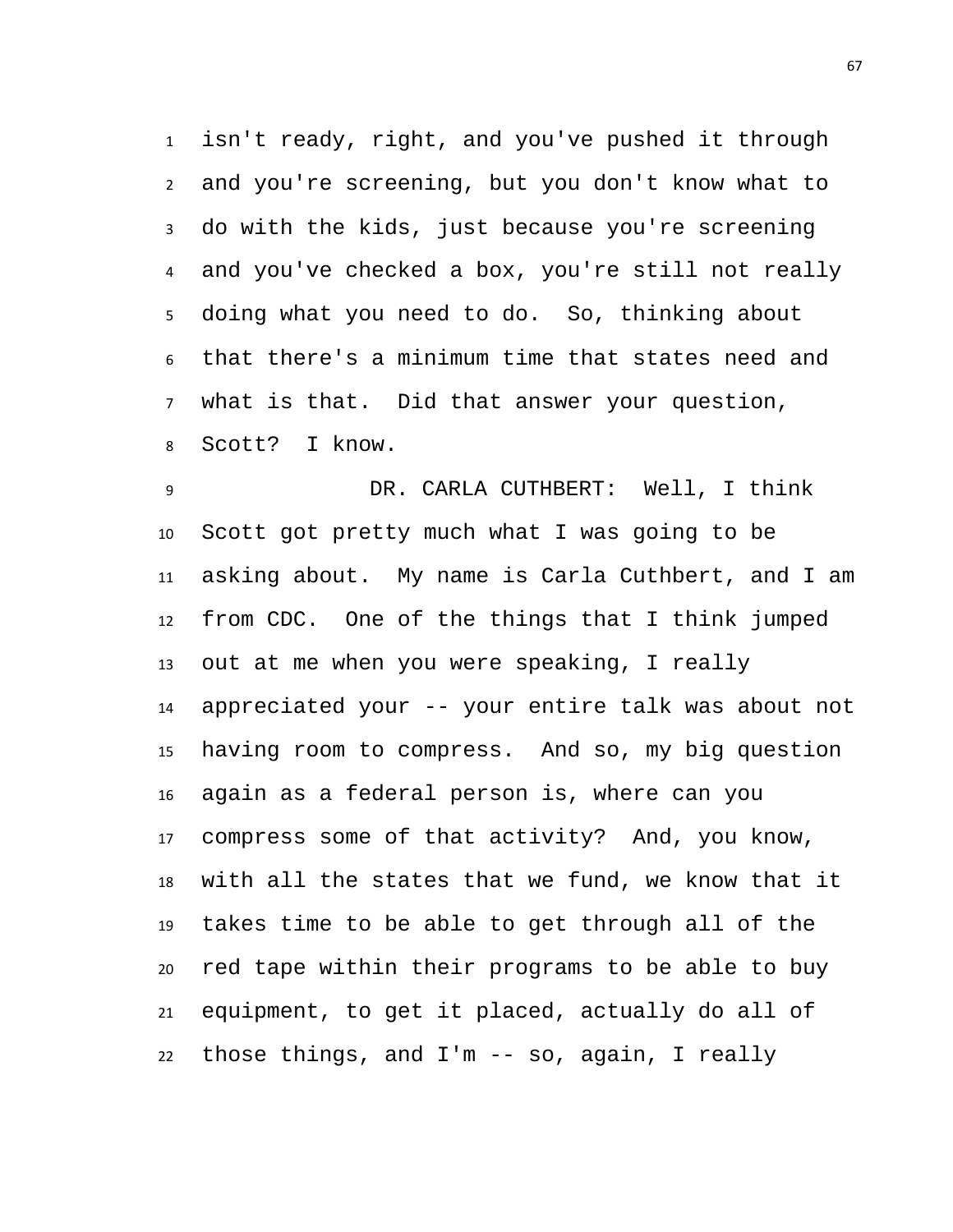appreciate Scott for asking that.

 To what -- to what Jeff said, I -- I smiled when he said, you know, can we compare this to when the -- when the condition was added to the RUSP because what we often get as questions from Congress is what can you do to get conditions implemented within states within one year of implementation? And it's like, you know, and you have to be -- obviously, you have to help educate them about it. It's not that they don't want to, but here are all of the things that need to happen, and I think that what you've provided us is a very, very nicely documented way that we can answer that question to really help -- help them understand that this is not something that can be done, you know, as soon as the Secretary says yes, do. We can't just make it happen immediately. So, I really, thoroughly appreciate what you guys have done here.

 DR. YVONNE KELLAR-GUENTHER: Thank you. And we were talking earlier, the slowest time is one year, four months. So, no one did it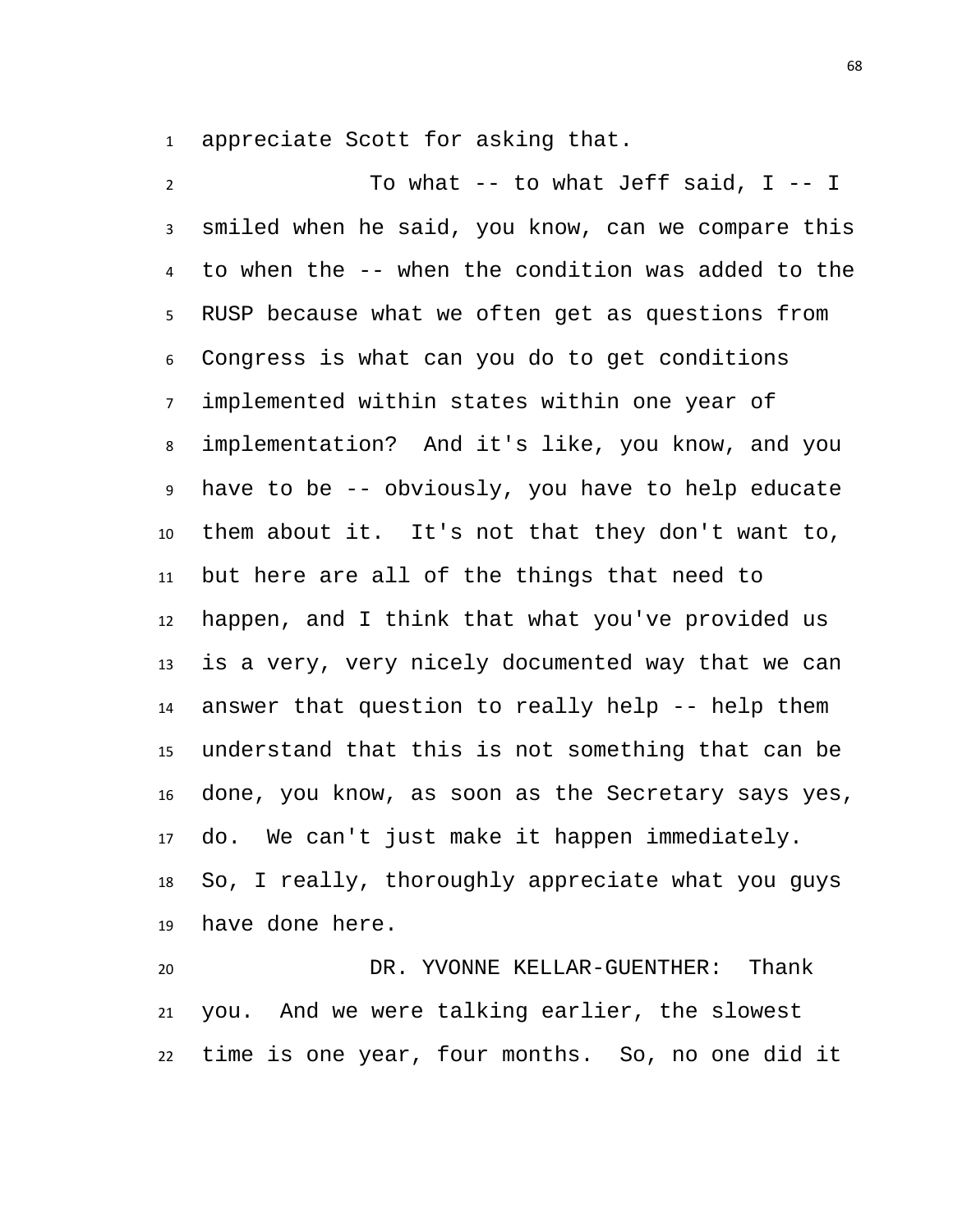in a year, and so I think that's important also to kind of share. So, a year for our recipients anyway was not achievable.

 DR. BETH TARINI: Beth Tarini, just a quick question. So, a year for the recipients. DR. YVONNE KELLAR-GUENTHER: Well, so for the 13 states that had implemented screening. DR. BETH TARINI: And received an award to do so, federal --

 DR. YVONNE KELLAR-GUENTHER: Not all -- not all of them received funding from us. That doesn't mean that they didn't receive funding from other sources, right? So, I don't know if they received funding from CDC or other places. I just know that not all of the 13 states were awardees from NewSTEPs projects.

 DR. BETH TARINI: So, my question is, we talk about -- at a higher level, we're talking about compressing time for the -- the people you have information on, which we are saying are the higher achievers, right? There are some highest among the higher and, you know, you do what you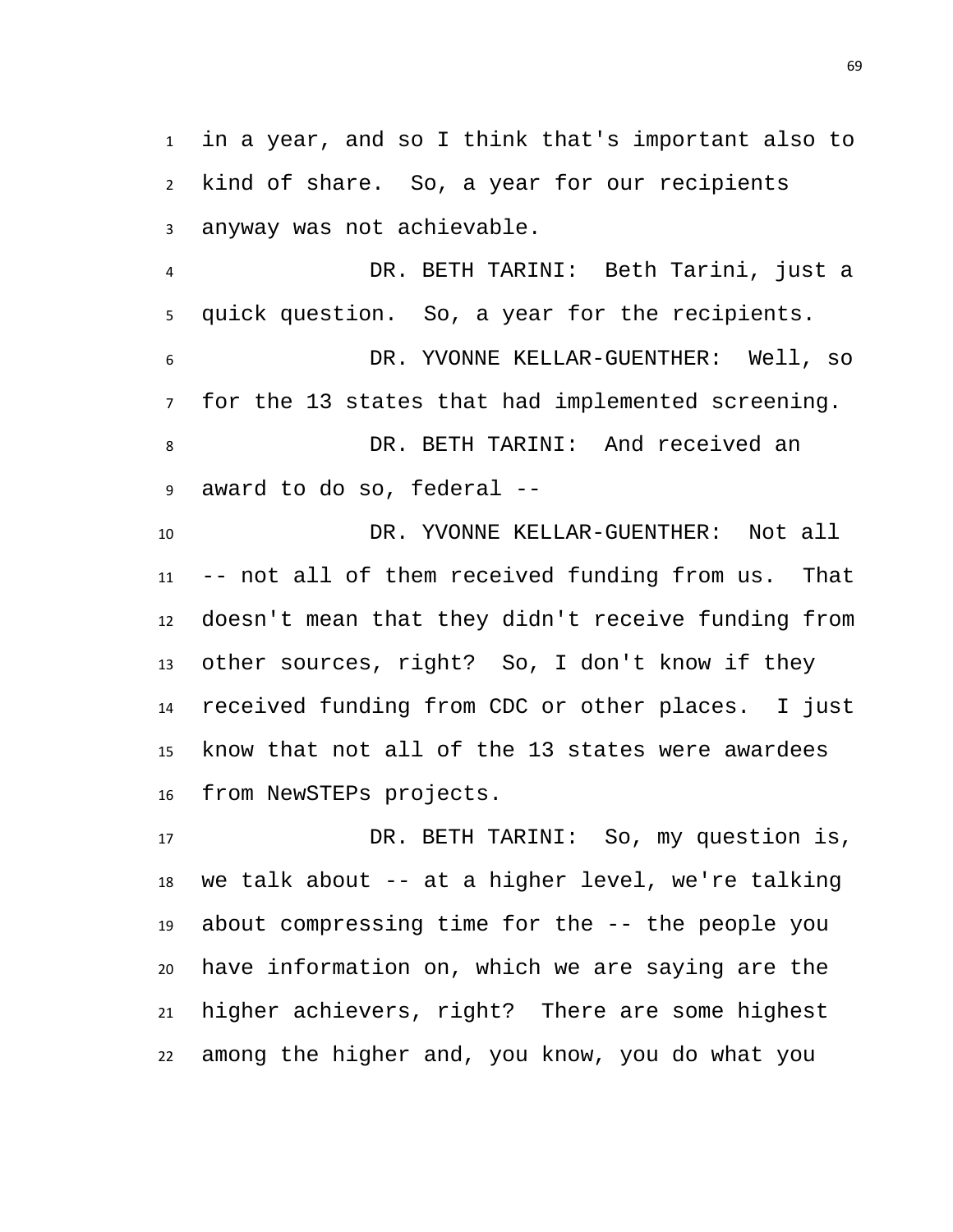can do. You don't have the data from the others. So, there's this concern I have that in terms of return on investment, we're sniffing at the margins, right? Can we get a month here, a month there, a month there? Meanwhile, I wonder if there is something amongst this group that makes them more similar to each other than they are to the other groups who are not implementing, and then the -- to make an assumption that the lessons learned from them will help improve the time amongst the other group or groups if you want to use an early adopter conceptual model like you are alluding to, I think that's reasonable. Then, the question is, are early adopters from a conceptual model much different than the middle and then the lag from that just basic assumption.

 So, I think we should also be very -- not only careful to not generalize, but there are a lot of babies who aren't represented by this and whose time lag is longer to get screened, and whose requirement or whose -- I should say -- affected intervention to get them screened may be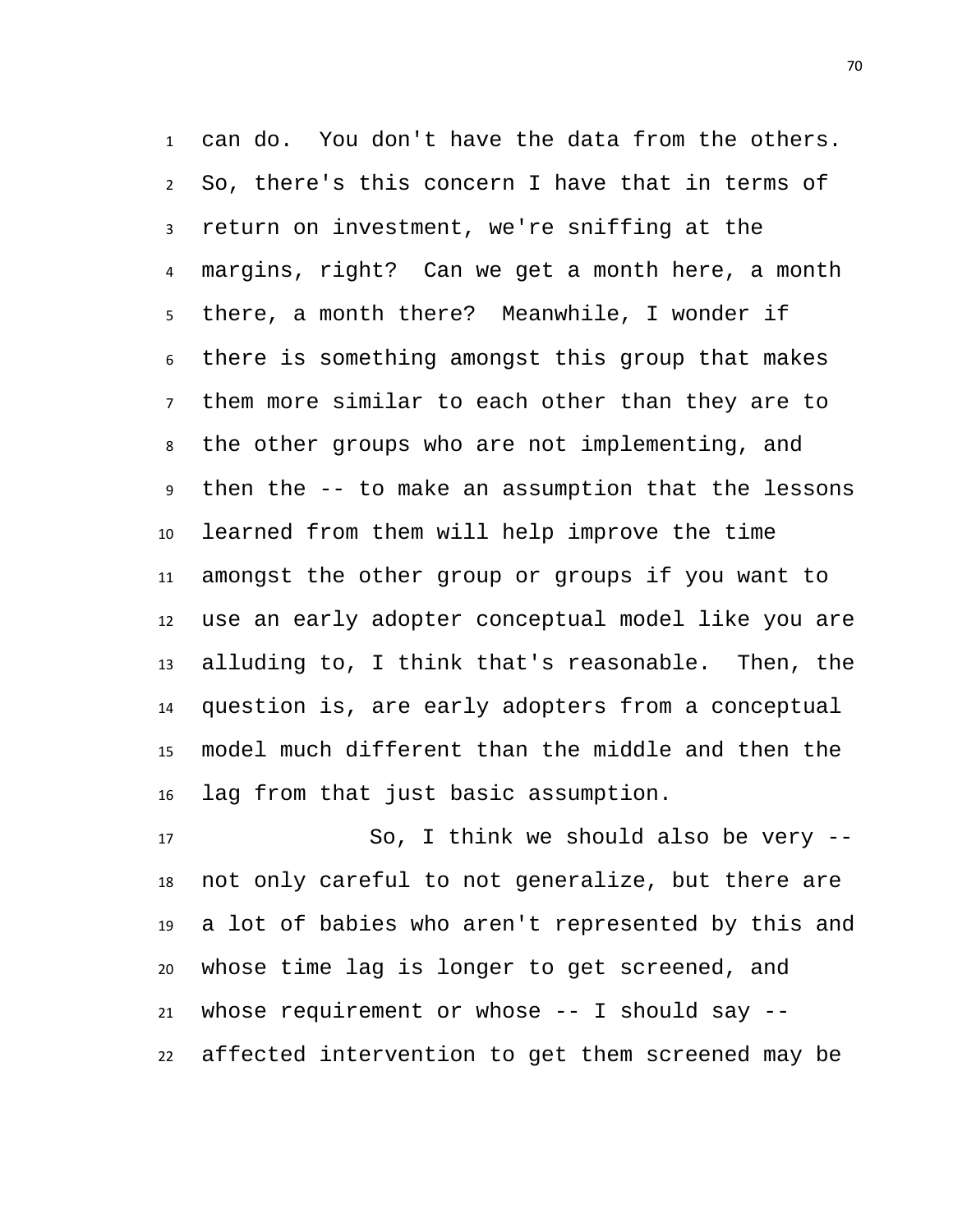entirely or somewhat different from what we see here.

 Now, you've done what you can do, but -- but I urge us as a committee to say what can we do to get the data from the other states and identify from those states what are their big barriers, because they may not be the same as these.

 DR. YVONNE KELLAR-GUENTHER: Right, and what I would add onto that is can we continue to get more data from the states that have provided data, and it's voluntary, but any support of like wow, this is great data, and it helps us with decision-making, we could have more, would help us get that data, right? And so, I think we know a lot about the middle of the in-progress. I'm really hoping that these 39 states will continue to give us data.

 DR. BETH TARINI: And I'm also recognizing that there could be data submission fatigue, right?

DR. YVONNE KELLAR-GUENTHER: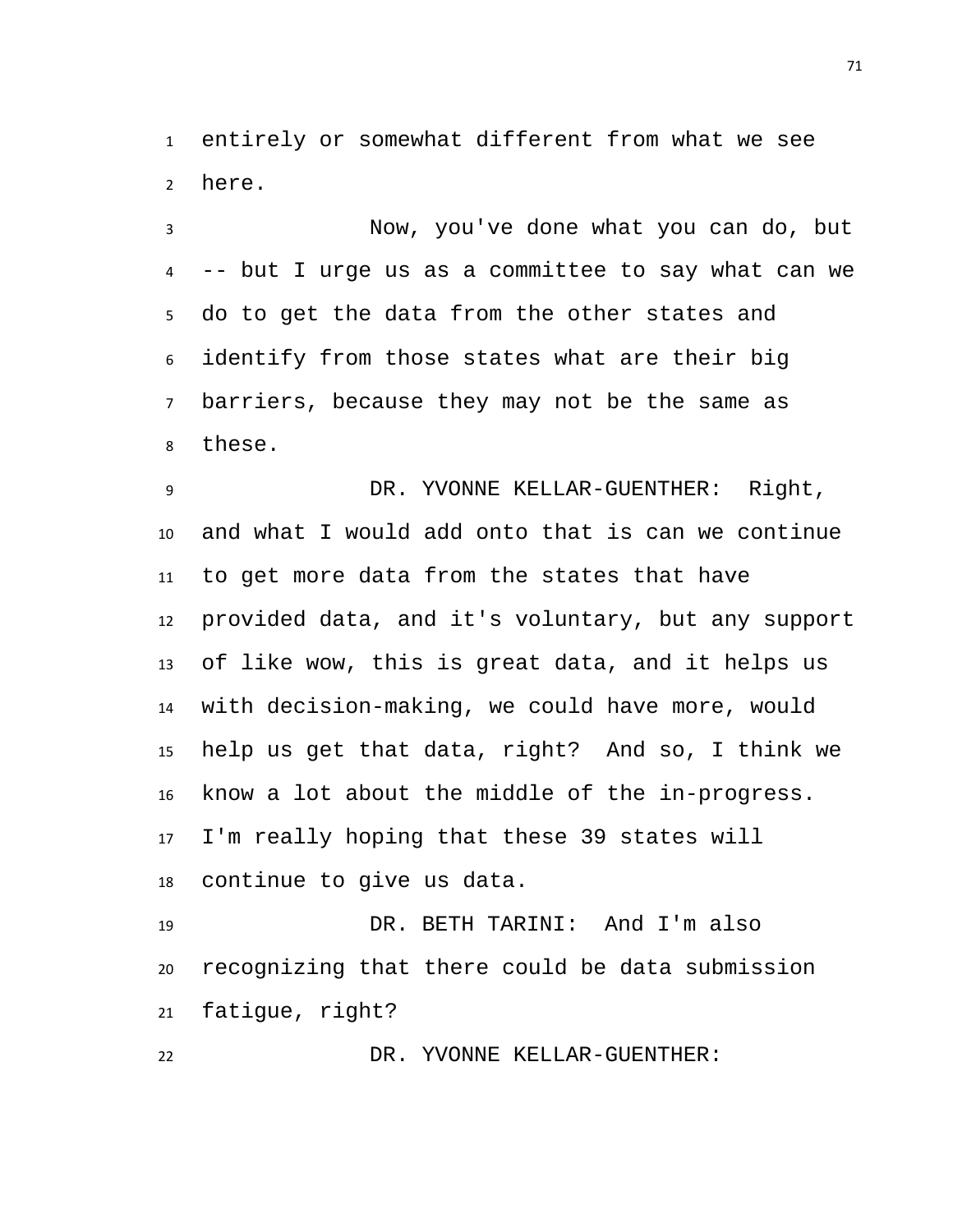Absolutely.

 DR. BETH TARINI: -- data timeliness, we ask them for data on general operating procedures for the NewSTEPs. DR. YVONNE KELLAR-GUENTHER: Absolutely. DR. BETH TARINI: We're now asking them for data on how long it takes. So, at some point, continuing to ask for data -- I'm not saying any which way of the intervention -- without support -- taking without giving is going to become a problem. DR. YVONNE KELLAR-GUENTHER: Right. DR. BETH TARINI: Now, we give -- we, as the feds and committee -- give in other ways, but that's a balance I think that needs to be attended to. 18 DR. YVONNE KELLAR-GUENTHER: Right. And I think knowing would help you guys in decision-making would help us then look at the data so that it's not just data to report data because I like analyzing data, it's -- it's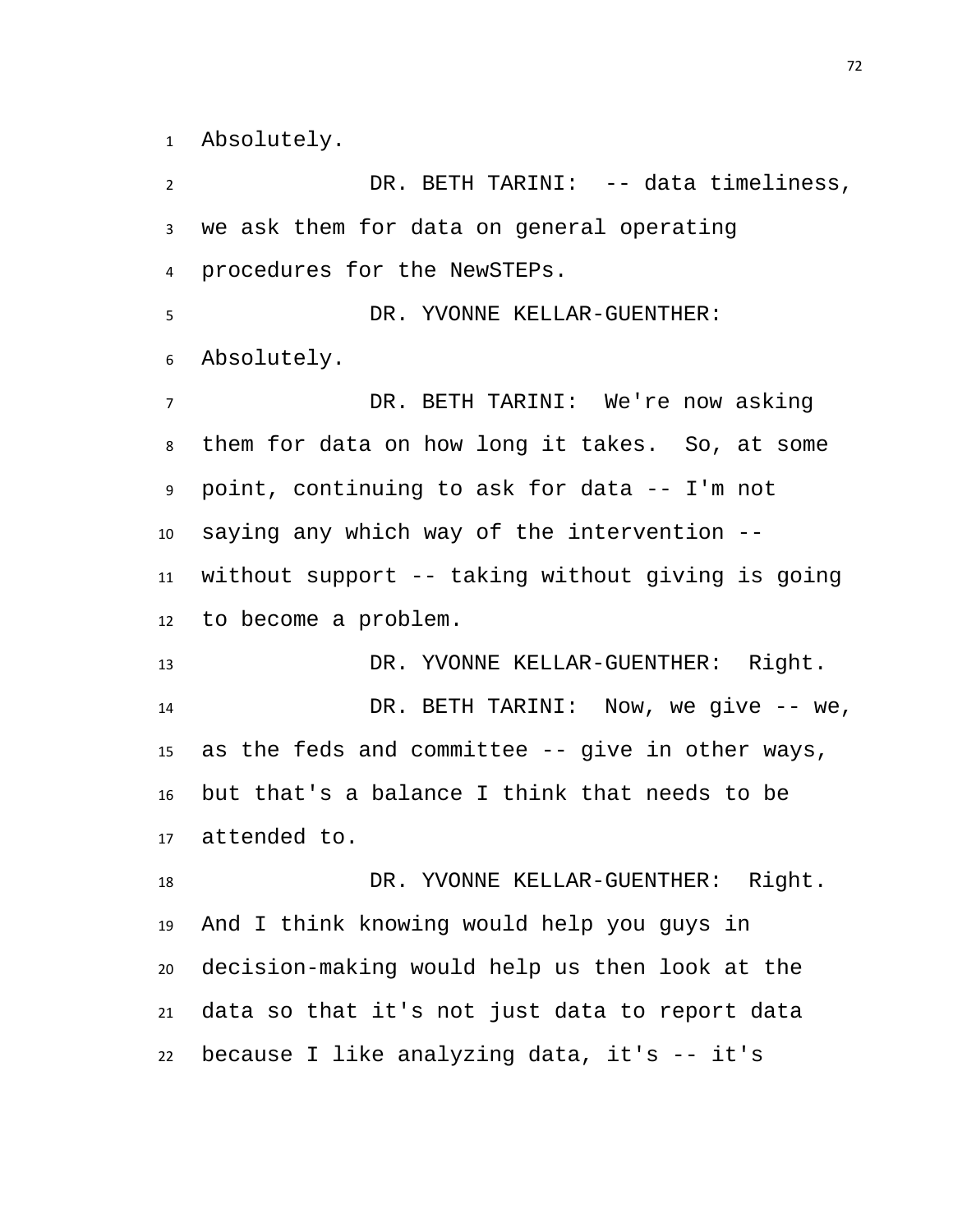actually data that's meaningful. And so, if you have guidance on questions that you have, I would be happy -- our group would be happy, I'll volunteer -- to kind of look at this to see if we can get more data. But, yeah, just to have it is probably not.

 DR. JOSEPH BOCCHINI: Okay. I have Annamarie, then Jeff, then Natasha, then Sue, and then Melissa.

MS. ANNAMARIE SAARINEN: Hi.

 Annamarie Saarinen, Newborn Foundation Committee member. I really enjoyed your talk, and I really am so appreciative of the lens that you're putting on this. But, to answer some of the questions that are being raised here, I'm going to do my usual thing which is sort of hyper-simplified, which is to say if you get questions asked at the CDC of Congress that are what do we do to implement things in a year after they're on the RUSP, well then, the short answer is that it's probably not the RUSP anymore. It's not the Recommended Uniform Screening Panel, it's the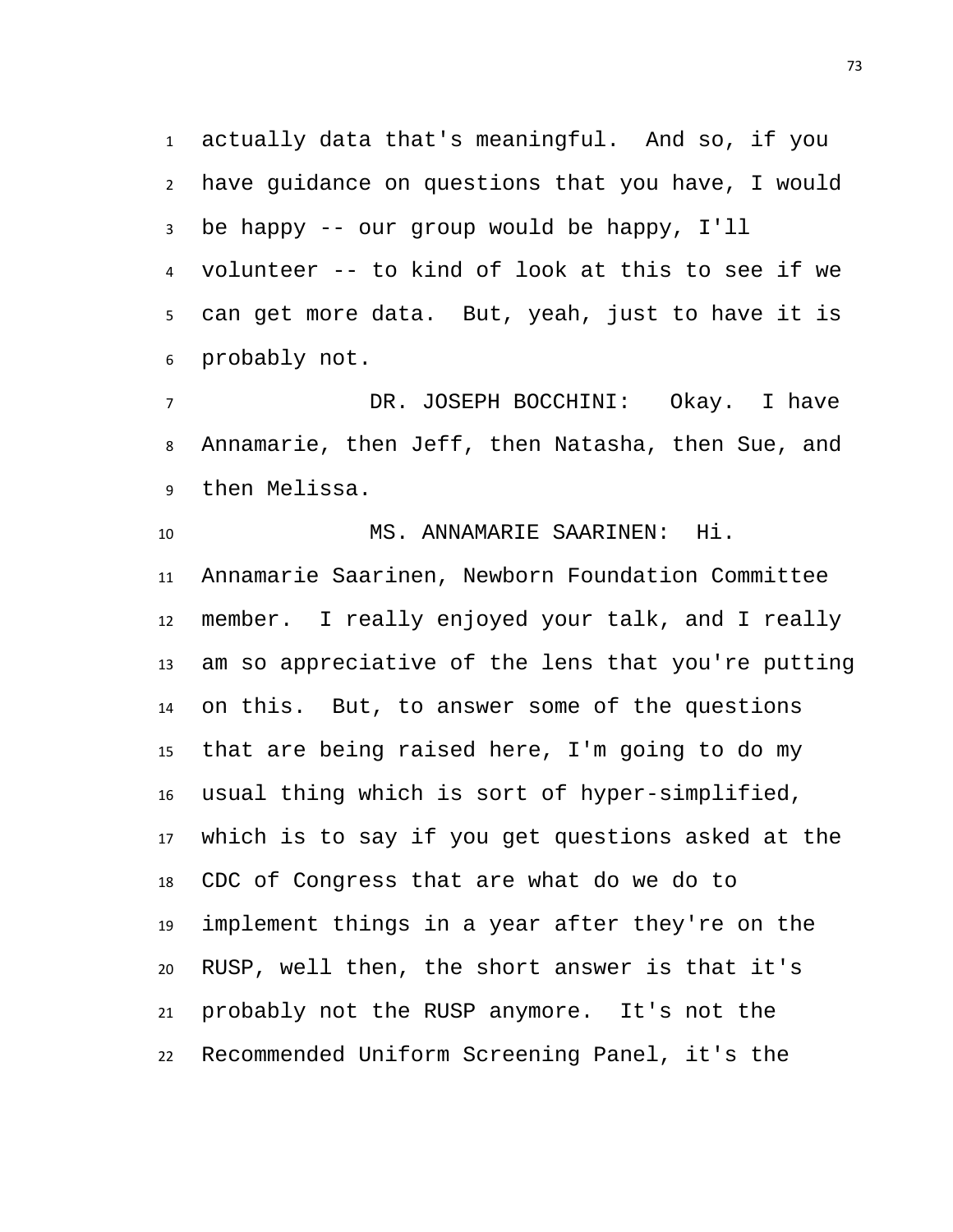Required Uniform Screening Panel -- I guess that's still a RUSP with a different R. But, until there are not the variables at the state level, there -- it will never be a smooth pathway. So, what you're talking about until then is incremental improvement and I think there are these different stakeholders, if you are going to go after more data, that you would need to start bucketing into, if you haven't already, meaning some stakeholders you're reaching out to are going to have the -- the easy answers when it comes to what are the policies in each state with regarding to moving forward with something that's on the panel.

 So, you showed us, like here's an example of, it took six months to do this once it went on the RUSP, and it took six months to do that because we had to go get authority from our legislature or we had to do something else with our State Department of Health. Now, we know what some states have put into statute that when something is on the RUSP, that's an automatic trigger, right? It's like, if it's on the RUSP,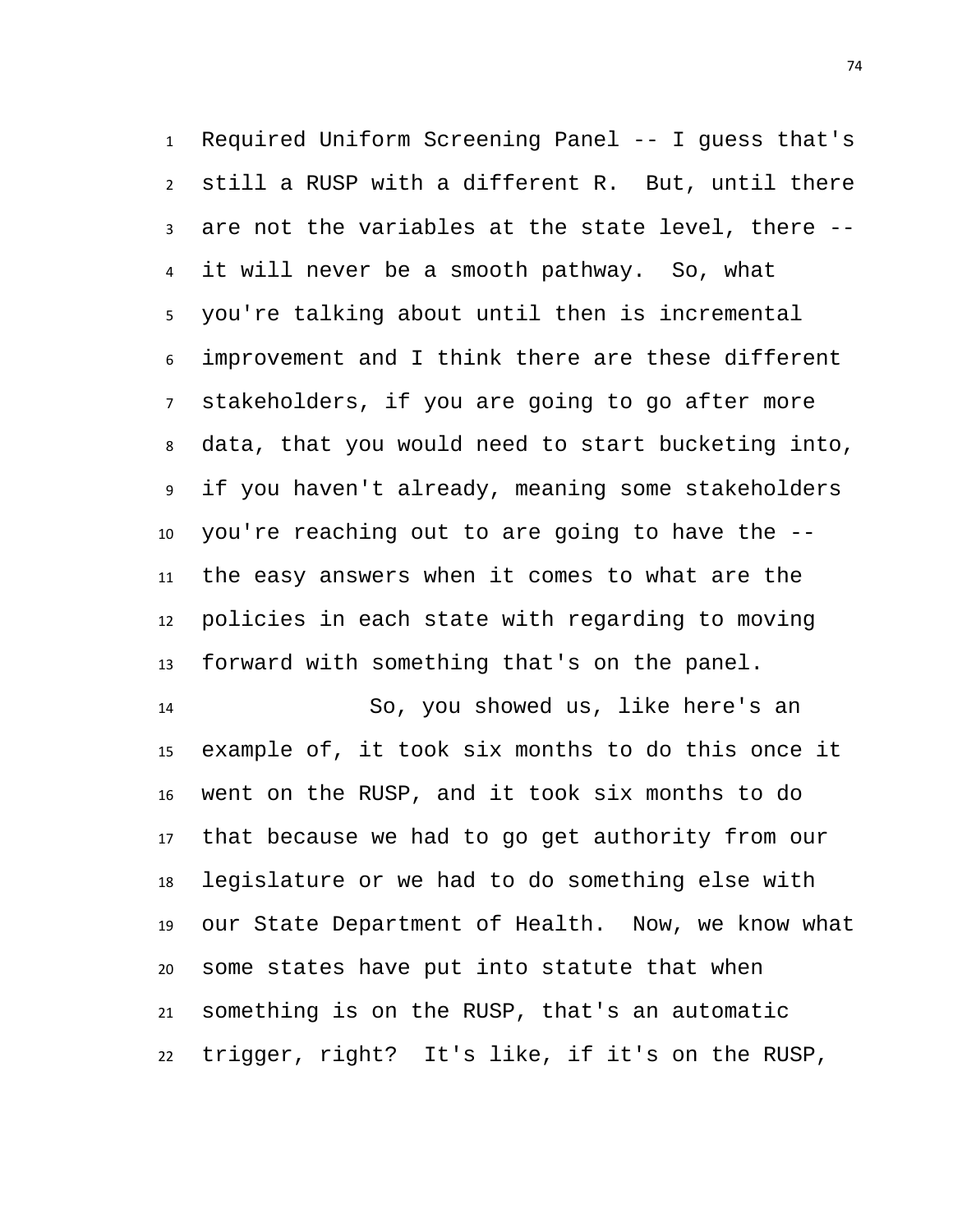we don't have to go through the process of having something legislatively mandated on our state to add it to the panel. But that's only a handful of the states. So, it's just -- there's all sorts of variables here. I know I'll harken back to, you know, ten years ago when I went to my first meetings of this committee, and the comments from the families and the advocacy groups around how is it okay that my baby was born 15 miles on the other side of a border in Wisconsin and died because they didn't get an early diagnosis because we didn't have screening, but they had it six months earlier and my baby would have been alive if they'd been born 15 miles away. Do you guys remember this? Mei, you remember, right? And then we hear it -- for ten years, we've been talking about this. So, those things that are putting other states behind either by function or by choice really, really matter to Beth's point. They really, really matter on what babies are at risk in these states.

So, I'm not sure that I have the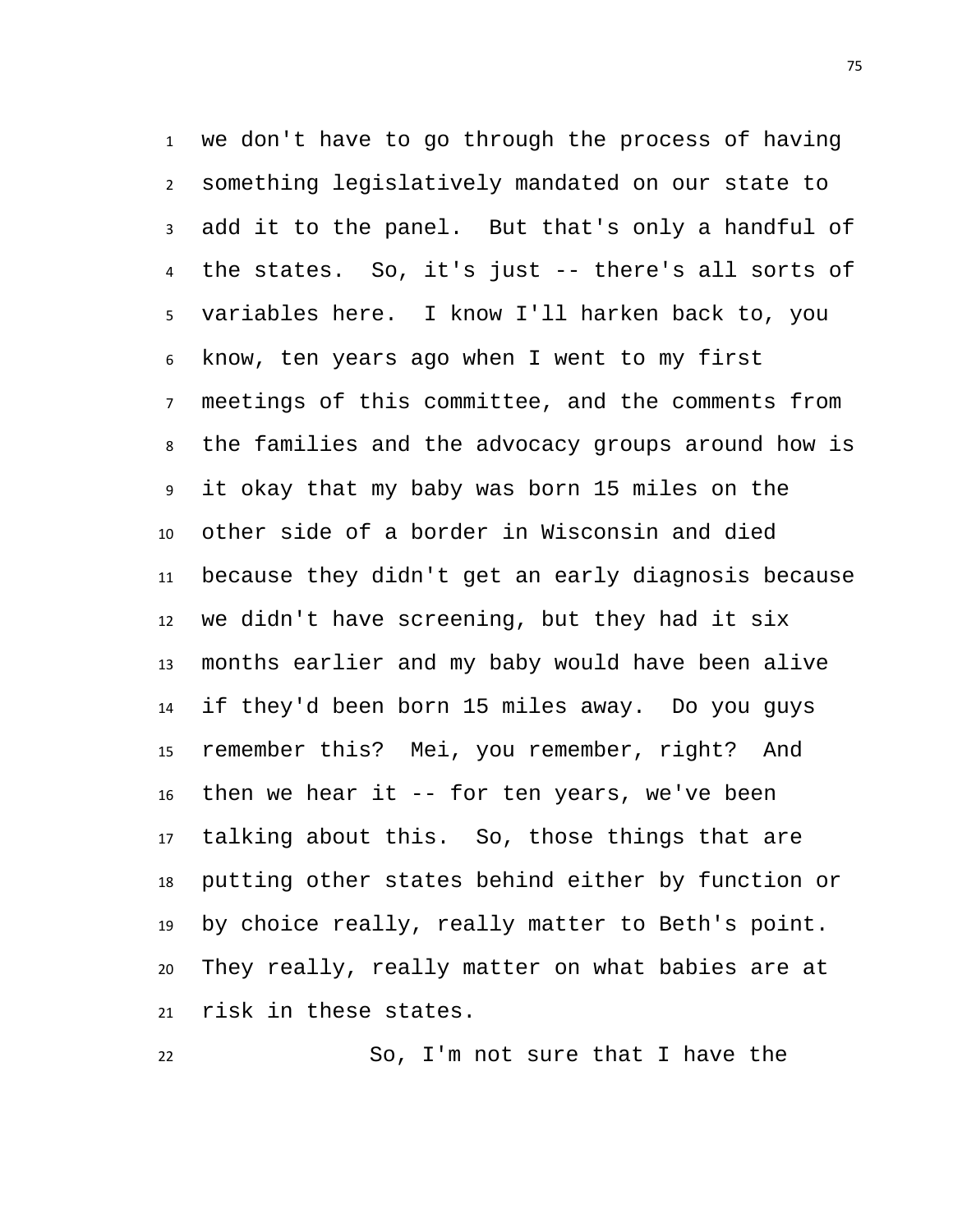answer to what this committee can do, but there are -- there's been research done, and I point to Dr. Gross, if he's around somewhere -- I just saw him in the crowd a minute ago -- but what he did in terms of looking at states that had implemented via the mandate versus states that were moving forward with some screening without their -- all of their ducks in a row, per se. Like, that was really interesting research. So, there's some stuff out there for you, some models that you can look at, and I just am really grateful that you've put something out there for us to all think about and act on hopefully.

 DR. YVONNE KELLAR-GUENTHER: That came up in the interviews, like some of the newborn screening programs said that we are one of those states that's a little later and they understand the inequity. The other thing, though, that came up is that one of the states can't do pilots, like they have to -- once it's on there, they have to go to full statewide implementation. And so, then they're running it, and what's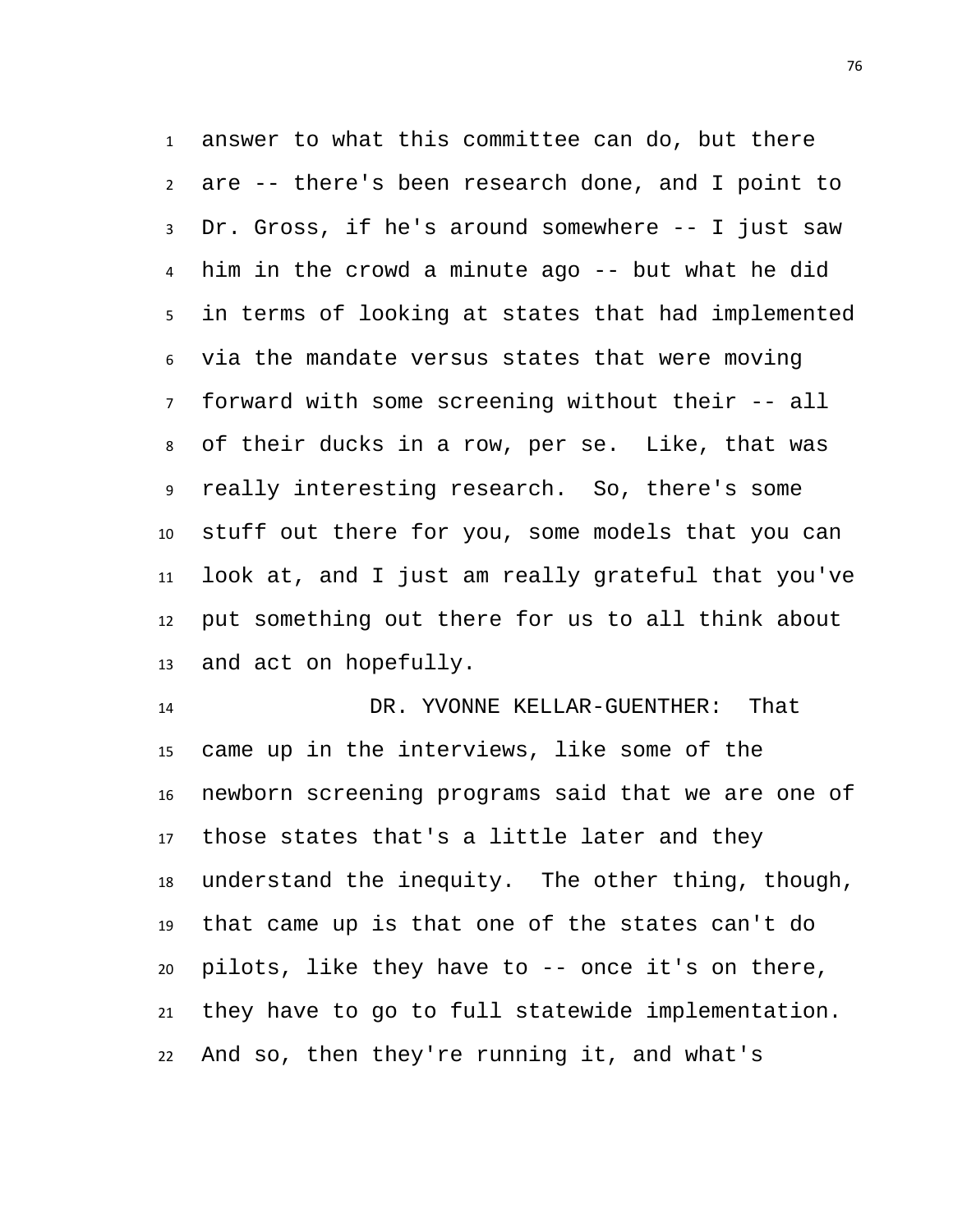happening is they're validating on the first set of kids that come through, which also causes another set of problems. So, I think as we think through is there this one date that everyone has to start, the equity, let's not forget that having other states that have started is helpful, right? If we all start at once, I -- I can see both sides of the argument. As a mother, I would like every state to screen for everything, right, for my child. But, if everyone is starting at the same time, is that going to take longer than if we have some early adopters? So, do we promote some early adopters and then bring everyone up to speed at the same time? I don't know. There's a lot of -- I think there's a lot of discussions for us to have. But there are -- there are things -- when we go too fast, there are problems, and I don't -- I don't want to lose that in the discussion as well. And so, you want the screening to go well when it goes. But I agree that there's a lot of ways we can look at this.

DR. JOSEPH BOCCHINI: So, I've got a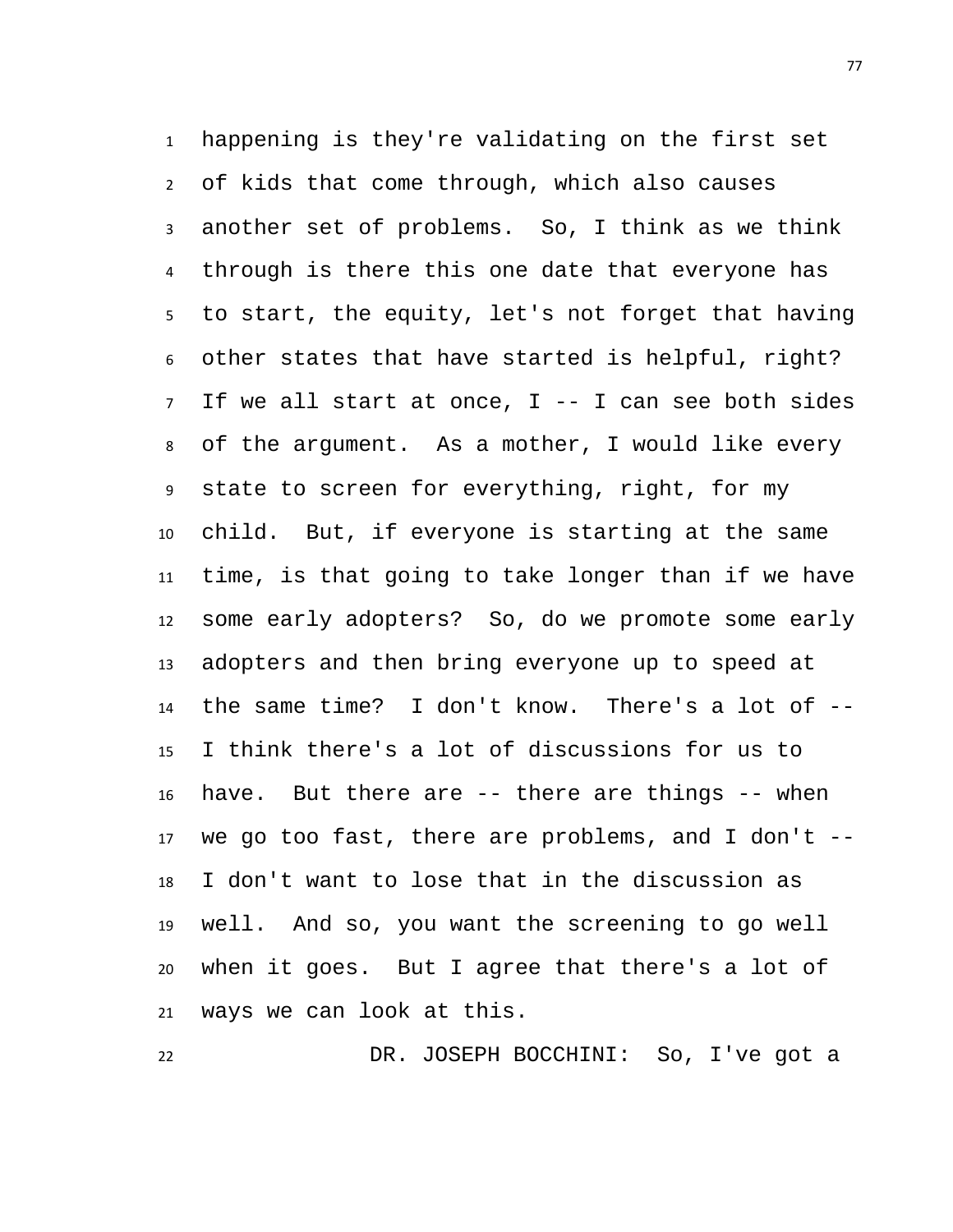number of people, so I'm going to go to Jeff, Natasha, Sue, Melissa, Mike, and then Beth will have the final comment, because then we'll have to move on. But this obviously is an important subject that I think the committee has opportunities to weight in on and perhaps do some of the things to help states get through things once someone -- a condition is added to the RUSP. So, Jeff.

 DR. JEFF BROSCO: So, just a quick comment. So, this research is really helpful for us in a whole bunch of ways. But it also leads into our discussion later this afternoon and going on, which is to agree that we don't, as a committee, include all the variables in our decision about the RUSP. It's legitimate for a state to say wait a minute, you didn't think about cost effectiveness or you didn't think about public health opportunity costs, so we have to do our own look at that. So, it's agreed that we expand our criteria and think about the RUSP including everything, it should be easier for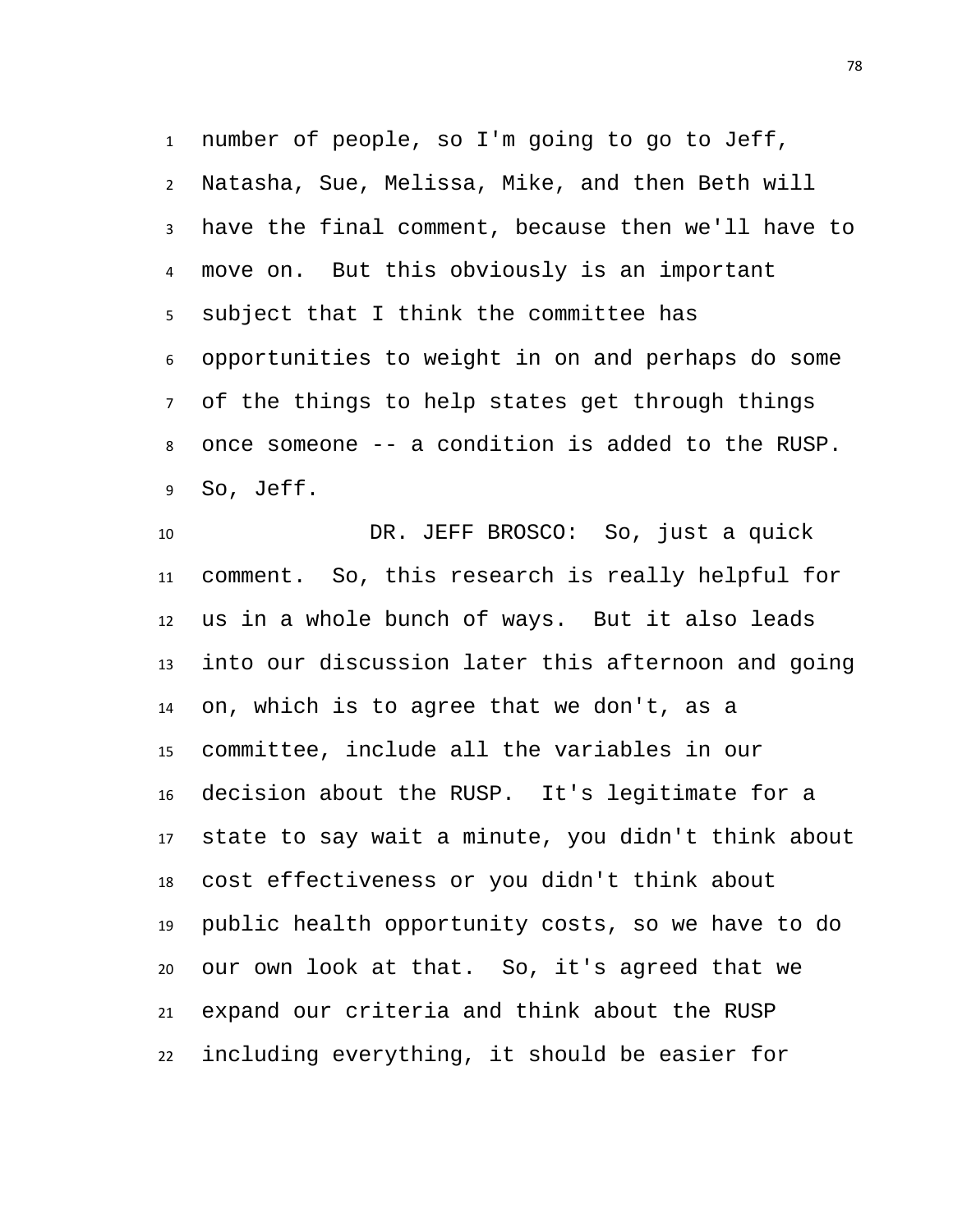states to say look, they've done all that work, we can just put it up and get going.

 DR. YVONNE KELLAR-GUENTHER: Yeah, I would agree with that.

 MS. NATASHA BONHOMME: Hi. Natasha Bonhomme, Genetic Alliance. A lot of what I was going to bring up, Annamarie actually covered. But are there -- kind of what are your next steps around this? Like, are you planning on publishing this, are you planning on pulling some of this information out? Because I think there is still that -- even with this -- well, with this data, there still is going to be that desire to have that so then what should we do, what should be the strategies. So, yes, just because there is a law that's implemented at the state level around, you know, timelines from RUSP to state implementation, though that's not a slam dunk, maybe that's a step -- is that a step in the right direction or multiple steps in the right direction? I just worry about when -- and I don't you are necessarily implying this -- but, you know, the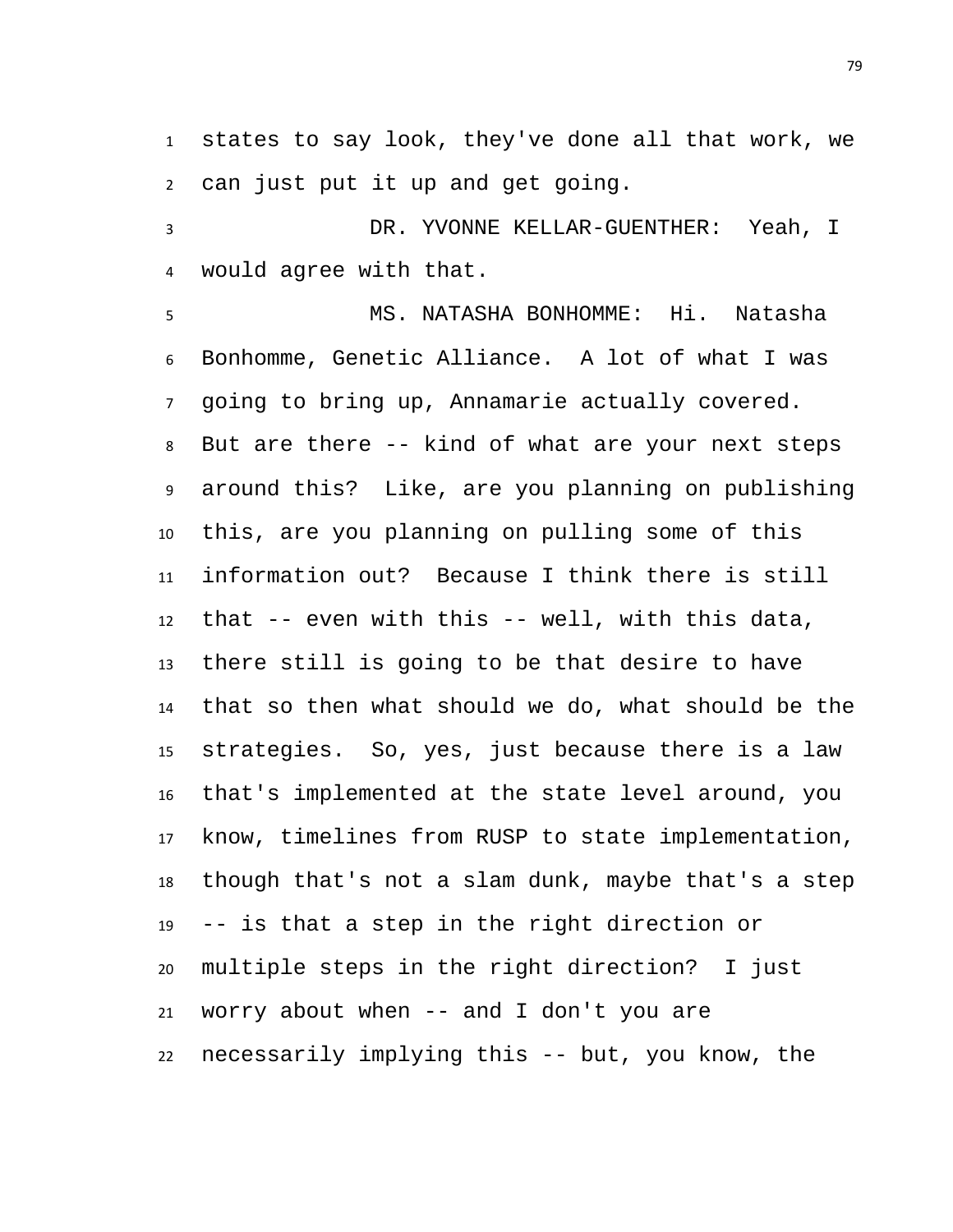idea of like faster isn't necessarily better, but if there are things that move us in a direction that is faster and not just for faster sake, but because you have the support or because now -- I'm just saying there's a lot here, and I think we in this room are lucky enough to be able to hear this data, but there are people outside of this room who are making decisions and also driving decisions that this would be helpful for them in - - in their efforts around having conditions either added or -- or expanding screening programs.

 DR. YVONNE KELLAR-GUENTHER: So, to answer your question, the funding for this is -- we're -- we've -- it's over soon but NewSTEPs has other funding. So, I have no authority, but what I would say what I would love is I would love to continue to gather the data and try -- because I don't -- I don't want to publish on a picture of one-third of the states. I want to have more data to have a fuller picture. There's our team -- the CPHI Team has talked about do we do survival analysis? So, we're having these conversations,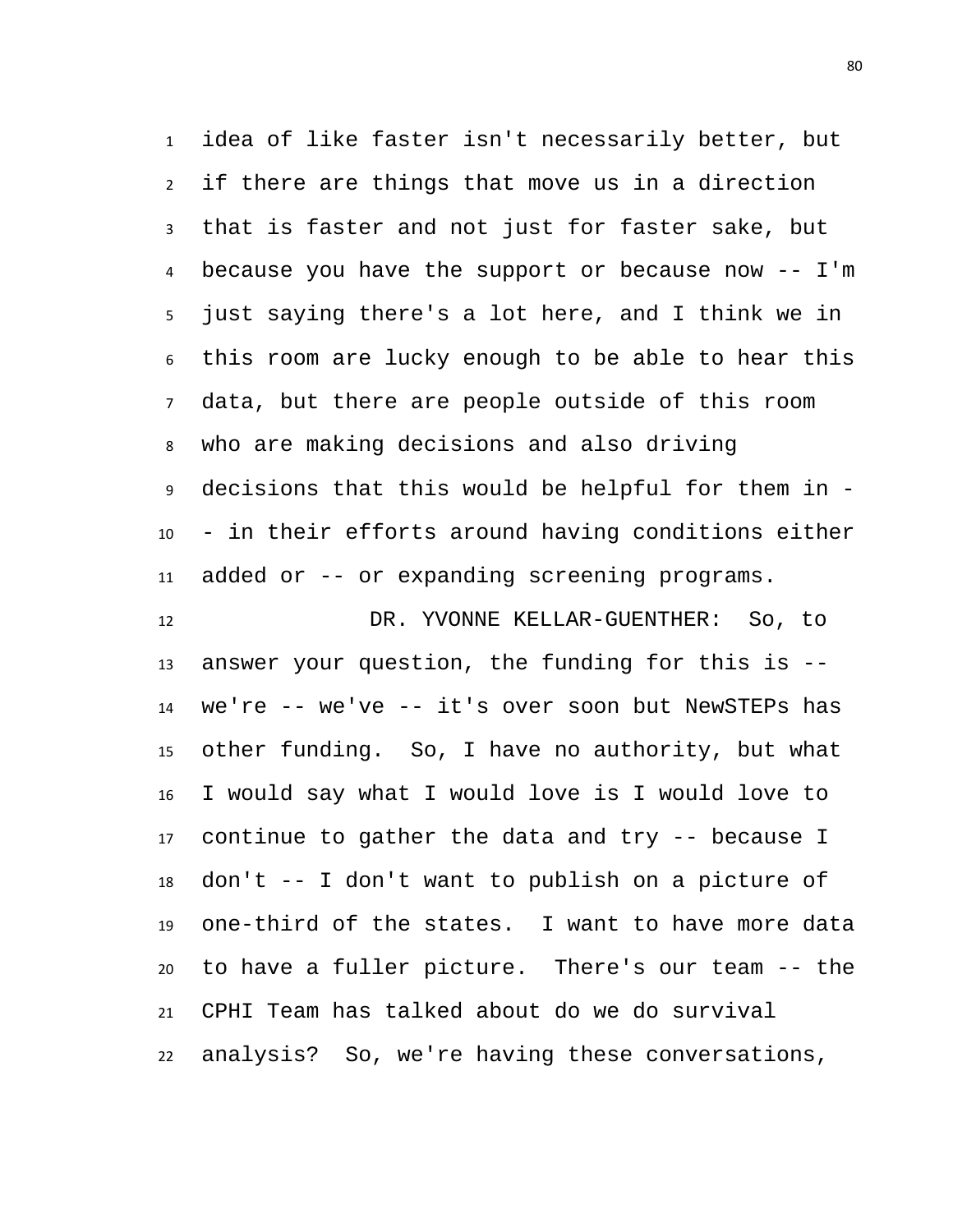and if there is interest and support, I would be thrilled to spend more time looking at this to try to get a little more data to have a fuller picture, and I would love to publish. I'd say right now, I would be wary to publish, because I feel like we have a very incomplete picture. But I would be thrilled if we could get more data and 8 be able to do that, and  $I$  -- I don't want to say that slower is the ideal. I believe there is places [sic] and I believe in this data, we have places that we've identified where we can speed things up, but I think it's exactly your point. You just want them to be able to do it well, and so how do we support them? So, what can we do for followup, which I think isn't thought about a lot when we bring a condition onto the RUSP. How do we make sure that when something is called out, it -- it's -- there's support there, and we're not doing a disservice to the family? So, I'm not about slowing it down, but I'm also not about making it six months to a year, because I think that that has opportunity costs. So, I think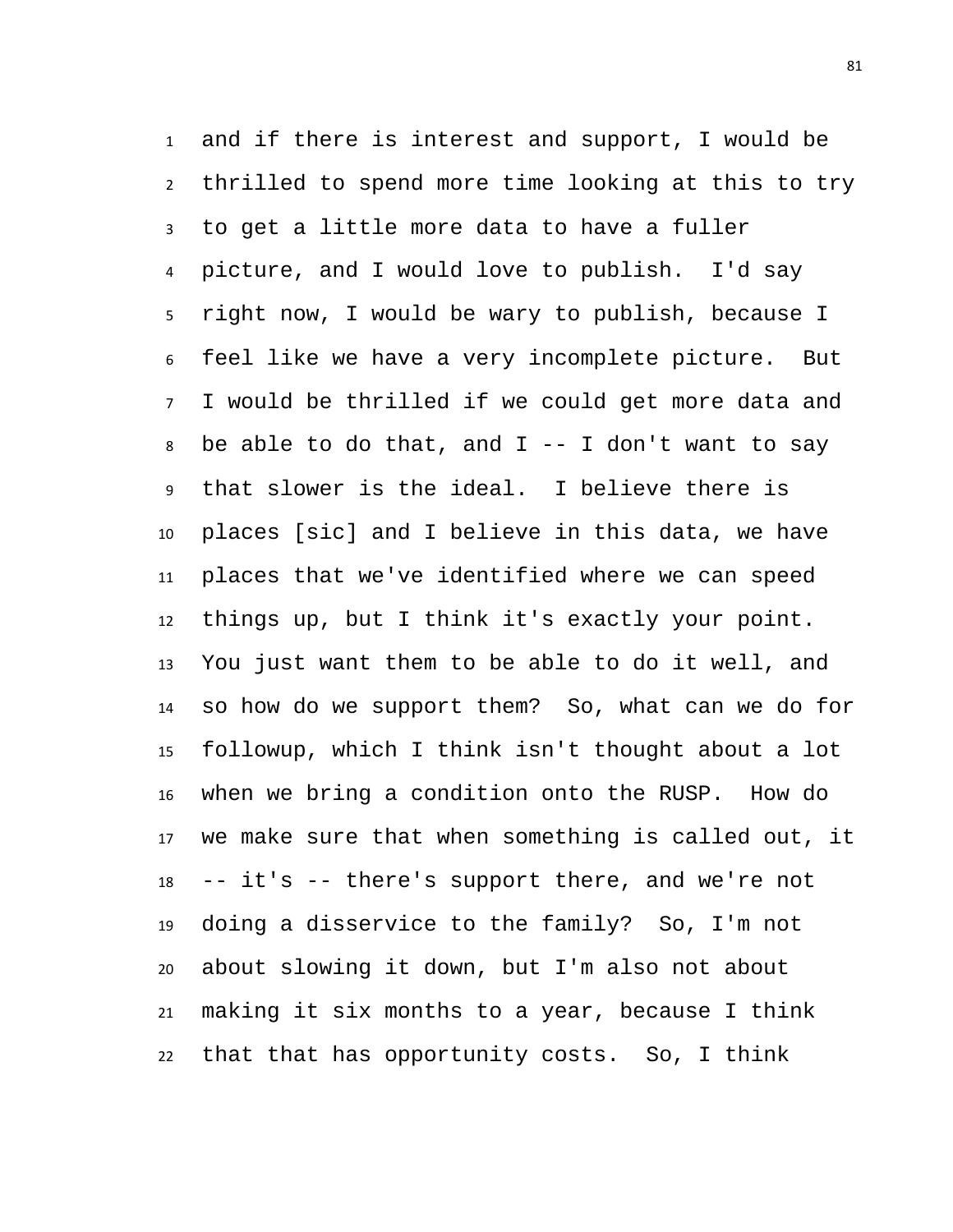there's a huge picture around this that we need to kind of think through, and I would love nothing more than to spend more time with this data and try to get some of those answers. Serious, I would love nothing more. So, this is -- this is really important to me, and I started this because I hear the discussions that newborn screening programs are having, and I hear about the opportunity cost, and I hear all these things, and so it's like how do we make informed decisions versus guesstimates. That -- that's my main goal. So, does that answer?

 MS. NATASHA BONHOMME: Yeah, yeah. And when I say publish, I really mean get it out there, and that can mean anything from peer review to even just these things that I think many of us in this room know, but isn't getting communicated out in terms of what are those challenges and barriers, and also the solutions. You know, even on the education front, you know, there -- there are things outside of state programs that help support education. So, you know, that would be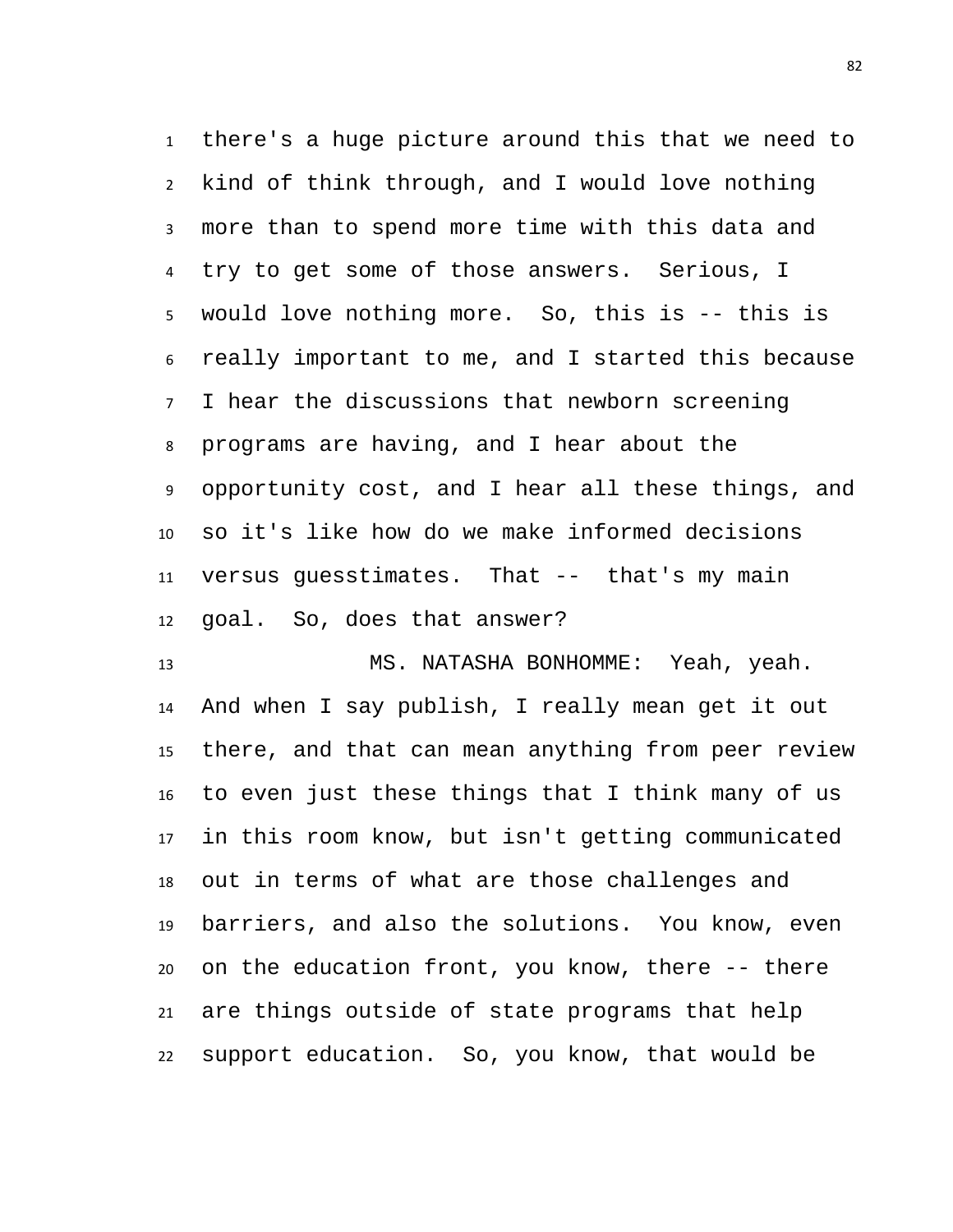part of that strategy list that I'm talking about. DR. YVONNE KELLAR-GUENTHER: Right. And I don't know if, but I had a bigger report, right, because there's a lot of information there. But absolutely, I think that there's more -- there's more in the data that we have that we haven't been able to present here, but there's more in the data of questions that we can answer. So, I think that we have a really nice start to answering, and I'm really excited about the SMA, because that's really recent, and so that data is very clean. People are remembering things, because it's been so new. So, if I have permission to continue to ask for data, and if they're not hating me, I would love to have, you know, maybe every year or something, if I could get another update in June something to try to move the -- make the picture clearer. DR. SUSAN BERRY: Hi. Sue Berry. So, I want to come back to a little bit of what

variability between states and when I am watching

Annamarie was talking about, which is the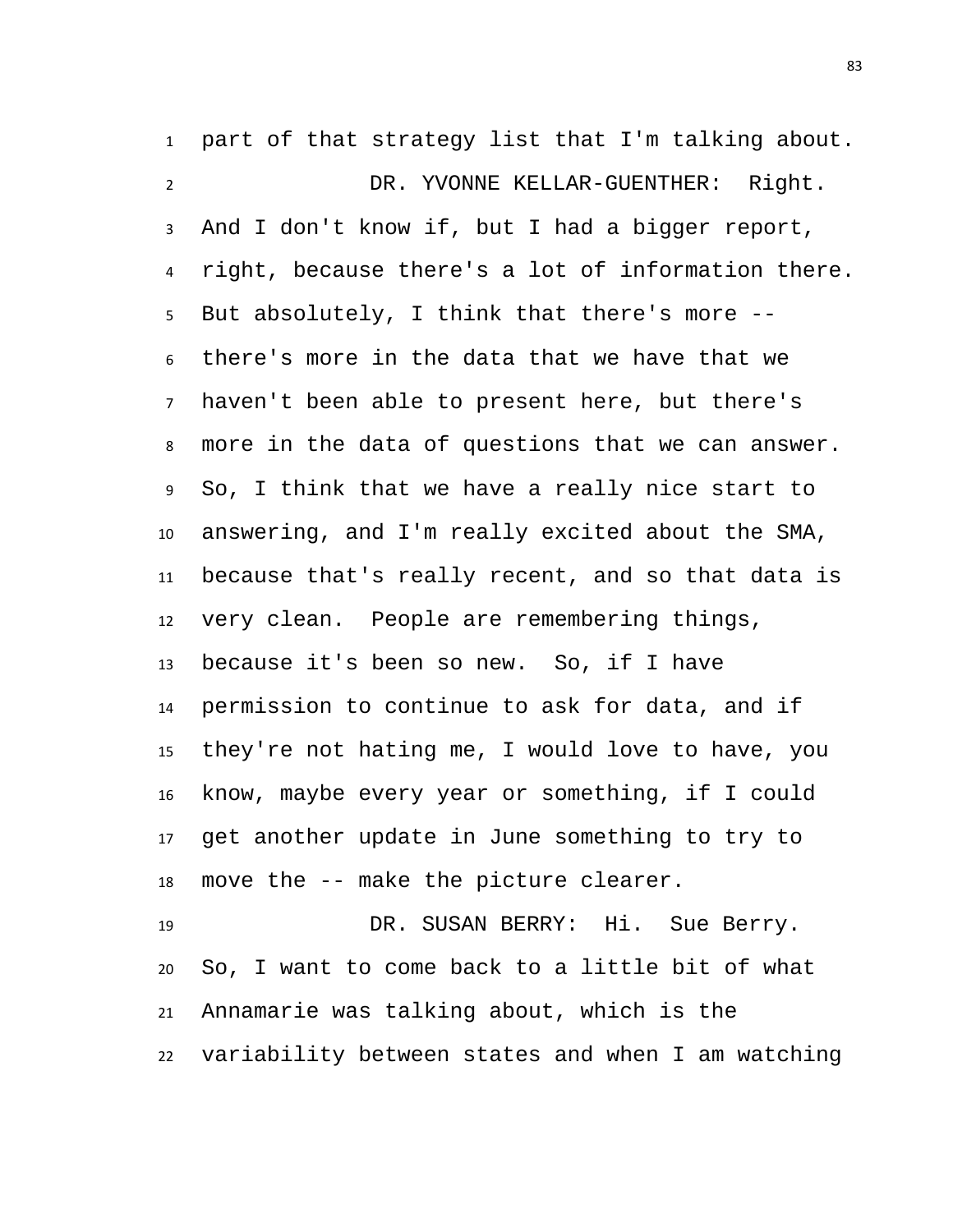the scene see is sort of a two-edge sword when legislatures weigh in. We have the risk that legislators will weight in with the most heartfelt and kind intent in adding things to the RUSP that make it unfair for everybody, if you will, because again, you have that border problem. Sometimes without any evidence whatever about the utility or suitability of adding a test, on the contrary, sometimes states are required to seek legislative approval to go and add something that has been vetted thoroughly by the RUSP, and that takes sometimes years to get through legislatures. And so, I don't have any solution for this, but I know it's an important confounding variable for many of these when legislative action is required or takes place and moves into this arena.

 DR. MELISSA PARISI: I want to thank you for this work and in particular for breaking it down by different phases. I think that's really critical. And more of a comment, I guess than a question, there may be differences that are also predicated on the particular conditions.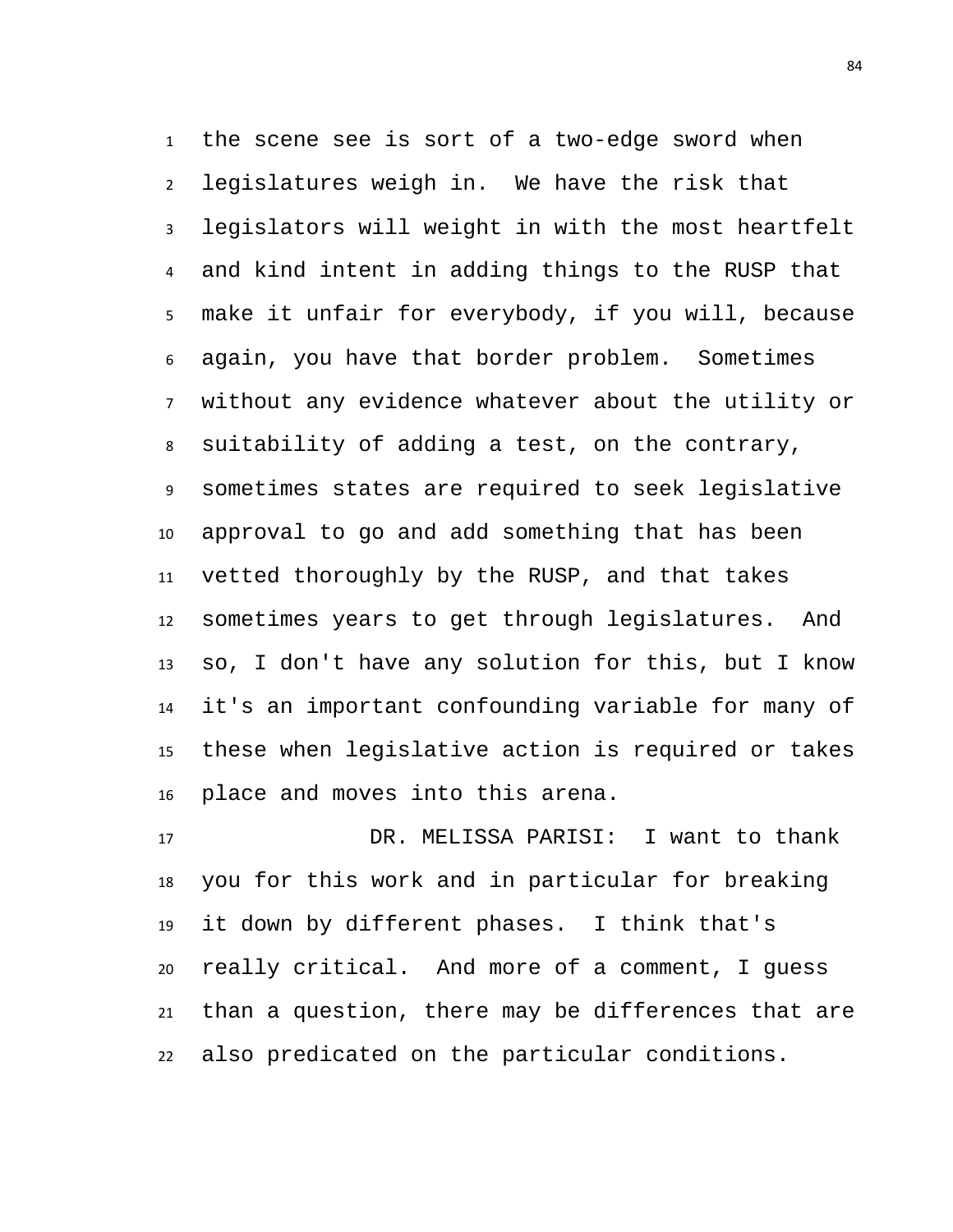DR. YVONNE KELLAR-GUENTHER: Right. DR. MELISSA PARISI: So, for example, we know there was a lag in adoption of SCID because that was a brand-new technology being incorporated. DR. YVONNE KELLAR-GUENTHER: And these are all mass spec. DR. MELISSA PARISI: Exactly but with SMA data, since that's also a condition that for many states, they're choosing to multiplex with SCID, there may be a reduction in the amount of time for the phase 2, the laboratory readiness, because the equipment issues may not be as significant. So, I do think that -- but there may be other issues with SMA2that may produce delays with regard to adoption. So, I just think that it's important to keep those nuances in mind and to break it down by phase, because I think that's

 DR. YVONNE KELLAR-GUENTHER: Yeah, and I think a thing to think about is as new conditions are added that maybe need new

really critical.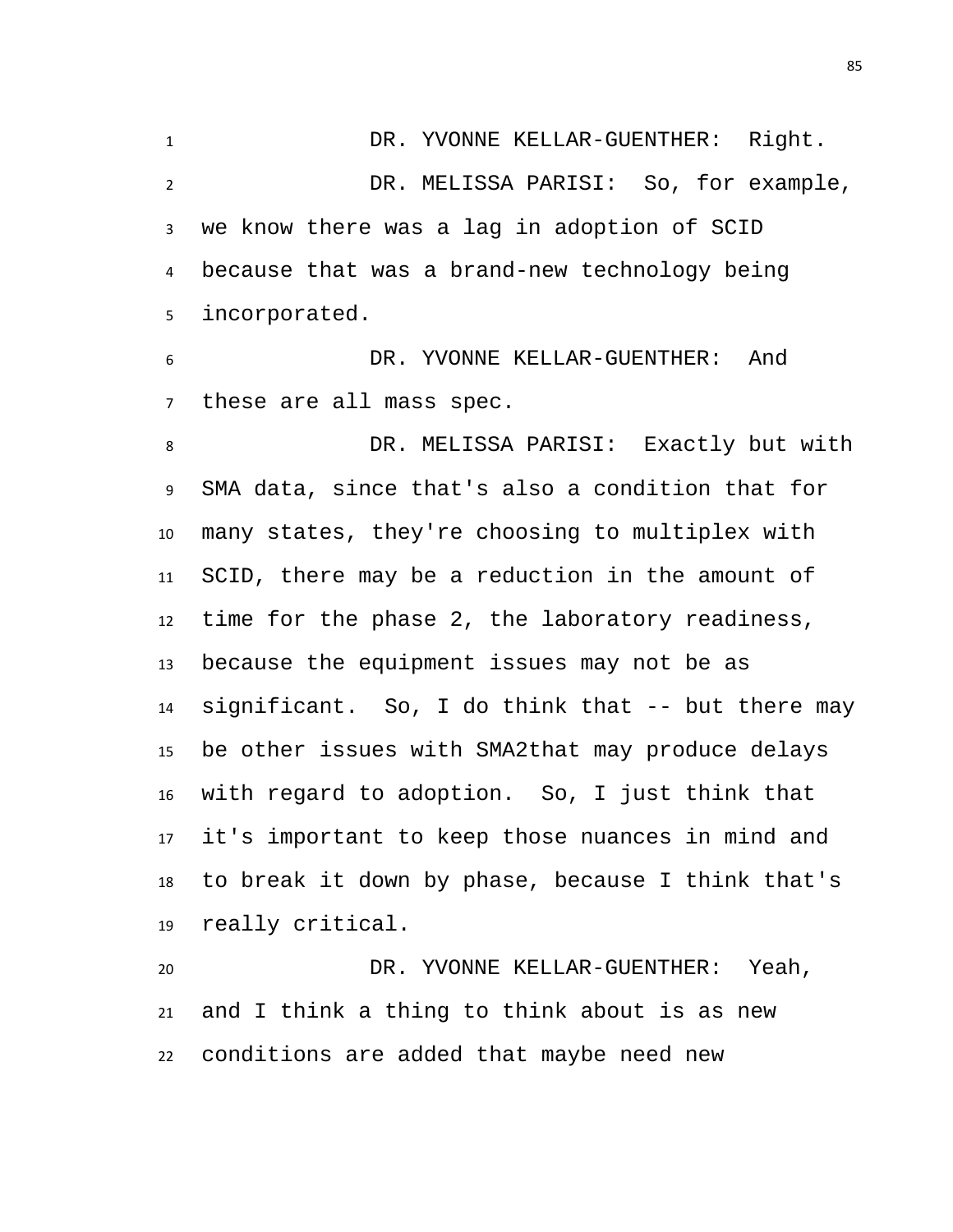technology, because we were too late for SCID. Is it worth without burdening the states -- is it worth going through this again to kind of see? But, yeah, X-ALD, as you see, is very tight because they are able to use -- it's an approach that they've used for something else, the multiplexing. So, yes. That's why we try to compare across the three, but then they're all mass spec, so.

 DR. MICHAEL WATSON: So, it sounds like you need to look at what the best practices might be across those phases in the states that move more rapidly, and then I think there's also some features of states that you're going to have to capture. Some states, you know, contract out a laboratory service to another state.

17 DR. YVONNE KELLAR-GUENTHER: Yep. That was usually the zero days was the outside lab contract.

 DR. MICHAEL WATSON: Yeah, and when new technologies come in, it's not all that uncommon that they might contract out with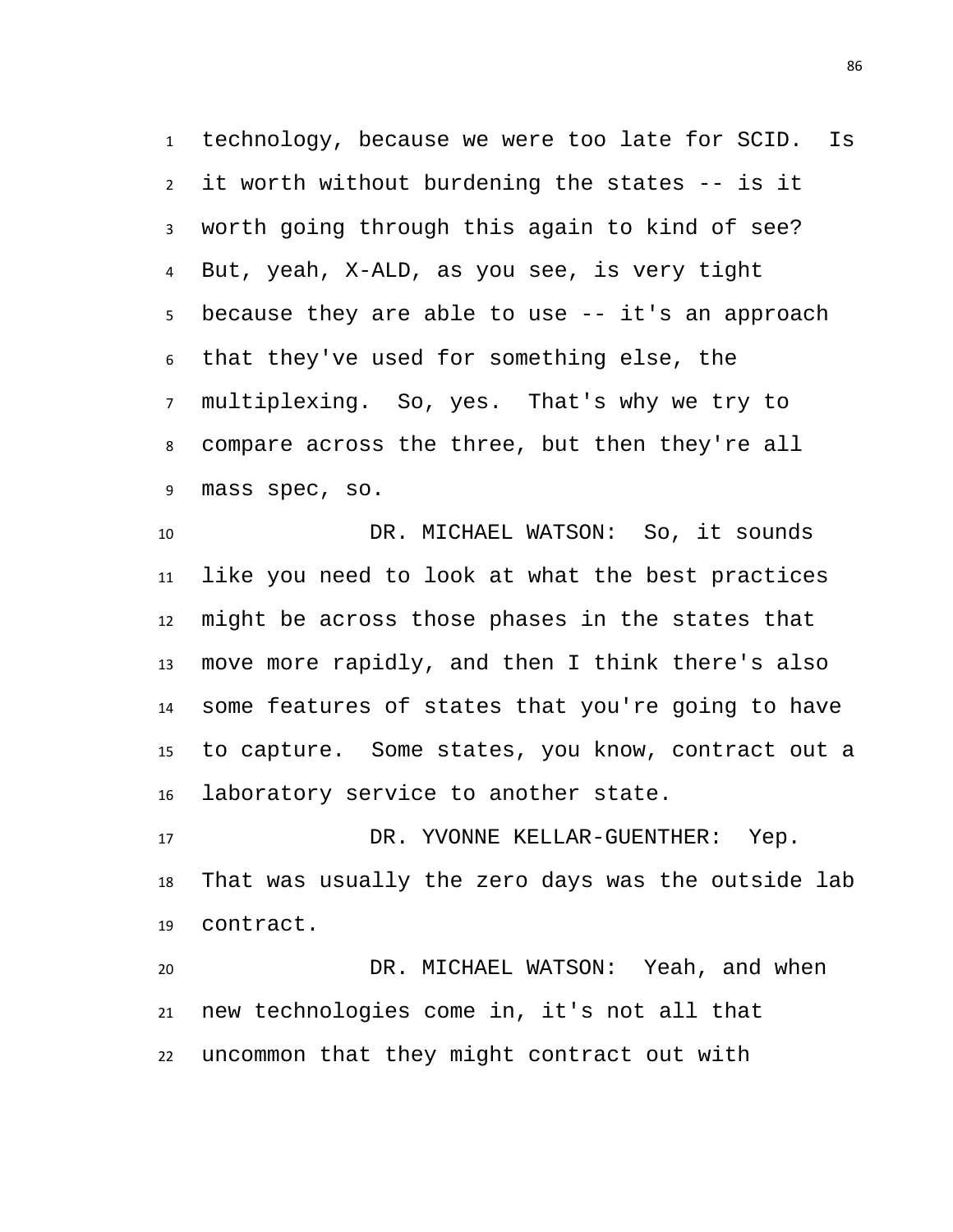somebody else. Some states do other states, and that could really contribute a lot to the differences between states.

 DR. YVONNE KELLAR-GUENTHER: And none of the 13 states that were screening were regional labs, right, which influences other programs. So, absolutely. And I think that we definitely need to do some comparisons across. Well, actually, I kind of lost -- but yeah, I agree with you that we need to -- we have some of that.

 DR. MICHAEL WATSON: You probably can't fix the state legislative processes, but education and lab.

 DR. JOSEPH BOCCHINI: Oh, Beth has withdrawn her question. So, that will conclude this session. Yvonne, I want to thank you very much for the work that you've done, your presentation, and I think it clearly has generated a significant amount of discussion, which potentially by continuing this could lead to better understanding of how to move this process forward more quickly and more uniformly.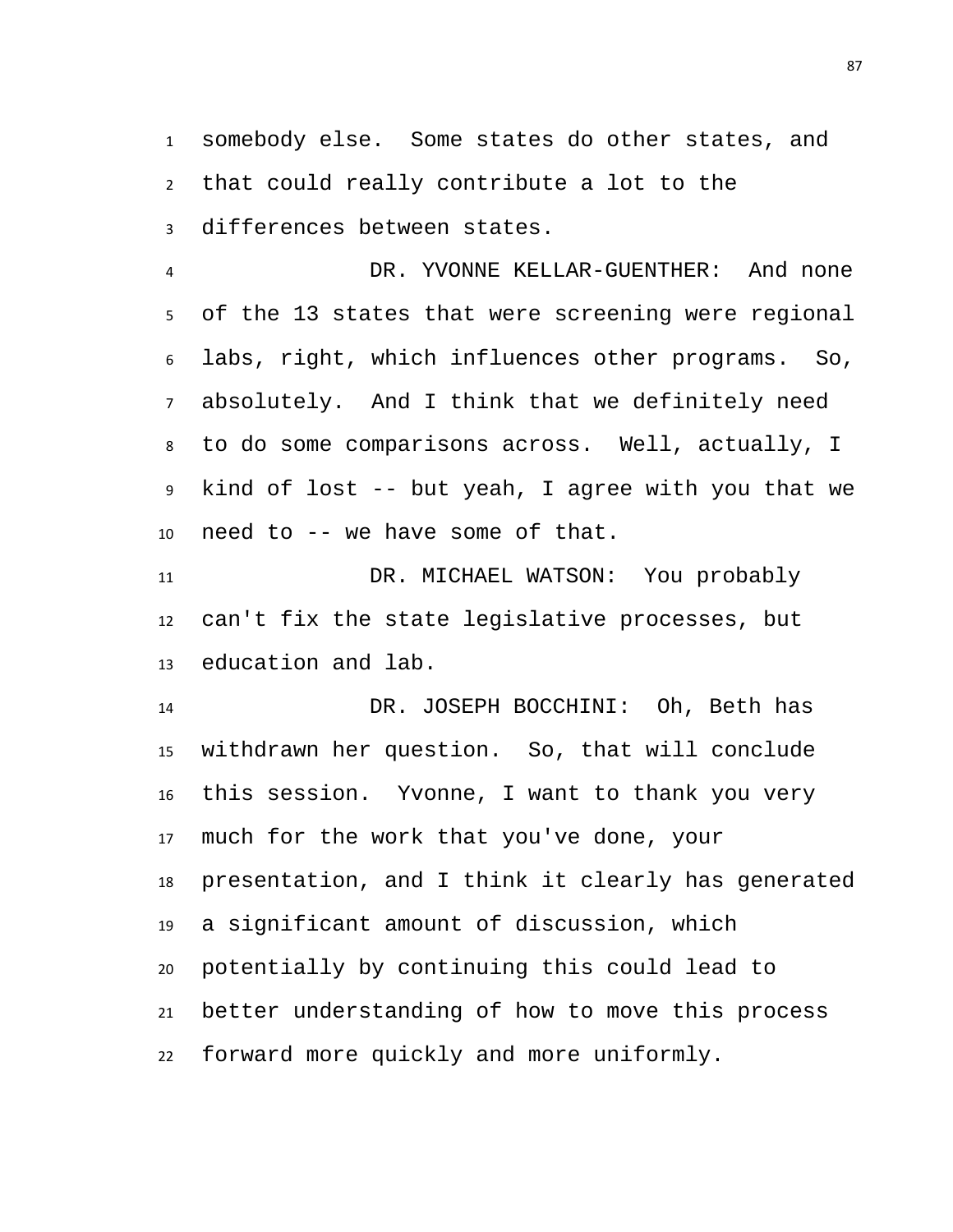DR. YVONNE KELLAR-GUENTHER: And we would love to help with anything -- any insight we can provide into the process. So, thank you for letting us.

 DR. JOSEPH BOCCHINI: All right. Thank you. Next on the agenda is public comments. We have received requests for making public comments from eight individuals. We will hear from four of them today and four of them tomorrow. So, first up is Dean Suhr from the MLD Foundation. Dean.

 MR. DEAN SUHR: Good morning. I'm Dean Suhr from MLD Foundation and Rare Army, two separate entities that I'm involved in. Dr. Bocchini, thank you for your service. I know we're going to talk about that later, but the leadership is well respected.

 One other comment from the previous discussion, which we tried to slow down or defer, but we're measuring on states, and we all represent states, but I think we also need to be pragmatic and look at number of births as the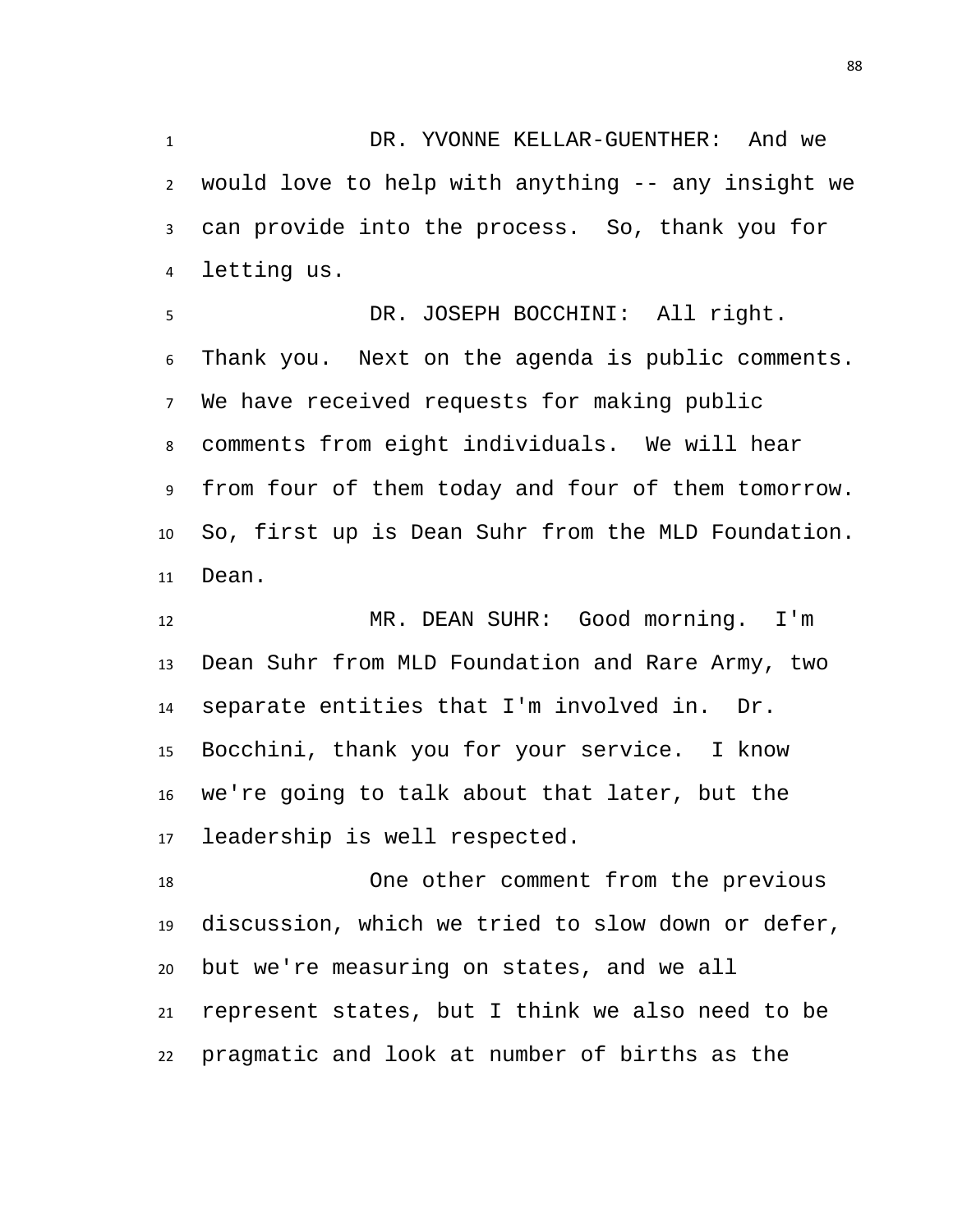denominator and what percentage of births are we addressing as we're looking at this. So, I will be looking forward to that.

 I wanted to report briefly on the RUSP round table, a meeting that we've been having since 2015. We had our seventh session yesterday. We typically do that in front of this Advisory Committee meeting. It's a broad swath of people from all different parts of the ecosystem. We're not formally chartered. This is an initiative that the foundation put together independent of our disease just to provide a discussion forum in kind of a free-flowing format. The conversation yesterday was -- was very good, very broad, and I just wanted to touch on a couple of those -- the items that we discussed. You'll hear a little bit more about this tomorrow and some of the comments, but Newborn Screening Saves Lives Act was a topic of discussion. That is the authorization for this committee, including both funding and charter. The current proposed legislation has not been introduced but should be introduced over the next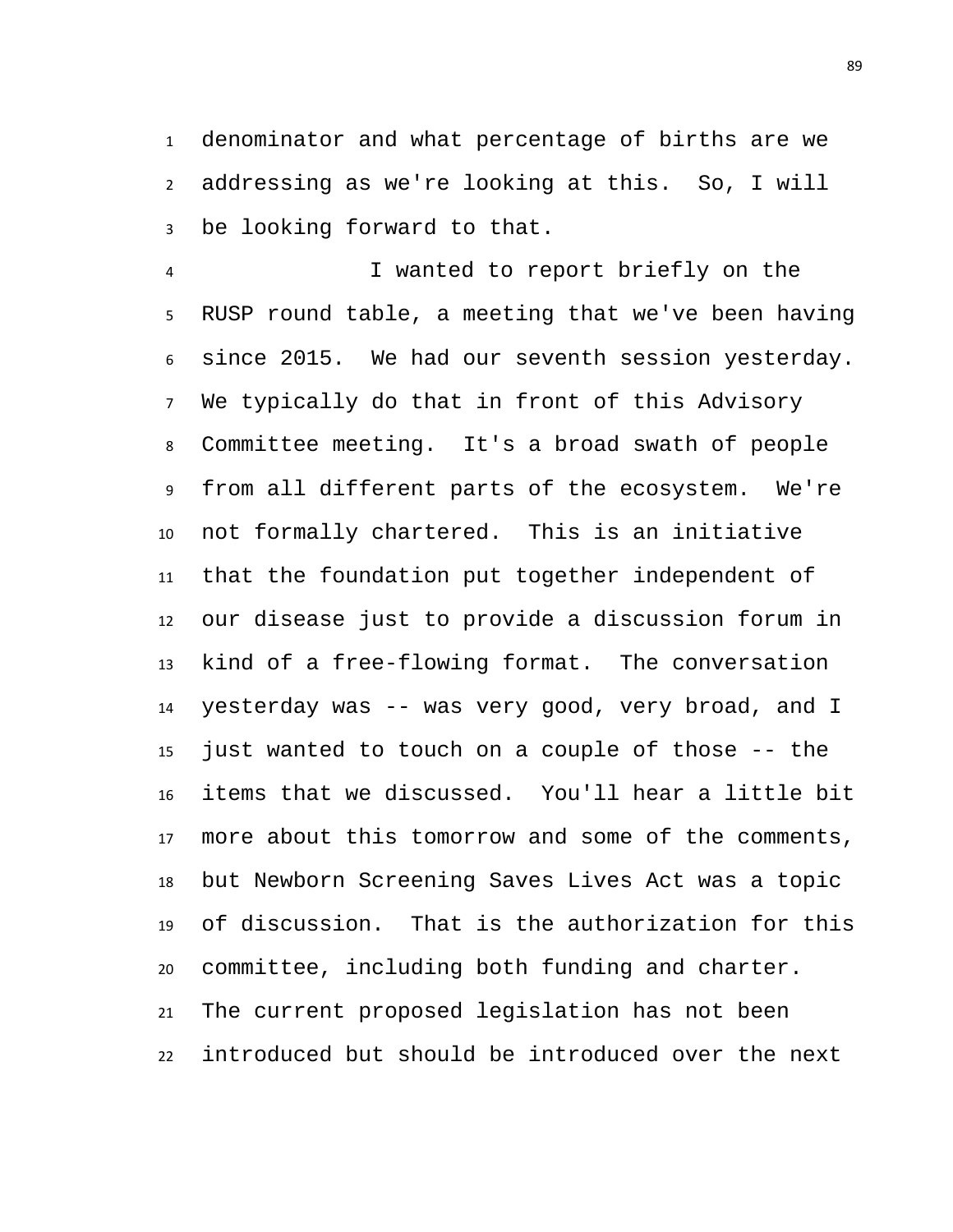week or so. It does include an increase in funding, but as you all know, authorized funding versus appropriated funding are two different steps of the process. So, as advocates we'll be involved in that.

 We did discuss yesterday the varying opinions from industry as well as other participations in the ecosystem and different thoughts and priorities relative to how simple that legislation should be, and through that discussion, I think made some progress so that we should be well-aligned as we go forward.

 We had a long discussion about pilot studies, and I just wanted to highlight two points on that. Melissa Wasserstein -- Dr. Wasserstein up in New York is about to launch a 13-disease consented pilot study that is partially funded by the NIH. It's a -- the next phase of a study that she completed about a year and a half or maybe two ago, and she's expanding that. Very exciting study for a number of reasons, most significant being that 13 diseases are being investigated.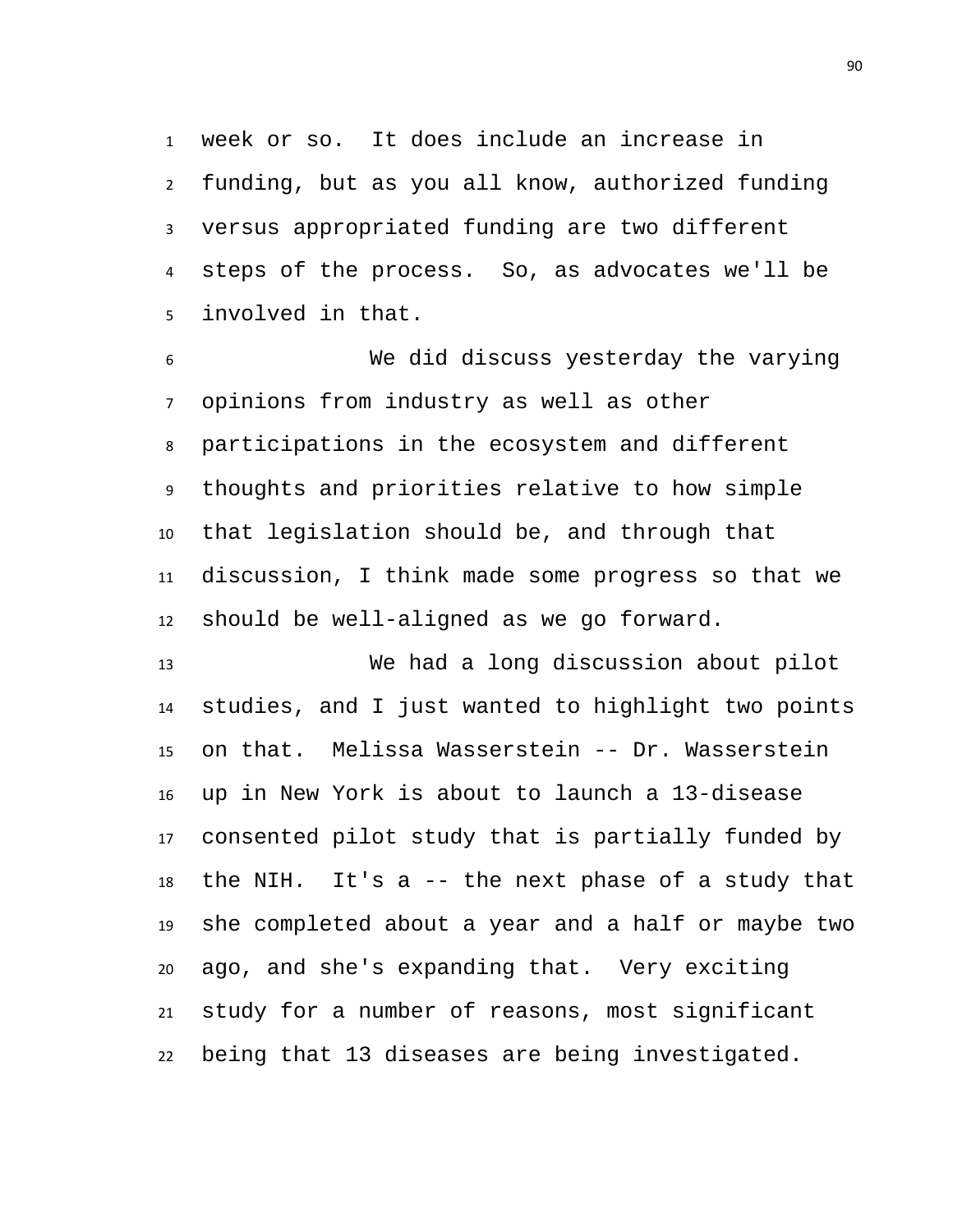The other thing that I think was very unique about that is that the primary funding is coming from the NIH, but on a 3-to-1 ratio against that NIH funding, there is industry funding supporting it. So, we're getting a change in how some of these projects are being created and moved forward. No one industry is dominating that funding. No one industry has a particular control over a disease. They obviously, you know, have interest in the general space, so, that collaboration we talked about.

 There's a similar study going on with DMD launching in a similar time frame at a different set of hospitals and facilities. We talked a bit about stability, bottlenecks, and risk, kind of the terminology that settled at our meeting, and I should say that we're not unique. We don't have a special control

 over this agenda. You all are addressing some of these things here today. But that was a very active discussion.

And we talked particularly about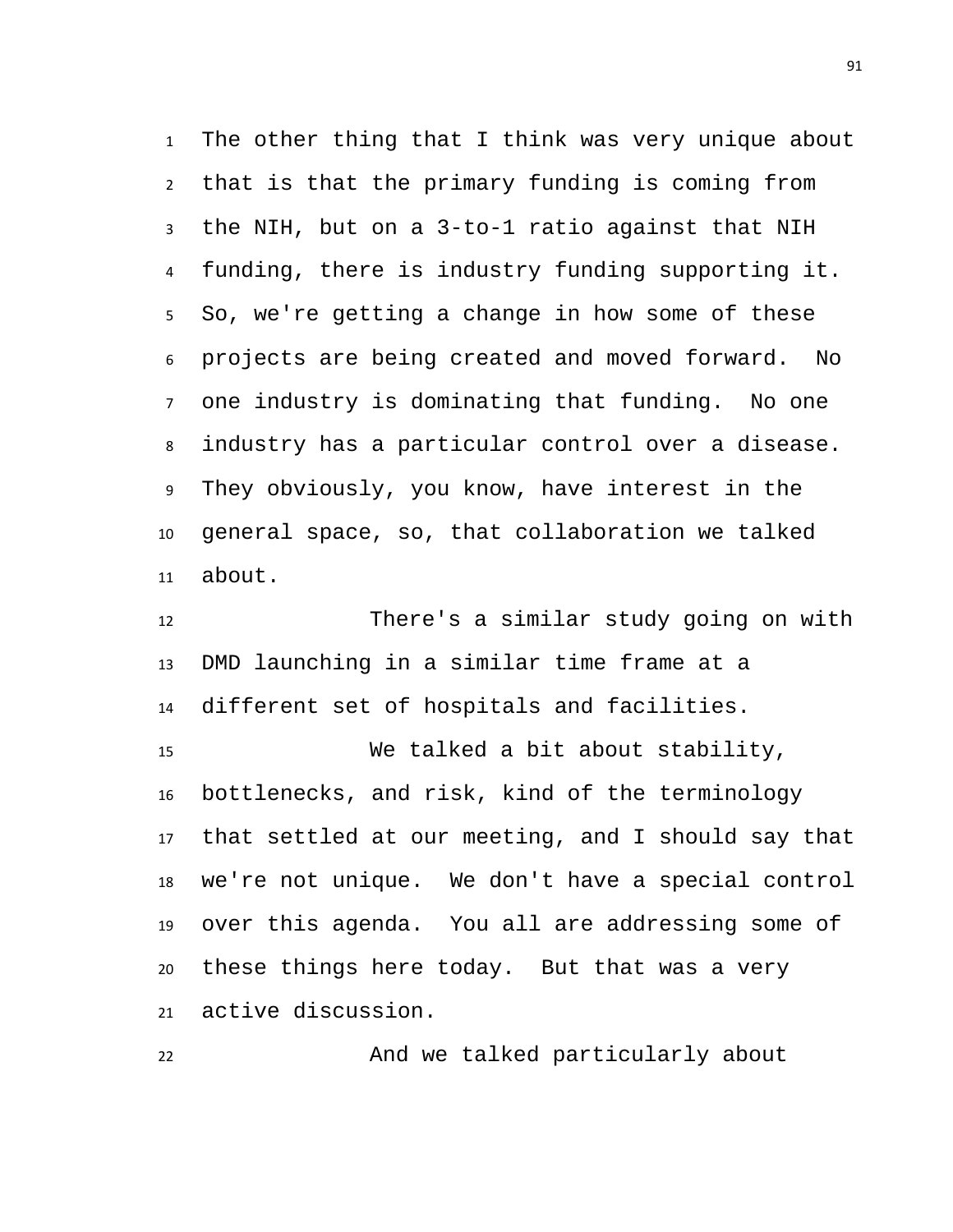something related to terminology. We started talking about long-term followup. And I bet if we asked each one of you and we kind of went around the room a little bit and asked what does long- term followup mean, it means something different to all of us. And so, I encourage you to think about that a little bit as you go through discussion. It's one of those broad buckets and categories, but it means something different to a lab, to a parent, to a policy-maker, to a public health leader, and it's not just following up on newborn screening, it's following up on a child and how do we -- how do we become better at overall improving clinical care of which newborn screening is a starting point.

 We discussed -- and just two things really quickly here. We discussed two other things that I wanted to comment on. One was children, which is in the charter and the scope of the name of this committee, but it's actually not in the authorization. So, it's not as simple as just saying well, you should jump off and take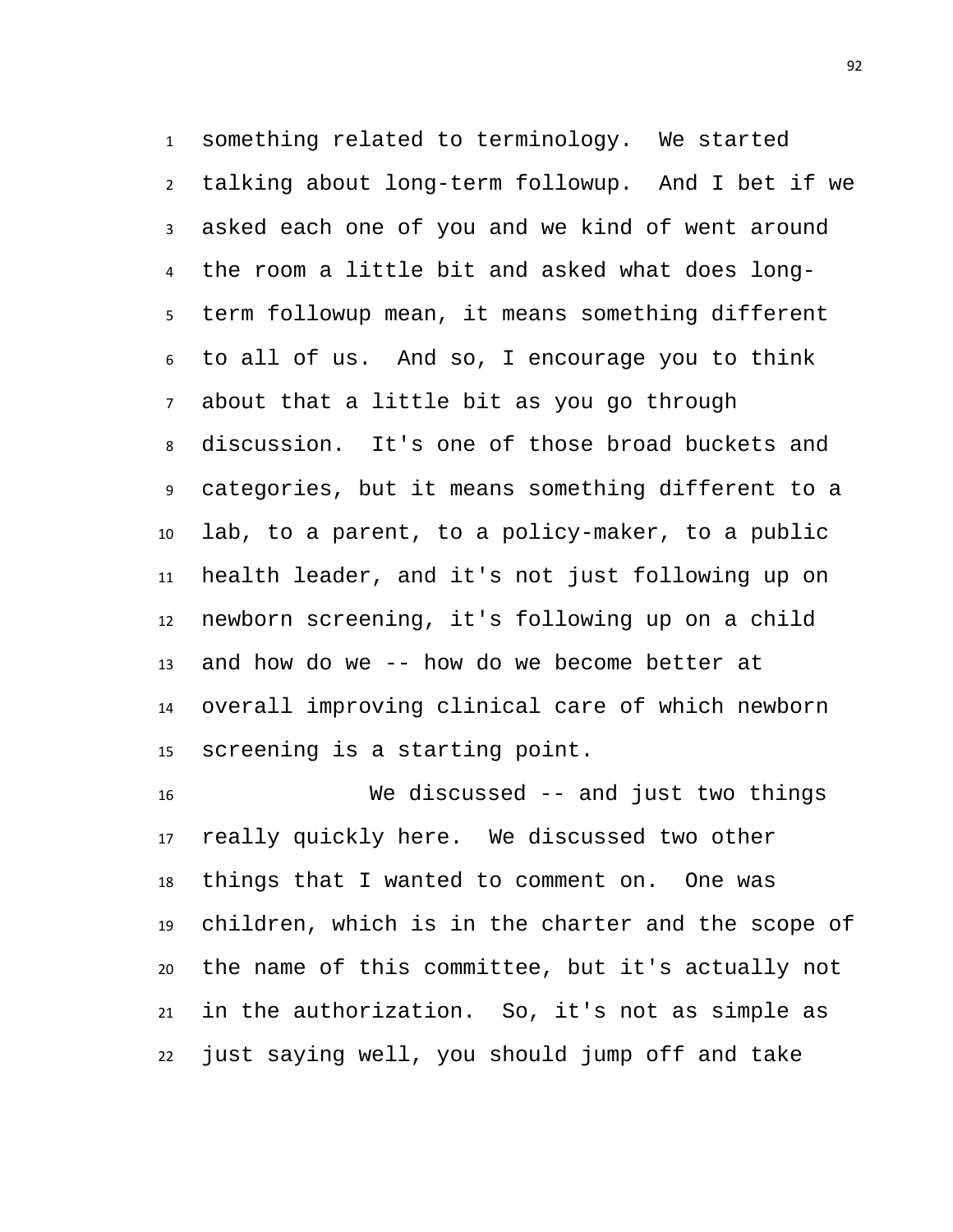care of children. But, part of this was a conversation about spinning off of the bottlenecks, which is are we overburdening what happens in day one or day two or day seven of life, and the newborn labs and the -- the timeliness and so on that goes on, and what might be better tested for, screened for, at some age of childhood? And, of course, as you all know, it's very complicated, but I think we want to plant that seed and certainly that's of interest to a lot of folks within the ecosystem.

 And the last one was a -- just a comment that somebody made, which again, you know, it's part of just being able to sit around and talk. One of the folks that was there said, Wilson-Jungner criteria comes from the '60s. It was developed for adults. We've adapted it to newborn screening, but it's probably one of the few things if not the only thing -- I'm not a medical professional -- but it's one of those things that has not changed in the 51-plus years since it was adopted. It's one of the few things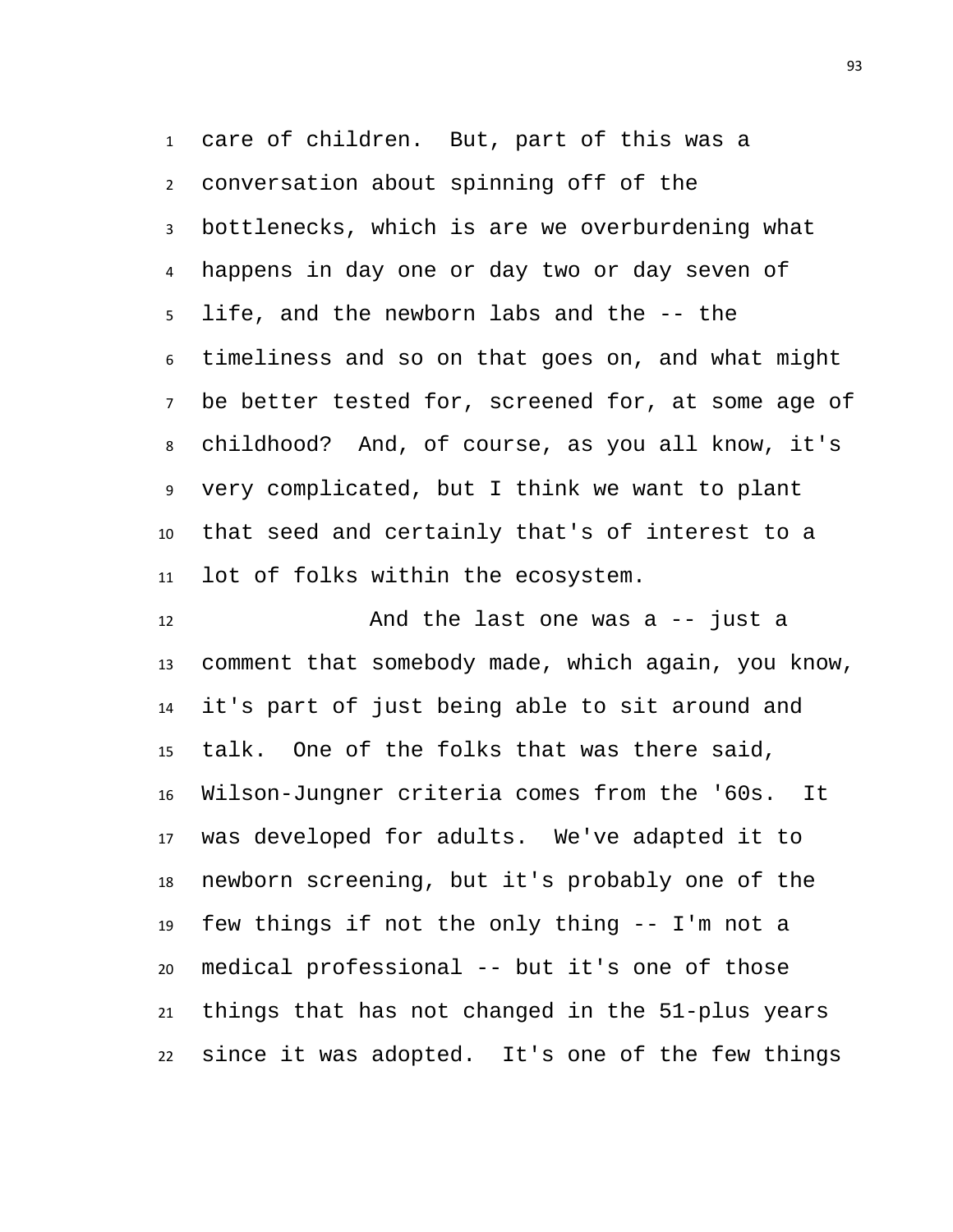in health policy that hasn't been updated and revised. And so, we had some discussions around that, but just plant that seed and a little food for thought for all of you.

 So, our next meeting will be before the November meeting, and we look forward to sharing more information then. Thank you.

 DR. JOSEPH BOCCHINI: Dean, thank you very much, and thank you for the work that you and the group are doing.

 Next up, we have three individuals who represent the Homocystinuria Network America, Danae Barke -- I hope I'm close with that pronunciation -- Elizabeth Carter, and Margie McGlynn. So, if you'll please come forward. MS. DANAE BARKE: Good morning and thank you for the opportunity to speak to committee, whose mission it is to protect the health of newborns in this country by identifying and recommending best practices in newborn screening. Our goal today is to describe challenges with one of the conditions on the RUSP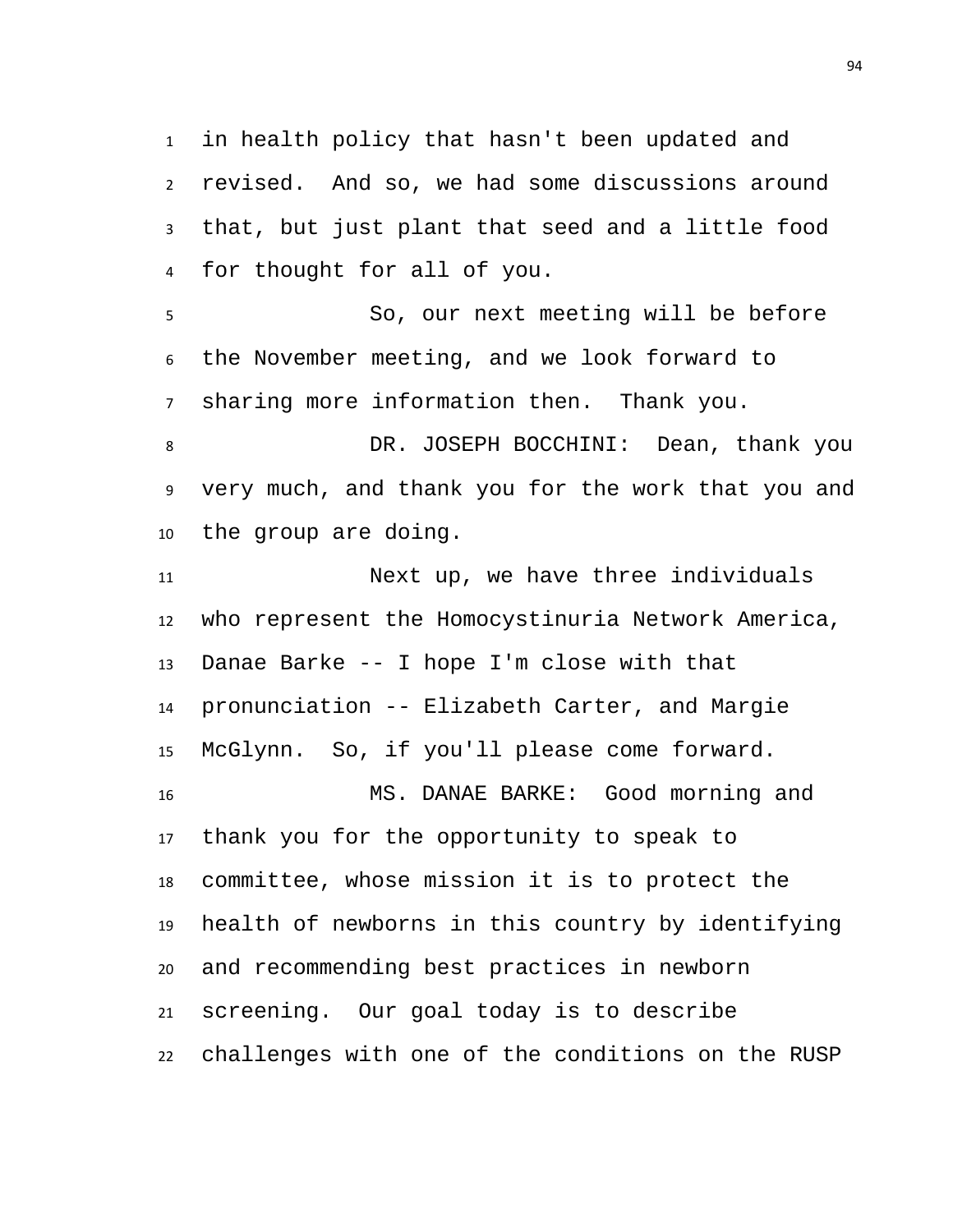-- homocystinuria. My name is Danae Barke, and I'm the co-founder and executive director of HCU Network America, a patient advocacy and support group founded for this complex disease in 2016 to help patients and families. I'm also a patient with classical homocystinuria, so I know first- hand the impact this disease can have on your health and quality of life. I was born before newborn screening, and I was -- it was introduced in my state and I was not diagnosed until I was 10, after my younger brother was diagnosed due to dislocated lenses. It was very hard at that age to adjust to the low-protein diet that led me to having a blood clot when I was 24. Fortunately, my health is much better today, and I now have a 1-year-old daughter, who was screened for homocystinuria at birth.

 Currently, newborn screening for HCU occurs nationwide and individuals identified at birth have the opportunity to be managed through a low-protein diet and supplements, and if compliant with treatment, most of these individuals avoid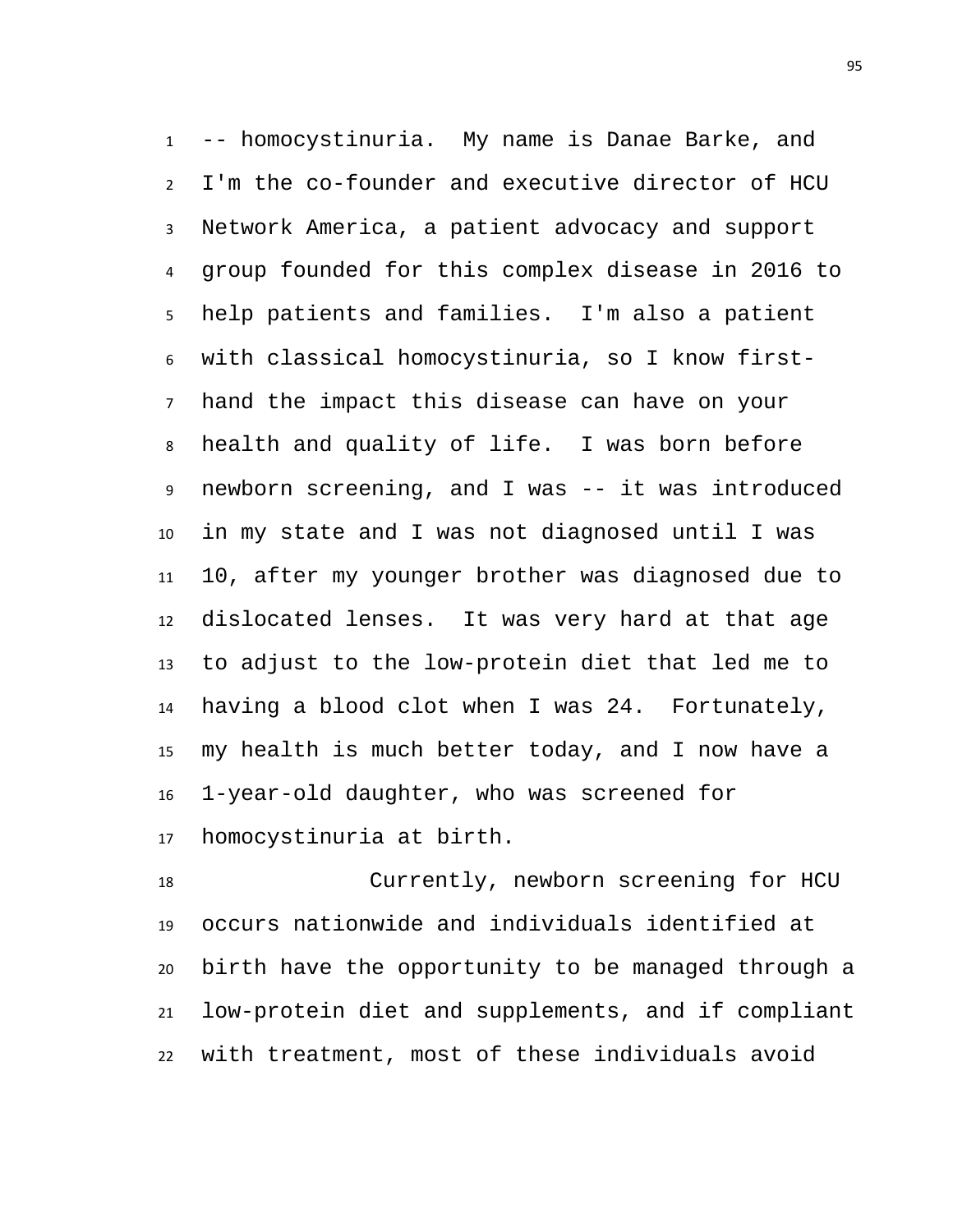consequences of HCU including dislocated lenses, near-sightedness, cognitive deficits, blood clots, and strokes.

 Unfortunately, even with newborn screening, many cases are missed. In fact, literature suggests at least 50 percent of patients with classical homocystinuria are missed by newborn screening primarily due to the laboratory methodology and algorithm used to screen. Methionine is used as the biomarker instead of homocysteine. Studies have shown that cut-off levels are set too high to avoid false positives and/or the infants do not have high enough levels at day one or two to be detected by this biomarker.

 We have met with many of the HCU patients who were missed as they or their parents came to us for support once they were diagnosed. We have documented their stories to share with you. We are aware of 21 patients across 12 states over the past 32 years, all of which were missed after newborn screening was implemented in their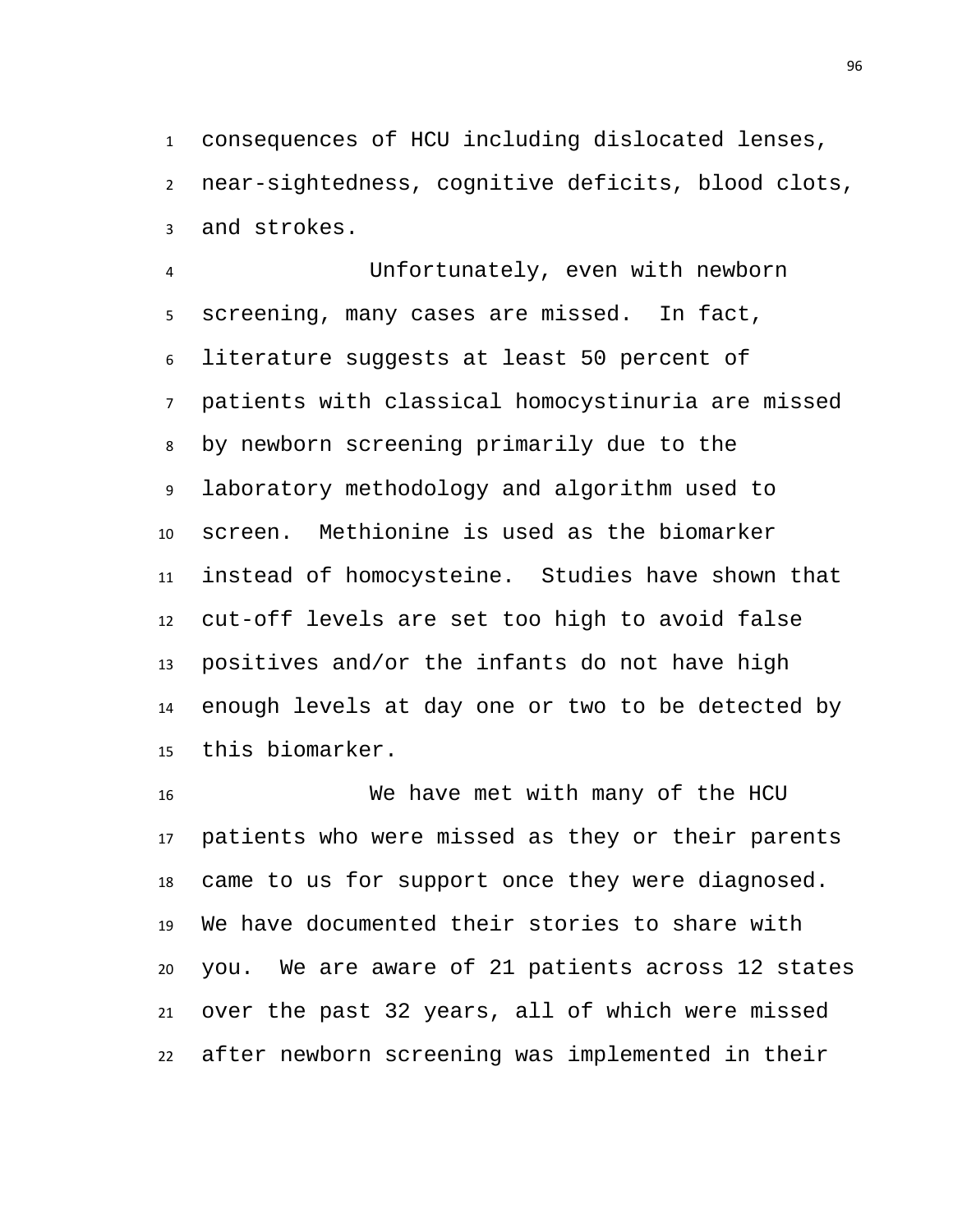state. We found 14 who were missed over the last 10 years, and we realized we have only scratched the surface. One of these cases is a little girl from Montana who had a stroke at age 3 that led to her diagnosis. We were devastated to hear from a family in North Carolina, who had a little boy diagnosed at age 5 due to displaced lenses who unfortunately suffered a blood clot on the way home from a baseball game last November and died after a week in the ICU. You will hear from another -- you will hear next from a mother of a little boy missed by newborn screening.

 So, that is why we're here today on behalf of the patients and families whose lives were negatively impacted despite everyone's best intentions in implementing newborn screening to ask for your support in helping improve the process so all individuals with HCU can benefit from the charge of this committee -- effective newborn screening that enables early identification and life-saving treatment. With your help, we are confident that improvements can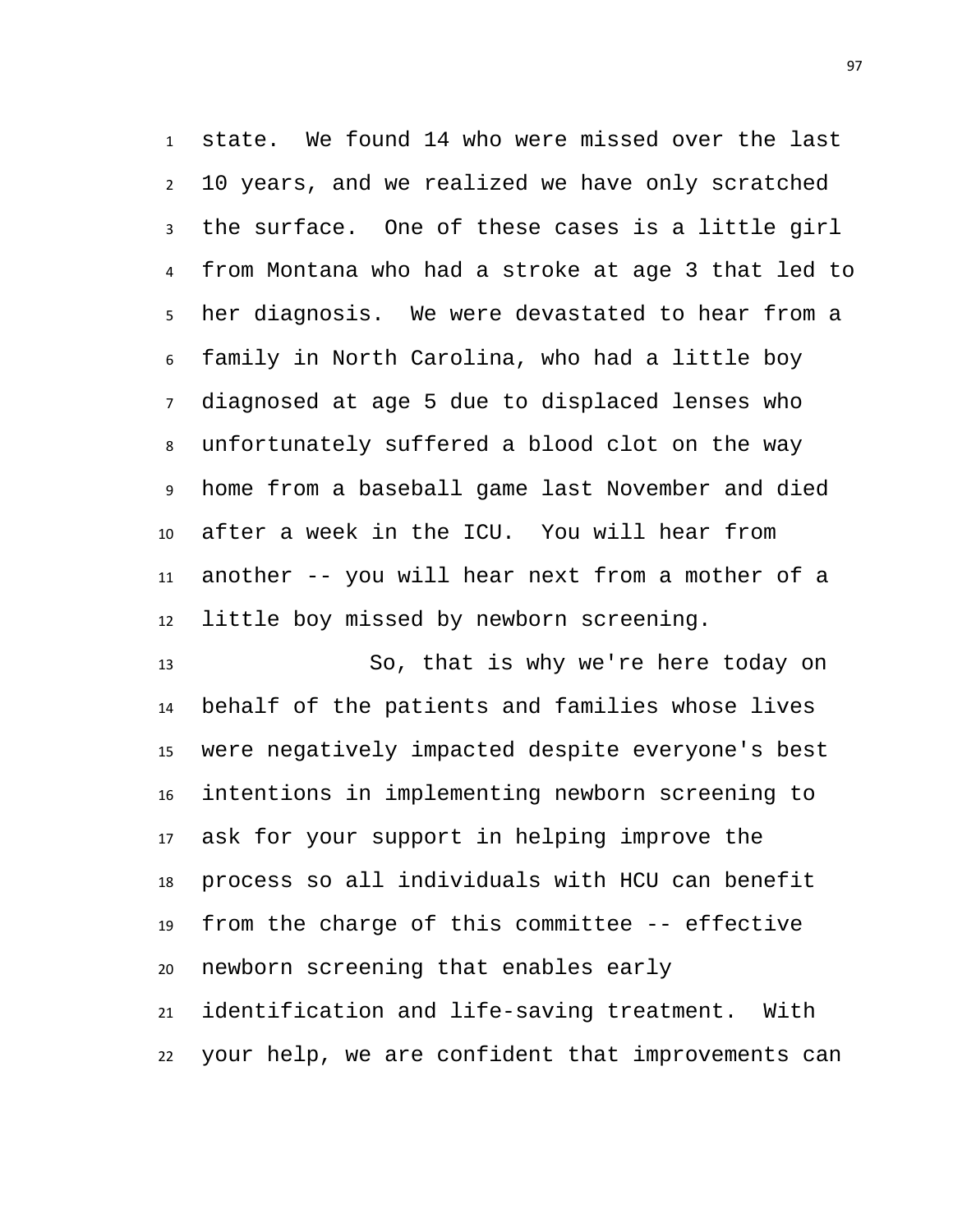be implemented nationwide and all individuals with the HCU will have the opportunity to benefit from the excellent health care the metabolic community is able to provide to help patients avoid the consequences of HCU and help them have healthy and productive lives.

 MS. ELIZABETH CARTER: Good morning. I would like to ask all of you and invite you to imagine something. So, if you would, please close your eyes and visualize with me. Imagine that you are on the beach with your family. You hear the sounds of the waves, feel the warm sun on your body and the sand between your toes. The best part is that you hear the laughter of you two precious little boys, ages 5 and 2, as they experience the magic and excitement of the ocean. These are memories in the making.

 Now, please open your eyes. Two days later, this is your reality. Everything has changed. This was the day that turned our world upside down. This was the day that our sweet, bubbly, full-of-life Elliot, at 2 years old, was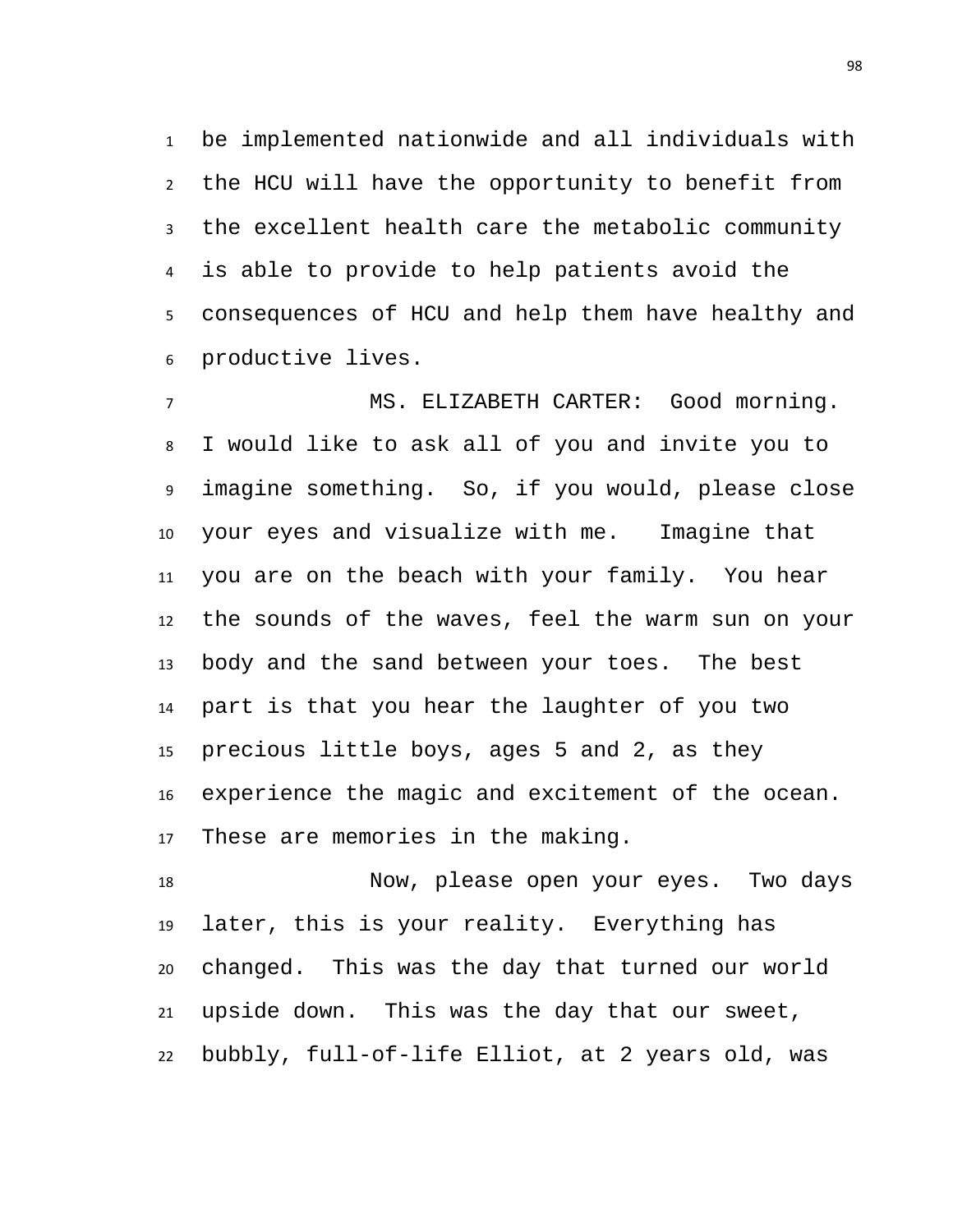put into a medically induced coma and placed on the ICU floor of the Children's Hospital where he would remain for 29 days. Elliot was having seizures with no outward signs and doctors could not figure out why. They would later find out that the seizures were a result of a series of blood clots in the veins throughout the brain, which ultimately resulted in Elliot having a stroke. I will never forget the words spoken to us by the doctor on July 15, 2018. "We want you to know how serious this is. We don't expect to lose Elliot to this, but you need to know that we could." I can tell you that at that moment, I'd never felt more hopeless or afraid.

 It would be what seemed like an eternity but was really just 11 days after Elliot was admitted to the ICU that doctors were able to pinpoint a cause for everything. Homocystinuria they told us. It's a rare genetic condition, and we think that that's what Elliot has. As grateful as we were for a diagnosis, because it meant that we could move forward with a plan, we found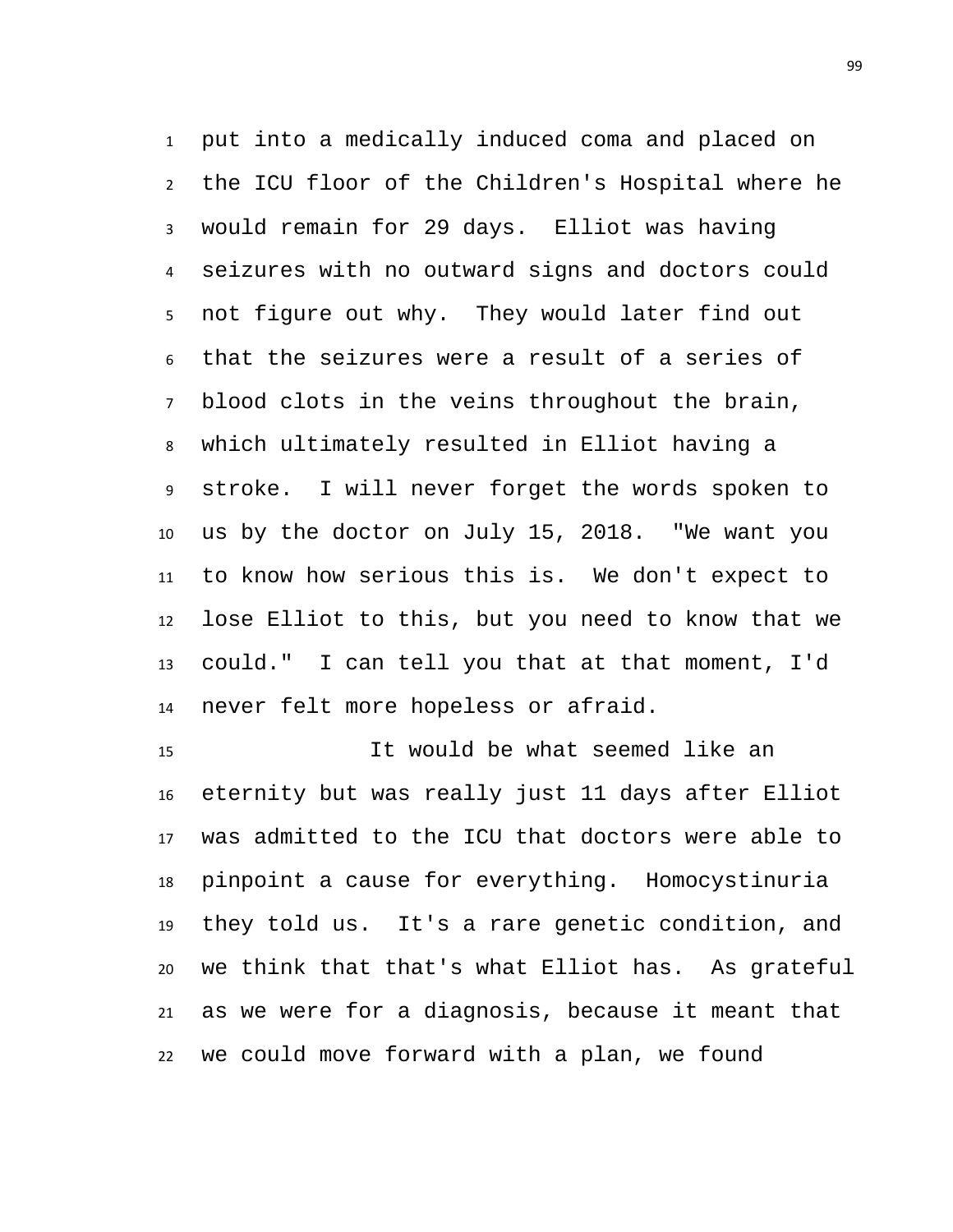ourselves wondering that if HCU were a genetic condition, why had we never heard of it.

 Fast forward to today. We now know that my husband and I are both carriers for this rare condition called HCU. We've also learned that when Elliot was a newborn in the hospital, homocystinuria was something that he was screened for, but unfortunately Elliot was missed at newborn screening. I don't like to live my life with what ifs, but I often find myself wondering how differently things may have turned out for Elliot and for our family if we had known in the beginning that Elliot had a serious condition. We could have prepared. We could have given him the medications that he needed, and we could have avoided almost losing him.

 Thankfully, Elliot is doing wonderfully today. In fact, he's better than ever. I call him Elliot 2.0. He is happy, full of energy, and as feisty as any 3-year-old should be. We were lucky, and we are very, very blessed. My hope now is that there are medical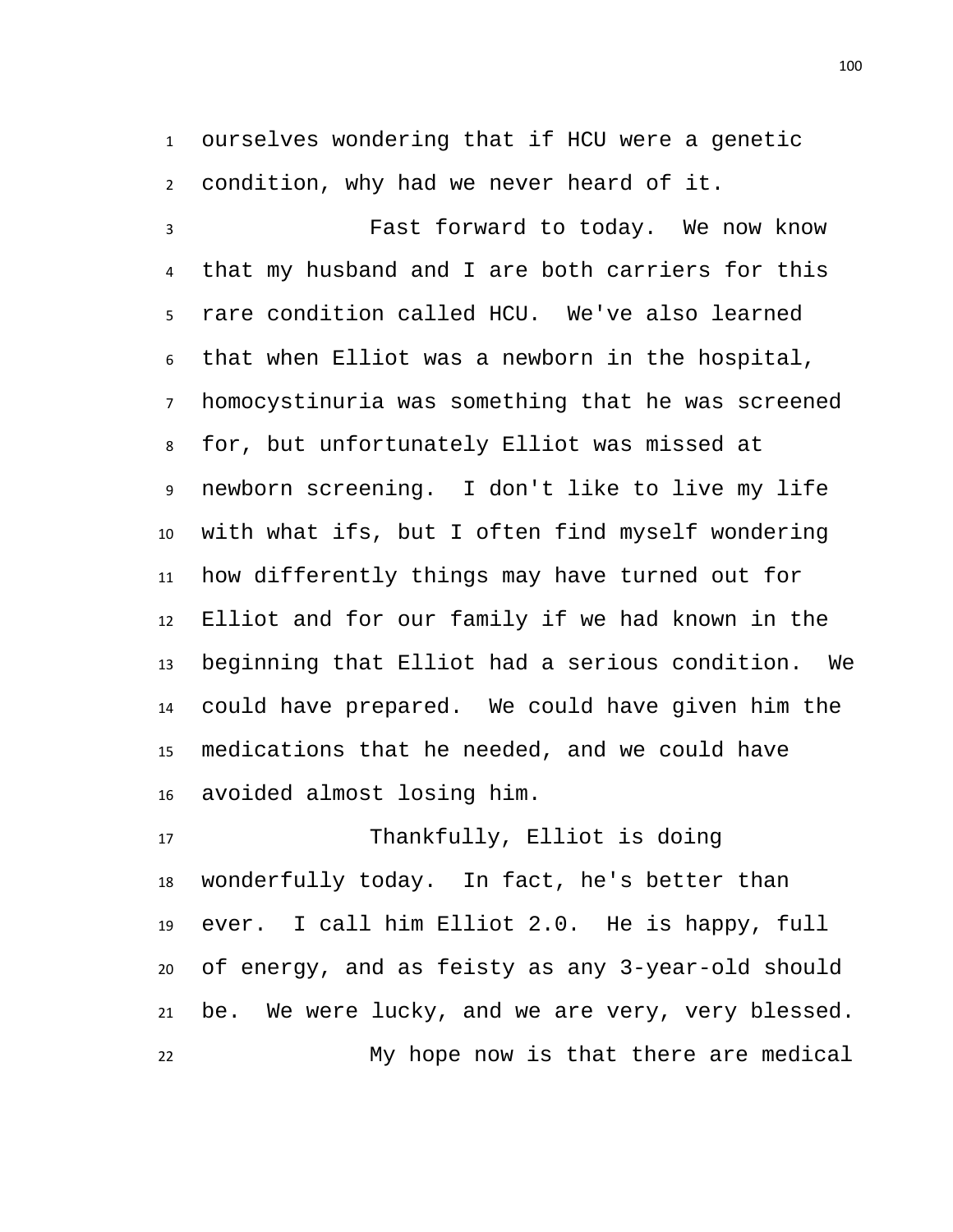advancements that continue to be made so that Elliot may live the most normal life possible. I hope and pray that no family has to go through the experience of losing a child to this condition. I know all of you are passionate about detecting these conditions in newborns to give them the best chance of early treatment to avoid the potentially devastating effects of the disease. I hope you are able to develop improvements to make sure that all HCU families can close their eyes and imagine their Elliots in scenes on the beach and not in the ICU. Thank you.

 MS. MARGIE MCGLYNN: Good morning. My name is Margie McGlynn, and I thank you for the opportunity to speak at this very important forum. So, I am the president of the board and the co- founder of HCU Network America, and I committed to founding this organization in honor of two sisters I lost to homocystinuria at a far-too-young age. My sisters were 6 and 2 when they were diagnosed, and I was 4, but I can remember it like it was yesterday. For the next five years, I watched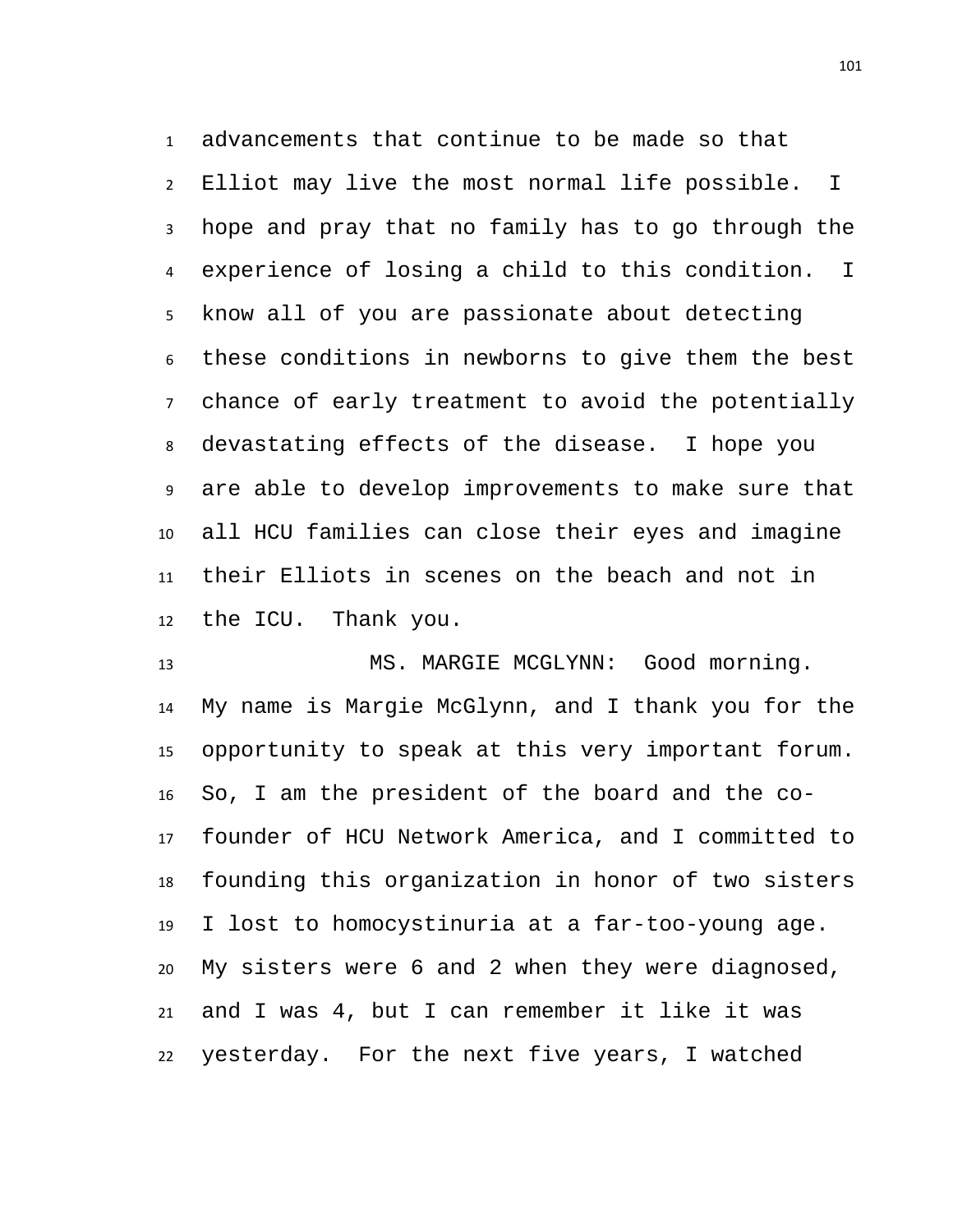them progressively deteriorate, suffering from seizures, blood clots, stroke, cognitive deficit, osteoporosis, et cetera until they died within six months of each other -- first, my 9-year-old sister of a pulmonary embolism, and six months later, my 14-year-old sister of a stroke.

7 T can only imaging being a mother today how that felt to my parents to lose two children who they loved and cared for so much. And, as Elizabeth said, my hope is that no family in the future ever has to lose a child to HCU like mine did. Were my sisters born today, they'd have the opportunity to be screened and hopefully to have their disease detected so that they could then have the opportunity for treatment to help them live longer, more productive lives. We also know that there are new medications being developed that will make this an even easier disease to manage in the coming years.

 So, we as a patient advocacy organization, believe that the best long-term solution is to have a primary screen of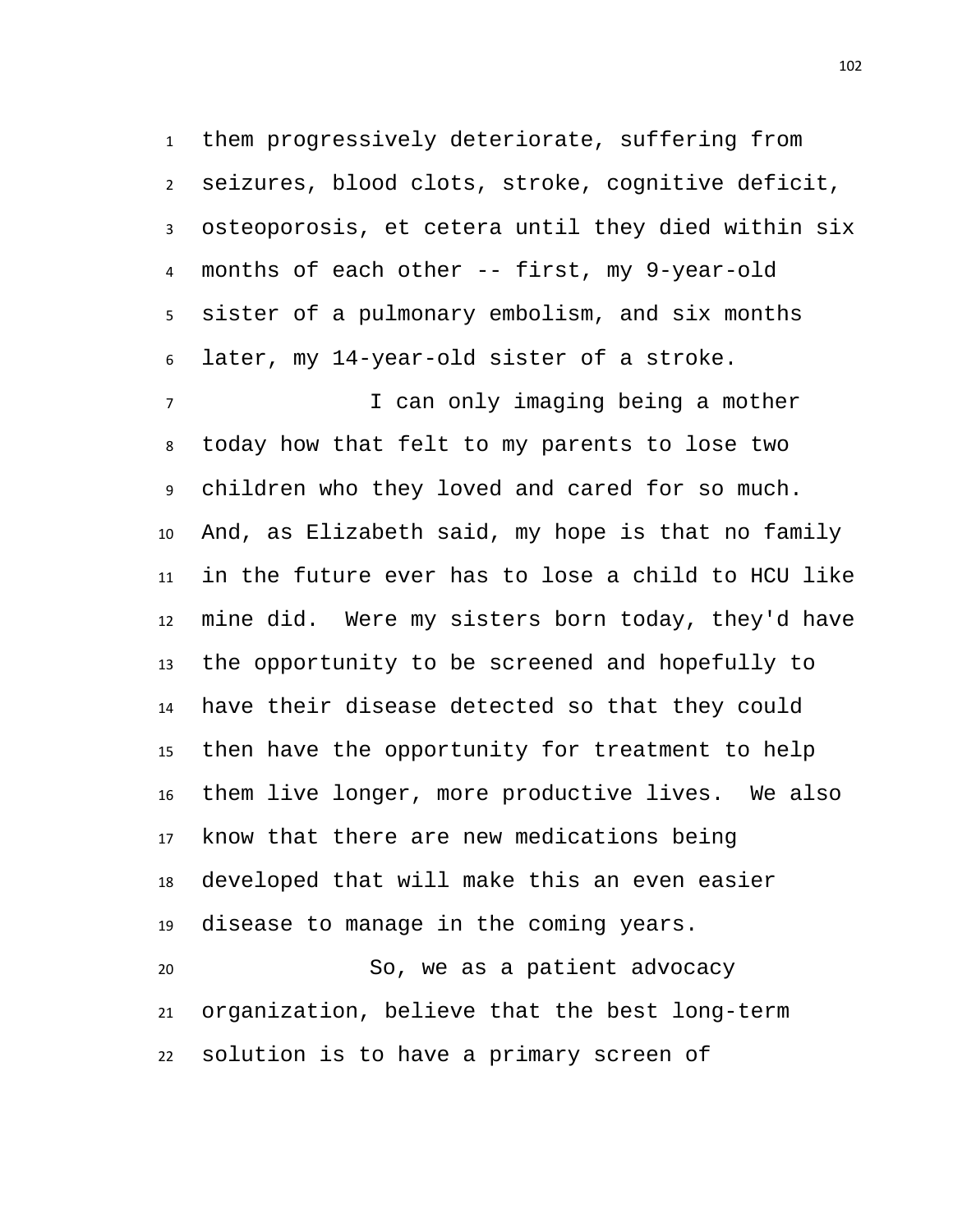homocysteine instead of methionine. We are advocating across many stakeholders to create awareness about this condition, and we also are trying to support the ideal solution through our global grants process where we're offering a grant for someone to overcome the technical issues involved in screening for homocysteine. But in the short term, we urge this committee to make it a priority to have a review of the success and results with newborn screening across the United States and to accelerate the development and adoption of better laboratory screening approaches that may help.

 One such approach has recently been described in a publication from E-HOD, the European Network and Registry for Homocystinuria where they recommend a second-tier test being done. First, lower the methionine cut-off level, and then use the second-tier test to assess both homocysteine and MMA using the same dried blood spot. This enables better detection not only of CBS-deficient homocystinuria but also of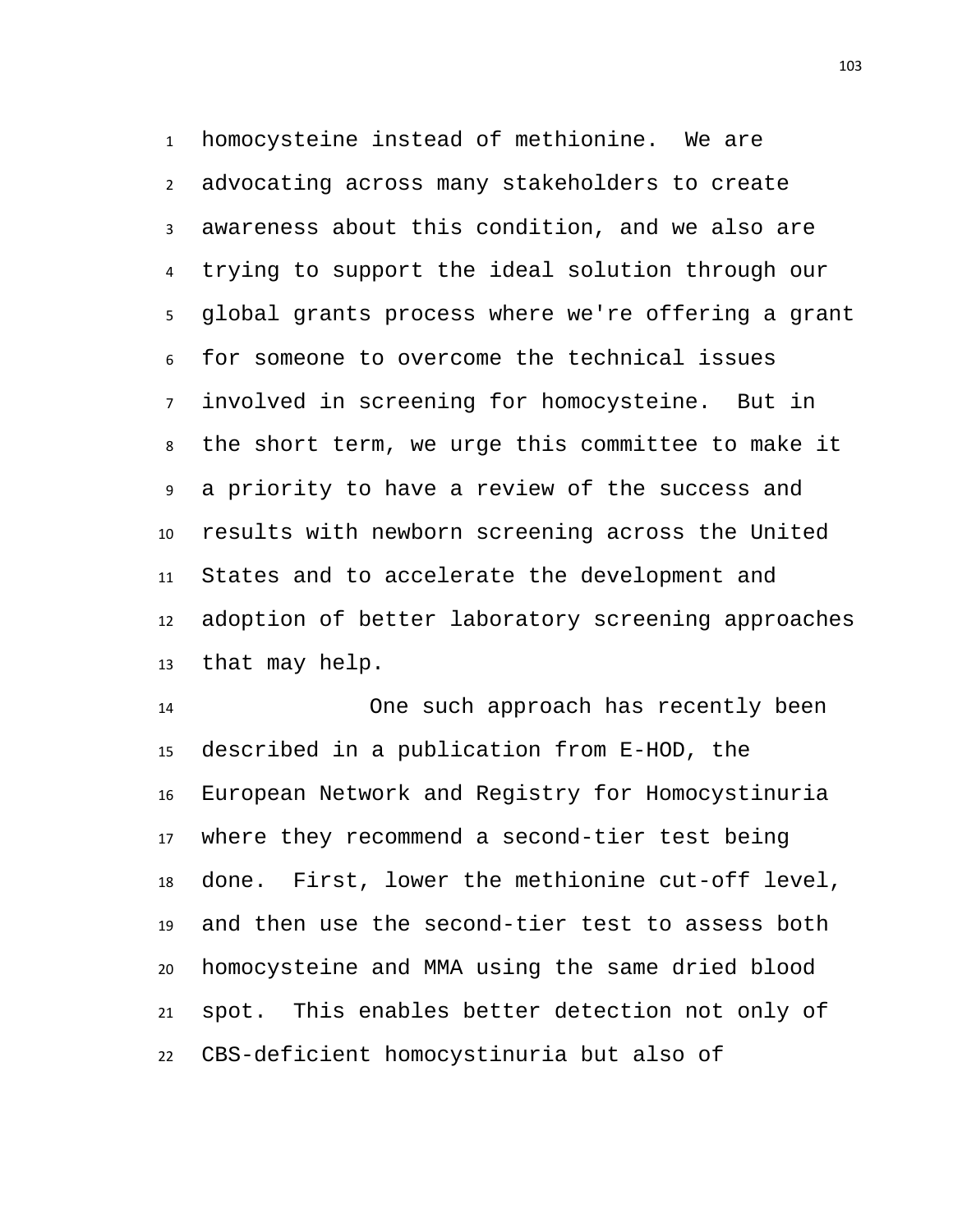methylation disorders and cobalamine defects. And it also avoids the impact of false positives on families. We know that the CDC has been working on methods to detect both homocysteine and MMA and the CDC is supporting the adoption of second-tier screening methods through both hands-on training as well as technology transfer. So, we hope that the committee will support the CDC effort.

 So, on behalf of the HCU community and especially those families who have had someone missed by newborn screening, we urge the committee to evaluate this issue as soon as possible and determine how best to move forward and to have a new solution implemented hopefully in the next few years. We have the same goal as the committee to have all individuals with HCU detected at birth and given the best chance to lead a healthy and productive life. We thank you for your passion and commitment to newborn screening. We are here to help in any way that we can. Thank you. DR. JOSEPH BOCCHINI: First, let me

thank the three of you for your willingness to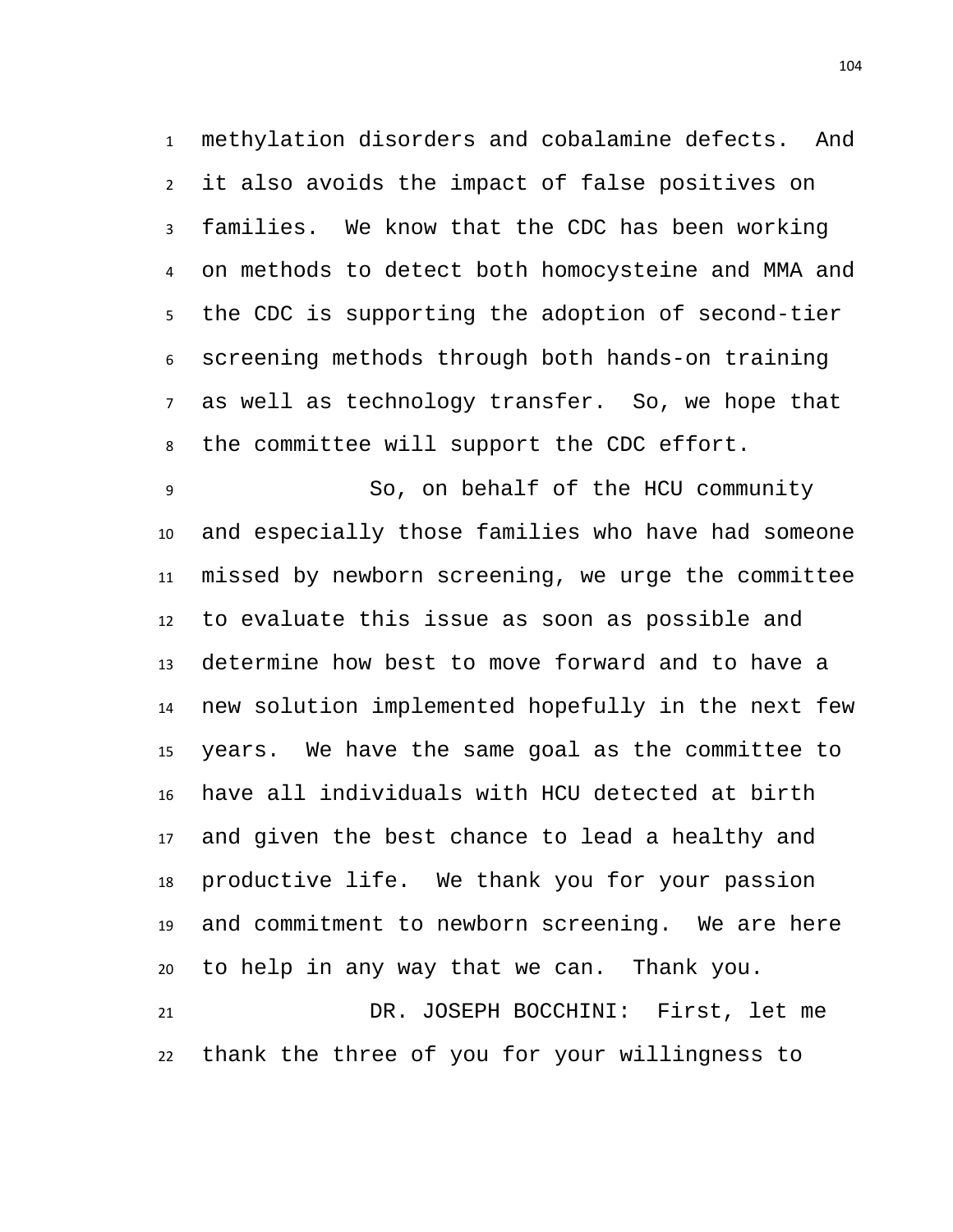share your personal stories, and thank you for your advocacy. We certainly appreciate you bringing this to the attention of the committee, and we will look into this right away. Okay. Thank you all very much.

 Okay. All right. In the interest of time and trying to stay on schedule, we're going to break now for lunch, and I will then begin this afternoon promptly at 12:30, and I'll make my brief presentation on the RUSP Condition Nomination at that point, and then we'll move into the afternoon session. So, Catharine, anything? No. Okay. So, if you'll all make sure you're back here promptly by 12:30, we'll begin the afternoon session. So, thank you very much. LUNCH BREAK [Off the record at 11:30 a.m.] [On the record at 12:30 p.m.] DR. JOSEPH BOCCHINI: All right. So, welcome back everyone. We'll begin the afternoon presentations. So, first we'll need roll call. Kamila Mistry.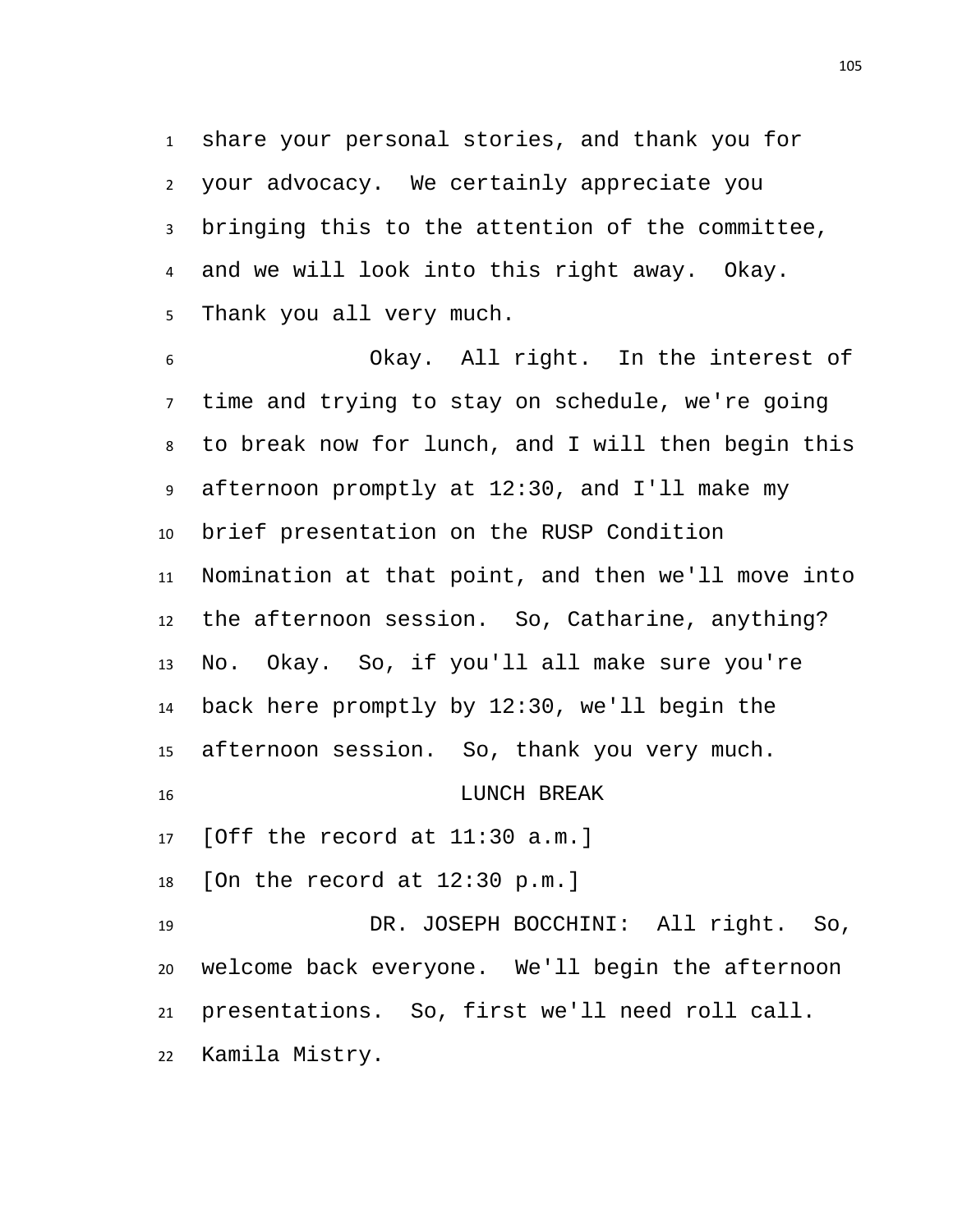| $\mathbf{1}$   |         | DR. KAMILA MISTRY: Here.             |
|----------------|---------|--------------------------------------|
| $\overline{2}$ |         | DR. JOSEPH BOCCHINI: Mei Baker.      |
| 3              |         | DR. MEI BAKER: Here.                 |
| 4              |         | DR. JOSEPH BOCCHINI: Susan Berry.    |
| 5              |         | DR. SUSAN BERRY: Here.               |
| 6              |         | DR. JOSEPH BOCCHINI: I'm here. Jeff  |
| $7^{\circ}$    | Brosco. |                                      |
| 8              |         | DR. JEFFREY BROSCO: Here.            |
| 9              |         | DR. JOSEPH BOCCHINI: Kyle Brothers.  |
| 10             |         | DR. KYLE BROTHERS: Here.             |
| 11             |         | DR. JOSEPH BOCCHINI: Jane DeLuca.    |
| 12             |         | DR. JANE DELUCA: Here.               |
| 13             |         | DR. JOSEPH BOCCHINI: Carla Cuthbert. |
| 14             |         | DR. CARLA CUTHBERT: Here.            |
| 15             |         | DR. JOSEPH BOCCHINI: Kellie Kelm.    |
| 16             |         | DR. KELLIE KELM: Here.               |
| 17             |         | DR. JOSEPH BOCCHINI: Joan Scott.     |
| 18             |         | MS. JOAN SCOTT: Here.                |
| 19             |         | DR. JOSEPH BOCCHINI: Cindy Powell.   |
| 20             |         | DR. CINDY POWELL: Here.              |
| 21             |         | DR. JOSEPH BOCCHINI: Melissa Parisi. |
| 22             |         | DR. MELISSA PARISI: Here.            |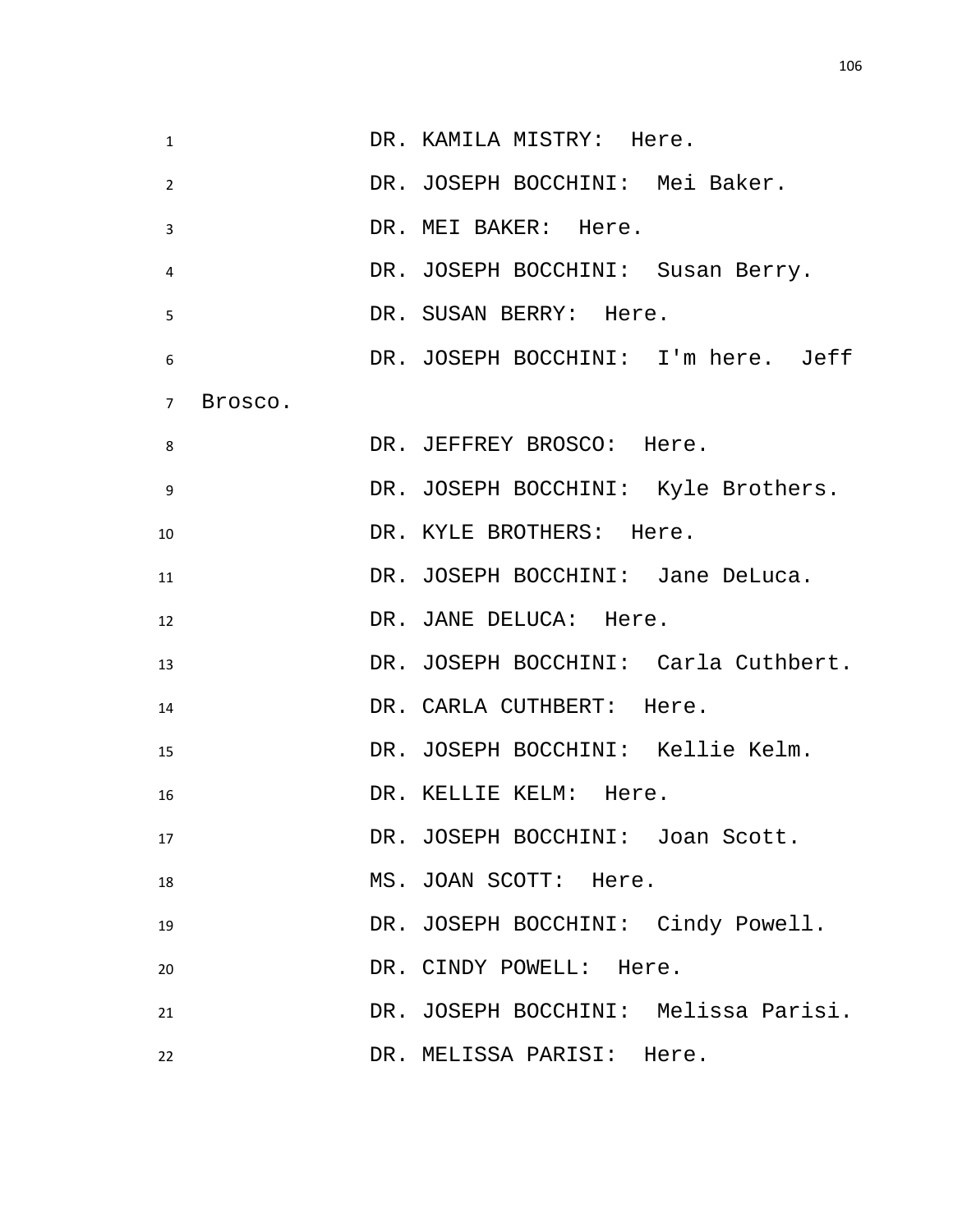DR. JOSEPH BOCCHINI: Annamarie Saarinen. MS. ANNAMARIE SAARINEN: Here. DR. JOSEPH BOCCHINI: Scott Shone. 5 DR. SCOTT SHONE: Here. DR. JOSEPH BOCCHINI: Beth Tarini. DR. BETH TARINI: Here. DR. JOSEPH BOCCHINI: And Catharine Riley. 10 DR. CATHARINE RILEY: Here. DR. JOSEPH BOCCHINI: And for our organization representatives, Robert Ostrander. 13 DR. ROBERT OSTRANDER: Here. DR. JOSEPH BOCCHINI: Debra Freedenberg. DR. DEBRA FREEDENBERG: Here. DR. JOSEPH BOCCHINI: Michael Watson. 18 DR. MICHAEL WATSON: Here. DR. JOSEPH BOCCHINI: Britton Rink by webcast. Jed Miller. 21 DR. JED MILLER: Here. DR. JOSEPH BOCCHINI: Susan Tanksley.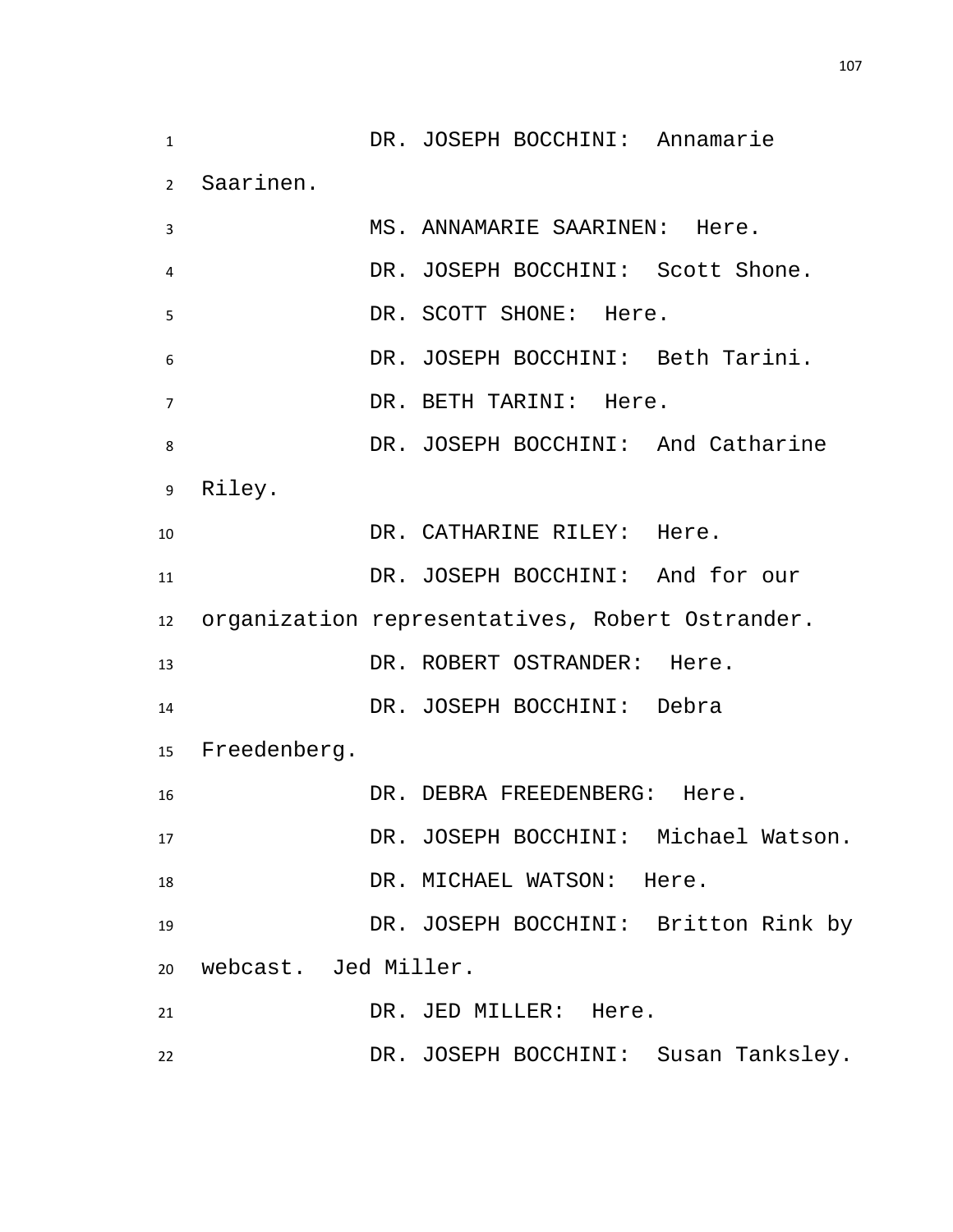1 DR. SUSAN TANKSLEY: Here. DR. JOSEPH BOCCHINI: Chris Kus by webcast. DR. CHRISTOPHER KUS: Here. DR. JOSEPH BOCCHINI: Jennifer Kwon by webcast. Okay. Natasha Bonhomme. MS. NATASHA BONHOMME: Here. DR. JOSEPH BOCCHINI: Siobhan Dolan by webcast. 10 DR. SIOBHAN DOLAN: Here. DR. JOSEPH BOCCHINI: Thank you. Cate Walsh Vockley. 13 MS. CATE WALSH VOCKLEY: Here. DR. JOSEPH BOCCHINI: And Shawn McCandless. DR. SHAWN MCCANDLESS: Here. All right. Thank you all. So, we're going to open this session just by reviewing a couple of things. RUSP CONDITION NOMINATION AND EVIDENCE REVIEW PROCESS: DRAFT APPROACH AND TIMELINE DR. JOSEPH BOCCHINI: As you know, we embarked on a review of our current processes from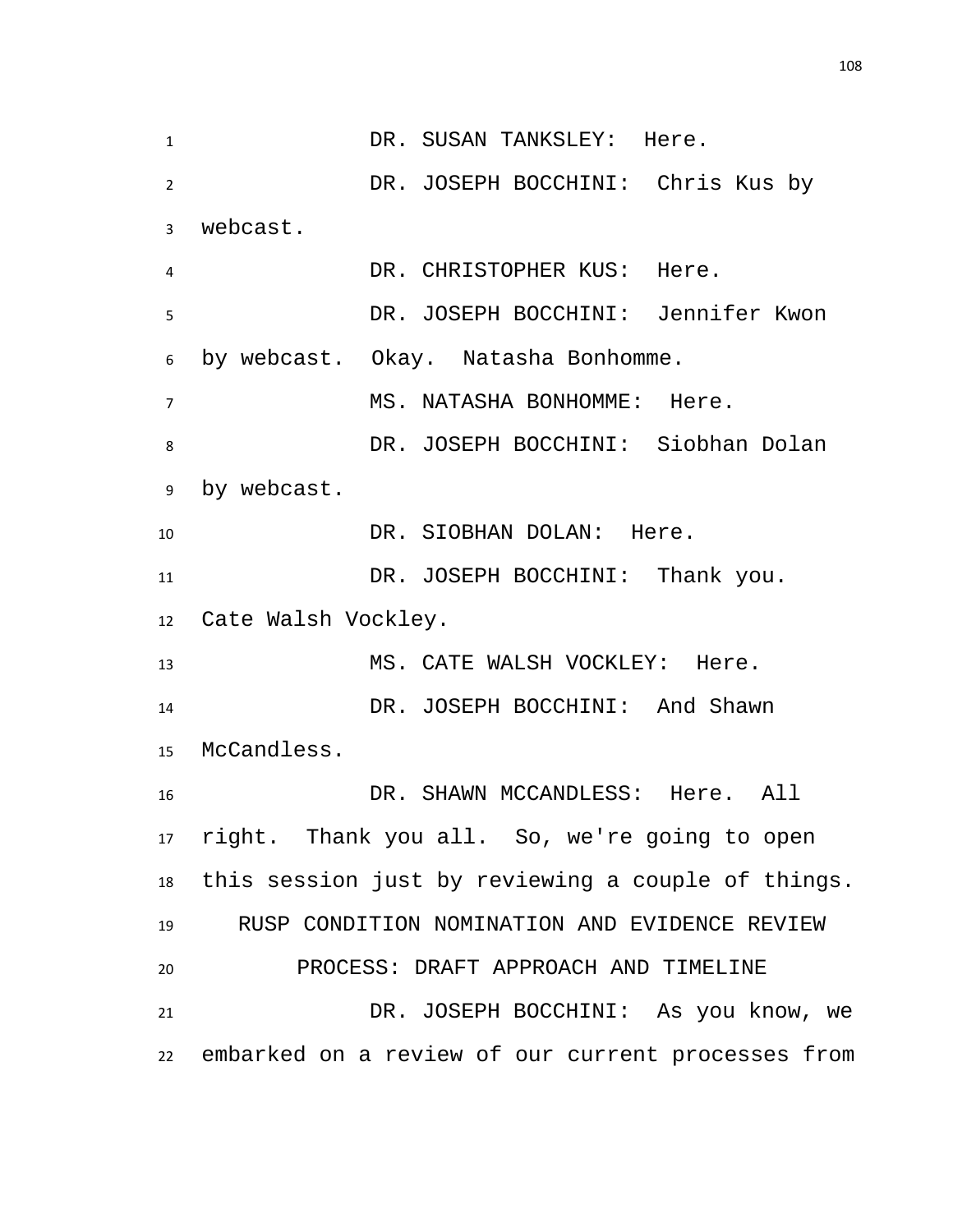the acceptance of the nomination packet through the systemic evidence-based review, the decision matrix, and then review -- how to review conditions that are currently on the RUSP to reevaluate them on some ongoing basis, and we had an expert advisory panel that met to discuss the entire review process and based on our presentation in March, you heard who was there and efforts that were made, and you'll hear more about that shortly.

 Next slide. So, what we decided was that the first step in our review would be the Systematic Evidence Review because that -- any potential changes to that would then inform the need for potential changes in the decision matrix and possibly in the nomination packet that we ask individuals and organizations to put together. So, we've come up with this timeline. And so today you'll have the first presentation of the Systematic Evidence Review and some of the data or some of the recommendations and considerations that were being made for that, and we would like a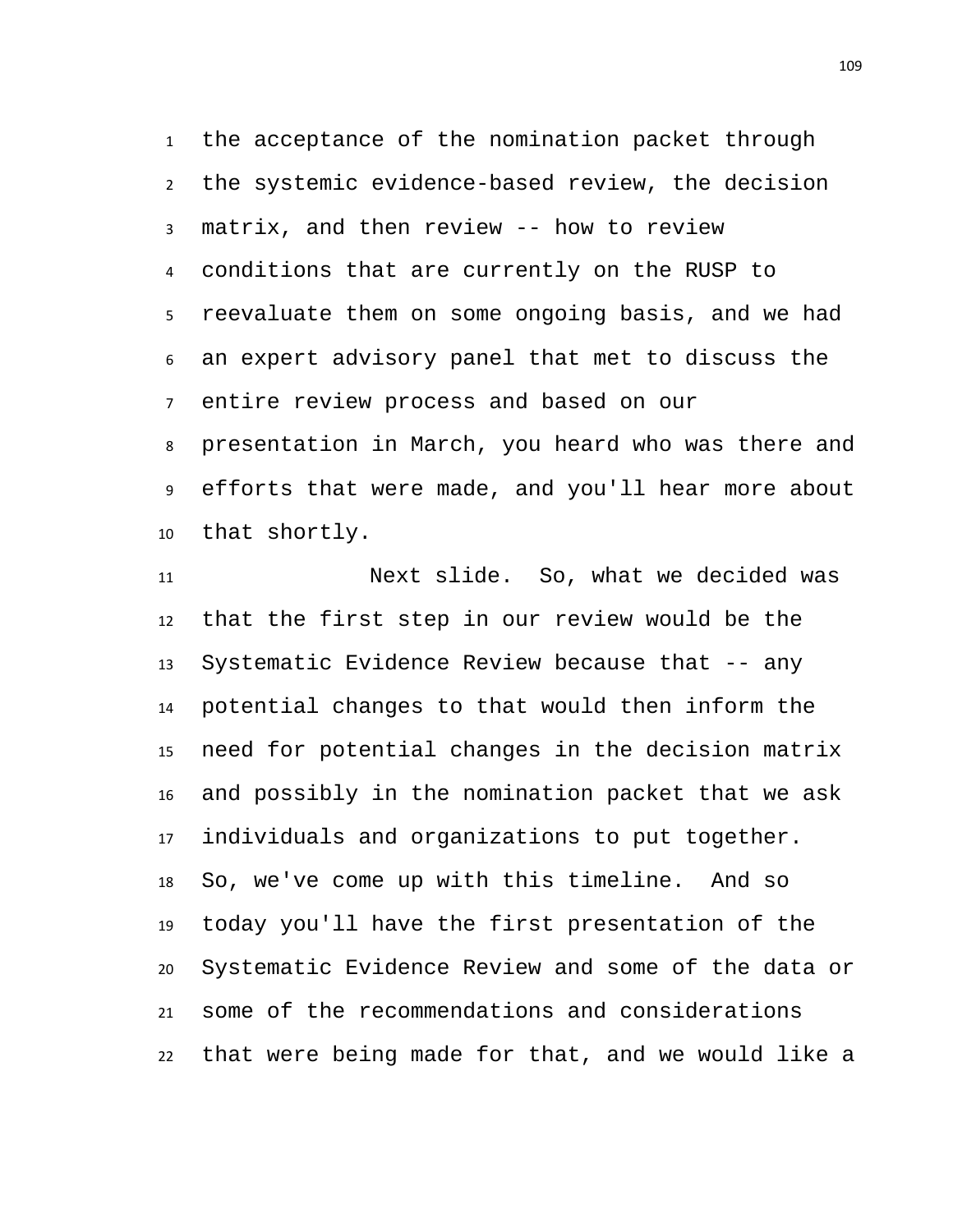really good, solid discussion on that, feedback from the committee, which would then help inform the next steps to bring that Systematic Evidence Review into -- into full focus.

 In August, we'll look at portions of the Systematic Evidence Review. We've talked about the potential for adding values to the review, the potential for cost assessment and modification of cost assessment, population-level modeling, public health system assessment, and these will all be part of the August meeting for further discussion by the -- by the committee, and then working towards a final decision about alterations of the Systematic Evidence Review and alterations to it.

 In November of 2019, a discussion will take place about the decision matrix and a review of the conditions that are on the RUSP with some, again, feedback from the committee about what potential changes would be beneficial based on what we've done before.

And in February of 2020 at that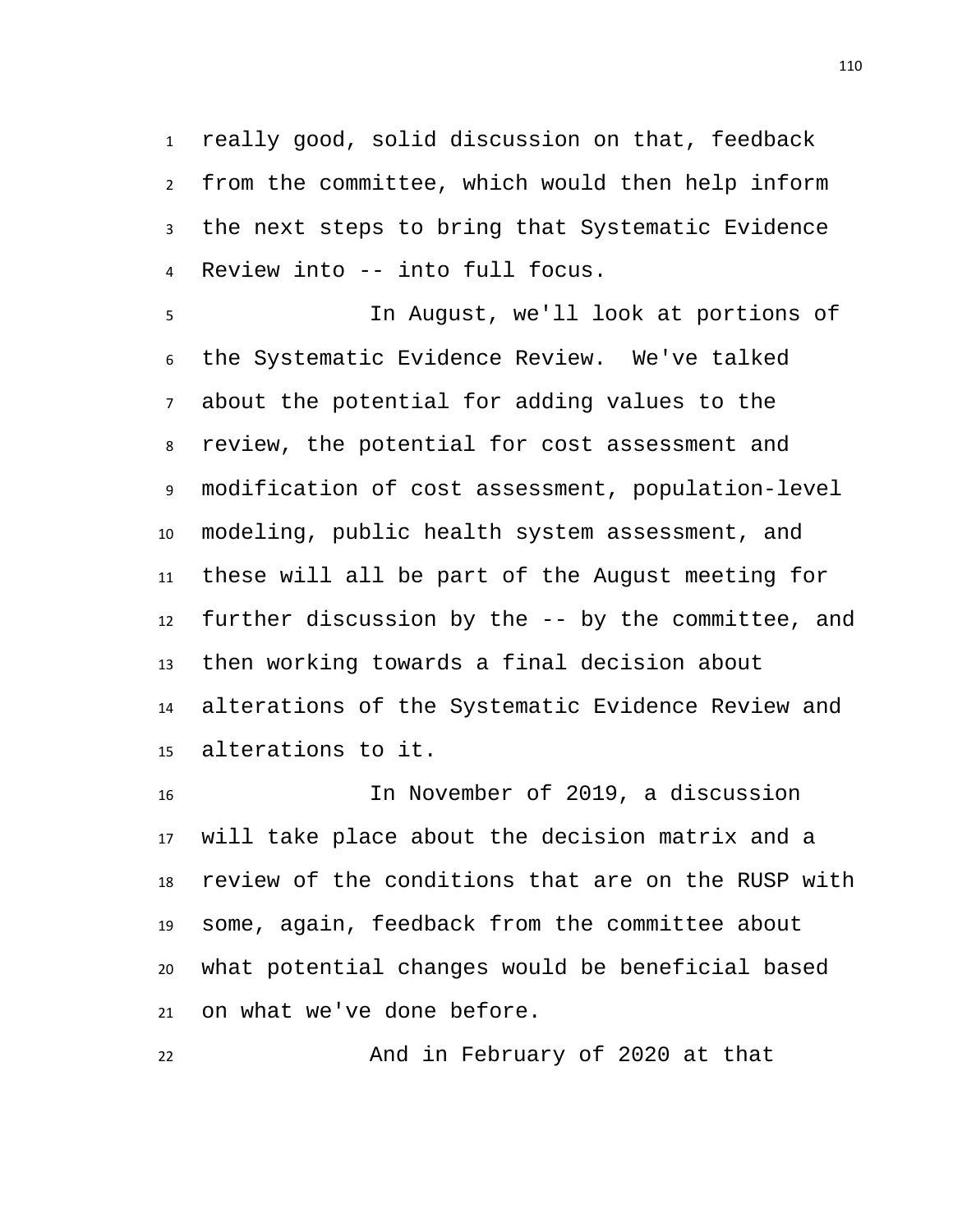meeting, to then review the initial nomination package and to make sure that the changes that we've considered and brought into the system might inform what might need to change in the nomination packet to help make things work effectively when a condition is being evaluated.

 And then at that point, we hope to be able to confirm all the final changes to the process. And so, that's the timeline that -- that we've proposed for going forward.

 Next slide. So, today, as I mentioned, the goal is to focus on the Systematic Evidence Review, and what additional types of information should be included in the evidence review to help make the committee's effort more successful in being able to get to the point where we determine that there's a benefit for the child who may have a condition that we are looking at. Next slide. So, here are some of the topics that are going to be talked about. Case definitions, planning to consider them at the

start of the review, the need to standardize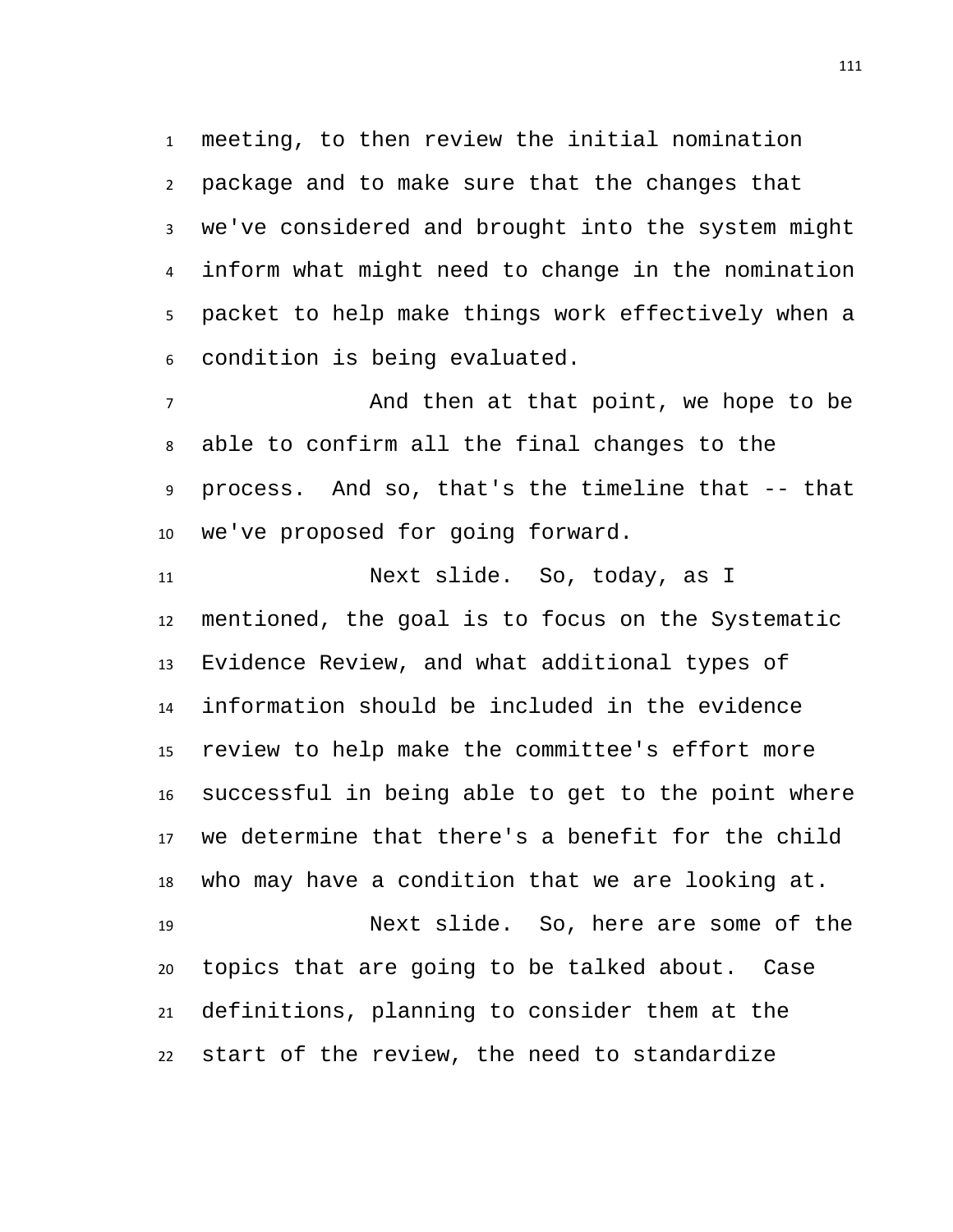terminology regarding primary and secondary targets, and incidental findings. Pre-specifying outcomes and the use of intermediate outcomes. The range of treatments that might be included in a systematic review and how to grade the evidence. And identifying and synthesizing unpublished evidence and other potential sources of data.

 So, with that, I'm going to turn this over to Dr. Powell and Dr. Kemper. They are going to make a presentation about where we are with the Systematic Evidence Review, and then they will lead a discussion on approaches to assessing and reporting the evidence with particular attention to identifying the type of data and information the committee would like to see included in the evidence review. As you are listening to their presentation, please be thinking about ways in which the methods used, and the data included in the evidence review can be modified from what we're doing currently to better inform the committee's decisions and deliberations. Also, be thinking about case definition would include, how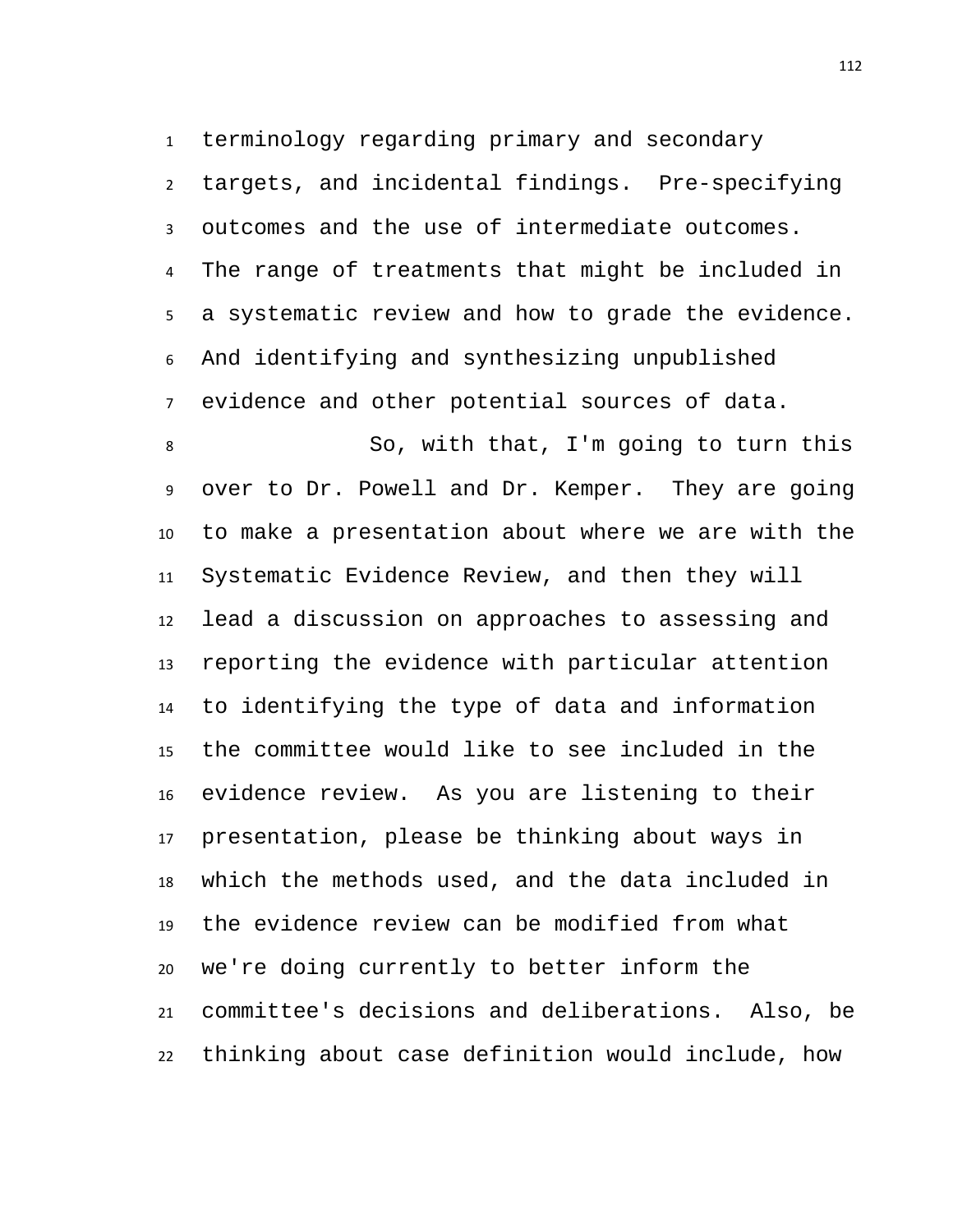outcome measures can be identified and graded, and the various types of treatment that ought to be included in our evaluation. Additionally, consider how we best can synthesize and utilize gray literature which Alex will define for us. And then I would like each of the workgroups to take what they've heard today and include some discussion about those -- these issues in your workgroup agendas so that tomorrow, you can bring back things that may have come up from the workgroups that might help inform a subsequent discussion on where we need to be heading with this Systematic Evidence Review. So, with that, I'm going to turn it over to Dr. Kemper and let him lead the discussion.

 EVIDENCE REVIEW PROCESS DR. ALEX KEMPER: Thank you very much for teeing this session up. So, I just want to take a step back. We really see this process that we're going through as an opportunity to look back at the previous evidence reviews that we've put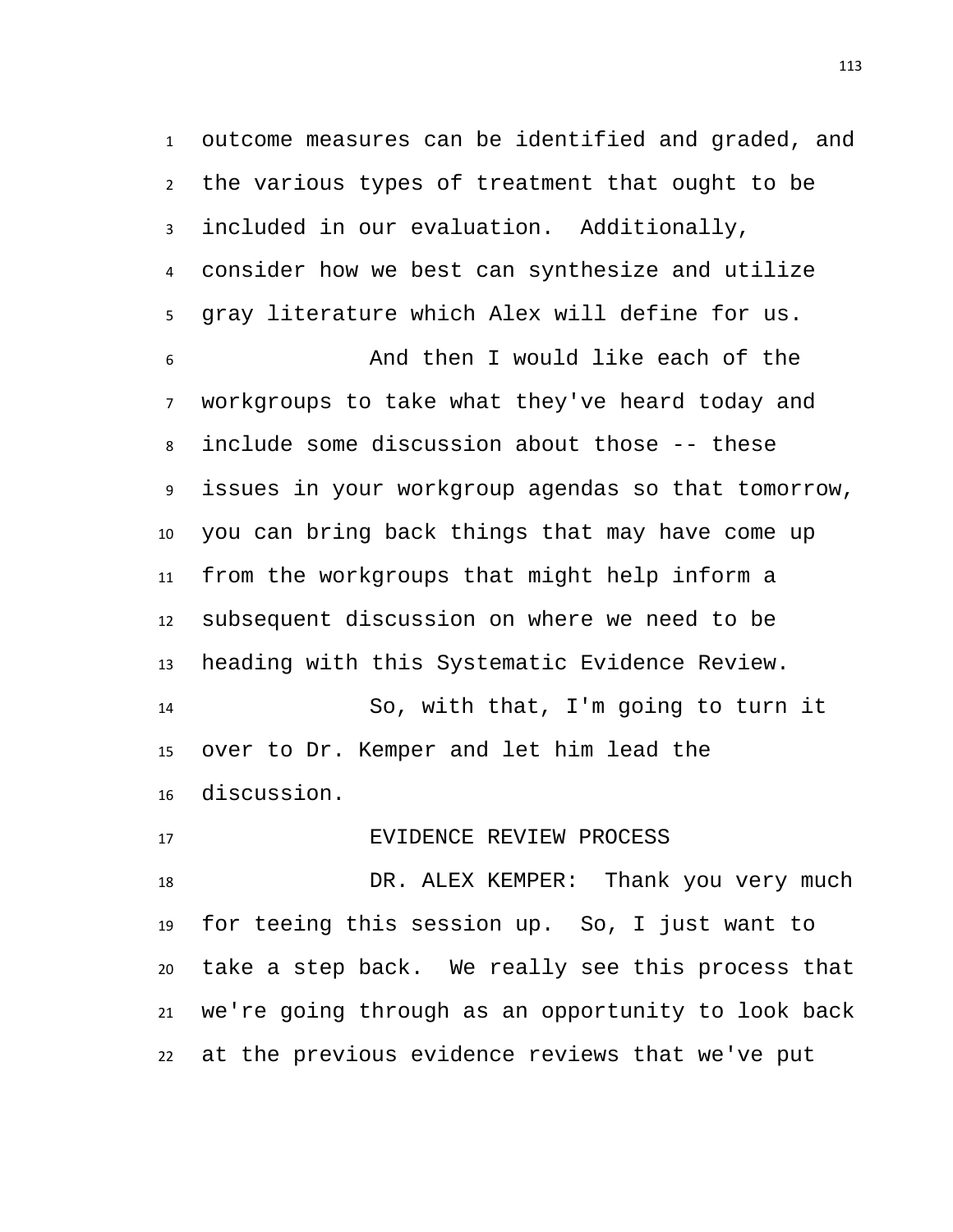together to inform the decision-making process that the Advisory Committee is involved with and think about what are the lessons learned, how can we strengthen the process, how -- what are the things that we could do to make sure that we best inform the Advisory Committee around,

recommendations.

 So, as Joe mentioned, a couple of months ago, we had a large in-person meeting to go over things and try to think about alternative methods moving forward, and that was discussed a little bit in the webinar that was held last month, although obviously it's really difficult to get any sort of meaningful feedback on a webinar. And so, what we're going to be doing over the next few meetings is talking about the lessons that we've learned from looking back and thinking about how we can do things better moving forward. But this is really going to be a dialogue. We really want to solicit as much feedback as we can. So, Dr. Powell is going to help me

facilitate a discussion with members of the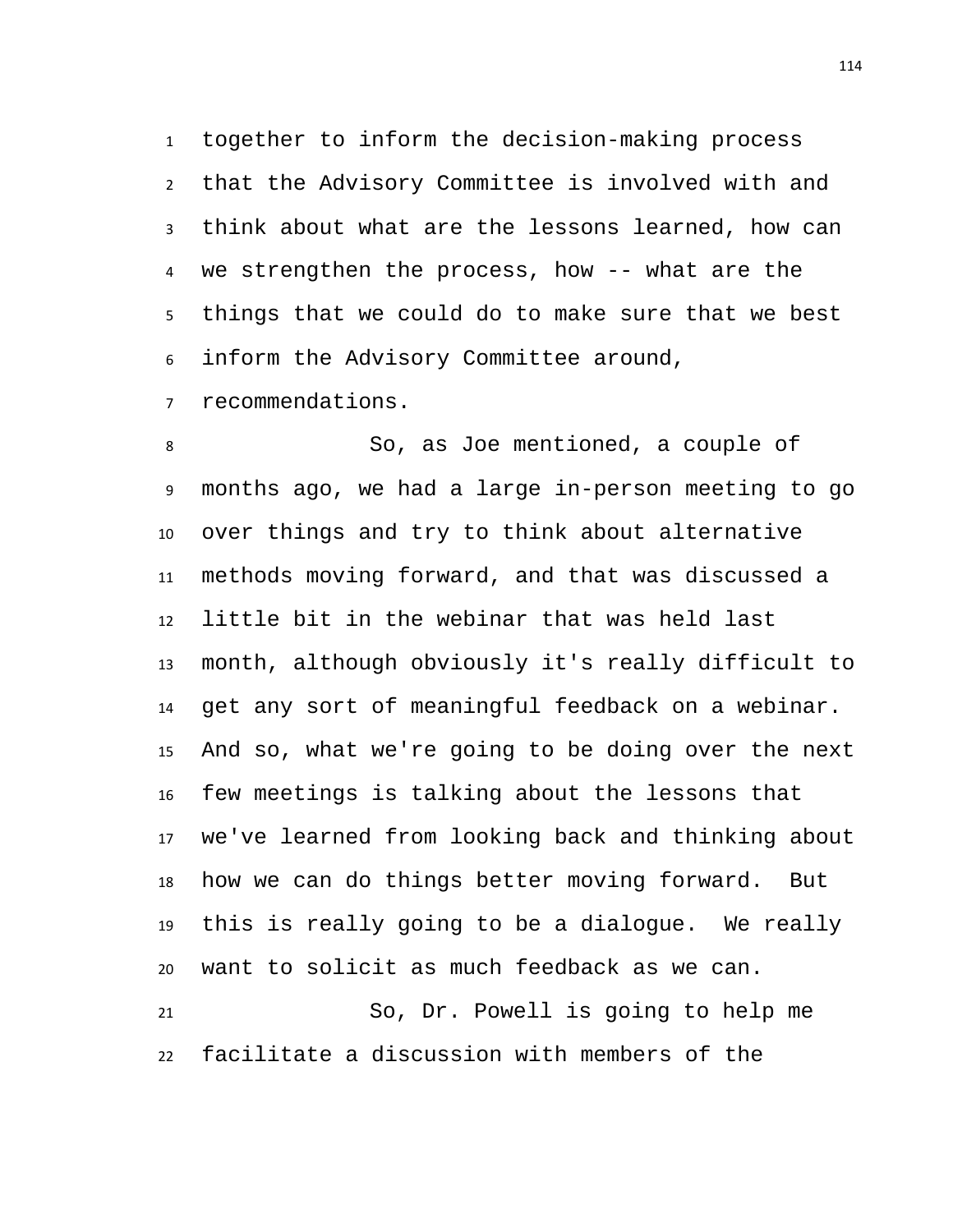Advisory Committee and the organizational

 representatives. But that doesn't mean that we're not interested in getting feedback from, you know, others who attend this meeting in person or via webinar or who otherwise have an interest in the process, but just to help make it feasible, that's what we're going to focus on today. However, you know, certainly I'm open to feedback and then more importantly, in August, there's going to be a larger public comments section to give feedback on the kinds of things that we're talking about.

 So, I'm going to lay out a lot of topics for everyone to think about. But again, it's a work in progress, and we really look forward to hearing what everyone has to say. So, I'm going to go ahead and get things moving and then periodically, I'm going to open things up, and then between me and Dr. Powell, hopefully we'll be able to draw out your thoughts.

 So, as I go through here, the key issue that I want everybody to think about is how to best synthesize the available evidence to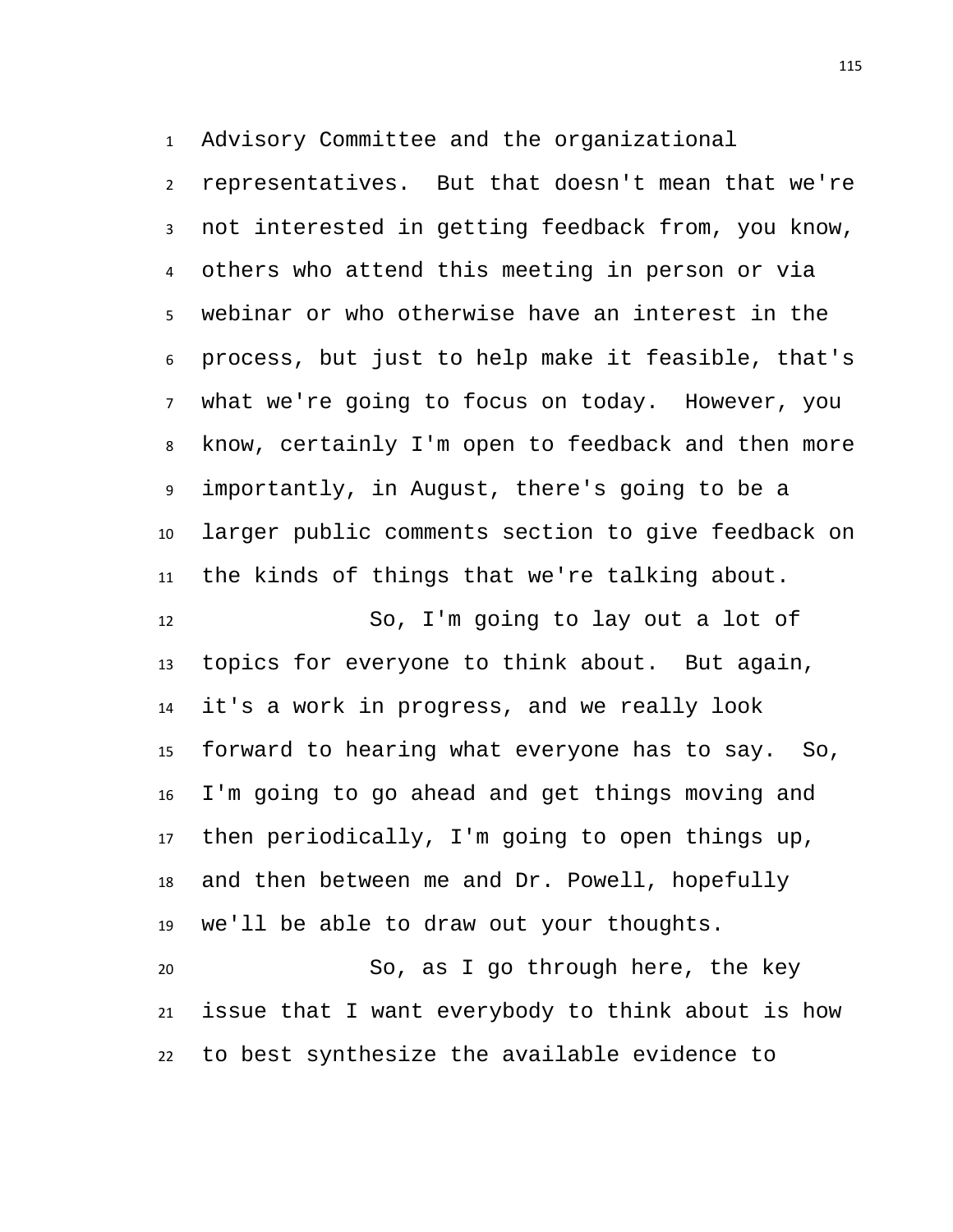inform the Advisory Committee. So, this is about, you know, filling in or solving the puzzle. So, this presentation is about the Evidence Review Process. It's not about the decision process. But, as Dr. Bocchini talked about, we are going to revisit that decision-making process.

 So, this is what I talked about before that in March 2019, we provided just a summary where we talked about the in-person meeting where we really dug into issues of the nomination, the Evidence Review Process, and decision-making, and at that time, we also considered how to periodically reassess conditions that are already on the Recommended Uniform Screening Panel.

 But today my objective is to think about ways to strengthen the Evidence Review Process and use that to ultimately develop a manual of procedures.

 So, as Dr. Bocchini mentioned, we have a summary report that's going to be due in March of 2020, and you've already seen the outline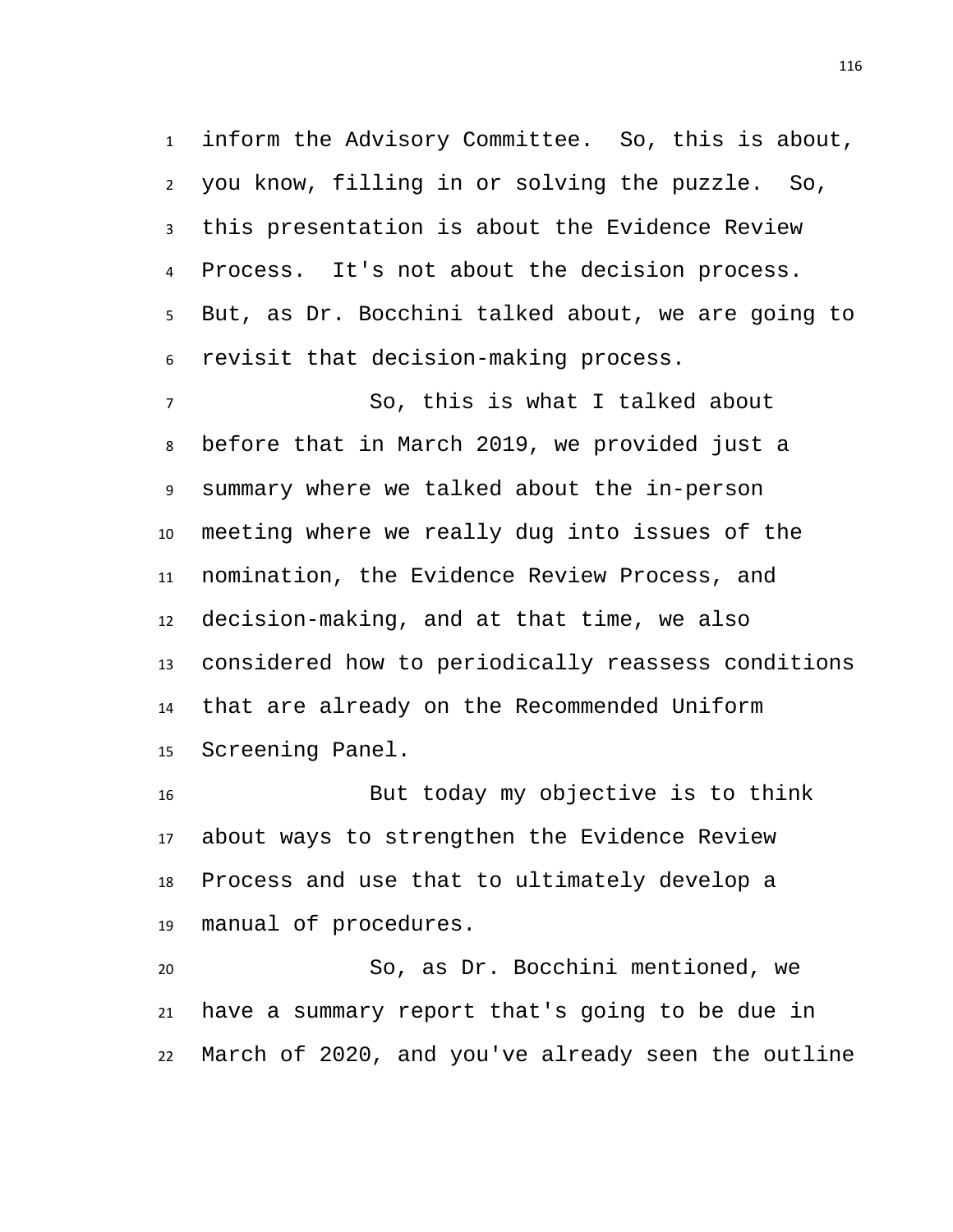for when we're going to present things. So, I'm not going to go through that again. But just to highlight, that our Evidence Review Group is continuing to engage with the Advisory Committee in between meetings to think about how to move things forward and, of course, we're interested in feedback from others.

 So, this again is -- the goal today is thinking about the Evidence Review Process, so I will be the first to acknowledge there are a lot of thorny and complex issues, and we're not going to resolve all of them today. But I do think that it's important that we discuss them.

 So, everybody okay on the plan? Any questions so far? Okay. I got a thumb's up from Dr. Brosco, which is always reassuring.

 So, this again is the conceptual framework that we use whenever we look at newborn screening, and the key things to take out of this as we look at what's the difference between what might happen with newborn screening compared to what would happen with usual clinical case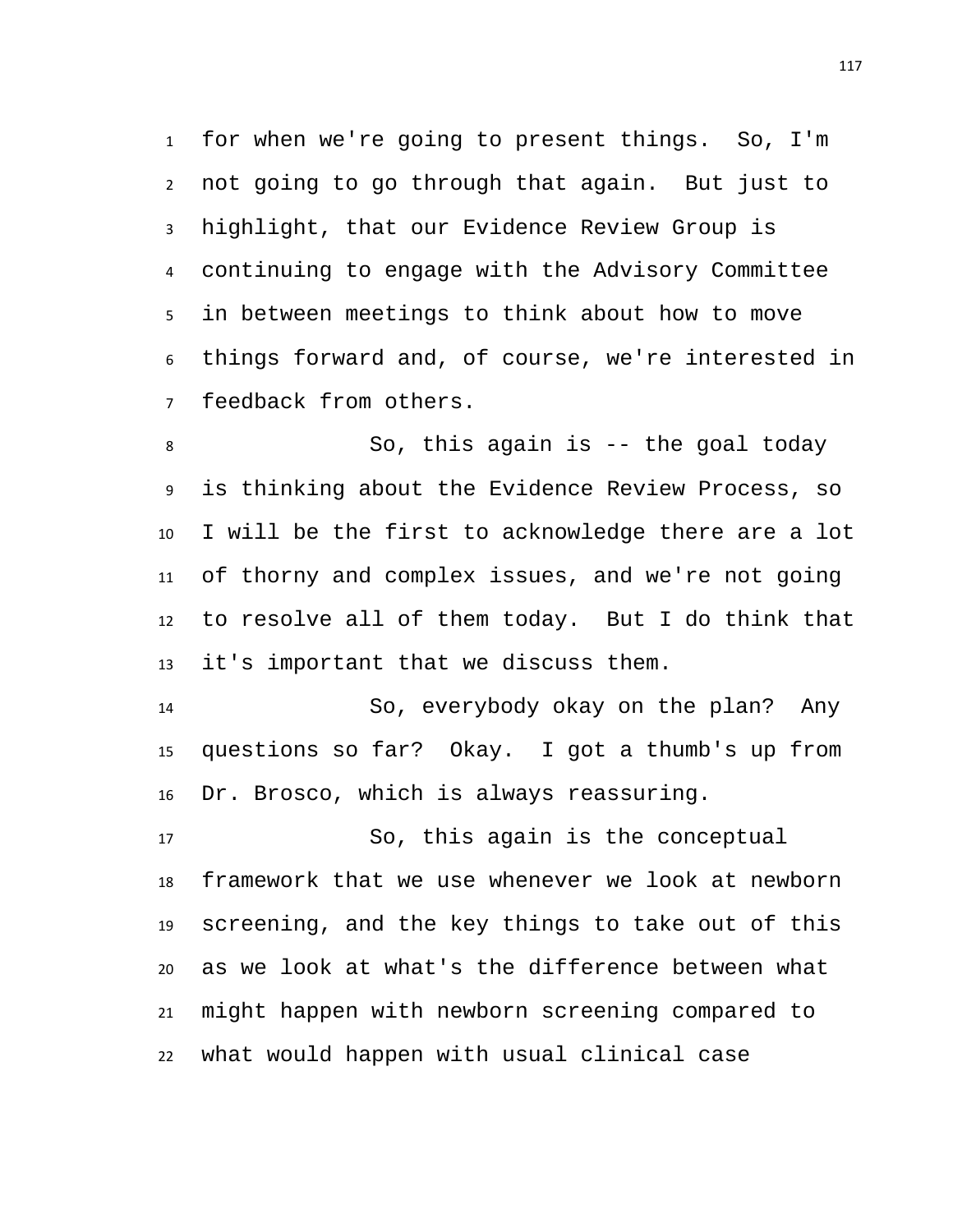detection, and all of this lives within the broader public health system. So, as everyone in this room knows, I believe, there are three components to the evidence review.

 So, we look at the effectiveness of newborn screening, so how well does newborn screening detect those kinds of cases that you would want to detect.

 Secondly, we look at the benefits and harms of newborn screening compared to what might happen with usual case detection. So, again, we're not looking at just what happens through newborn screening, but what's the incremental benefit or what are the harms associated with newborn screening.

 And then finally, we also look, and there was a nice robust discussion earlier about the public health system impact, but we do look at the impact of expanding newborn screening on public health and the health care system.

 So, one thing that I don't think that I've been as clear about, but we need to keep in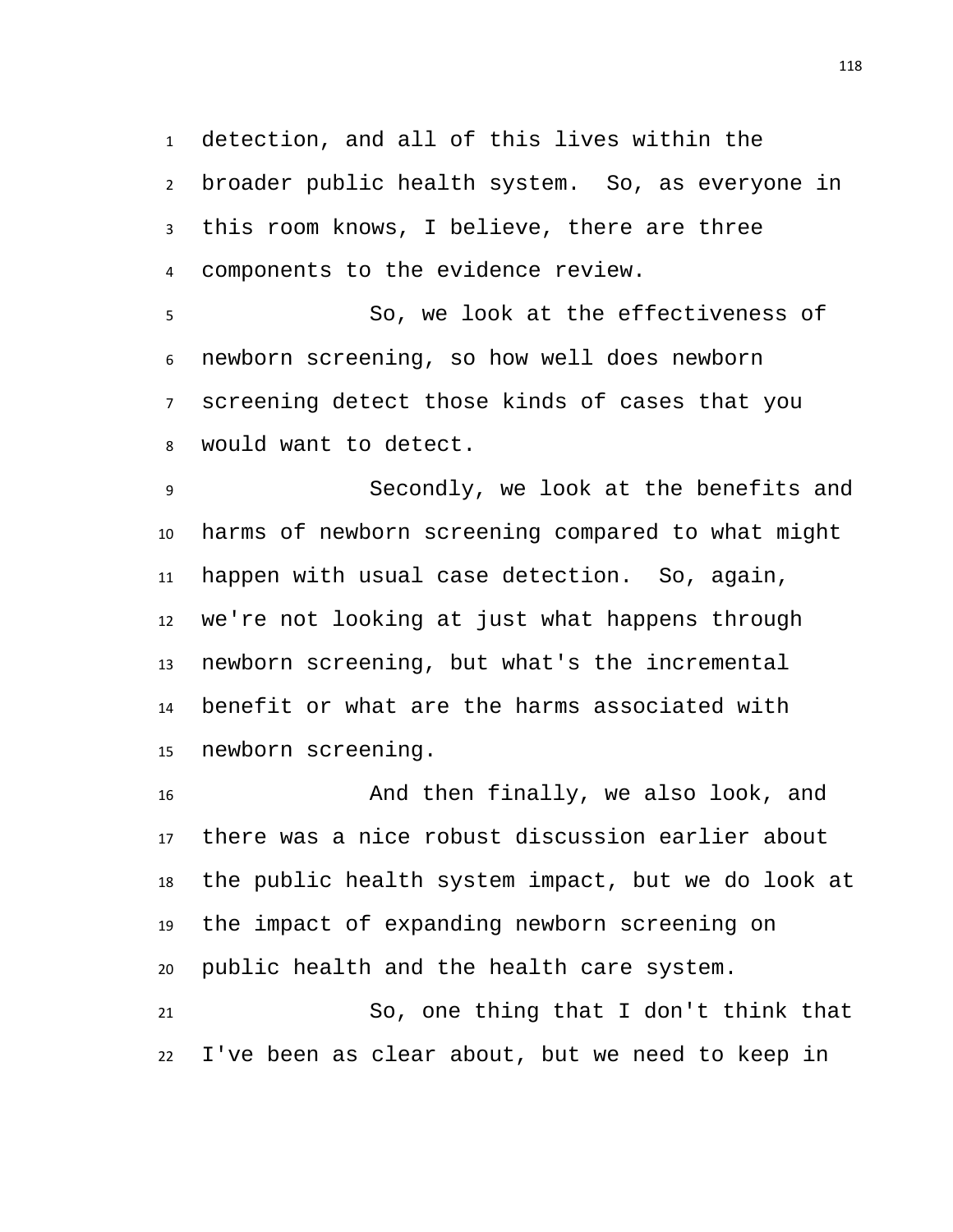mind -- let's see if this animation works -- woo, it's always a miracle when that happens -- is, right. So, that's the DeLorean from -- from Back to the Future. The reason I put this up is we need to also keep in mind the time horizon so, you know, when clinical cases might develop, you know, what the time difference is between picking up cases through newborn screening and when is it that we expect the benefits or harms related to newborn screening to occur. And I think it's really important that we keep in mind this -- this issue of -- of timing of things, because it could have an impact on how you view the overall impact of newborn screening. I'm going to periodically bring that up.

 The other thing that I will remind everyone is that we've really tried to optimize the Evidence Review Process given the time constraints that are put on us in terms of the nine-month window. So, we really try to focus on those things that we think are going to be most important for the -- for the Advisory Committee,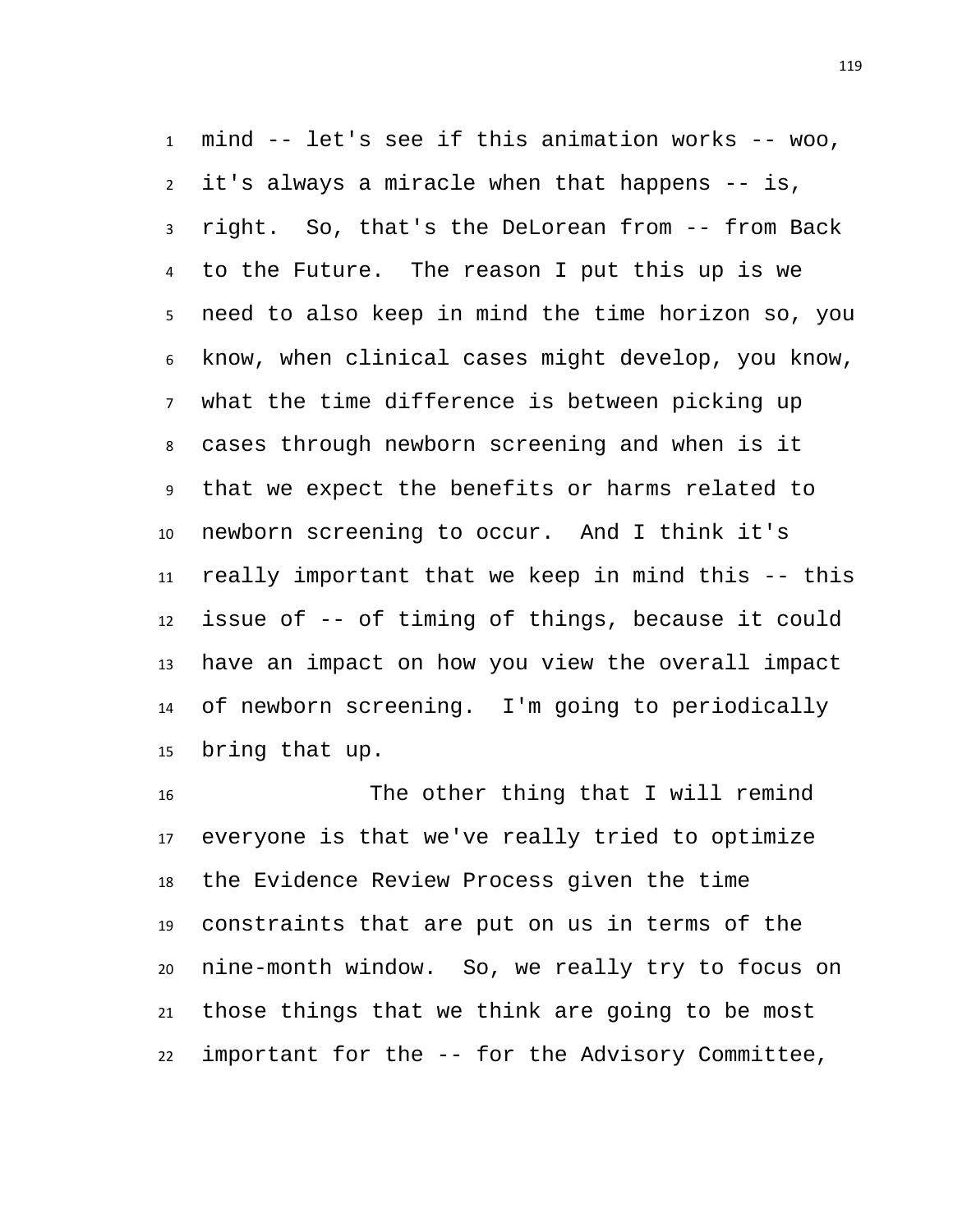and you'll see how that's going to come up for today.

 So, we're almost to the participation component of this, and what I'd like to do is first of all, prepare you for -- for where we're going. So, there are a series of things that I want to make sure that we get through today. One is talking about issues of case detection. The second thing is what we expect in terms of the key outcomes. How do we know what kinds of things that we should be looking for? The third thing is related to treatment in terms of what sort of treatment should we include. The fourth thing is related to assessing the peer-reviewed evidence and how do we really evaluate the quality of what's out there. And then the final piece is related to the gray literature. How do we identify and assess unpublished evidence? And so, that's where we're going. These are the big topics I want to make sure that we hit in the next hour or so.

So, let me begin by talking about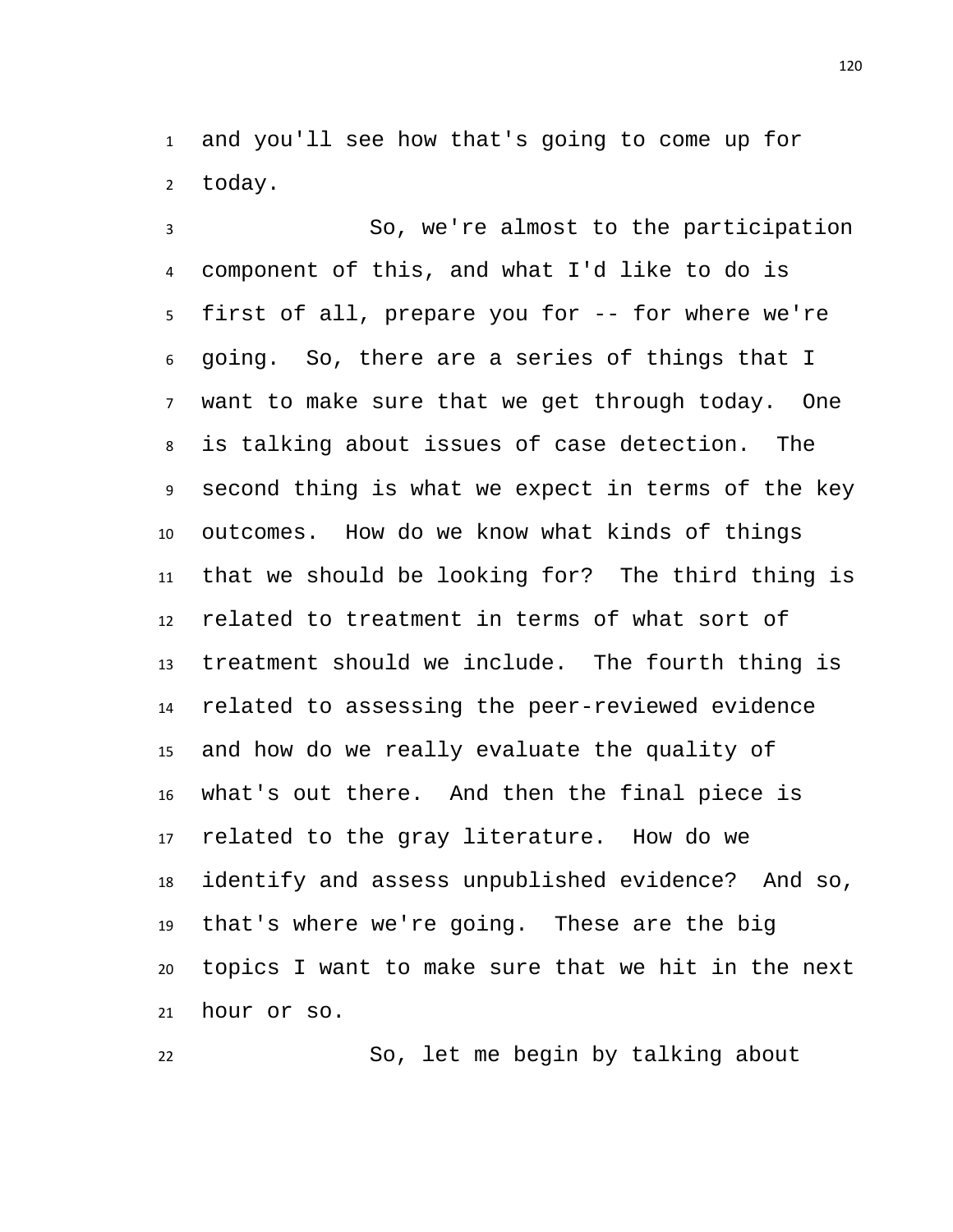case definitions. So, one of the challenges that we faced in prior reviews is what defines the condition detected through screening when potentially affected individuals might be asymptomatic and then you begin providing interventions so that they may never develop what we typically think of with the condition, right? So, what we want to do is make sure that we understand what it is that we're screening for so that we can evaluate what the benefit of detecting through newborn screening is versus usual case definition.

 In general, there are three ways that we've gone about doing this. So, you can look at the genotype, right? But there might not be a clear genotype/phenotype correlation, or there might be incomplete penetrance or variable expressivity. So, although it's like a, you know, as a general pediatrician before I got involved in this, I might, you know, think that there would be, you know, greater predictive value by looking at the genotype. What we've learned is that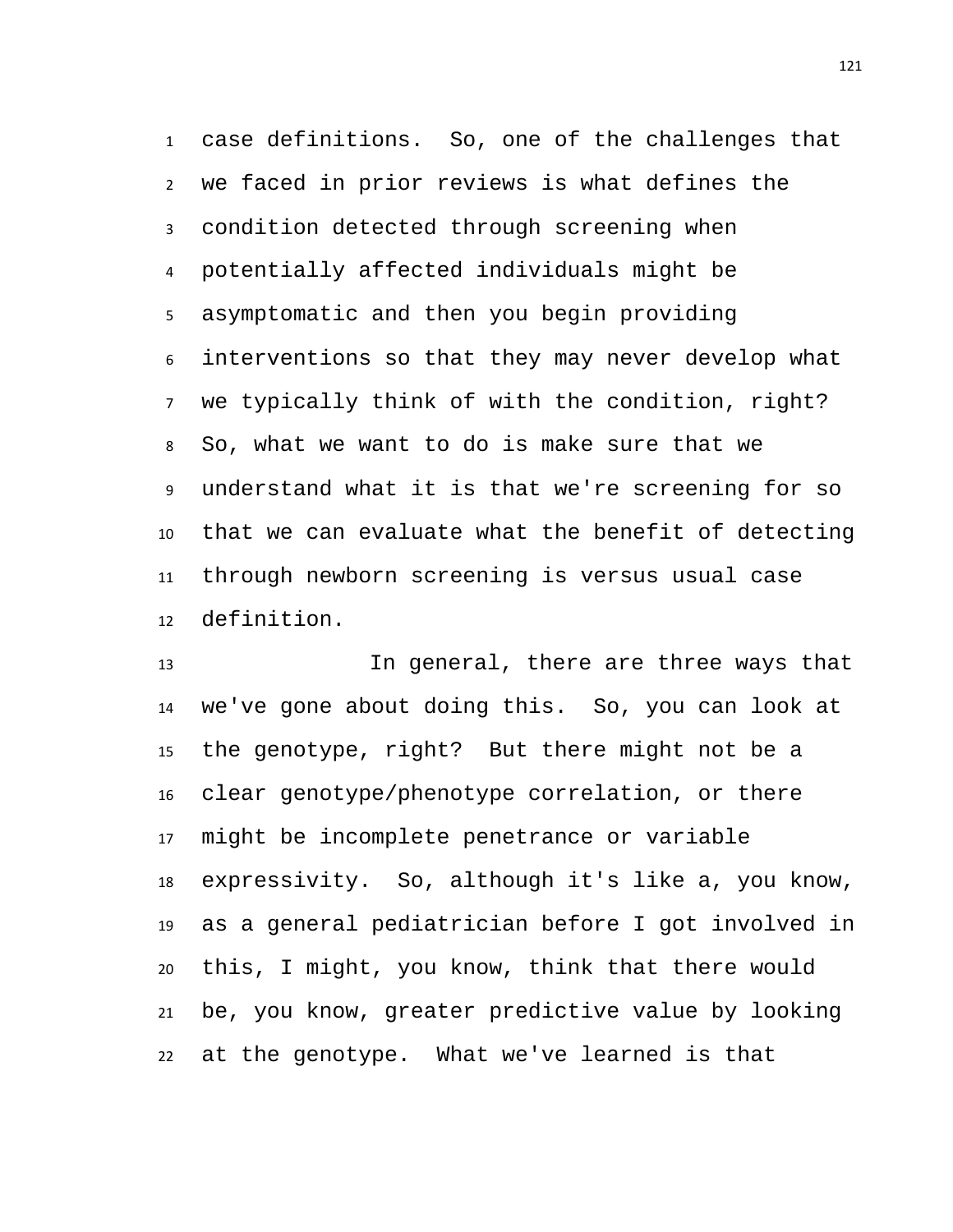that's not always the case.

 The second way is we can look at biochemical manifestations of the condition, right? But the problem is there's pseudodeficiency, there can be changes of biochemical profile over time, and so going directly from some biomarker associated with the condition is saying, you know, this is -- this is what the child or individual has is complex. And then, the third thing, and I alluded to this before, is related to clinical, right? So, the clinical signs or symptoms might not emerge, right, when they're -- when they're asymptomatic and early treatment might alter the course of the condition significantly. But it's clear that when we do this evidence review, we have to have a clear notion of what the case definition is. So, I'm going to put up one more slide about case definition, and then I'd like to open it up. So, actually two more slides.

So, the first is, I propose that we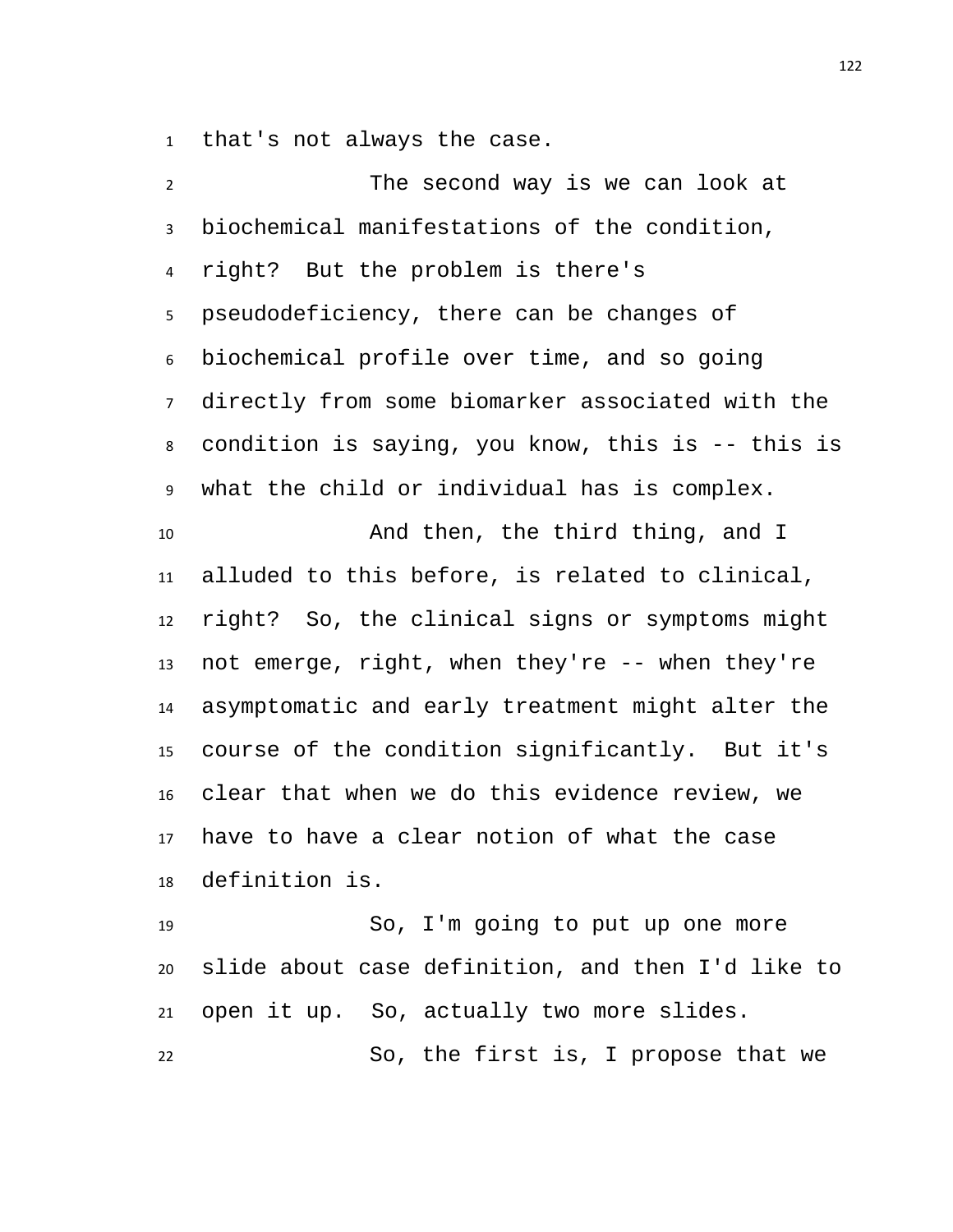really need to standardize the terminology that we use in terms of primary target -- that thing that we're really going after. Secondary targets being those things that, you know, we would like to identify through screening or at least we're considering whether or not there is benefit through the evidence evaluation, and then incidental findings, which are things that wouldn't be targeted at all. But there are all sorts of challenges related to understanding the condition, agreement about the goal of screening, and this has come up before in terms of issues of identification and carriers or late-onset disease, right? So, there were a lot of conversations, for example, around Pompe disease.

 And then, one of the things that's been made clear to me by those who are involved in public health is that the case definitions that we use when we do these evidence evaluations or when the Advisory Committee makes the recommendation has significant impact on State Newborn Screening Programs in terms of what they're looking for in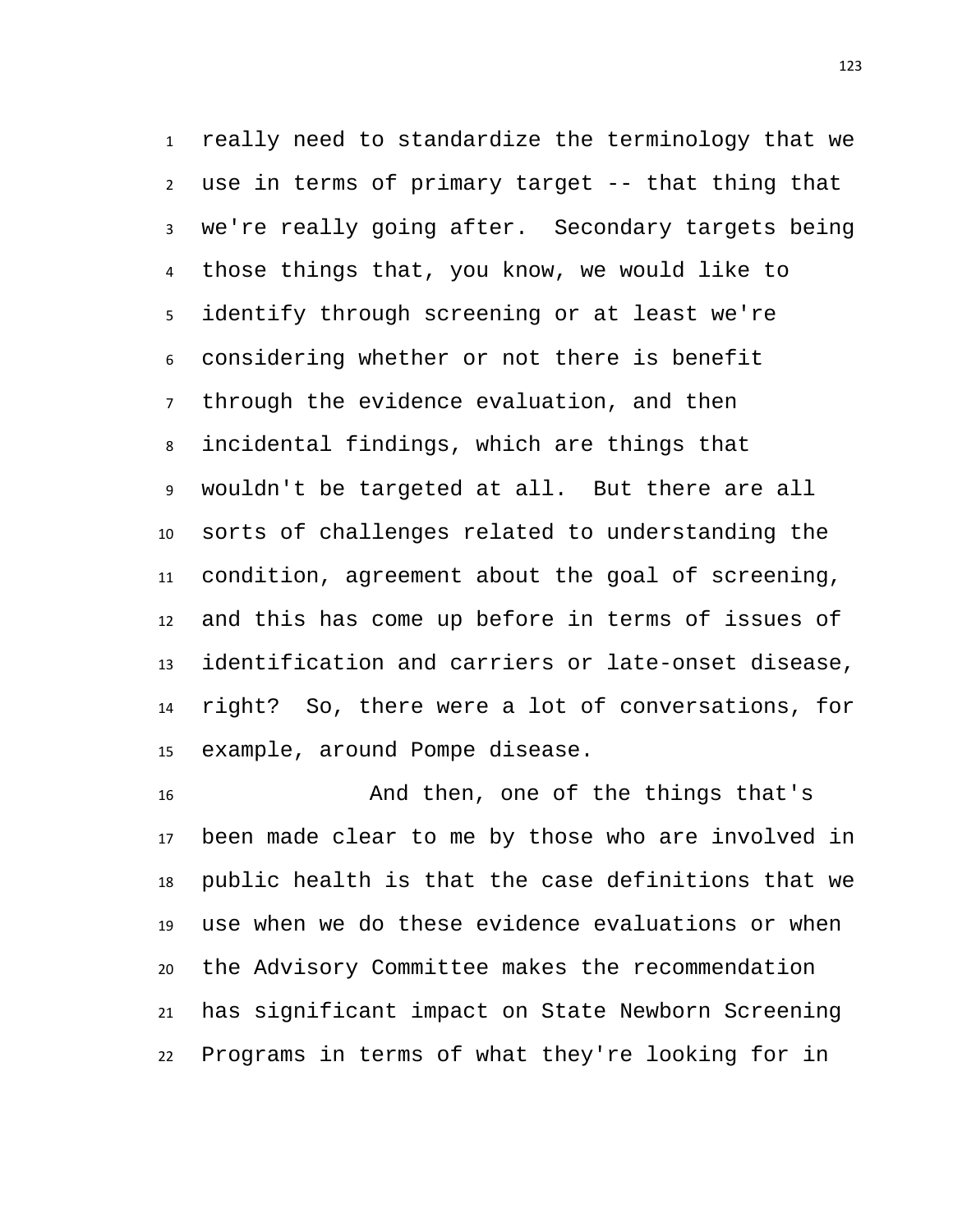the reporting requirements and that kind of thing. So, I will just say that -- I will be the first person to say that as a clinician, I like things to be binary. It's easier for me to think about that. But it's clear that that's not the case. Look at congenital hypothyroidism or cystic fibrosis that things are not, you know, easily able to separate into condition, non-condition. But all this has significant implication for evidence review.

 So, I have -- but I'm not going to put it up now -- some suggestions about ways that we could move forward with this. Dr. Powell, I'll hand the microphone over to you if you want to solicit questions from the Advisory Committee or others.

 DR. CYNTHIA POWELL: All right. Thank you, Dr. Kemper. We'll first take questions from the committee members or comments from committee members and then turn it over for questions from the organizational representatives. Sue Berry.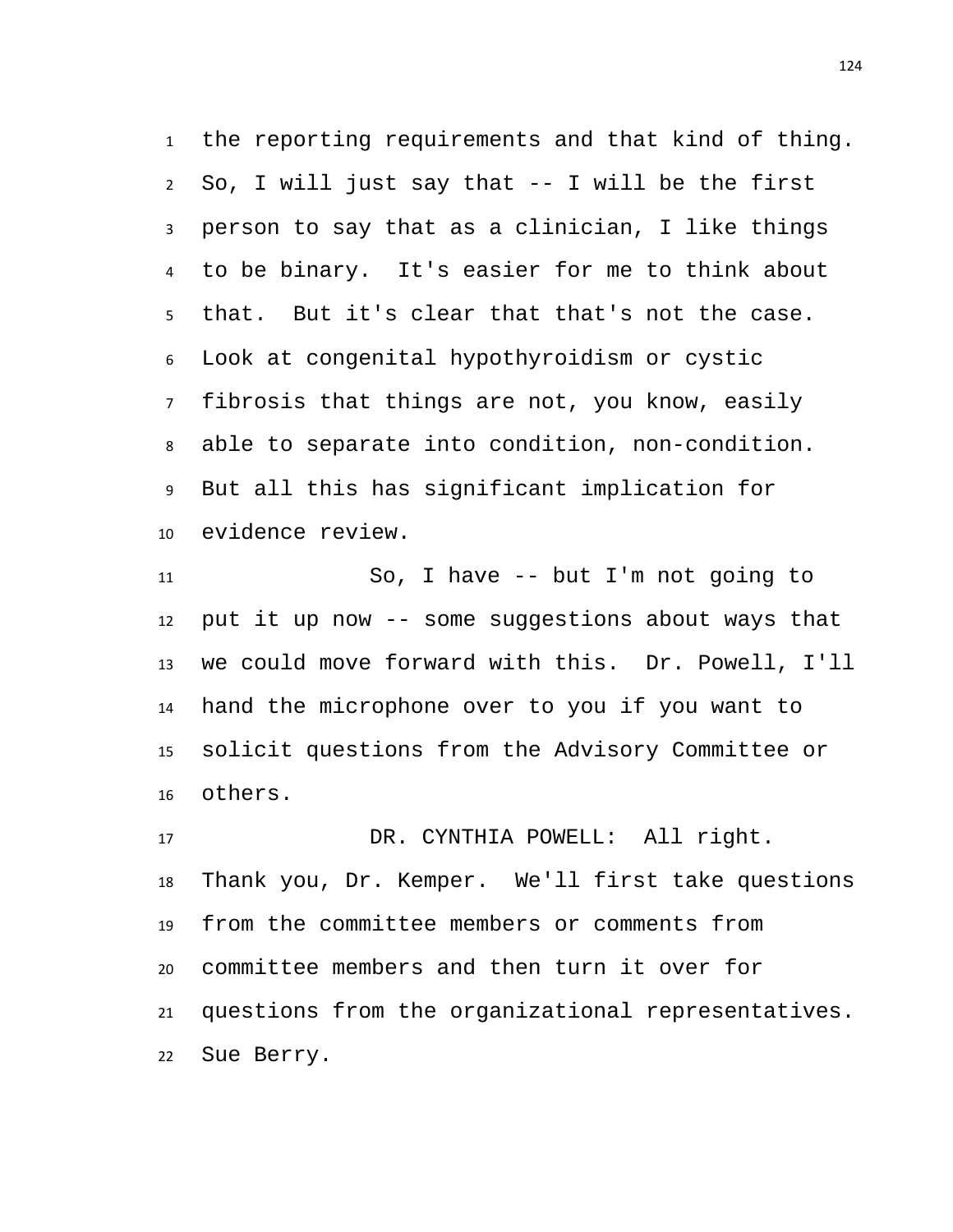DR. SUSAN BERRY: This is Sue Berry. I want to hone in a little bit on that secondary target comment that you made. I recall the original paper that sort of outlined the suggested parts for the RUSP. What the secondary targets were were stuff that came along for which we had limited evidence, and that was pretty much it. It wasn't that we were trying to get them. It wasn't that they were in any way desired, necessarily, as targets. It's just that they were other things in the MS/MS basically and we've subsequently ended up with other secondary targets -- things like discovering children with Down syndrome and T-cell immunodeficiency when we're screening for SCID. But I think we ought to be really careful about having it misunderstood that secondary targets were targets in the first place. They were -- they were ride-alongs, and the implication for some reason that they carry the same weight in some ways as what is the primary

about because it's a very high burden and the

target is something I think we should be careful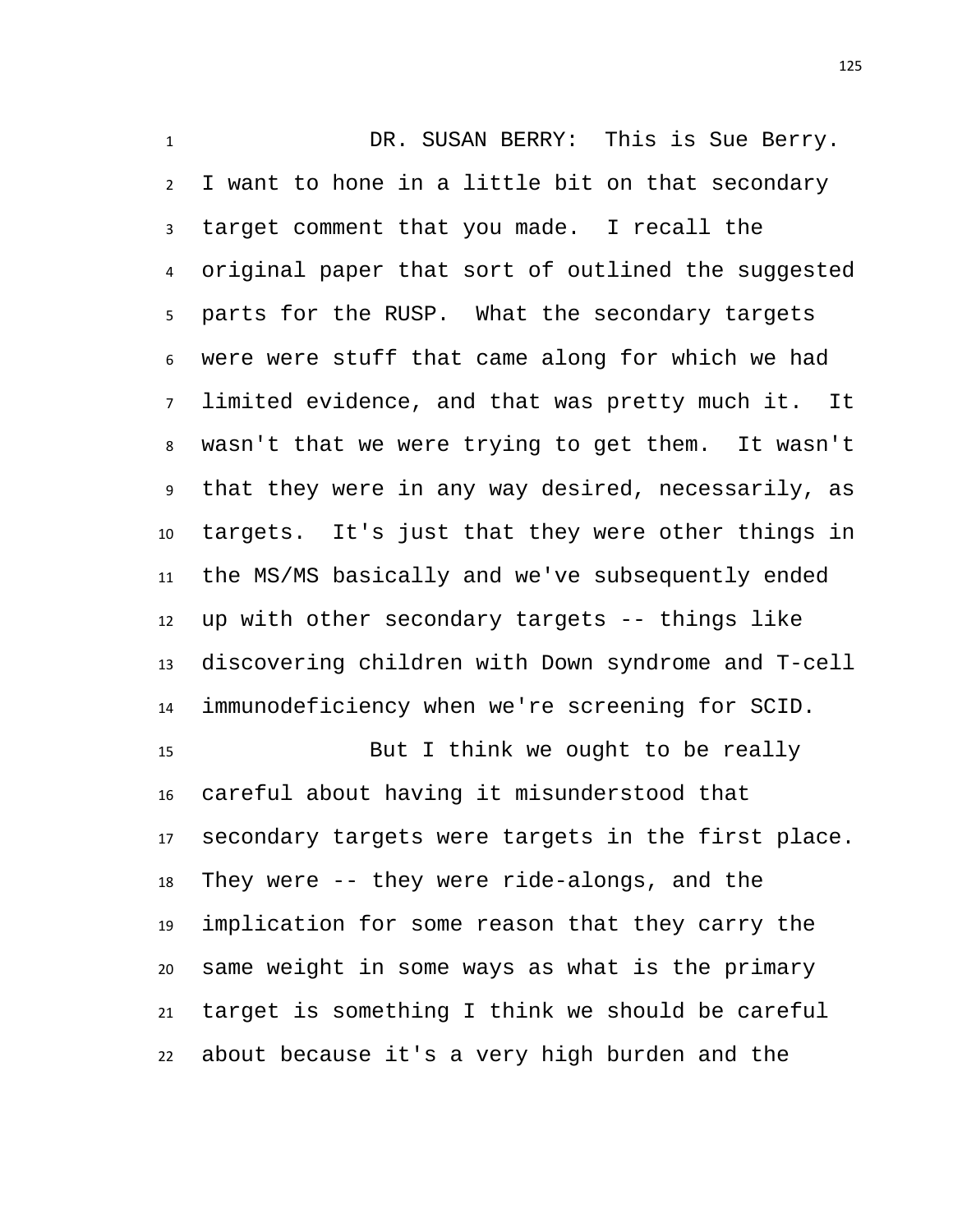information is not very good. So, I think we want to be -- I love the idea of standardizing terminology. I want to make sure that we remember where we came from on it, and that when we talk about what a secondary target is that we are very careful not to give it more importance in some ways than it deserves. I don't know how else to put it.

9 DR. ALEX KEMPER: So, can I just -- just ask one additional question, just to make sure I understand? So, for the Evidence Review Process, do you think that we ought to be looking at the secondary targets if you know what the secondary targets are or just focus on the primary target and not think about the secondary targets? DR. SUE BERRY: So, this is Sue Berry again. I would argue that you have to essentially take care -- you have to account for them, if you will, in the Public Health Impact. I don't think there is a special need to define the evidence of utility for screening for them because they're not -- you're not going to -- they're going to come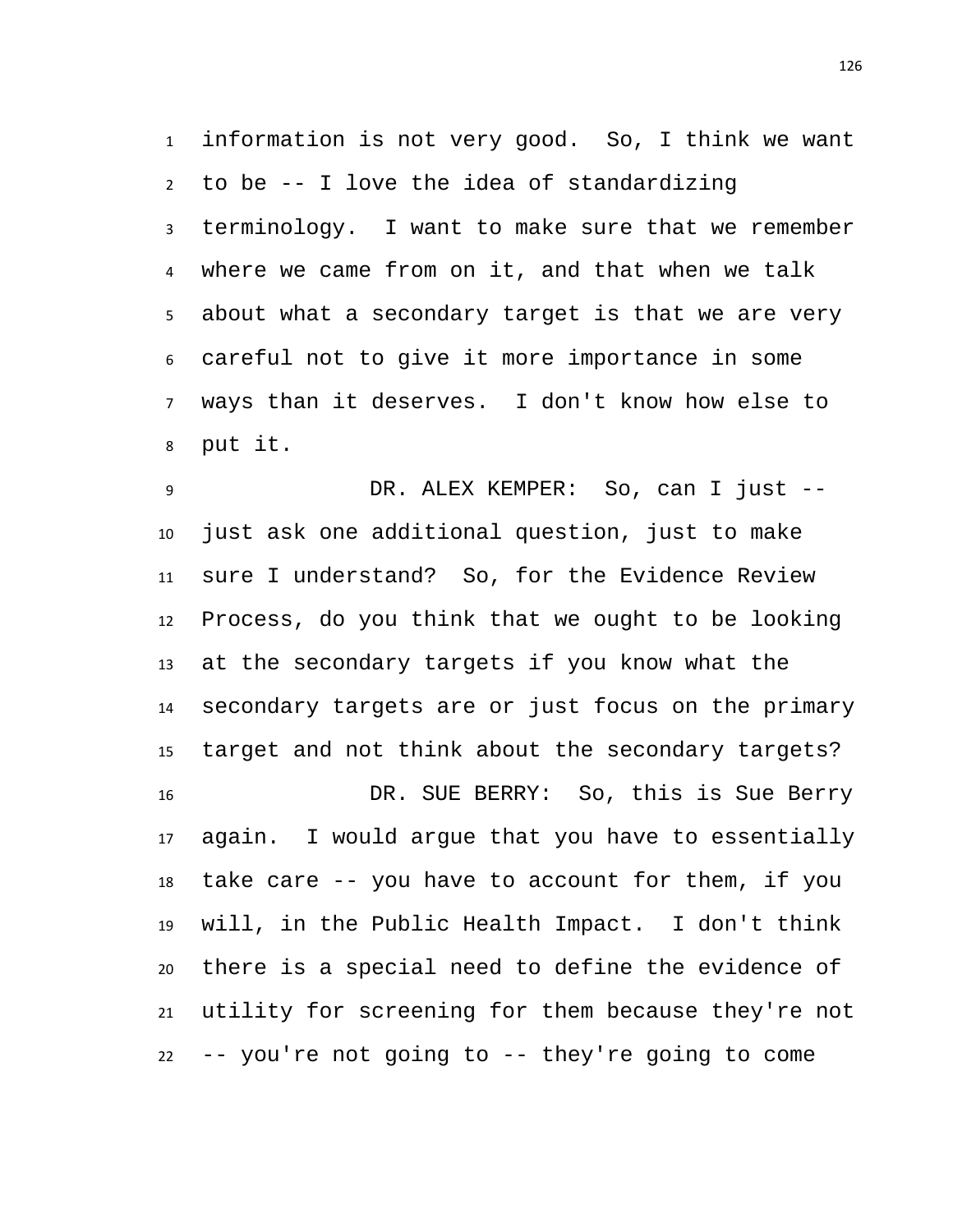along whether you do that evidence review or not, and I think our decision-making is, I think, more based on the primary target with, if you will, I don't know how else to put it, the burden that the secondary targets may also bring, because that -- that makes it more complicated. It gives you information that will be hard to deal with. You have to decide, for example, the secondary targets might be so terrible that you really need to think hard about your primary target. I mean, that's an exaggeration, but it could happen.

 DR. CYNTHIA POWELL: Jeff Brosco. DR. JEFFREY BROSCO: It's Jeff Brosco. I'm following up on what Sue said. I would say it even stronger than that, that we should really be focusing entirely on whatever the primary target is, and that primary target -- I think we've talked about it as a group -- might be, in part, defined by the group that's proposing the candidate condition and saying here's what we think we should be screening for, in part because this is a public health mandate for states. When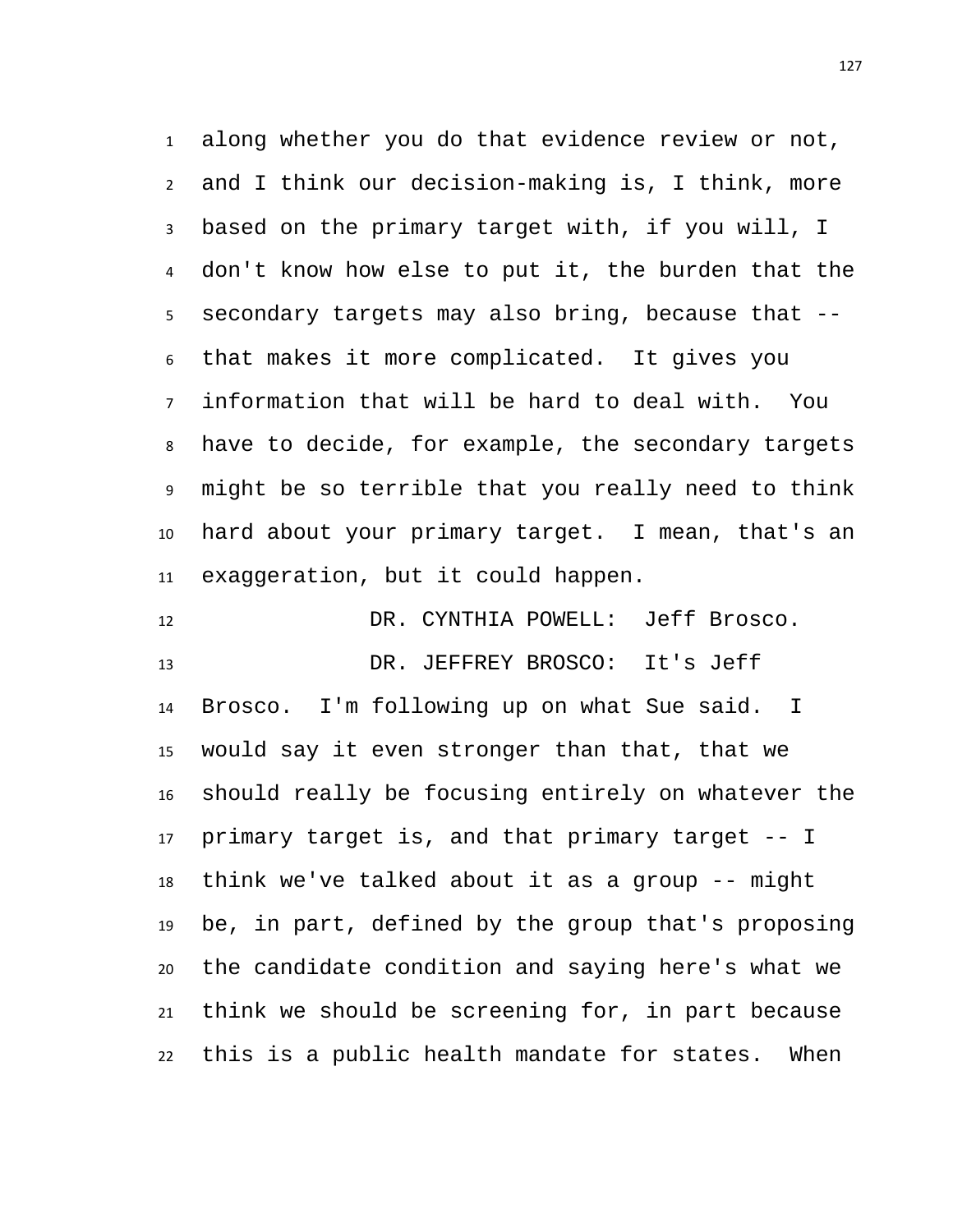you start including secondary targets, late-onset things, and incidental findings, it's very confusing for state labs -- now, what do we do with the information? I think if at the federal level we make it very clear that our recommendation is for the primary target and only the primary target, it makes it easier for states to say we're going to use our resources that way and not go down the line with these other things. DR. CYNTHIA POWELL: Mei Baker.

 DR. MEI BAKER: Mei Baker, committee member. I think it doesn't matter if you put a primary or secondary. When you have a target, it means we intended to find them. I think that's -- that's important. If this target is subjected to all the review process, I personally want to avoid there is a first, I mean, primary and secondary. If something comes along that's not avoidable, we need to assess the pros and cons, you know? I think a week back or two we talked about the SCID. So, it's why I still have trouble with incidental. I like to use our intent. For example, when it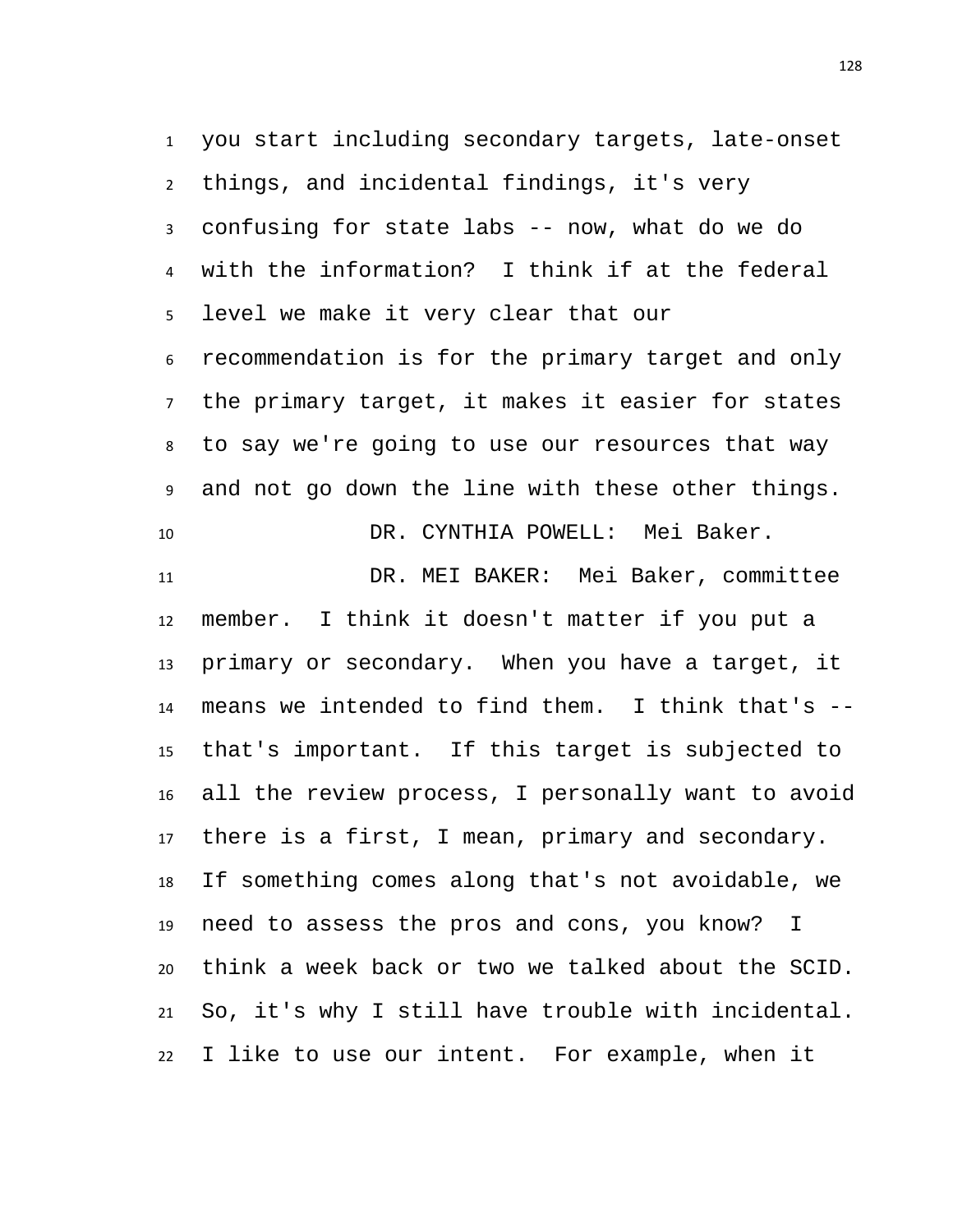comes to SCID screening, we use TREC assay and we knew you will have DiGeorge. But I'm talking about [inaudible], we said that's fine because no harm done. But when it seems to happen, but I still don't want to say this is our secondary target because we are not targeting them, and we made it very clear, we are not identifying other DiGeorge because of your status ratio.

 So, I think if we really want it clear, I wouldn't use a primary target and secondary target. It just -- the disease condition we are looking for, but we also know technology, the method that you use, you may have unintended results and then we need to assess, it's our intent, it's good or harm. How much harm can weigh in in terms of the decision-maker?

 DR. CYNTHIA POWELL: Beth Tarini. DR. BETH TARINI: I agree with Mei. I think target suggests intentionality, and then when you start talking about intentionality -- when you hear intentionality, then the primary and 22 secondary gets washed away. So,  $I$  -- I do think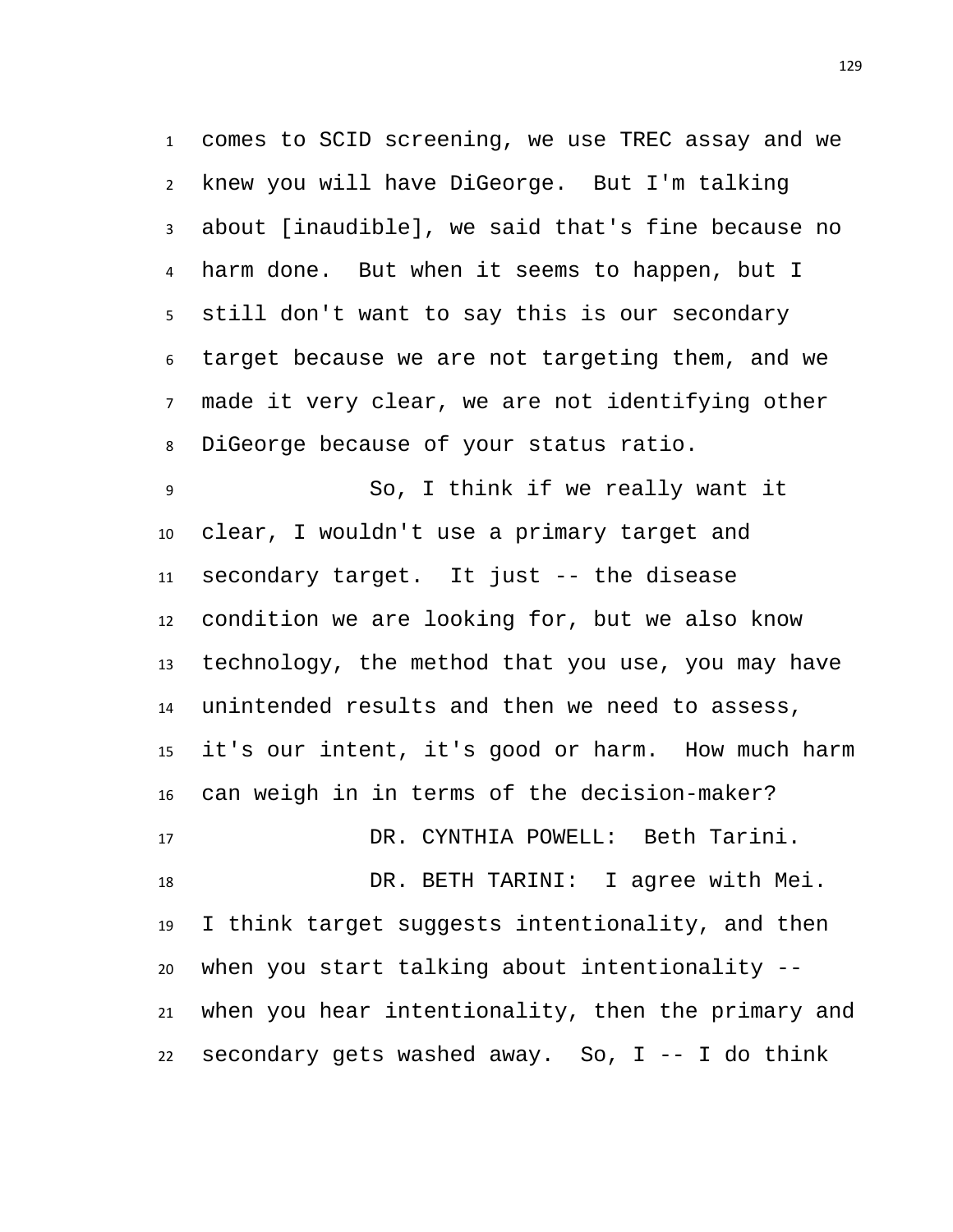that that's true, and I think that the issue that Jeff and Sue brought up of the primary disorder we're screening for is important because not only is there the harm, but there's like the piggybacking and the whitewashing of how the -- and also we get an extra boost to the -- to the intended disorder, because we can find all of these good things. And that -- that line of discussion tends to, I feel, insidiously pervade our discussions sometimes, like, well, it's not idea, but look at all these other things that might be -- might be there. So, I think the cleanest break and the most specific break is necessary between this primary/secondary piece, and that it should just be the intentional target. I think the language that Mei points out is important as well.

18 DR. CYNTHIA POWELL: Scott Shone. Any comments or questions from organizational? So, Debra.

 DR. DEBRA FREEDENBERG: So, I just wanted to point out two things. One is that what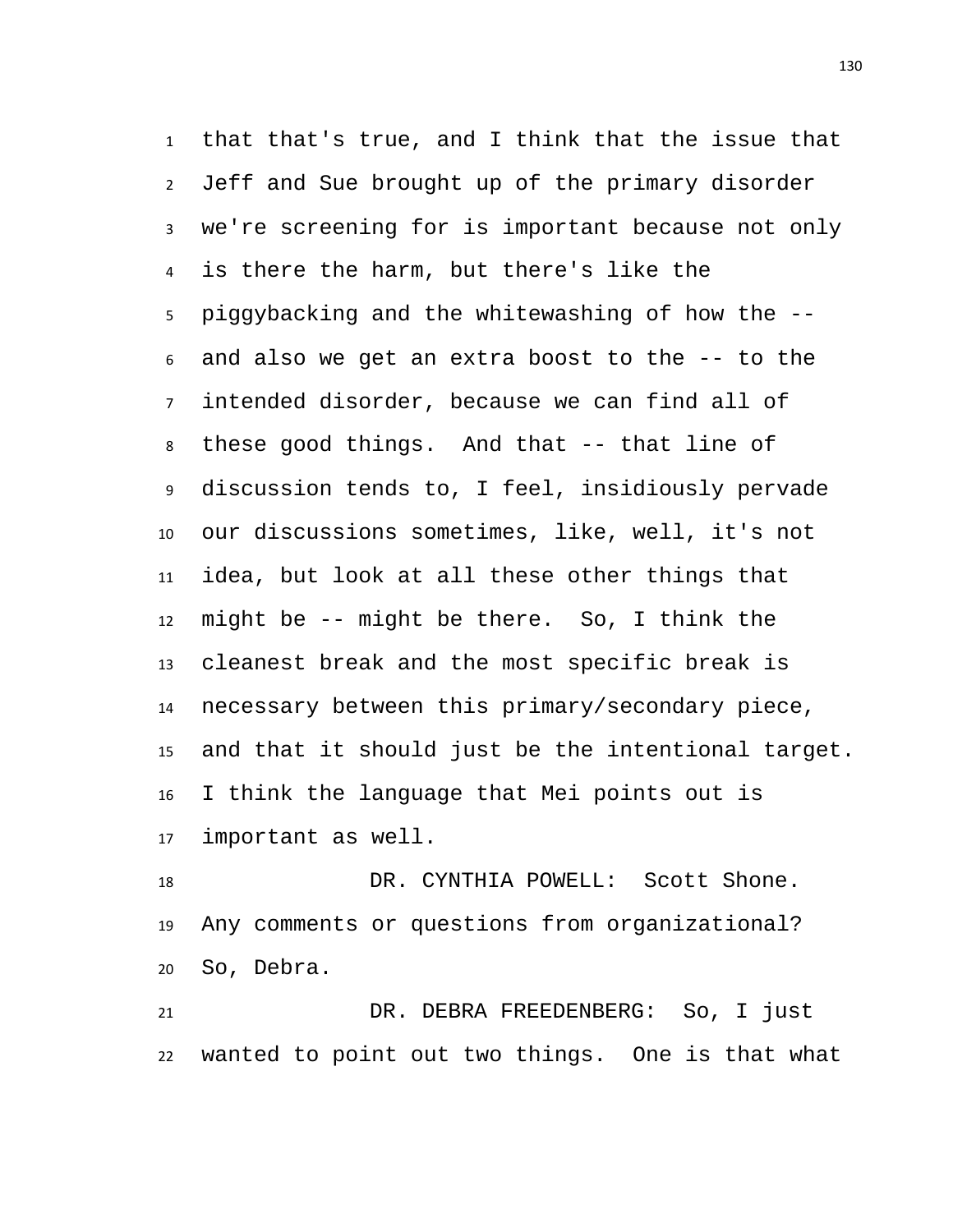we're calling secondary targets or secondary conditions, a number of those conditions can be fatal in the newborn period just as -- will do you in just as well as the primary targets. And so, I think we need to recognize that although we may not be maximizing our screening for these, if we detect them, the child does need treatment intervention, and some of that can be life-saving for some of the conditions.

 And then the other point that I was thinking about as we were talking was that I'm not certain we really know what the definitions of these conditions are anymore because we've changed the natural history of some of them. We've gone to late-onset. Every time we add a new condition on, we estimate the number, and that's not the number we see because there are all these milder forms or asymptomatic forms that we don't know if they're ever going to be symptomatic, you know? And then we're also changing our paradigm in terms of long-term monitoring when we have conditions that we can identify in the neonatal period, but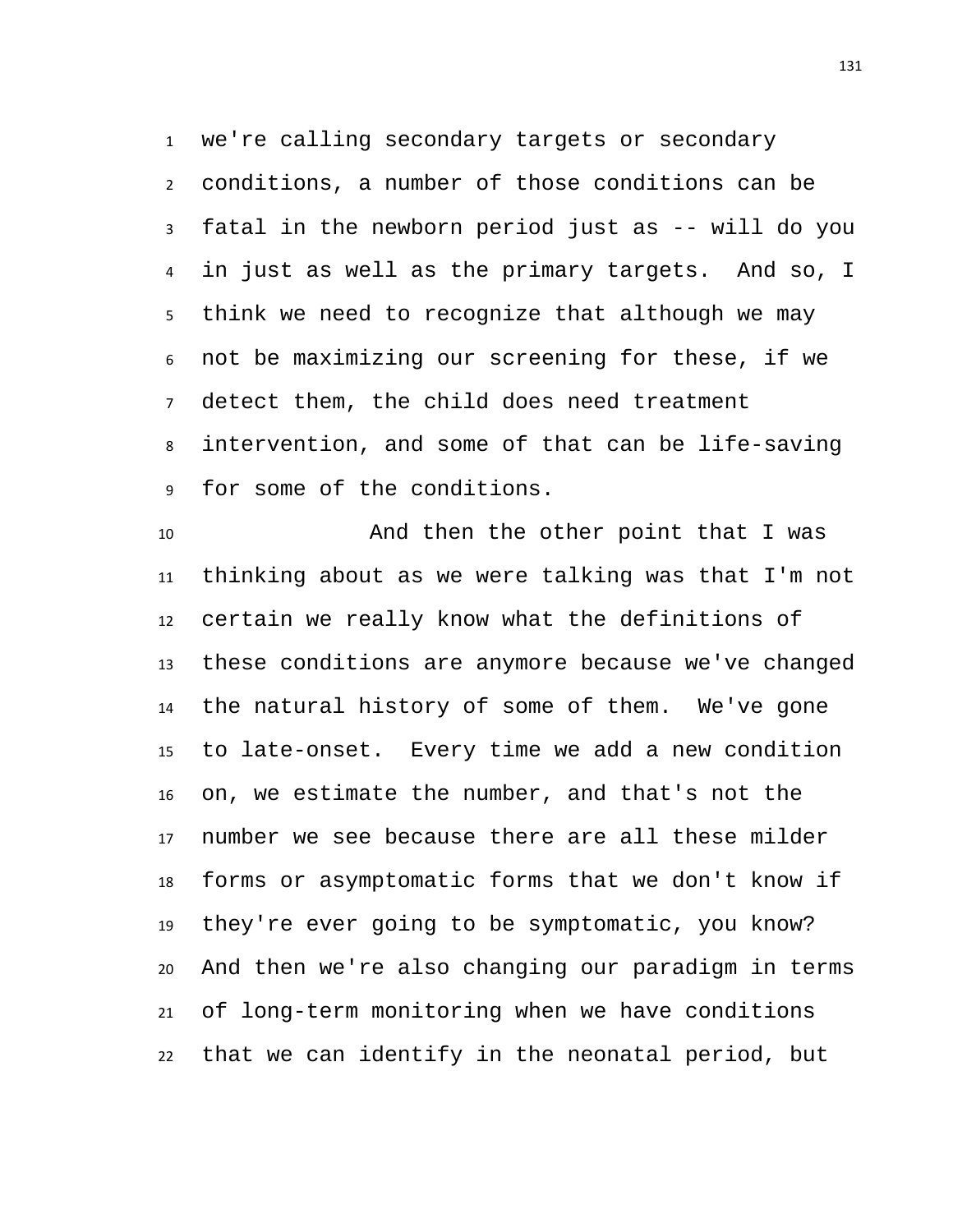again, we don't know their age of onset.

 So, what I used to think was very clear and very clean now is kind of getting a little more muddy for me and I suspect for a lot of other folks as well.

 DR. CYNTHIA POWELL: Robert Ostrander is next.

8 DR. ROBERT OSTRANDER: Yes. I want to jump back from the secondary target to the very first question, and that is the case definitions. I mean, obviously, you can get muddied in all of this and never make a decision and a declaration. But I think we should pick a declaration. I think the thing that didn't get mentioned here that is just a very root issue, and especially if you step outside of the genetics world, is the notion of not diagnosing with a screening test but diagnosing with a confirmatory workup, and I think -- I would propose whatever category it falls into, I think part of the evidence review should be determining is there -- is there and what is the confirmatory workup and then that will be the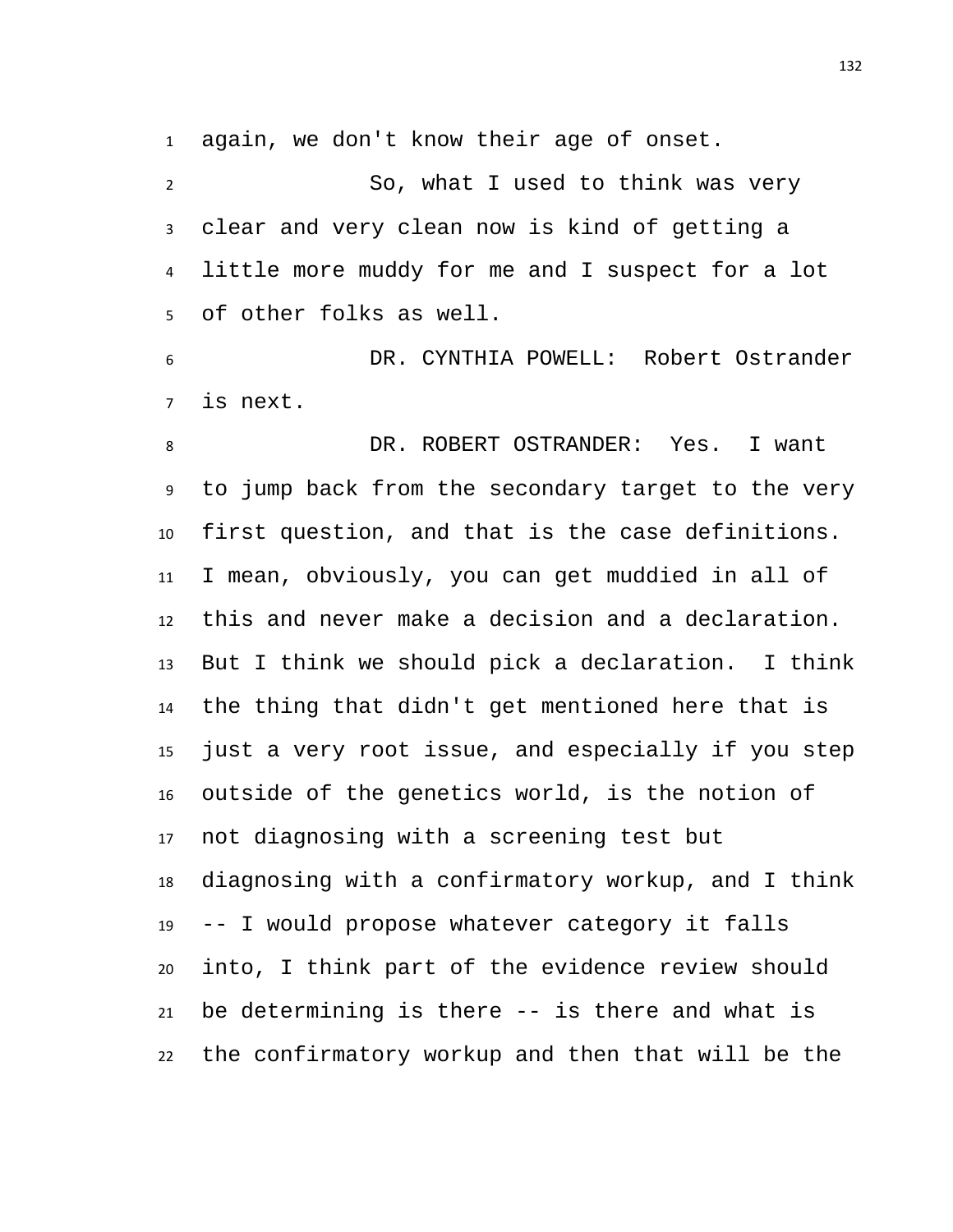case definition. And it may fall into this, this, or this, but you've got to define -- you've got to make a case definition in order to gather new knowledge and to decide whether you're going to intervene or not. And a very simple way to do that is to use your confirmatory test for your case definition. It may land you in any one of those three categories, but that would be my -- my thought about approaching this and then, you know, some of the data. If you case define with a confirmatory test, some of the patients are going to be asymptomatic for the rest of their life, but because they've met the confirmatory test, they are an asymptomatic case as opposed to not a case at all. So that -- it seems to me that in order to tighten it up, that might be one way you could do that and also make it uniform.

18 DR. CYNTHIA POWELL: Mike Watson. DR. MICHAEL WATSON: So, I almost feel guilty about having used the term secondary conditions when we did the Uniform Panel.

DR. ALEX KEMPER: I wasn't going to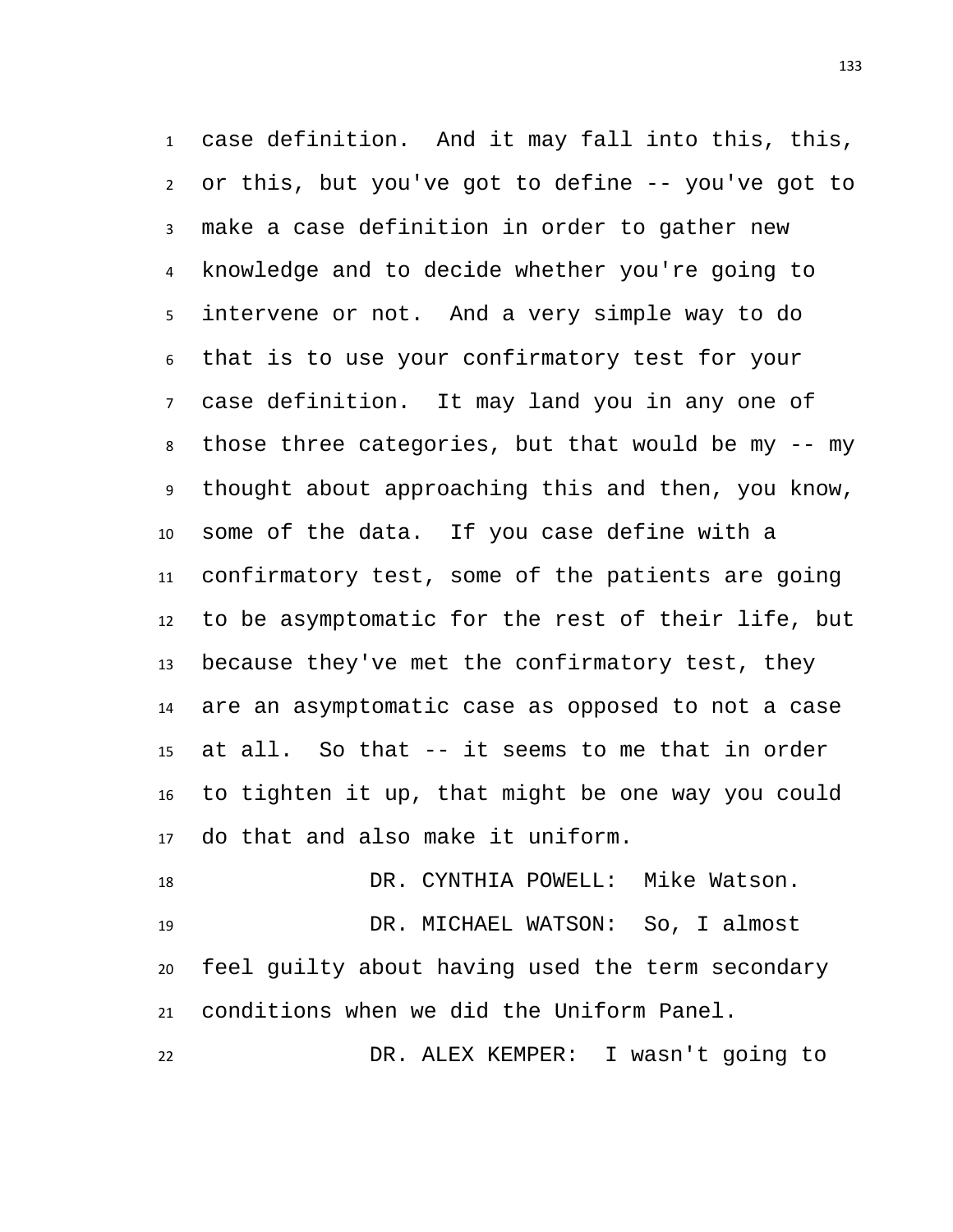bring that up.

 DR. MICHAEL WATSON: I appreciate that. But, you know, what they were was things that were part of a differential for whatever the markers were that were used to get at the primary condition, and it was never the intent that the newborn screening program had to worry about them, because they didn't get identified until the primary marker sent them off to the diagnostic world to figure out if they had the target of screening or not, and if they didn't, they were not going to tell people that they found a disease -- it wasn't the one they were looking for, but they found something that they needed to deal with whether it was asymptomatic, presymptomatic, it didn't matter about urgency because it was all in the hands of the diagnostic people to sort it out. And if it had -- if it was an emergency, they were going to treat it emergently based on the market - - on the marker. But it's gotten really confused more recently when, I think, Genomics really drove the next level of confusion when the President's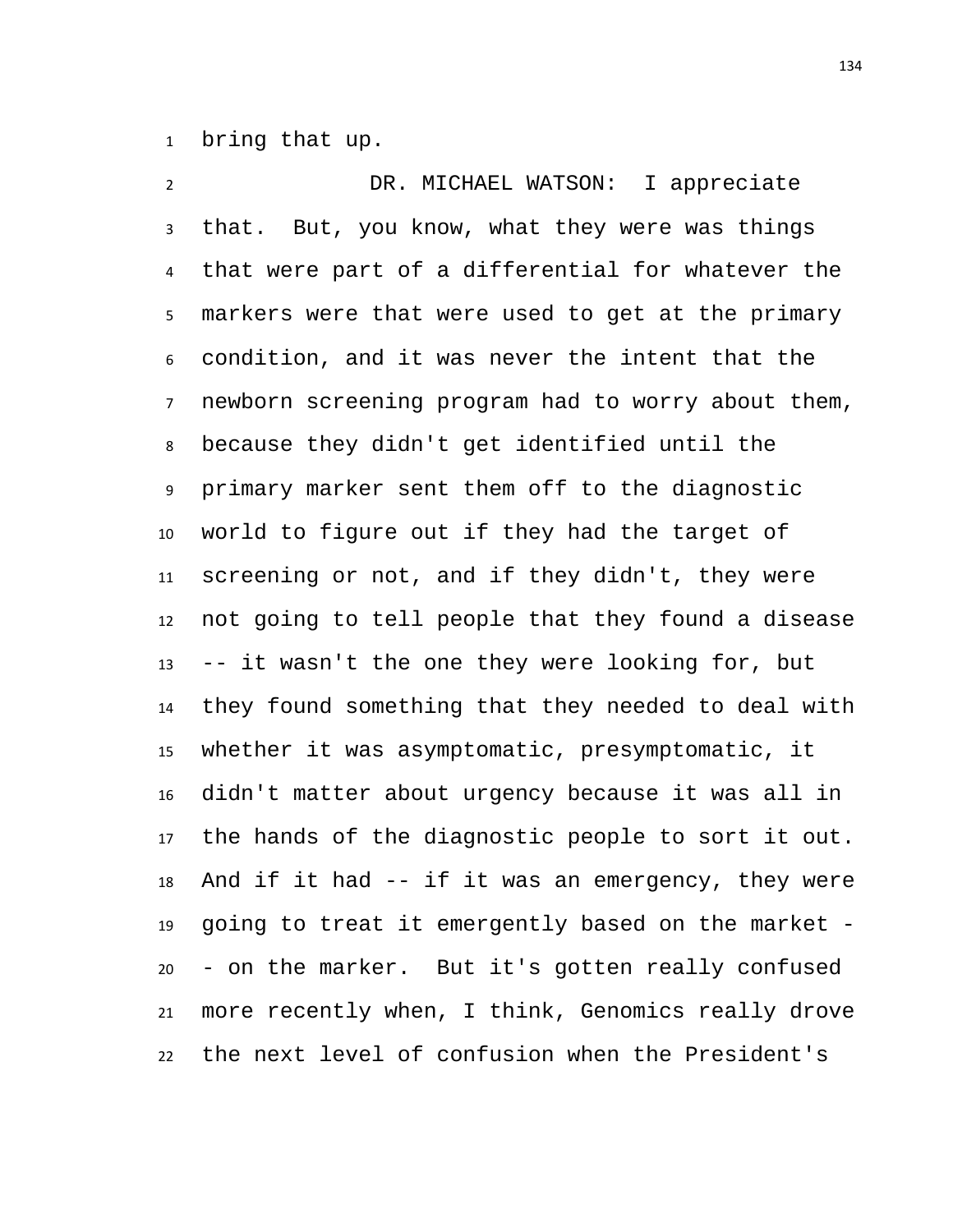Commission on Bioethics sort of defined what they consider secondary and what they consider incidental, and it actually fits better into the way that the world of medicine uses those terms. And, you know, they're very common in radiology where an incidental finding is something you see in the course of looking, you know, if you're looking at somebody's heart and you see a tumor, you know, in a lung, then you tell people that you saw an incidental finding. Secondary findings in Genomics were the things that took additional work. So, those other genes that we think are important to tell people about, you know, were things that required additional work to -- to look at them and cost and other things, and I think they set -- I think they've set the definitions now that are much more in line with the way organized medicine uses these terms, and people will probably understand what we're talking about better if we align ourselves with the language that's being used more broadly in medicine. DR. CYNTHIA POWELL: Natasha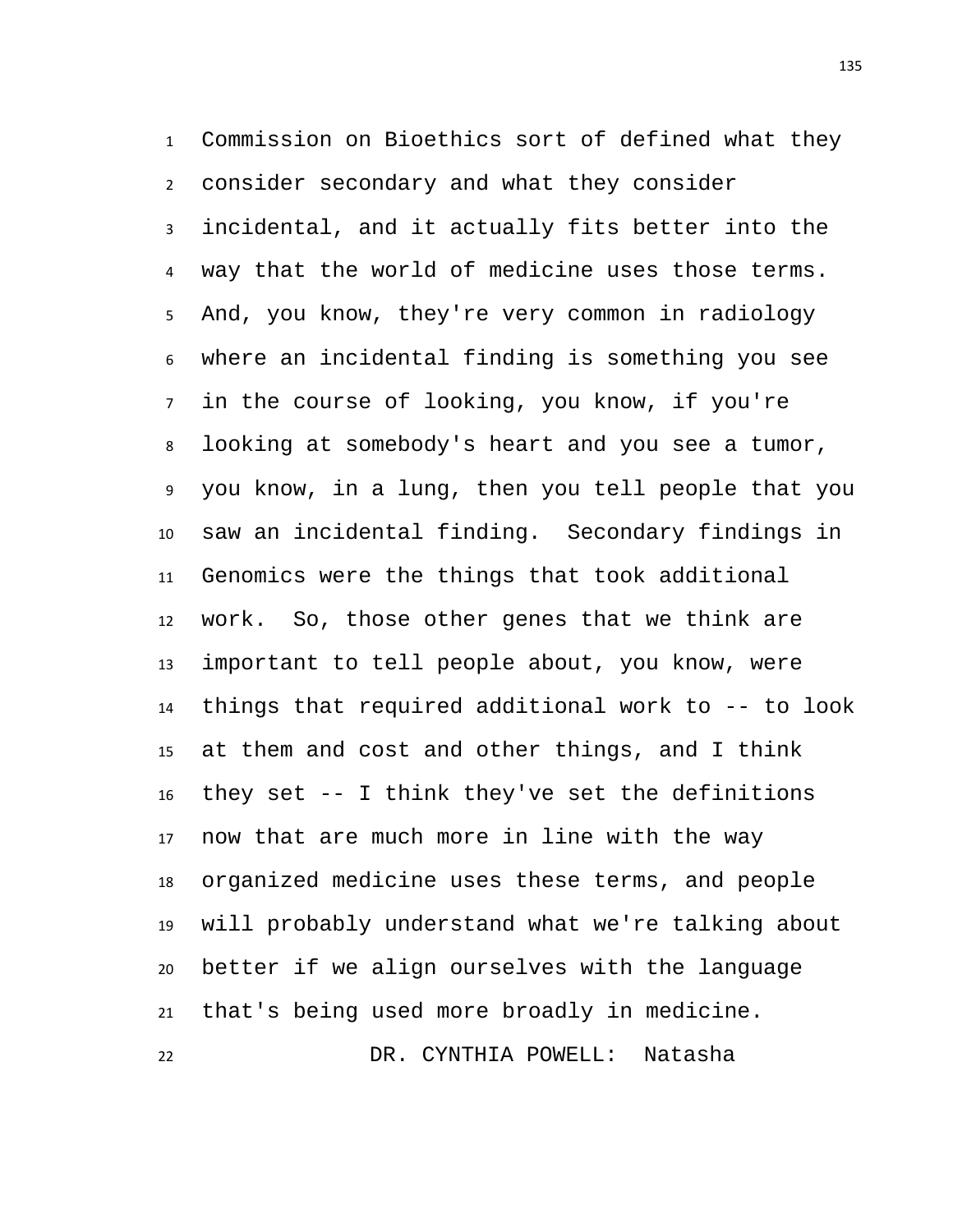Bonhomme.

 MS. NATASHA BONHOMME: I'm Natasha Bonhomme. To this discussion about primary and secondary, I think this is a really critical issue when it comes to education. The fact that it is muddy for those around this table who are the experts in this, I mean, how do we expect the public to really even be able to understand this? And I know that at different times, there have been concerns about counting of conditions and things like that, but I think if we could find a way to have some clear definitions around this and 13 what  $-$ - what is  $-$ - I hate to say it  $-$ - what is newborn screening, you know, what are we doing? But, you know, what is this distinction, and I think what Mike was just talking about is a very clear one, and if that is what is decided, that would be helpful. But that this isn't just a -- a technical issue or a terminology issue. This isn't helping people really understand what is newborn screening as a whole system. So, it's really critical, and it really does impact how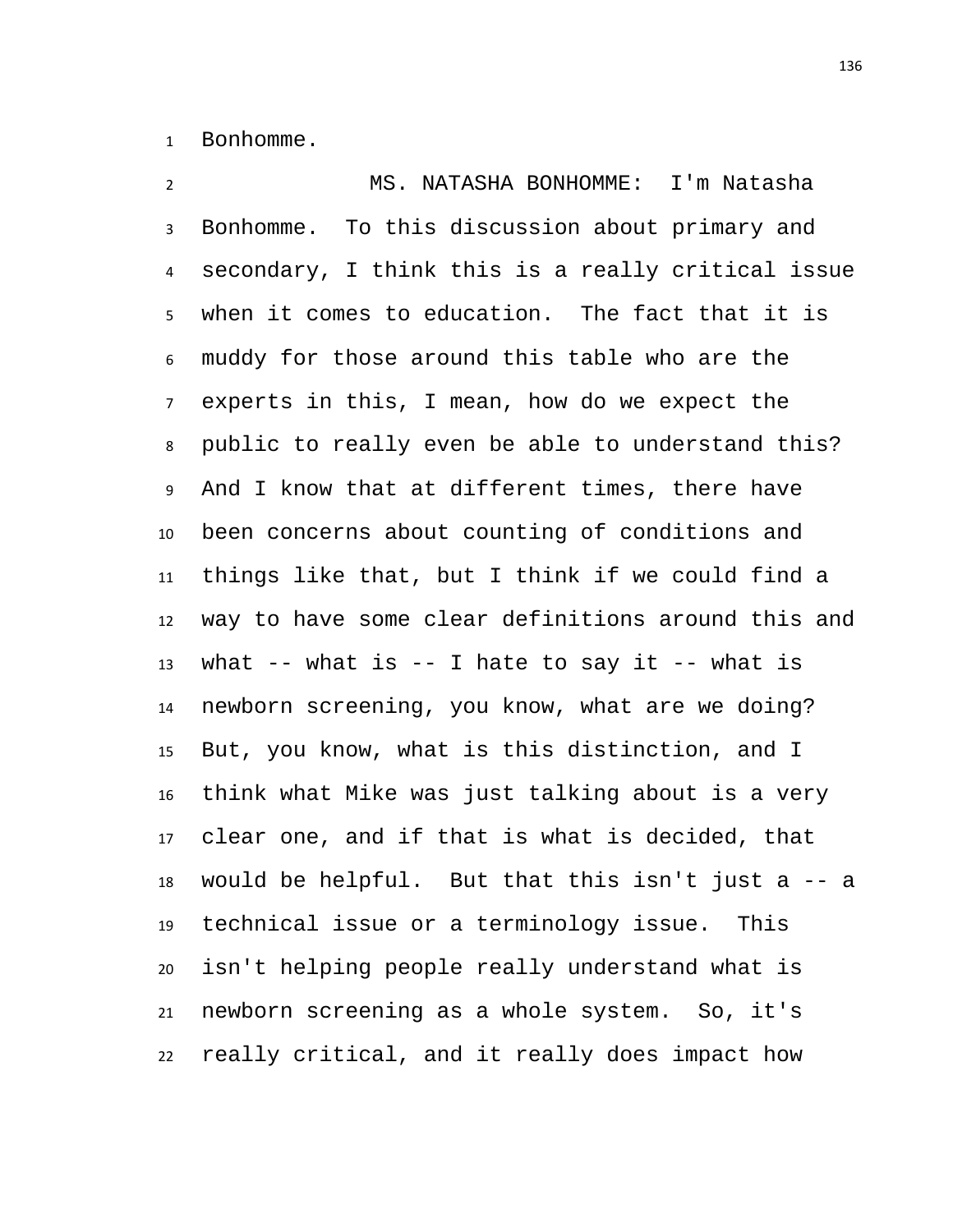those of us who are doing education and trying to support screening in general as well as all the different components of it, how we're able to talk about that.

 DR. CYNTHIA POWELL: Shawn McCandless.

 DR. SHAWN MCCANDLESS: Shawn McCandless representing the Society for Inherited Metabolic Disorders. Others have spoken eloquently about the point I wanted to make, but I think -- I wanted to emphasize that the original intention of the secondary conditions was just as Mike alluded to -- it was things that you couldn't avoid because they would turn up in the differential diagnosis. The use of the term secondary target has caused confusion for Advisory Committees that I've served on as well as for state laboratories and has led to a number of states identifying secondary targets as actual targets of newborn screening, and that, I think, is not helpful to the -- to the purposes that we're trying to accomplish.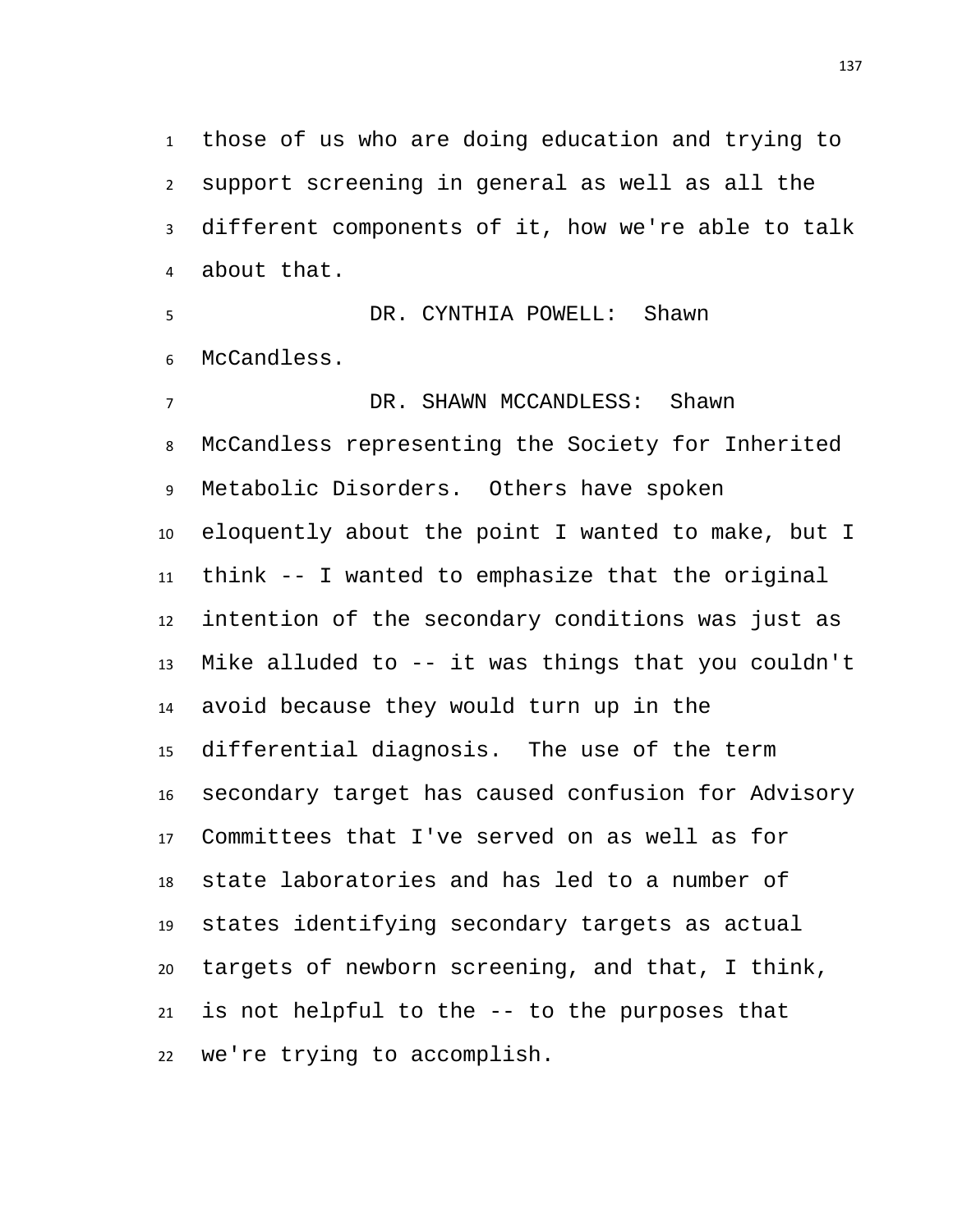The second thing is I just want to also reemphasize what Sue Berry very wisely said, which is that the -- these additional conditions have potential implications for the public health benefit, both as Debbie Freedenberg said, potentially positive but also adding cost to the system. And so that -- that seems to me the right place to consider them, but I agree with other speakers' comments that the primary focus should be on the primary focus, which is identifying those conditions that meet whatever criteria we determine are appropriate for newborn screening to be on the Recommended Uniform Panel.

 DR. CYNTHIA POWELL: Jed Miller and then Deb.

 DR. JED MILLER: Hi. Jed Miller, AMCHP. One of the slides talked about risks and benefits of newborn screening compared to usual case detection, and I'm kind of curious about how much attention is typically paid to the usual case detection and characterizing it, and, I guess, our confidence and our ability to discern what that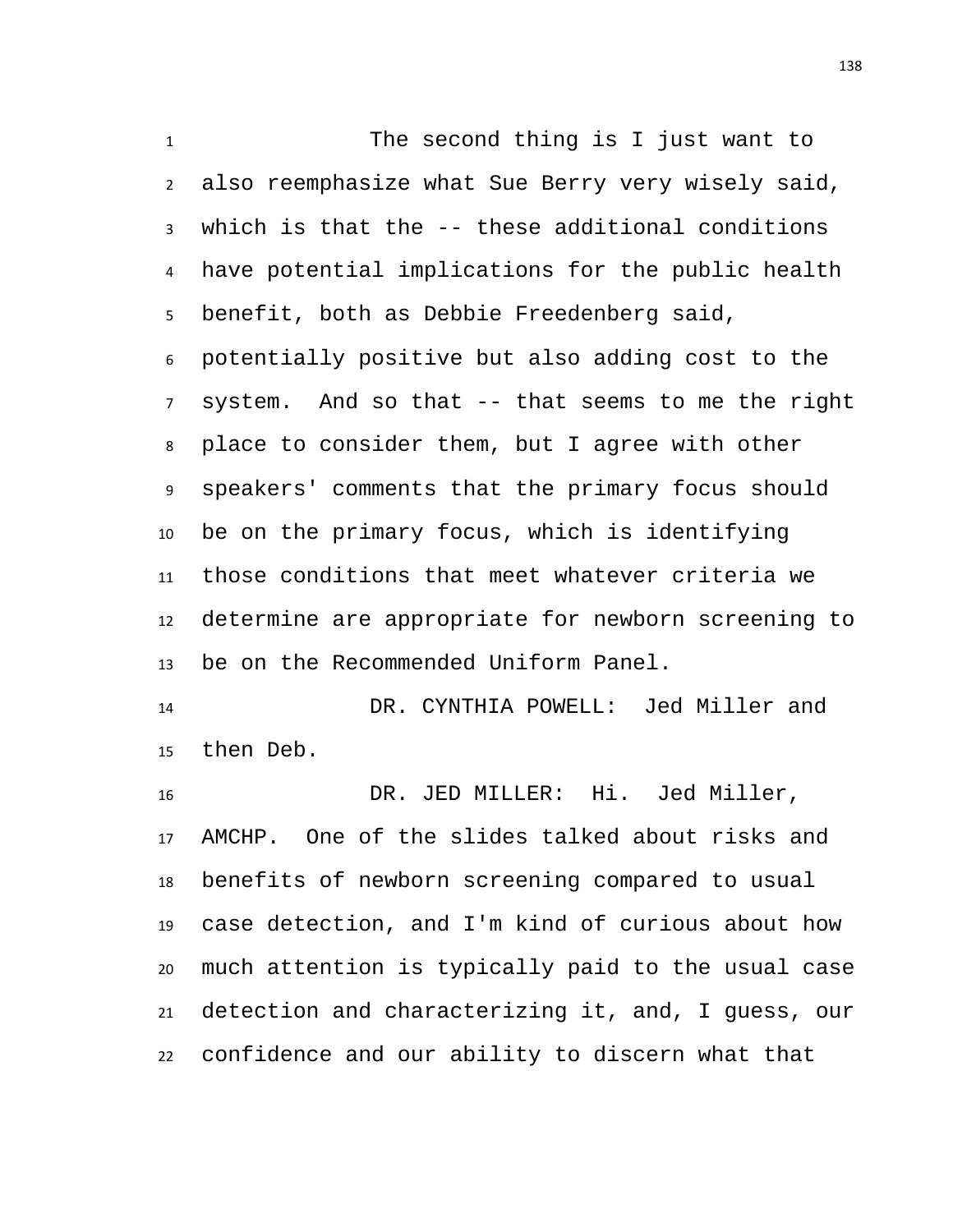really means. And I'm thinking about -- we're talking about a lot of, you know, things -- the scenario where children are asymptomatic, but even if you're floridly symptomatic, there are a lot of steps to getting to care and to getting, you know, diagnosed and then lab testing. So, I'm curious about that aspect of things, because there seems to be a lot of assumptions that come into that usual case detection.

 And I think back to our meeting last year on discussion about GAMT deficiency. One part of the meeting seemed to put a lot of confidence in the ability to detect that condition in terms of infrastructure with registries or labs, you know, reporting, and then it was interesting because that was in contrast to hearing some of the personal stories and public input about children who went through, you know, different experiences and were diagnosed at later ages. So, I'm just curious about how much attention is typically given to usual case detection and if that's something that warrants,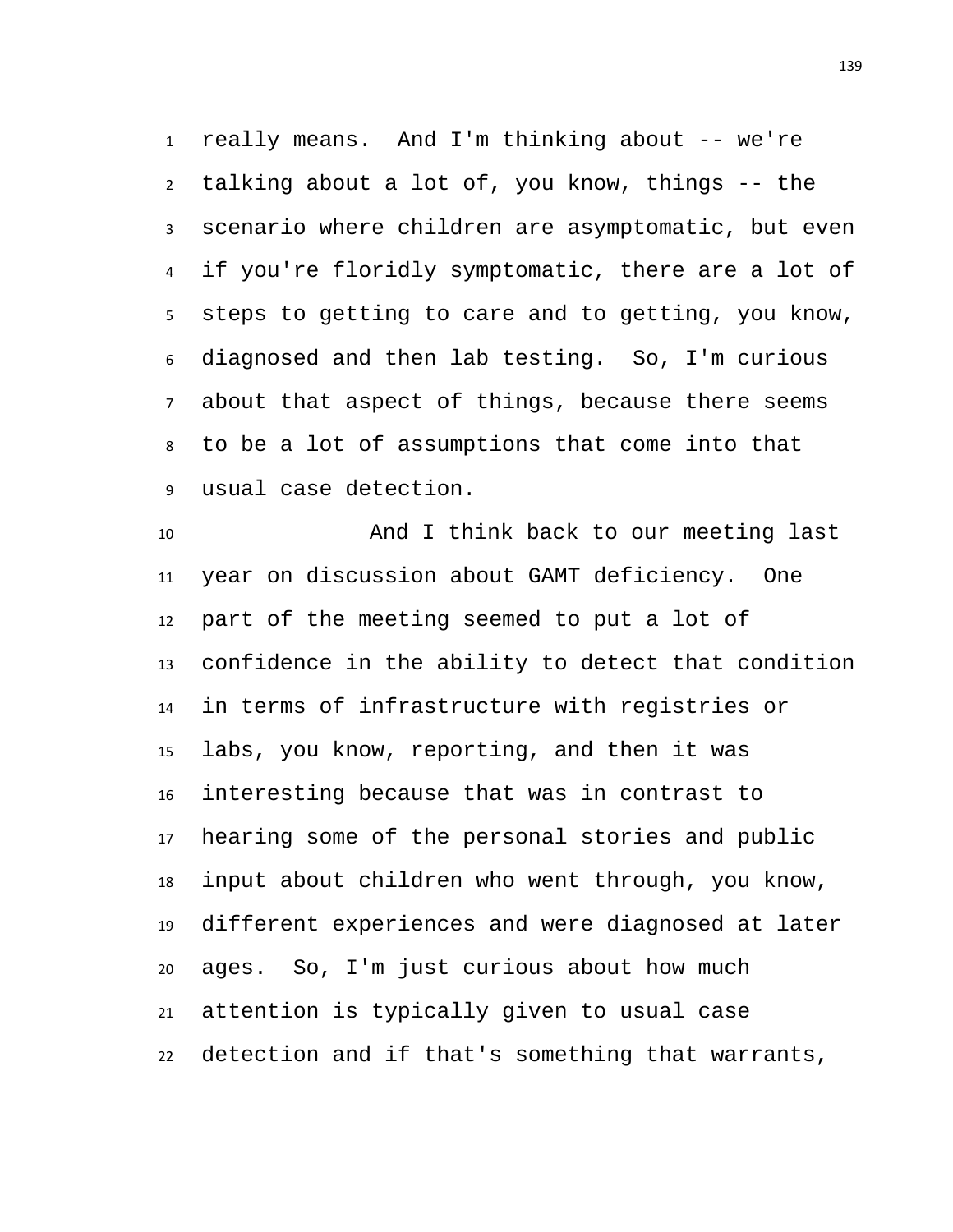you know, a certain level of attention.

 DR. ALEX KEMPER: So, let me just answer that question first. I'm not going to talk about GAMT, per se, because that, you know, never came to us, and I don't want to, you know, go into an area that we haven't looked at. But when we do do the evidence review, we look very hard to find out what's out there about how cases are usually found, because that really gives you a sense of what the incremental benefit to newborn screening is, and that's, you know, if we do this decision analyses comparing what might happen with, you know, if you were hypothetically to screen the four million babies born in the US each year versus what happens with usual-case detection. The amount of evidence that we can find related to what normally happens is, like everything else, variable. If you think back to when we were looking at X-linked adrenal leukodystrophy, for example, everyone said, oh, you know, the issue there is that these boys are presenting in, you know, in adrenal failure, and that's what's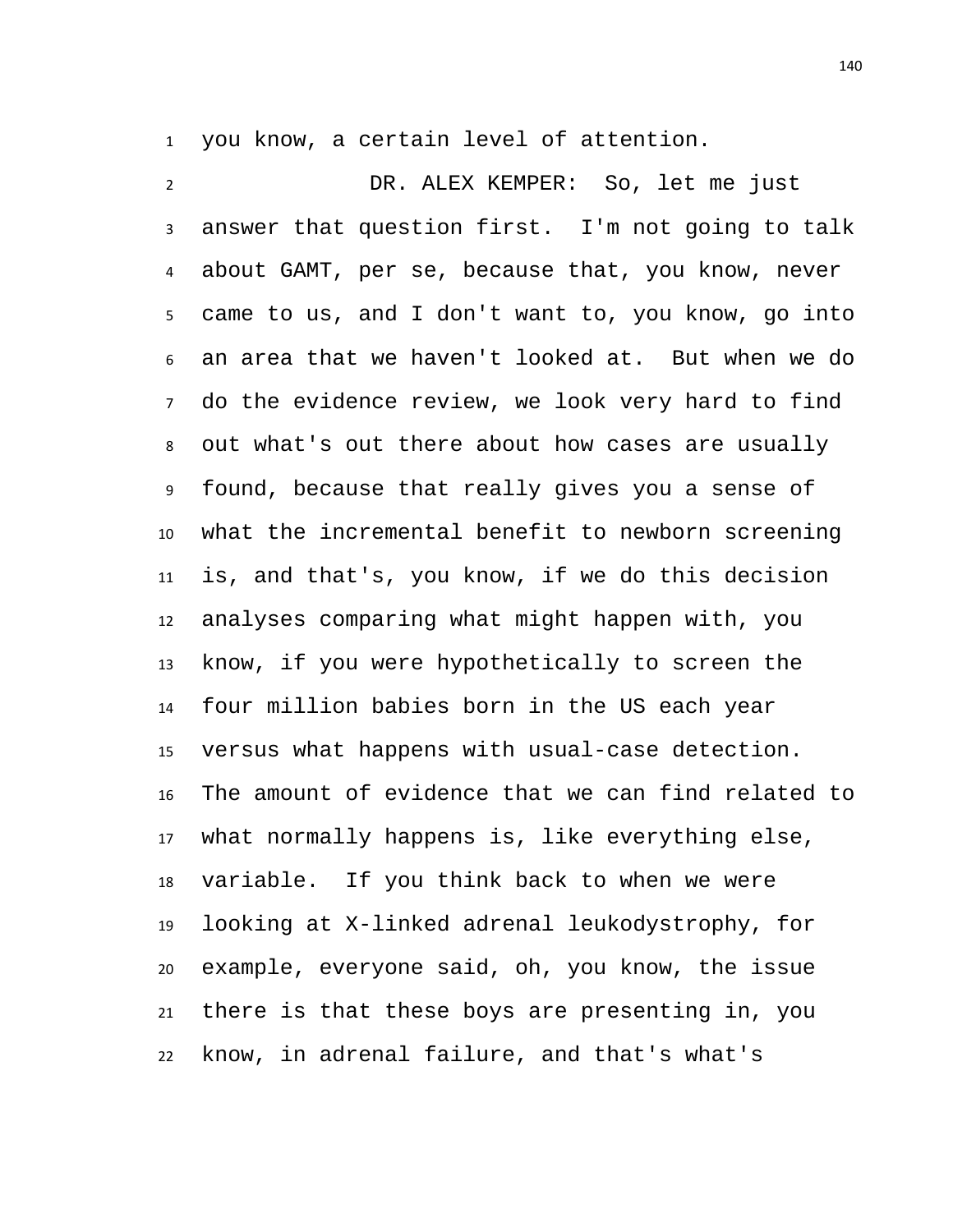leading them to be diagnosed. But although clinicians and, you know, experts in the field that we spoke to repeatedly told us that that was a common presentation for boys with X-linked adrenal leukodystrophy. It was really, really difficult to actually find out how often that happens. But I will say that from an evidence perspective, we tried to look at both sides, and when we're not able to find what we think is high- quality evidence -- I'm going to dive into that in a little bit -- but we try to make that clear to the Advisory Committee so that you can weigh that in your decision-making process. So, I'm sorry, Dr. Freedenberg.

 DR. CYNTHIA POWELL: Debra, why don't you go ahead, and then we have Mei Baker, and I think then we'll --

 DR. ALEX KEMPER: And then I have a couple of questions for you all based on what I've heard.

 DR. DEBRA FREEDENBERG: I just want to sort of share an experience in that whether we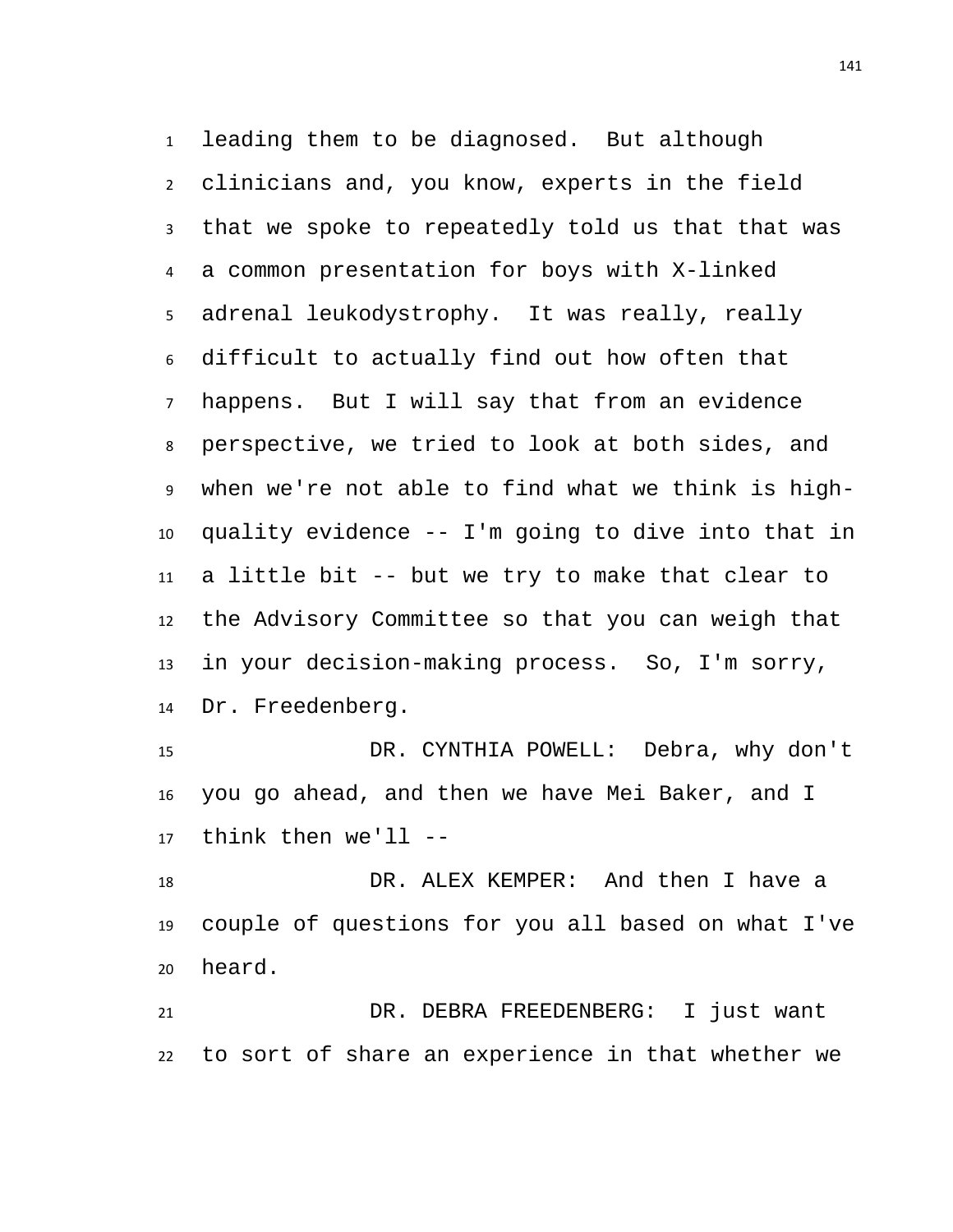designate something as a primary or possible secondary does have public health impacts. So, for instance, my state expanded to include the secondaries not too long ago. So, part of that impact with that was that we could provide resources to a child in need, with a child with cobalamin A but we could not for cobalamin C, because cobalamin C was a secondary. So, there are other implications down the road as well in terms of state resources that are available, because [inaudible] were linked to things on the newborn screening panel. At the first -- at that time, it was the primary. So, that's just another aspect of it, not that I don't think that focus should be on the primaries, but just there are lots of arms out there.

 DR. MEI BAKER: Okay. Mei Baker. A few -- two parts. One is given this discussion, I just want to emphasize on my comments basically moving forward. I think Mike and Shawn have eloquently described the history, what's the purpose. So, I think going forward, I would like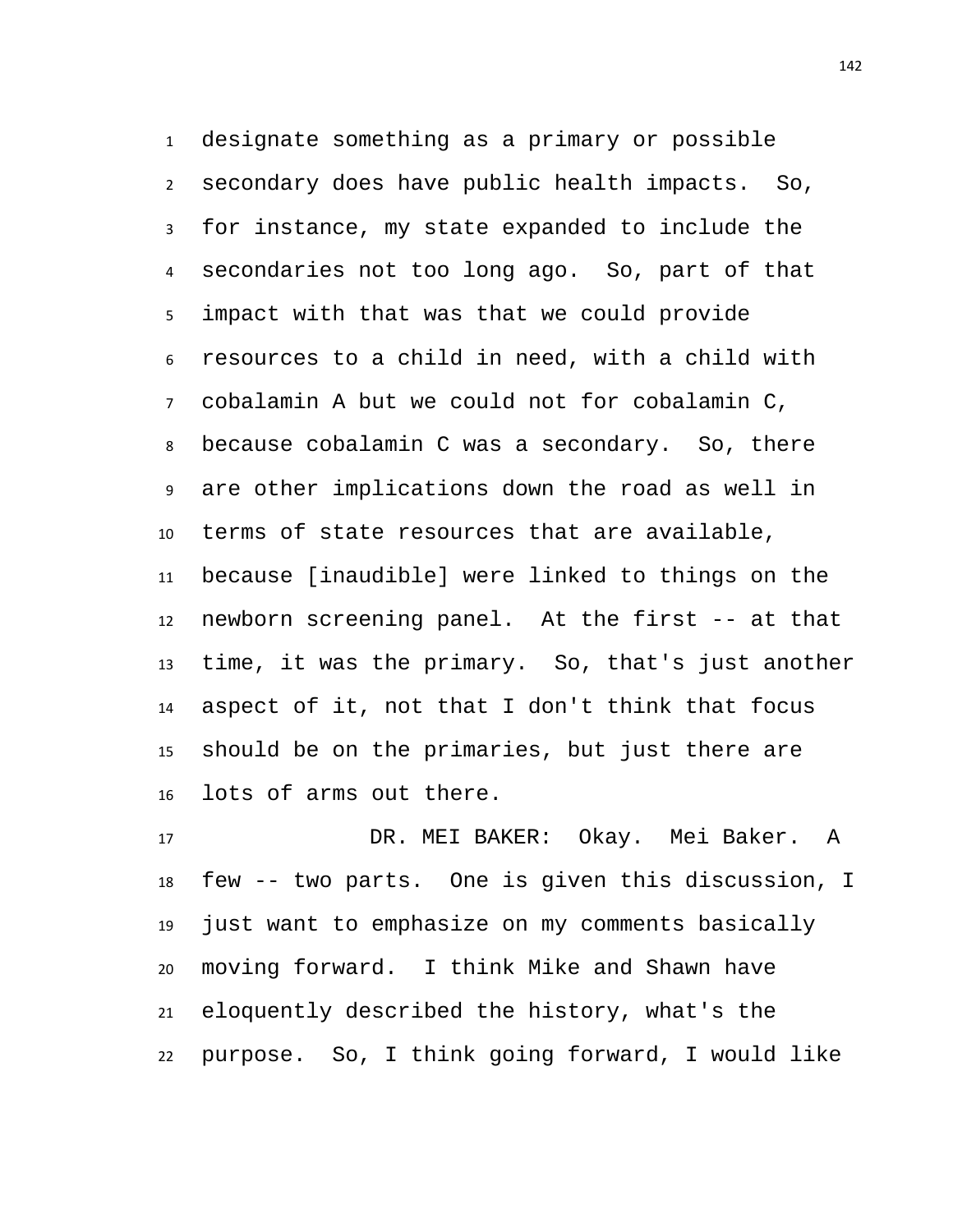to see avoided is secondary condition, this kind of thing.

 The secondary part, it's -- you mentioned the biochemical marker. Going forward, I don't know how you utilize this setting, but I suggest getting a little bit of detail, because when you talk about chemical markers, I would think what is the function of consequence? So, this marker actually is quite good, and I think we should -- this is almost golden standard in my opinion, when you talk about Medium-chain acyl-CoA dehydrogenase deficiency, you have an elevated C8, that's the consequence of deficiency. But in recent years, the condition we are screening for, we use enzyme activities. That's why we got in trouble with pseudodeficiency, late-onset, all these kinds of things. I think we need to distinguish them. I think that's important. DR. ALEX KEMPER: I just want to reflect back on this very rich conversation. I'm glad everything is being recorded, because I'm going to have to reflect back on some stuff. But,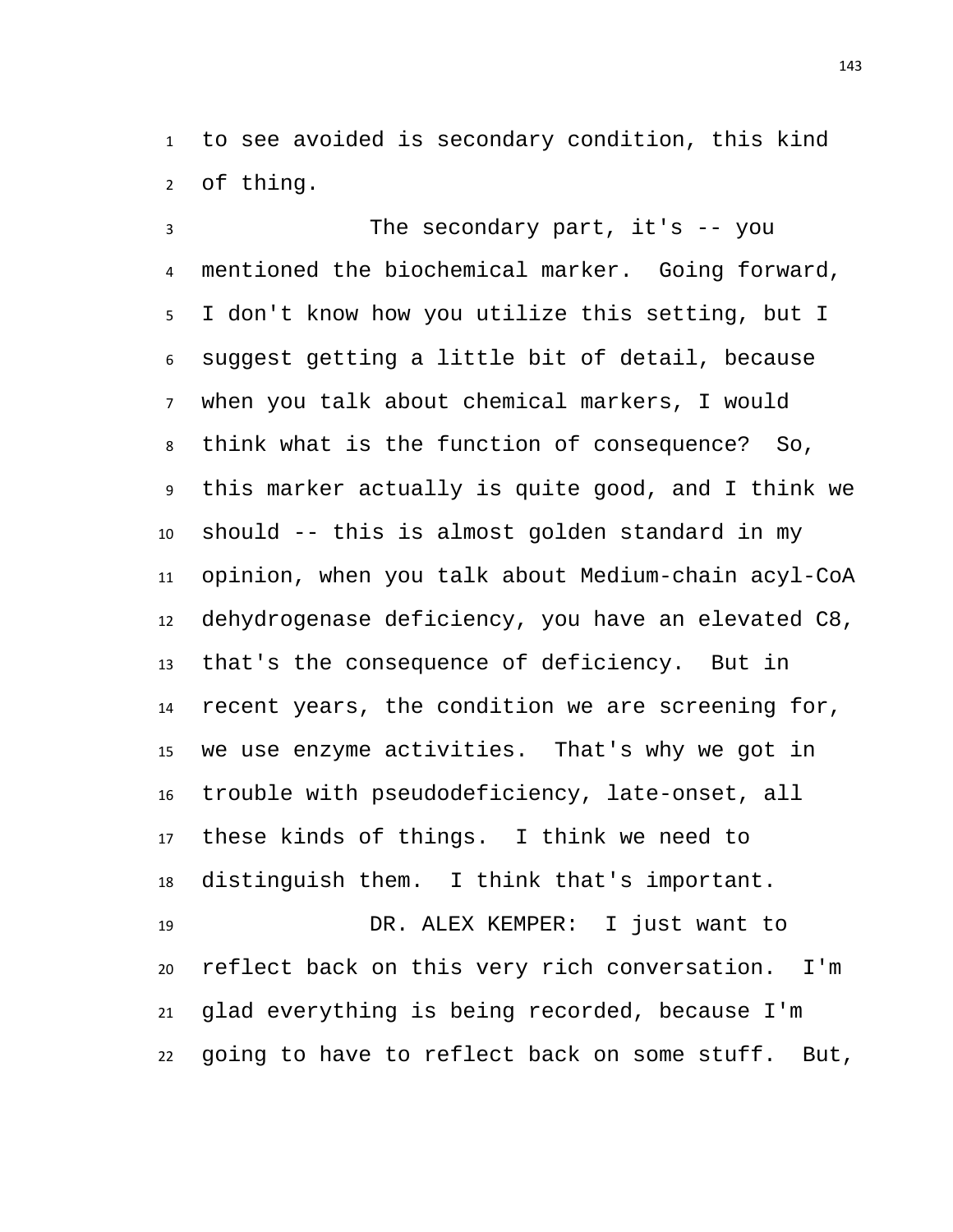you know, there is this tension between primary and secondary targets and what we ought to do specifically around the evidence review process. I like the point that Dr. Tarini brought up, which I hadn't thought about it in this way, you know, this notion of intentionality. But, well, you brought it up. You amplified it. It takes a village. It takes a village.

 But from an evidence review perspective, it would be great if we could tell you everything that happened downstream of newborn screening in terms of all the -- the benefits and harms and really summarize everything regardless of, you know, the path that an individual took following newborn screening, it -- it sounds like if I'm understanding it correctly, there are sort of two streams of thought in here. One is looking at everything that one might want to intentionally screen for, and that might include late-onset disease versus really focusing only on the primary target of screening and then how back into an understanding of what the public health burden of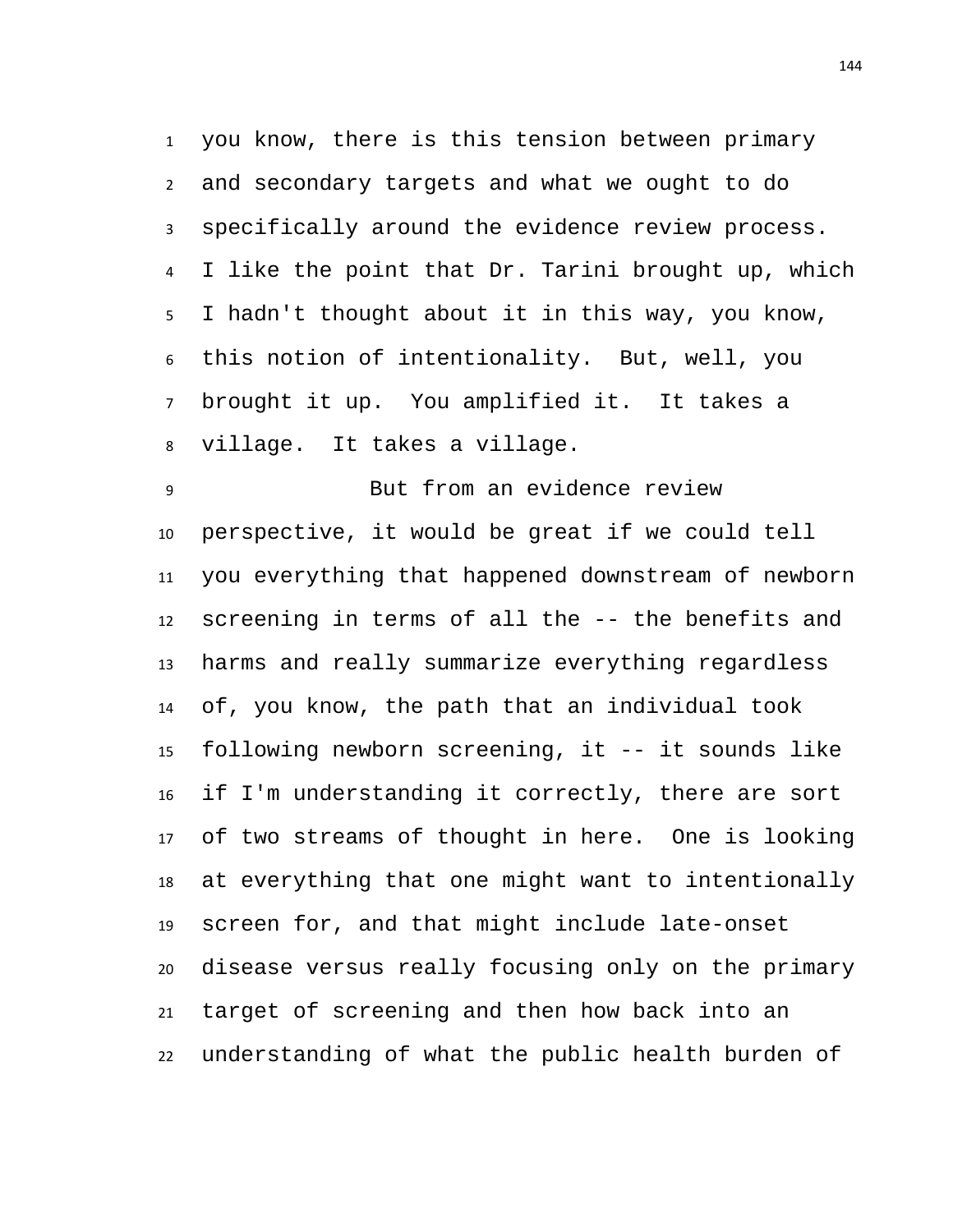looking at both primary and secondary targets. So, there's a little bit of a tension as I think about it, but it may be that I misunderstood that, and we don't need to resolve all this, but is that correct?

 DR. JEFFREY BROSCO: I think you heard us talking about that there are those issues. But, I mean, at least I feel pretty strongly that if we think something is worth screening for, it should be part of your evidence review, and if we don't, then we shouldn't make it part of the evidence review, and it shouldn't be part of our deliberation. So, I could see us drawing a bright line.

 DR. ALEX KEMPER: Do you mean as a burden?

 DR. JEFFREY BROSCO: Well, that would be if you're saying that if you screen for something and you find this, but how is the burden come in then? It's a secondary condition the way Mike described it maybe, but is lab reporting is against the intentionality question they raised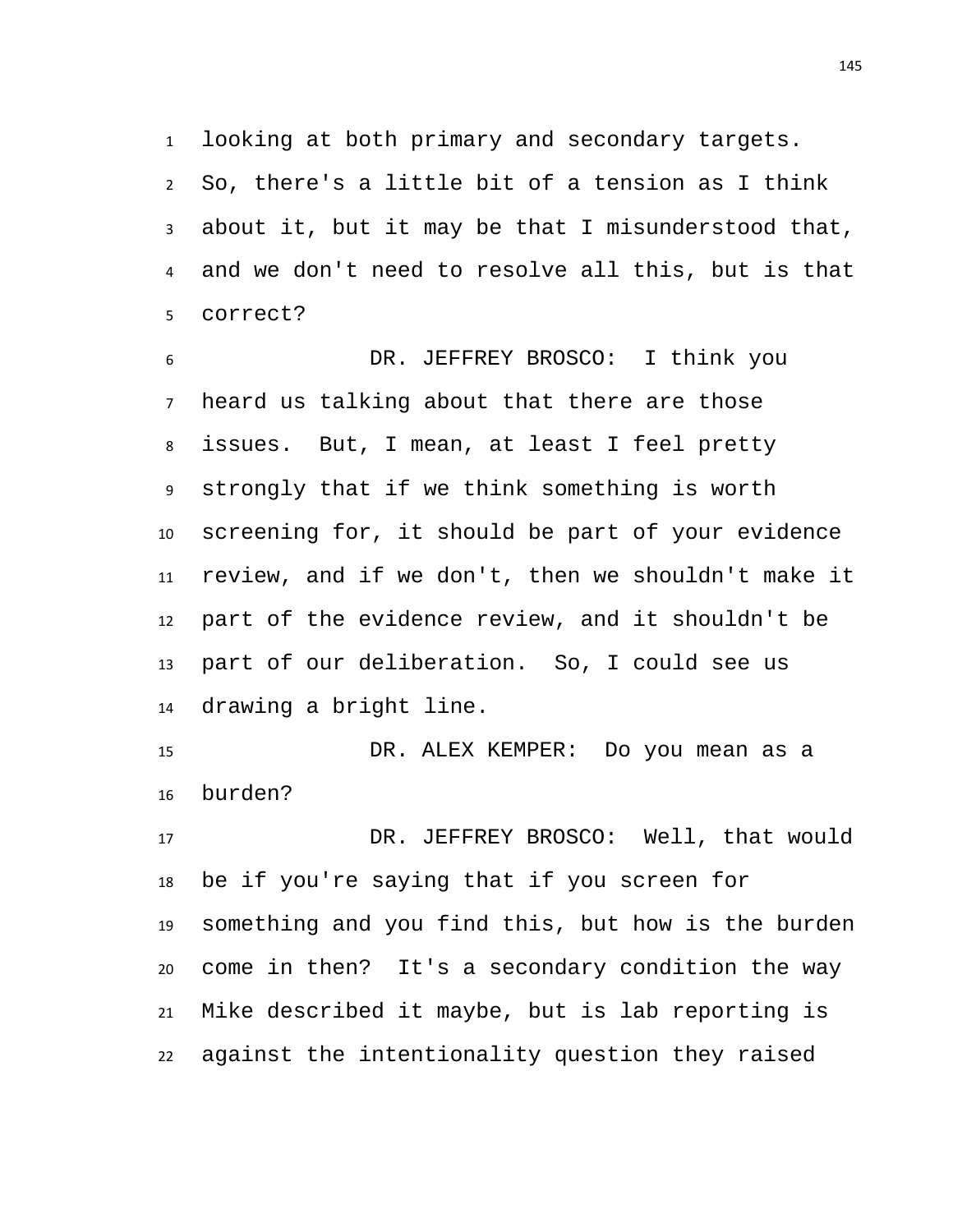before?

 DR. MEI BAKER: So, I -- I agree with everything you said. It's -- if you use screening for condition -- I'm kind of repeating myself -- but you know you can avoid to find something else and then when you assess this is something else, do harm, do good, even because the harm is -- it's really enough where maybe it would not even screening for the first -- the original condition. That's -- I think that's an important thing. Everything, like Jeff said, if you think about the condition, they showed a subject with two other reviews.

 DR. CYNTHIA POWELL: Beth Tarini. DR. BETH TARINI: Beth Tarini. I think that they can be separated because, although people may not want to hear this, ultimately you could suppress, right? You could say -- can you not on some level say we're not going to -- I mean, the laboratorians in the room can say we're going to suppress this because this information is not going to be useful rather than have it -- take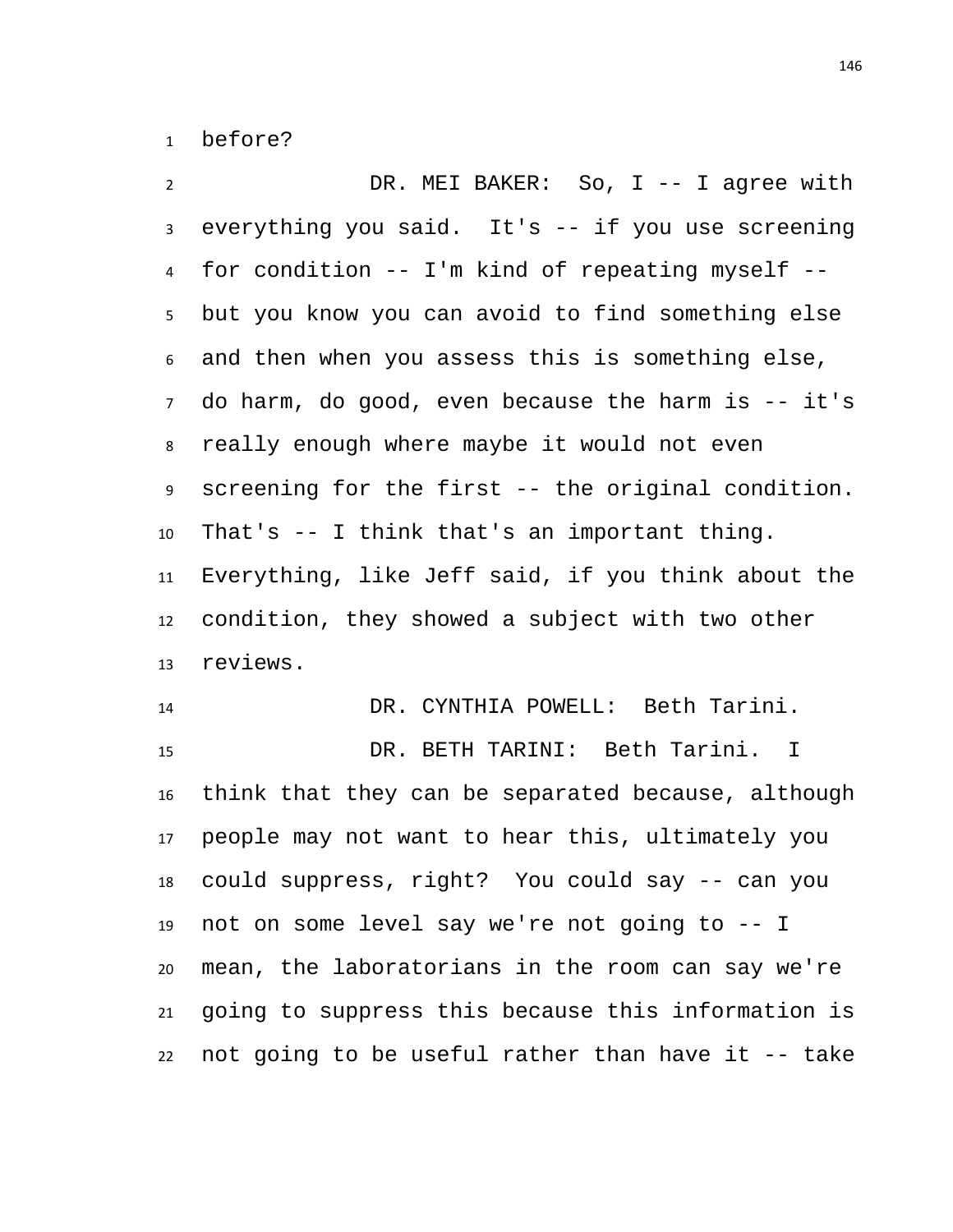it on its own merit of what you can do to avoid screening if you need to, if you think the burden is too great, if there's no treatment available for what you find, and you don't want to give it, and then deal with that on a separate issue rather than this is what I mean, it starts to back itself back into the primary target decision, when, in fact, there are other ways potentially to deal with it.

 DR. ALEX KEMPER: Yeah. I would say that that's true for some conditions, but not other conditions. So, just moving forward thinking about how we're going to handle it, and I'll show you how I and others have sort of come to it. But if you take like late-onset disease for some conditions, they may look, you know, exactly the same on the screening.

 DR. BETH TARINI: Well, I was thinking two separate conditions. So, now you've brought up another issue. Is this incidental within its -- is this unintentional within the primary disease itself, in which case I would call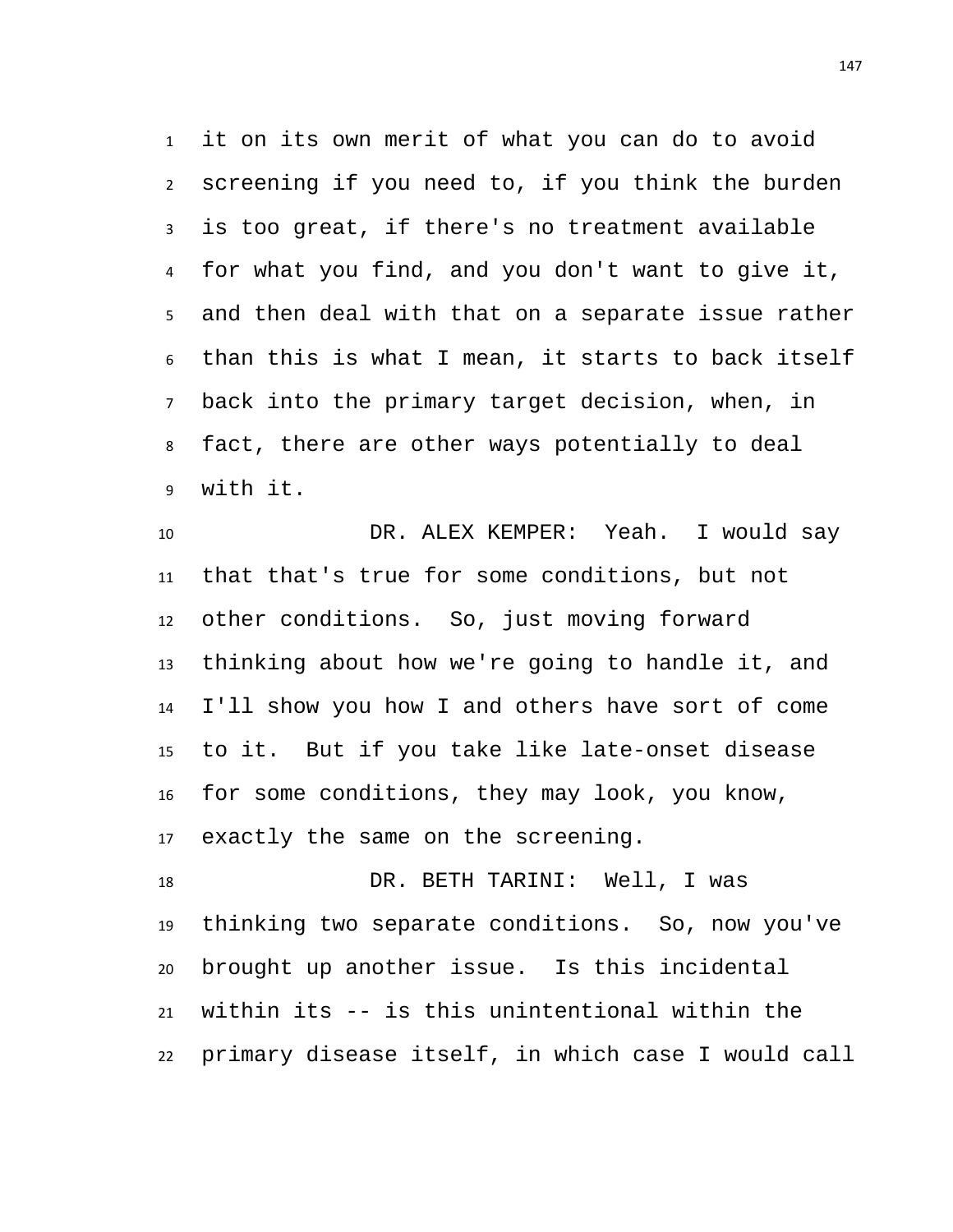it this is a disorder of X, you know, of X enzyme, which presents primary and late, or is this a disorder of one, for instance, enzyme as well as this secondary target over here, which is a completely different disorder? So, there are separate concepts. I think they both can occur. I think you probably have to, yes, conceptually dig it out a little more. They'll have, therefore, different -- different interventions. DR. CYNTHIA POWELL: Shawn McCandless.

 DR. SHAWN MCCANDLESS: I think it's really important for this group to be extremely careful about the terminology that we use, and again, for newborn screening, what we're -- the evidence review is directed toward a specific condition, and we get -- we start overlapping markers and conditions, and they're -- it's very important to be very clear that they're separate issues, and the condition that's being considered for the evidence review, the decision, I think, is based on whether there is a test that can identify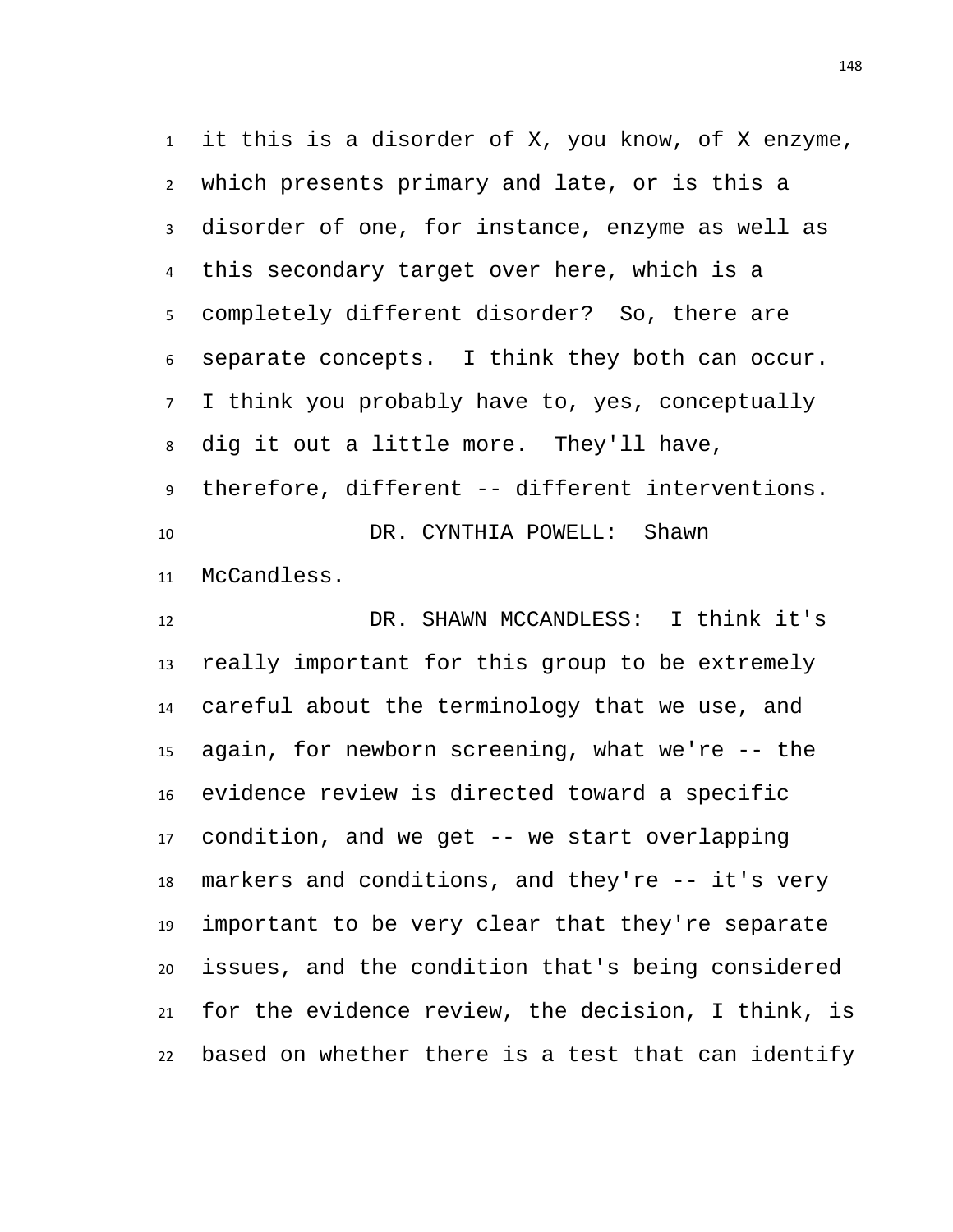it in a presymptomatic phase and whether there is evidence that -- that treatment that's initiated during that presymptomatic phase changes the outcome. And that that makes the job easier for the evidence review, because it actually doesn't matter what the current practice is and good we are at picking the kids up when they're symptomatic, because the whole point of screening is their evidence that treatment before symptoms begin is better than after symptoms begin.

 The other reason to be very clear about that we're discussing a condition as opposed to a marker is that once you've identified that a condition is potentially appropriate for newborn screening, you then look at the marker that you're using, and that gives you the opportunity to define secondary markers for ratios of metabolites or some other method to further enhance the specificity of the newborn screening test and to reduce the number of false positives, which are often a very significant burden on the health care system and particularly on the families who are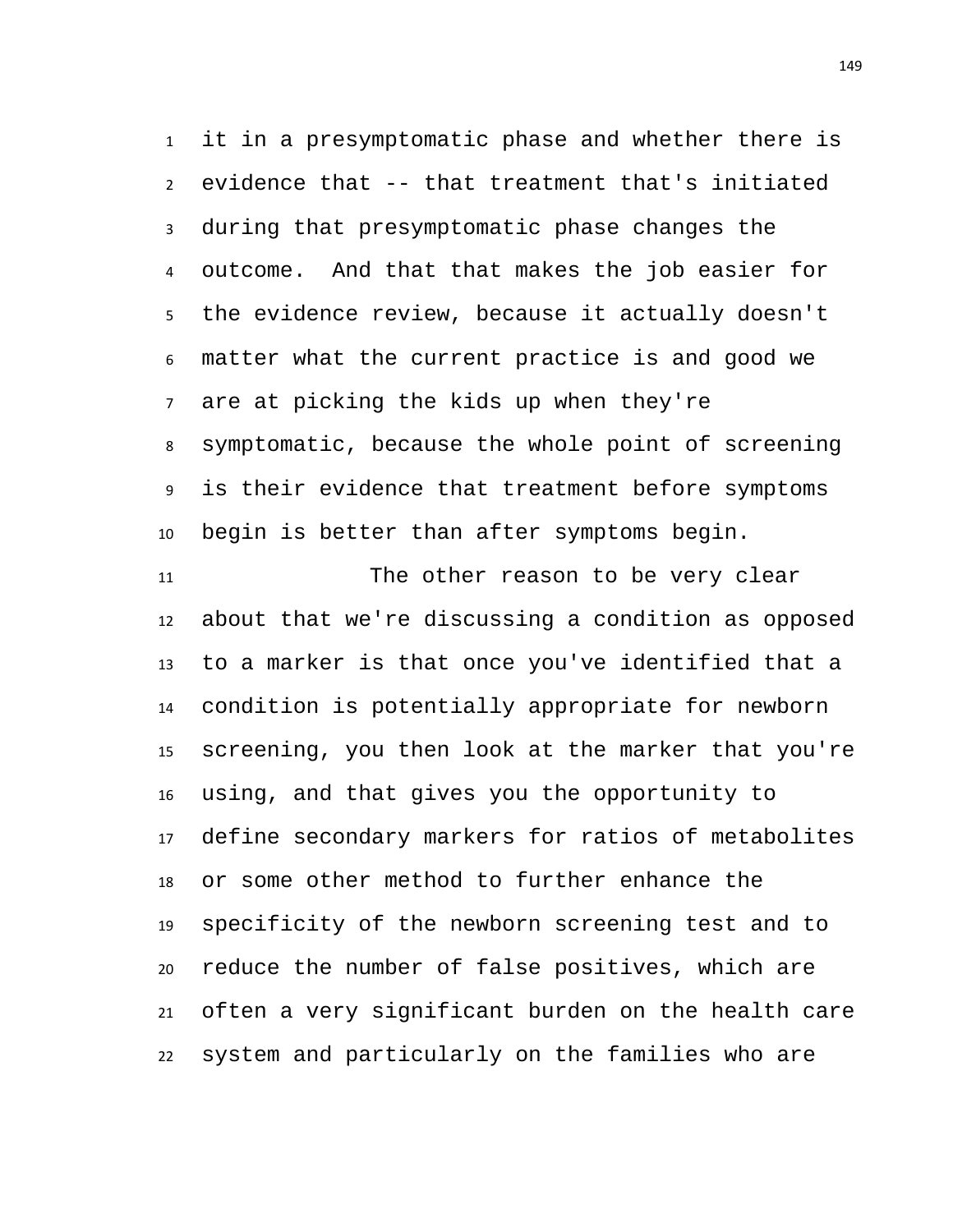dealing with them.

| $\overline{2}$  | DR. CYNTHIA POWELL: Kellie Kelm.                   |
|-----------------|----------------------------------------------------|
| $\overline{3}$  | DR. KELLIE KELM: Yeah, Kellie Kelm,                |
| $\overline{4}$  | FDA. I actually really agree with that statement,  |
| 5 <sub>1</sub>  | and I think this comes up in a lot of other places |
| $6\overline{6}$ | as well. We talk about wanting states to           |
|                 | 7 actually, for example, put it on the websites or |
| 8               | something, what they're screening for              |
| 9               | deliberately, right? We talked about that a lot    |
| 10 <sup>1</sup> | lately, and it's come up in a lot of different     |
| 11              | things, you know, are you screening for carriers,  |
|                 | 12 are you screening for this and that, and states |
| 13              | make different decisions about what they're        |
| 14              | screening for. And we know that it can be          |
| 15              | different from state to state.                     |
| 16              | And the other thing that I think                   |

 And the other thing that I think about, as you mentioned, you know, for example the methodology since we only add a condition and we don't define the method is that methods change and that obviously, maybe even as we've talked a lot about going back and reassessing some of the conditions, you know, we may also want to, based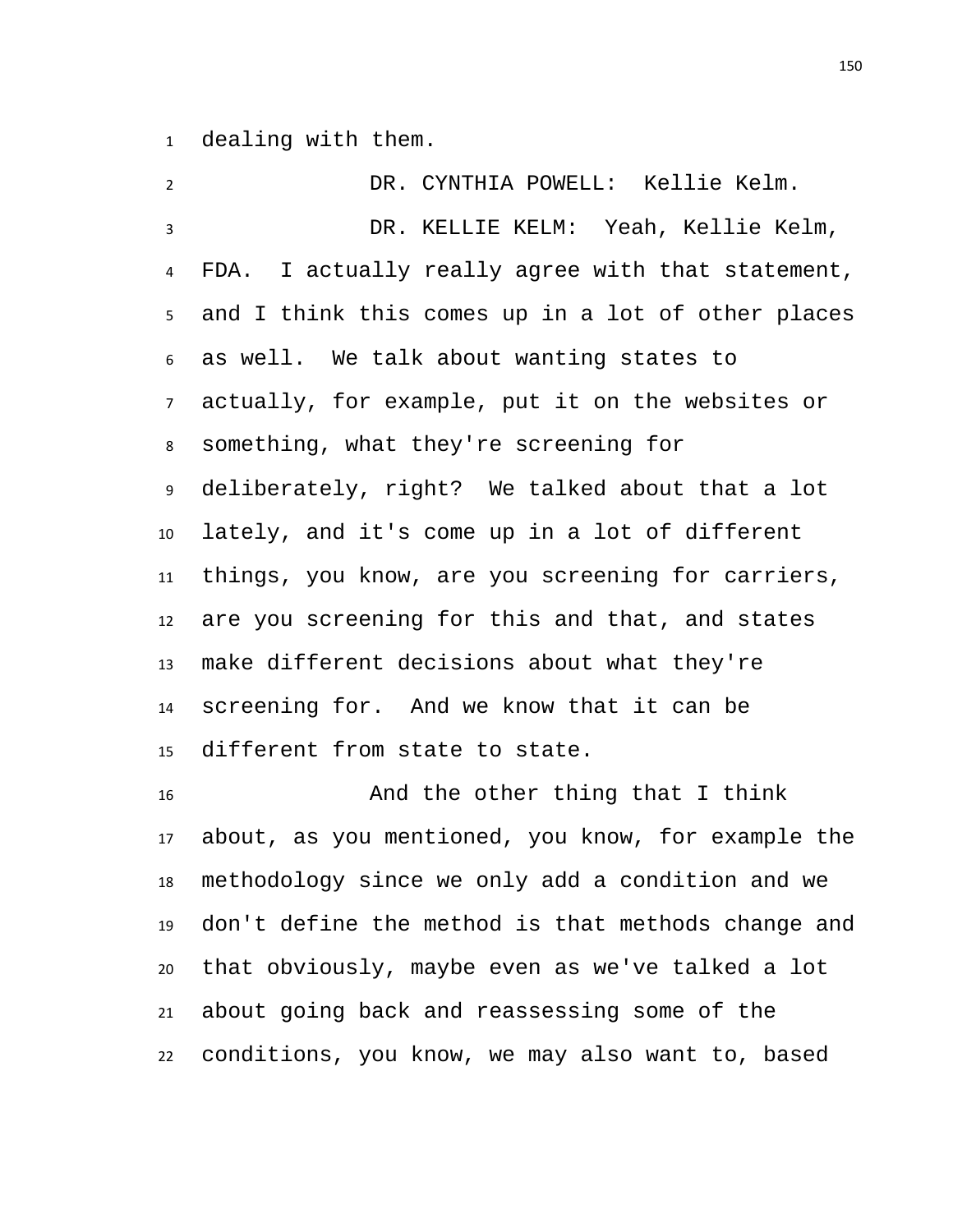on the technology -- maybe not now, but in the future -- go back and -- and redefine things, because like right now, I think, SMA was -- we defined it as homozygous of, right, very specific, and that may change obviously if testing changes in the future. But for now, we define it that way. But I definitely think that, you know, it would be very helpful here if we can define it as closely as we can. But then, obviously, we've talked a lot more about defining things in other spaces as well, and I think that that would always just be helpful for transparency too.

13 DR. CYNTHIA POWELL: Kyle.

 DR. KYLE BROTHERS: I don't want to be perceived to be the person against precise terms because I think it's very important. I just think, you know, you've seen one genetic condition, you've seen one condition, right? They're so unique, the stories are so different about the inheritance pattern, the technology. Some of them, you could suppress certain kinds of results, certain technologies that's not really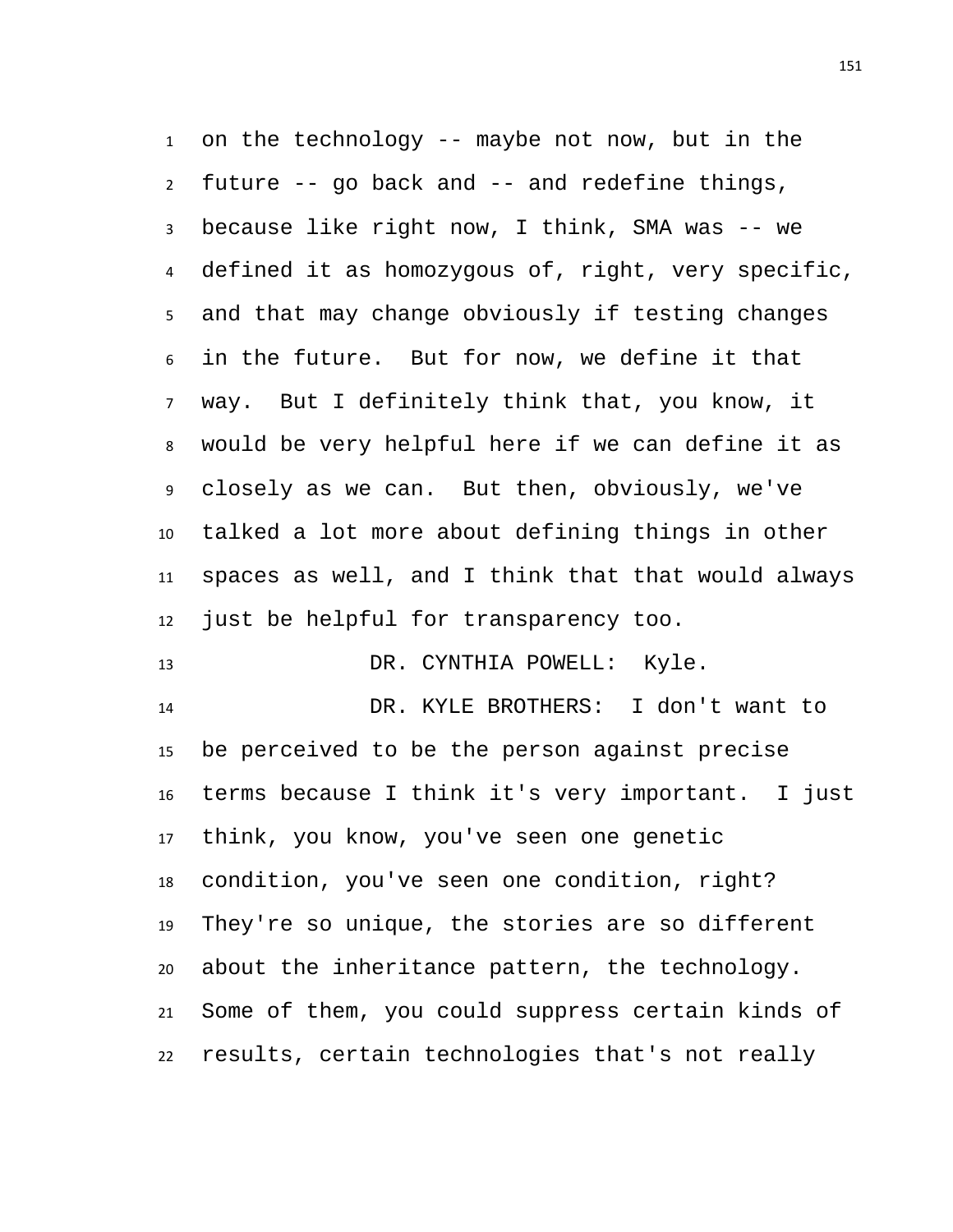possible. So, from the perspective -- I just don't think we can solve the language problem that this field creates. I mean, it's just an inherent problem in the field.

 So, I wonder from your evidence review, it might make sense to define a bucket of information like implications or other implications to consider or something like that, and all of those things go in there, and it would be helpful to know what information is available about that, but going back to Jeff's comment, I think it's really about we have a primary condition that evidence review should focus on that, and we also need whatever information is available about other implications that should be considered in the decision.

17 DR. ALEX KEMPER: So, I -- I'm sorry, is there someone else?

DR. MEI BAKER: Mei Baker.

 DR. ALEX KEMPER: Oh, I didn't see you, ma'am. I'm sorry.

DR. MEI BAKER: Mei Baker. I have a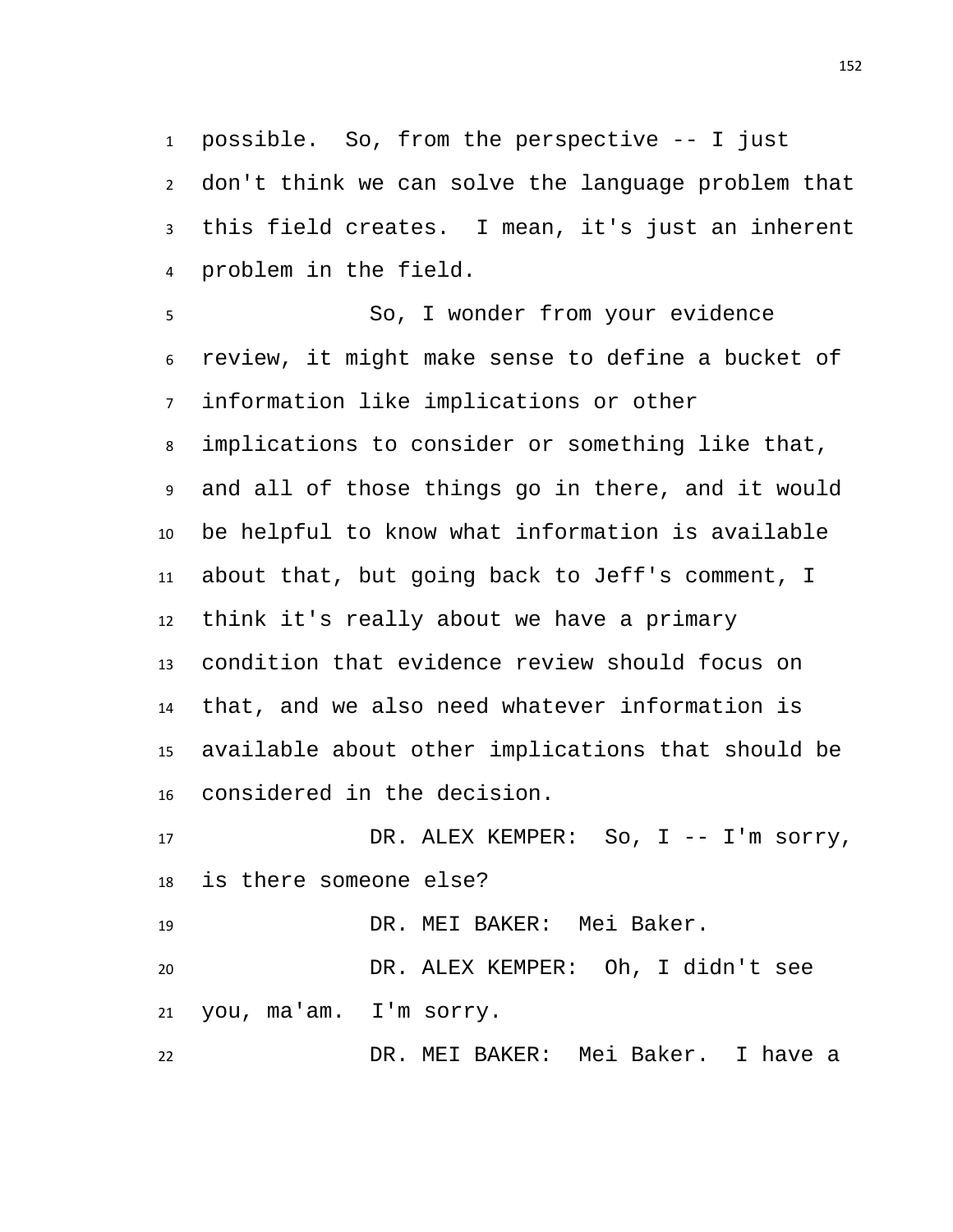quick comment. Just to follow what Shawn was saying, method, marker, and conditions. But I think we are in the situation -- the condition itself seems to get complicated quickly. So, the example is the Pompe. So, I think the intention is infantile Pompe, but to later on say I think what we know now, people can argue both sides, but to me, in our state experience, after close to 19,000 screenings, we have 13 late-onset identified and zero infantile what you say. You know, I think we maybe need to -- I think in the group we talk about it, in the forward, not just condition, even condition in the subtype, we need to take into consideration.

 DR. ALEX KEMPER: That's a great example. So, I was, you know, I didn't have the foresight to know what everyone was going to say when I put together these slides, so I apologize for the broken Ouija board. So, I did -- as I was putting these slides together and with the help of others -- put together some draft ideas, and obviously I'm going to go back and revise this.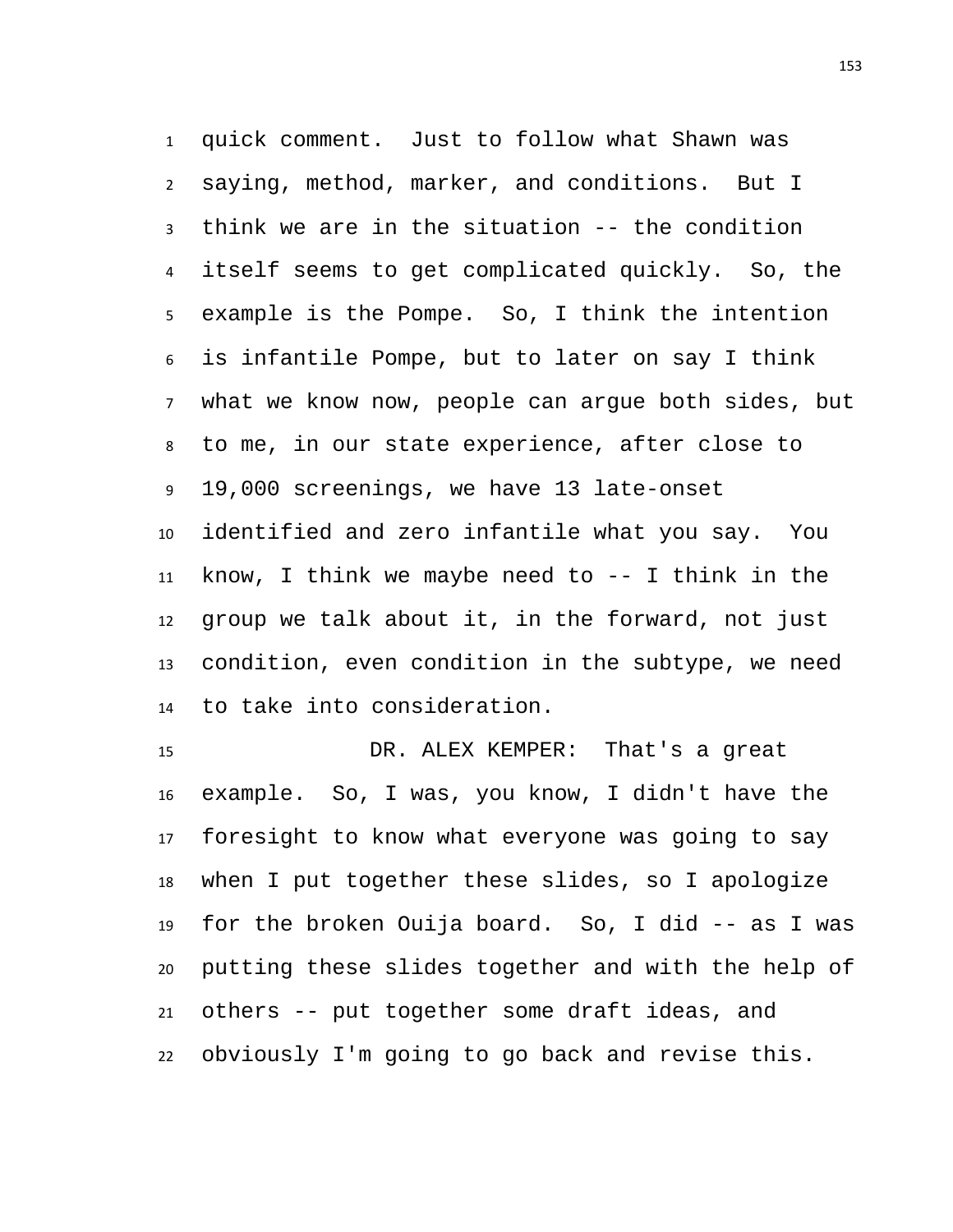But the key thing that I'd like to focus on is that in the nomination package, you know, the more clear about what the intention of screening is is going to help us, and defining these case definitions as we go into things, whether or not they reflect primary or secondary targets, just making sure that we know what information will be most helpful. And so, we'll continue to focus on that as we had, although maybe do a better job upfront to clarify what the goal of screening is, and then continue as we've done in the past in terms of cataloging incidental findings as they are reported in the various studies, but not focusing on the larger impact of the incidental findings.

 So, I think what I'm proposing here is just a little more clarification in the report that you would get, along with some pushing upfront in terms of working at the time that a nomination package is handed off to us to understand really what it is that the goal of screening is. Does that make sense? Jeff's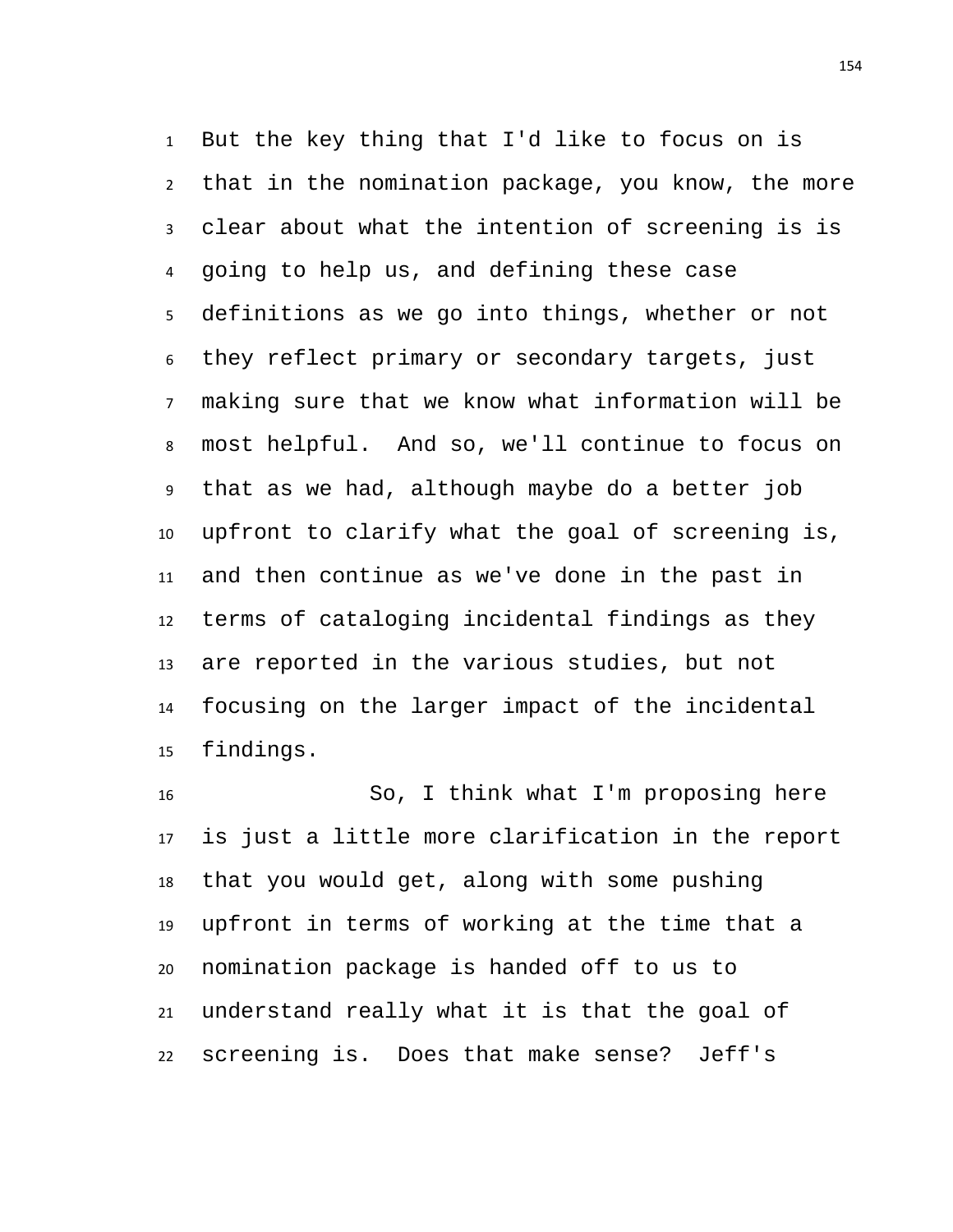giving me like a maybe.

 DR. JEFFREY BROSCO: I think you should probably go on. DR. ALEX KEMPER: Okay. Well, that was easy. So, let's -- [Cross-talking.] DR. ALEX KEMPER: I wrote this before anybody said anything, so. DR. SUSAN BERRY: Okay. All right. So, I'm just going to say one more thing. DR. ALEX KEMPER: I have plausible deniability. 13 DR. SUSAN BERRY: What I -- this is

 Sue Berry, and what I'm going to refer to as what I call the iceberg effect, that almost no matter what you do in terms of making a good case definition, that almost no matter what we think we're going to find, that's not what we find, and if you don't build that in from the beginning with the idea that you're going to do all this ascertainment, no matter how you define it, you're going to misinterpret what you're going to see.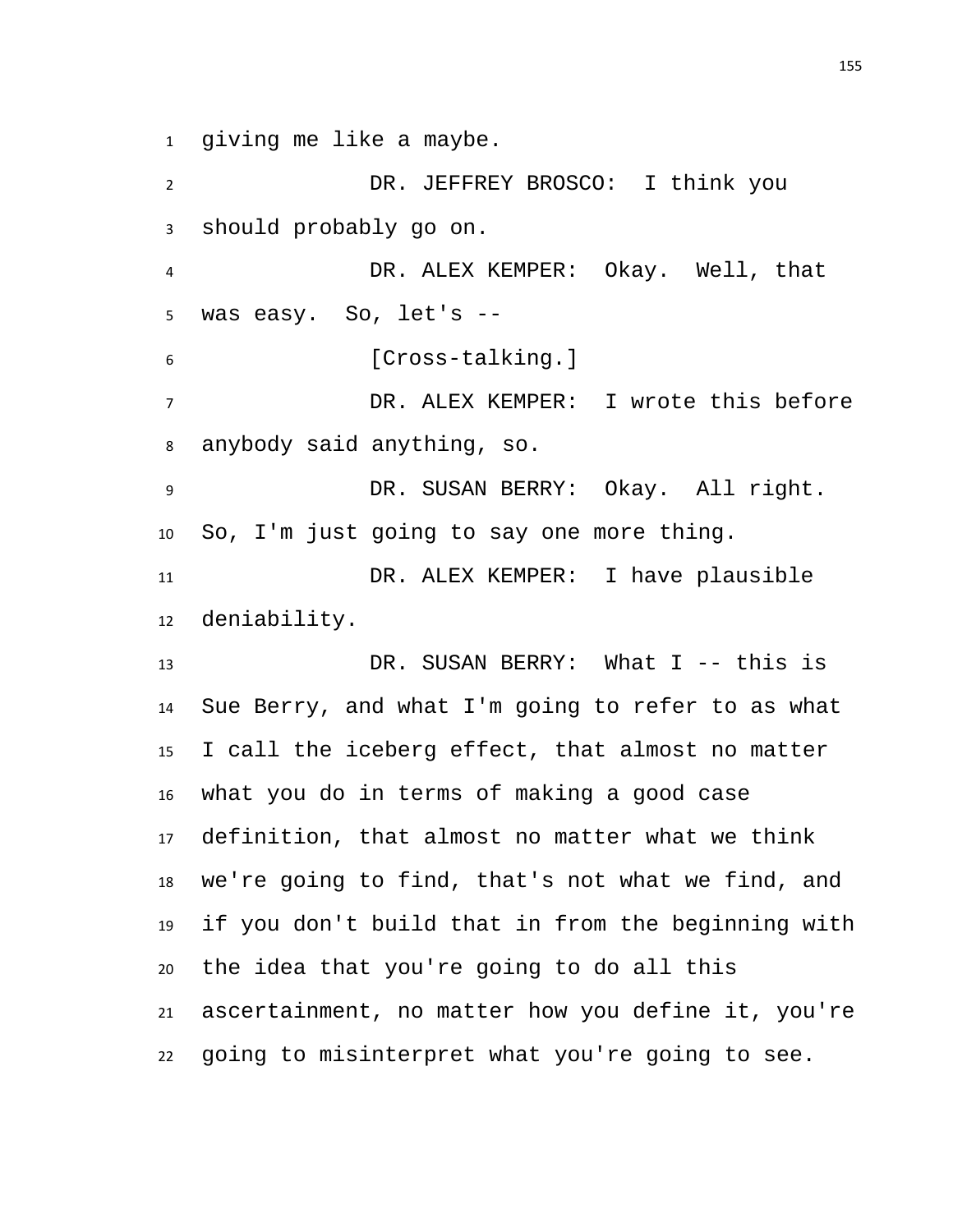DR. ALEX KEMPER: And that gets to the whole spectrum issue that we've talked about, I think, in every single report. Okay. I'm going to move on to -- let's do something easy. Key outcomes. So, I would say that a goal of ours that we've had, and this is an area that I would like to force us all to thing about, is prespecifying what the expected outcomes of interest are, to make sure that we're clearly working to identify and cataloging them. And when I talk about the expected outcomes, I'm thinking about both benefits and harms. But obviously we're going to continue to be open to new outcomes of interest that are identified during the review process.

 So, in terms of benefits that we've looked at in the past, mortality, we've looked at some components of morbidity, we've looked at length of life, we've looked at ventilator-free survival, we've looked at different measures of neurologic and motor function, which by and large are focused on issues of mobility and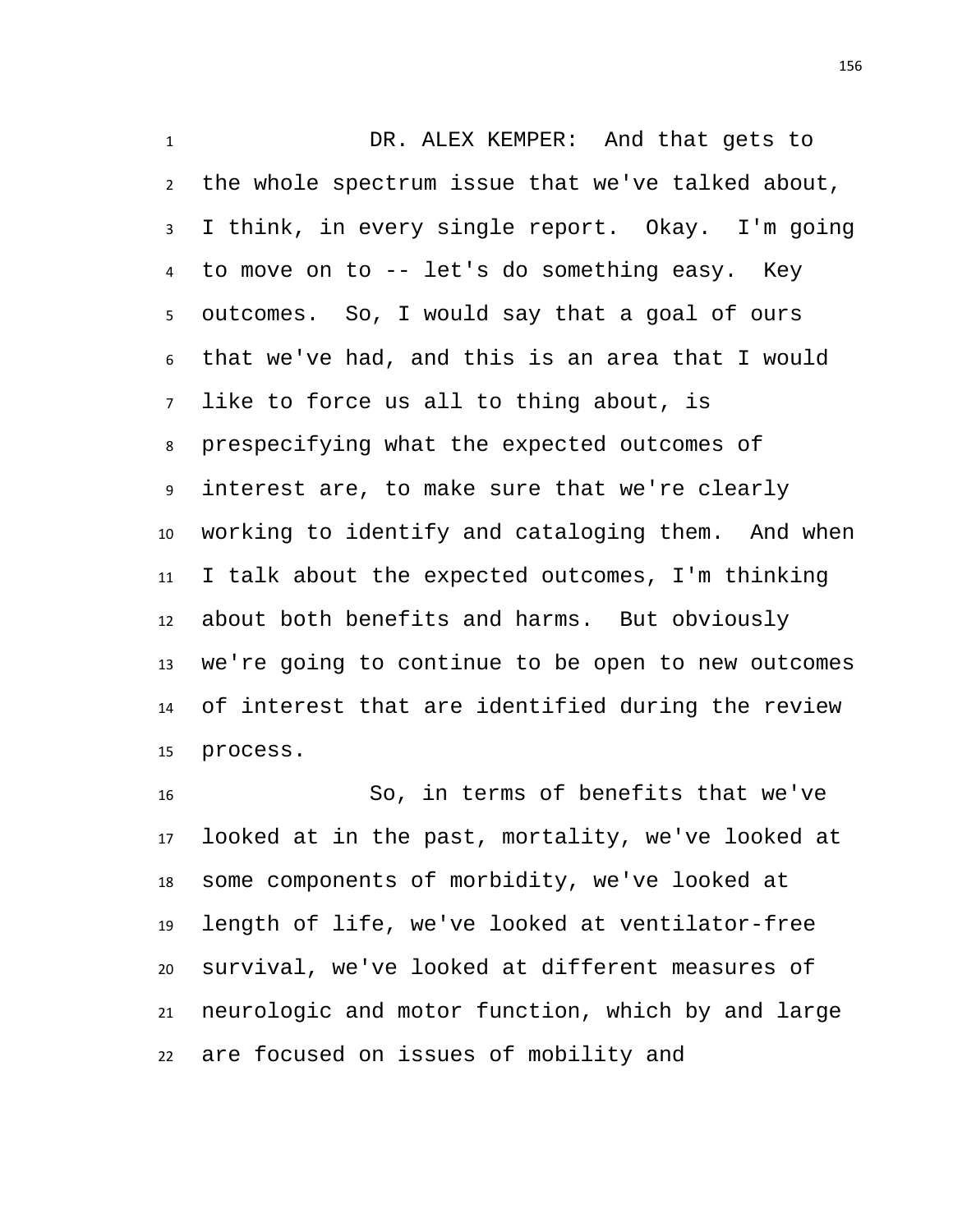communication.

 In terms of harms -- this one I sort of captioned, and we've tried to consider -- and the reason I say that is harms can be -- are often times incompletely reported. So, there's all the harms that we've talked about in the past related to screening. Aaron Goldenberg has been very helpful for us in terms of thinking through, so pain or other adverse impacts from screening or diagnostic testing, false positives, and false negatives, and then after diagnosis, earlier exposure to treatment, to adverse effects, and the psychosocial harms of uncertainty of outcomes. So, that's a very high-level look at harms, and we have harms more broken out in -- in other reports that we put together for the Advisory Committee. So, what I'd like to do is just think

 through other benefits and harms that are of interest. So, there are these intermediate outcomes, and those are often times reported, but it's difficult to know what the link is sometimes between these intermediate outcomes and patient-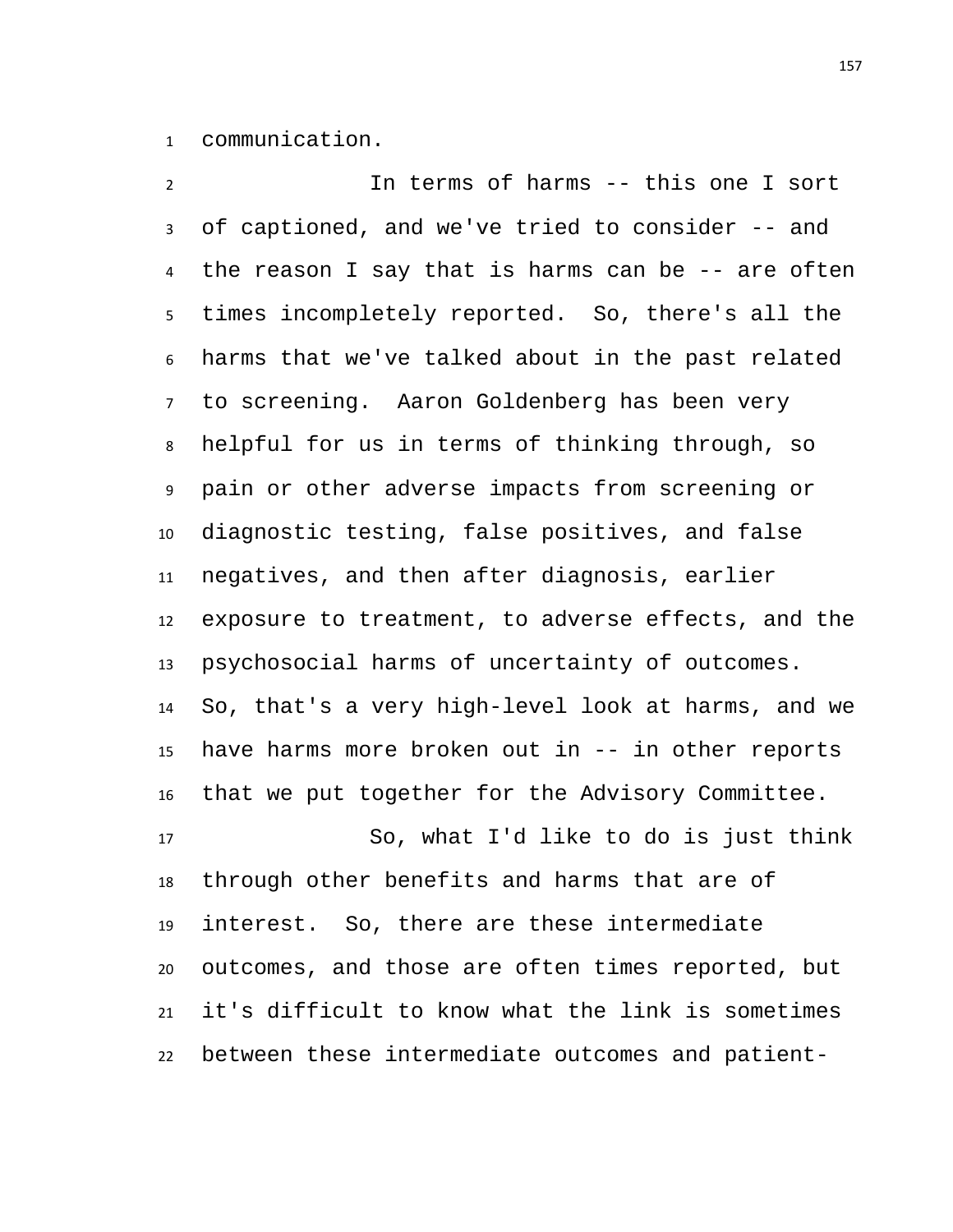centered outcomes. So, when I talk about a patient-centered outcome, let me be clear that I'm talking about something that individuals feel, right? So, you know, within, you know, different areas, you know, different ranges, you may not sense, you know, that your -- your biomarker has gone up. If you think about like lipid screening, you know, I may not notice when my cholesterol has gone up, but I might notice, you know, cardiac events related to my lipids.

 So, also imaging findings are another good example. So, like MRIs and the scores that we've seen done on MRIs for conditions that affect white matter. So, how do we think about these intermediate outcomes, and should we pre-specify them?

 There are issues of quality of life. So, when I think about the impact of preventative service, you know, ultimately, I'm interested in two things: length of life and quality of life. But quality of life is a notion that's difficult to get to, and it's often times not reported in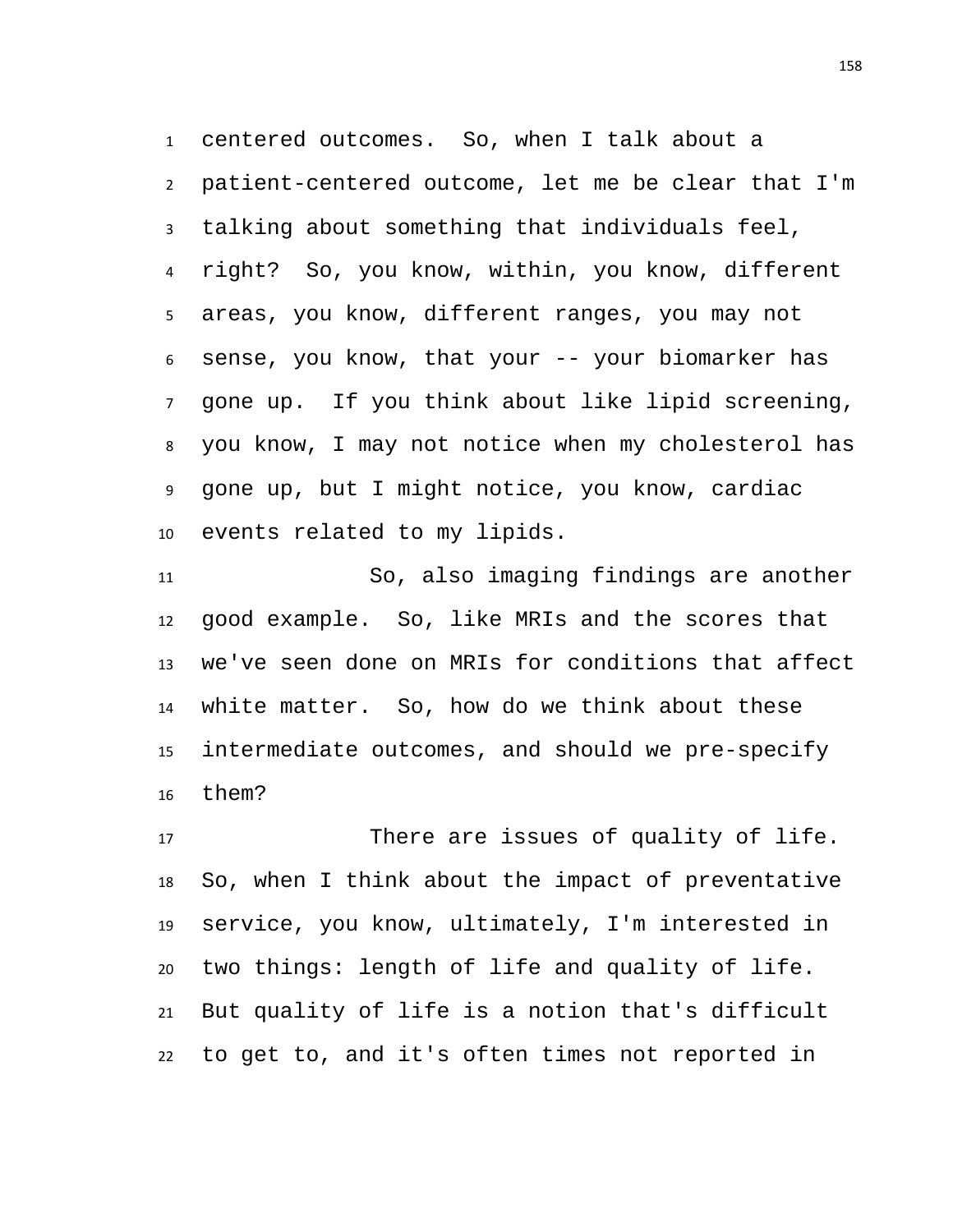the kinds of studies that we have available to us. And then there's this larger issue that we have not delved into because our mandate has been on focusing on benefits that accrue to the individual being screened and not the family, but there is this importance issue of avoidance of the diagnostic odyssey, diagnosis in other family members, if there is, you know, screening of other family members that happens as a result of identifying something in a newborn. And then issues of ability for families to develop plans for the future.

 Now, there are a lot of other outcomes to families, and I don't mean this to be an exhaustive list, but I do want to just put that up there as something that we haven't specifically considered and just get feedback on. And then, what I can say is that when we do our literature, you know, we -- we don't do primary research, right? So, we can only describe what's been included in previous research. So, let me put that out there first and just remind you all that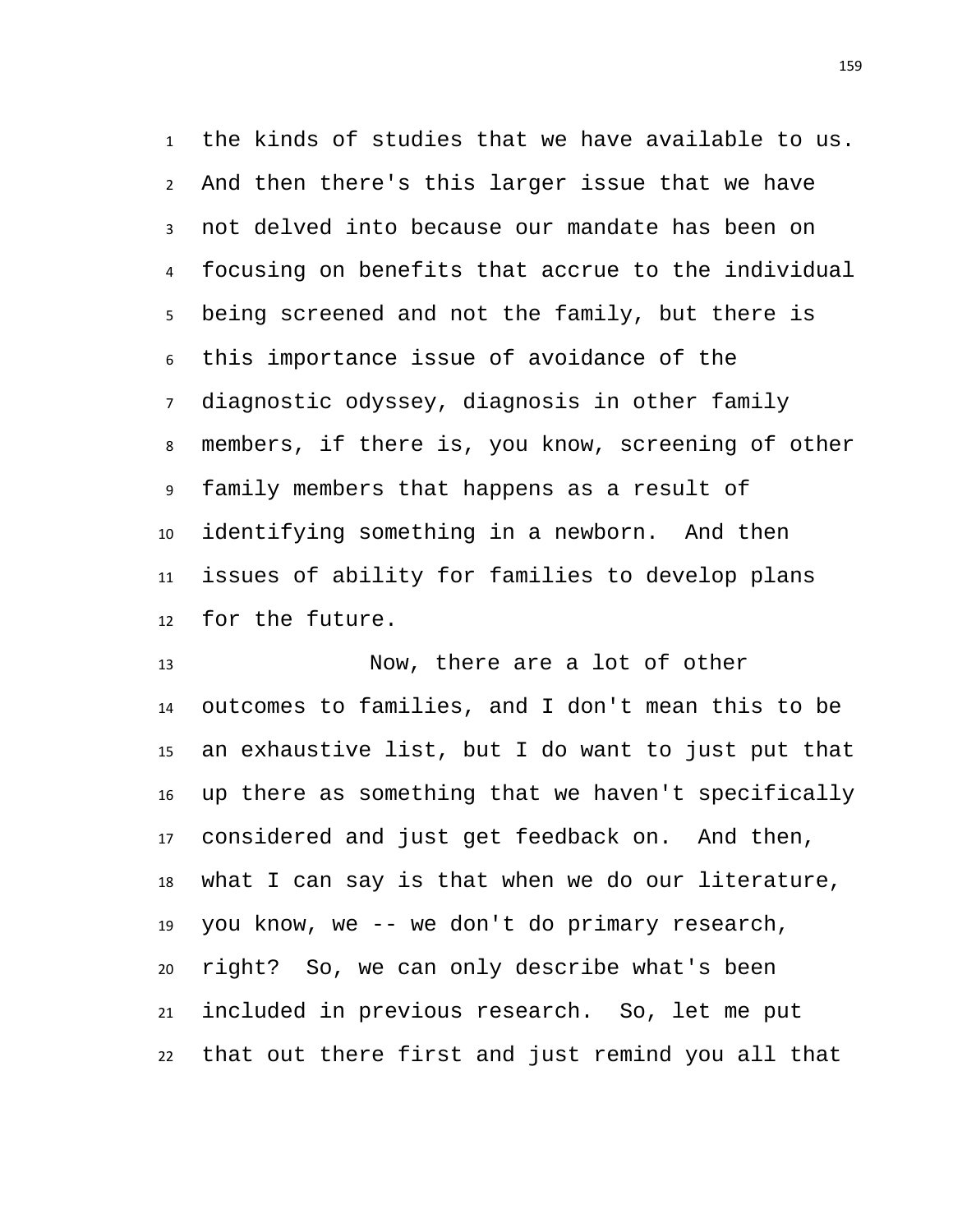it's beyond the scope for us to develop new evidence on outcomes that -- that haven't been previously described, and by that I mean haven't been described in -- in the scientific literature. So, that's a lot of stuff there, and I'll just open it up now for thinking about benefits and harms and also the degree to which -- I didn't highlight this and I should have -- if we should have a list of outcomes that we always look for. And you can even imagine, because they -- they do this in other evidence systems where you have a priority list. So, you know, these are the lists of important outcomes, and these are the ones that are most significant, and these are the ones that are less significant to making a decision. Should we have a standing thing like that, that we then tailor to specific conditions, or do we kind of start the way we've done things in the past, which is, you know, convene experts and look at the nomination package to figure out what sort of outcomes we want to make sure that we explicitly look for. So, let me open it up.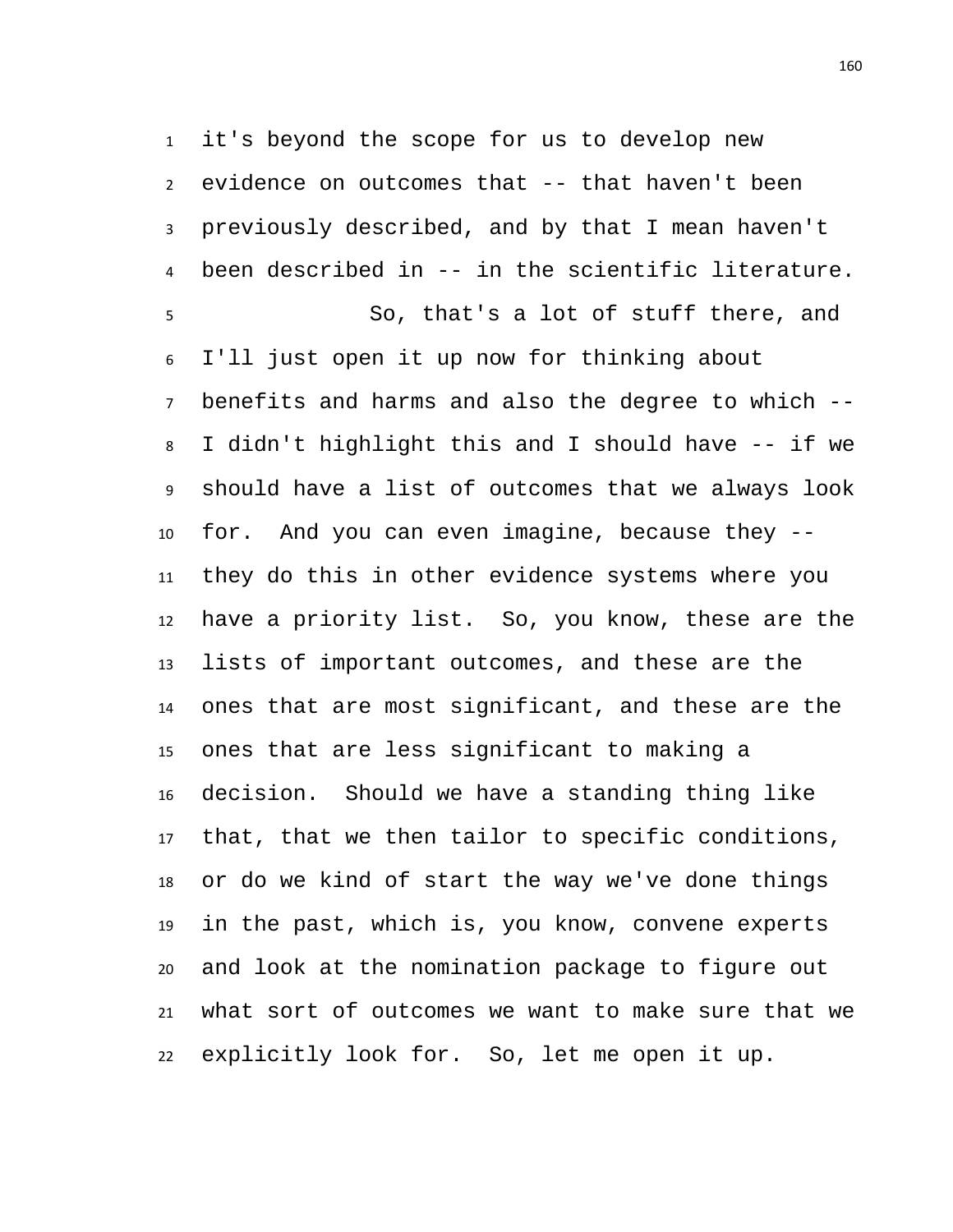DR. CYNTHIA POWELL: Beth Tarini. DR. BETH TARINI: Beth Tarini. The - - so, the issue of outcomes to the family -- while we have not, as a committee, dealt with it, it has some up in the literature Dr. Alexander brought this up -- I think in the early mid 2000s maybe when he published it in Pediatrics, this idea of the benefits to the other. I want to put out there that, you know, we often talk -- it came up today -- about the -- the Wilson-Jungner Criteria -- should we be using it, should we not. The -- the one thing I think we shouldn't forget is -- and Dr. Brosco brought this up -- is this is a mandatory test that has a specific legal standard, and that legal standard needs -- that legal standard needs to be taken into consideration when we talk about the rationale for why we decide to recommend a test be screened. Now, I always say you -- you build the system and you go according to the system you build. If we want to change that system or add a new one, that's completely reasonable and an option. But the outcomes for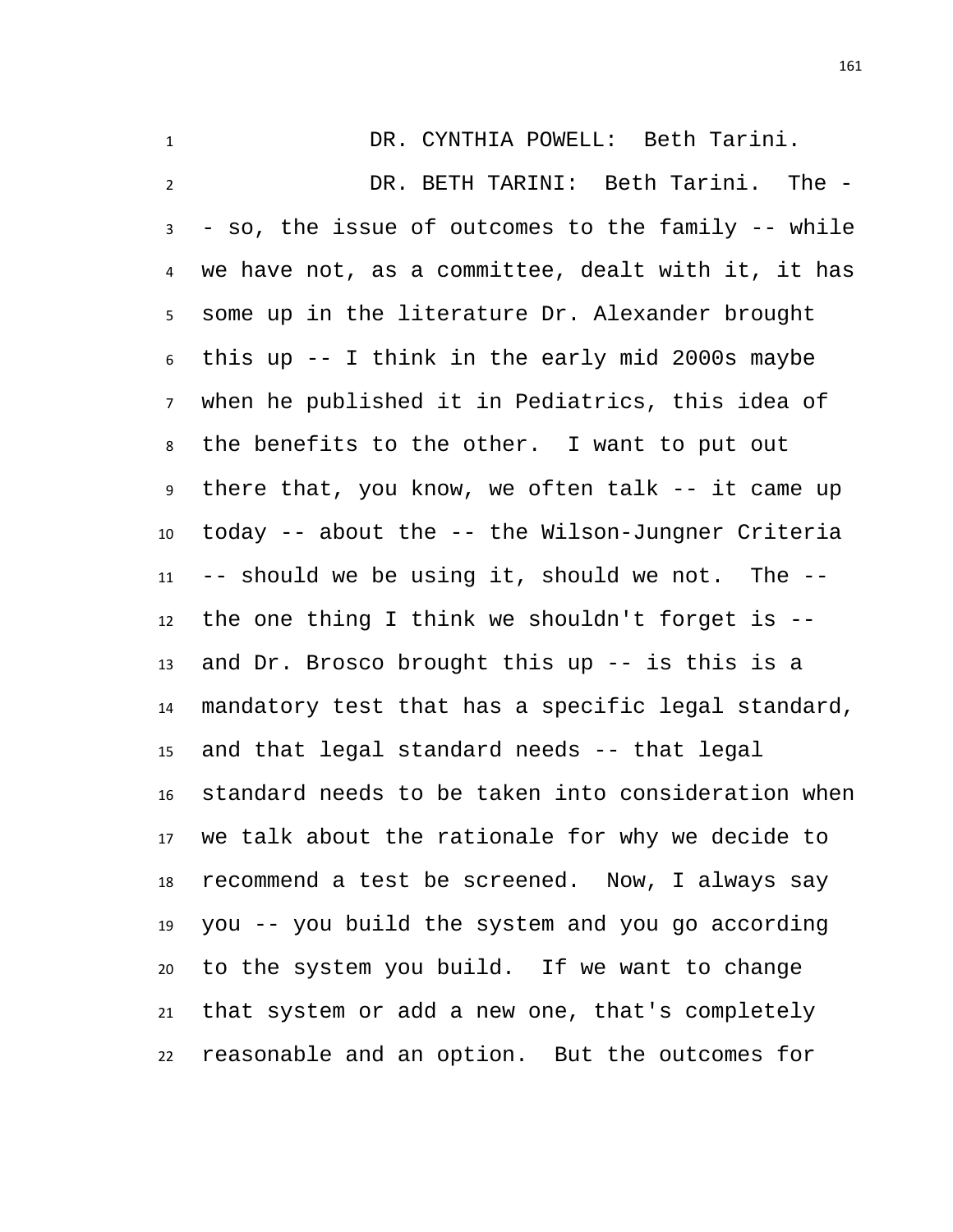the family raise concern given the constraints, and I don't think we have any legal -- we have ethics. But I don't think we have any law expertise on the committee of what that means in terms of mandatory testing for children. One can see what's happening with the vaccine issue at large, so I just want to raise that point. I think it's important.

 DR. CYNTHIA POWELL: Jeff Brosco. DR. JEFFREY BROSCO: So, Beth, one way we can have our cake and eat it too, right, is something that Alex and I have talked about, which is if you -- if we set up ahead of time and said here are the things we, as a committee, really care about. First is about mortality, quality of life, and key morbidity, and say this is what's really most important to us, then you might have a second- or even a third-tier of things that are also interesting and could be important, and by setting out ahead of time, we start slowly to solve this problem of we never have evidence about quality of life because if you're thinking about a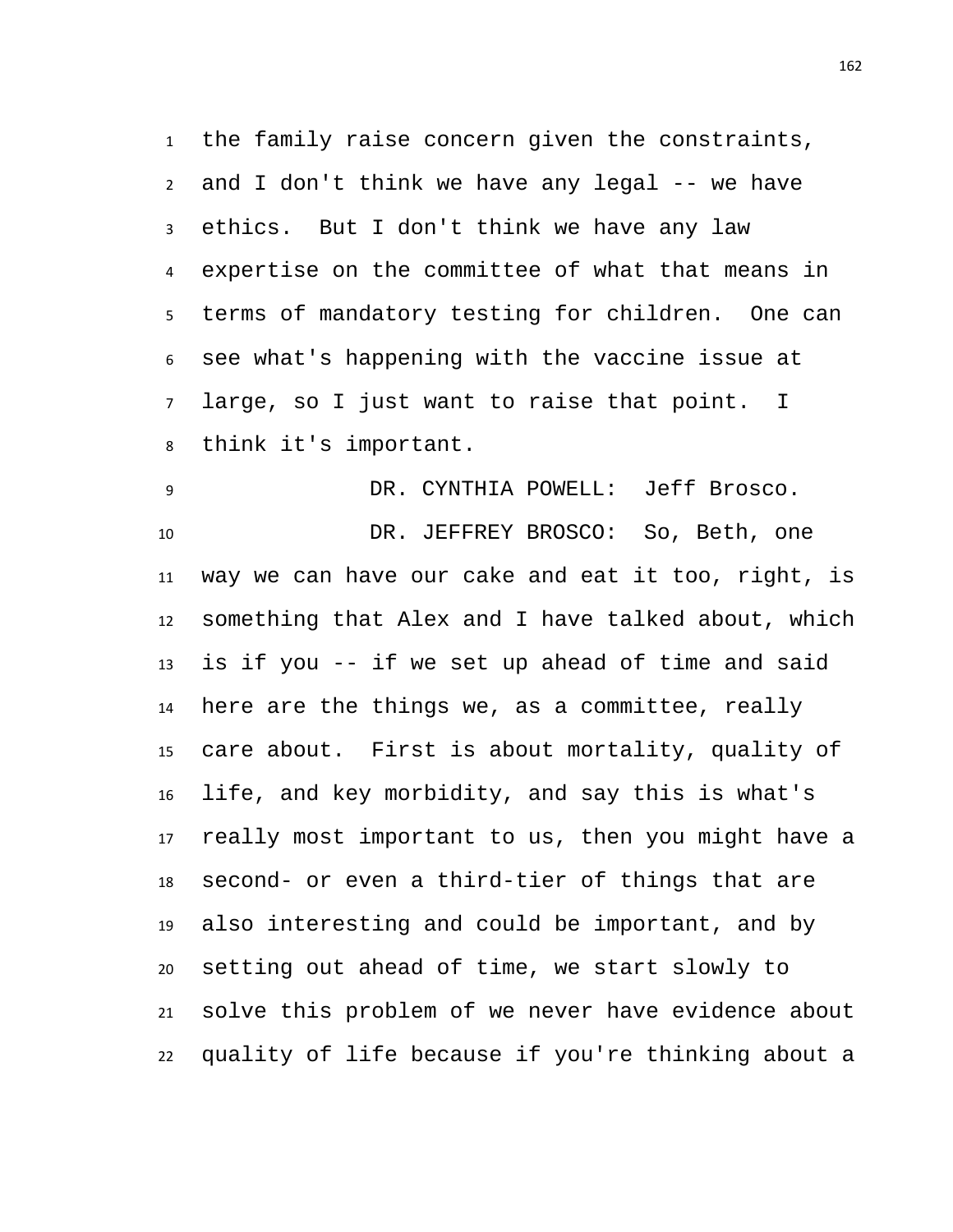candidate condition, you might say, oh, that's what the RUSP criteria are, we should include a quality of life measure in our next pilot study. So, we can begin to solve that evidence issue, and I agree that we don't want to -- I would not want to switch so we're doing things on the RUSP simply to avoid the diagnostic odyssey, but if that were something that came out of it, and the last way to sort of put that in is when groups are putting a forward candidate condition, if they said we've surveyed families, and for them, one of the outcomes that's really important is X, Y, and Z, that's helpful for them to put forward, and we can see where that falls in our tier system.

 DR. BETH TARINI: I agree. My concern is quality of life can be -- I understand quality of life can be measured for a wide group, but this will affect the entire population. So, if get -- if my child is born and my -- the mandatory testing is based on quality of life, it needs to be a quality of life that I agree with, since you're removing my parental rights in order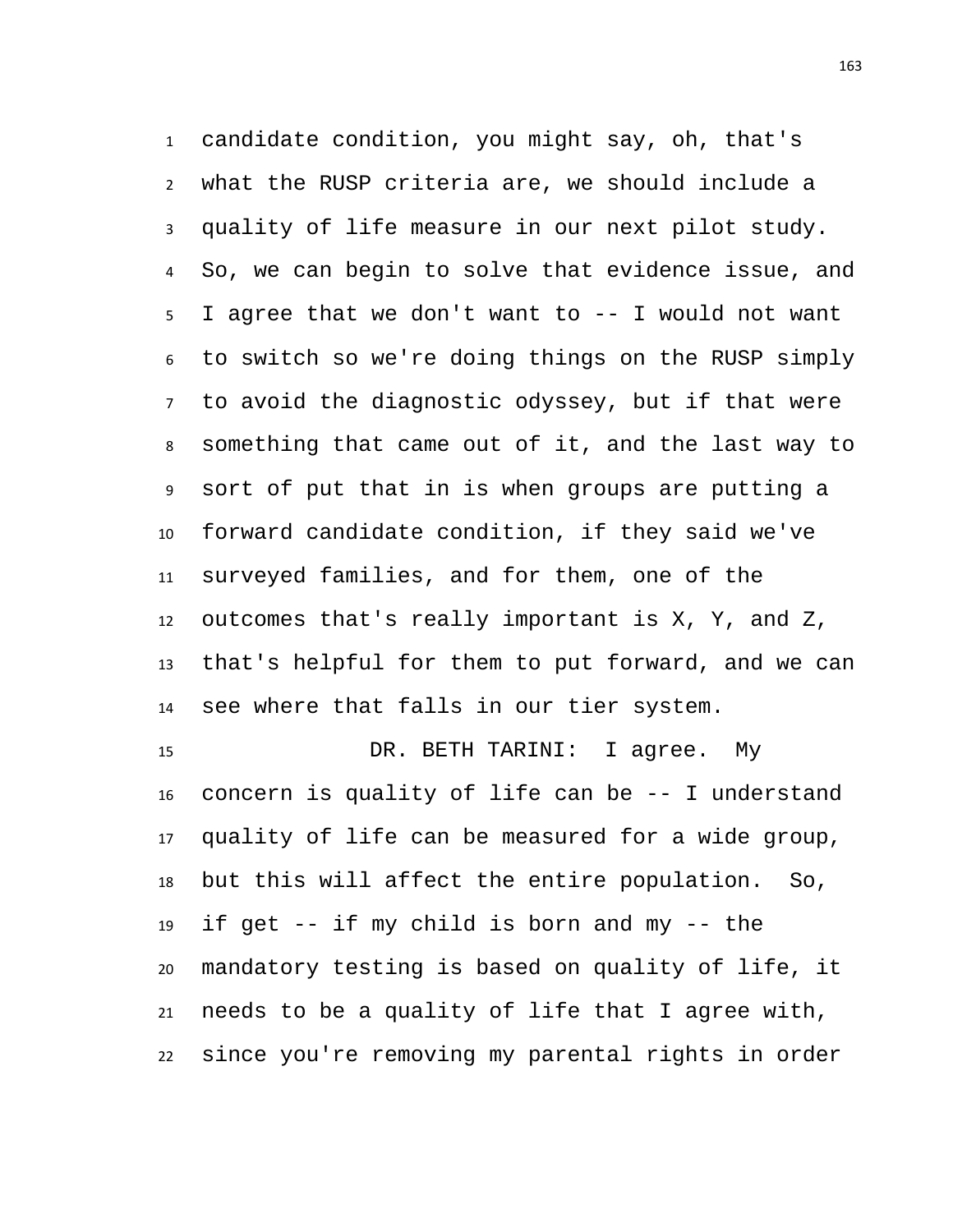to test the child. So, I don't think actually quality of life, I think quality of life is -- is potentially a gray area, because if you don't -- your quality of life may not meet the standard or one's quality of life of a legal requirement of a mandatory test. I get -- I'm not sure. Clearly, diagnostic, I mean, what is the metric of quality of life which says that you can mandatory test a child at birth? I don't know the answer. But I think there is something that needs to be discussed. Am I not clear? DR. CYNTHIA POWELL: Kellie Kelm. DR. ALEX KEMPER: So, actually, can I -- because I think you might have had two quality of lifes in there too, the family or the parent quality of life and then the child's quality of life, which are distinct things too. 18 DR. BETH TARINI: Certainly. I mean,

 I guess the one issue is the family, and the second is the quality of life, be it for the family or the individual themselves. So, you're right, it needs to be stratified. I mean, I --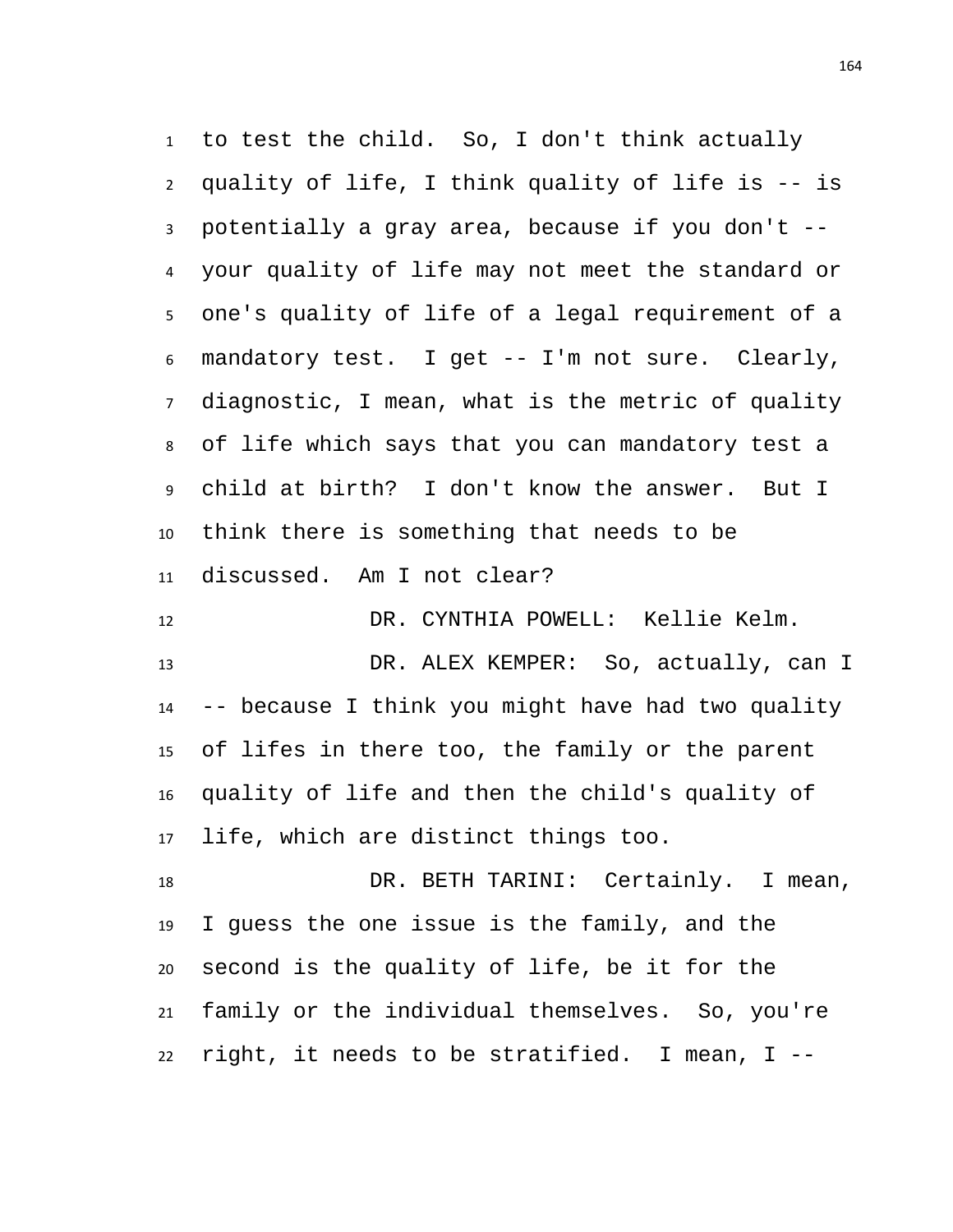this came up, I think, implicitly with the conversation about SMA, that there were some people -- I'm surmising -- that felt uncomfortable that the quality of life was there to make it mandatory. I don't know that. But -- but when I voted on it, I voted on it on mortality, because we didn't have this discussion to day what is the threshold of quality of life that we feel is -- is uniformly agreed upon or of a standard of which we think it can be used in a mandatory test.

 DR. KELLIE KELM: Well, to tack onto that before I get to my point, I mean, I guess since the states are the ones mandating the testing, we may have to get input from the states in terms of what they may have in terms of -- and if anybody has any language that pertains. But I'm going to guess that I'm not sure if there's one at the federal level that we could even point to.

 But I was just thinking about some of the more recent conditions that we've gone through in terms of some of these things, and I think I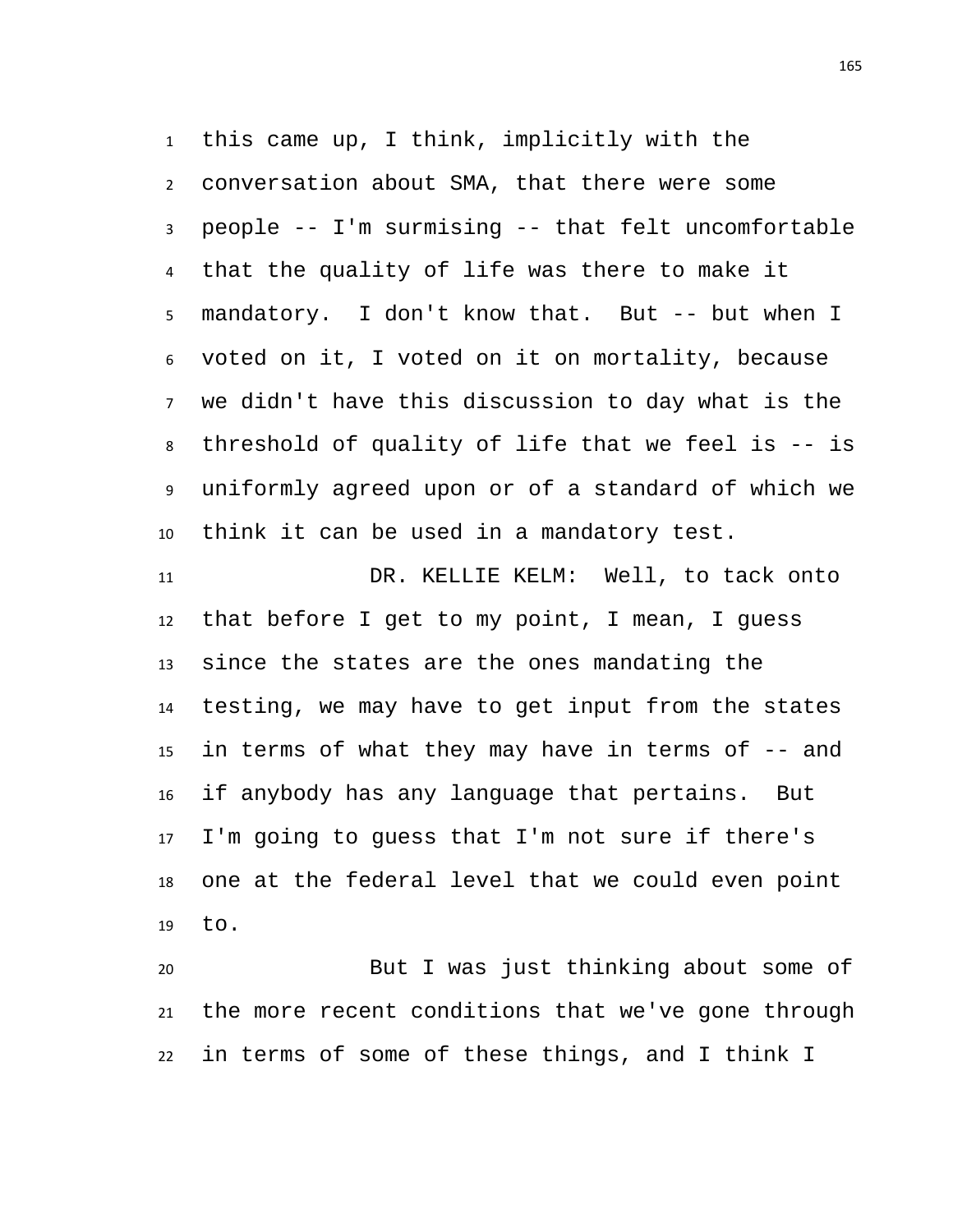know a lot of -- we have a lot of intermediate meetings while you're working on evidence review, and you sort of ask us a lot of questions, and I think if I recall for some conditions, they assess mortality, but then they'll also assess things like cognitive, you know, in a study. They're doing it in a way that it's measurable or definable or a six-minute walk or, you know, which is, you know, you can tie that to mobility, for example, or other things. So, obviously, a lot of times, I think these things will just automatically come out, because you'll say these were measured and we'll be able to capture them. I mean, I think it would be difficult if they weren't somewhat captured in a way that we could say was -- that was an outcome that -- that we would want to sort of -- and I think that's sort of the difficulty, is how do we -- so as evidence review, how are you going to present that without actually having the evidence measured, and sometimes all you're going to have is mortality. I think when it was SMA, we just -- we didn't have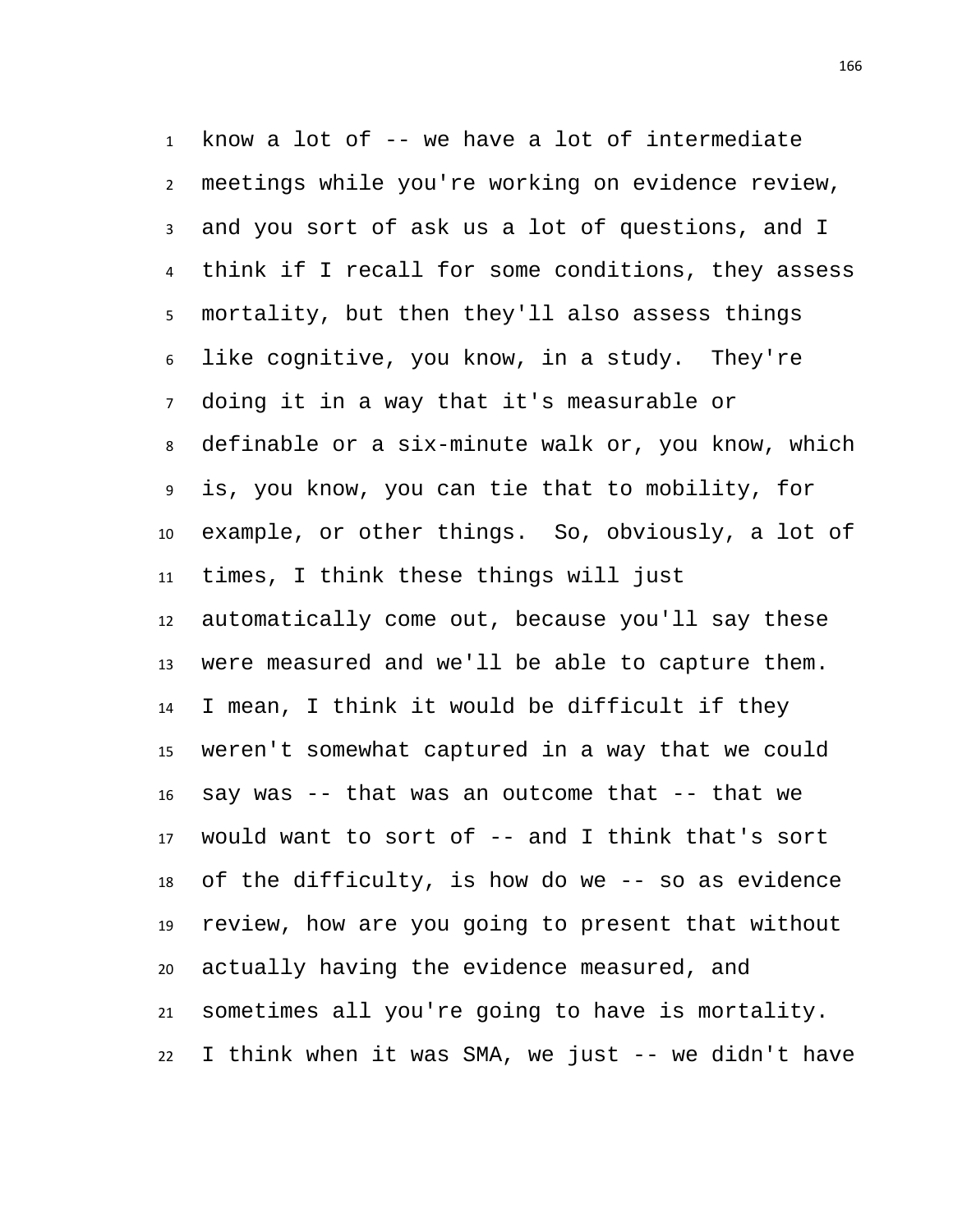very much. It was a very small amount of data in the population that we were thinking about treating asymptomatic babies. And so, in some ways, we just sort of have to define explicitly what we have so at least it's there and say that this was measured, or, and this wasn't, and maybe this is important. But right now, it just wasn't measured.

 DR. ALEX KEMPER: If I can just add on to the complications you were talking about. There's an issue of the time horizon, too. So, there may not, you know, often times the studies we find are of such short duration that it's hard to know, you know, did it change the child's quality of life, because, you know, if you're just looking at six months or one-year outcomes, it's hard to make, you know, inferences about what's going to happen down the road.

 DR. CYNTHIA POWELL: Jeff. DR. JEFFREY BROSCO: So, none of this really solves anything, but it is worth pointing out that there's a lot of researching work going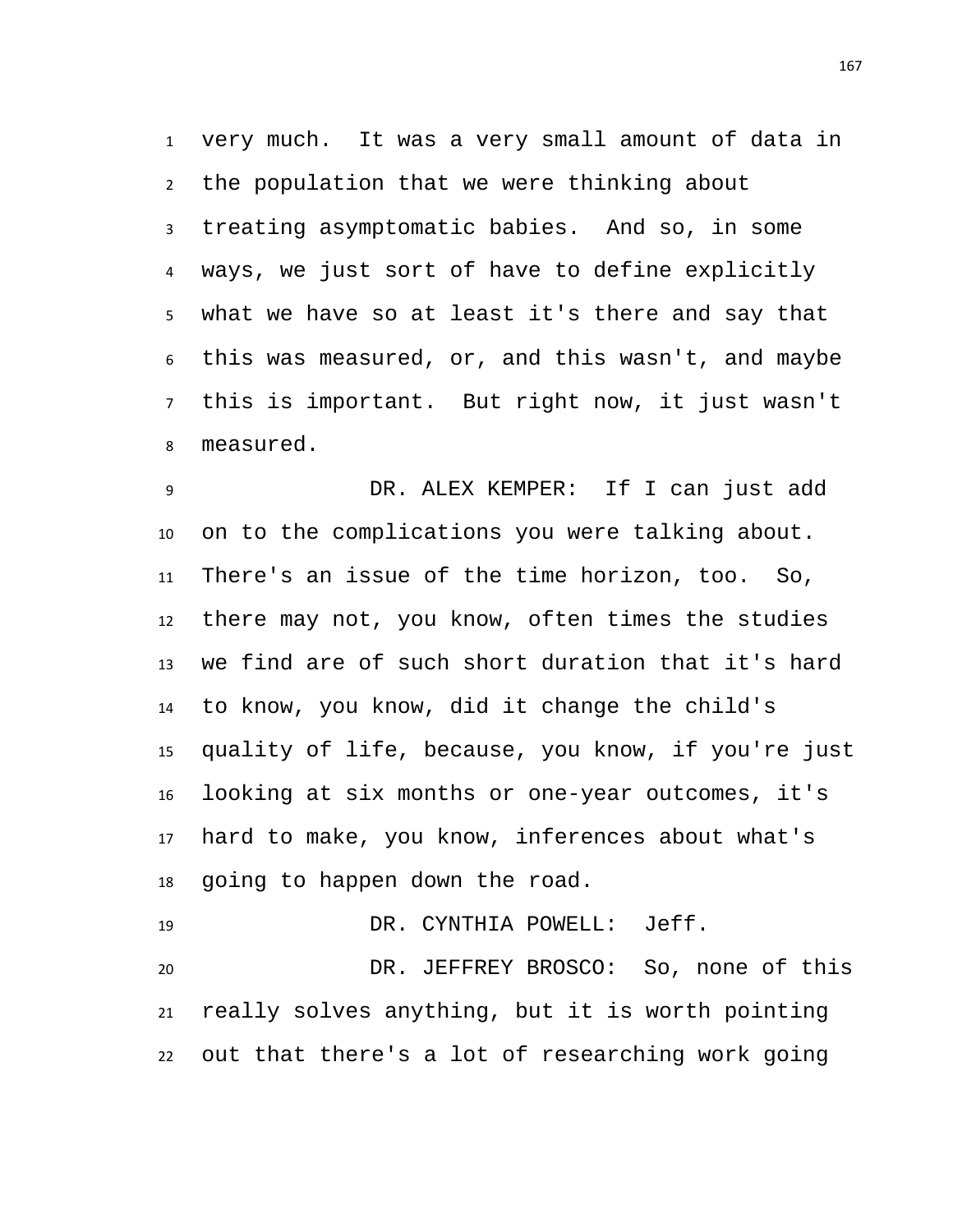on in quality of life measures, right? So, the National Academy of Medicine and others like the Vital Signs project are trying to say well, there's sometimes disease-specific quality of life measures, asthma is a great example, but then there are also more general ones. And so, there is, you know, not a simple thing, and I want to separate that out from outcomes for the family, right? That is different from quality of life measures.

 DR. CYNTHIA POWELL: Kyle Brothers. DR. KYLE BROTHERS: This is Kyle Brothers. I don't want to be dismissive of quality of life measures. I think they can be quite useful, especially in research settings, but for -- conditions have their own unique set of complications that have implications for quality of life, but I would rather us, if we're going to set a priority, let's set what is a specific complication that we're worried about, and what's, you know, what's the frequency of that. That is a more approximate, it's easier to look at, and we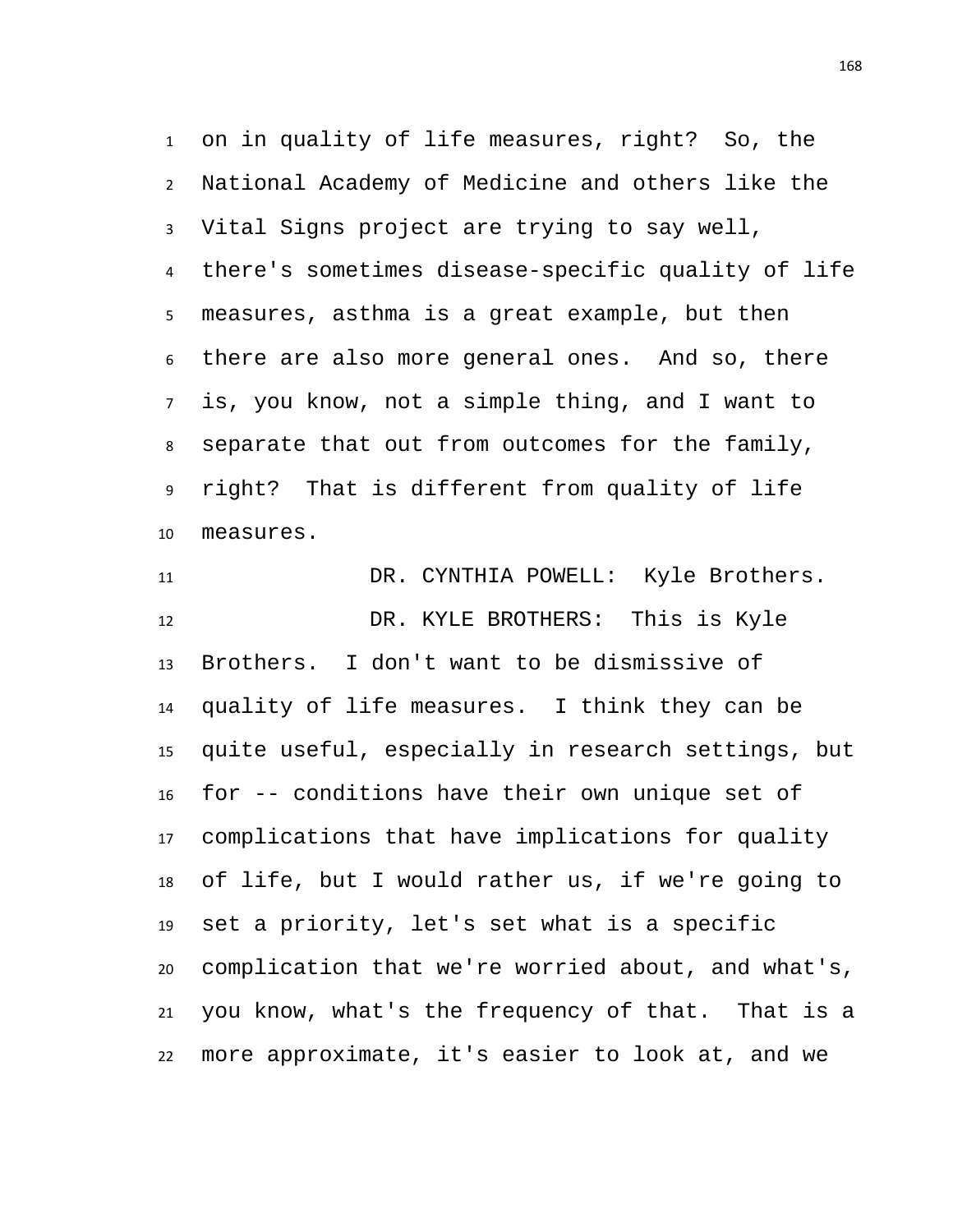can set it as a higher priority. But I think we don't want to be too wholistic because quality of life for children is defined as perceived quality of life from the perception of the parent, which, there's just a lot of action going on there. It's difficult to really know what's going on. So, I'd rather for us to set a second-tier and say first tier of things like morbidity and mortality that are sort of universally recognized, and the second-tier is a set of complications or concerns that are specific to this condition that we can measure the frequency of them, and then I'd like to see quality of life -- perceived quality of life as reported by the parent -- being a lower thing -- not, it's not irrelevant, I just don't think it's a top priority.

 DR. CYNTHIA POWELL: Shawn McCandless.

 DR. SHAWN MCCANDLESS: Two thoughts that I think are in complete agreement with what Kyle just said. The first is that I think it's also important to remember that often times, the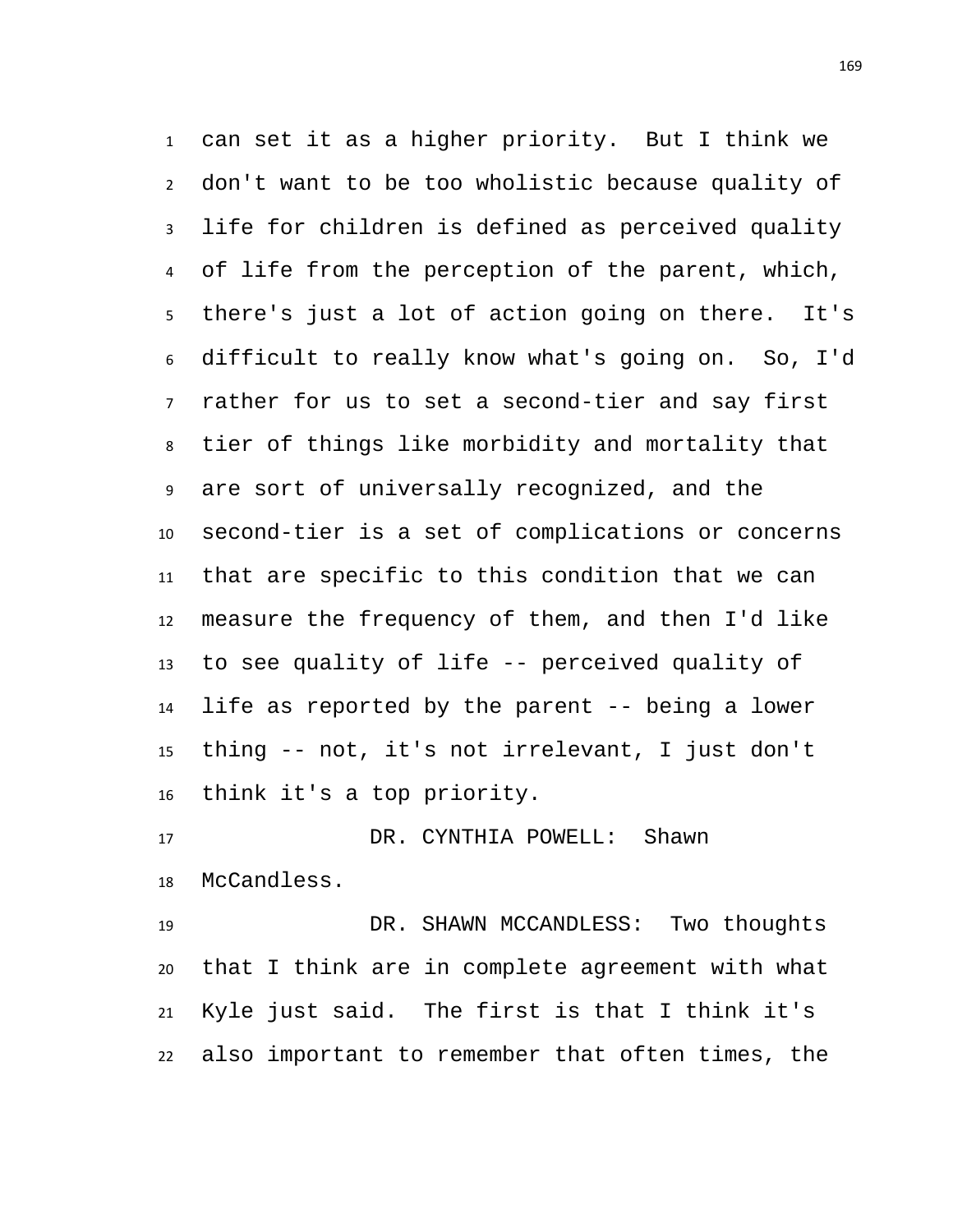treatment that we give to prevent mortality or

 intellectual disability actually has a significant deterioration -- causes a significant

 deterioration of quality of life and so that has to be -- if we're going to assume that quality of life is an important measure, it gets even muddier when one considers that possibility.

 The second thing is that I think reflecting on what Beth has said about the -- and Jeff -- about the mandatory nature of newborn screening programs. It seems to be that it really does make sense for things to be kept very simple, that the primary goal of a newborn screening program should be to intervene pre-symptomatically when that will prevent death, intellectual disability, or permanent physical disability. One could add a few other things, maybe, but at the end of the day, if you can't show that what you're going -- if it doesn't matter whether you identify the condition pre-symptomatically for those three criteria, what would be the justification for newborn screening -- for mandatory universal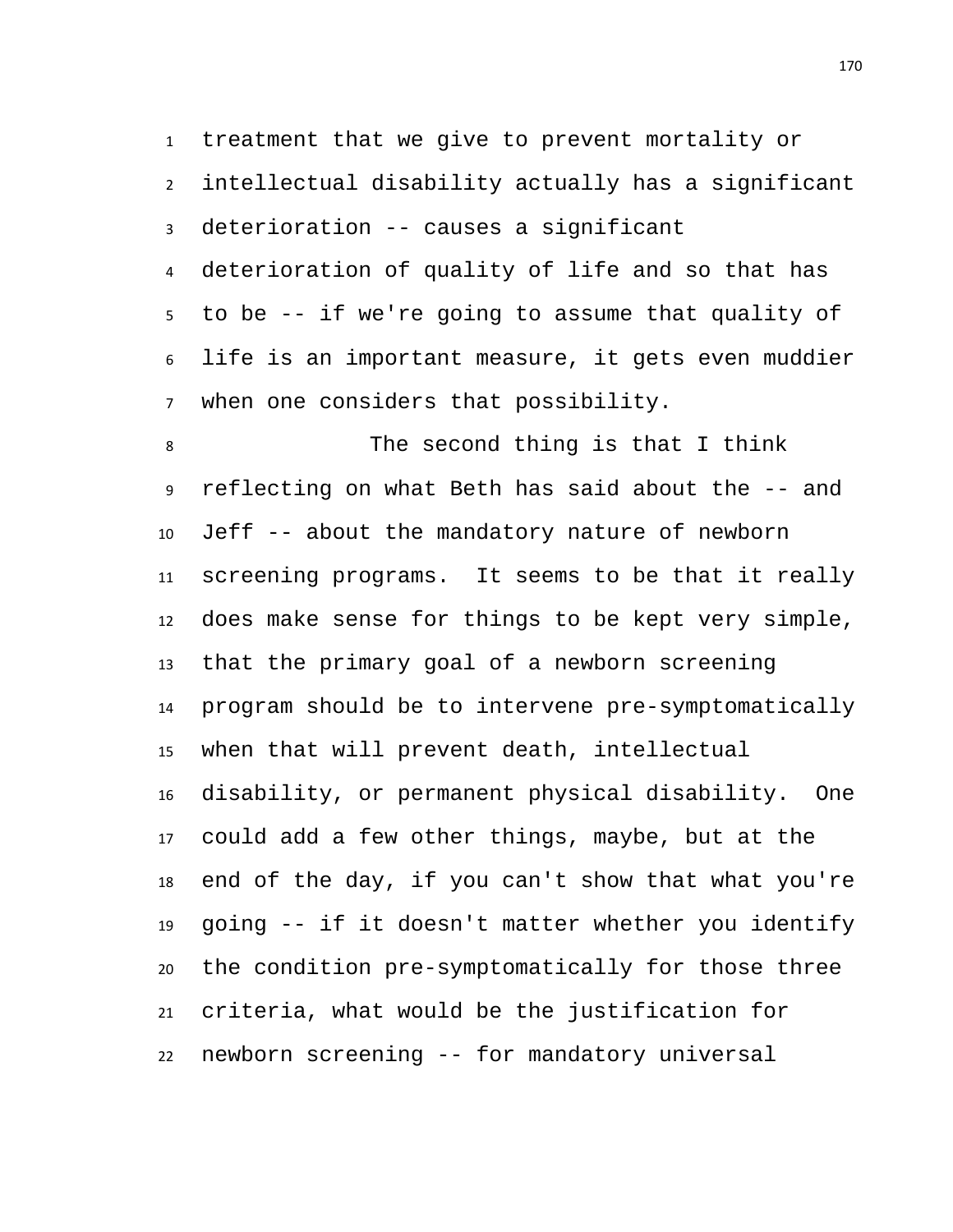newborn screening?

 DR. ALEX KEMPER: And so, if I can try on that point, that would also argue for having the kind of prespecified list as well, the investigators and advocacy groups and funders and that kind of thing could look at when they're setting up outcomes for the various studies they're putting together related to newborn screening. Is that fair to say? 10 DR. SHAWN MCCANDLESS: Yes. DR. ALEX KEMPER: I love consensus. 12 DR. CYNTHIA POWELL: Robert Ostrander. DR. ROBERT OSTRANDER: Robert Ostrander, AAFP. I'm going to push back a little bit on some of this discussion, and I absolutely think that if we can't show a medical benefit for screening, you know, that should be a -- an exclusion, I mean, we shouldn't approve something simply because of the family life and quality of life measures.

But I got pulled into this world 20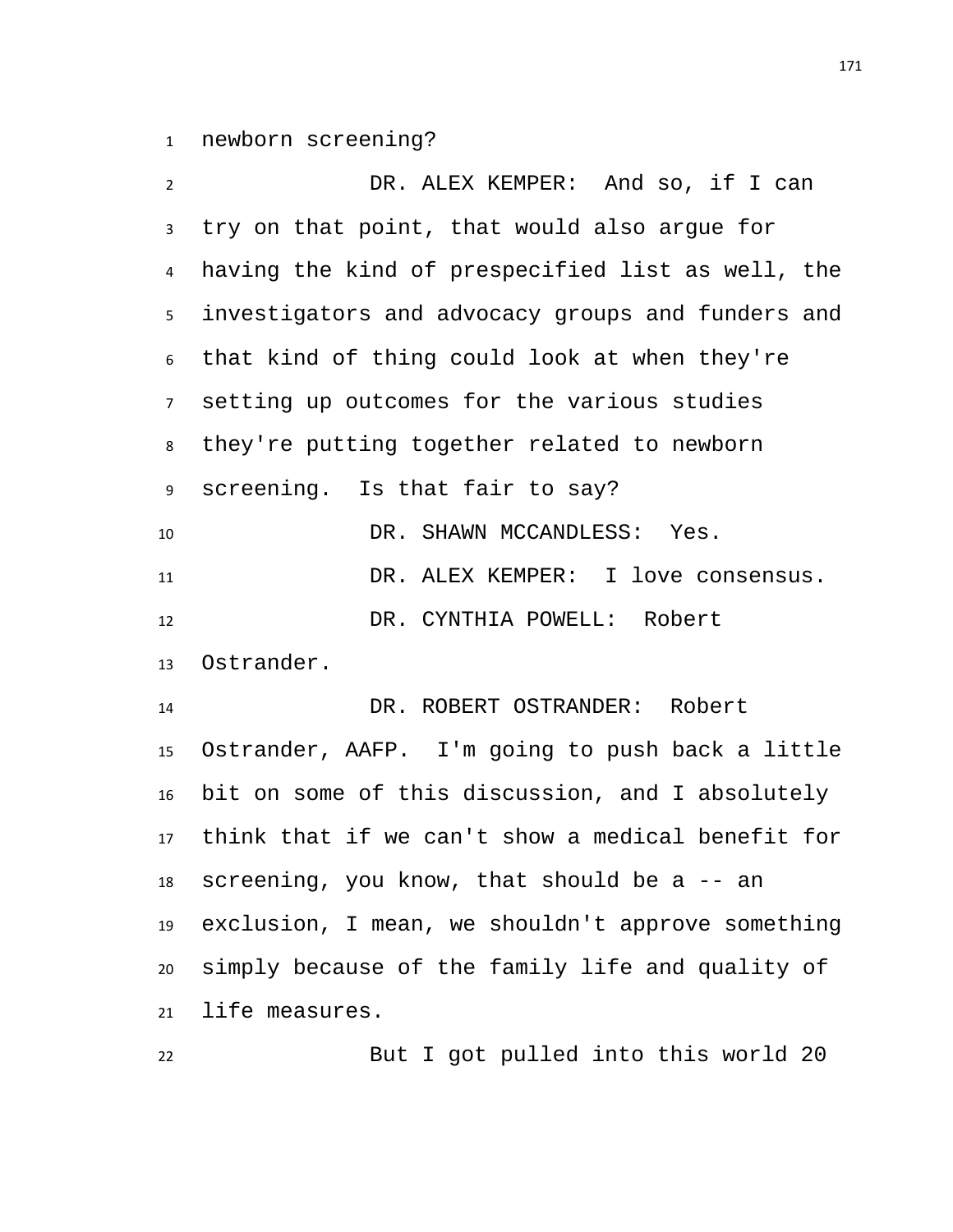years ago, I guess, when NICHQ did a learning collaborative on Children and Youth with Special Health Care Needs, and one out of three people at learning collaborative were parent partners, and their priorities were very different from the clinicians in the room, and I really wonder if we shouldn't, as part of our process between now and 2020, think about convening some parent partners and finding out what they say about benefits and harms, because the thing that I learned long before getting into this newborn screening community was that what the parent partners were telling us then is the diagnostic odyssey was a huge deal, that children and families, I mean, these are -- this is family-centered medical home not payer-centered medical home like we're doing now, but family-centered medical home and to separate the benefits to the child and benefits to the family -- the immediate family is artificial, and the things that we heard that were very important were avoiding diagnostic odysseys, getting plugged into a coordinated medical home-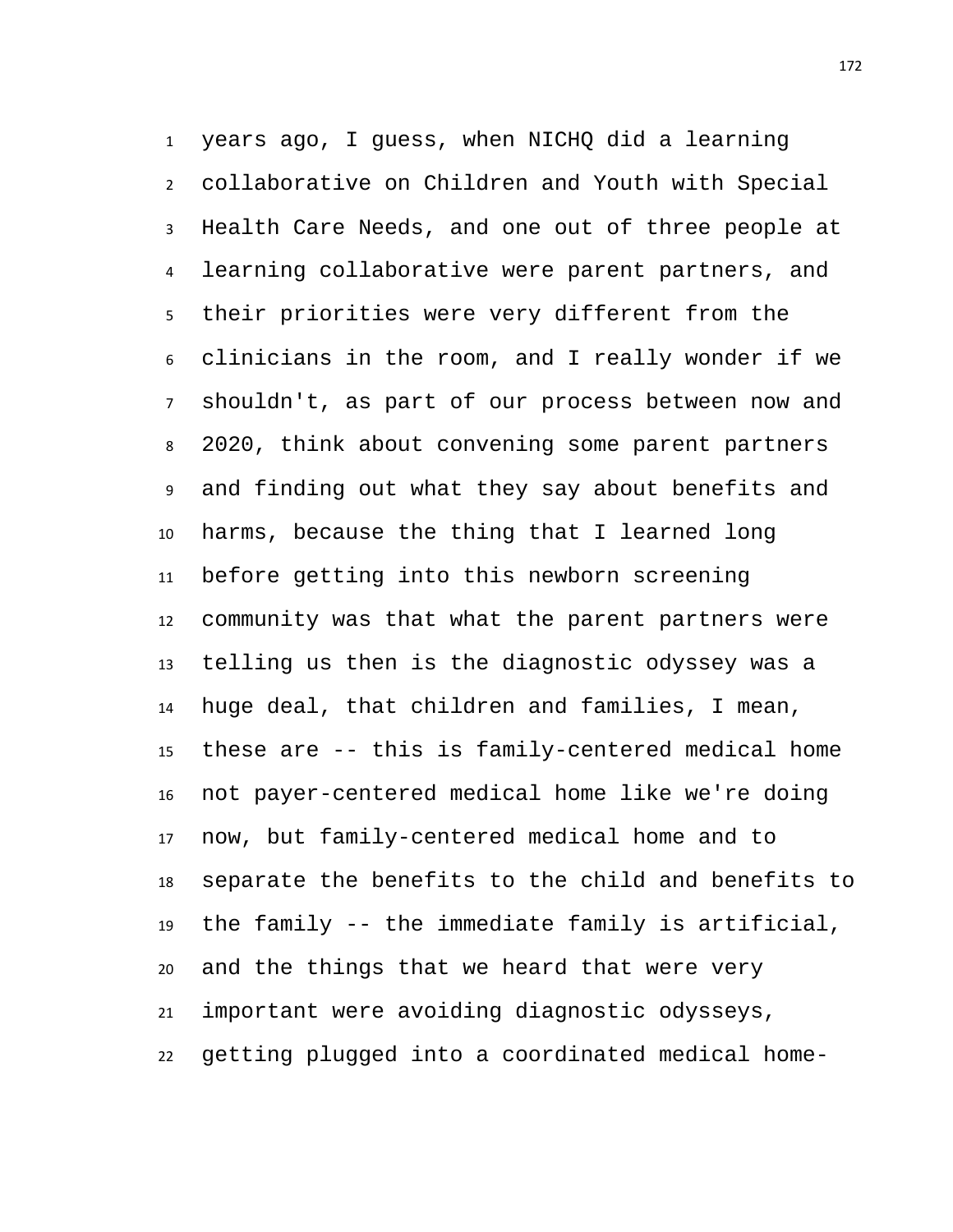type situation where right from the start, you are hooked up with people who understood your child's special conditions, you had a relationship with them, so they understood your expertise as a parent, and you knew who to call on your bad days so that on your good days you weren't sitting there wringing your hands, what if my kid gets sick today. And I think we'd be doing a disservice to the people that we're here to serve if we don't find out what they -- what benefits they think are the most important and somehow take them into account. Now, we always tend to value and prioritize things, and this is a huge issue with governmental management in health care right now. We tend to prioritize and value things that are easy to measure as opposed to what might or might not be most important, and I think we have to resist that temptation to say we're not going to deal with this because it's really hard to measure, and I think we probably can, and I think Jeff touched on it. There are general -- there's general information about chronic conditions in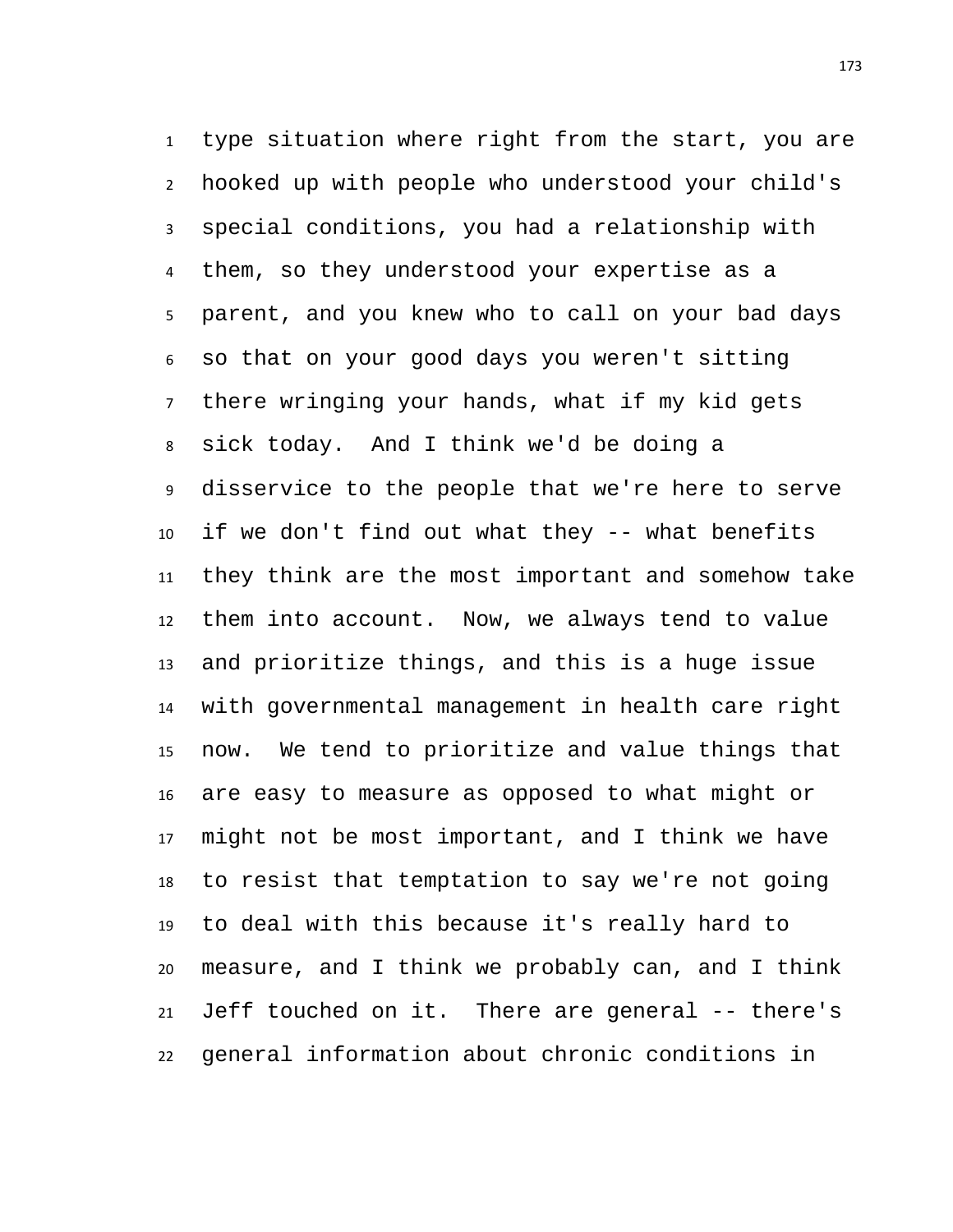kids with special needs about what's important and what we can measure, and I think we probably can measure just in general kids who are extreme versus kids that are usual case, what is -- how -- what's the difference in the timing of the start of the diagnostic odyssey and the duration of the diagnostic odyssey. What's the timing from the establishment of medical home and, you know, how quick do they get into surveillance? I don't think we should discount that at all, and I don't think -- I don't think you can de-link the family from the patient.

DR. CYNTHIA POWELL: Beth.

 DR. BETH TARINI: Beth Tarini. I want to be clear. I believe we could have an evidence base for quality of life. I believe we could create an evidence base for family outcomes. I raise the concern of where that bench -- where that line is that allows us to invoke parens patriae and have a mandatory screening test. That's not to say it can't be a secondary piece of once one meets the, you know, you can now be a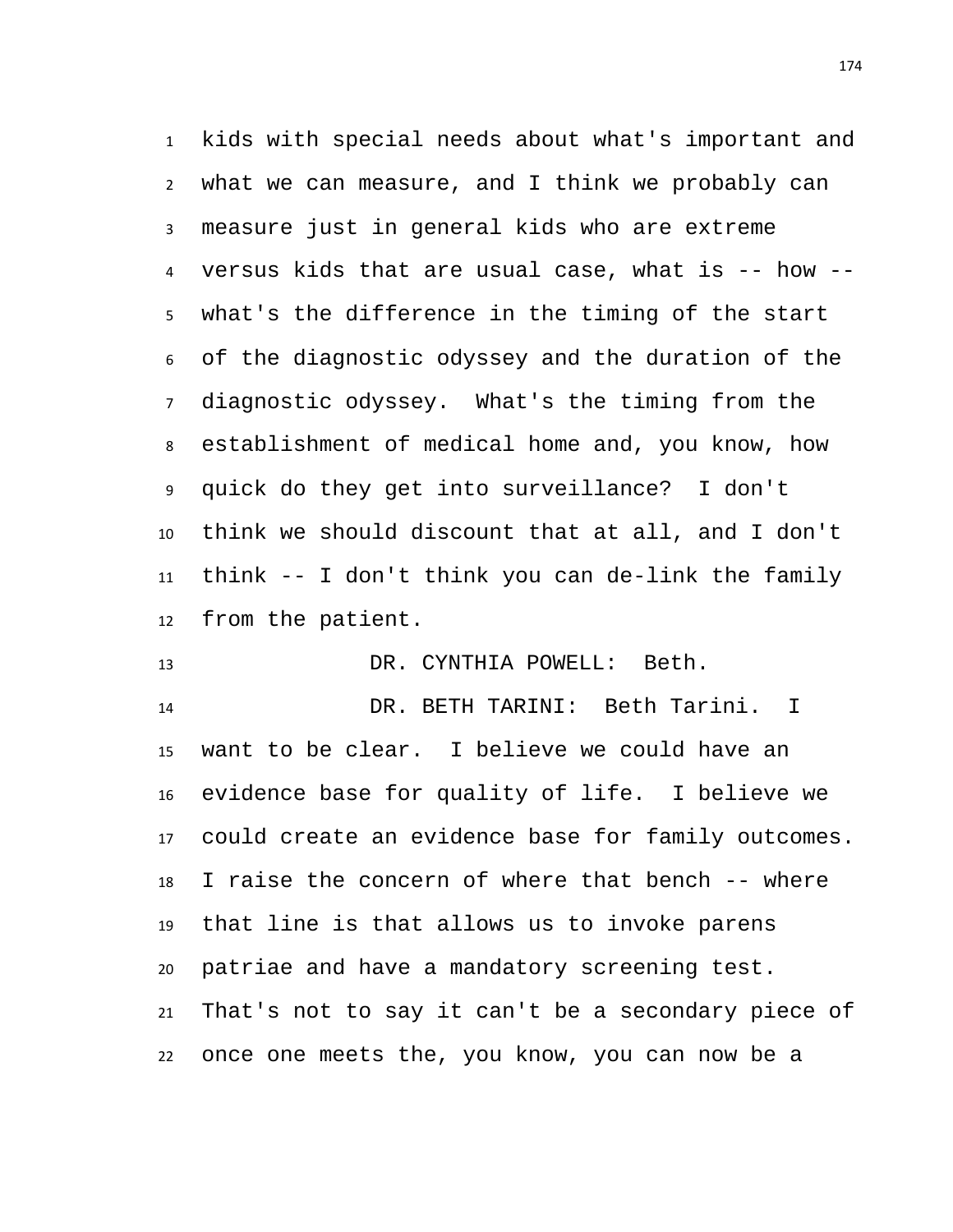mandatory test outcome evidence-based, you cannot use this secondary -- I'm calling it secondary -- but, this additional evidence base and look at it for does this give us more benefit than this disorder? It doesn't seem like we have -- have needed that, because we have -- it -- it doesn't seem like we've thought that there's been too many disorders added so that we have to distinguish among two if both meet the medical outcome, because we're barely scraping by, it seems to meet the medical outcome.

 That being said, I think again, there is an evidence base. It can be broadened and developed for quality of life. It can be done for outcomes. The question I have is, do we intend to continue to do so under the mandatory requirement and the legal requirements that has at the state level. That's all.

 DR. ALEX KEMPER: Annamarie, were you 

 MS. ANNAMARIE SAARINEN: Annamarie Saarinen. So, this has been such an interesting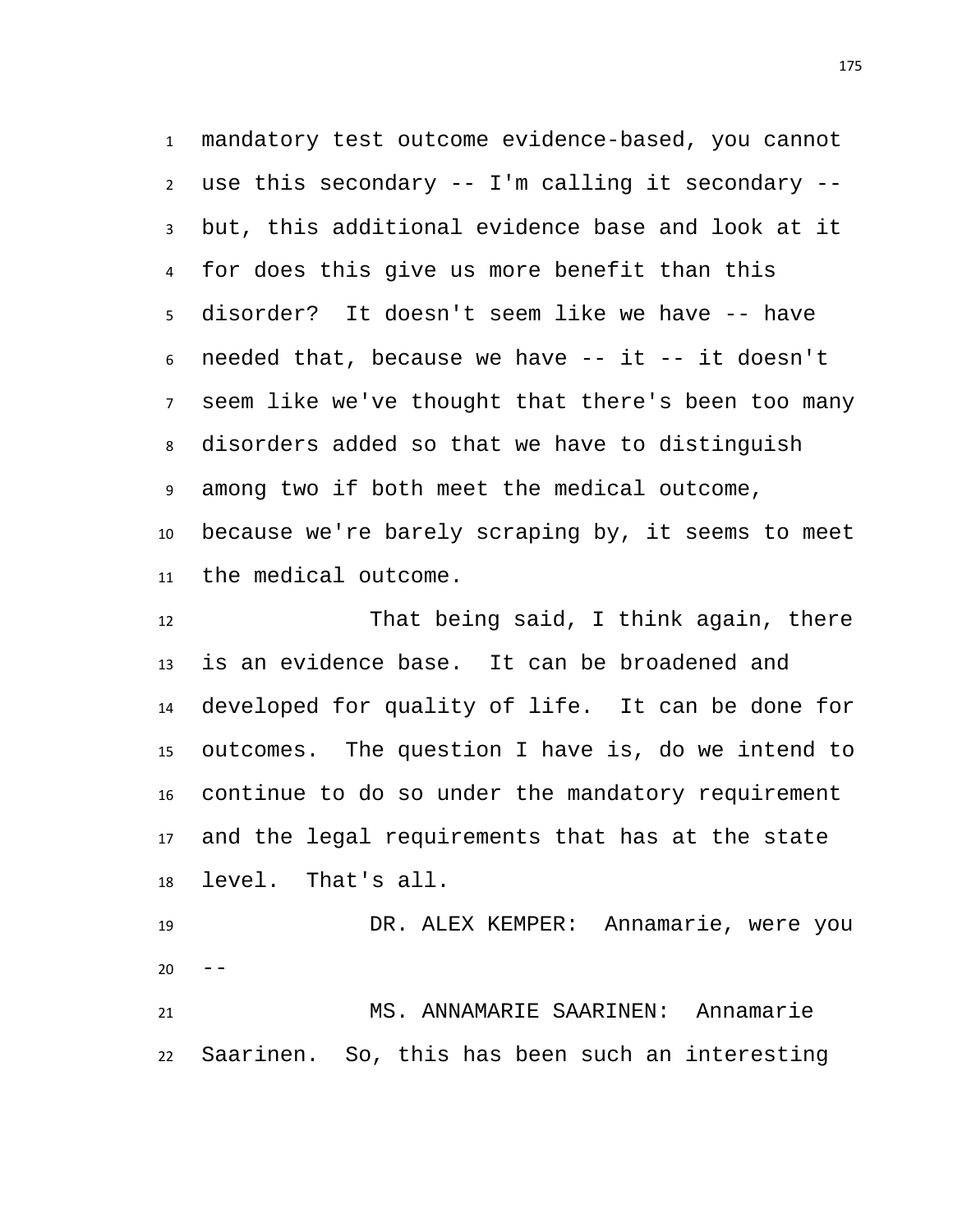discussion, and I really didn't want to take up extra time again. But I think what you're trying to decide here is what's the threshold and what's the criteria for how we look at things during evidence review and move things forward, and if that's the case, I really go back to Jeff's suggestion of like how -- is there -- is there a very standardized way that we can incorporate language in the nomination process and in the review process that does consider the -- the parental -- the exact things that -- that you just mentioned, Dr. Ostrander, the diagnostic odyssey, the real parent-family experience and what their priorities are and that they're -- that we're weighing those and recognizing those, and it's not just clinical evidence, and I will point to -- we have a baby in Minnesota that was picked up by screening -- and I'm sorry to use another congenital heart disease example -- but this baby died two days ago after spending ostensibly 630 days that she has been on the planet in the unit. She never went home. She had multiple congenital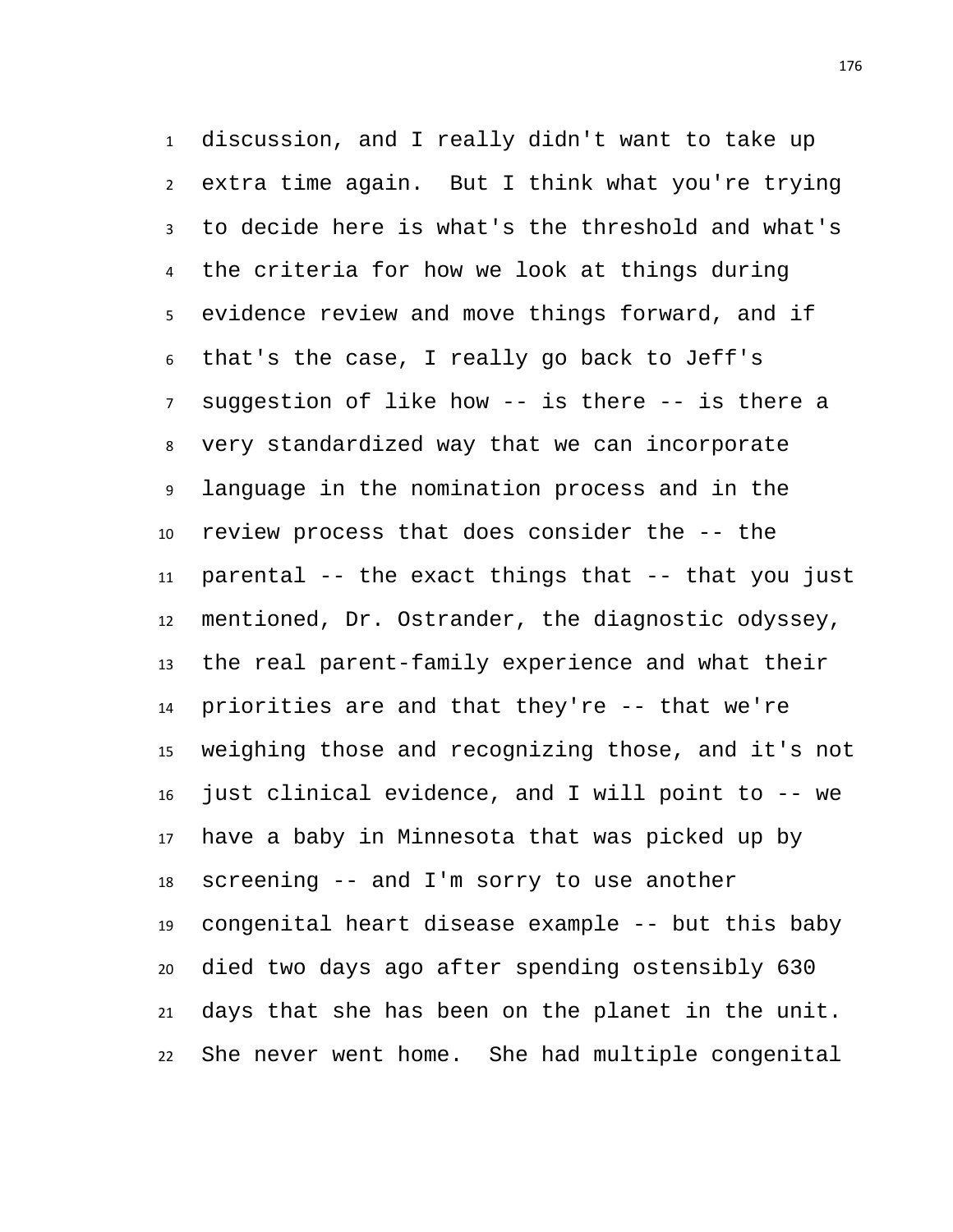heart surgeries to try to repair her very complex heart disease, but what I do know -- because I know the mother -- is that they wouldn't for a minute have not wanted to have known that their baby had a heart defect and then been sent home and she died one or two weeks after birth, because that would have happened had it not been picked up for the screening test. But those two years -- many of them on a ventilator -- I think many of us from a clinical perspective would argue what kind of quality of life was that for their child. But I really like us all to continue to think about those things as we put forward these uses of language that can be more -- I don't know -- help us to a better job of measuring what moves forward.

 DR. ALEX KEMPER: And so that -- that's actually a great point for me just to remind everyone too that this particular topic sort of blurs the line between evidence review as well as the decision-making process. We're going to revisit both of those issues in the future, so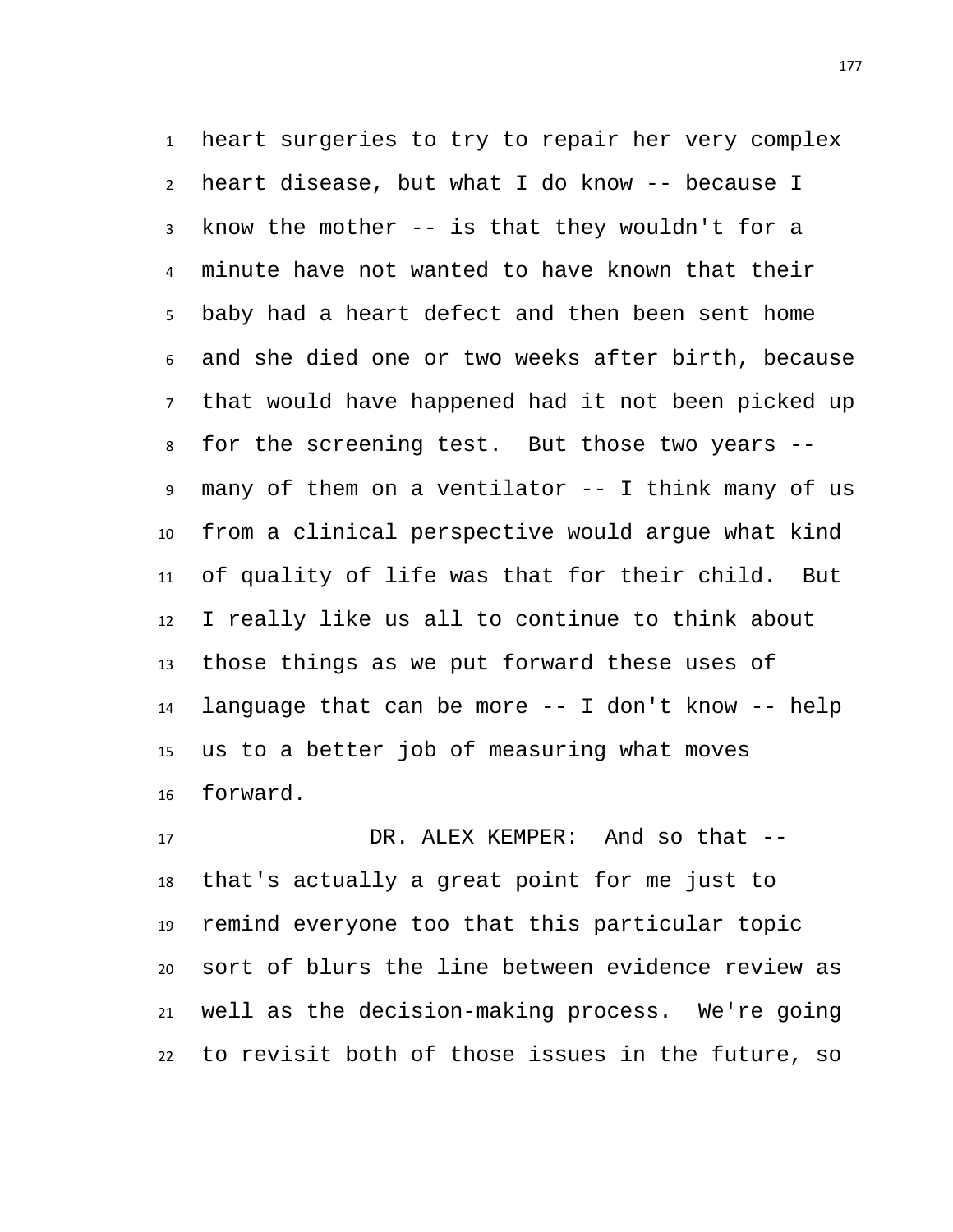it's not -- obviously, we're not coming to consensus now about anything. But I -- I, you know, did hear that the, you know, Advisory Committee is interesting in digging into these issues more and that there are clear things that everybody would agree that the evidence review ought to look for, because they're so fundamental to what would allow something to be on newborn screening, but have it consider these other things is still a work in progress.

 So, I have -- can I just -- yeah? DR. CYNTHIA POWELL: I'm sorry. Is there anyone on the phone who has any comments? DR. ALEX KEMPER: Okay, hearing none. So, from an evidence standpoint, we're going to continue looking at the full range of benefits and harms as we've done in the past. One of the things -- actually this goes to your comment before -- is we really need to make sure that we're clear about the comparison groups, and when we're talking about differences in morbidity or mortality, you know, what is that difference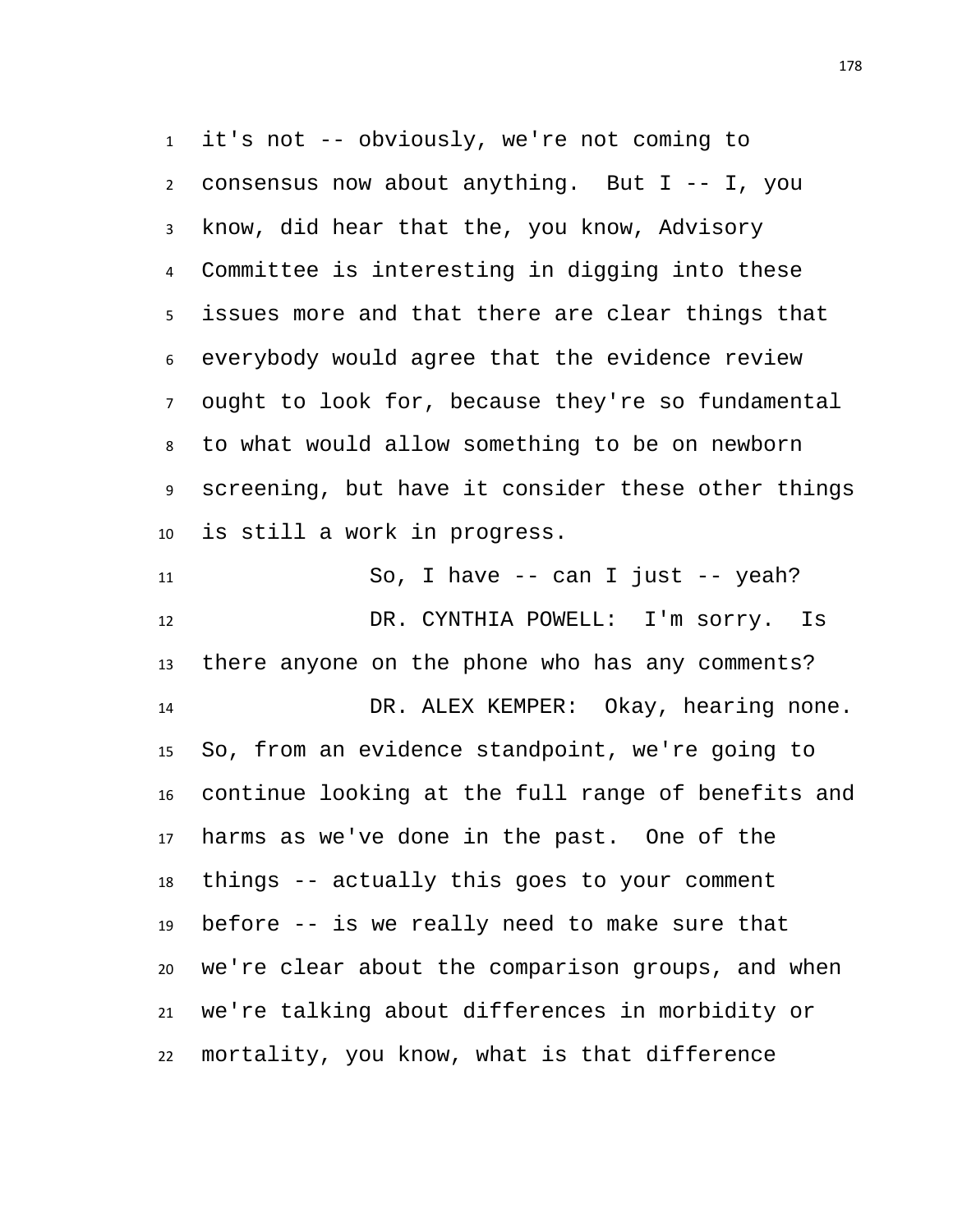compared to? We didn't talk about this too much, but I will raise the issue of the time horizon again. So, again, we're not going to be able to resolve this, but this is a question for the Advisory Committee. Is there some minimal period of time that you want to wait for before you know what the outcomes are? So, if you look at something where you just have six-month outcomes, for example, how much does that -- how much does that help you versus, you know, is there some threshold? Then again, it's a complicated issue, and it's going to depend upon condition, but I'm going to raise that as something that we're going to need to talk about. And then, of course, we need to, you know, it's my last point is it's just a work in progress.

 I do hear -- maybe because I want to hear it -- but that there's this interest in coming out with some sort of tiered list at least as a way for us to -- to begin to think through those issues. And so, again, I'll follow with that as well as everything else that I have here.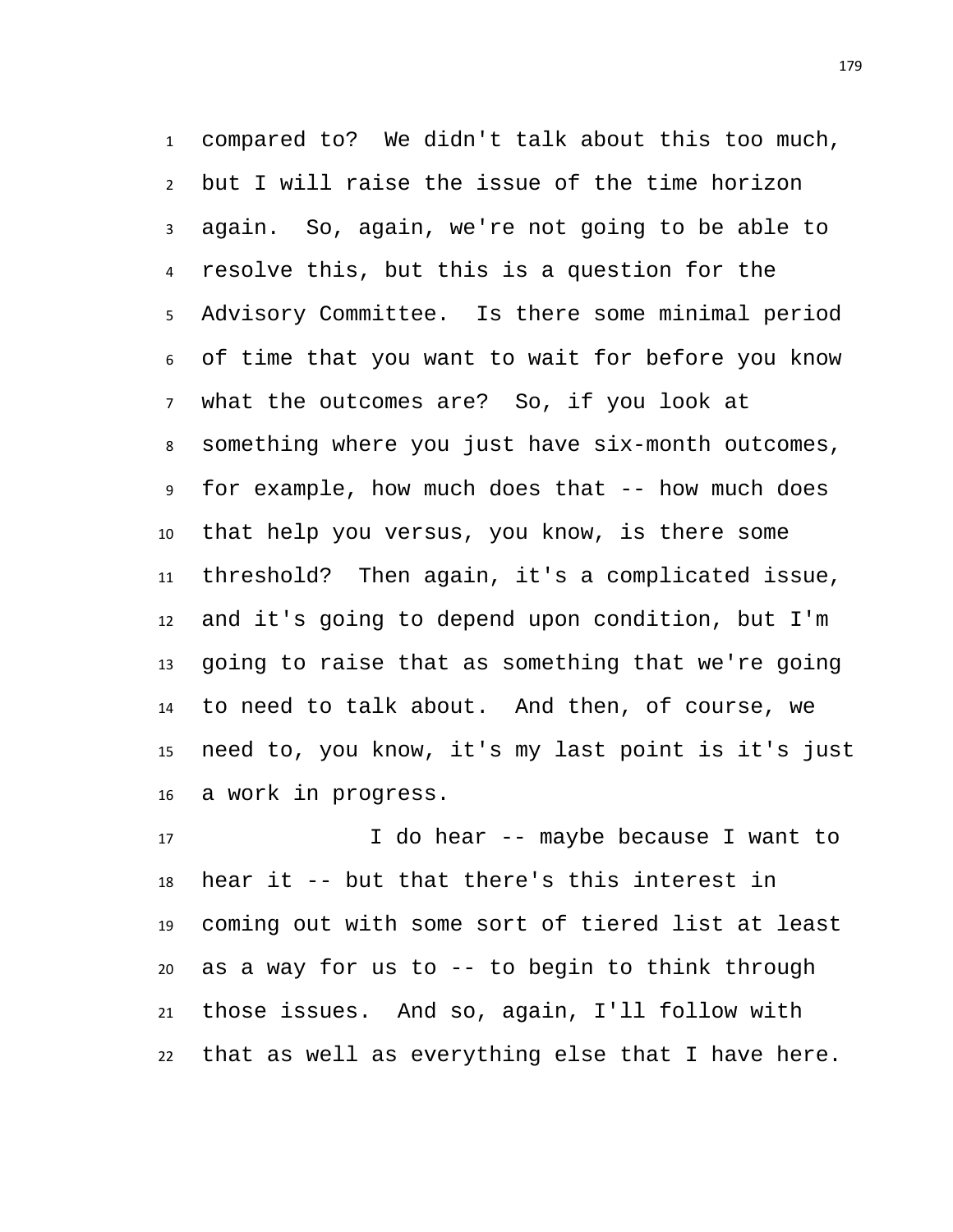All right. Should we move onto another topic? I'm looking at my timekeeper too. How much more time do I have? I've lost track. So, they'll light that when I've run out of time. So, let's talk about treatment. So, treatment is complex as well. Typically, when we have done our evaluations, we've focused on the FDA-approved indication when there's, you know, a new drug that's available for treatment like nusinersen would be a good example of that. One of the challenges that we have is, how should we consider therapies that are in development? How should we consider supportive therapies, so non- targeted supportive therapies for an affected individual or maybe some sort of, you know, supportive therapies for the family? And the final point that we're wrestling with is how should availability of the treatment be weighed in the evidence review component, or is that something that's for the impact assessment side of things? At what point do we look at whether or not treatment is available?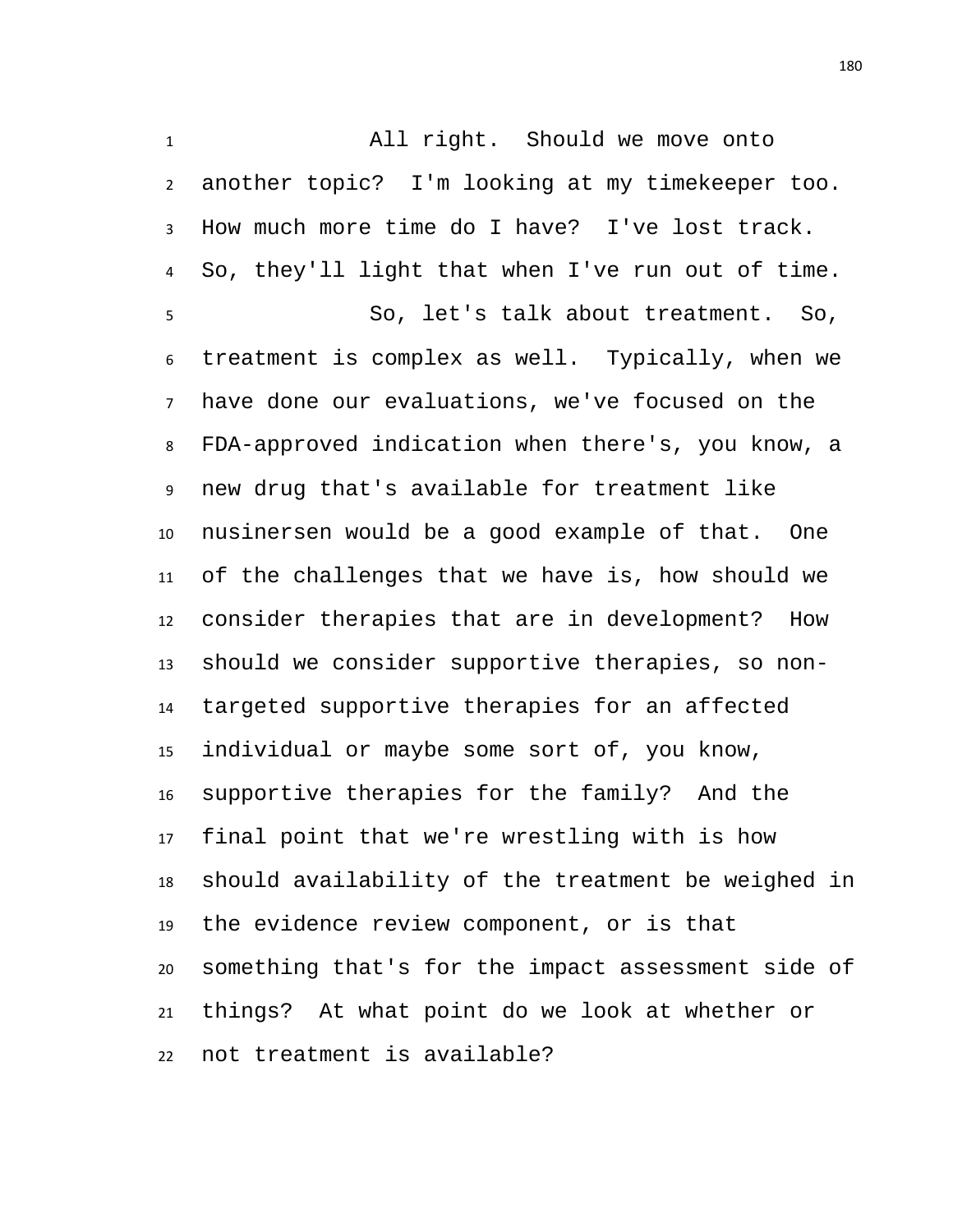So, I'm going to open this slide up for comments.

 DR. CYNTHIA POWELL: Shawn. DR. SHAWN MCCANDLESS: Regarding therapies in development, when we -- those of us who have lots of gray hair or little hair left who have been involved in lots of clinical trials know that they don't always work, and we always tell our potential subjects in our clinical trial that if we knew that it worked and if we knew that it was safe, we wouldn't have to do the clinical trial. I think it would not be wise to make decisions about newborn screening based on therapies in progress. I think there needs to be confirmed documented efficacy of the treatment. That doesn't necessarily mean FDA approval, but there needs to be a body of evidence confirming that the treatment or the therapy is safe and effective. DR. ALEX KEMPER: So, one of the examples of this going back to the SMA examples,

as we were doing the review, more and more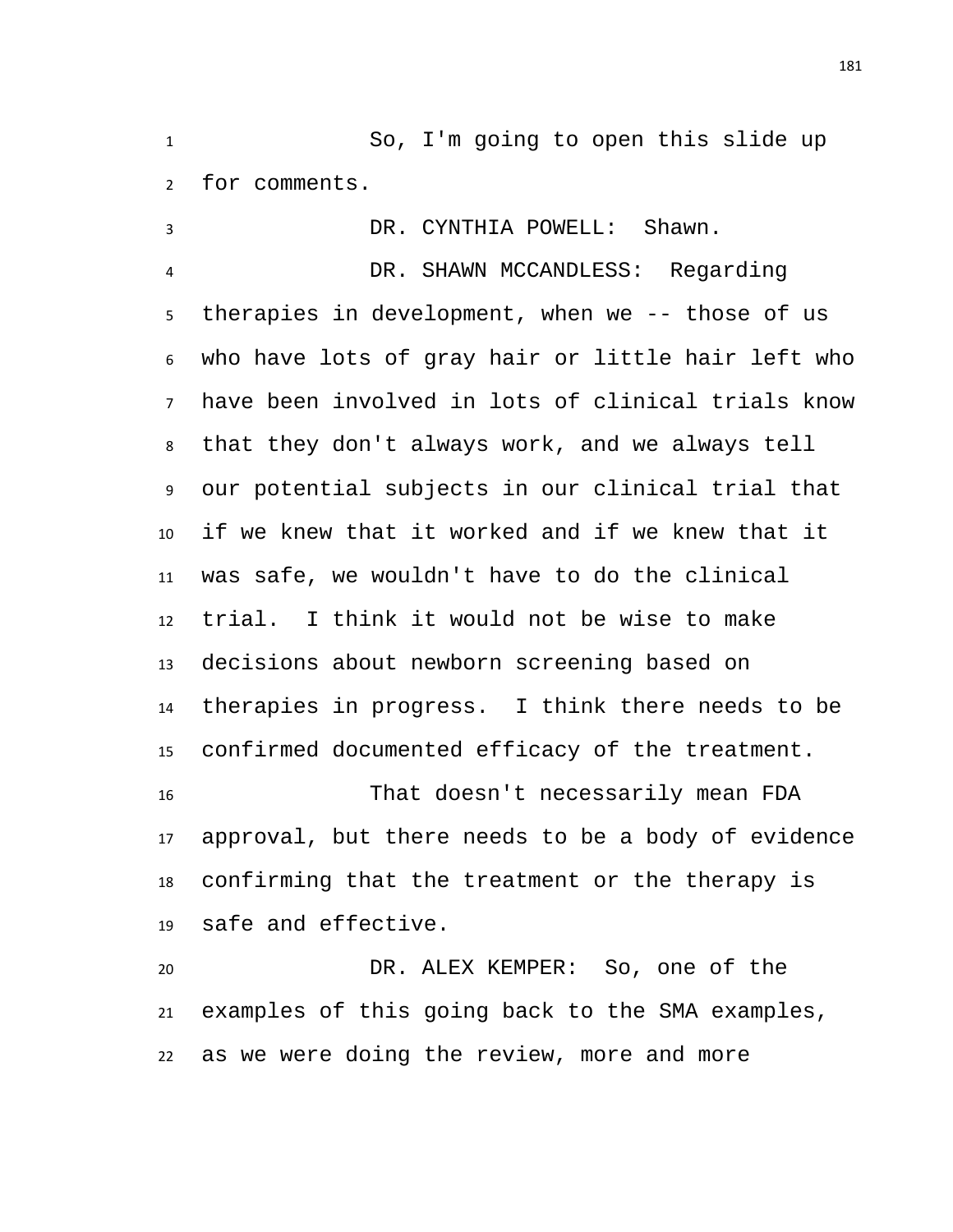information came out around gene therapy, although certainly those studies weren't, you know, fully available. But, you know, that's an example of the kind of thing that we struggled with during the review process.

 DR. SHAWN MCCANDLESS: And I would just say that that relates to the -- to the time horizon, that if it's -- if the data about the therapeutic efficacy and safety are premature, then it seems to me that making a decision using those data is premature.

 DR. ALEX KEMPER: Other thoughts about therapy? Maybe we have like a postprandial low, I think. Anything else there? Yeah, Kyle. DR. KYLE BROTHERS: I was just going to comment on the idea of incorporating things like supportive therapies and issues like that. I completely agree. I think FDA approval is probably not the -- the right standard, especially as we're not -- we're unlikely to keep adding in more common conditions. Likely, the conditions that we add are going to be less common, and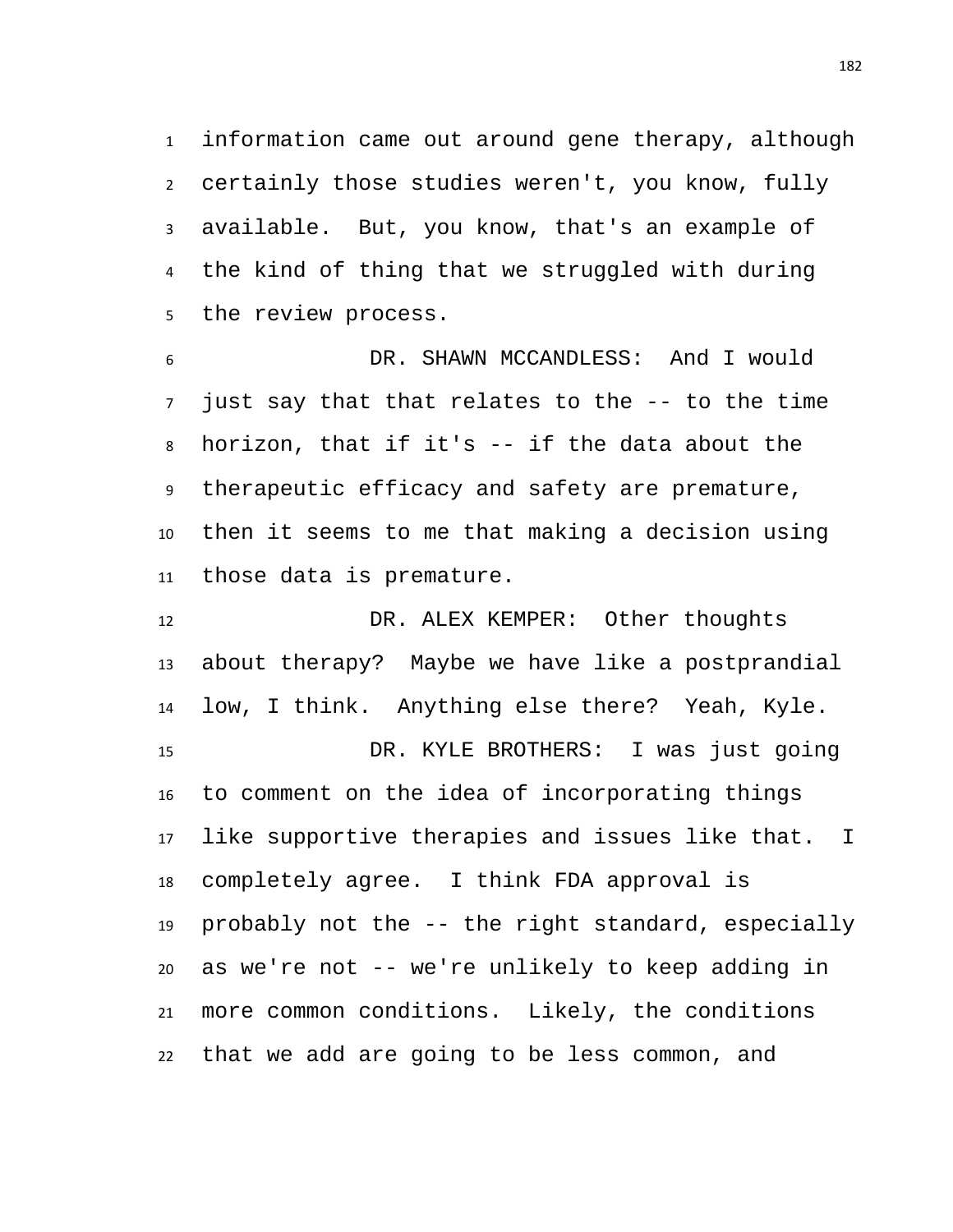that's just going to continue to compound the complication there. So, I agree with keeping an open mind about whether FDA approval is, in fact, the standard. But I would like to see some evidence that it works.

 From the perspective of supportive therapies or other types of things, I think it makes sense to tie the tiers of treatment with the tiers of the outcomes. So, therapy or some other intervention that improves one of our lower-tier outcomes is probably not relevant or it's less relevant. But, if we can -- if there's some sort of intervention that helps with one of those higher-tier outcomes, then that really starts to be where I think the importance comes in.

 DR. ALEX KEMPER: That's great. I hadn't really made that connection with the tiers. But I think that will be helpful in the evidence review process moving forward.

 DR. CYNTHIA POWELL: Sue Berry. DR. SUSAN BERRY: So, I'm going to throw another spanner in the works, as they say.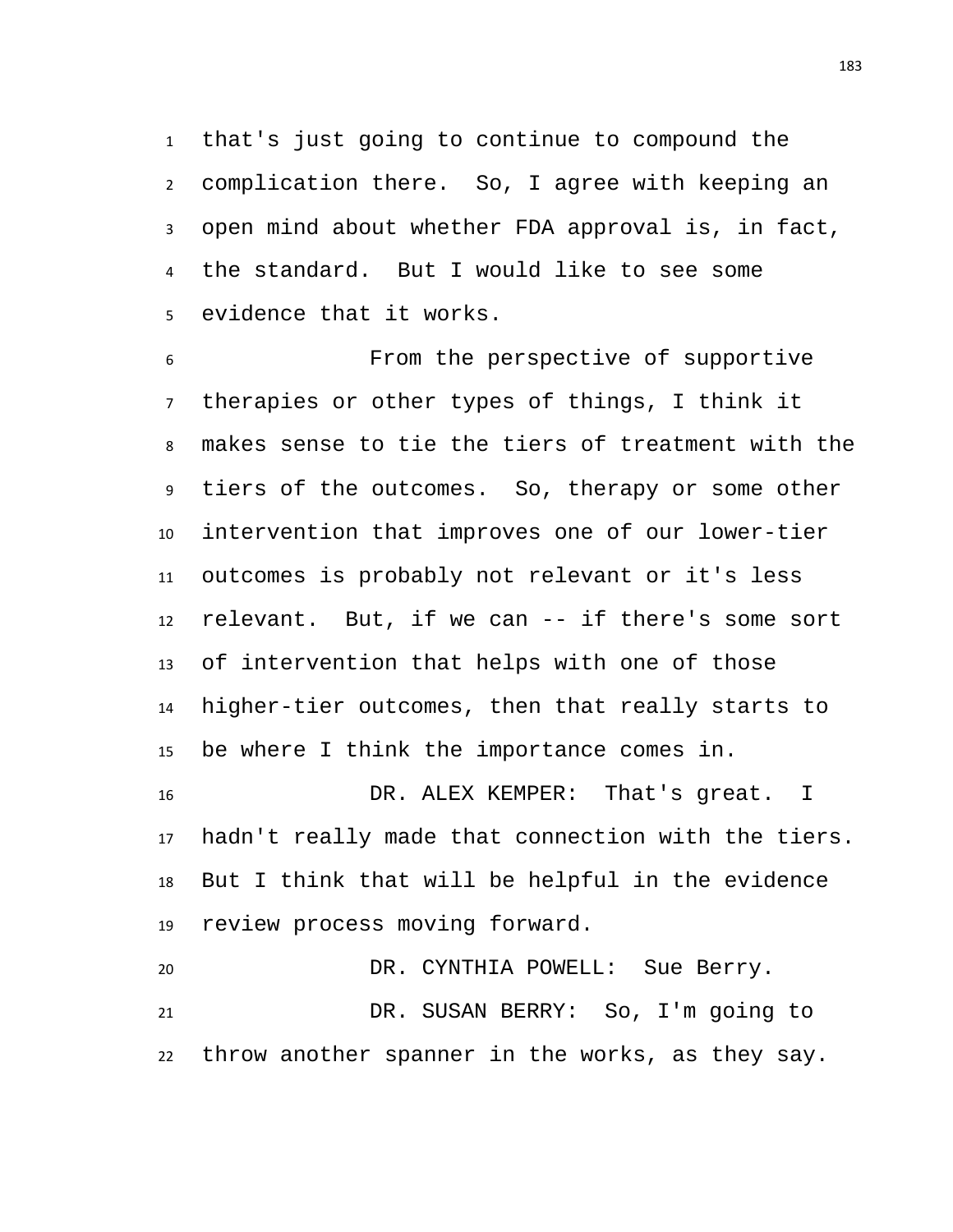| $\mathbf{1}$   | DR. ALEX KEMPER: Very British.                       |
|----------------|------------------------------------------------------|
| $\overline{2}$ | DR. SUSAN BERRY: Availability --                     |
| 3              | yeah, very British -- availability of treatment      |
| 4              | can be a relative thing. Available to whom?<br>Is    |
| 5              | your insurance company going to pay for that         |
| 6              | \$500,000 therapy? Is the therapy available only     |
| $7^{\circ}$    | to people who have a certain mutation but not        |
| 8              | others? These are all going to be things I know      |
| 9              | we're going to struggle with, and it's only going    |
| 10             | to get more obvious with time, because many of the   |
| 11             | therapies that are going to emerge are going to be   |
| 12             | extraordinarily expensive and very specific in       |
| 13             | their targets.                                       |
| 14             | UNIDENTIFIED FEMALE SPEAKER:                         |
| 15             | [Inaudible, speaking off mic.]                       |
| 16             | DR. SUSAN BERRY: Same. So, will                      |
|                | 17 that be something else? I'm going to put it under |
| 18             | availability is more than just -- is there a         |
| 19             | treatment at all, but how available is the           |
|                |                                                      |
| 20             | treatment to individuals and what's the burden on    |
| 21             | society if we have those treatments?                 |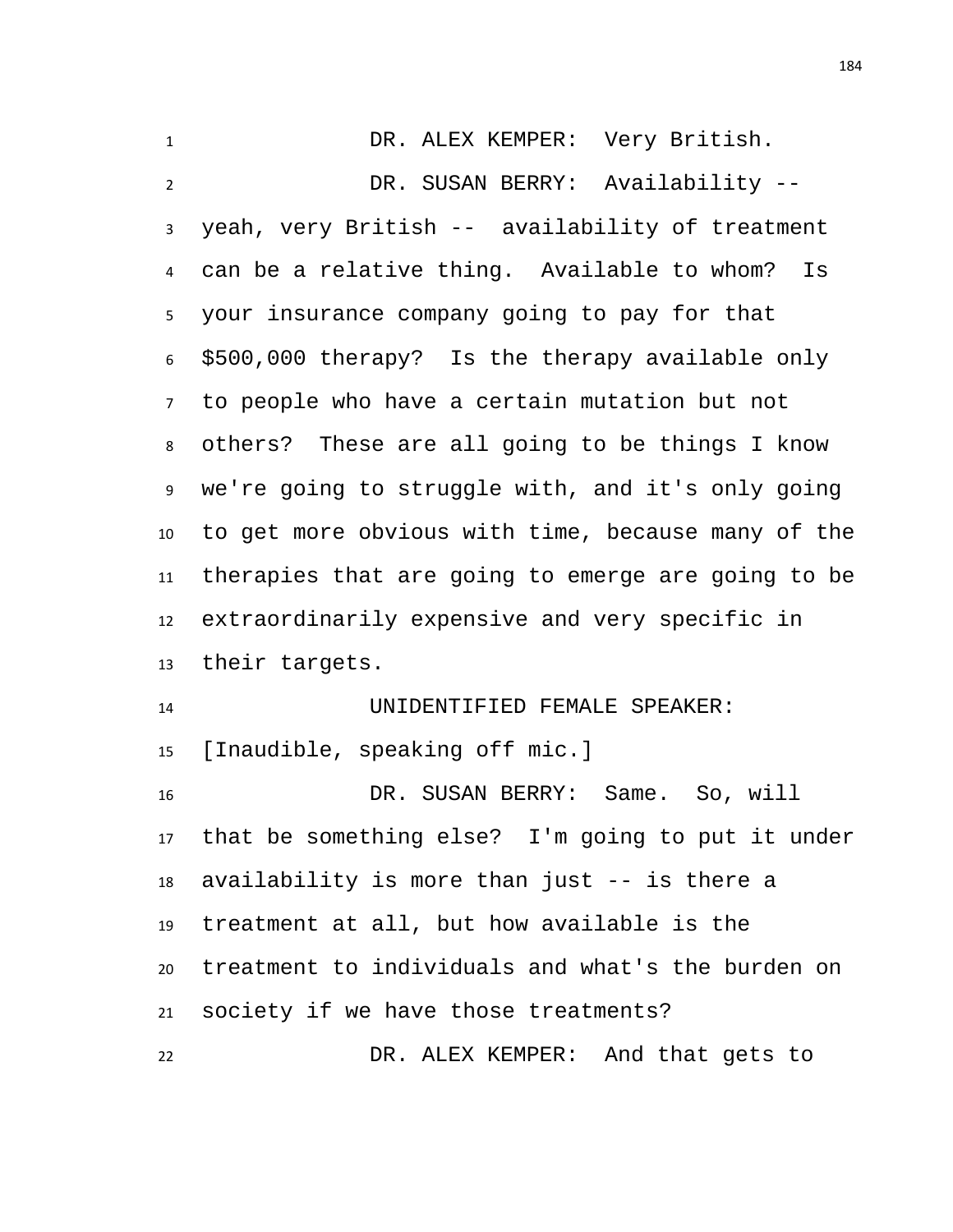accessibility and so forth.

 DR. SUSAN BERRY: Um-hum, access is maybe another -- another piece that deserves to be in this is access beyond availability. DR. ALEX KEMPER: And should that be part of the evidence review process? DR. SUSAN BERRY: Well, I -- I suspect if you're thinking about -- we had, you know, there's always this conversation you have. You spend a half a million dollars on this and you could give five hundred thousand children vaccines. It -- it's a relative value thing, and I'm not sure that there's a price that -- a price tag that we place on good outcome. But if we don't even bring it up, I think we're irresponsible. DR. CYNTHIA POWELL: Kellie Kelm. DR. KELLIE KELM: Kellie Kelm. I think that we have considered it, just not formally. I mean, I think, obviously for SMA, we knew that Spinraza was out there, but we didn't

really know a bunch about coverage at the time,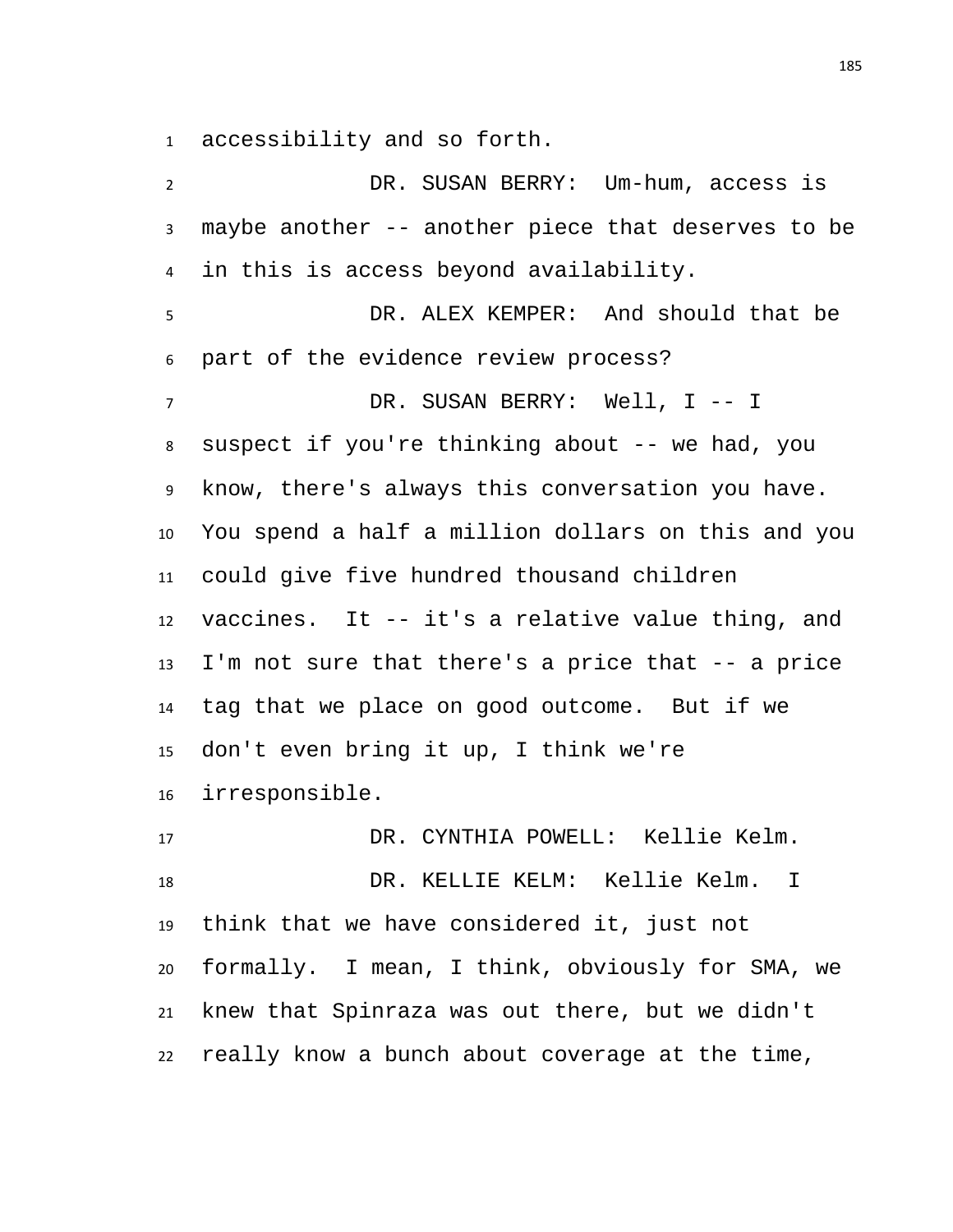and I'm sure that it may have changed. But we haven't really talked about that. That was also after we were talking about SCID at the time, I think everybody had to go to Duke for the process, but then we knew that kids on Medicaid, right, weren't going to probably be able to travel and get it covered. So, you know, we all sort of knew that in the back of our minds, but I guess we could more formally think about it and capture it and consider it in our decision-making. I think it's obviously easier, for example, if it's something available in Europe that that you can't get here or something like that. But I think, you know, we'd have to -- that would be something new, because we didn't consider the cost of Spinraza in our discussions. We just said it was available and we said that that was -- that checked the box. So, I think it could get more difficult, but I don't know. We seem to avoid it most of the time. DR. CYNTHIA POWELL: Deb Freedenberg. DR. DEBRA FREEDENBERG: I was just going to say that if you're considering therapies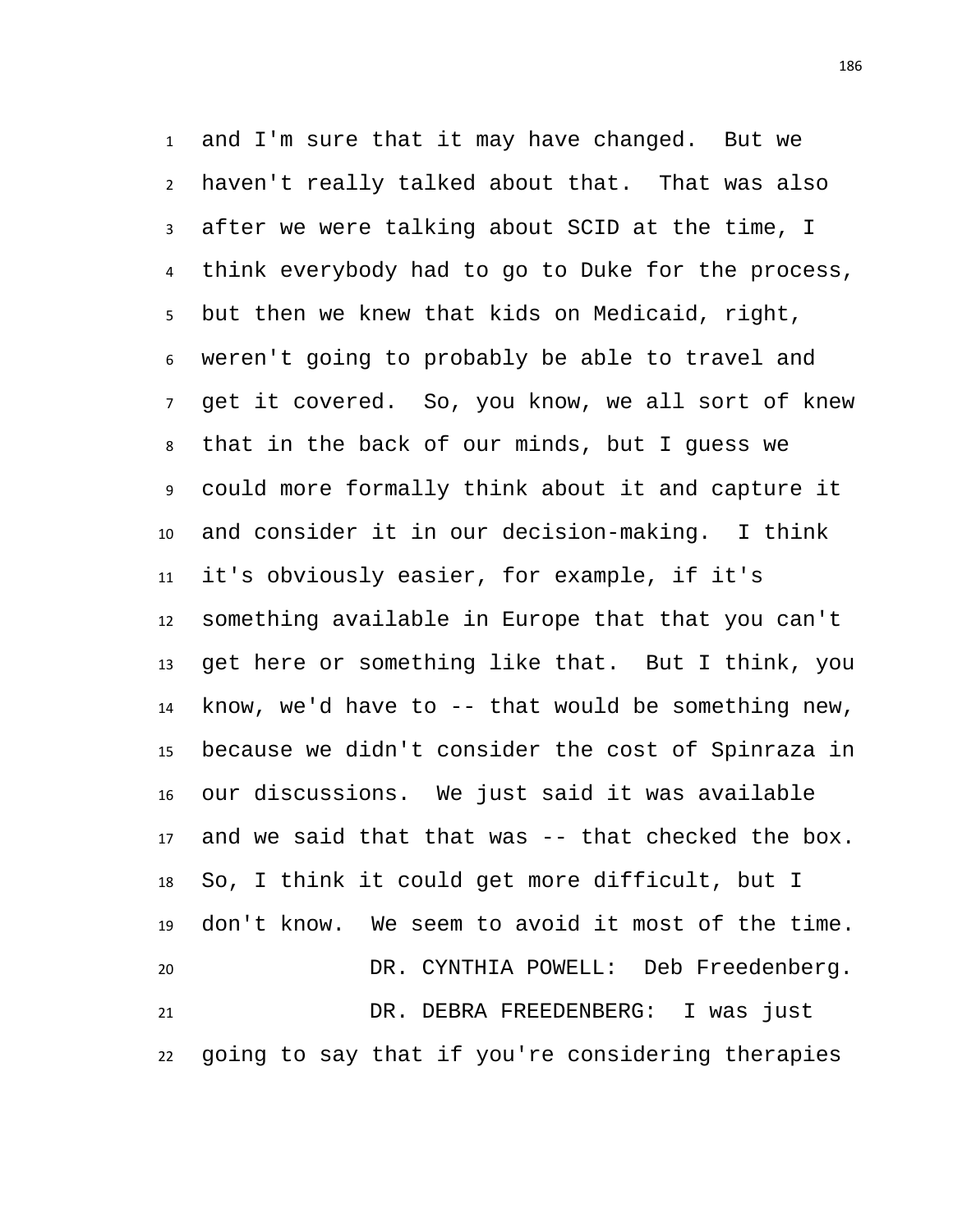in development, for most of those, we really don't know the long-term outcomes. They haven't been around for a while, and I don't know how you assess their efficacy outside of the short term that the studies done -- that were needed for FDA approval. You know, they're phase 2 or 3 stuff. I'm not certain how you would weight that, because you really don't know five or ten years down the line what the outcome is going to be. I mean, you know what it is if they're not treated, but you don't know what -- what it's going to look like. DR. ALEX KEMPER: I guess the duration of therapy or duration of outcomes and that kind of thing, which like when we looked at SMA, we only had really a year or two worth of data.

17 DR. DEBRA FREEDENBERG: Right, and you may be changing the more severe disease into something that's a more chronic -- needs more chronic management.

 DR. CYNTHIA POWELL: I think for the sake of time, Alex, do you want to go ahead?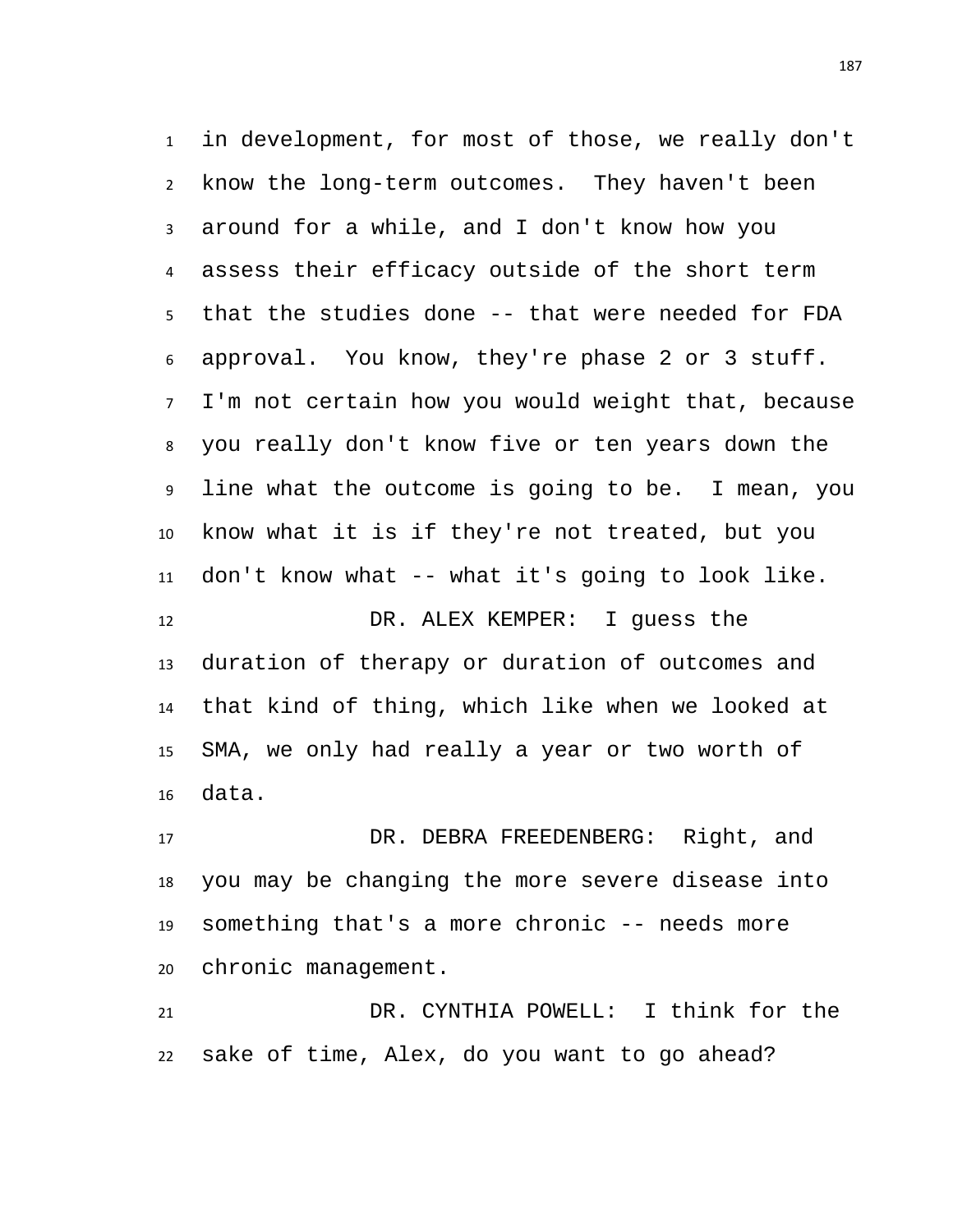DR. ALEX KEMPER: Yeah. So,

 basically, this is just basic, this slide says it for now. We're going to keep doing what we're doing. So, what I do want to do -- how much do I have left, another ten minutes? Yeah.

 So, I'm going to go through quickly some slides just talking to you about our plans for assessment of the peer-reviewed published evidence, and this requires less weigh-in from you all. But I do want to be clear about this, and this comes from the in-person meeting that we had and some other work related to GRADE, which is a standardized process for evaluating the quality f literature. So, things that we're going to summarize for screening treatment studies include the number of studies and observations for each study design, summary of findings, consistency or precision, estimates of potential reporting bias, overall study quality, body of evidence limitations, applicability, so do these things apply to babies that might be picked up through newborn screening, as well as a summary of overall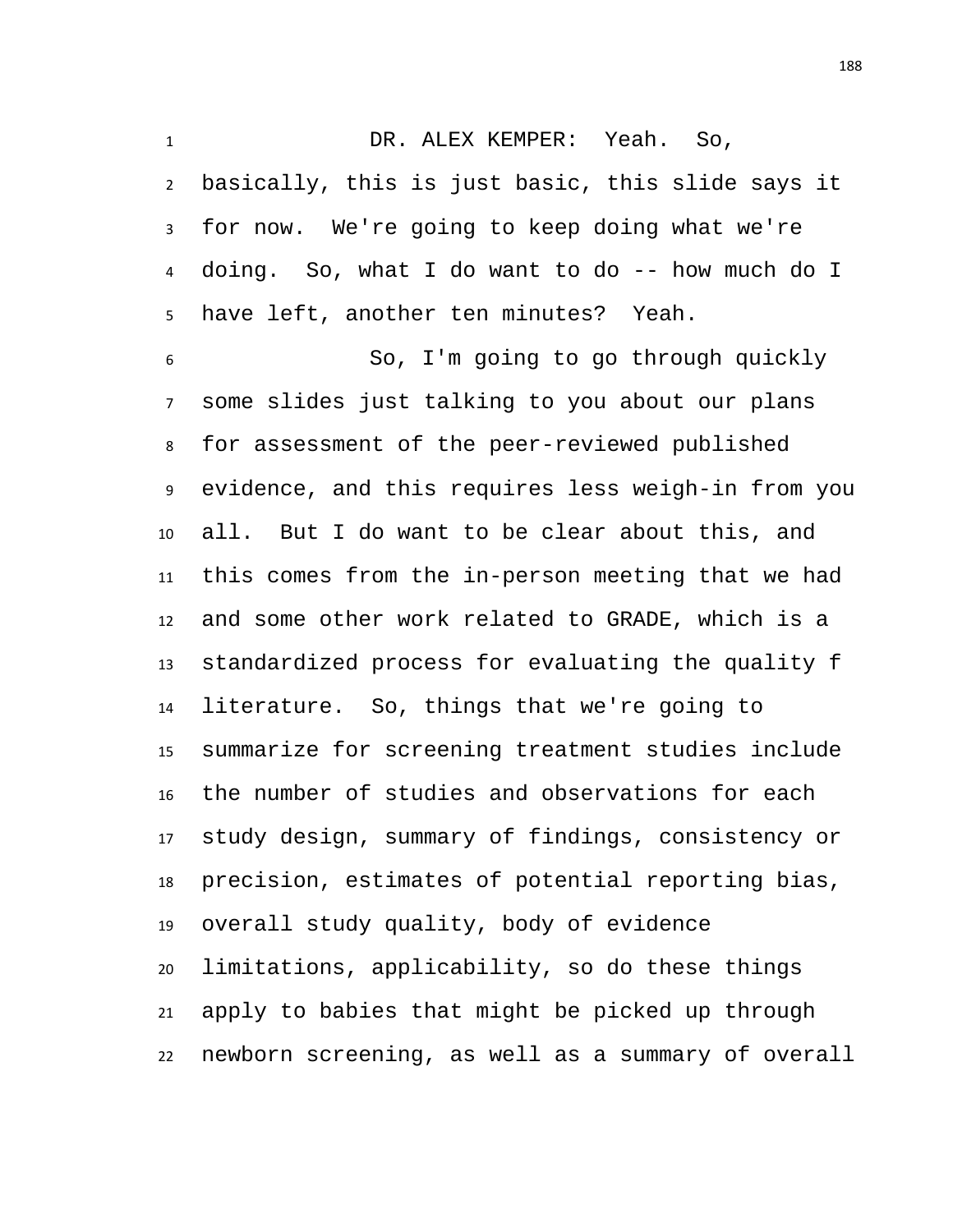strength of the evidence and there are different ways -- GRADE has one way -- but different ways that have been developed for putting these into tables and moving forward, I think that we really ought to just mirror what they do.

 So, when we think about questions related to adequacy of the evidence for screening and treatment, we're going to be looking at specific questions. Do the studies have the appropriate research design? So, are they clinical trials, population-based observational studies, and so forth? To what extent are the existing studies of sufficient quality? The key to that is whether or not there's a comparison population. To what extent are the results generalizable to newborn screening? How many and how large are the relevant studies, and are they precise? For example, are the intervals appropriately narrow? How consistent are the results of studies? So, if you have, you know, a handful of studies and they're all finding disparate things versus the same things, then your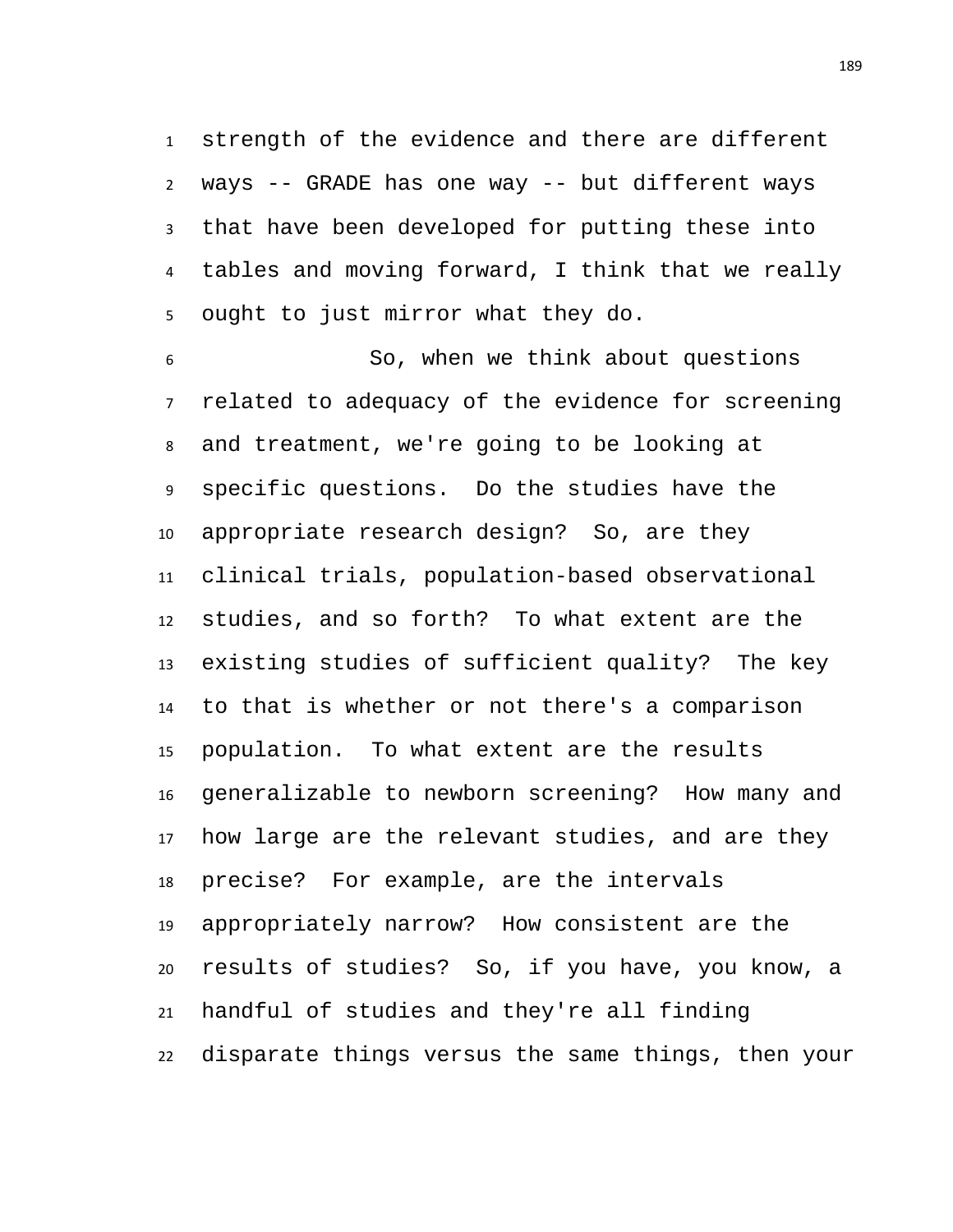level of certainty about it would be different. And then, are there additional factors that would assist in drawing conclusions? So, does it make sense? Does it fit into our understanding of the

 What I put up here is the ultimate rating of quality of evidence used by GRADE, which breaks things into high, moderate, low, and very low. But the interesting thing is that GRADE doesn't really have a process for assessing the kind of small case series that we often times use. It's just -- it's just not there. Interestingly, it does seem like they're trying to develop methods to do that, but we're just not there yet. So, you know, clearly, we will be able to assess the quality of evidence for the trials and observational studies where they find them. We're obviously also going to keep our case series, but we're just going to have to summarize their quality in a more quantitative way instead of being able to assign it a quality rating.

disease?

With that, I'd like to just touch on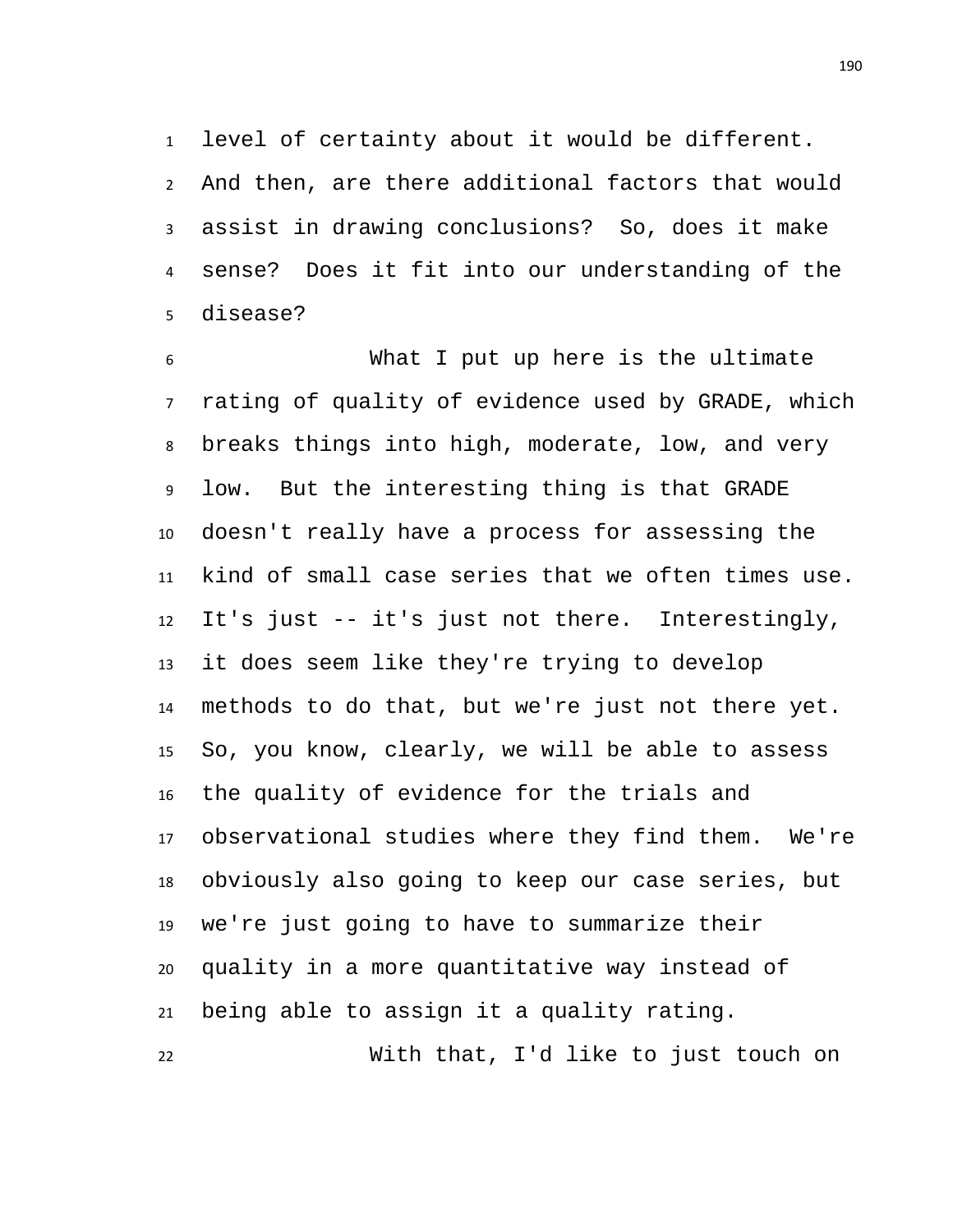the gray literature as well. So, there are two areas where we've really used the gray literature. One is around the accuracy of screening and the process for diagnostic confirmation. So, you know, some of these previous reviews such as like I have Dr. Caggana and her team on speed dial on my phone. That's an example of unpublished literature, but, you know, sort of up-to-date related to screening outcomes. And because we've looked at conditions where the treatment is still in development, we've looked at gray literature related to that. So, I have here examples of gray literature including newborn screening program data, documents that have been submitted for drug approval -- that's what I mean by regulatory documents -- study protocols, and research that's in progress, which important to recognize is that there's a bunch of different places where you can find the gray literature ranging from trial registries or information submitted to the FDA, as well as conference and abstract proceedings, as well as talking to authors and study sponsors and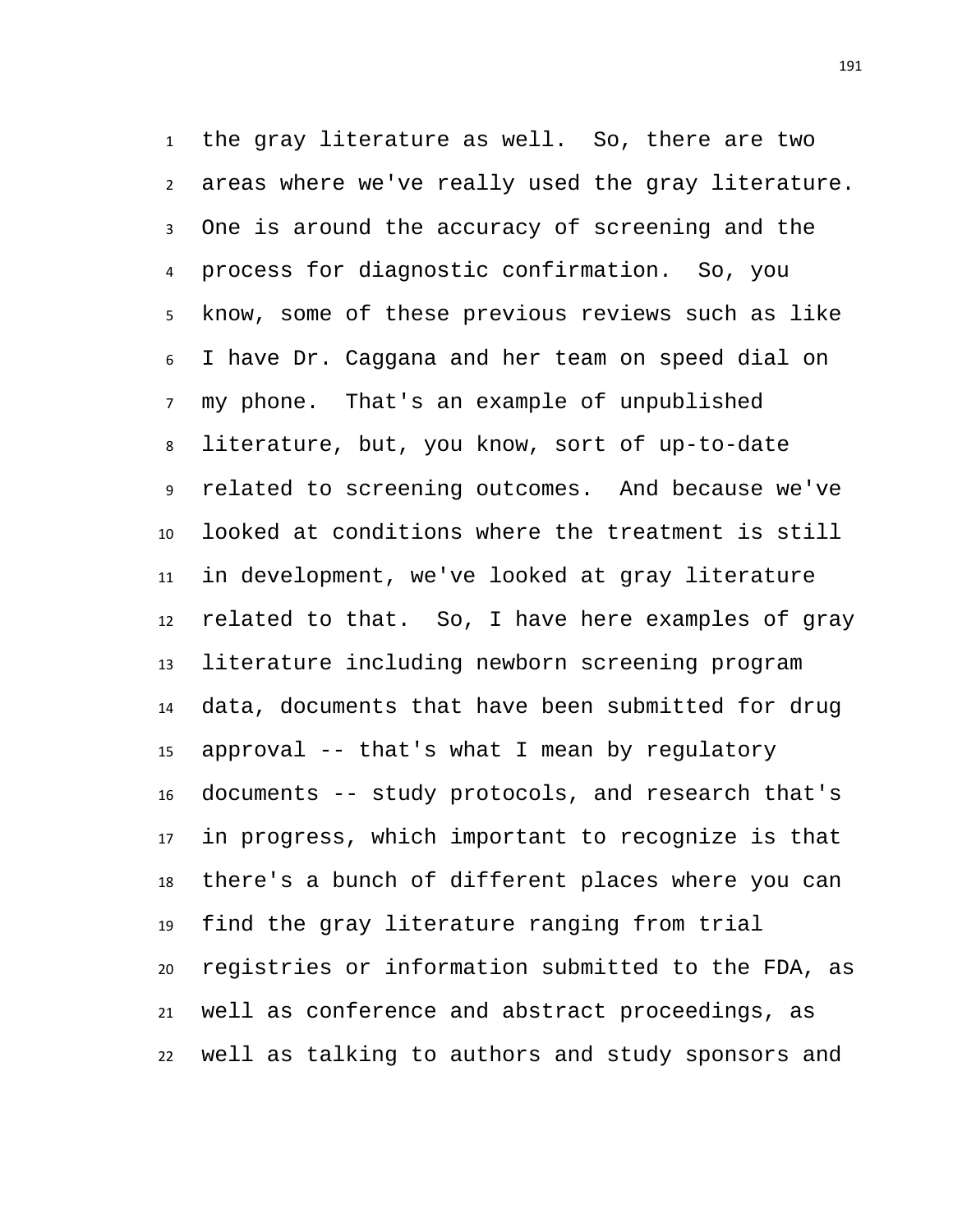looking at other registries. So, some gray literature is, you know, we have methods where we can find them through searches of electronic databases and other things where we have to reach out to individuals and figure out how we're going to get things.

 We had very helpful comments from one of the directors of GRADE, who says that when they look at gray literature, they have a standardized form that gets sent out broad and wide for individuals who might have relevant unpublished data to submit. We've not done that before, but it makes the most sense in terms of really being able to catalog what unpublished data are out there and also to have a more formal way of requesting unpublished data.

 So, in terms of assessing it, there's obviously the data that we get directly from the newborn screening program, I consider to be the lowest-risk of bias, and by that I mean, you know, that's just, you know, following through the algorithm in terms of how many babies were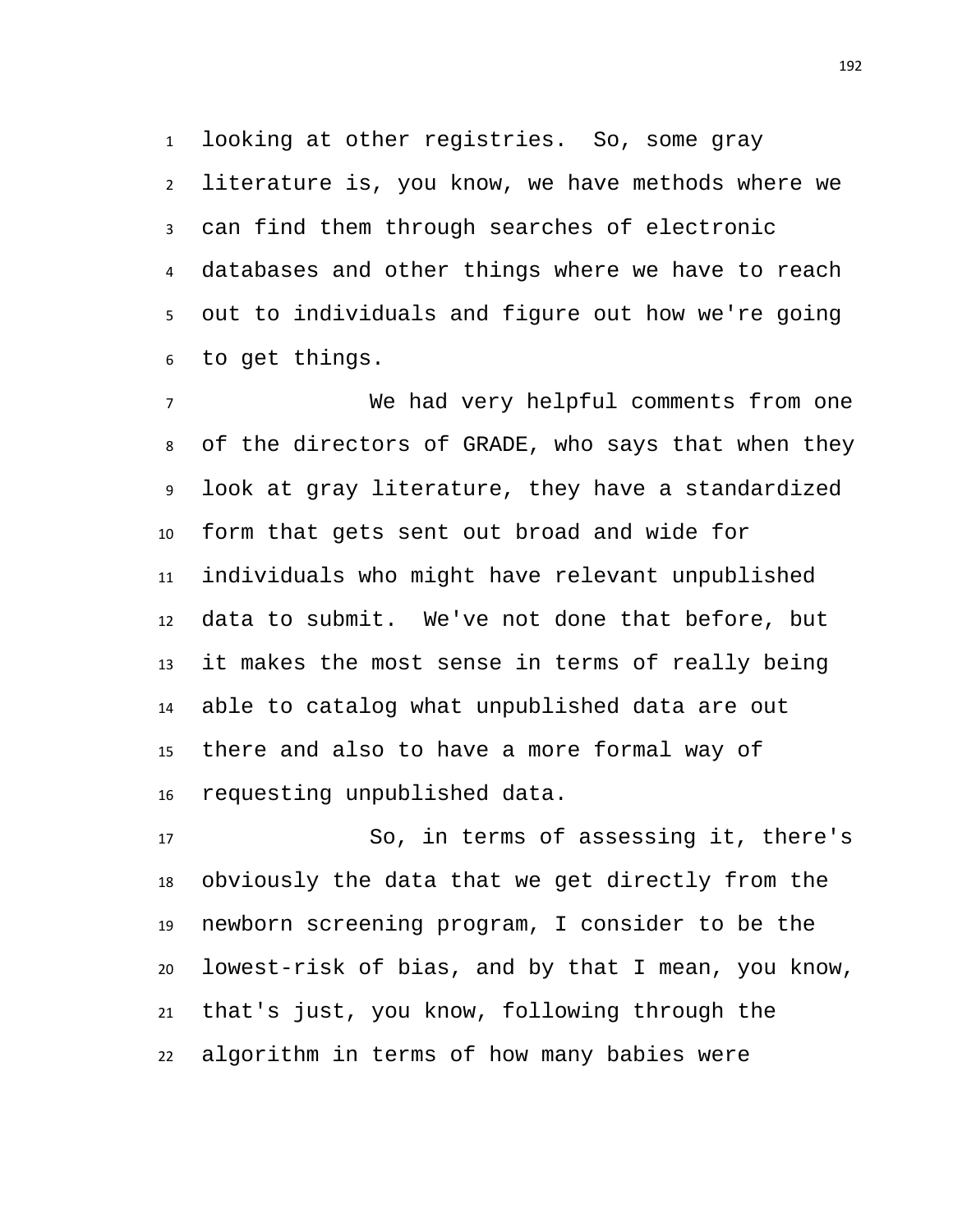screened and how many babies tested positive and negative, and who ended up in the diagnostic confirmation process and what their outcomes are. But, you know, for the other parts of gray literature, there's not easy ways to assess the risk of bias. So, let me just end this part by saying that we're going to continue to review the registries and so forth, and I think that we ought to mirror what's been developed for GRADE in terms of developing a standard way to collect relevant literature from those in the field. I think it's -- it'll just be a more transparent process, not to say that it will not be free from risk of bias, but I think it's just a more replicable process.

 So, let me just open things up to questions and thoughts about the assessment that I just went through.

 DR. CYNTHIA POWELL: Kellie. DR. KELLIE KELM: I just -- Kellie Kelm. I just want to -- I understand the lowest - - your statement about the data from newborn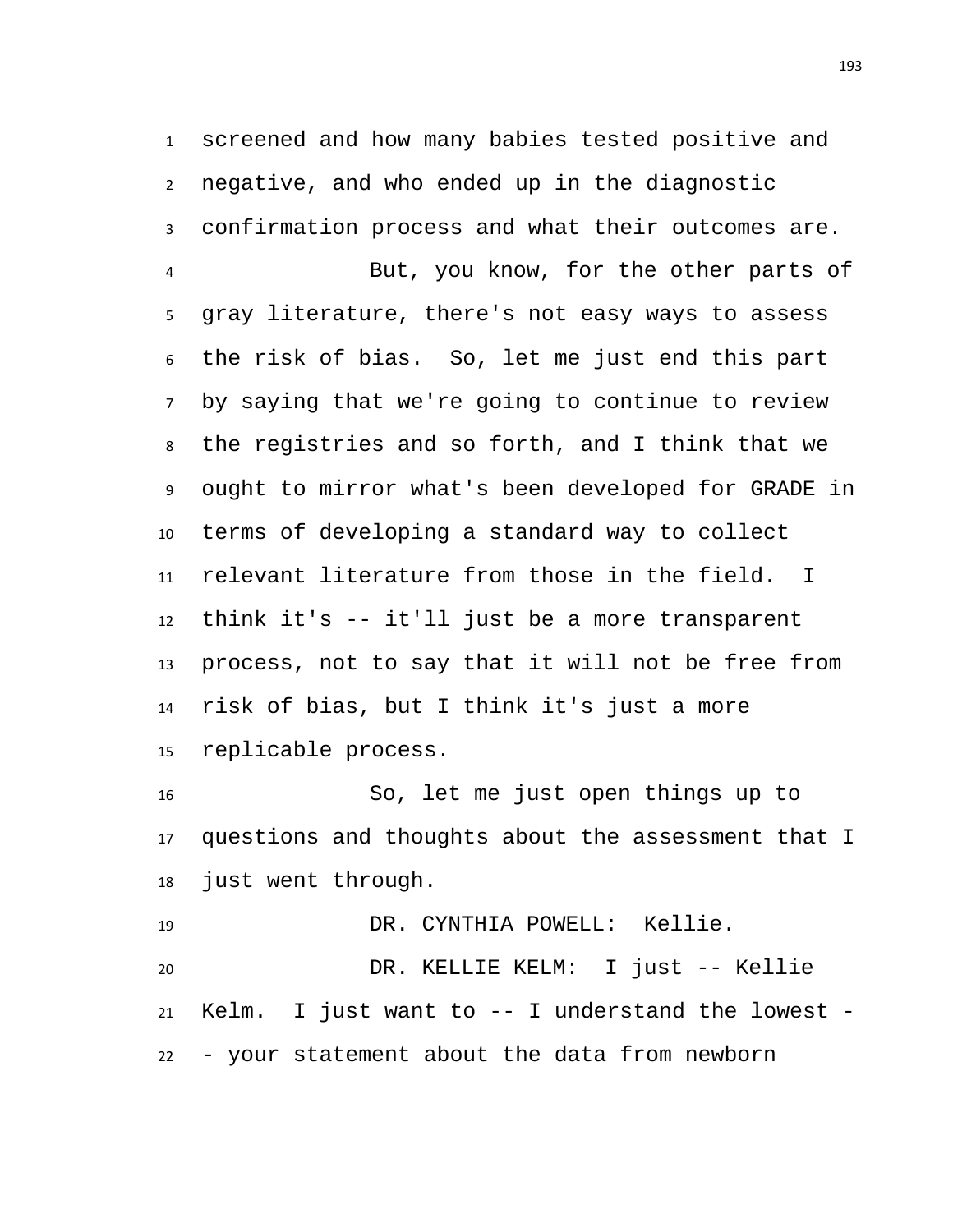screening labs, then obviously the caveat from generally what is that literature or even trying to get information from drug trials where they tend to be silent is often you only hear about the positive things, that things that are negative or even neutral, we often can't get that information or they just don't make it available, and that makes it extremely difficult to understand the quality of it.

 DR. ALEX KEMPER: I would say I'm especially concerned when we look at conference proceedings, and it's, you know, especially when you just have an abstract, and it's really hard to figure out what went in there and sometimes we get all excited and we find out that what's in there is really different than what was in there.

 One of the things I jumped past that I'd like to ask you about is when I was talking to Dr. Bocchini, apparently the Advisory Committee on the Immunizations Practices uses data submitted to the FDA for approval of vaccines, but I'm not sure what your thoughts are about us being able to get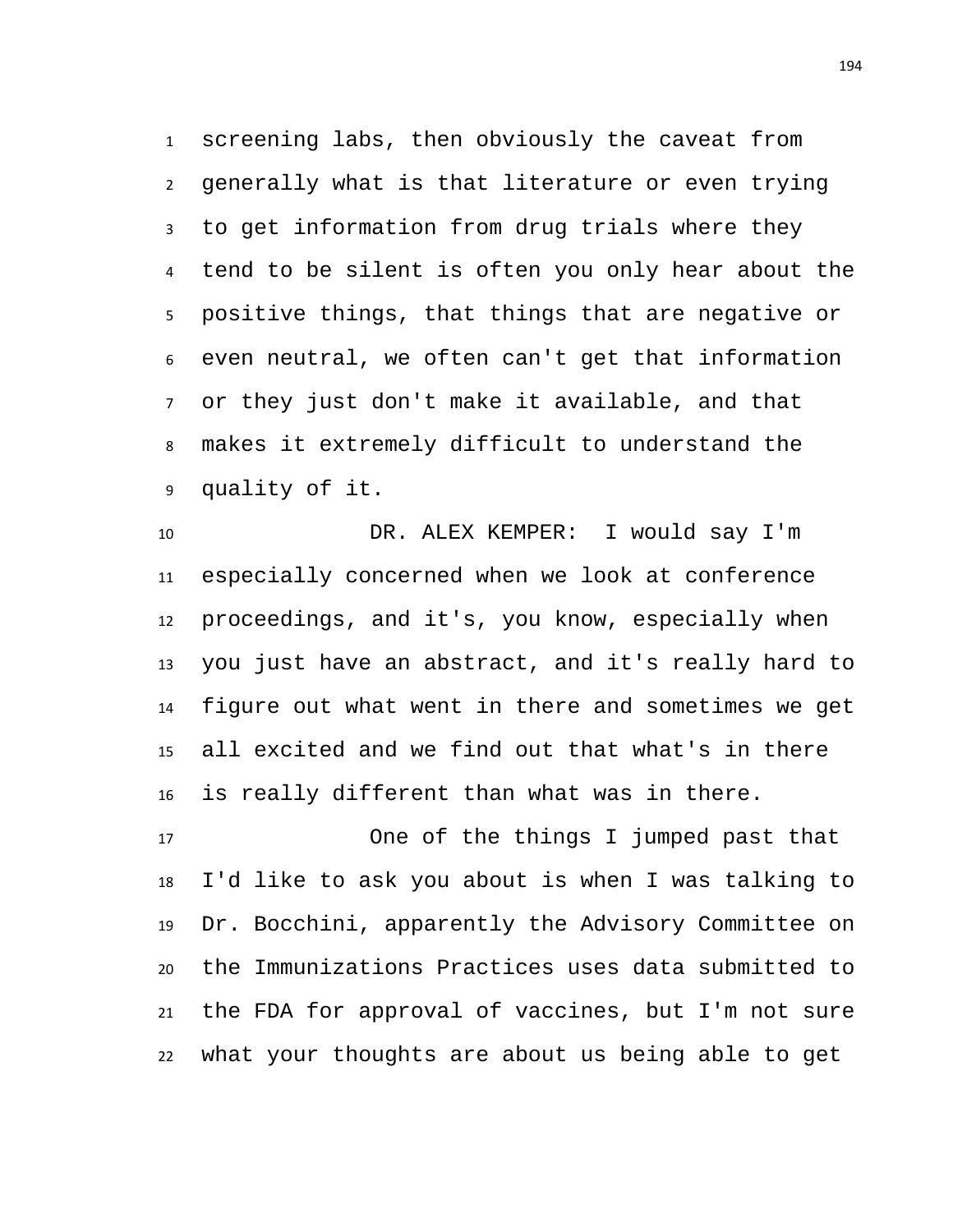similar stuff that's been submitted to the FDA for approval.

 DR. JOSEPH BOCCHINI: So, let me just add to that a little bit. What sometimes happens is that it's sort of like a drug that's been licensed by FDA, vaccines are licensed by FDA, but the studies that were done -- that were submitted to the FDA for that licensure have not yet been published. But the manufacturers are often willing to provide that data to ACIP workgroups confidentially to review that information so that they can prepare for a decision at the time of licensure about a vaccine recommendation. And I just wonder whether that's a similar process that could potentially be utilized here if a drug has been -- the trial data has been submitted to the FDA, the FDA is looking at the packet or has already decided to license the product, whether that might be helpful to the committee to have that data.

 DR. KELLIE KELM: Kellie Kelm. I -- I actually -- yeah, I don't know -- if you've seen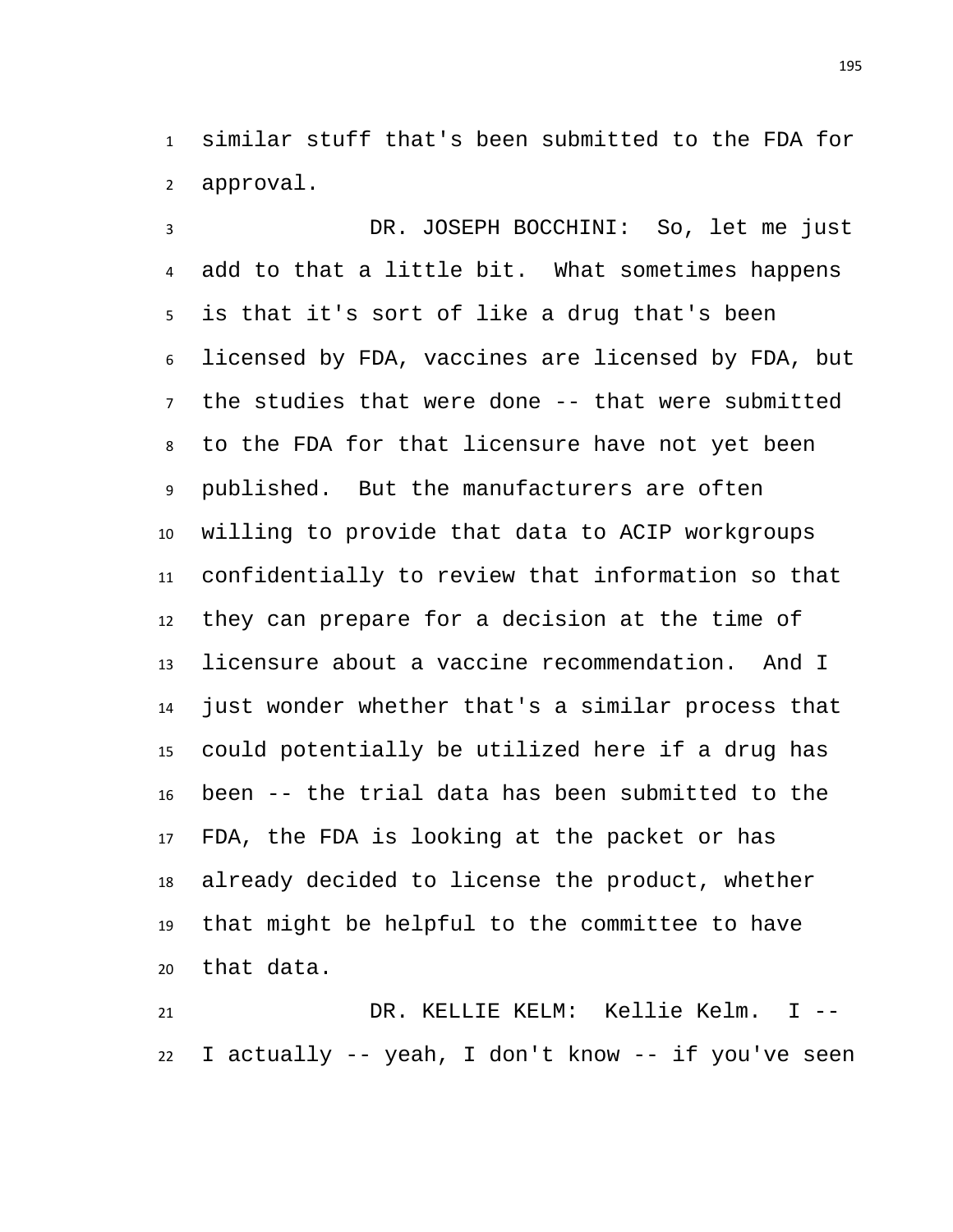it -- talk a little bit more about specifically the method and how you do that -- how you communicate with the agency and the companies and see whether or not that's possible, because I currently don't know of the way to do that. But you might want to use that and see if we can -- if we can do that. So, because yeah, they -- obviously there's information that winds up in, for example, the drug label. There are post- approval commitments like some of the studies, I think, for SMA that we talked about in the post- year was a post-rule commitment and I don't -- I think in a lot of cases, they may not actually need to provide that publicly at all, and, you know, there may not be a decision actually as to drug label or not, and that depends. So, that might be something where we might want to talk to the agency and say hey, you know, we know in the letter you've obligated the company to do this, is there some way for us to get that data? But maybe we can talk about how the other committee communicates with them and see if that's possible,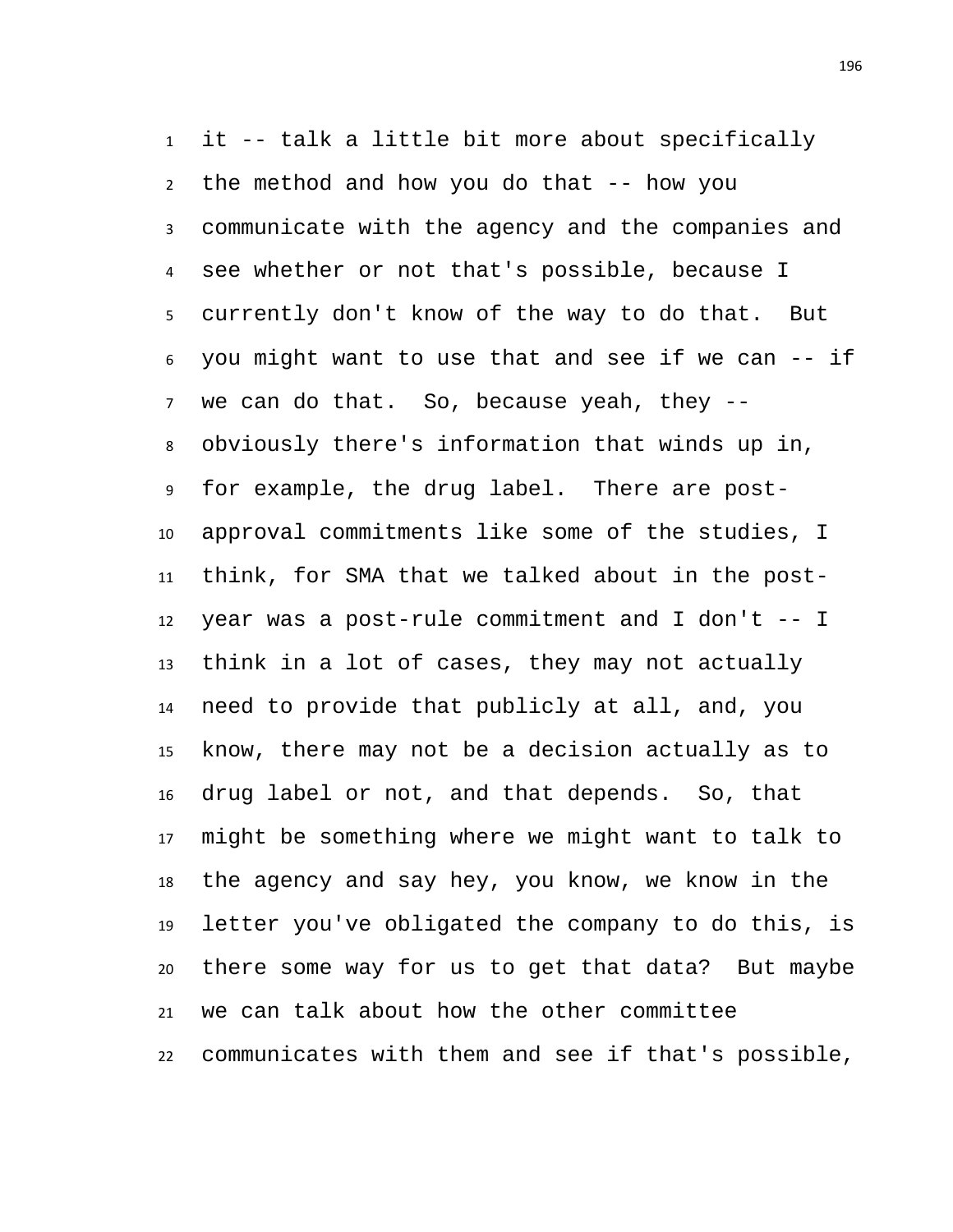because I don't know.

| $\overline{2}$  | DR. CYNTHIA POWELL: Beth Tarini.                   |
|-----------------|----------------------------------------------------|
| 3               | DR. BETH TARINI: So, I -- when we                  |
| 4               | went to the SMA review and started to use the gray |
| 5               | literature, I thought that this would be our way   |
| 6               | sort of to help fix the issue of not having enough |
| $\overline{7}$  | data. And then, I became concerned that we didn't  |
| 8               | know what we didn't know, and so $-$ and that $-$  |
| 9               | there were two issues. There was that, and there   |
| 10              | were others that knew something we did not. Now,   |
| 11              | we could have a conversation about whether or not  |
| 12 <sup>2</sup> | in that meeting when the public comment period     |
| 13              | raised data about cases we knew nothing about and  |
| 14              | whether or not that was data we should have had    |
| 15              | access to or couldn't because of the way the trial |
| 16              | was being done is one piece. The other is I think  |
| 17              | if we use gray literature, especially that around  |
| 18              | ongoing trials, that we have a sense of what we    |
| 19              | are getting and what we're not getting, so at      |
| 20              | least we know what we have may or not be complete, |
|                 | 21 so -- so we don't make that assumption.         |

And then, I think we -- we don't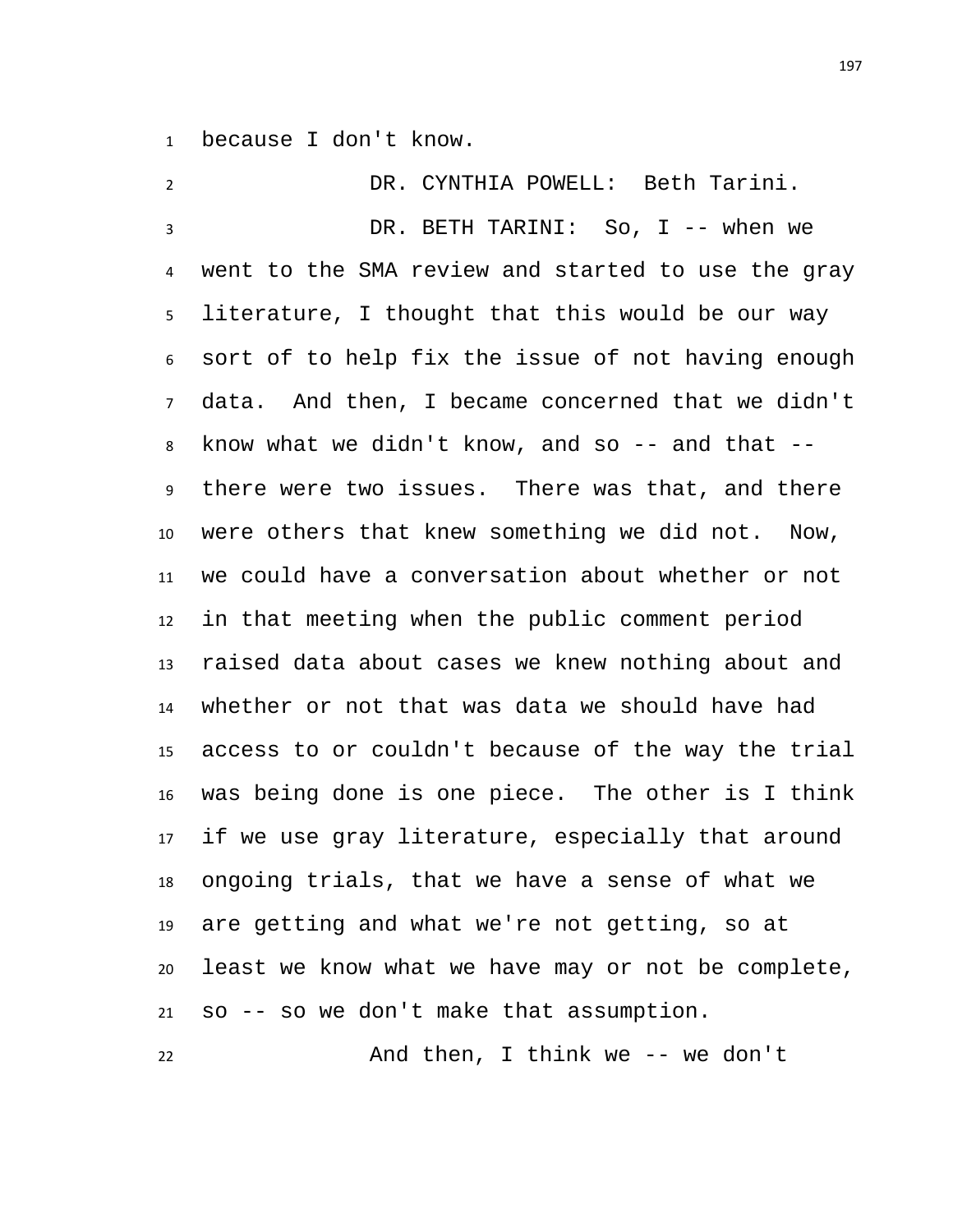delude ourselves that just because it's being done in a trial that it will one day undergo the rigor of peer review, because my understanding is we've not yet seen the SMA data in peer review format, which I'm not saying does or does not make it less valid, but it certainly underlies an assumption if we assume it is always going to go to peer review and then we'll have this secondary validation coming.

 So, I'm not saying we shouldn't use it, I'm saying we should be clear about what we're getting and what we're not getting, and what assumptions we're making based on it. And I think your forum will be helpful in that regard, and I think the more we become familiar with it, these kinks may eventually be worked out at least to some degree.

18 DR. CYNTHIA POWELL: Shawn McCandless.

 DR. SHAWN MCCANDLESS: Shawn McCandless for SIMD. Just to follow up on that and the earlier point, if one were going to get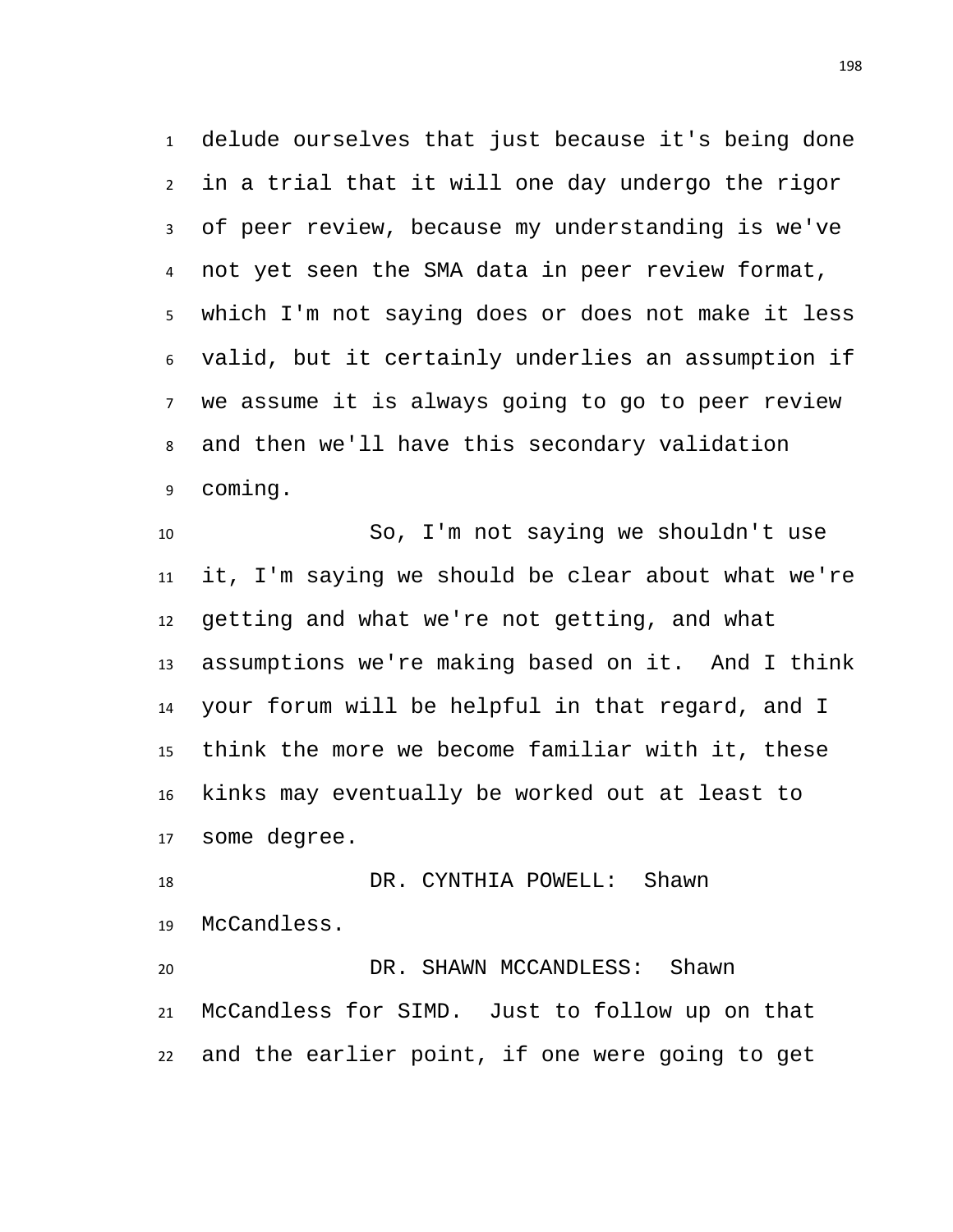access or ask for access to FDA data, I think it would be unwise to use that before the FDA had made a decision about a novel therapy because one would hate to initiate newborn screening based on our interpretation of the data that the FDA is looking at and then later have the FDA decide that -- that there's not -- that there's not going to be an approval for that drug. That puts us all in a very awkward position.

 DR. ALEX KEMPER: Point well taken. DR. CYNTHIA POWELL: Dr. Bocchini. DR. JOSEPH BOCCHINI: Yeah, I'll just say it's typically after the FDA has made the approval so that compound is licensed and yet that data is not in the literature yet. It's been submitted, and FDA has utilized that data, but it has not yet been published. DR. CYNTHIA POWELL: Alex, do you

 want to have the last word? DR. ALEX KEMPER: Thank you. No, no. this is really helpful, and it's a work in progress to be continued, and I appreciate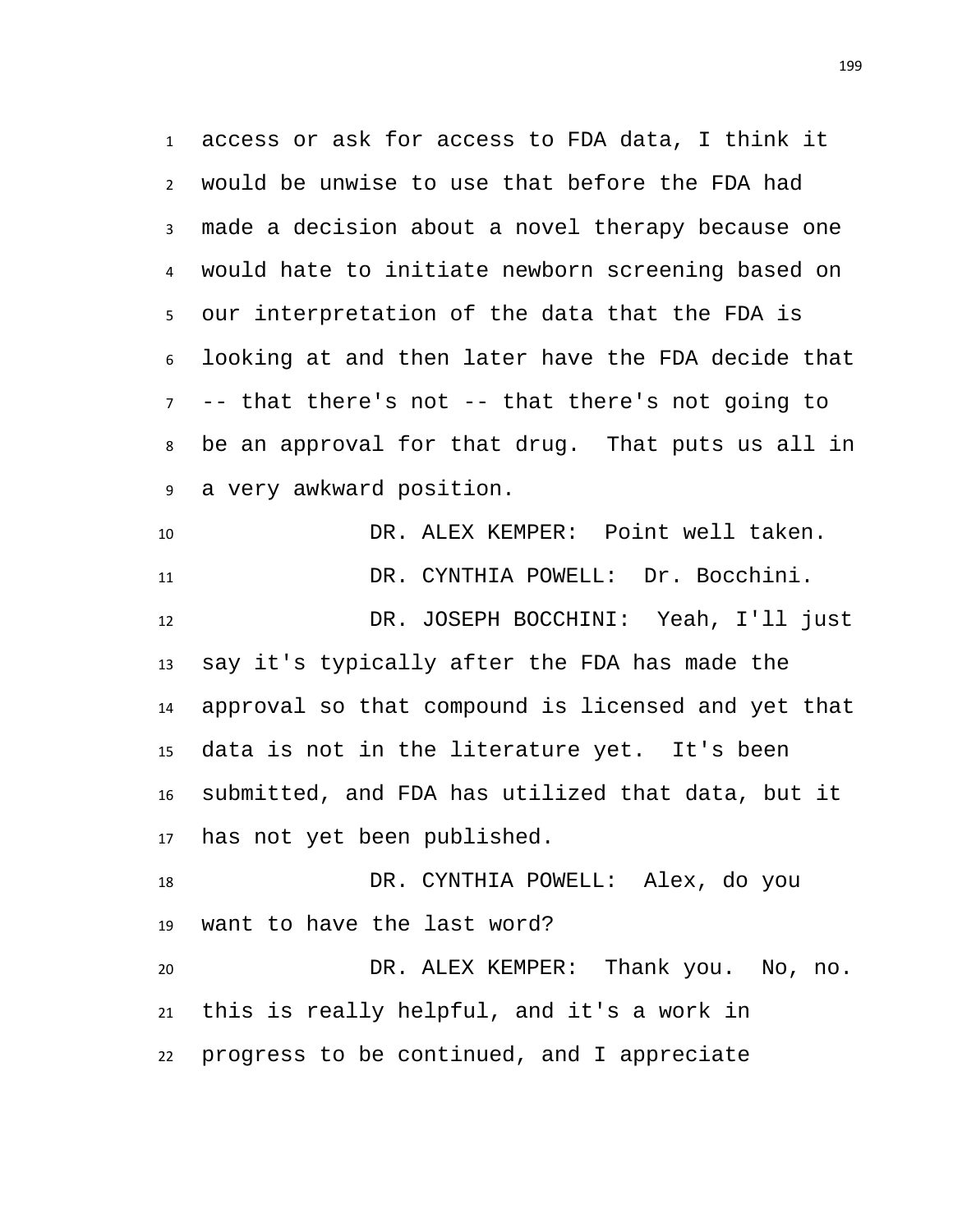everyone's level of engagement.

 DR. JOSEPH BOCCHINI: So, now this meeting gets turned over to Catharine. ACKNOWLEDGEMENTS FOR DR. JOSEPH BOCCHINI DR. CATHARINE RILEY: Well, thank you, Dr. Bocchini. So, as you can see on the agenda, we wanted to reserve some time this afternoon to acknowledge Dr. Bocchini's many years of service as the Chair. So, we've put together a series of activities for the remainder of the meeting to honor you and say thank you. Before I introduce them, I just want to take this opportunity to personally say thank you. It's really been an honor and a privilege to work with you, and I truly value your wisdom, your passion for the field, your compassion for the populations that we serve, and I could go on. But I want to get to the actual festivities, so.

 I would like to invite Alaina Harris up to the podium. So, Alaina is one of the HRSA staff members that has actually known and worked with Dr. Bocchini the longest, and if you don't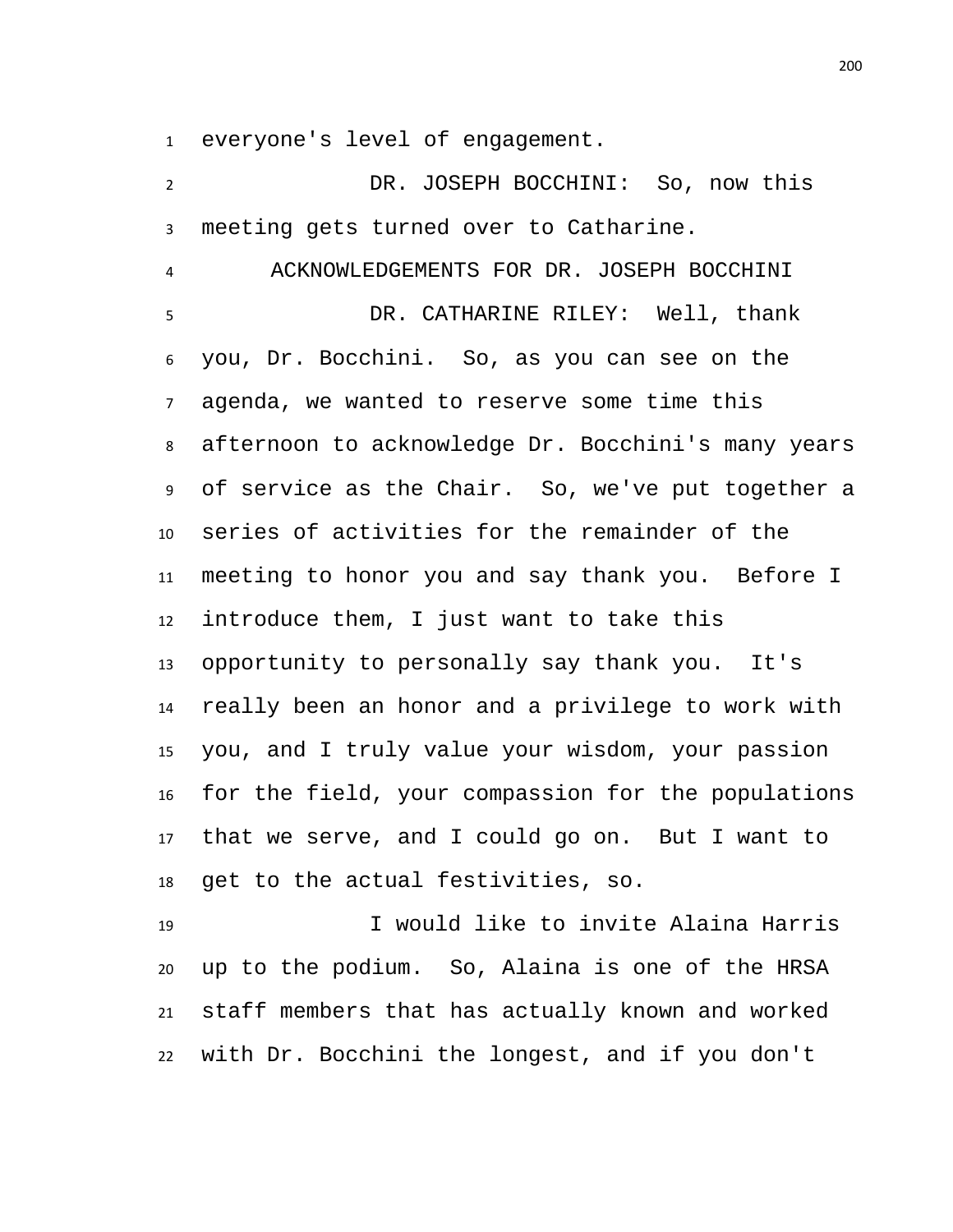know Alaina, I wanted to take this opportunity also to acknowledge and highlight the incredible work that Alaina does for this committee. So, I want to say these meetings would not run the way they do without the hard work of Alaina. So, many, many thanks to her as well. So, with that, I will turn it over to you for the festivities. Thank you.

 MS. ALAINA HARRIS: Great. Thank you. That was very nice of you, Catharine. Yeah, thank you for that kind introduction. So, Alex, do you want your -- okay. Now we can begin. As Dr. Riley noted, I have known -- part of our staff to have known Dr. Bocchini since the beginning of his time on our committee with myself and Jill here at the time, and I just want to say that at the time that I got to know him, Dr. Bocchini and I were basically just young children, right? So, today we'd like to honor Dr. Bocchini's Chair as - - I'm sorry -- tenure as Chair of the Advisory Committee on Heritable Disorders in Newborns and Children, and I just want to let you know since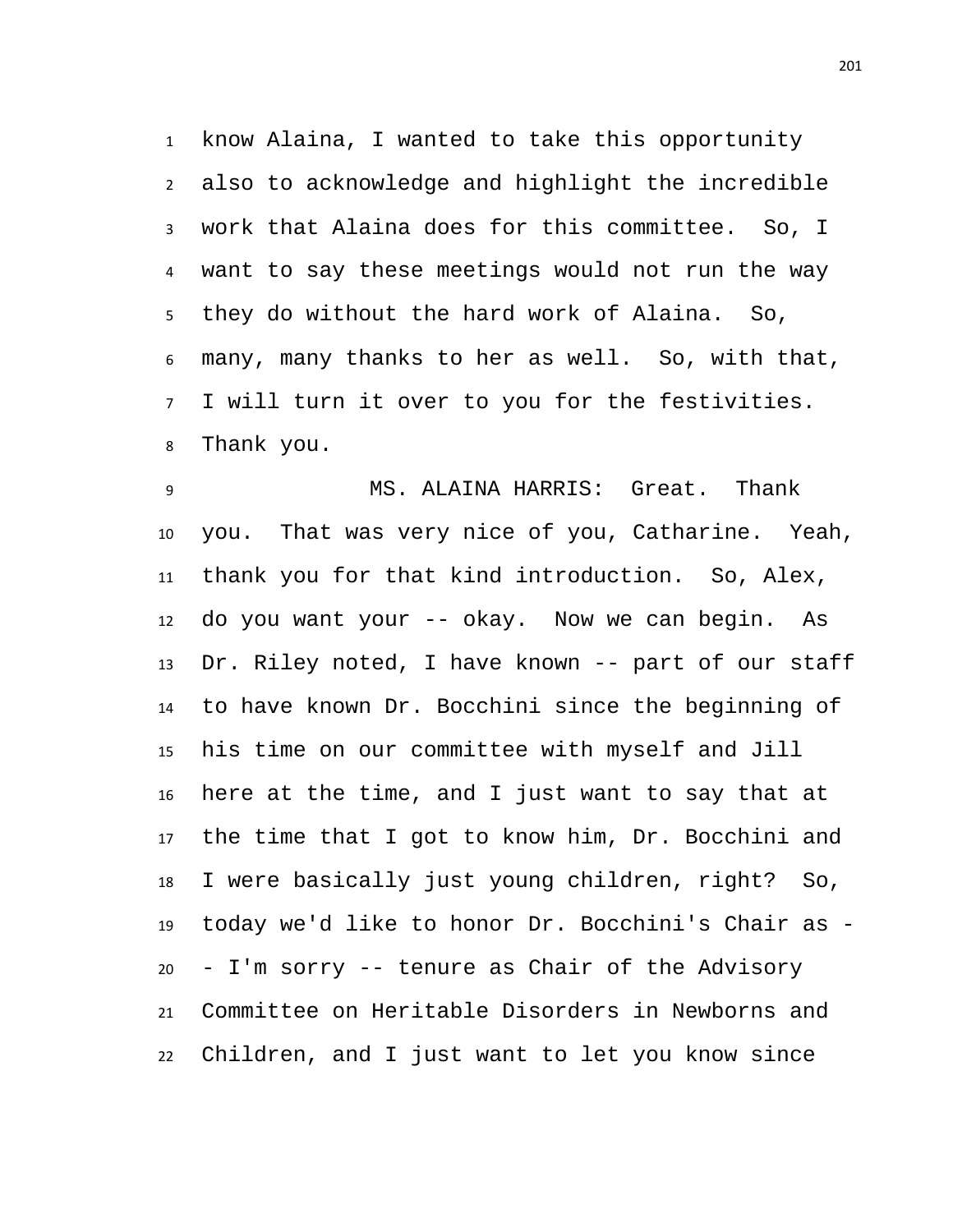Dr. Bocchini is from Louisiana and every February, he brings the committee Mardi Gras beads, that's why we're wearing beads today to celebrate them. So, I hope everybody has them and if not, I'm not a member of the Mardi Gras krewe, so I'm not going to throw them your way, but you can get them like out at the registration desk. Okay, now then. Over the next hour, we are going to have a number of people who have been impacted by Dr. Bocchini's leadership to acknowledge the work that he's done for the committee as Chair, and I'd first like to call on Joan Scott, the Director of the Division of Services for Children with Special Health Care Needs to say a few words on behalf of Dr. Bocchini, and we need you up here too.

 MS. JOAN SCOTT: So, Dr. Michael Warren who is the Associate Administrator for the Bureau was unable to be here today. So, his loss is my gain, and so I get to make this presentation on behalf of the committee of HRSA and HHS to the benefit of all the nation's children. You have led the committee since 2011, and over the last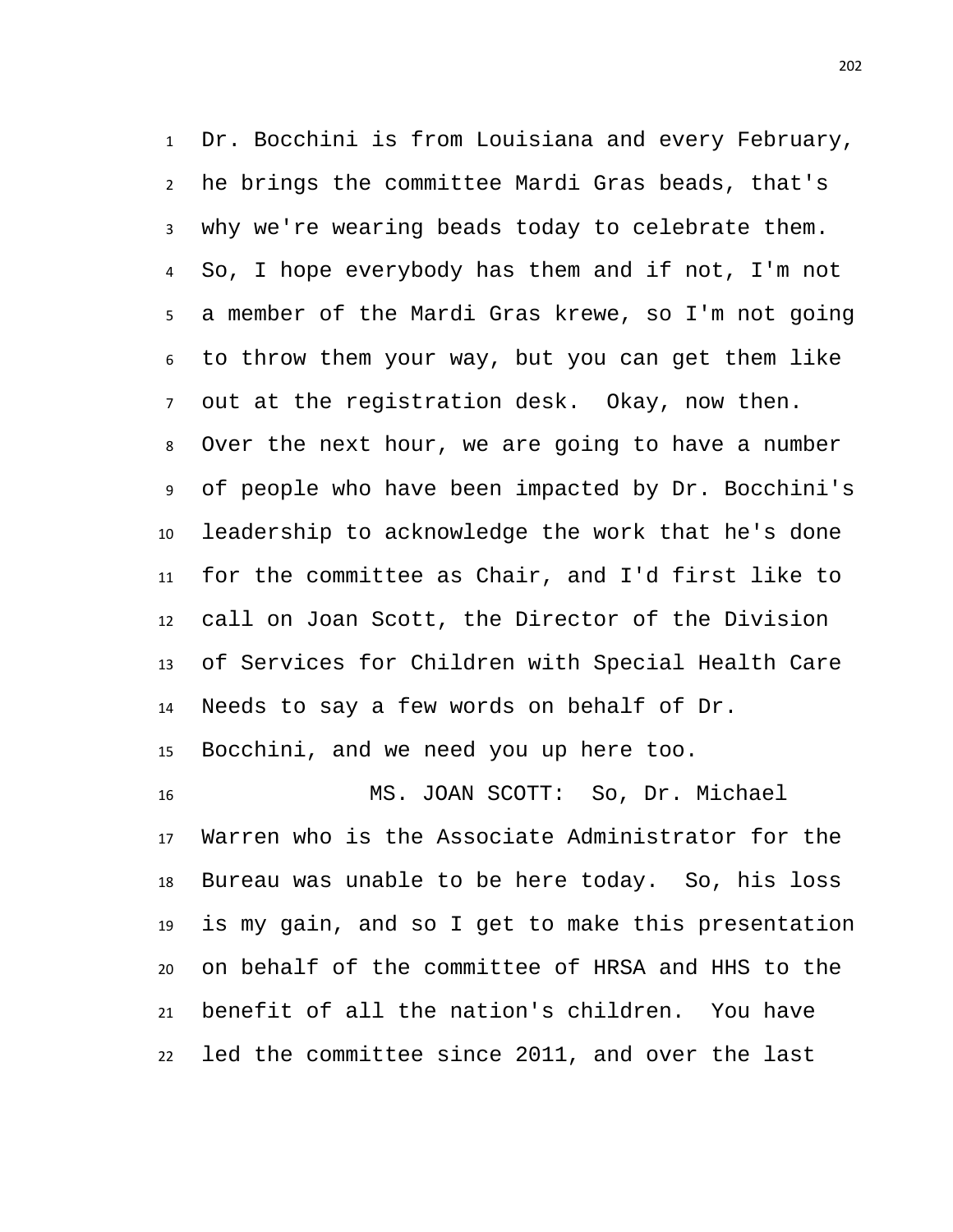eight years, your dedication has been incredible. You have, over those eight years, led the committee through a lot of very difficult and important discussions, not just about conditions that get added onto the Recommended Uniform Screening Panel but how the committee does its business and how we can improve newborn screening through the nation to benefit all of our children, and you've done that work and led this committee not just with skill and expertise but with compassion and wisdom and kindness, and those are the qualities that we will remember you best for. So, on behalf of the committee and HHS, I'd like to present this to you and what it says is the Advisory Committee on Heritable Disorders in Newborns and Children to you as the Chair from 2011 to 2019, you have made a difference in the lives of newborns and their families with your wisdom, compassion, and generous spirit. Thank you for your many years of service in leadership to help the nation's infants and children. So, I want to give this to you, and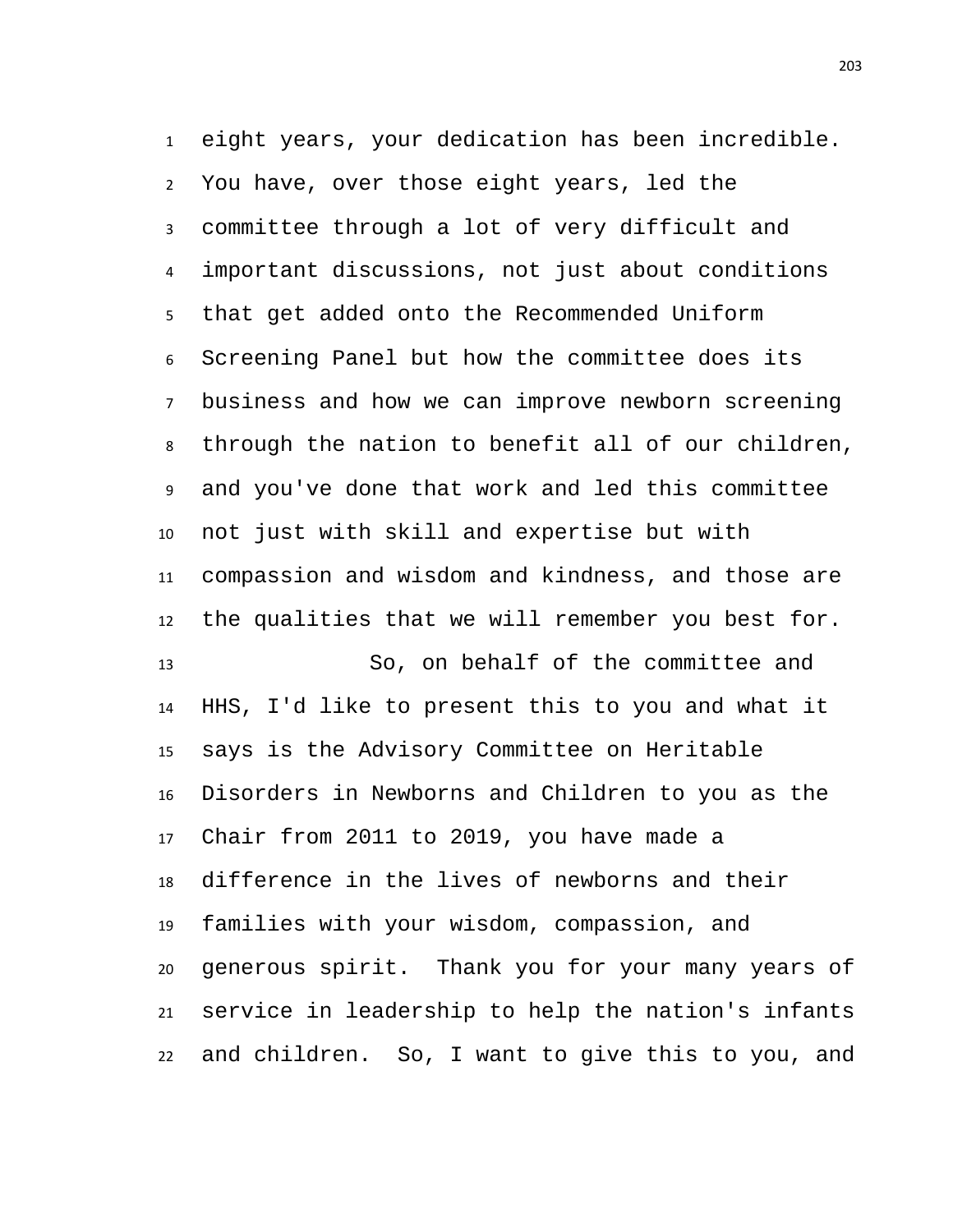we have a little letter of commendation to go, and we can ship this to you, so you don't have to carry it. Thank you, Dr. Bocchini.

4 [Speaking off mic.]

 MS. ALAINA HARRIS: Perfect. Okay. In the meantime, we are also going to hear from some committee members and some organizations reps who would like to say a few words. So, first up is Cindy Powell. And you can sit at the table if you want to or get up here, whatever.

 DR. CYNTHIA POWELL: Thank you. Well, I certainly would like to thank Dr. Bocchini for sharing his wisdom and advise to ensure a smooth transition as we change committee Chairs. I think I mentioned to you on one of our first phone calls after the announcement was made that I was the incoming Chair that, you know, you have such a low-key approach but enable everybody to speak their mind and, I think, feel that they've participated in the discussions and final decisions being made, and I think, you know, my two years serving on the committee, that's not an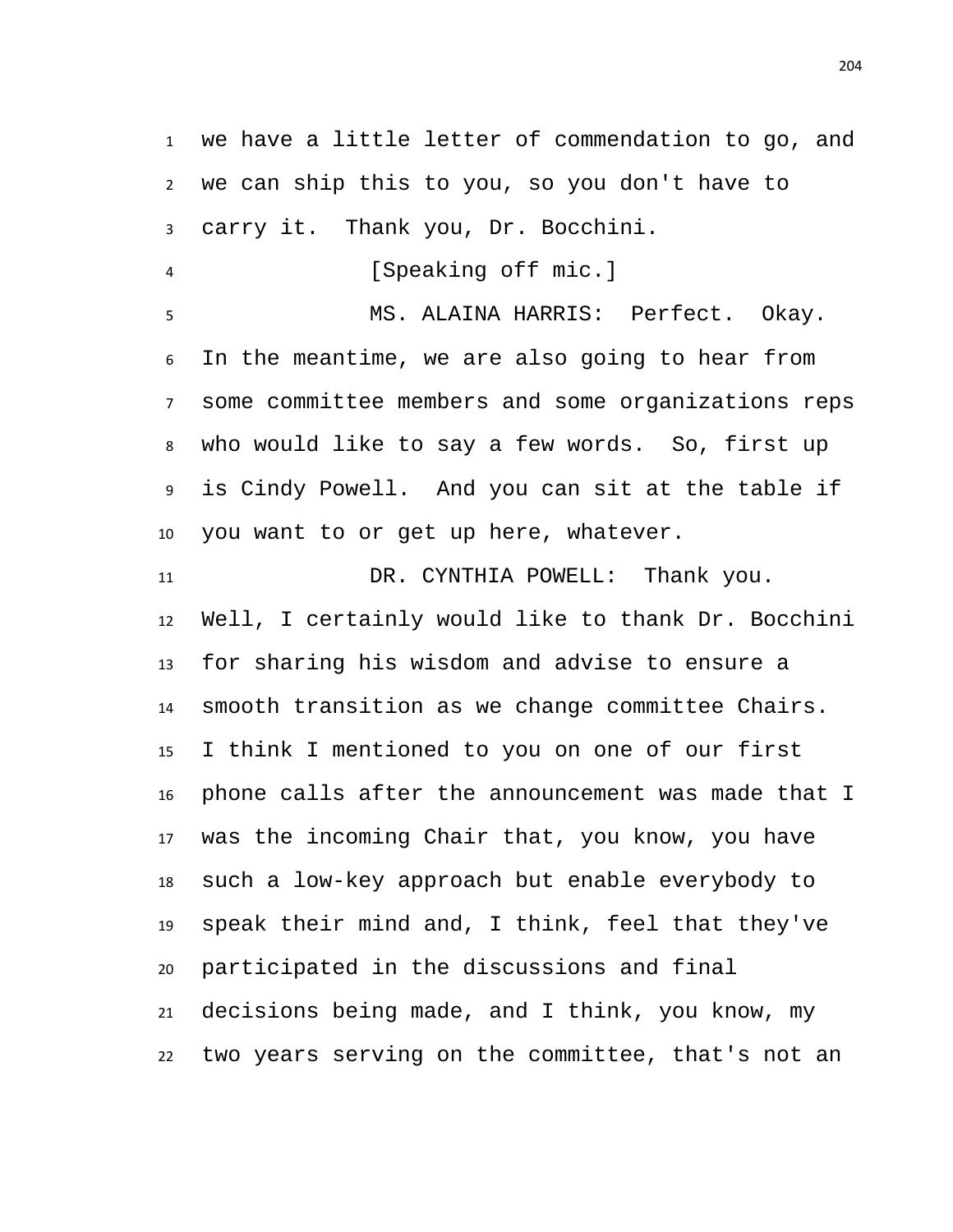easy thing to do. I will continue to value your input as we go forward, especially as we have to consider some conditions for which you're extremely knowledgeable. And so, you know, we look forward to that, and although I know you still will have a lot of other responsibilities at your university, you know, understanding a little bit better now what the tremendous amount of work that you do behind the scenes and in between the meetings, I hope that now that you won't have to do as much of that, that you'll be able to spend more time with your grandchildren and enjoy Louisiana basketball and other activities. So, to use a common phrase from Louisiana, Laissez les bons temps rouler.

 MS. ALAINA HARRIS: Next up is Dr. Brosco.

18 DR. JEFFREY BROSCO: So, you're probably going to hear themes from all of us about your style of leadership, because I think all of us have learned so much from, you know, there are different ways that you can lead a group, and I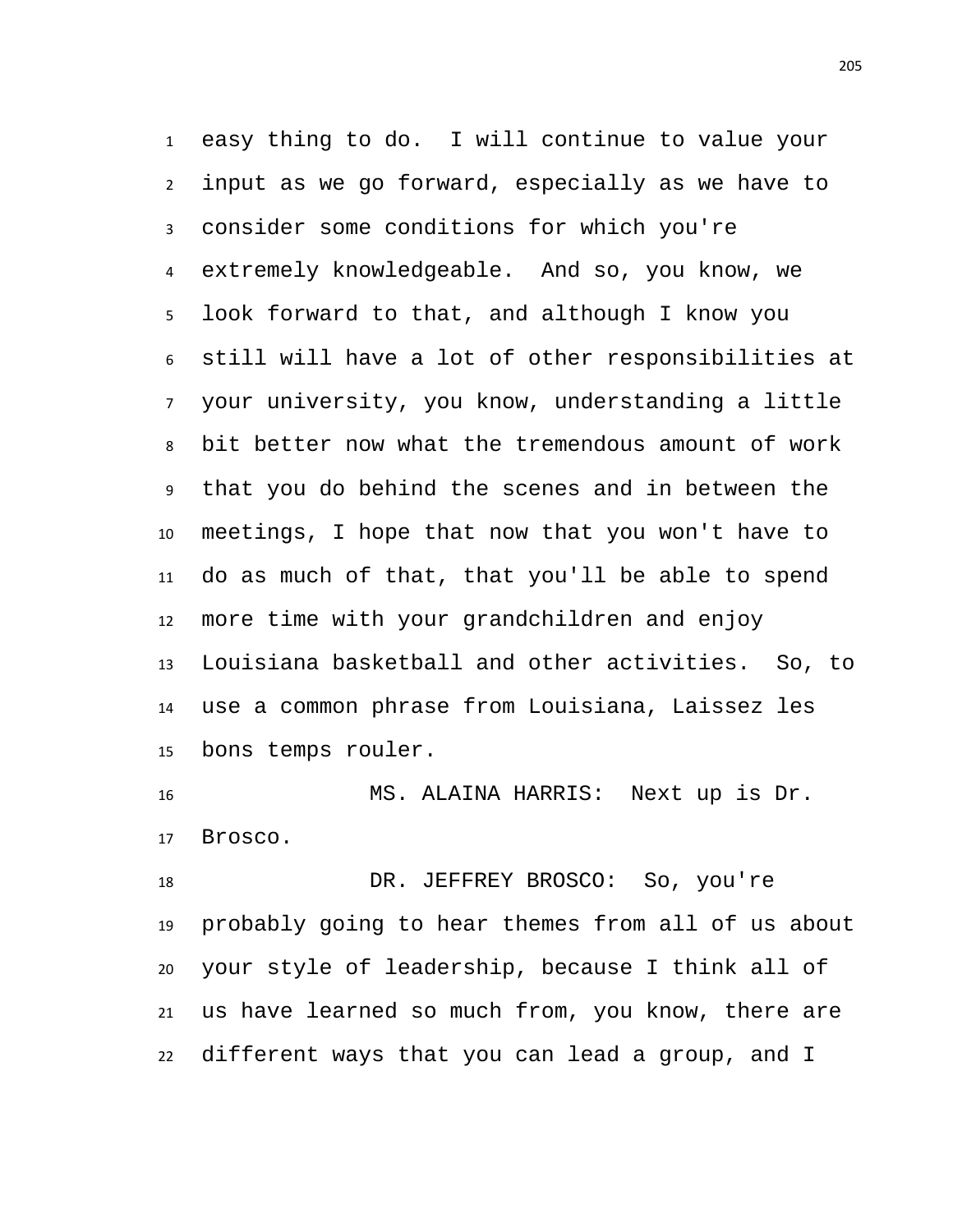think that yours is characterized by being clear, being calm, and being compassionate, right? So, we've had so many discussions over the years where someone thinks this and someone thinks that, and we're all over the place. At the end, you've done a wonderful job of sort of pulling it together and being clear about who we are, what matters to us, and where we're going. And we've also had some discussions that have been less than calm. There's been a lot of emotion, a lot of real deepfelt ideas about where we have to go and what we have to do next. And because of your calm presence there, it's always helped like we're still in control, things are not falling apart. We're having an appropriate discussion. We're coming back to a good place. And the compassion I think we've all heard and seen every time, and one of the things I've noticed is that I don't think there's ever been someone who has come to the podium to give a public comment that you haven't met with them afterward and talk to them, and it's so obvious that it's general caring. It really is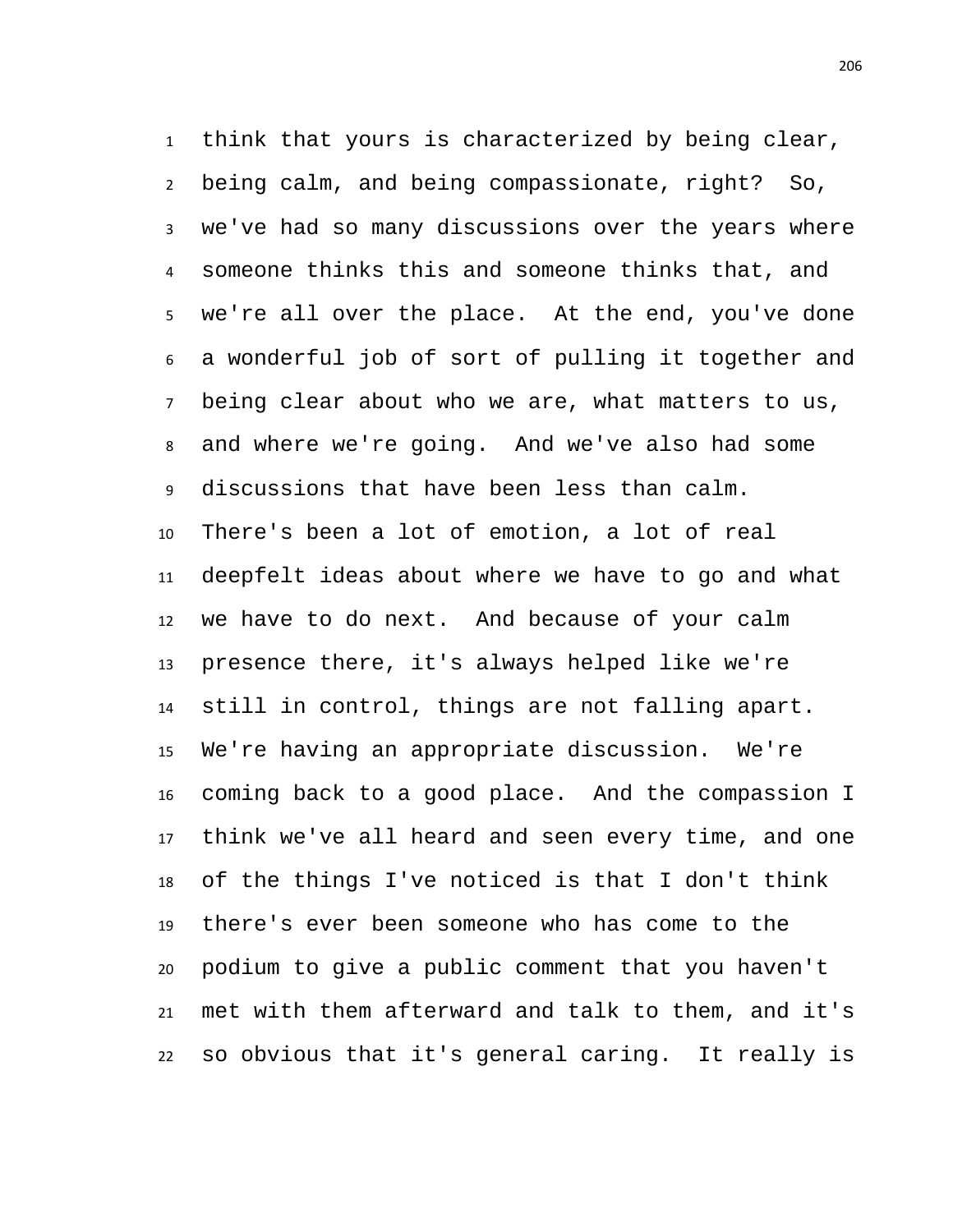a wonderful example for all of us. So, thank you, Joe, for all that you've done for us.

 MS. ALAINA HARRIS: Dr. Shone. DR. SCOTT SHONE: So, Dr. Bocchini, I echo what Cindy and Jeff just said in terms of your -- your patience and your calm leadership. Throughout my time working with you both on the committee and prior, I always felt that you valued my opinion, my perspective, and what little experience I did bring to this topic, especially when we didn't agree on a topic, and I appreciate you always calling on me, even when I know you hoped my mic didn't work. And in response, I think you routinely challenged me with some controversial and difficult topics at times. But I appreciate you helping me reflect on newborn screening, the system, my own personal views, and how they -- how they overlap. I also appreciate in return us continuing talking newborn screening as a system as opposed to a test. And I'll just end by saying being on this committee was a career bucket list item for me. I was able to achieve it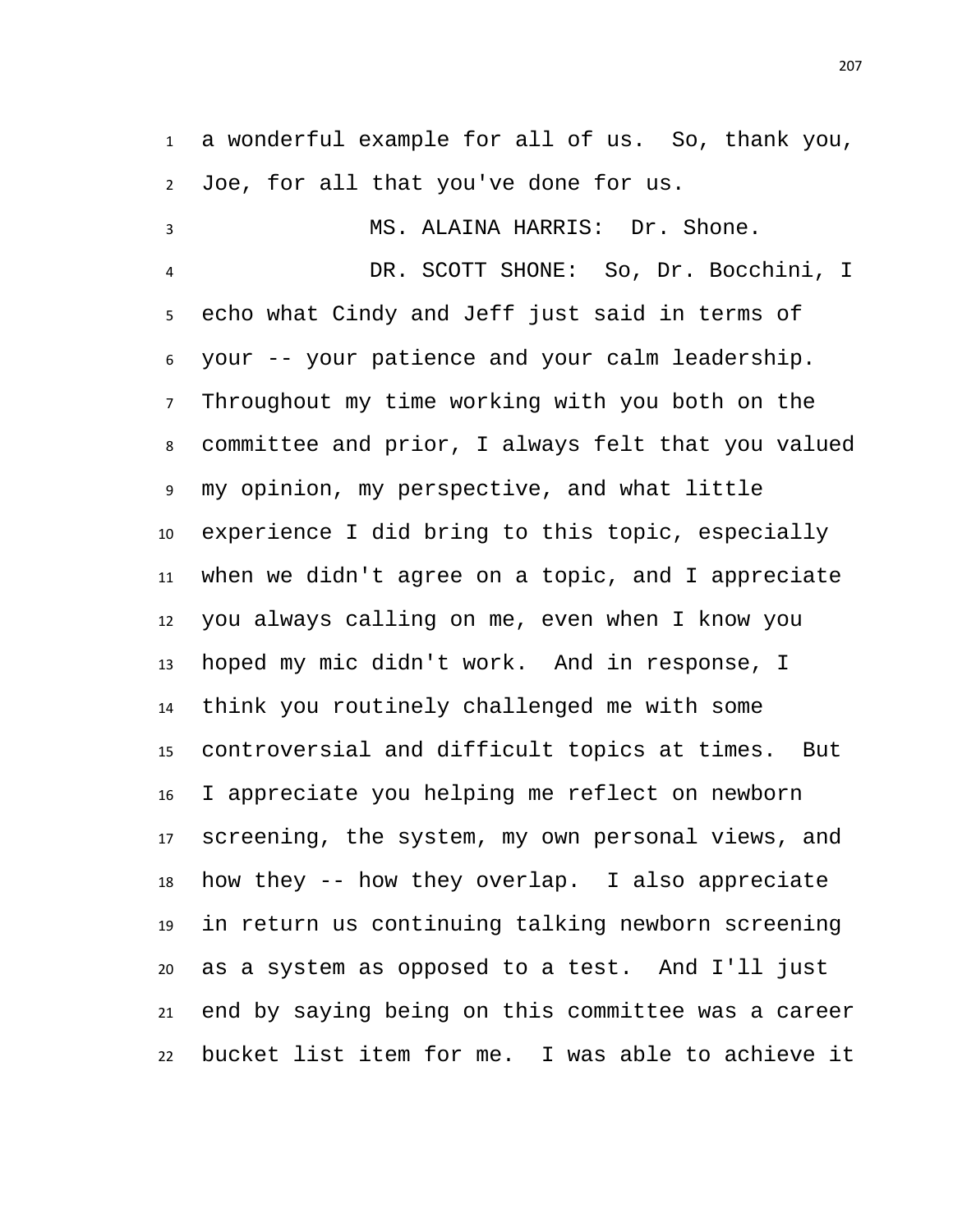a little earlier than I ever anticipated, and I appreciate you helping to facilitate that. And it's really been an honor to serve on this committee under your leadership. So, thank you very much.

 MS. ALAINA HARRIS: Dr. Beth Tarini. DR. BETH TARINI: So, I'm going to echo much of what was said. Dr. Bocchini, I can remember sitting for many years in the Chairs of the organizational representatives and, you know, having the opportunity to feel that the Chair of the committee who is focused admittedly so on the committee also cared about what the org reps thought and also allowed the org reps their opportunity to offer their perspective. That meant a lot to me. That's not how committees that can go hierarchically, if you will, often function. But I think that was emblematic of your leadership. So, I appreciate that. And I also appreciate the same care extending outside of the confines of the conference room when you would come up and see how I was doing and ask me about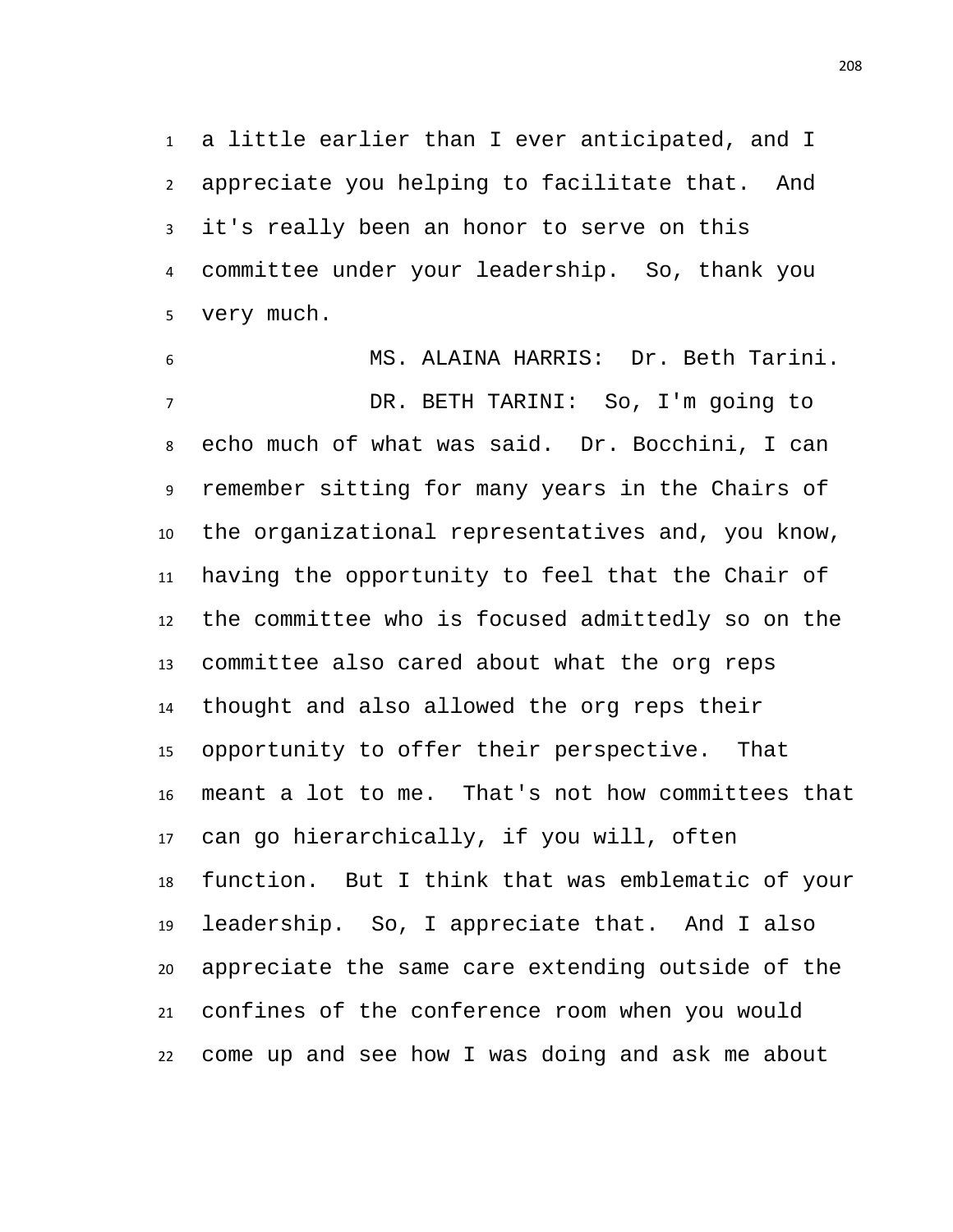what had transpired in my life in the interim. So, in my time as an org rep to a committee member, I felt that same level of respect and grace, and so I thank you for that, because I think that speaks a lot about your character. MS. ALAINA HARRIS: And now, we're going to hear from Sue Berry. Is she here? DR. SUSAN BERRY: Wow, that's a lot to follow, people. And I ended up writing some things down because I -- it's easy to get off 11 task. But I  $-$ - I really just want to say thank you. Thank you for kind and respectful management of our discussions and for always listening, making sure everyone can be heard, for making the formality of these meetings almost seem normal, which is a difficult task indeed, and for always being compassionate and an attentive respondent to the families and others seeking the attention of the committee. That has been so key to the example that you -- you make for all of us. It's not always easy to herd this particular group of cats, but you keep us mindful of the goals, which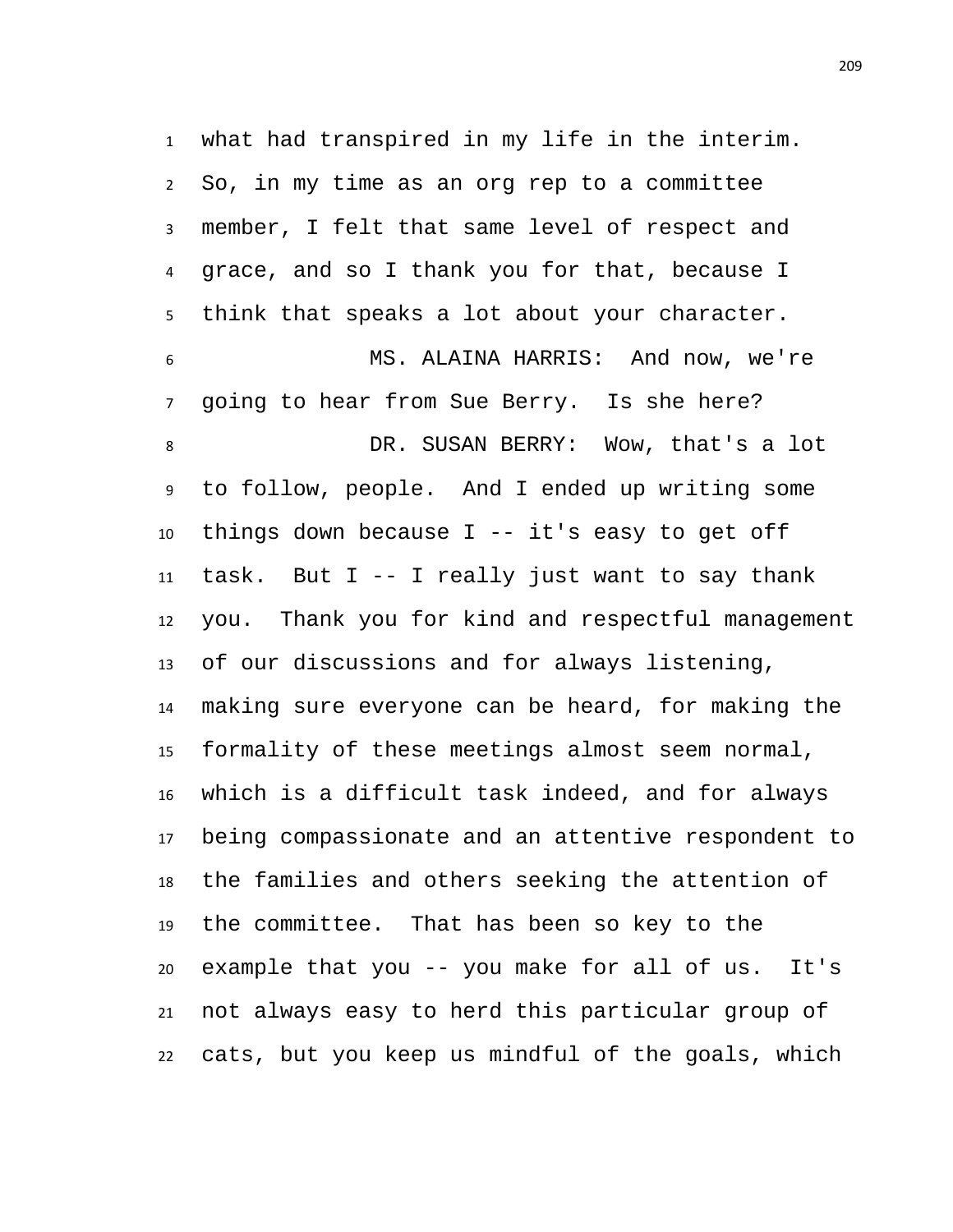are the children and the families, and the persons affected with these conditions, and for that, we should all be grateful. And I just appreciate all you've contributed to the advancement of care for this people. So, thank you.

 MS. ALAINA HARRIS: Next up, we're going to hear from Scott Grosse.

 DR. SCOTT GROSSE: So, I came up with one word to describe you, avuncular. What does avuncular mean? Like an ideal uncle. Dictionary definition, someone who is affable and kind and supportive of those who are younger or less experienced, and you have manifested that to me personally and to many, many others. Thank you. MS. ALAINA HARRIS: Next up is

Natasha Bonhomme.

 MS. NATASHA BONHOMME: A part of me just wants to say ditto to everything that's been said, but I won't be -- I won't be that short. I really just want to say thank you so much for really everything that you've done. You really have brought a type of leadership that comes from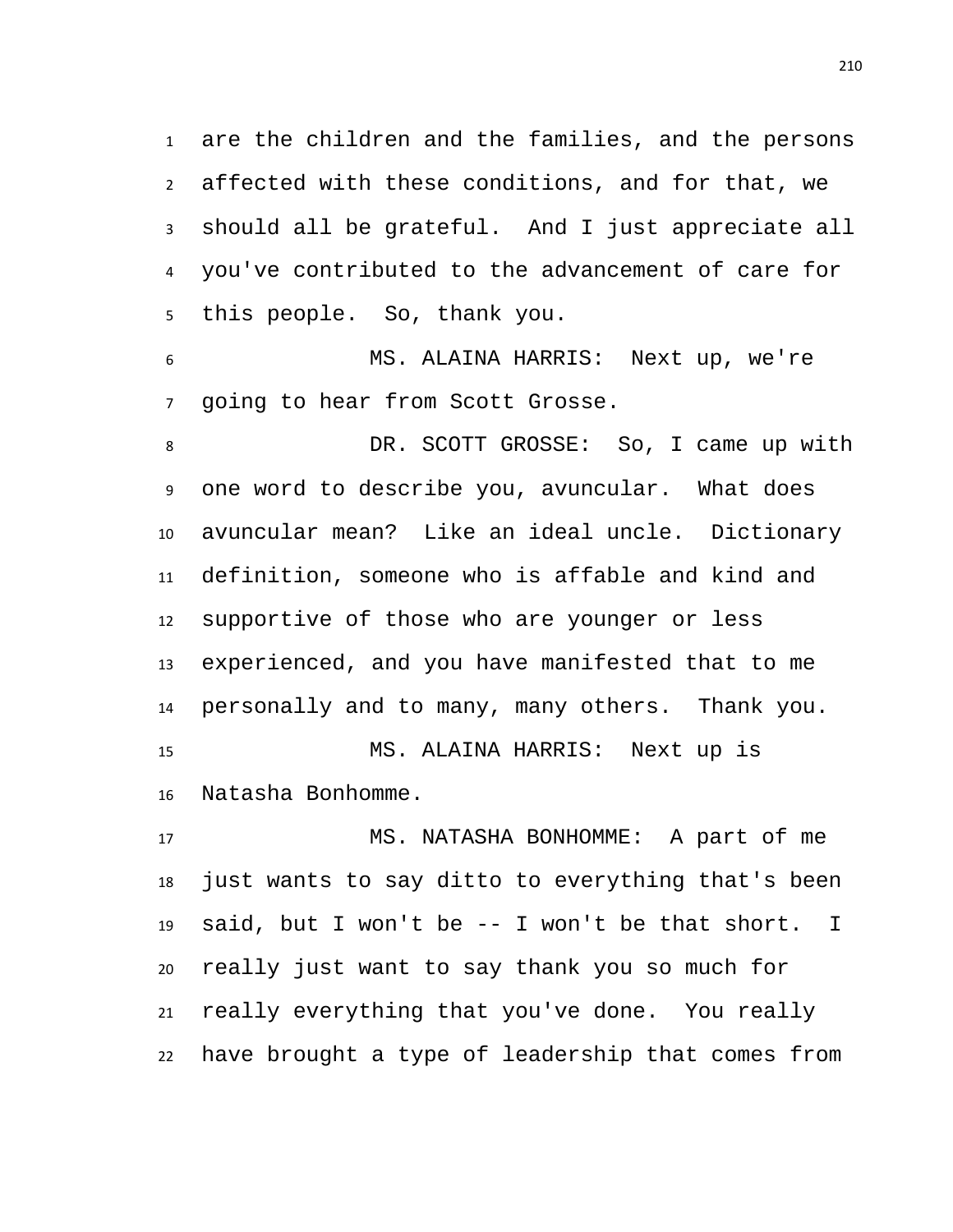kindness and empathy to this committee, which I really appreciate, and you know, you don't only say that families are important, but your actions, your being when families are speaking really show that, the way that you've followed up with families both after they've spoken here as well as families or advocates I've sent your way to say can you explain a little bit more about the committee and really have a conversation with them, all the way to just a couple of weeks ago giving up your Saturday to come and speak to a group of advocates. It's -- it's been impressive and inspiring to me, and so just thank you for that, and kind of on behalf of the different groups that we represent that attention and that respect hasn't gone unnoticed. So, thank you. MS. ALAINA HARRIS: Next up, we're

 going to hear from Andrea Matthews, who was a member of our committee back in the day. She is not able to be here, so she has sent us a video, and if I can figure out how to get out of here. Yes, it was.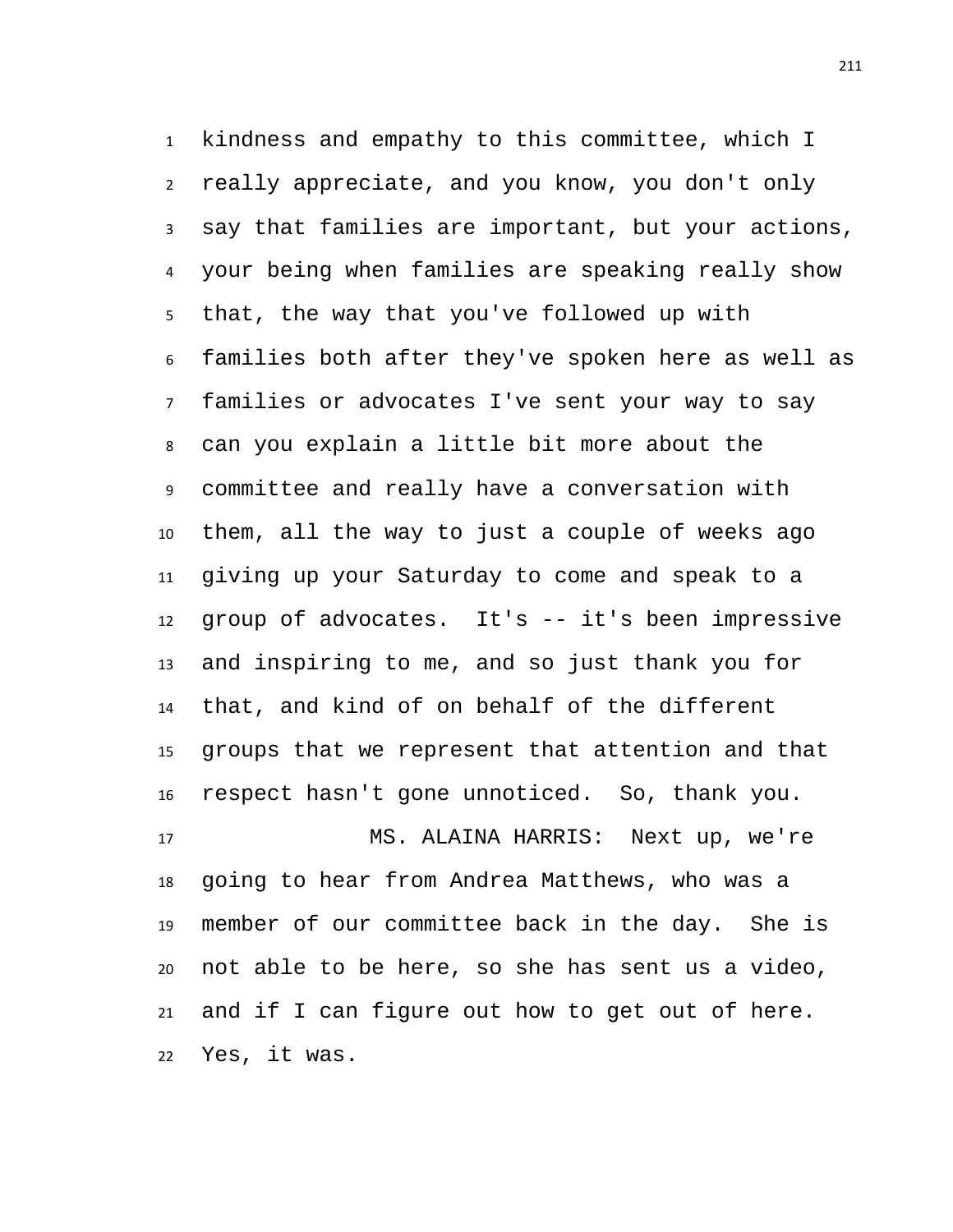MS. ANDREA MATTHEWS: Hi, Dr. Bocchini. I just wanted to take a moment to say thank you for all the work that you've done on the committee and the great work leading us all to take care of the nation's babies. I want to personally thank you for making me feel welcome and always making me feel a part of the conversation. All that you do, you so fiercely led this committee and kept that babies and the families at the forefront. So, thank you so, so very much. I wish you all the best. MS. ALAINA HARRIS: That's cute. All right. While I'm getting the slide set back up again, we are going to hear from the ACHDNC Chair Emeritus -- is that the right way to spell that -- say that? Dr. Rodney Howell. 17 [Speaking off mic.]

 DR. RODNEY HOWELL: I was told to write something, which I did. I'd like to make some comments about my dear friend, Joe Bocchini, but I'm also commenting a little bit about the committee since it seems an opportune time to say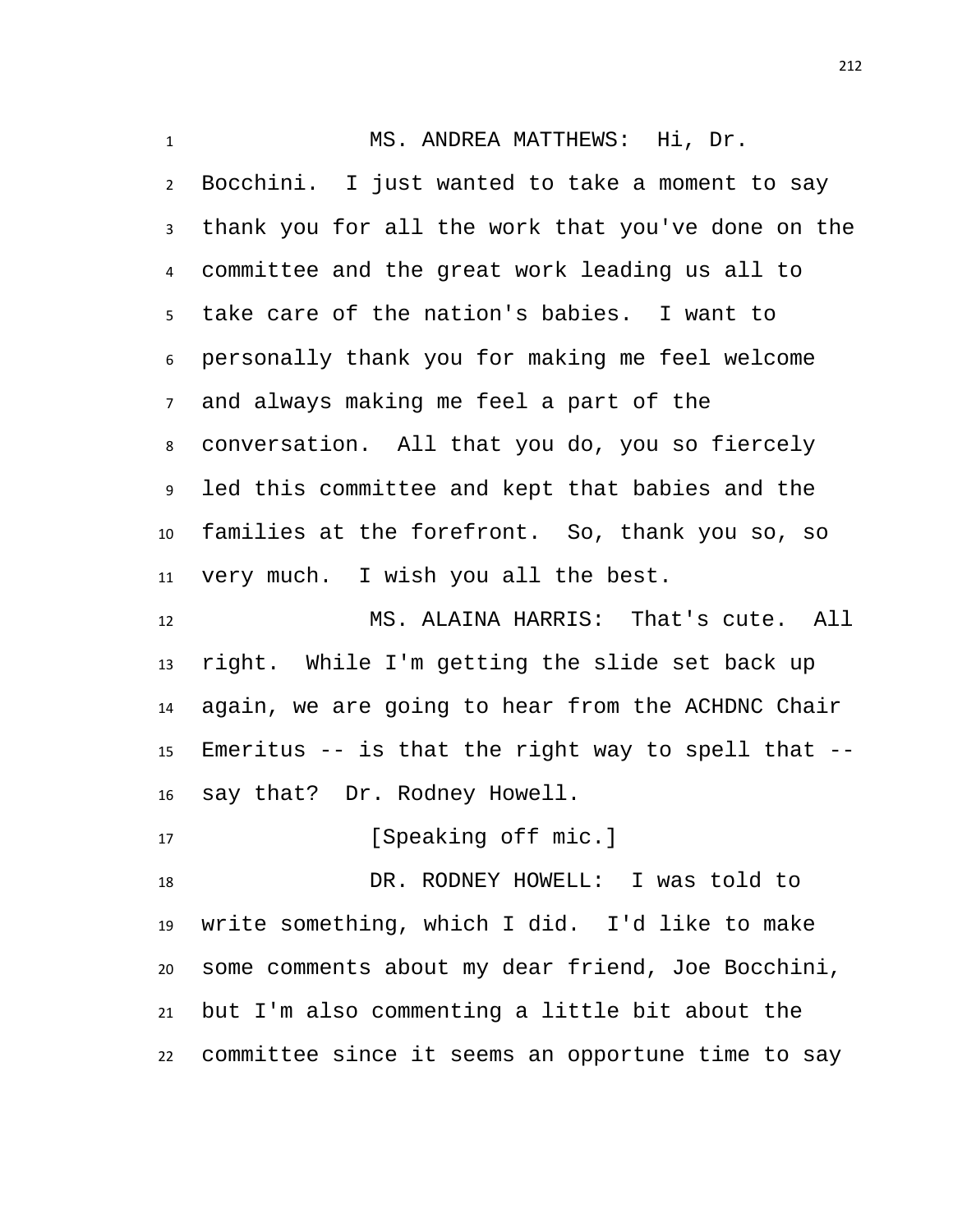a few words. I'm very pleased to be here today to recognize Dr. Joe Bocchini for his outstanding work as Chair of the Advisory Committee on Heritable Disorders of Newborns and Children on this occasion of your last day as Chair. It was my great pleasure to serve as the Founding Chair of this committee during its first eight years, and I am very much aware of the enormous amount of time and effort that Dr. Bocchini has devoted to this important work. He has exemplary diplomacy, which is essential to this position, as he and the committee have found now, and his leadership and judgment have been responsible to the advancement of this committee. His leadership has provided the committee to add many additional important conditions to the Recommended Newborn Screening Panel.

 It is also important -- very important for me at this time to emphasize the extraordinary value of the work of this committee and its distinguished leader in assessing the current state of our life-saving and life-changing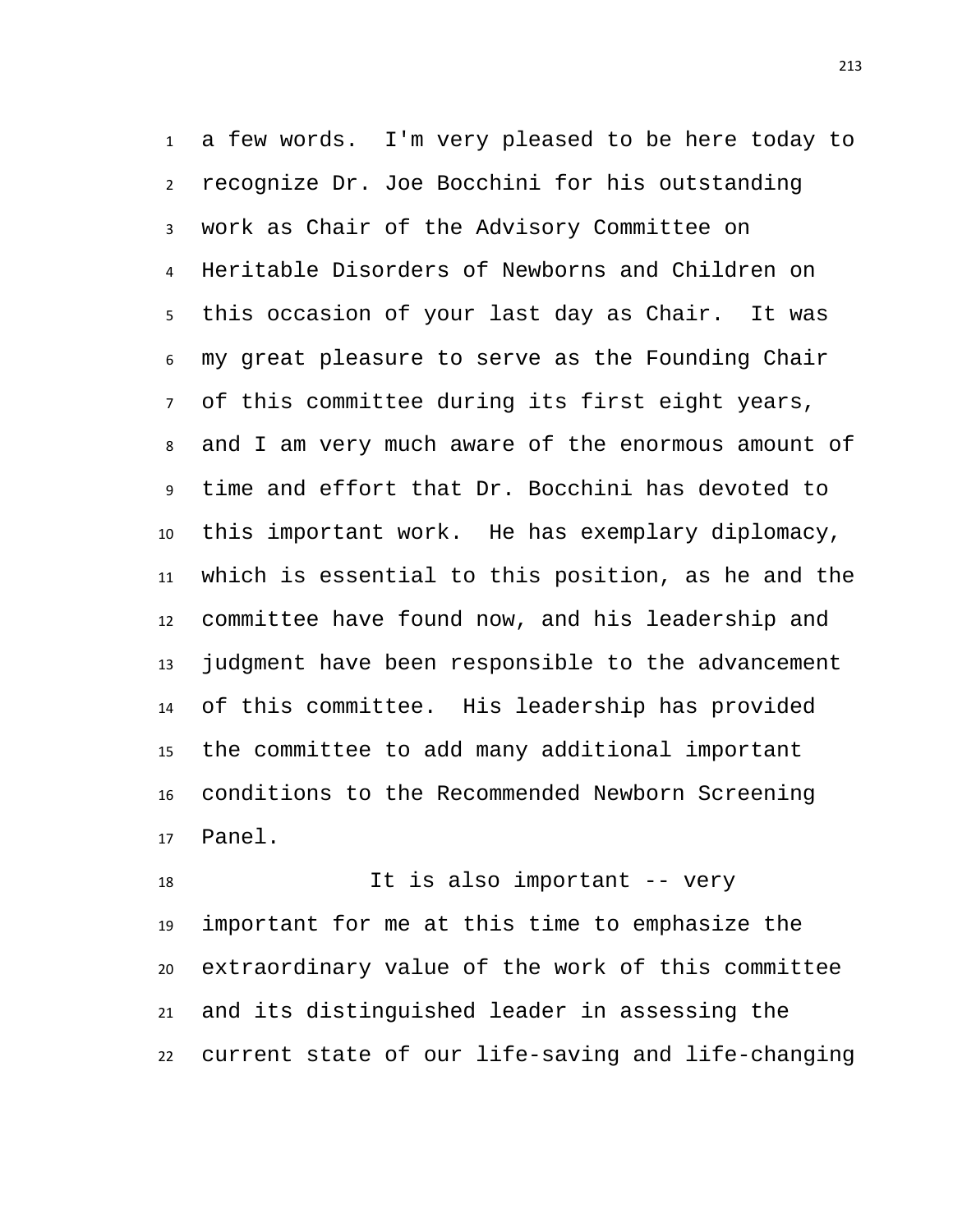Recommended Uniform Panel. This could not have been possible without the very hard work, effort, and talent of all the staff at HRSA. It is clear that lives every day are saved as a direct result of the work of this committee.

 As I travel around the world as President of the International Society of Neonatal Screening and work in many different countries on their newborn screening efforts, this program established by the United States is recognized as the standard for all the rest of the world. The - - we must also recognize the foresight and support of the United States Congress and our Presidents for developing and funding the Newborn Screening Saves Lives Act, and I think we're obviously thinking about that at the current time.

17 I wish to extend my very best wishes to the incoming Chair of this committee, and I'm sure that she will continue to provide outstanding leadership. We find ourselves at a time when there are many new life-saving drugs and programs which will provide the possibility of saving even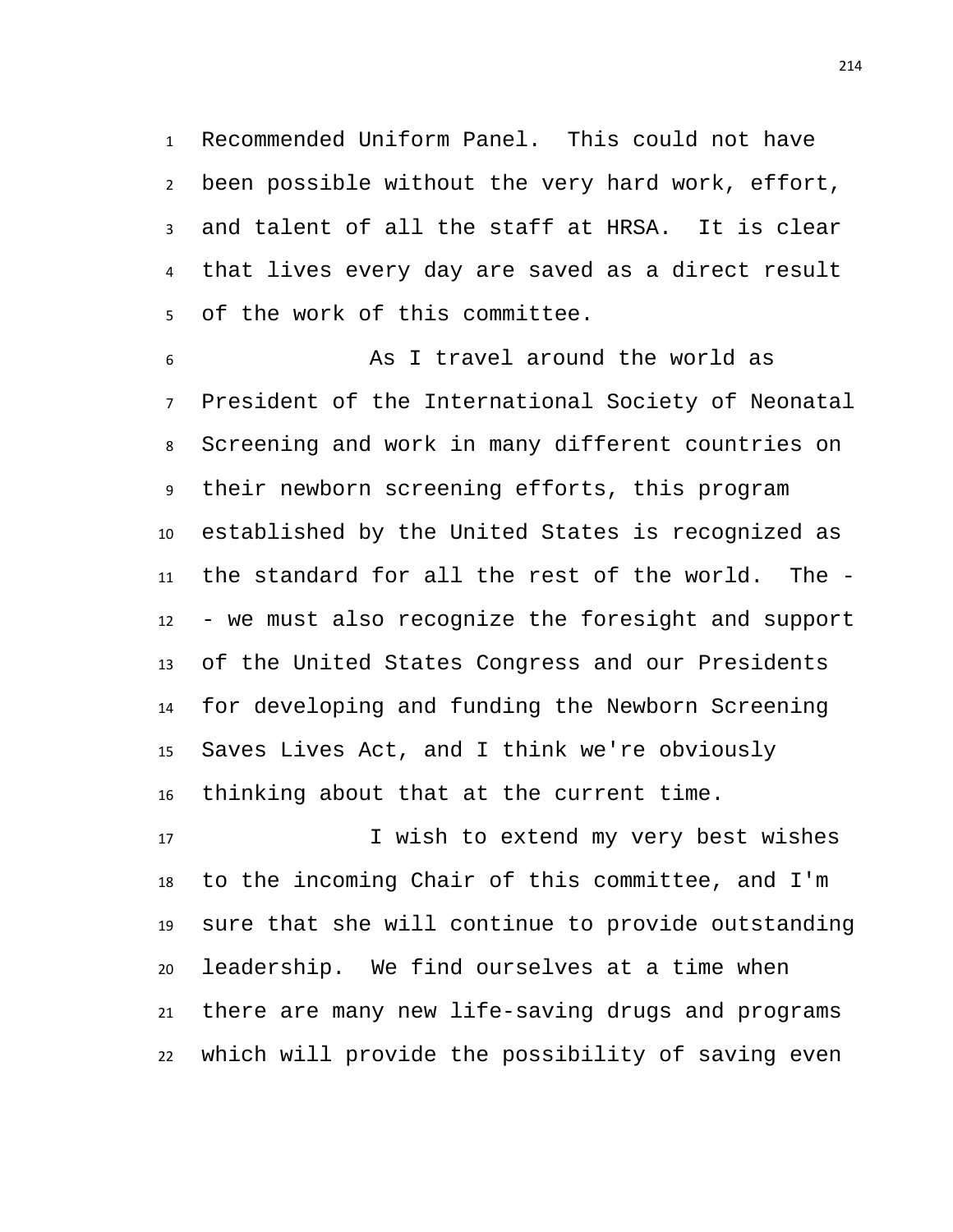more babies when coupled with effective newborn screening. At such a time, we must discover and employ new patterns to carry out excellent evidence reviews, conduct pilot studies of panels of conditions instead of single conditions in order to increase the number of conditions for which newborn screening is extended to the lives of even more babies. I comment Dr. Bocchini for his outstanding leadership of this committee and feel assured that the vital committee will continue in its excellent work. Thank you very much.

 MS. ALAINA HARRIS: Thank you so much, Dr. Howell. Next up, I'm going to call on a couple of people. If you just want to go ahead and come up to the microphone now. Marci Sontag, Alex Kemper, Michelle Puryear, Jelili Ojodu, and Nancy Green. Come up here.

19 [Speaking off mic.] All right. So, we're going to hear from Dr. Sontag.

DR. MARCI SONTAG: Dr. Bocchini, I'm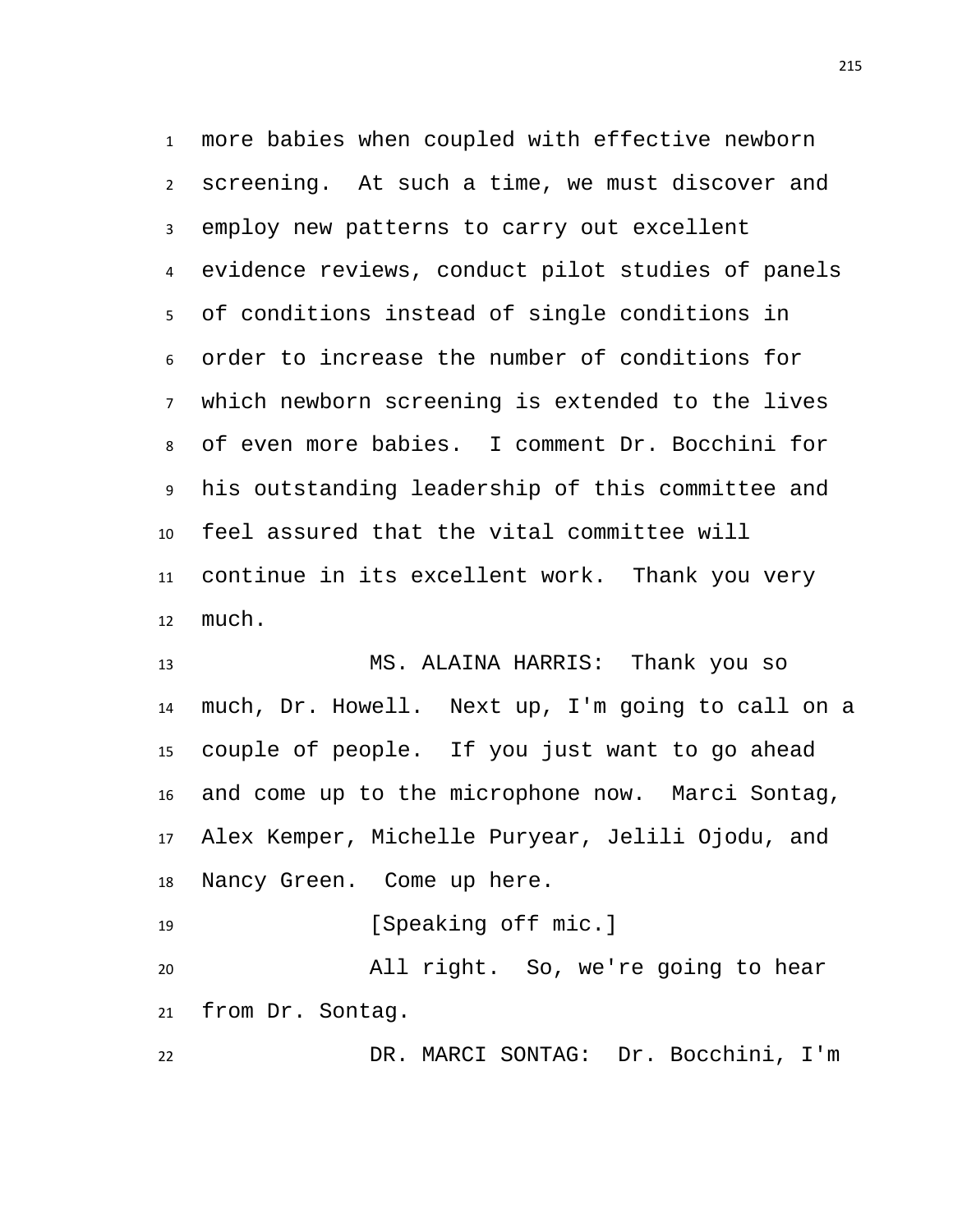going to be short and sweet. It seems hard to believe that you've been the leader of this helm for eight years. You have guided us and this committee and really the whole community through some tough discussions and some controversial decisions, and you have done so with professionalism and humor and grace, and I thank you for that. I think we've all learned so much from the grace that you've shown to this committee and this community. So, thank you very much for your leadership, and you will be very much missed. DR. ALEX KEMPER: So, Dr. Bocchini, it's great to be able to come up here and make my remarks. So, let me begin by saying that many but not all of you may not know that in addition to the work that he's done on the Advisory Committee, Dr. Bocchini is one of the longest-serving Pediatric Department Chairs and he's also an Infectious Disease expert, and as I mentioned earlier too, he previously served on the Advisory

your infectious disease background in mind, I

Committee on Immunization Practices. So, with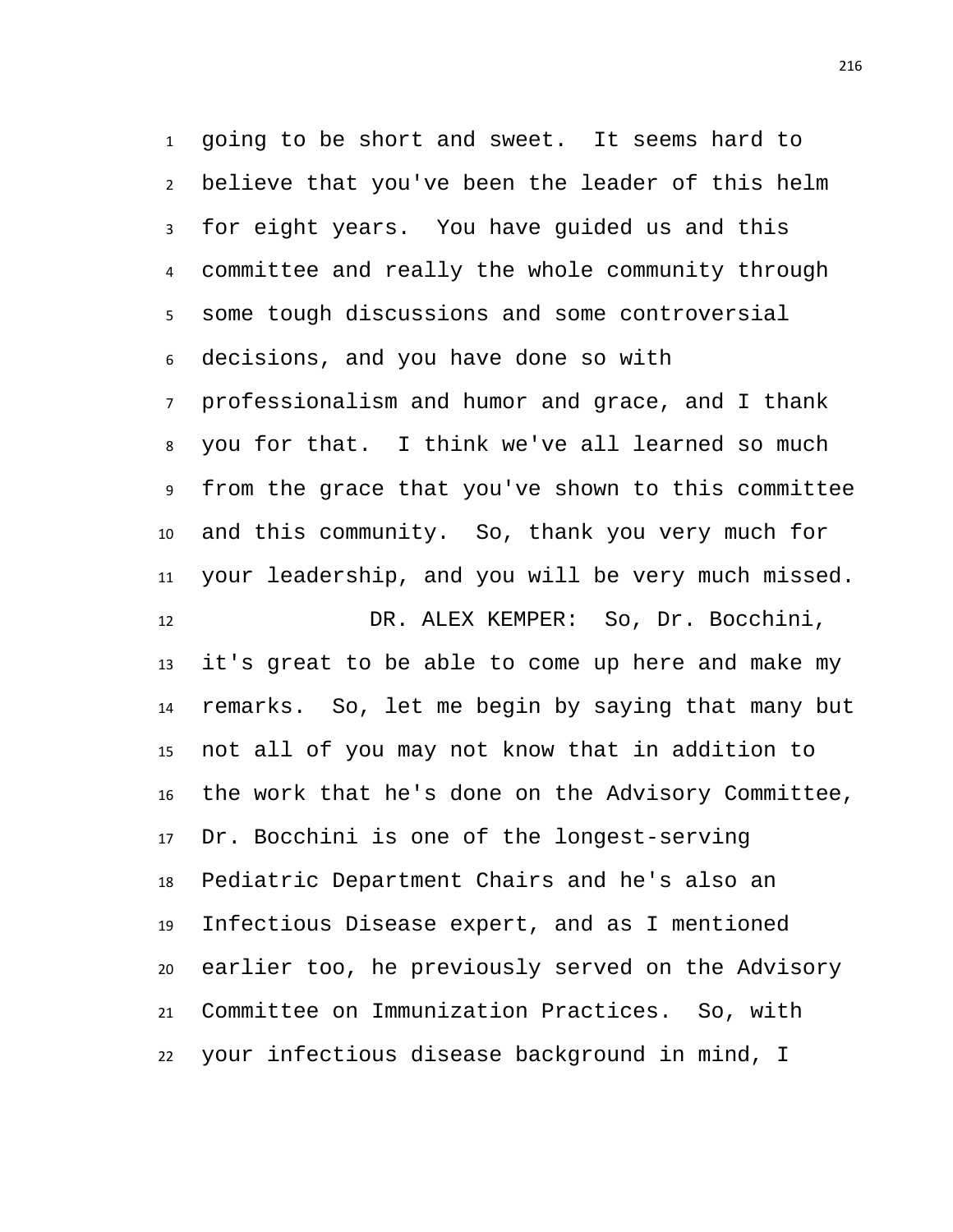appreciate the opportunity to inject my comments about you, and it only gets worse. So, I think we can -- I'll agree that your time spent leading the Advisory Committee has been spore-tacular, that you've maintained the culture -- culture, see -- of respect for individuals and for the importance of evidence while also serving as a booster for public health through evidence-based recommendations. It's great to work with you because you make the importance of newborn screening contagious. I know that others in this room, including those who staph -- I'll say that again -- the Advisory committee feel the same way. I don't need to cell anyone in the room about your importance to newborn screening, but I'd like to add on personal note that you're really a fun guy. It's not -- I can keep going, right -- so, it's not a strain to put together these comments to thank you for your time and I'm sad that your time as Chair has come to the end. The time just flu by. And although we're excited to work with Dr. Powell when she becomes the next Chair, the fact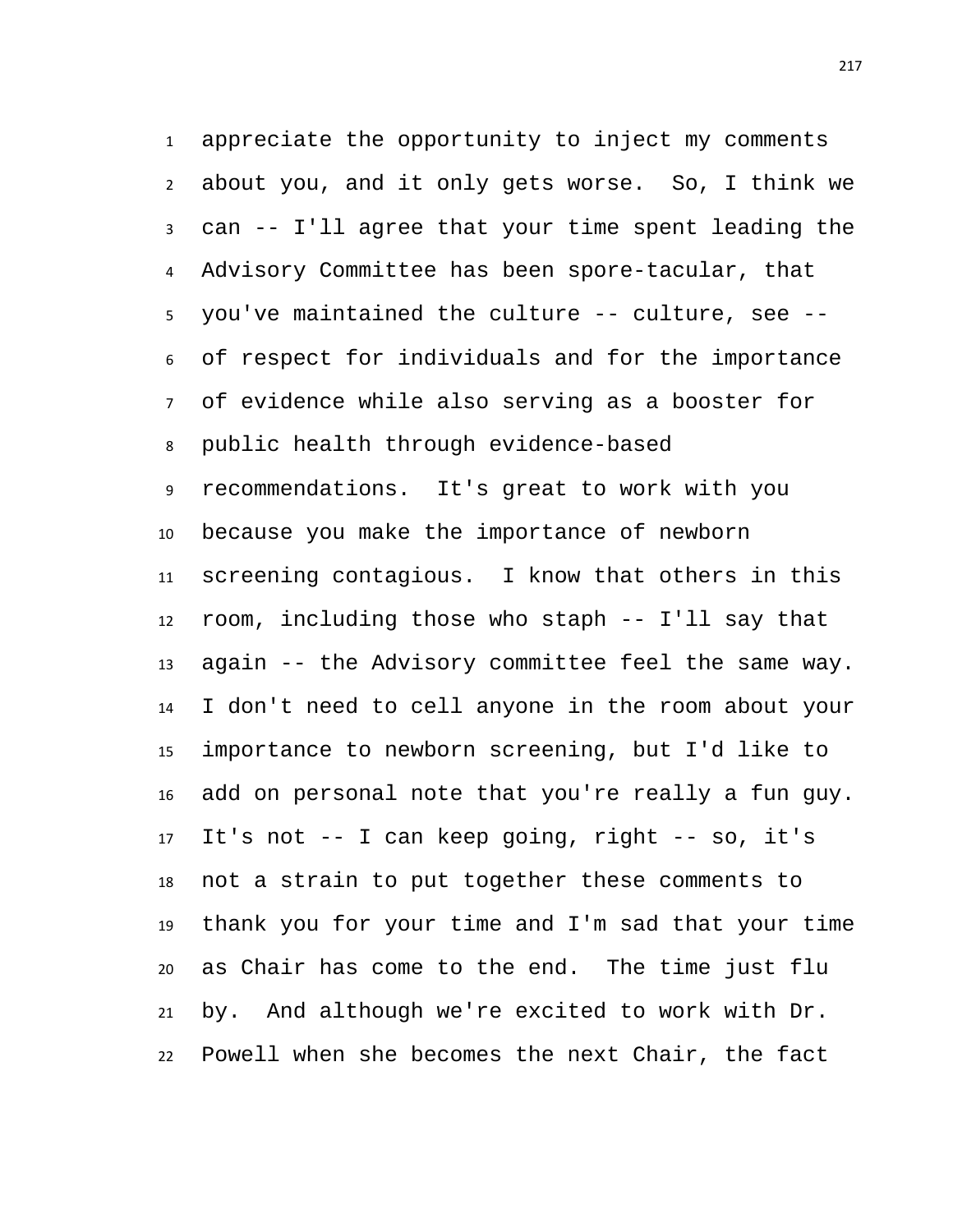that you're agreed to offer to stay on to help us really augers for the future -- that's -- I thought that was pretty good. So, it's really -- it's hard for me to capture respect for you in these measly words, so I just want to say a deepfelt thank you.

 Dr. Michele Puryear: Hi. So, before I came here, Joe knows this, I was part of the National Vaccine Program. And I'm not sure why Marina Weiss put an infectious disease representative in the Newborn Screening Saves Lives Act of 2008, but she did, and I thought of Joe. I -- I don't know if you know this, but I had received a grant from CDC to write about or educate physicians on risk communication about vaccines, and I -- somebody introduced me to Terry Davis, who worked with Joe, who was a health educator, and she said, "Screw physicians. What you need to do is educate parents." And she was a health literacy expert, and that was -- that began my relationship with Joe. So, when I saw infectious disease representative, I knew who to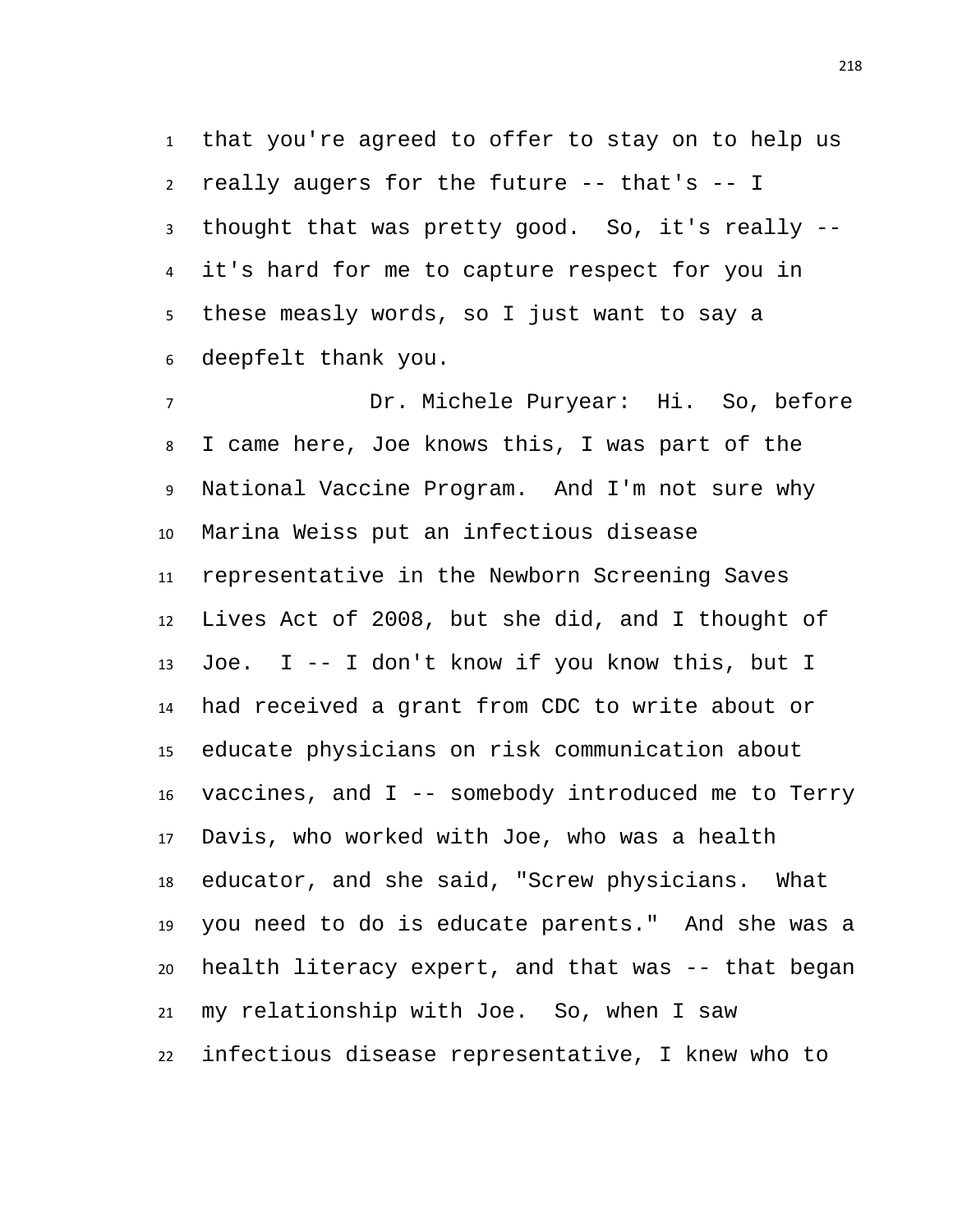nominate for this committee because he came with a view about family centeredness, understood the importance of families, of course, and understood the importance of education. And so, I'm going to miss you. Anyway, good luck. Hugs to Terry.

 DR. NANCY GREEN: Well, Dr. Bocchini, actually I had -- I was wondering if I could make a comment about the discussion about harms. But, since I have the opportunity, I promise I won't do that. I just -- you got me, yeah. It's hard to do. Anyway, I wanted to thank you. You know, it never fails to strike me how much the workings, the personality of a committee really does come under the influence of the Chair, and we've had two very different styles, having been on this committee or associated with the committee for a long time, and your style has just been marvelous, and really -- as has Dr. Howell's -- and, you know, it's been very thoughtful and I think if I reflect on the -- the theme of the committee over your tenure, I would say it's thoughtful, which is, you know, really quite a remarkable aspect of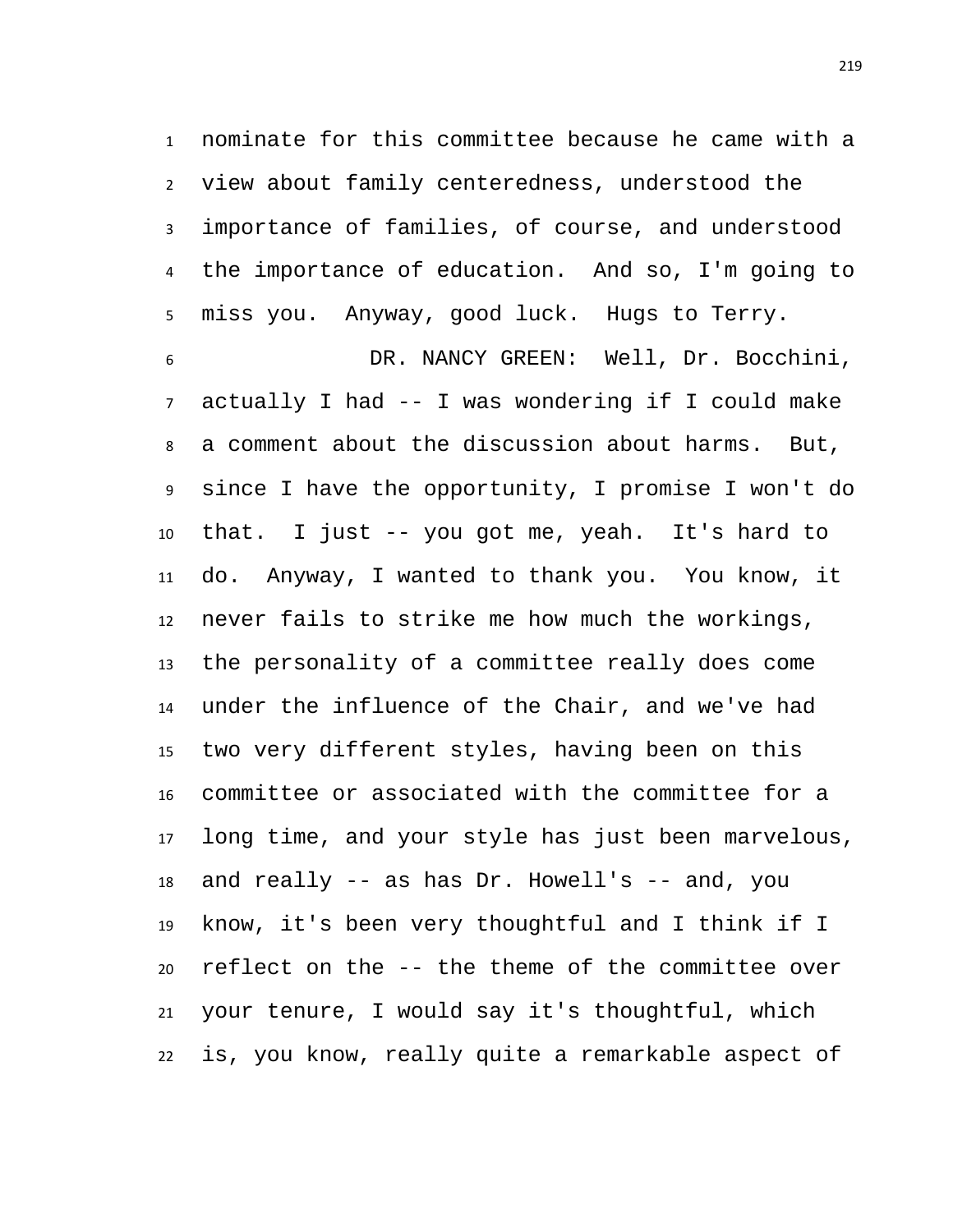this committee and how it's gone and where it's going. So, thank you very much, and we'll talk about harms another time.

 MR. JELILI OJODU: Dr. Bocchini, thank you so much for your leadership over the years. We, as a community, certainly appreciate everything that you've done. A number of things come to mind when thinking about your leadership, how you are able to show empathy as a number of folks have echoed, and I don't want to echo a number of things that have been echoed already, but it's remarkable. No one will accuse you of not giving them an opportunity of not only speaking their minds but being able to share their thoughts as well. So, thank you selfishly for allowing us, the newborn screening community, to be able to have a public health impact as part of everything that is being done here. I know that, as Joan Scott said, that there have been a number of things that we have worked behind the scenes to make sure that a number of voices get heard, and we certainly appreciate it. And then, to Dr.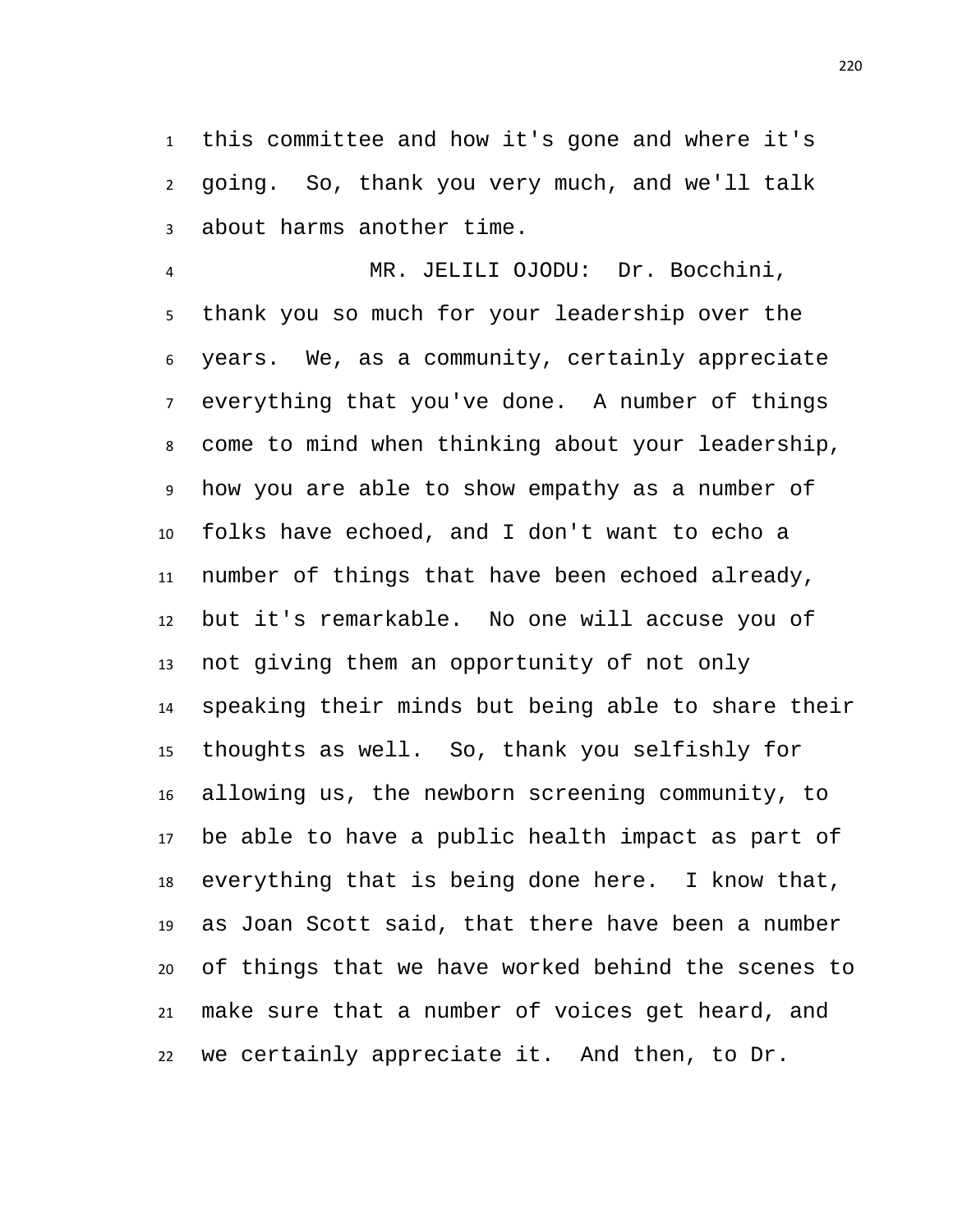Powell, congratulations. We look forward to working with you, and thank you for many years of service, Dr. Bocchini.

 MS. JANA MONACO: Thank you. I'm glad I got a moment to just say how much I appreciate your leadership with this committee on behalf of all families and parents who need a voice and who can't be here, and I know they would if they could. But as you know when you're dealing with rare diseases, especially these kinds, sometimes, like me, just to drive up the beltway can be a little bit of a challenge. But through it all, I think you came into your position right when things were really tumultuous at our home with Stephen and having a lot of his surgeries at the time, but through it all, you have been such a profound voice. You continued what Rod did, and you definitely made families' voices very important, and you listened. And I'm such a proponent of families and patient- and family-centered care, and you exhibited that here, and I always appreciate that. I hope that my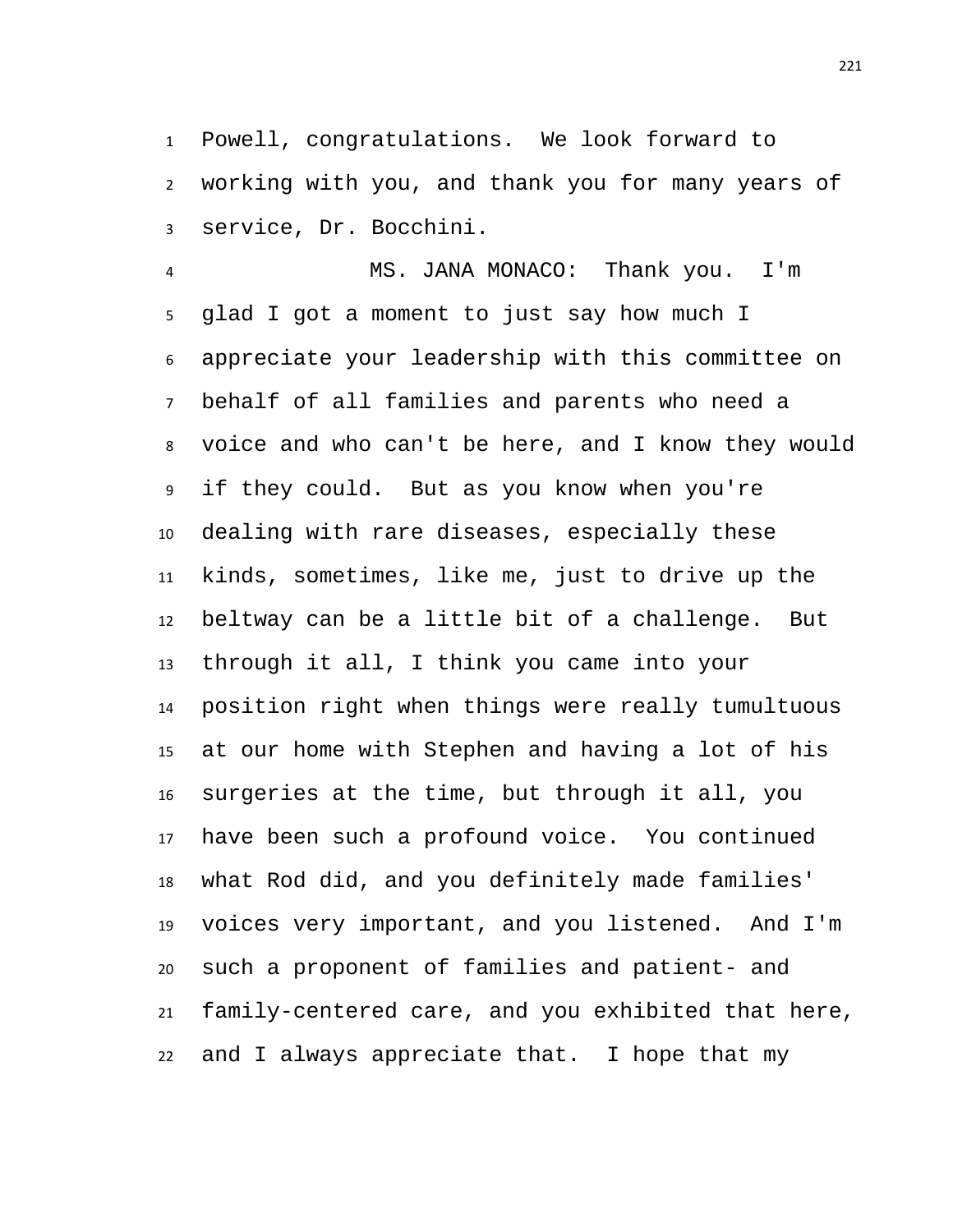children will always be a reminder for there can never be complacency, because one of my fears as I've watched as a parent over the years and seeing the changes in newborn screening, the expansion, and all the babies that are caught and thriving and living life, sometimes I fear that the Stephens of the world are going to be forgotten or the capacity of these conditions and what they can do might be forgotten. So, thank you for letting them be a reminder of where we never want to go and where we want to look forward to and for the rest of those conditions that are just waiting. Thank you for tweaking everybody's brains and getting everybody to think and really look within themselves and what's out there and enabling us to take what textbooks say and what families say and trying to bring them together. So, I wish you all the best and I thank you, and I just have the utmost pride and gratitude to this committee and for the families that don't even know it exists but they're benefiting, and that's why we're all here. So, thank you, and good luck, and I look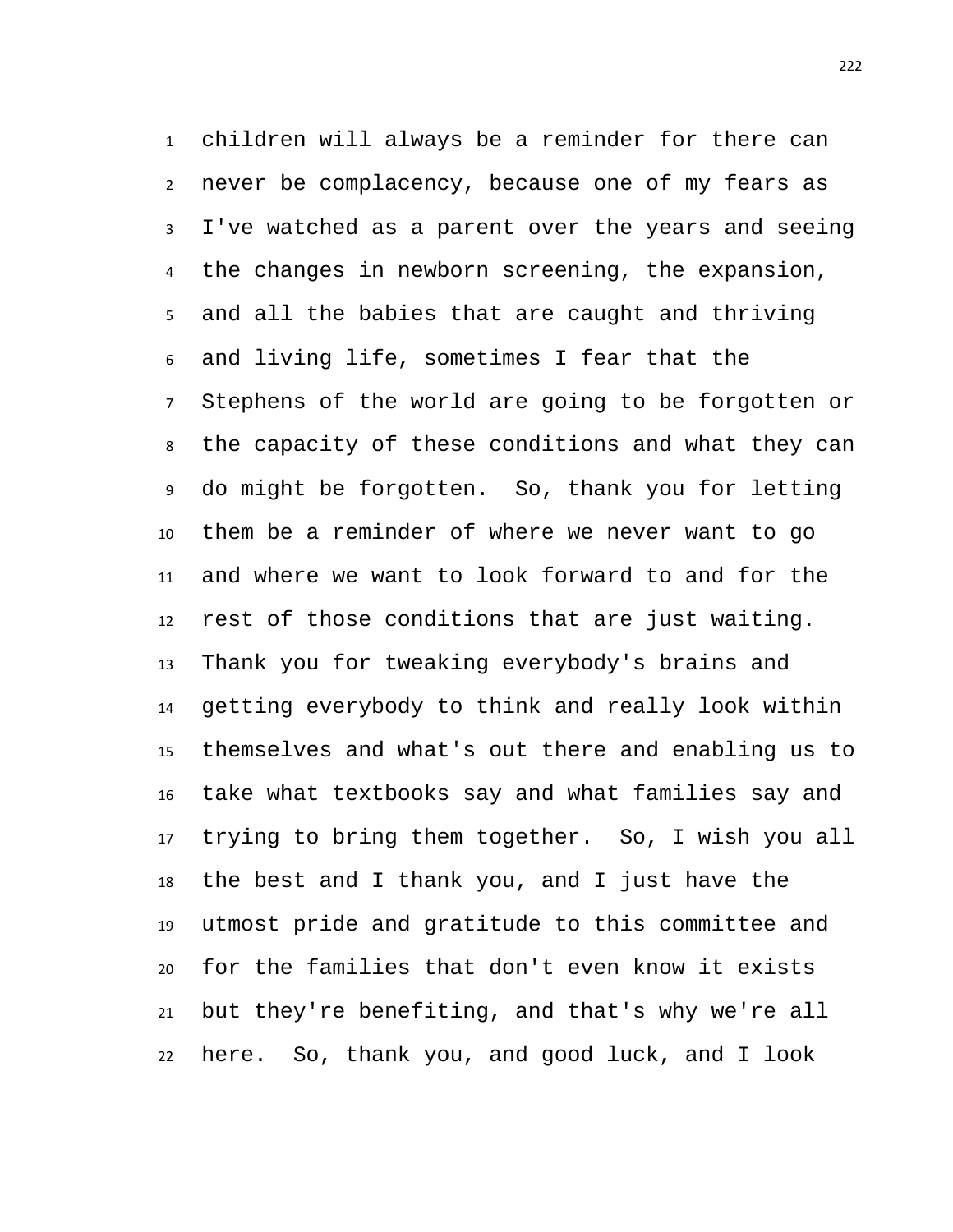forward to meeting you, Cynthia. Thanks.

 MS. ALAINA HARRIS: Those were really nice, which obviously makes sense. So, I also want to let you know, Dr. Bocchini, that we have made you a scrapbook, and it includes photos from over the years that you've been a member of this committee and Chair of this committee. It also includes previous committee members' notes to you, including Dr. Don Bailey, Dr. Charlie Homer, and Dr. Ed McCabe, who also submitted their thoughts to you -- about your service here. We've also included notes and pictures of people in the audience today. FYI, if you have not had a chance to thank Dr. Bocchini in the scrapbook, we're going to keep it out there with the Polaroid camera and some notes for you to do. So, do that please. But there's a lot in here too.

 All right. And then just be -- also, we've got cake. So, maybe I should have started off with that. So, I hope you all stick around to have some cake after this part until the workgroup meetings start at 3:30. And I do just want to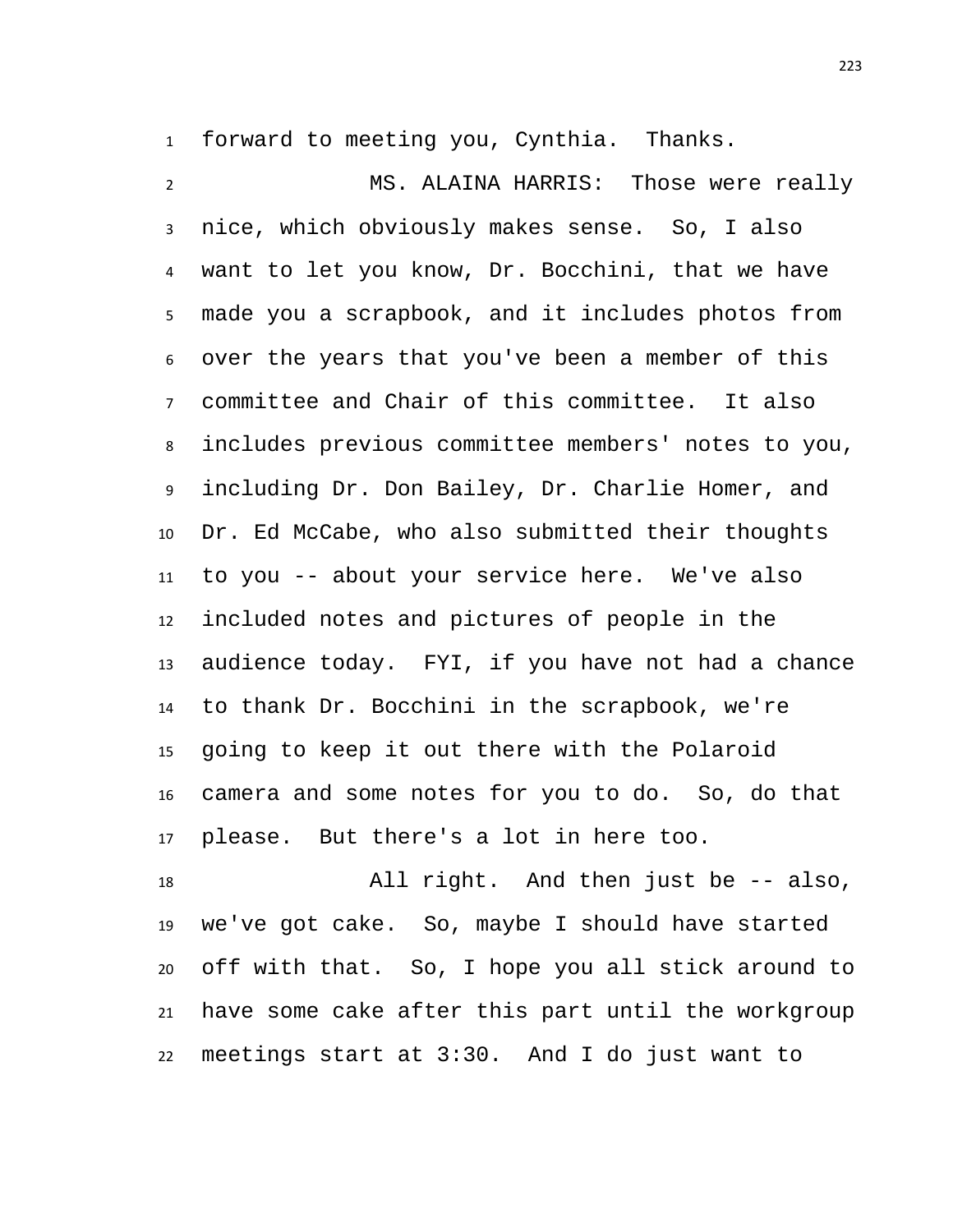say, Dr. Bocchini, thank you. I have a personal thanks for you. I'm sorry, okay. My personal thanks to you for your compassion with -- with me and other people and also for your service to the families, clinicians, the laboratorians, policy makers, but especially to newborns and children in our country. So, I am just so grateful for having known you since we were children and for being part of your tenure as the ACHDNC Chair. So, thanks. And now I'm turning it back over to you. DR. JOSEPH BOCCHINI: All right. Well, first of all, I'm overwhelmed, so I just want to thank you all for all your kind words and, I mean, this is really very special to me. I want to tell you that this has been a real honor and a privilege to be a part of this committee, and I am so happy that Rod and Michele are here today, because I wouldn't be here without them. And I will tell you that following the Inaugural Chair of this committee, who did so much to establish the way it worked and to make it so successful was a real -- kind of gave me pause, because the only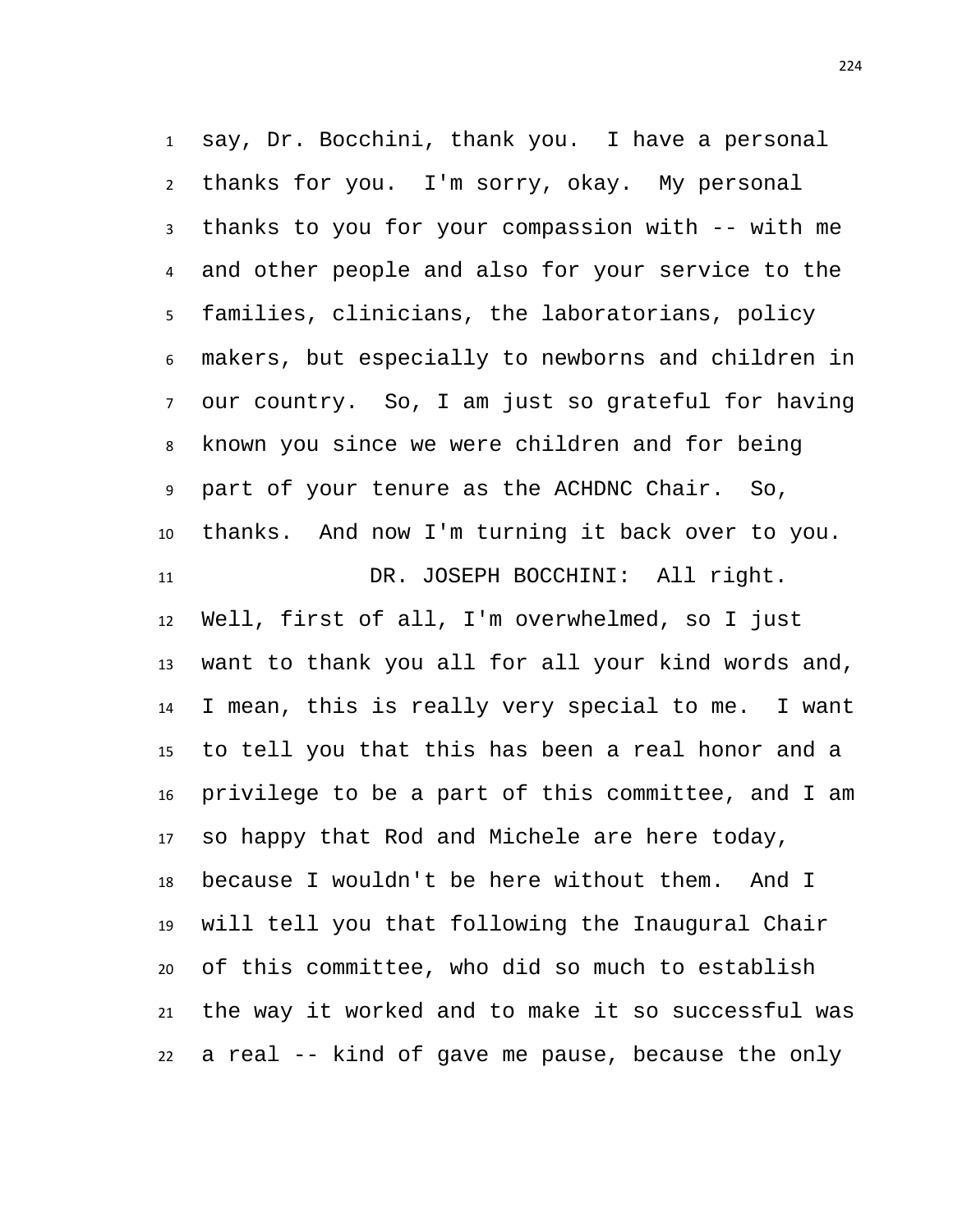thing I could think of was don't mess this up because Dr. Howell had really established the way this committee operated and established with Michele how effective it has been, and so my task was really to build on their success and to kind of grow the committee based on things that were changing in the newborn screening community and so I took on that task knowing that if I messed up at all, Dr. Howell would call me. So, I figured that I'd be okay.

 So, I do want to say that I agree the committee has many accomplishments over these past years, but I don't view them as mine. I view them as the committee's accomplishments, and I think if I was able to play a role in making things happen, it was because my goal was to enable everybody to weigh in and use whatever we could put together to make the best decisions about whatever topic we were dealing with, and I think my goal always is to consider what's the right thing to do, and then to find the way to do that. And I think one of the most important things, because as a federal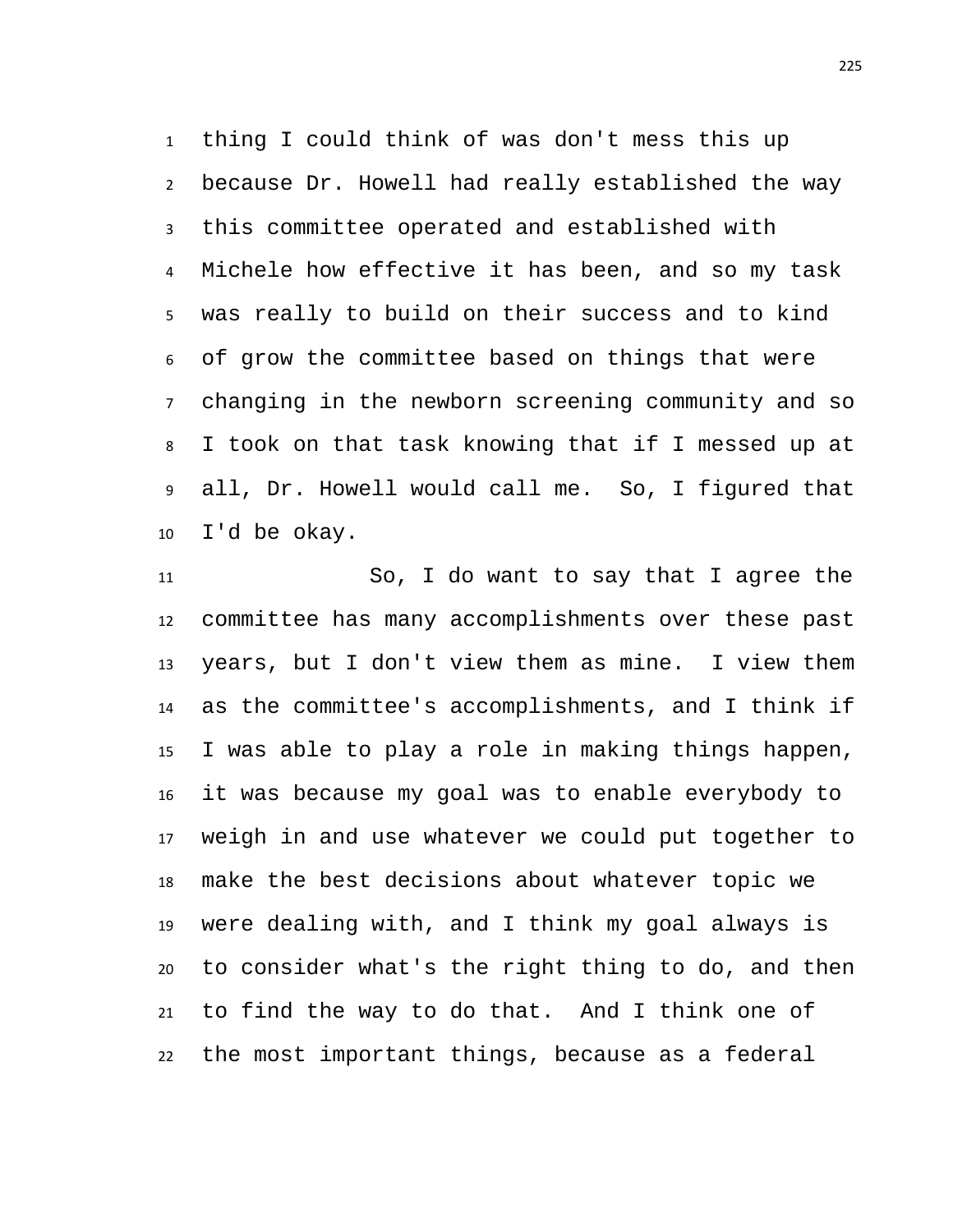committee working with states, working with different stakeholders and different groups, it's really important that we work together and that we collaborate and that we try and find ways to understand what the -- what issues each group is facing and find ways to try and overcome them together. So, I think one of the main things that I think is important to me was developing collaborations and building on relationships and working together in such a way that we would accomplish what we -- what we wanted to over time. I've got to thank a lot of people. I mean, I think Dr. Howell, Dr. Puryear, I mean, both of you were really essential in building this committee, but also giving me this opportunity, and I really thank you both for that, because it

 think that -- that's been a good part of what I feel has been really fun and -- and really rewarding for me. And there's another term in Louisiana, it's called lagniappe, and so when you -- when something happens and it's good and then you get something extra, that's lagniappe. And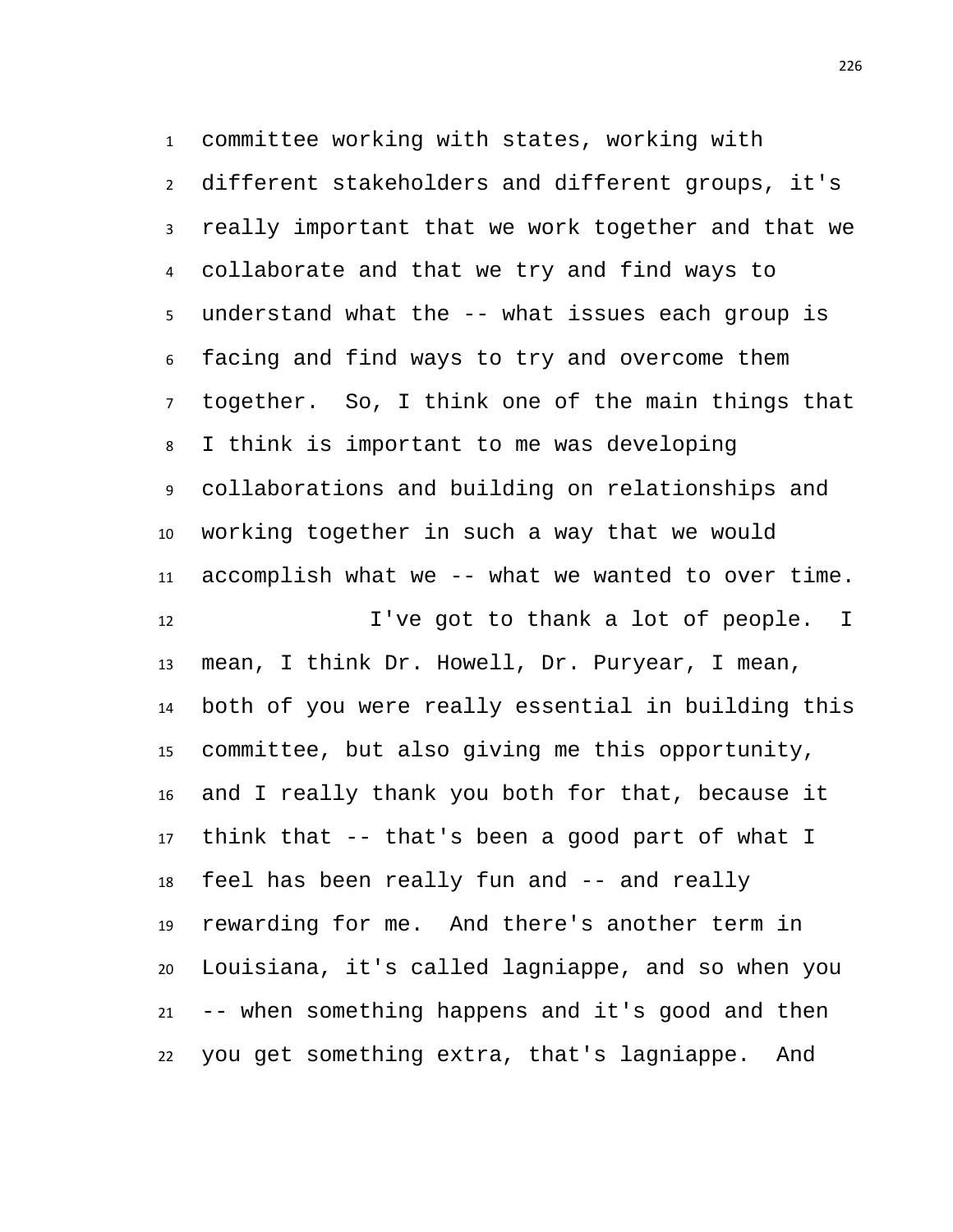so, these eight years have been lagniappe. So, I really appreciate that.

 I think Dr. Howell said it best. There's no better group of people to work with. I think that. So, from the beginning with Dr. Lu, Dr. Warren, and then Joan Scott, Debi Sarkar, Catharine Riley, Alaina Harris -- these are skilled professionals who are passionate and committed to their work, and the reason these committee meetings run so well is because of them, and I think that they've been very effective in -- in building what we need to make this -- this committee work. So, I owe a great deal of thanks to all of you for everything that you have done. Committee members, I mean, this is a wonderful committee. I think the expertise that's demonstrated across the table here is just incredible. I mean, between public health, laboratorians, clinicians, all the people who are on this committee, the different federal partners, everybody has contributed effectively to decisions that are made by this committee. And, Annamarie,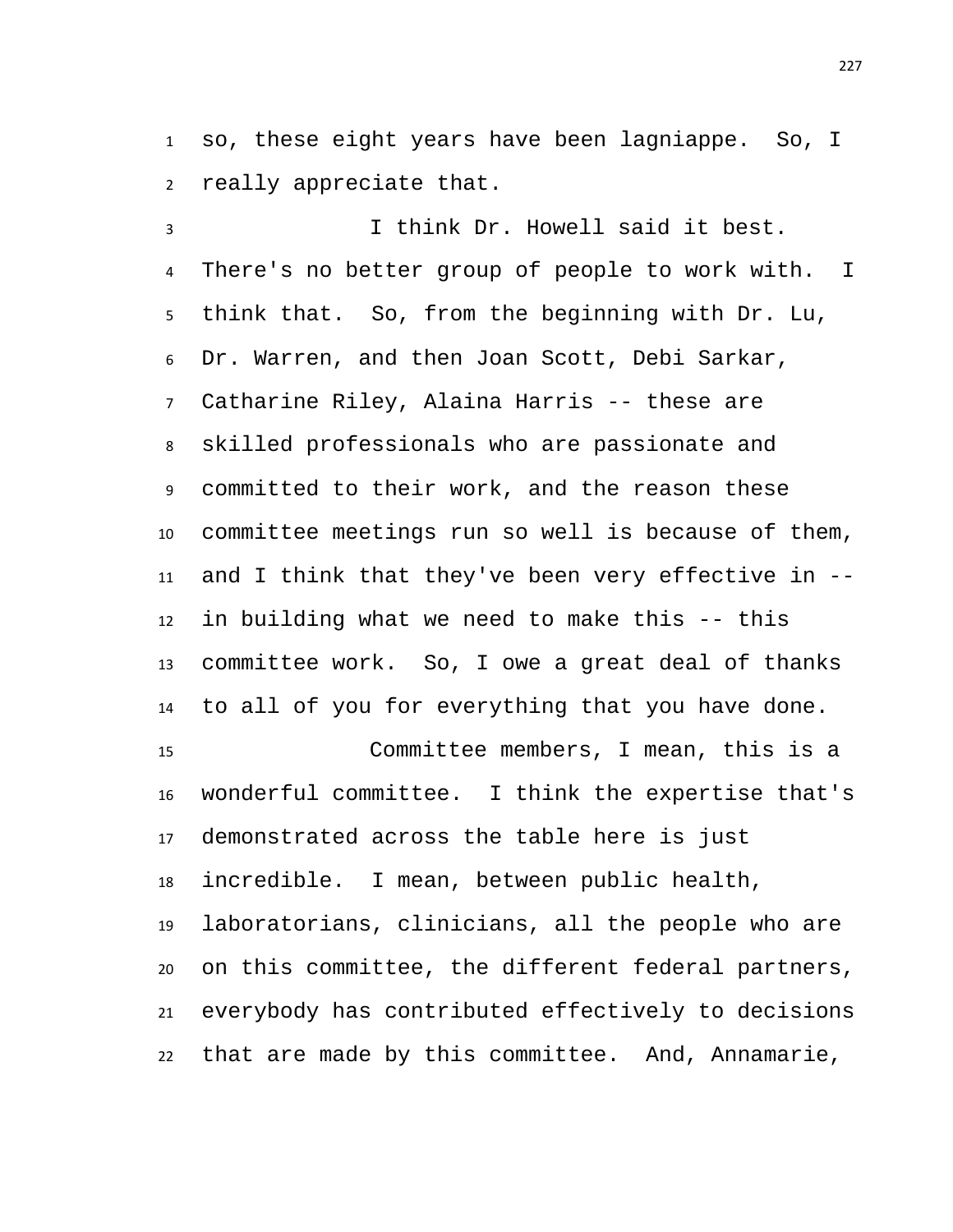you're one of the long list of families -- representing families who have really given -- and Jana is another one who have given great depth to this committee and an understanding of the real focus of what we're going, which is the newborn infant. And so, I think that's been really a very special part of this committee. So, it's really the work that you've done that has made this committee so successful, and so I need to thank you all for doing that. You have provided support. You've provided guidance. You've provided advise, and most importantly, your expertise to help make decisions work.

 I also think that the organizations representatives have played an incredible role in the effectiveness of this committee because you each have brought a perspective that has been important. In many cases, it's included the public, like with Natasha over the years, and the different organizations that are relevant to have relevant interest in newborn screening, and I think that's really helped the committee. Many of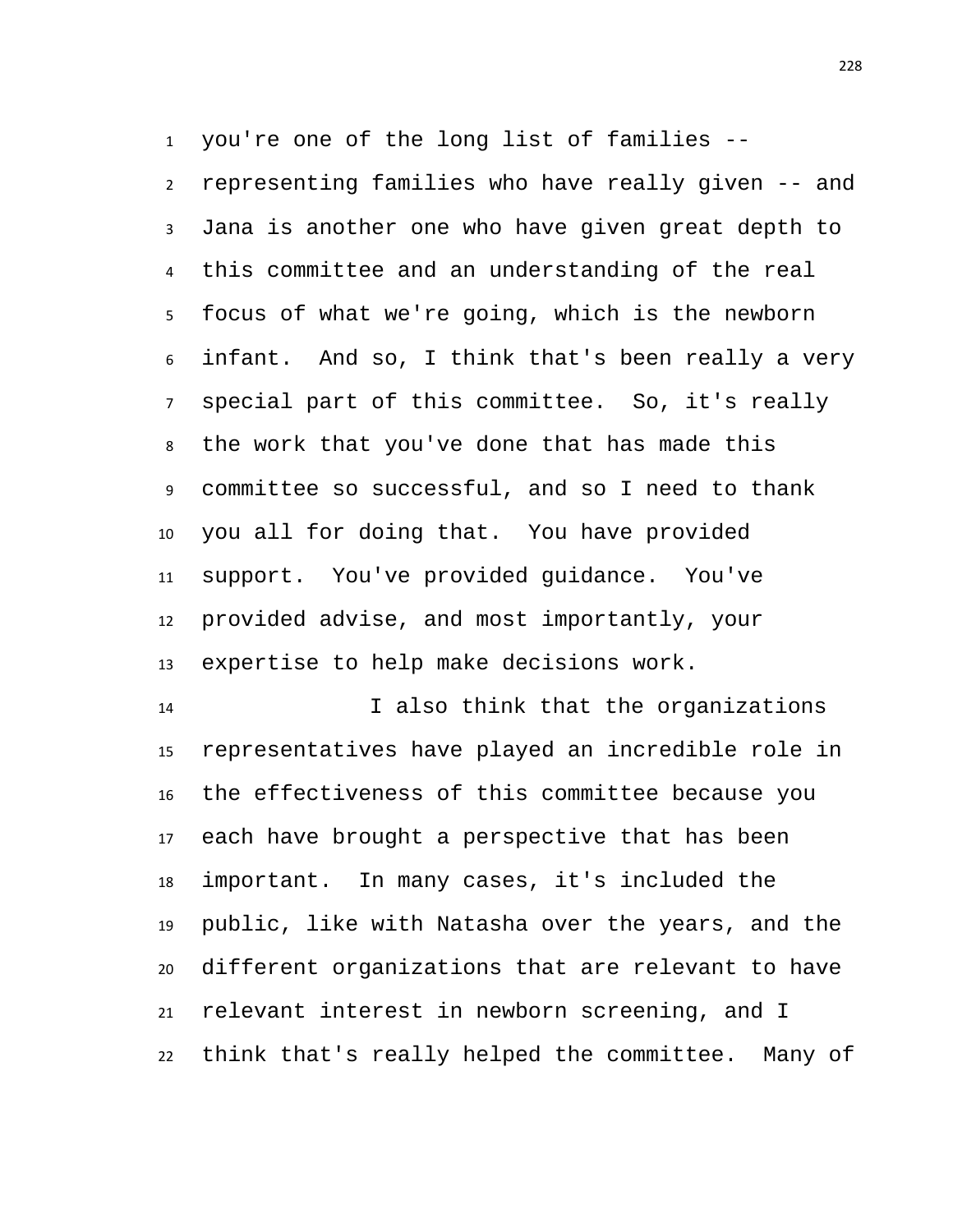you have participated in discussions that the committee has had and have helped frame some kinds of things that the committee has done. You've worked on the workgroups, and so, I think that's all been very beneficial to us, and I think it's a good model for how a FACA committee should operate and how it can be effective in reaching its goal.

 And it's really interesting that we've certainly seen a tremendous change over the last eight years on how based on in part the work of the committee and understanding of things, as things have changed, that there are more resources being put into understanding how to bring a condition up for newborn screening, how to provide research opportunities, pilot study opportunities, and other things that have all been part of what this committee has considered important and necessary to bring a condition forward. And so, that's been a really nice transition to see. So, I think that's been really another good part of -- of the -- of the committee.

Cindy, I think you're a great choice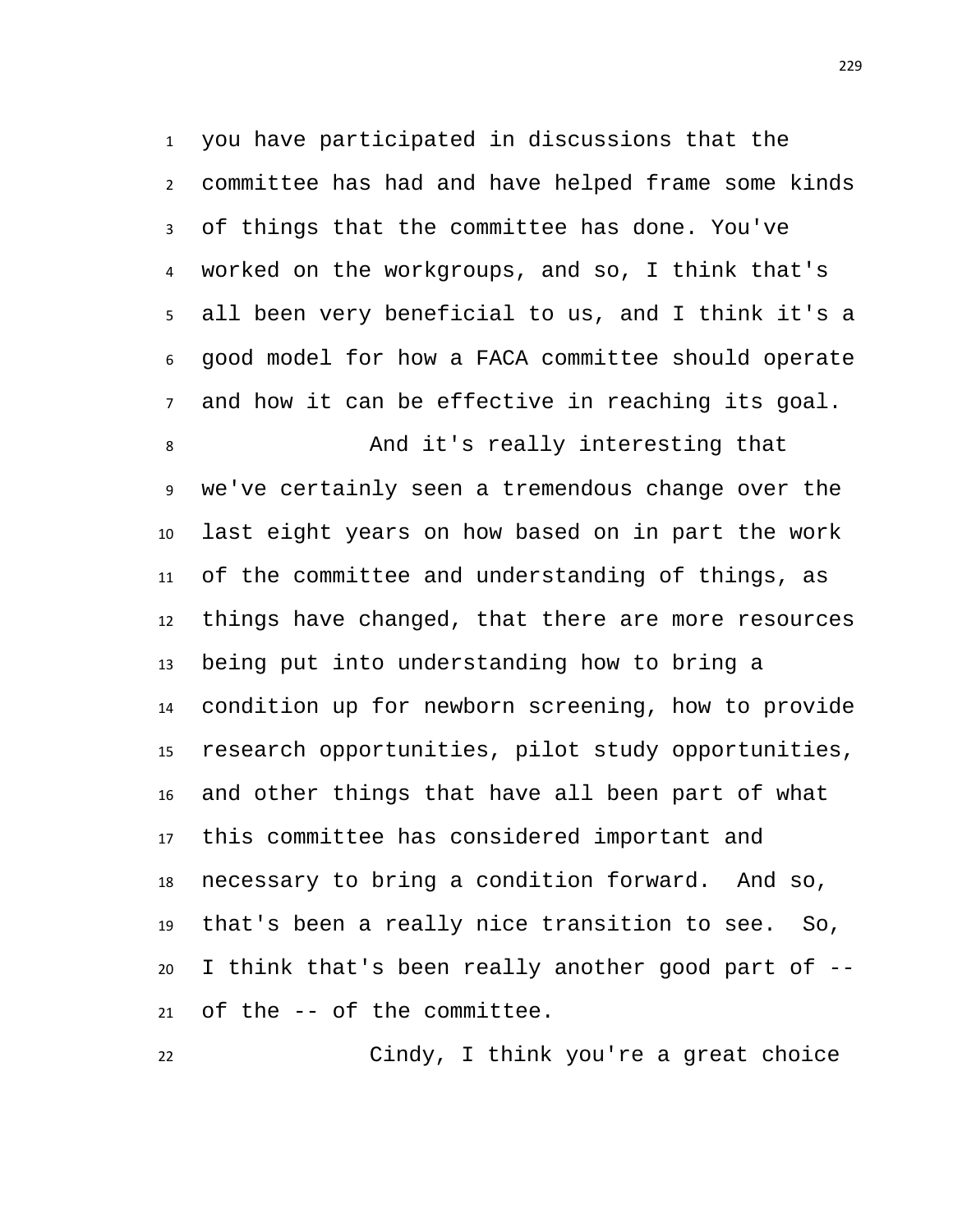to continue this committee. I think you have all of the skills needed to continue this in a Dr. Howell tradition, and so I'll look forward to helping you in any way I can, but I think that you will put your stamp on this committee and move it forward in a very nice way. So, I think the future is really strong for this committee and this -- and in meeting the mission that it has. And lastly, I've used this quote in multiple talks that I've given about newborn screening because I think Dr. Howell wrote this in an article that -- that he published a number of years ago, and I think this is a key thing is that we need collaborative efforts between parent advocates, advocacy groups, professional organizations, investigators, Federal Advisory Committees, and state public health programs. These are needed to successfully improve the health of newborns and children to newborn screening. And that's what we're all about. And so, Rod, this is still as true today as when you wrote it.